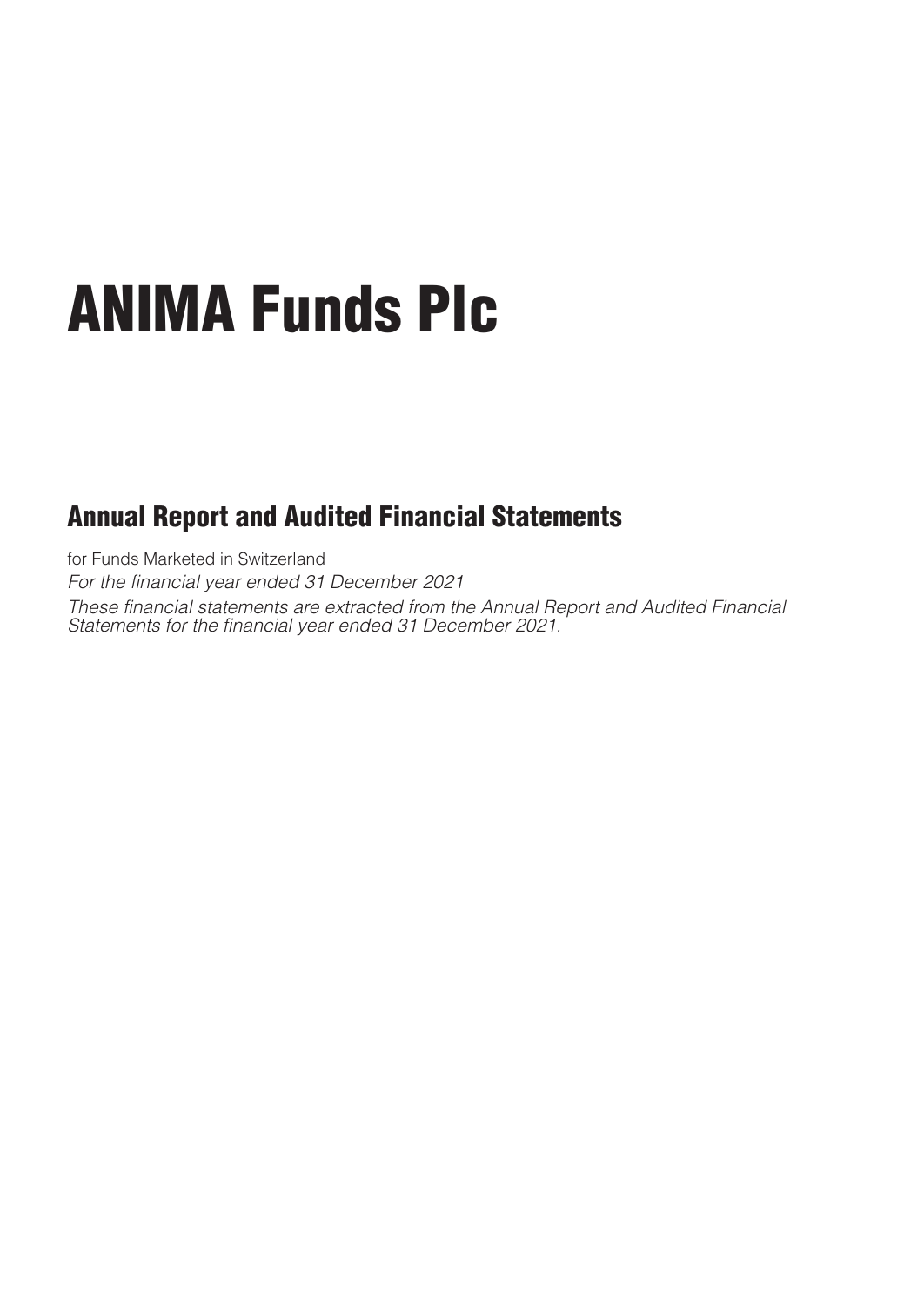| <b>Contents</b>                                                                                                                                                                                                                                                                                                       | Page                                                        |
|-----------------------------------------------------------------------------------------------------------------------------------------------------------------------------------------------------------------------------------------------------------------------------------------------------------------------|-------------------------------------------------------------|
| Organisation                                                                                                                                                                                                                                                                                                          | 2                                                           |
| Background to the Company                                                                                                                                                                                                                                                                                             | 3                                                           |
| Directors' Report                                                                                                                                                                                                                                                                                                     | 6                                                           |
| Manager's Report (Unaudited)                                                                                                                                                                                                                                                                                          | 9                                                           |
| Report of the Depositary to the Shareholders                                                                                                                                                                                                                                                                          | 19                                                          |
| Independent Auditors Report                                                                                                                                                                                                                                                                                           | 20                                                          |
| Statement of Comprehensive Income                                                                                                                                                                                                                                                                                     | 23                                                          |
| Statement of Financial Position                                                                                                                                                                                                                                                                                       | 27                                                          |
| Statement of Changes in Net Assets Attributable to Holders of Redeemable Participating Shares                                                                                                                                                                                                                         | 31                                                          |
| <b>Statement of Cash Flows</b>                                                                                                                                                                                                                                                                                        | 35                                                          |
| Notes to the Financial Statements                                                                                                                                                                                                                                                                                     | 39                                                          |
| Schedule of Investments<br>ANIMA Short Term Corporate Bond<br><b>ANIMA Bond Flex</b><br><b>ANIMA Europe Equity</b><br>ANIMA U.S. Equity<br>ANIMA Star High Potential Europe<br>ANIMA Star High Potential Italy<br>ANIMA Hybrid Bond<br><b>ANIMA Global Macro</b>                                                      | 126<br>131<br>133<br>142<br>149<br>157<br>161<br>165        |
| Schedule of Material Portfolio Changes (Unaudited)<br>ANIMA Short Term Corporate Bond<br><b>ANIMA Bond Flex</b><br><b>ANIMA Europe Equity</b><br>ANIMA U.S. Equity<br>ANIMA Star High Potential Europe<br><b>ANIMA Star Bond</b><br>ANIMA Star High Potential Italy<br>ANIMA Hybrid Bond<br><b>ANIMA Global Macro</b> | 170<br>171<br>172<br>173<br>175<br>176<br>177<br>179<br>180 |
| Appendix I - UCITS V Directive Annual Report Disclosures (Unaudited)                                                                                                                                                                                                                                                  | 181                                                         |
| Appendix II - Securities Financing Transactions Regulations (Unaudited)                                                                                                                                                                                                                                               | 185                                                         |
| Appendix III - Total Expense Ratio (TER)                                                                                                                                                                                                                                                                              | 186                                                         |
| Appendix IV - Sustainable Finance Disclosure Regulation (Unaudited)                                                                                                                                                                                                                                                   | 187                                                         |

#### **Report for investors in Switzerland**

Some Funds of ANIMA Funds Plc are not authorized for public offering in Switzerland. Therefore, no information in relation to these Funds is mentioned in this annual report. However, the investors' attention is drawn to the fact that certain information contained in this annual report is expressed on a consolidated basis and, as a consequence, contains also information concerning the Funds which are not authorized for offering in Switzerland.

Past performance is no indication of current or future performance.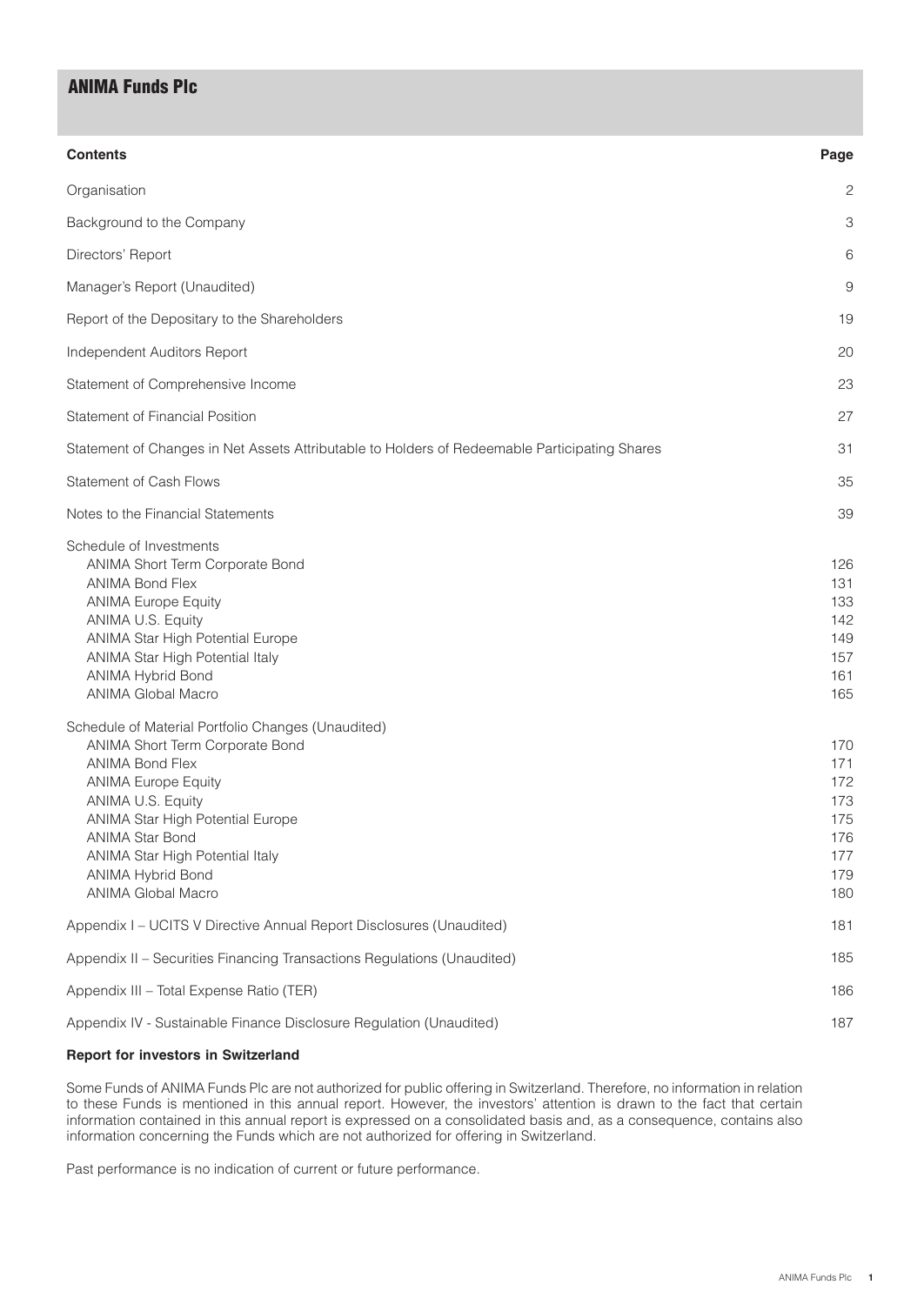#### <span id="page-2-0"></span>**Registered Office of the Company**

78 Sir John Rogerson's Quay Dublin 2 Ireland

#### **Manager, Promoter and Distributor**

ANIMA SGR S.p.A. Corso Garibaldi, 99 20121 Milan (MI) Italy

### **Administrator, Registrar and Transfer Agent**

State Street Fund Services (Ireland) Limited 78 Sir John Rogerson's Quay Dublin 2 Ireland

#### **Independent Auditors**

Deloitte Ireland LLP Chartered Accountants and Statutory Audit Firm Deloitte & Touche House 29 Earlsfort Terrace Dublin 2 Ireland

#### **Legal Advisor to the Company**

Dillon Eustace 33 Sir John Rogerson's Quay Dublin 2 Ireland

#### **Registered No: 308009**

#### **Directors of the Company**

| Andrew Bates, Chairman (Irish) |                           |
|--------------------------------|---------------------------|
| Rory Mason*                    | (Irish)                   |
| Pierluigi Giverso              | (Italian)                 |
| Davide Sosio                   | (Italian)                 |
| Agostino Ricucci               | (Italian, Irish resident) |
|                                |                           |

#### **Depositary**

State Street Custodial Services (Ireland) Limited 78 Sir John Rogerson's Quay Dublin 2 Ireland

#### **Secretary to the Company**

Tudor Trust Limited 33 Sir John Rogerson's Quay Dublin 2 Ireland

The State of the origin of the Fund is Ireland. In Switzerland, this document may only be provided to Qualified Investors within the meaning of Art. 10 Para. 3 and 3ter CISA. In Switzerland, the Representative is ACOLIN Fund Services AG,Leutschenbachstrasse 50, CH-8050 Zurich, whilst the Paying Agent is Cornèr Banca SA, Via Canova 16, CH - 6900 Lugano. The Basic Documents of the Fund as well as the annual and, if applicable, semiannual reports may be obtained free of charge at the office of the Representative. The performance data do not take account of the commissions and costs incurred on the issue and redemption of units.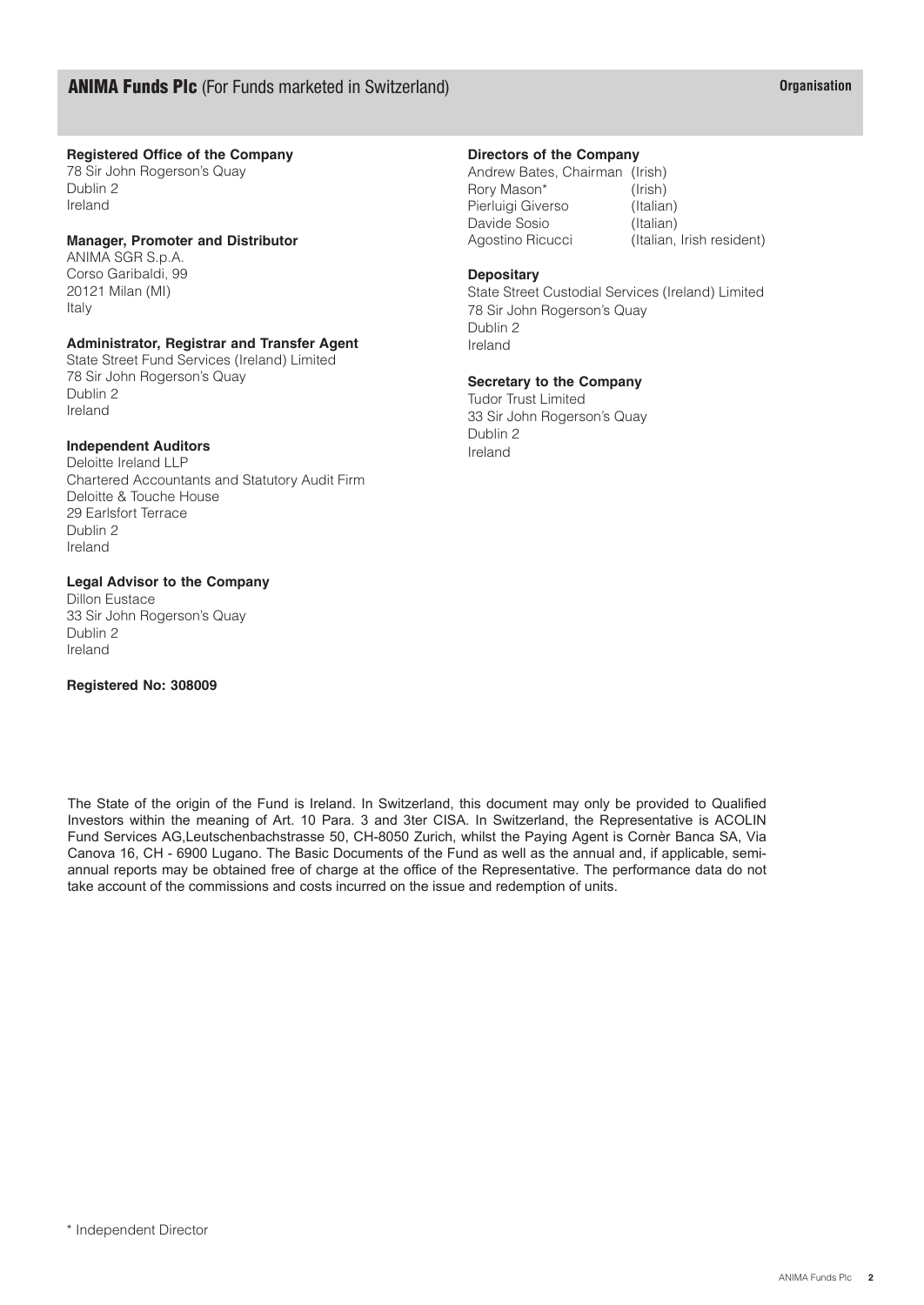#### <span id="page-3-0"></span>**Description**

ANIMA Funds Plc (the "Company") is an open ended umbrella investment company with variable capital and segregated liability between sub-funds (each a "Fund", collectively the "Funds") incorporated with limited liability in Ireland under the Companies Act, 2014 with registration number 308009 and authorised under the European Communities (Undertakings for Collective Investment in Transferable Securities) Regulations, 2011 (as amended) (the "UCITS Regulations") and subject to the Central Bank (Supervision & Enforcement) Act 2013 (Section 48(1) (Undertakings for Collective Investment in Transferable Securities)) Regulations 2019 (the "Central Bank UCITS Regulations").

The Company is structured as an umbrella investment company in that different Funds may be established with the prior approval of the Central Bank. In addition, each Fund may issue more than one Share Class. The Shares of each class issued by a Fund will rank pari passu with each other in all respects except as to all or any of the following:

- currency of denomination of the class;
- hedging strategies;
- dividend policy;
- the level of fees and expenses to be charged; and
- the minimum subscription and minimum holding applicable.

The assets of each Fund will be separate from one another and will be invested in accordance with the investment objectives and policies applicable to each such Fund.

#### **The Funds in existence during the financial year were as follows:**

ANIMA Short Term Corporate Bond ANIMA Bond Flex\* ANIMA Europe Equity ANIMA U.S. Equity ANIMA Star High Potential Europe

ANIMA Star Bond\* ANIMA Star High Potential Italy ANIMA Hybrid Bond ANIMA Global Macro

\* Please refer to Note 22 to the financial statements for details of Fund launches and Fund mergers during the financial year.

#### **Categories of Funds**

The Funds are detailed below under three headings as per the Prospectus: Markets Funds, Strategies Funds and Solution Funds.

- Markets Funds: means a traditional bond or equity type Fund, which seeks to achieve its objective through investment in transferable securities and financial derivative instruments.
- Strategies Funds: means a Fund the policy of which has been formulated with a view to following a particular trading or investment strategy.
- Solution Funds: means a Fund, the policy of which has been formulated with a view to providing investment solutions over a specific timeframe.

#### Markets Funds

ANIMA Short Term Corporate Bond ANIMA Europe Equity

ANIMA U.S. Equity ANIMA Hybrid Bond

#### **Categories of Funds (continued)**

#### Strategies Funds

ANIMA Bond Flex\* ANIMA Star High Potential Europe ANIMA Star Bond\*

ANIMA Star High Potential Italy ANIMA Global Macro

\* Please refer to Note 22 to the financial statements for details of Fund launches, Fund terminations and Fund mergers during the financial year.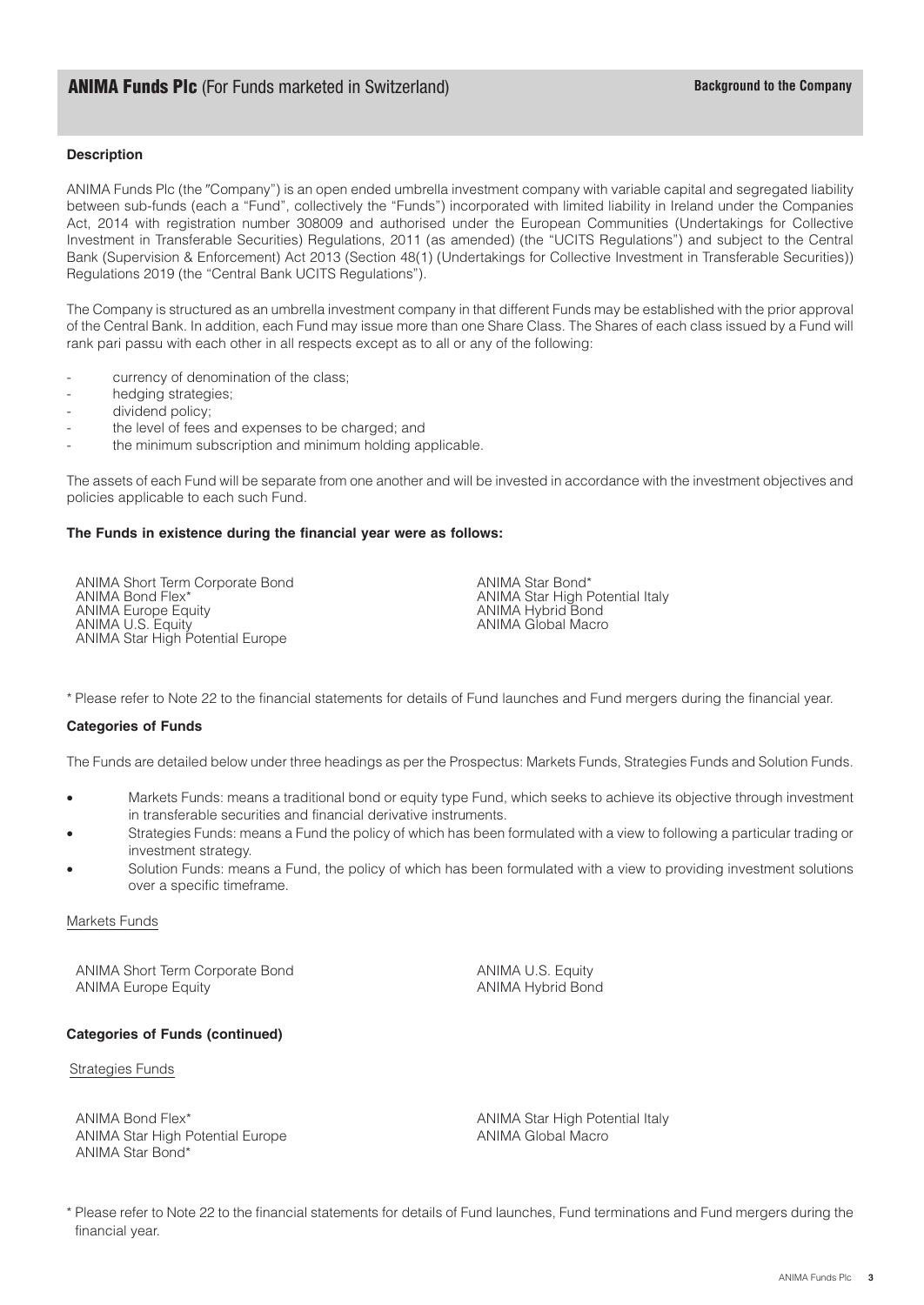#### **Segregated Liability**

The Company is structured as an open-ended umbrella investment company with segregated liability between its Funds. While the provisions of the Companies Act, 2014, as amended provide for segregated liability between Funds, these provisions have not been tested in foreign courts, in particular in satisfying local creditors' claims. Accordingly it is not free from doubt that the assets of any Fund of the Company may not be exposed to the liabilities of other Funds.

#### **Investment Objectives**

Please refer to the Prospectus for each Fund's investment objectives and policies. The investments underlying the Funds do not take into account the EU criteria for environmentally sustainable economic activities.

#### **Manager**

The Company has appointed ANIMA SGR S.p.A. as manager of the Company (the "Manager") pursuant to the Management Agreement. Under the terms of the Management Agreement the Manager is responsible, subject to the overall supervision and control of the Directors, for the management, investment management and administration of the Company's affairs, and the distribution of Shares.

ANIMA SGR S.p.A. is regulated as a funds management company by Bank of Italy and is a 100% direct subsidiary of ANIMA Holding S.p.A.. Ordinary shares of ANIMA Holding S.p.A. are listed on the MTA (Mercato Telematico Azionario) of the Italian Stock Exchange.

#### **Net Asset Value**

The Net Asset Value of a Fund is determined by valuing the assets of each relevant Fund (including income accrued but not collected) and deducting the liabilities of each relevant Fund (including a provision for duties and charges, accrued expenses and fees and other liabilities). The Net Asset Value of a class is determined by calculating that portion of the Net Asset Value of the relevant Fund attributable to the relevant class subject to adjustment to take account of assets and/or liabilities attributable to the Class. The Net Asset Value of a Fund is expressed in the base currency of the Fund. The base currency of each Fund may vary as a result of the primary economic environment in which it operates.

The Net Asset Value per Share is calculated by dividing the Net Asset Value of the relevant Fund or Class by the total number of Shares in issue in the Fund or Class at the relevant Valuation Point rounded to four decimal places.

#### **Issue and Redemption of Shares**

#### **Issue of Shares**

Applications for Shares should be made to the Administrator or to the Distributor for onward transmission to the Administrator. Applications received by the Administrator or by the Distributor prior to the Dealing Deadline for any Dealing Day are dealt with on that Dealing Day. Any applications received after the Dealing Deadline will be dealt with on the following Dealing Day unless the Directors in their absolute discretion determine otherwise provided that the application is received before the Valuation Point. Minimum Subscription amounts are disclosed in the Fund or Class Information Card in the Prospectus.

#### **Redemption of Shares**

Applications for the redemption of Shares are made to the Administrator or to the Distributor for onward transmission to the Administrator. Requests for redemptions received prior to the Dealing Deadline for any Dealing Day are dealt with on that Dealing Day. Any requests for redemptions received after the Dealing Deadline for a Dealing Day will be dealt with on the next Dealing Day unless the Directors in their absolute discretion determine otherwise provided that the application is received before the Valuation Point. Redemption requests will only be accepted where cleared Funds and completed documents are in place for original subscriptions. There is no minimum redemption transaction size for any Class of Share in any Fund. Shareholders should note that if a redemption request would, if processed, leave the Shareholder holding Shares having a Net Asset Value of less than the Minimum Holding, the Directors may, in their discretion, redeem the whole of the Shareholder's holding. The redemption price per Share shall be the Net Asset Value per Share less applicable duties and charges.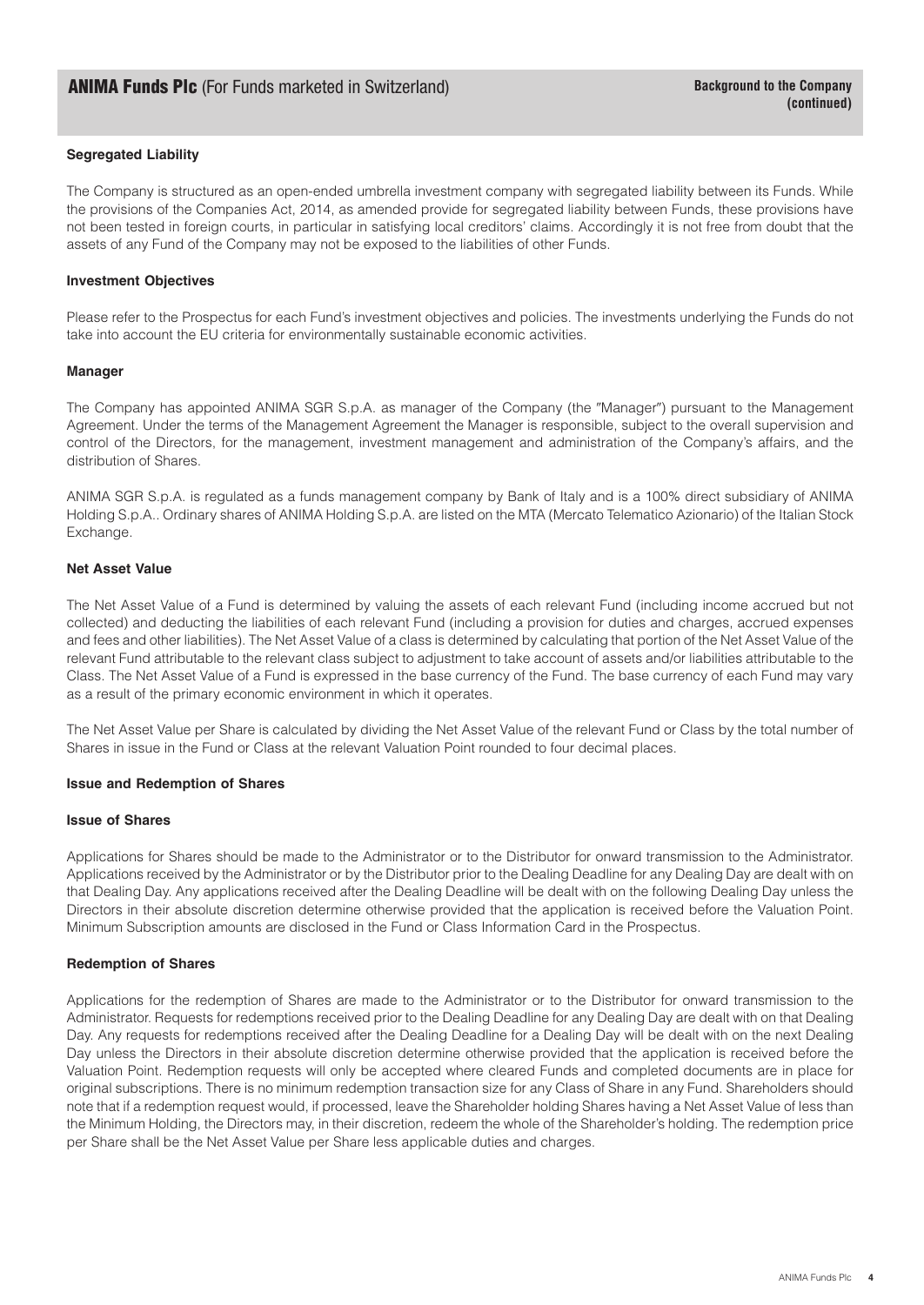#### **Published Information**

The Net Asset Value per Share is made available at the registered office of the Administrator during normal business hours and at the following website www.animafunds.ie not later than the third Business Day following the relevant Valuation Point. The Prospectus also allows for publication in such other places as may be determined by the Directors from time to time. The Directors of the Company have approved the daily publication of the Net Asset Value per Share in "Il Sole-24 Ore" (Italian daily newspaper).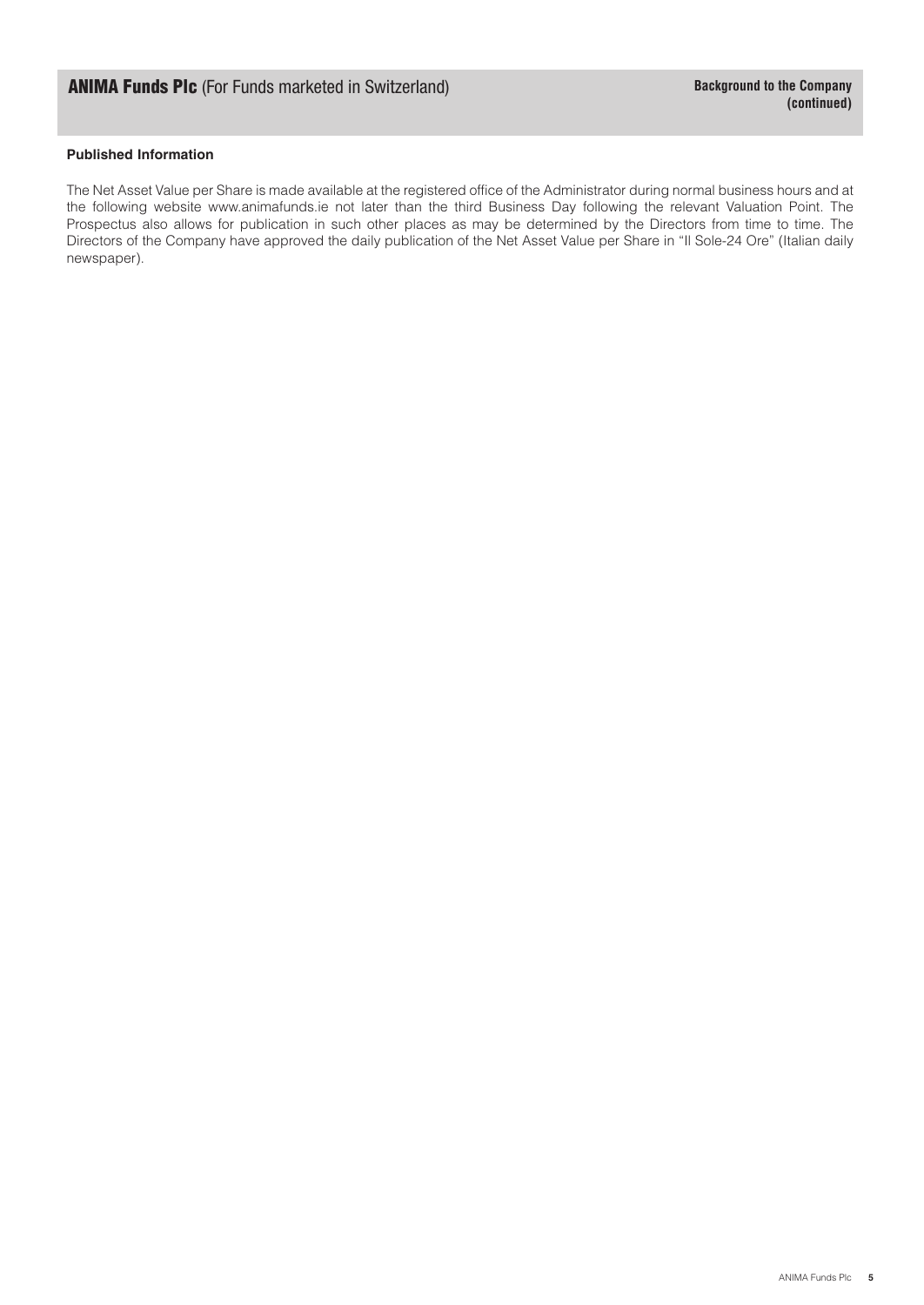<span id="page-6-0"></span>The Directors submit their report together with the audited financial statements of the Company for the financial year ended 31 December 2021.

#### **Statement of Directors' Responsibilities**

The Directors are responsible for preparing the Directors' report and the financial statements in accordance with Irish law. Irish law requires the Directors to prepare financial statements for each financial year that gives a true and fair view of the Company's assets, liabilities and financial position as at the end of the financial year and of the profit or loss of the Company for the financial year. Under that law the Directors have prepared the financial statements in accordance with International Financial Reporting Standards and Irish law.

Under Irish law, the Directors shall not approve the financial statements unless they are satisfied that they give a true and fair view of the Company's assets, liabilities and financial position as at the end of the financial year and the profit or loss of the Company for the financial year.

In preparing these financial statements, the Directors are required to:

- select suitable accounting policies and then apply them consistently;
- make judgements and estimates that are reasonable and prudent;
- state whether the financial statements have been prepared in accordance with applicable accounting standards and identify the standards in question, subject to any material departures from those standards being disclosed and explained in the notes to the financial statements; and
- prepare the financial statements on the going concern basis unless it is inappropriate to presume that the Company will continue in business.

The Directors are responsible for keeping proper books of account that disclose with reasonable accuracy at any time the financial position of the Company and enable them to ensure that the financial statements comply with the Companies Act 2014, as amended.

The Directors confirm that they believe that they have complied with the above requirements in preparing the financial statements.

The Directors are responsible for the maintenance and integrity of the corporate and financial information relating to the Company which may be included on the Manager's website. Legislation in the Republic of Ireland governing the preparation and dissemination of financial statements may differ from legislation in other jurisdictions.

In carrying out the above requirements the Company has appointed ANIMA SGR S.p.A. as Manager of the Company (the "Manager") and the Manager has appointed State Street Fund Services (Ireland) Limited to act as administrator (the "Administrator") of the Company. The Directors believe that they have complied with the requirements of the Companies Act, 2014, as amended, with regard to accounting records by employing an experienced administrator with appropriate expertise and by providing adequate resources to the financial function. The accounting records of the Company are maintained by the Administrator at 78 Sir John Rogerson's Quay, Dublin 2, Ireland.

The Directors are also responsible for safeguarding the assets of the Company. In this regard they have appointed State Street Custodial Services (Ireland) Limited (the "Depositary") as depositary to the Company pursuant to the terms of a depositary agreement. The Directors have a responsibility for taking such steps as are reasonably open to them to prevent and detect fraud and other irregularities.

#### **Compliance statement**

The Directors acknowledge that they are responsible for securing compliance by the Company with its Relevant Obligations as defined with the Companies Act 2014 (the "Relevant Obligations"). The Directors confirm that they have drawn up and adopted a compliance policy statement setting out the Company's policies that, in the Directors' opinion, are appropriate to the Company in respect of its compliance with its Relevant Obligations.

The Directors further confirm the Company has put into place appropriate arrangements or structures that are, in the Directors' opinion, designed to secure material compliance with its Relevant Obligations and that measures have been taken throughout the financial year to which this Report relates to meet and satisfy the Company's compliance with the Relevant Obligations.

#### **Relevant audit information**

The Directors have taken all the steps that they ought to have taken as Directors in order to make themselves aware of any relevant audit information and to ensure that the Company's Statutory Auditors are aware of this information.

#### **Audit Committee**

The Company has not established a separate Audit Committee as the Directors operate as a unitary Board whilst considering such related matters. The Directors believe that the Company's straightforward structure together with the delegation of responsibilities to the Manager does not warrant such a function. This is reviewed by the Board annually.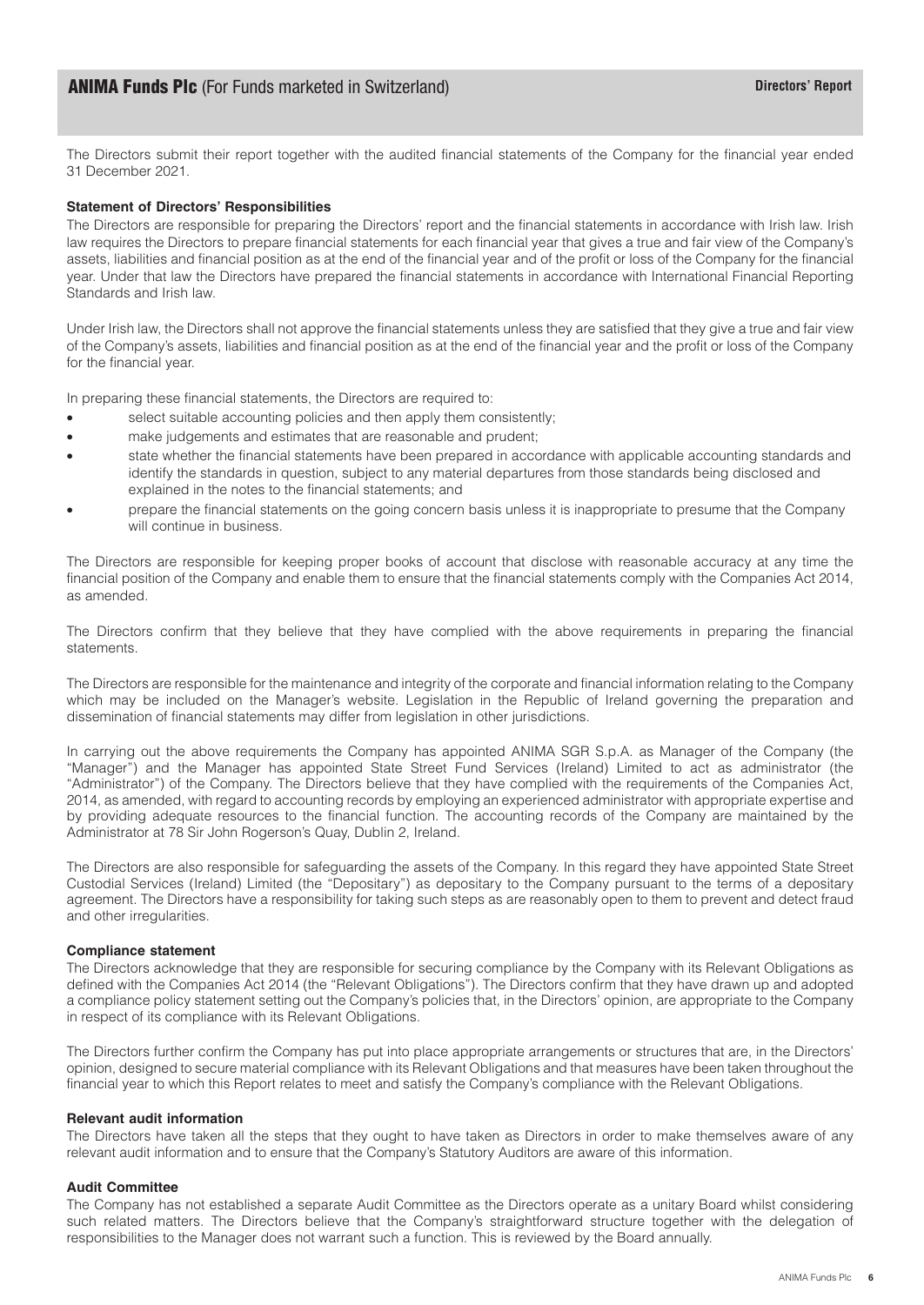#### **Transactions with Connected Persons**

Regulation 43(1) of the Central Bank UCITS Regulations "Restrictions of transactions with connected persons" states that "A responsible person shall ensure that any transaction between a UCITS and a connected person is conducted a) at arm's length; and b) in the best interest of the unit-holders of the UCITS".

As required under Central Bank UCITS Regulation 81.(4), the Directors, as responsible persons, are satisfied that there are arrangements in place, evidenced by written procedures, to ensure that the obligations that are prescribed by Regulation 43(1) are applied to all transactions with a connected person; and all transactions with connected persons that were entered into during the period to which the report relates complied with the obligations that are prescribed by Regulation 43(1).

#### **Employees**

There were no persons employed by the Company during the financial year.

#### **Review of performance of the business, principal activities and future developments of the business**

A detailed performance review of the business, the Funds' principal activities and future developments is included in the Manager's Report for each Fund.

#### **Principal risks and uncertainties**

Under Companies Act 2014, as amended, the Company is required to give a description of the principal risks and uncertainties which it faces. Investment in the Company carries with it a degree of risk, including, but not limited to, the risks referred to below and in Notes 2 and 3 of these Financial Statements. Information about the financial risk management objectives and policies of the Company is also discussed in Notes 2 and 3.

The principal risks and uncertainties facing the Company include Market risk, Credit risk and Liquidity risk. These risks should not be regarded as a complete and comprehensive statement of all potential risks and uncertainties. The Prospectus issued by the Company discloses a variety of other risks and uncertainties which investors should consider before investing. Other risks may arise of which the Board is not aware or which it deems immaterial.

Market risk is the risk that the fair value or future cash flows of a financial instrument will fluctuate because of changes in market prices. Market risk comprises three types of risks: currency risk, interest rate risk and other price risk. Market risks are referred to in Note 3 of these Financial Statements.

Credit risk is the risk that the issuer or the counterparty of a financial instrument will be unable to pay amounts in full when they fall due. Credit risk comprises two types of risks: issuer risk and counterparty risk.

All securities, cash at bank balances are held by the Depositary, State Street Custodial Services (Ireland) Limited. Bankruptcy or insolvency of the Depositary, State Street Custodial Services (Ireland) Limited, may cause the Company's rights with respect to cash and securities held by these entities to be delayed or limited and the Company would be treated as a general creditor of that entity in respect of its cash balances. Periodic monitoring and an annual review are performed on the Depositary by an outsourcing monitoring team of the Manager. This review may include as appropriate an assessment of the Depositary's liquidity position, income streams, asset quality and credit ratings. Credit risk is referred to in Note 3 of these Financial Statements.

Liquidity risk is the risk that the Funds will encounter difficulty in meeting obligations associated with financial liabilities that are settled by delivering cash or another financial assets. Delivery obligation may arise from: account payable (i.e.management fees, depositary fees, etc.), financial derivative instruments, cash redemptions of redeemable participating shares. Liquidity risks are referred to in Note 3 of these Financial Statements.

#### **Going Concern**

The Directors have made an assessment of the Company and its sub-funds' ability to continue as a going concern and are satisfied that the Company and its sub-funds' will continue in business for the foreseeable future. Notwithstanding the challenging global financial environment, the management is not aware of any material uncertainties that may cast doubt upon the Company and its sub-funds' ability to continue as a going concern. Therefore the financial statements continue to be prepared on a going concern basis. The Directors consider that the financial statements taken as a whole are fair, balanced and understandable.

Accordingly, having assessed its principal risks, the Directors of the Company believe that the Company is well placed to manage its risks successfully and it is thus appropriate to prepare the financial statements on a going concern basis. The Company does not have a fixed life. The Directors of the Company consider that the financial statements taken as a whole are fair, balanced and understandable and they provide the information necessary for the shareholder to assess the Company's position, performance, business model and strategy.

The Directors of the Company do not believe that there is any material uncertainty that casts any doubts on the Company's ability to continue as a going concern.

#### **Results and distributions**

The results and distributions for the financial year are set out in the Statement of Comprehensive Income for each Fund.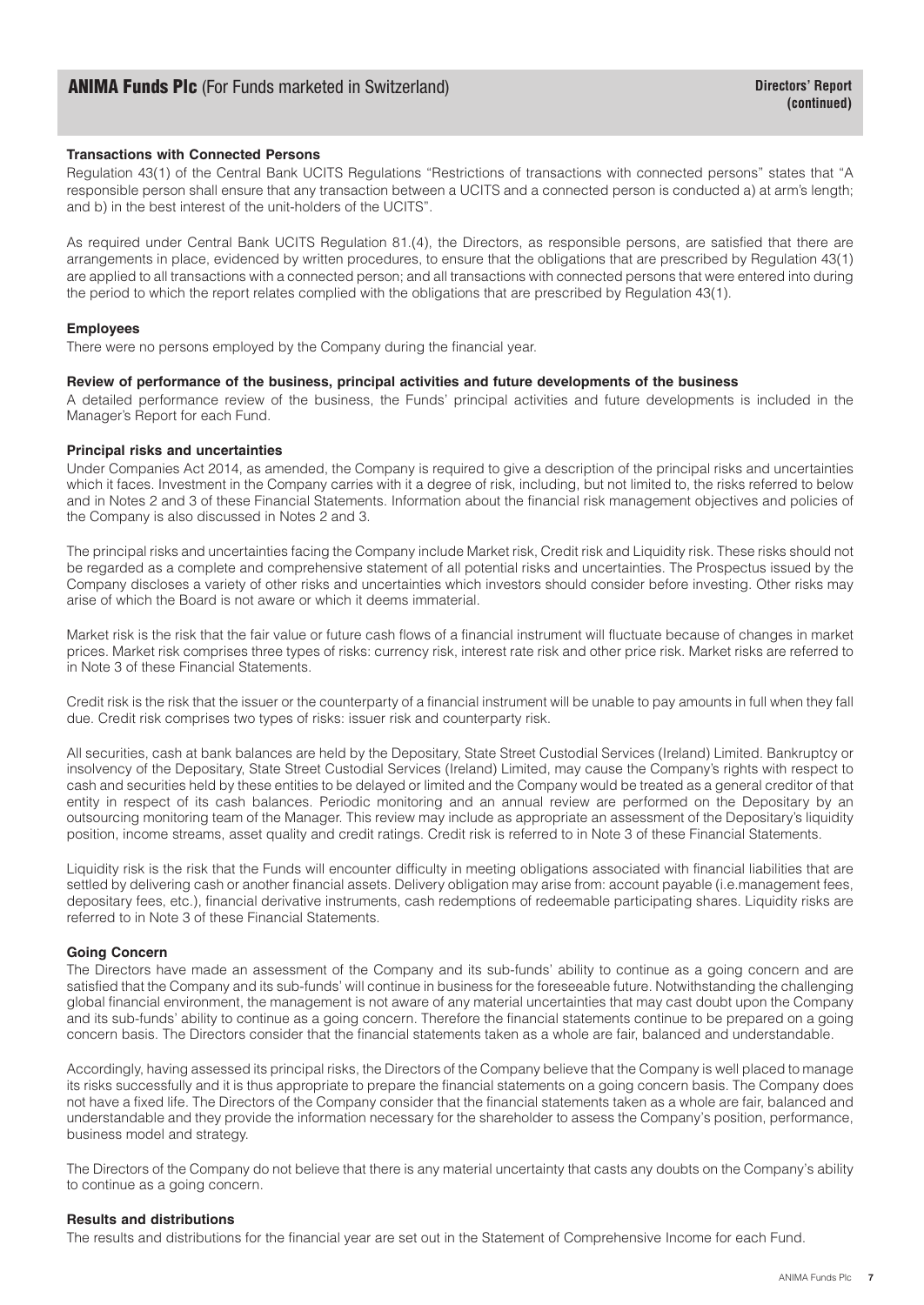## **ANIMA Funds PIc** (For Funds marketed in Switzerland) **Directors' Report** Directors' Report

#### **Distribution Policy**

The Articles of Association of the Company empower the Directors to declare dividends in respect of any Shares in the following Funds out of the net income, realised gains or capital standing to the credit account of the Fund:

ANIMA Star Bond\* **ANIMA Global Macro** ANIMA Global Macro

\*Please refer to Note 22 to the financial statements for details of Fund launches, Fund mergers and Fund terminations during the financial year.

The above details are in summary form only and must be read in conjunction with the detailed information contained within the Prospectus of the Funds.

#### **Significant events during the financial year**

Significant events during the financial year are disclosed in Note 22 to the financial statements.

#### **Significant events after the financial year end**

Significant events after the financial year end are disclosed in Note 23 of the financial statements.

#### **Corporate Governance Code**

The Irish Funds association ("IF") in association with the Central Bank has published a corporate governance code (the "IF Code") that may be adopted on a voluntary basis by Irish authorised collective investment schemes. The Company adheres to the IF Code.

#### **Directors**

The name and nationality of persons who were Directors at any time during the financial year ended 31 December 2021 are set out below. All Directors are non-executive directors.

Andrew Bates, Chairman (Irish) Rory Mason (Irish - Independent Director) Pierluigi Giverso (Italian) Davide Sosio (Italian) Agostino Ricucci (Italian, Irish resident)

#### **Directors' and Secretary's interests**

None of the Directors or the Company Secretary hold or held any beneficial interest in the shares of the Company during the financial year.

Other than as disclosed in Note 17, no Directors had at any time during the financial year or at the financial year end, a material interest in any contract of significance, in relation to the business of the Company.

#### **Independent Auditors**

Deloitte Ireland LLP, Independent Auditors, have signified their willingness to continue in office in accordance with section 383(2) of the Companies Act 2014.

#### **Sustainable Finance Disclosure Regulation**

Sustainable Finance Disclosure Regulation are disclosed in Appendix III.

#### **On behalf of the Board of Directors:**

**Director Director**

**7 April 2022**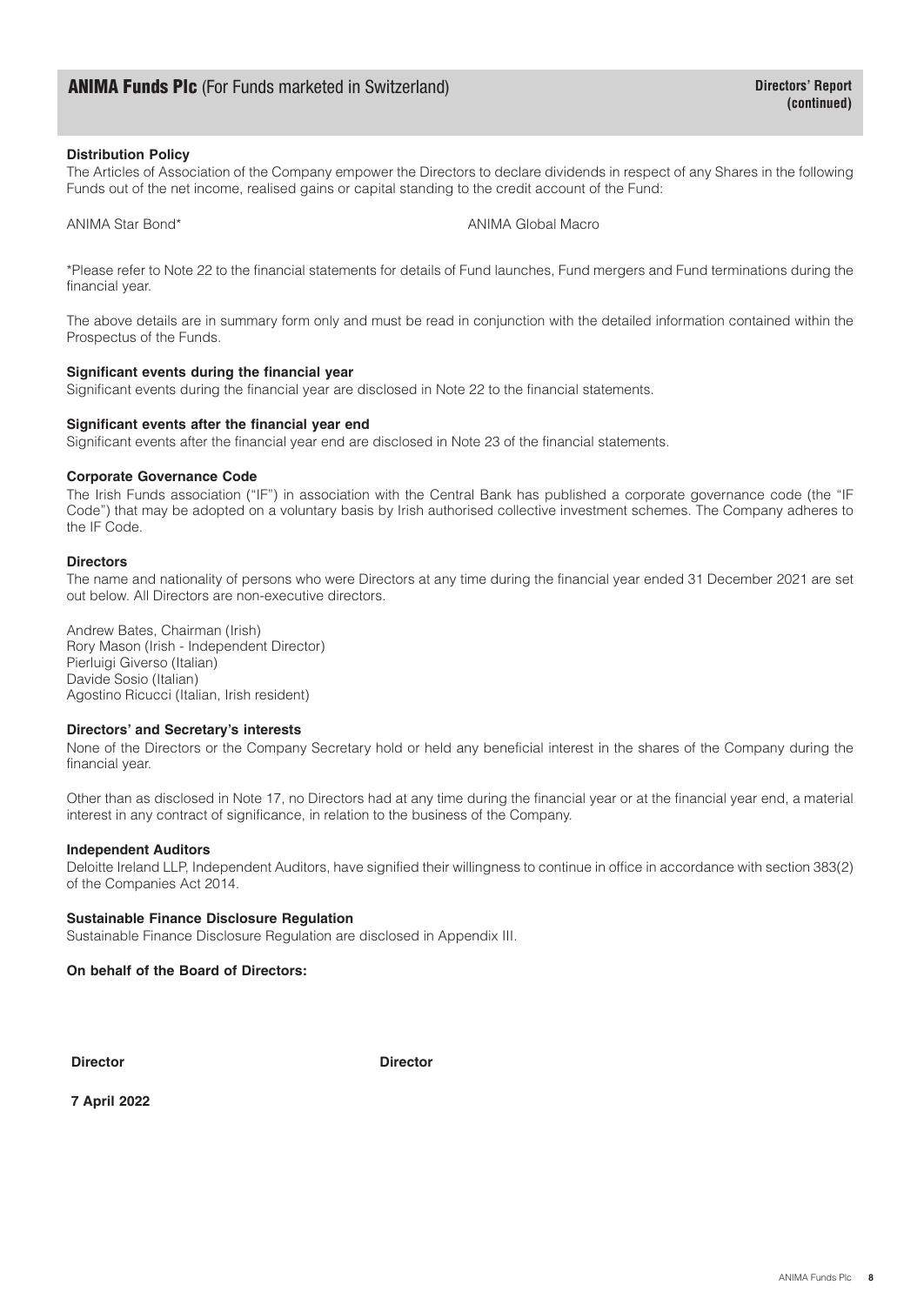#### <span id="page-9-0"></span>**Financial markets at the end of the year 2021**

In 2021 global equities were positive to the tune of approximately +21% in local currency. The biggest gains made at a global level were recorded in the energy, infotech and financial sectors. Among developed countries (+24% circa), the US market has gained about 26% in value, the Italian market around 23%, just above the European and Euro Area average. The Japanese index has risen by about 13% since the beginning of 2021. The performance of the Emerging Markets was substantially flat, penalized by the large decline of the Chinese market (over -21%). After gradually rising above year-start levels, despite some short falls associated with growing concerns over the health situation, sustainability of the economic recovery and the stance of central banks, global stock market prices rose sharply between October and November, before returning to more moderate levels in the last ten days of December. Fears of an economic slowdown led to some equity market hiccups in July, August, September and October, and to bigger problems in November. With the pandemic regaining force and monetary authorities changing tack, stock markets posted varying performances depending on geographic area and sector.

Bond indices performed differently in local currencies, generally negatively as far as government bonds are concerned (global index down by about 2.3% in 2021), due to the rise in yields. In the US the move was triggered by the hike in real rates and in breakeven inflation, reflecting an improving growth outlook. Fears of rising inflationary pressures were behind the rise in government bond rates during the first quarter of 2021. Equity markets too were hit by an element of profit-taking, especially in long duration sectors. Beginning in the spring, fed reassurances about its willingness to maintain favorable financing conditions, and a loss of momentum in global reflation trade, had held back US rate hikes until early August. In Italy the rise in yields came with a burgeoning BTP-Bund spread, from a low close to 90 basis points (when the Draghi government took power), to over 120 basis points in mid-May, further to concerns about the possible easing of PEPP support. From late May onwards rate adjustments were widespread, both in the US and in the Euro Area. A more cautious tone adopted by central banks had favored the squeezing of ten-year bond rates to new lows, until, in August, positive US labor market figures had triggered the rebound and increased volatility. The cautious statements released by both the Fed and ECB remained favorable for risky assets, keeping the movement of core government bond yields under control and helping to reduce the BTP-Bund spread to around 100 basis points. Between August and October government issues had been heavily penalized by signs of upward pressures on prices and by the less conciliatory tones of some ECB officials. Global monetary policy developments and the prospect of a widespread scaling back of stimuli following the Fed's announcement of tapering had fueled upward pressures on government yields and boosted reflation trade, but without any serious damage to constructive sentiment in equity markets, buoyed by positive news from corporate quarterly earnings. In November global rates became more volatile due to a flare-up in breakeven inflation, the subsequent decline in inflation expectations triggered by commodity price adjustments, the resurgence of the pandemic and evidence of a less dovish Fed stance. After hitting a top annual yield of 1.21%, the ten-year BTP ended the year at 1.17%, with a spread of about 135 basis points against the Bund. The global corporate bond index (investment grade) posted a falling year-on-year yield, with a positive year-to-date performance of the high yield class. The higher carry made it possible to counter rate hikes more effectively. Yearly changes to corporate bond investment grade spreads were extremely small, with falls for high yield issues. In 2021 there were also falls for the hard currency emerging bonds class (US dollar).

In Q1 2021, the weakening of the euro/dollar exchange rate to close to 1.17 was driven by the gap in expected growth between the two areas and by US rate hikes. The Euro then recovered significantly between April and May, scrambling up to 1.22. This was followed by a new phase of weakness of the common currency, beginning in June and culminating in late November, as the 1.12 threshold was breached. By the end of 2021 the euro/dollar exchange rate had recorded a year-on-year fall of around 7%, to 1.137. Following a surge from the common currency until the end of May and the recovery of the Japanese currency between June and August and then between October and November, the euro/yen exchange rate stood at 130.9 by year-end, a 3.6% rise, while against pound sterling the euro fell heavily in the first quarter of 2021, before treading water, and ended the year 6% circa down (at 0.84).

Oil prices rose considerably over 2021 (+50% for Brent, +55% circa for WTI), ending the year at over 75 dollars a barrel.

The main industrial commodity indices rose significantly over 2021 (local commodity indices from +25% to +30% since the beginning of the year).

#### **Macroeconomic Scenario**

The COVID pandemic has been a great focuses of attention around the globe, considering the implications of virus variants, infection rates, the threat of social restrictions and the vaccination process. After experiencing a significant decline following the surge driven by the spread of the Omicron variant in the autumn and winter, cases have begun to rise again, albeit in less virulent form. Vaccinations have proven to be satisfactorily effective and the shift away from the pandemic towards endemic status has enabled a gradual reopening of economic activity and an easing of restrictions on mobility.

The geopolitical crisis in Eastern Europe has been marked by a dramatic escalation in intensity: after first recognizing the separatist republics in the eastern area in the Donec basin, Russia then invaded Ukraine. During the gradual escalation of tensions, a diplomatic solution still seemed possible before the invasion. Subsequently, the Western countries have taken a united front, firmly condemning Moscow's action and imposing stringent economic sanctions. Efforts to allow diplomacy to find a solution to the tensions have been unable to stop the fighting, which has become increasingly fierce. Strong concerns about the uncertain evolution of events, and the consequent increase in risk aversion, have driven the dynamics of the financial markets, causing a significant increase in the price of energy, first and foremost that of gas, where Ukraine plays a crucial role.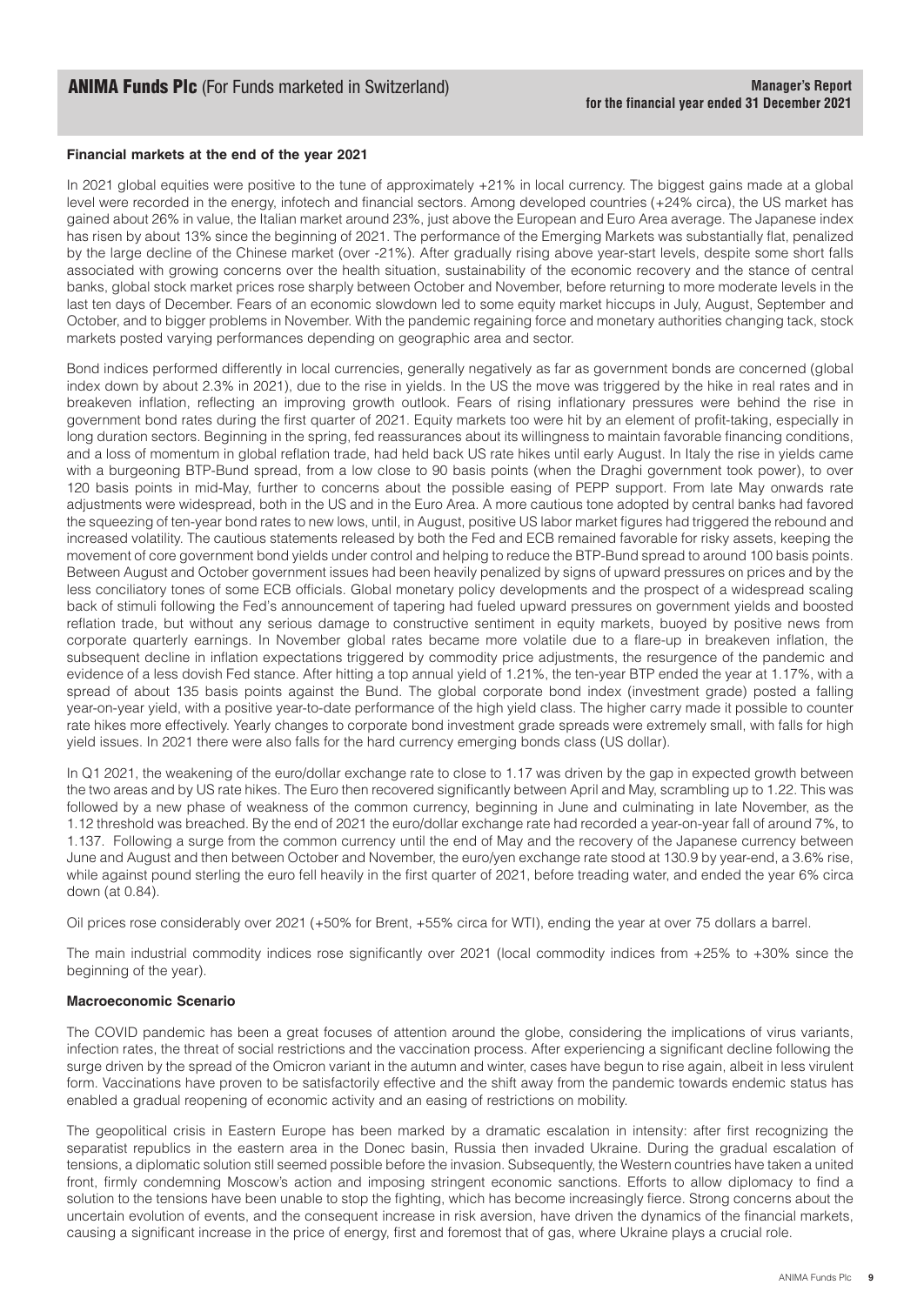## **ANIMA Funds PIC** (For Funds marketed in Switzerland) **Manager's Report** Manager's Report

# **for the financial year ended 31 December 2021 (continued)**

The dynamics of inflation have been driven by the pressures of demand and commodity prices, especially energy, and bottlenecks on the supply side. The increase in consumer prices has continued to accelerate, fueled primarily by its more volatile components. This has posed challenges for monetary policy institutions around the world, which have found themselves balancing the need to control inflationary pressures with the risk of impeding the economic recovery. The Fed, the ECB, and the BoE have begun to modify their public pronouncements and their monetary policy responses: both sides of the Atlantic have made clear their intention to wind down the extraordinary stimulus measures deployed during the health crisis, albeit with differences in the manner and timing of normalization. The Fed has gradually adopted a more aggressive approach, accelerating the tapering process and underscoring the need to raise rates and normalize its balance sheet more rapidly than previously envisaged. The goal is to contain inflationary pressures, allowing the widest freedom of action in determining the number and scale of increases in 2022. Powell reiterated that efforts to contain inflation should have no impact on the growth of the American economy, ruling out the possibility of a recession within the next year. In March, the FOMC raised its interest rate target by 25 basis points, the first hike since 2018, envisaging additional increases over its next 6 meetings in 2022 and a target of 2.75% at the end of 2023.

After accelerating the process of reducing asset purchases, the ECB emphasized that the increase in energy prices could represent a significant risk for the euro-area inflation outlook. The ECB has expressed strong concern about short-term price dynamics, suggesting that its quantitative easing actions could end in the third quarter of 2022, followed by a possible rate hike, while maintaining some flexibility over its future course of action in order to manage any adverse developments. In the UK, the BoE confirmed the adoption of restrictive measures by raising rates another 0.25%, to 0.75%. By contrast, the BoJ reiterated the need to continue to support the economy, stemming the upward pressure on rates. The PBoC also maintained an accommodative approach by reducing rates and cutting the reserve requirement ratio, thereby accelerating monetary support in order to boost economic growth.

In the United States, the growth environment remains solid. A number of uncertainties have emerged on the demand side and there have been normal corrections after strong January data, but consumption increased overall. The supply side remains resilient, with industrial production recording small increases. The labor market has been characterized by positive data, including an unemployment rate of 3.6% in the March survey. The cyclical indicators remain firmly in an area indicating expansion. Prices have reflected the increase in inflationary pressures, attributable both to the core components and the more volatile items, connected with the reopening of the economy and the prices of commodities, above all energy.

In the euro area, real GDP growth reflected a variety of economic factors influenced by the developments in the pandemic. Growth had benefited from the recovery in domestic demand, which was accompanied by the less buoyant performance of investment and exports, which are still exposed to the constraints of supply-chain interruptions and bottlenecks. After a period of recovery, consumer confidence declined. Retail sales recovered somewhat, albeit more slowly than expected, and industrial production slowed. The cyclical indicators continued to point to expansion. However, the German ZEV survey in March recorded a collapse in expectations to their lowest level since March 2020, a response to recent geopolitical events. The unemployment rate of 6.8% in February 2022 was below pre-COVID levels. Headline inflation was driven by the prices of energy and other raw materials.

In China, draconian anti-COVID measures to isolate specific urban clusters have been adopted in response to what remain low official numbers for infections. The containment effort has appeared effective. In the March 2022 surveys, cyclical indicators were slightly below the threshold indicating expansion. Domestic demand growth has fluctuated, at times impacted by the restrictions imposed on mobility. The unemployment rate, which rose slightly, stood at 5.5%. Inflation pressures have remained under control.

Russia used US dollars to pay interest instalments on two bond issues, avoiding technical default for the immediate future. It then announced that it would require Western countries (defined as "hostile") to pay for energy supplies in rubles.

#### **Outlook**

The broad international implications of the developments in the geopolitical crisis and war on the borders of Eastern Europe make it extremely difficult to predict the evolution of any scenario, taking account of the economic sanctions that have already been imposed and potential other restrictions that could be deployed. The imposition of severe restrictions on trade seeks to weaken the Russian economy and increase internal political pressure to bring a quick end to an invasion that has generated considerable uncertainty for the macroeconomic outlook and triggered a moderate tightening of financial conditions. The energy sector remains the most critical area, as it appears difficult to avoid collateral damage, especially in Europe. Naturally, oil prices can rise in periods of strong economic growth without inducing a recession. However, the current situation is unfolding in an exceptionally critical geopolitical context, developments in which could affect the outlook for growth, with implications for inflation, the supply of commodities, and, possibly, the future actions of the central banks. The developed economies may be unevenly hit by the shock, but the start of a global economic recession at this stage is unlikely. The possible impacts on growth could be mixed, probably with greater strains for the euro area, but without derailing the entire economy even in the presence of very heavy economic sanctions. The damage inflicted by the war on the European economy would still seem manageable at this stage, since the fundamentals at the start of the war were very solid, with lower unemployment and a larger labor force than before the pandemic. However, the continuation of the conflict could increase the risks of progressively more severe harm.

It is possible that inflation will remain high for some time, reflecting the persistence of uncertainty and, above all, energy costs, with even greater implications for Europe. Inflation continues to be largely driven by the more volatile components and supply and demand imbalances, which could begin to ease in the second half of 2022. The debate over the inflation outlook is being fueled both by the geopolitical crisis (which is increasing the prices of energy and unprocessed food both in the euro area and the United States) and by labor costs in the United States. The dislocations in consumer prices caused by the pandemic and the war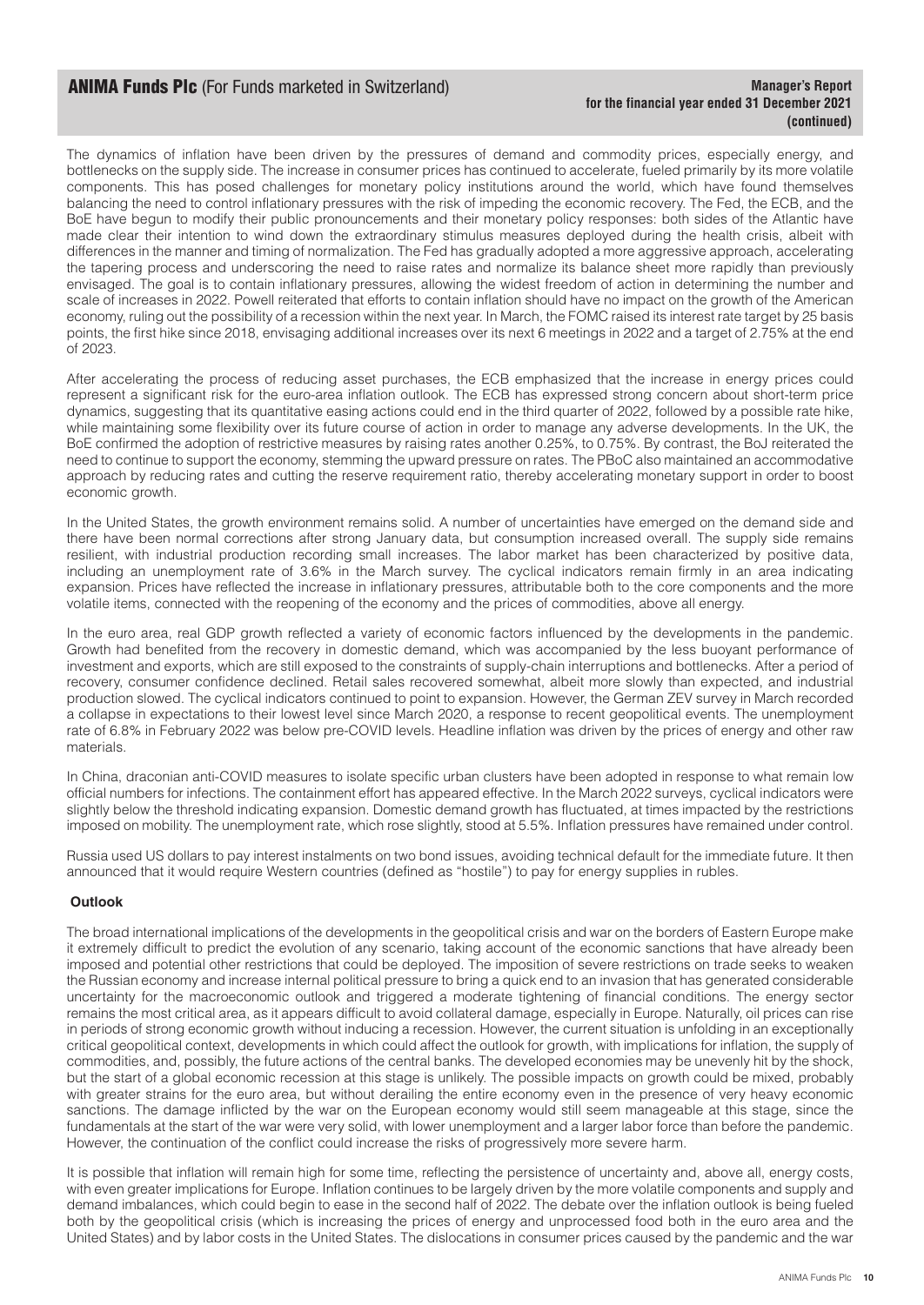## **ANIMA Funds PIC** (For Funds marketed in Switzerland) **Manager's Report** Manager's Report

# **for the financial year ended 31 December 2021 (continued)**

in Ukraine are expected to attenuate in the medium term: over time, the relative imbalances between supply and demand should tend to stabilize, fostering a decline in inflation towards pre-pandemic levels. With stable aggregate supply and demand conditions, the recent surges in energy prices connected with the war could slowly and progressively recede. The most recent data reinforce the view that inflation risks remain greater in the euro area than in the United States. The possible impact on consumption of the erosion of purchasing power should in any case be followed by a rebalancing. The coordination of fiscal and monetary policy would certainly represent a valid countermeasure, if implemented swiftly and on the appropriate scale. Monetary policy in the developed markets is increasingly aggressive, and the path towards tighter financial conditions is evident. However, the development associated with recent events could dampen the impact of some of the excesses of the markets and the pronouncements of the central banks concerning normalization, assuming that the central banks themselves moderate their actions, taking due account of any future easing of expectations for the pace of economic growth and inflation. In this regard, it is likely that divergences will emerge in developments on the two sides of the Atlantic, where, without prejudice to the impact of the cost of commodities and goods, wage dynamics differ.

The forecast for US economic growth in 2022 remains anchored in positive territory. The United States should not import a recession, even with the risks associated with rising energy (oil) prices. The demand for goods, the imbalances still present in the labor market and the recovery in housing prices can be expected to drive consumer prices in the very short term. However, it cannot be ruled out that the forces that have sustained inflation may gradually lose intensity in the second half of the year. The rebalancing of labor supply and demand should help to dampen wage pressures, and a positive outcome to negotiations in Eastern Europe could facilitate the stabilization of commodity prices (including energy and food), while other inflationary pressures are expected to gradually diminish in the second half of 2022.

The forecast for euro-area growth in 2022 also remains positive, albeit slower than in the United States. Inflation in the area remains high, with rising pressures. Consequently, the ECB appears poised to take a progressively less accommodative stance, accelerating the normalization process. However, a possible downward revision of growth in the euro area, together with evidence of weak wage pressures, could prompt the ECB to take a more measured approach looking forward.

In China, growth should continue, driven by an expansionary fiscal policy and supported by an accommodative monetary policy. Some short-term downside risks appear to be increasing in relation to the rise of COVID cases: the country's zero tolerance policy could slow domestic consumption. From a macroeconomic point of view, the Asian region, and China in particular, should maintain greater isolation from Europe and the United States in the context of the growing global uncertainties triggered by the Ukrainian conflict. Inflationary pressures are expected to be limited, with a significant acceleration in prices only conceivable in the second half of the year.

Imbalances of a different nature could continue to trigger changes in the short-term scenario, keeping uncertainty high. The transition from an expansionary monetary policy cycle to a restrictive stance, the consequent generalized tightening of financial conditions, the dynamics of growth and inflation, the pervasiveness of geopolitical tensions and the ongoing conflict, whose possible adverse effects could well be underestimated, represent a combination of factors and risks that could continue to have broad repercussions for conditions in the financial markets, with excesses of volatility connected with the discontinuity of the trend.

The adoption of a dynamic and flexible tactical approach in response to developments as they occur can help to reconcile the dissonance between current and prospective conditions. This makes it possible to pursue the most attractive opportunities and counteract any adversities that may arise in the financial markets, taking account of the risks associated with poor visibility on the evolution of the current environment.

Equity markets have been sharply impacted by the extreme variability of the flow of news, which could potentially impart asymmetric pressures. This holds whether a de-escalation of tensions and a real hope for resolution of the conflict should emerge or instead a progressive deterioration of the situation prompts a tightening of sanctions, such as their extension to the energy sector or to other countries, raising the conflict to the economic level. It would be advisable to maintain a generally neutral and balanced positioning, identifying any opportunities that may emerge from sectoral dynamics, paying particular attention to defensive strategies and energy policies.

In the government securities markets, the steep declines registered since the beginning of the year have resulted in attractive valuations from a tactical perspective. The rate hike scenario would already seem fully priced into prices and the possibility that it may fade over time cannot be ruled out. Strongly recessive developments are currently not contemplated in the scenario; however downside risk factors could be lurking if the imbalances in energy prices should continue in response to geopolitical risk. A moderately constructive tactical approach, especially for US and Italian issues, could add value in the event of a possible excessive response of the markets to the very aggressive and restrictive monetary policy rhetoric. It is difficult to imagine that the markets could price in further accelerations in the normalization of monetary policies in either the euro area or the United States. In this environment, a measured approach is in any case imposed by the risk associated with the progressive disengagement by the central banks.

In the corporate bond market, with spreads having experienced periods of tension and significant weakening since the beginning of 2022, the potential for narrowing appears less limited than in the past. Valuations in the investment grade segment, which incorporate the repricing of uncertainties about inflation, growth and the action of central banks, selectively present more attractive risk/return profiles. The desire to stem excess volatility would suggest a preference for a good level of diversification, steering investment decisions towards high quality issuers.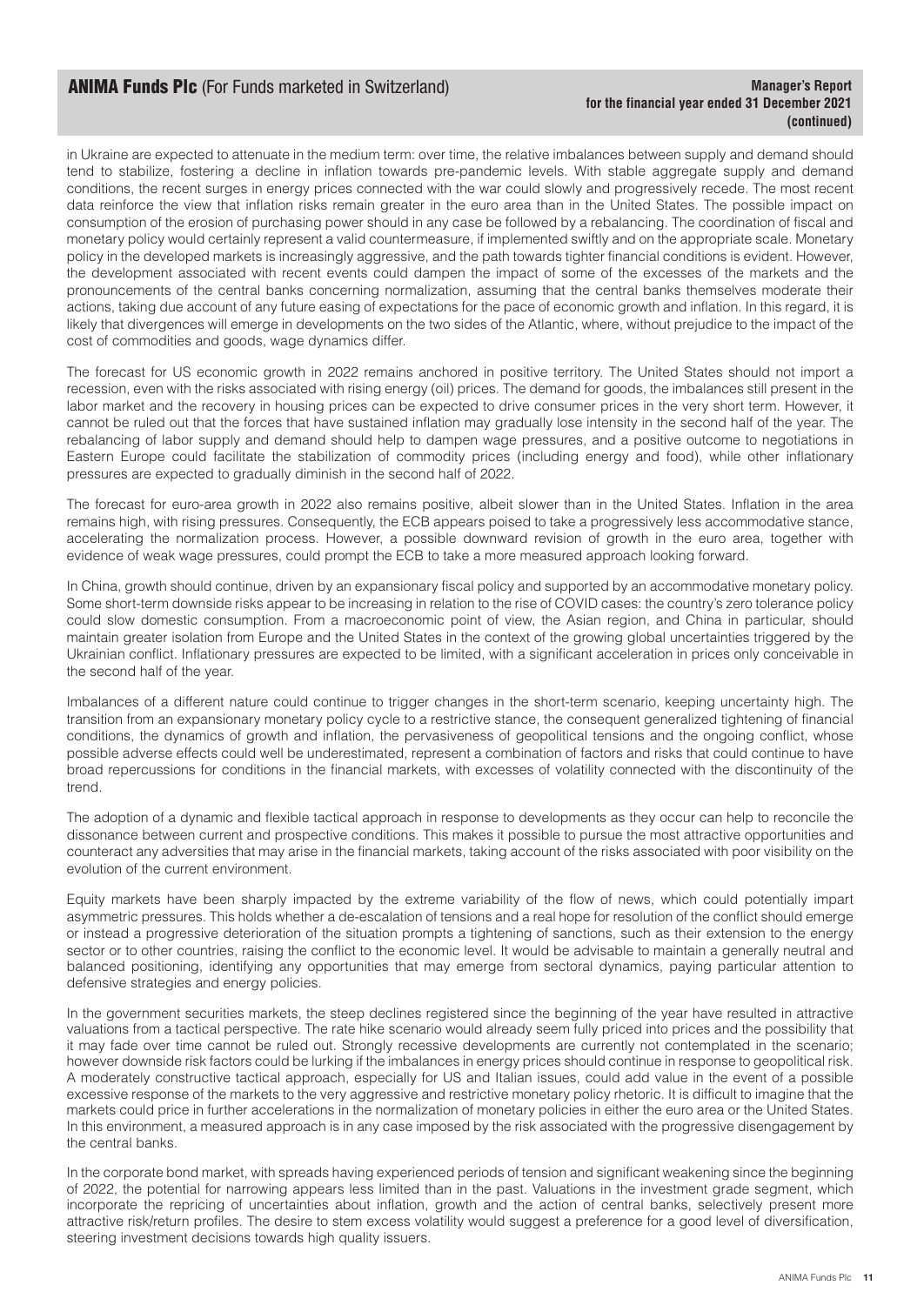The euro/dollar exchange rate remains affected by uncertain directionality and the impact of Fed and ECB announcements, with particular regard to their determination in responding to inflation and the rate differential. The pressures induced by geopolitical risks and the Fed's aggressiveness are expected to gradually ease in the medium term.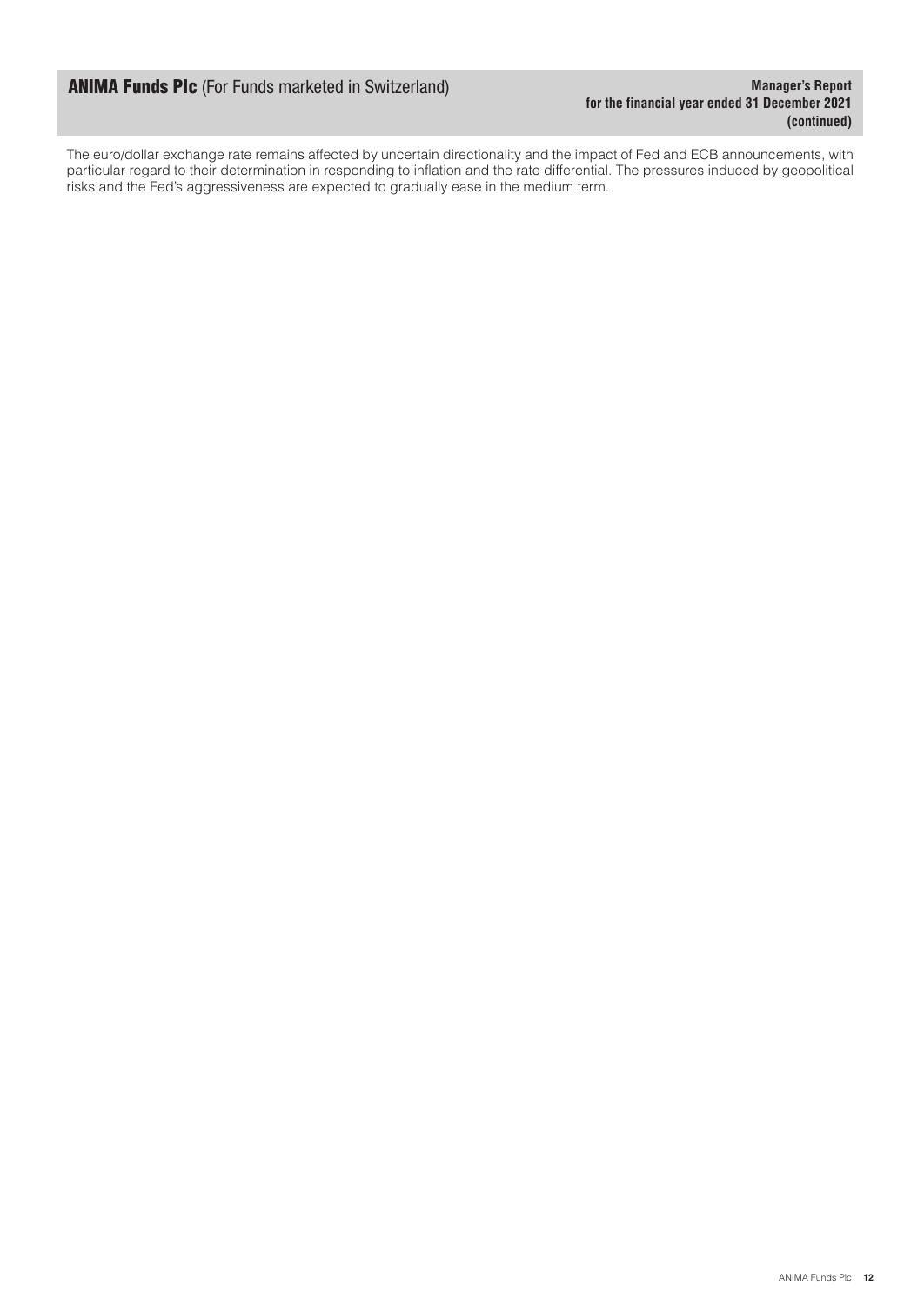#### **ANIMA Short Term Corporate Bond**

The Fund has achieved an absolute positive net performance (Class I), slightly above that of the benchmark over the past twelve months.

Interest rates are higher than one year ago, also corporate spreads are slightly higher. The vaccination campaign has started gradual recovery in economic activity determined a renewed trust among investors, largely all the losses realized over the 2020 have been recovered. The Fund has carried on its strategy buying short-term securities with a beta above than the benchmark, it was active in the primary market and tried to exploit tactical movement on the rates front during times of higher volatility.

Regarding the positioning, the Fund has always had a duration shorter than the benchmark and the overall beta was above one. Indeed, core holdings of the Fund are represented by subordinated securities, in particular: Corporate hybrids (13%) and Additional tier 1 (11%). At the end of 2021 the duration of the Fund is approximately 0.8 years- the sector which are mostly overweight are insurances, utilities and communications. Moreover, there is an overweight of subordinated securities, both financial and non-financial. The percentage weight of corporate securities is lower than the benchmark by approximately 13%.

The Fund will exploit periods of high volatility to increase the percentage positioning of corporate securities, keeping a preference for those with close maturities/call. The Fund will maintain its overweight of subordinated securities issued by high credit quality firms, in order to generate yield and contain risk.

| Fund                            | <b>Share Class</b> | <b>Net Performance</b> |
|---------------------------------|--------------------|------------------------|
| ANIMA Short Term Corporate Bond |                    | $-1.15%$               |
|                                 | Prestige           | $-1.44\%$              |
|                                 | Silver             | $-1.46\%$ %            |

#### **ANIMA Bond Flex**

The fund was launched on July 2021. The initial exposure was in favour of a prudent approach both in terms of allocation (only government bonds from developed countries) and in terms of exposure to interest rate risk. The initial duration was less than 3 years, concentrated on US Treasury and BTPs, partly hedged through futures on German bund. The main currency exposure saw a long USD vs. EUR of just over 7% held as a countercyclical currency that does well during bouts of "risk off".

The fund was launched in an environment of rising rates driven by vaccine deployment, a multi-year mission around US fiscal policy, the resilience of economies despite lockdowns and new cases of infections declined in globally. Against this backdrop, fund performance was negative given the surge in yields. Duration was managed tactically given the volatility and the movement of rates.

During august, markets changed direction contending with a combination of three key issues: virus variant concerns, growth concerns, and monetary policy stance from major Central Banks. Safe haven bonds rallied sharply as worries about a global growth slowdown seemed to have replaced that of high inflation. Peripheral spreads stabilized, supported by dovish comments from the ECB members. In this contest, we close our short duration exposure on rates. On currency, we closed the long Usd vs Eur exposure as we reach our target level. BTPs were the best performer, supported by better political dynamics and supportive ECB.

With the fading of the summer seasonality and the recovery in supply, and above all given the stretched levels of the yield curves, we increased our short position on both Treasuries and Bunds. On the BTPS, as the BTP/Bund spread moved below 100bp, we reduce our short exposure on the long end (via BTPs 10-year future), maintaining carry trades on the 3 -5 year bucket. The fund took advantage by rising yield with outright short duration.

The portfolio did not change this approach until the end of the year, calibrating risk rate exposure according to the level reached by rates given the volatility that characterized the last quarter. The main scenario remained that of a gradual rise in yields together with steeper curves: in the near future, monetary policy support will be less accommodating and inflation will be more intense and persistent than expected.

The fund therefore maintained a short duration through Treasury and Bund futures, we kept a low risk profile on long-end BTPs while investing on the short and medium part of the BTPs curve for carry and roll-down purposes.

On currencies, we opened a long Ruble vs USD (2%) and a long Brazilian Real vs USD (2%). Both bets were closed at a profit as we reached our target. We close the year with a marginally long position on USD vs Eur (just over 3%): the Fed remains among the most proactive in terms of monetary policy.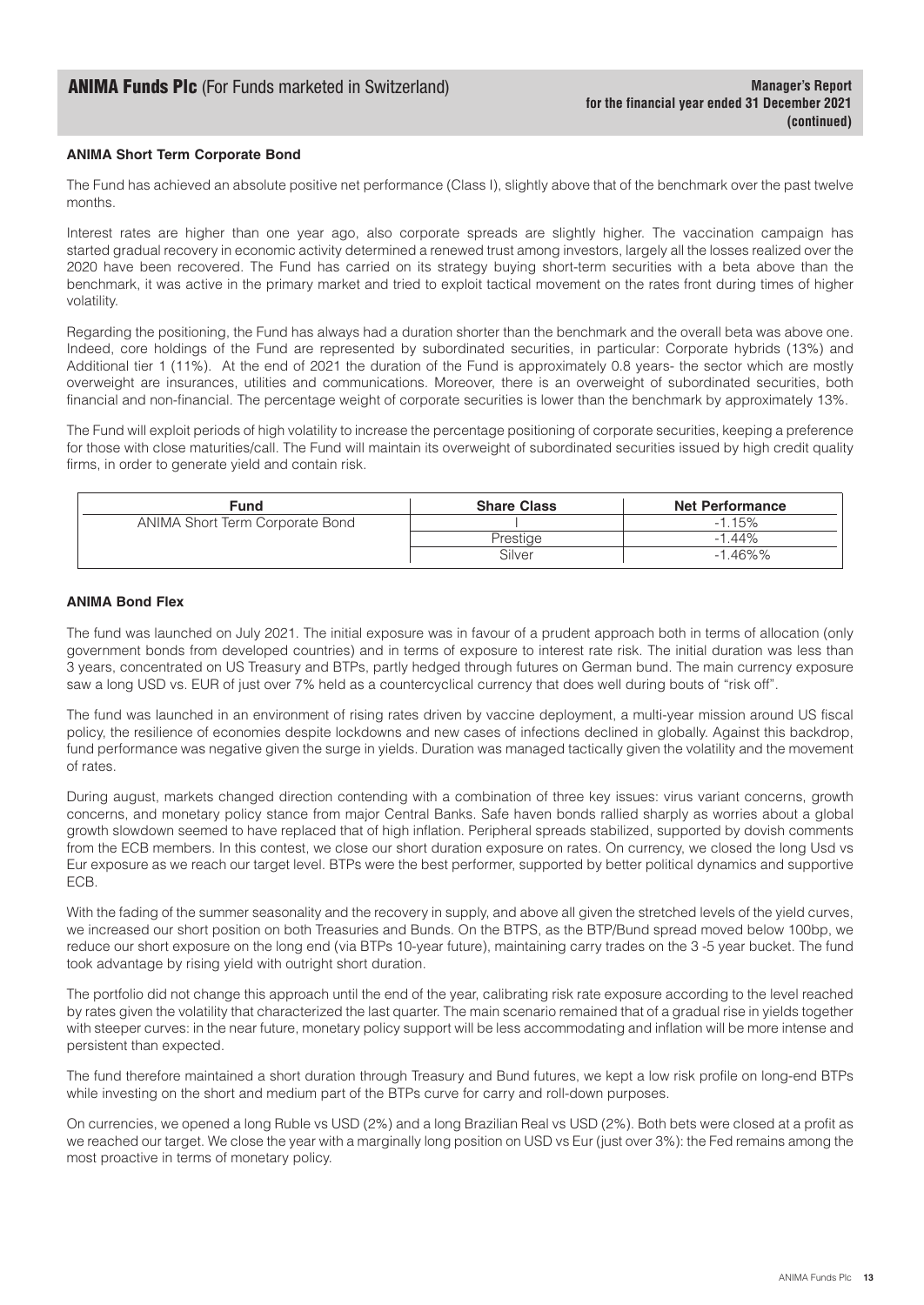#### **ANIMA Bond Flex (continued)**

The portfolio will not change its approach in favor of a gradual rise in yields together with steeper curves: real yields do not reflect the less accommodating approach of central banks and we do believe that rates are rich at current levels (long-term maturities in particular). Given the greater context of uncertainty (in terms of growth, inflation and monetary policies), coming months could be characterized by greater volatility than previous periods. Bets will be calibrated accordingly.

| Fund            | <b>Share Class</b> | <b>Net Performance</b> |
|-----------------|--------------------|------------------------|
| ANIMA Bond Flex | Classic B          | 7%                     |
|                 |                    | 7.46%                  |
|                 |                    | 0.19%                  |

Performance is from the Fund's launch date of 12 July 2021.

#### **ANIMA Europe Equity**

2021 was characterized by two distinct phases: the first six months of the year saw a favorable financial environment for the "Value" style and the "Reopening Trade" in the first quarter and for the "Growth" style in the second quarter. However, the second part of the year was characterized by a higher level of volatility, driven by a more uncertain macroeconomic environment.

The Fund has started the year with an allocation pretty much in line with the benchmark, however, considering the deteriorating newsflow on the new variants of Covid-19, and the fact that positioning was very extreme, since the month of April, the total exposure has been reduced gradually and ended the semester at circa 4% underweight.

From a sector perspective, we have focused on the first half of the semester those more exposed to the Value style, like banks and those linked to the reopening of the economy, particularly Leisure (Hotels and e-Catering), Beverage and Luxury goods. From the second part of the semester we adopted a more balanced approach, although maintaining an exposure to the reopening trade. We took profits mainly in the financials sector, particularly banks, and we increased the exposure to defensive sectors like Staples, Healthcare and Technology.

During the third quarter, the Fund maintained an average underweight position of -8%. The quarter got off to a strong start, but continuous concerns about persistent inflation, supply chain disruptions, economic growth deceleration, and the contagion effect of a potential default of Evergrande (one of the largest property developers in China), caused a turbulent September that erased gains made in July and August. In terms of sector allocation, we favored the defensive sectors in July, in particular healthcare and consumer staples, and tech; however, starting from August, we increased the cyclical exposure through banks, insurance and materials, while maintaining the growth tilt through the technology sector.

After the September correction, the management team brought the allocation to -3% versus benchmark in October, believing that the market was in a "Mid Cycle correction" caused by transitory factors. However, in November two events made the financial environment less favorable than expected: the discovery of a new Covid-19 mutation, the so-called Omicron variant, characterized by greater transmissibility than previous mutations, and the change in attitude of Fed Chairman J. Powell, who became more hawkish than expected. The management team quickly reduced the portfolio's equity exposure to around 35% by increasing hedges with futures. Despite these factors, the end of the year was characterized by a "risk on" environment, thanks to the positive *newsflow* on the effects of the new Omicron variant, less aggressive than the previous ones, and the absence of new lockdowns in the major European countries. The Fund had a balanced sector allocation during the quarter, with exposure to both cyclical and "defensive growth" sectors. After the investment choices made, the Fund achieved a positive absolute return, but just shy of its benchmark. Specifically, allocation was the biggest negative contributor to the relative performance, together with the picking in the Utilities, Energy and Consumer Discretionary sectors.

We believe the market will remain volatile over the course of 2022 due to a more uncertain macroeconomic environment and due to the reduction in monetary stimulus. In this market environment, where there are no strong themes and there is still a lot of uncertainty from a macroeconomic point of view, we believe that stock picking could be the main driver of performance in the coming months. From a sector point of view, the Fund maintains a balanced approach.

| Fund                       | <b>Share Class</b> | <b>Net Performance</b> |
|----------------------------|--------------------|------------------------|
| <b>ANIMA Europe Equity</b> |                    | 22.63%                 |
|                            | Prestige           | 22.35%                 |
|                            | Silver             | 21.88%                 |

#### **ANIMA U.S. Equity**

The US equity fund underperformed the relative benchmark in 2021, because of the overweight in consumer staples, which were one of the worse sectors over the course of the year. The negative contribution came also from the underweight in real estate, which, on the other hand, overperformed the benchmark. 2021 was a difficult year, characterized by high volatility. Indeed, the start of year saw a rebound in the most cyclical sectors, thanks to the weakening of the fears linked to the pandemic of covid-19. the result was a reopening trade, which benefitted all those sectors that during the lockdown period were strongly disadvantaged. The best cyclical sectors from this rebound were the energy and financial sectors. As a consequence, the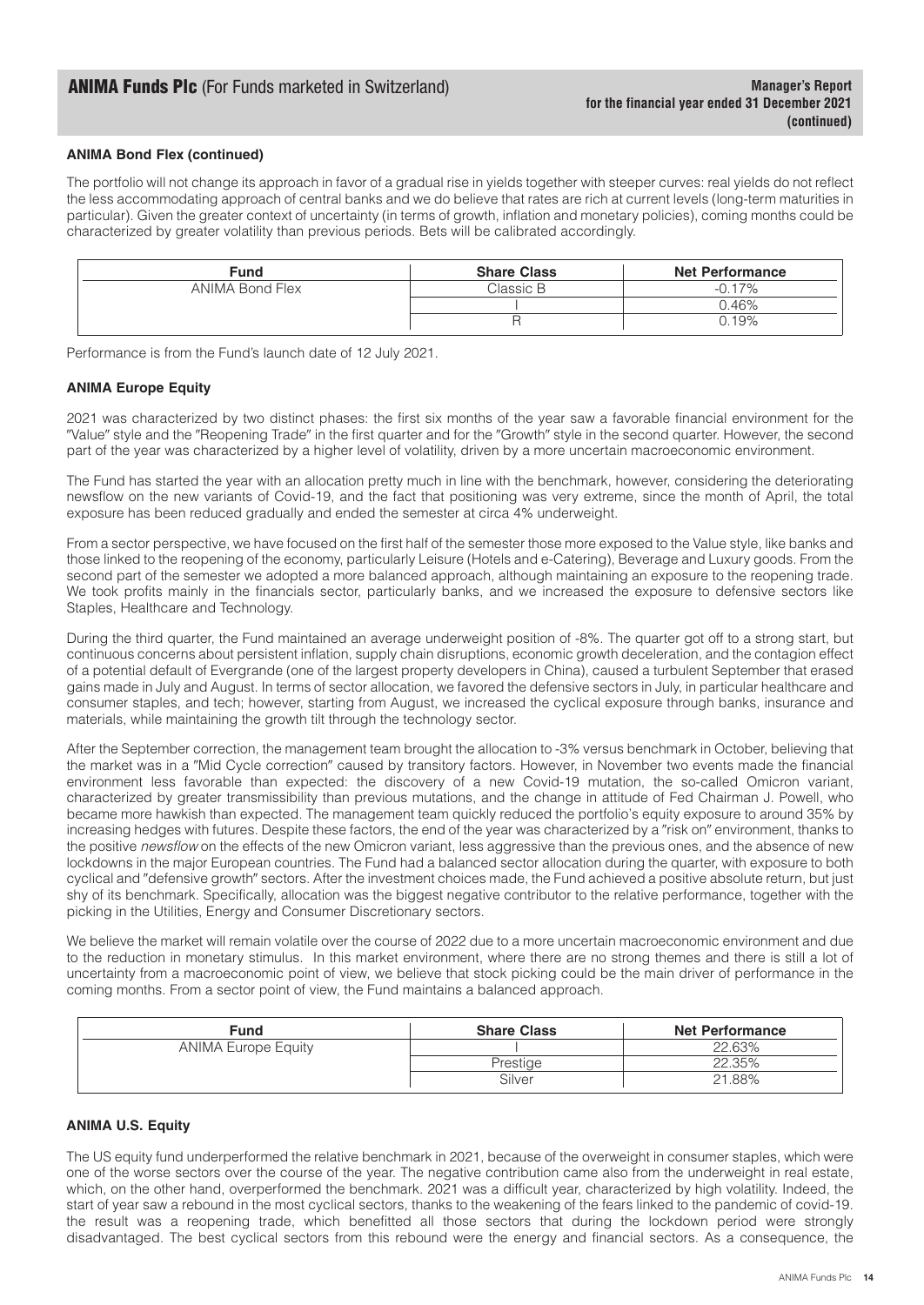#### **ANIMA U.S. Equity (continued)**

management team decided to reduce the underweight in these sectors, so to reach a neutral positioning vs the benchmark. The US equity fund maintained its overweight in the IT, consumer discretionary, consumer staples and healthcare sectors. It's important to note that we maintained a large overweight in the most defensive sectors and this factor helped us out the worries came up about the new virus variants. Moreover, we tried to avoid a large exposure to firms that were negatively impacted by wage inflation, which led many companies to have negative impacts on profitability. 2021 was also characterized by elevated demand for consumer goods, thanks to the high savings of US consumers and to their healthy balance sheet, due to the fiscal benefits and stimulus received, but also to the lost consumption of goods and services in the lockdown period. This represented a positive impact on the demand for discretionary goods. we still have an overweight vs benchmark in consumer discretionary.

Our future prospects see our portfolio's strategy to remain the same as in the past. The management team retains the possibility to maintain a certain percentage of liquidity in order to be able to benefit from the investment in stocks characterized by high topline growth and cash flow growth, good fundamentals and attractive valuation. The Fund's positioning is in line with that of 2021, unless there will be changes in the market scenario. We remain optimistic on forecasts about earnings growth of the companies in the US benchmark, because of the high operating leverage of the US companies. A good operating leverage translates in a scenario where stocks can achieve topline improvements, where earnings increase, which makes stock prices appreciate.

| <b>Fund</b>       | <b>Share Class</b> | <b>Net Performance</b> |
|-------------------|--------------------|------------------------|
| ANIMA U.S. Equity |                    | 35.00%                 |
|                   | Prestige           | 33.66%                 |
|                   | Silver             | 33.18%                 |

#### **ANIMA Star High Potential Europe**

2021 was characterized by two different phases: The first six months of the year saw a favorable financial environment for the "Value" style and the "Reopening Trade" in the first quarter, and for the "Growth" style in the second quarter. However, the second part of the year was characterized by a higher level of volatility, driven by a more uncertain macroeconomic environment.

The Fund started the year with a net exposure of around 35%, however, given the very high equity positioning and the negative news flow related to the new cases of Covid-19, the exposure was cut to around 25% in the second half of January, hence we have been able to protect the performance obtained since the beginning of the year during the fast selloff that involved the stock markets in the last two weeks of January. The management team then increased the equity exposure to around 40% immediately after the correction, believing the prospect of a new US fiscal stimulus package and continued vaccine rollout were positive catalysts, and then gradually to approximately 50% in March. The sector exposure has favored the Value style such as the banking sector and stocks related to the reopening of the economy, in particular the Leisure sector – Hotels and Catering for instance –Beverage and Luxury.

Since April, considering the euphoria achieved by the market and the absence of catalysts in the short-term, the management team has gradually reduced the net exposure to around 20% reached in May, increasing the hedges through a Put Spread structure, in order to protect the gains in light of a potential correction during the summer. However, the relative strength of growth and defensive stocks supported the market which maintained its positive price action despite some temporary volatility events. The Fund's net exposure was therefore brought back to around 35% in June. From a sector point of view, the fund was more balanced in the second half of the first semester. Profits were taken in stocks related to the reopening of the economy and in the Financial sector, and the allocation to the defensive sectors – Staples and Healthcare for example – while the Technology sector was increased.

During the third quarter, the Fund maintained an average net equity exposure of around 25%. The quarter got off to a strong start, but continuous concerns about persistent inflation, supply chain disruptions, economic growth deceleration, and the contagion effect of a potential default of Evergrande – one of the largest property developers in China – caused a turbulent September that erased gains made in July and August. In terms of sector allocation, we favored the defensive sectors in July, in particular Healthcare and Consumer Staples, in addition to the structural growth sector like Information Technology. However, starting from August, we increased the cyclical exposure through Banks, Insurance and Energy, while maintaining the growth tilt through the Technology sector.

After the September correction, the management team brought the net equity exposure to around 40% in October, believing that the market was in a "Mid Cycle correction" caused by transitory factors. However, in November two events made the financial environment less favorable than expected: the discovery of a new Covid-19 mutation, the so-called Omicron variant, characterized by greater transmissibility than previous mutations, and the change in attitude of Fed Chairman J. Powell, who became more hawkish than expected. The management team quickly reduced the portfolio's equity exposure to around 35% by increasing hedges with futures. Despite these factors, the end of the year was characterized by a "risk-on" environment, thanks to the positive news flow on the effects of the new Omicron variant, less aggressive than the previous ones, and the absence of new lockdowns in the major European countries. The und had a balanced sector allocation during the quarter, with exposure to both cyclical and "defensive growth" sectors.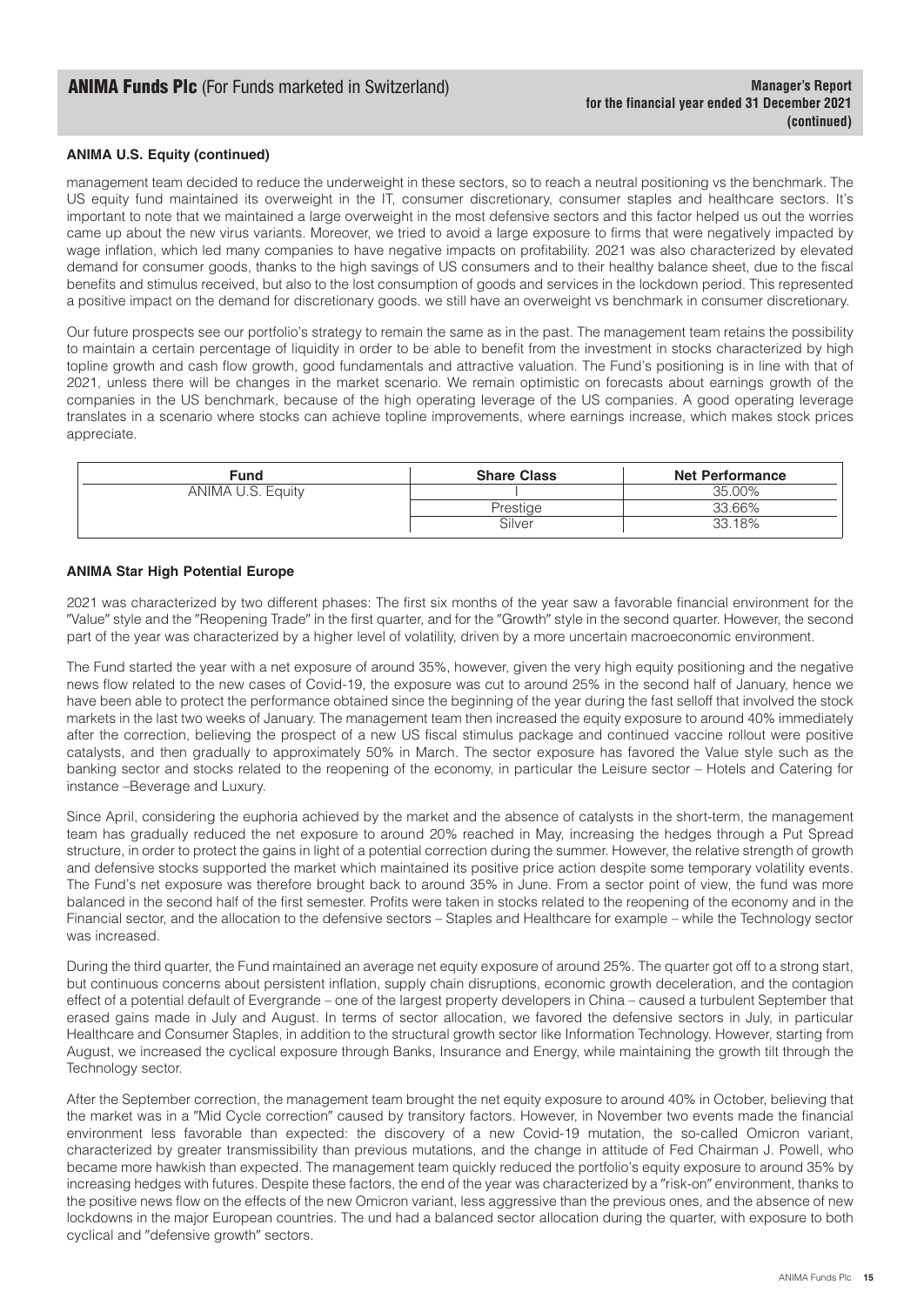#### **ANIMA Star High Potential Europe (continued)**

After the investment choices made, the Fund achieved a positive absolute return, thanks to stock picking. Specifically, picking in the Basic Materials, Telecom and Financials sectors contributed the most to the Fund's absolute positive performance.

We believe the market will remain volatile over the course of 2022 due to a more uncertain macroeconomic environment and due to the reduction in monetary stimulus. In this environment, we believe that "high-multiple" stocks may underperform the market, and that stock picking will be the primary driver of performance. From a sector point of view, the team maintains a preference for cyclical sectors and the "value" stocks, while it remains selective in the "growth" style.

| <b>Fund</b>                      | <b>Share Class</b> | <b>Net Performance</b> |
|----------------------------------|--------------------|------------------------|
| ANIMA Star High Potential Europe |                    | 5.81%                  |
|                                  | Classic A          | 2.83%                  |
|                                  | Classic B          | 3.97%                  |
|                                  |                    | 5.12%                  |
|                                  | Prestige           | 4.32%                  |
|                                  | Silver             | 4.17%                  |

#### **ANIMA Star High Potential Italy**

2021 was characterized by two distinct phases: the first six months of the year saw a favorable financial environment for the "Value" style and the "Reopening Trade" in the first quarter and for the "Growth" style in the second quarter. However, the second part of the year was characterized by a higher level of volatility, driven by a more uncertain macroeconomic environment.

The Fund started the year with a net exposure of around 35%, however, given the very high equity positioning and the negative newsflow related to the new cases of Covid-19, the exposure was cut to around 25% in the second half of the month, hence we have been able to protect the performance obtained since the beginning of the year during the short selloff that involved the stock markets in the last two weeks of January. The management team then increased the equity exposure to around 30% immediately after the correction, believing the prospect of a new US fiscal stimulus package and continued vaccine rollout were positive catalysts, and then gradually to approximately 35% reached in March. The sector exposure has favored the Value style such as the banking sector and stocks related to the reopening of the economy, in particular the Banking sector, Beverage and Luxury goods.

Since April, considering the euphoria achieved by the market and the absence of catalysts in the short term, the management team has gradually reduced the net exposure to around 30% reached in May. However, the relative strength of growth and defensive stocks supported the market which maintained its positive price action despite some temporary volatility events. The Fund's net exposure was therefore brought back to around 23% in June. From a sector point of view, the Fund was more balanced in the second half of the semester. Profits were taken in stocks related to the reopening of the economy and in the financial sector, and the allocation to the defensive sectors (Staples and Utilities), and to the technology sector was increased.

During the third quarter, the Fund maintained an average net equity exposure of around 20%. The quarter got off to a strong start, but continuous concerns about persistent inflation, supply chain disruptions, economic growth deceleration, and the contagion effect of a potential default of Evergrande (one of the largest property developers in China), caused a turbulent September that erased gains made in July and August. In terms of sector allocation, we favored the defensive sectors in July, in particular utilities, infrastructure and tech; however, starting from August, we increased the cyclical exposure through banks, insurance and energy, while maintaining the growth tilt through the technology sector.

After the September correction, the management team brought the net equity exposure to around 35% in October, believing that the market was in a "Mid Cycle correction" caused by transitory factors. However, in November two events made the financial environment less favorable than expected: the discovery of a new Covid-19 mutation, the so-called Omicron variant, characterized by greater transmissibility than previous mutations, and the change in attitude of Fed Chairman J. Powell, who became more hawkish than expected. The management team quickly reduced the portfolio's equity exposure to around 35% by increasing hedges with futures. Despite these factors, the end of the year was characterized by a "risk on" environment, thanks to the positive *newsflow* on the effects of the new Omicron variant, less aggressive than the previous ones, and the absence of new lockdowns in the major European countries. The Fund had a balanced sector allocation during the quarter, with exposure to both cyclical and "defensive growth" sectors.

After the investment choices made, the Fund achieved a positive absolute return, thanks to stock picking. Specifically, picking in the financials, technology and consumer discretionary sectors contributed the most to the Fund's absolute positive performance.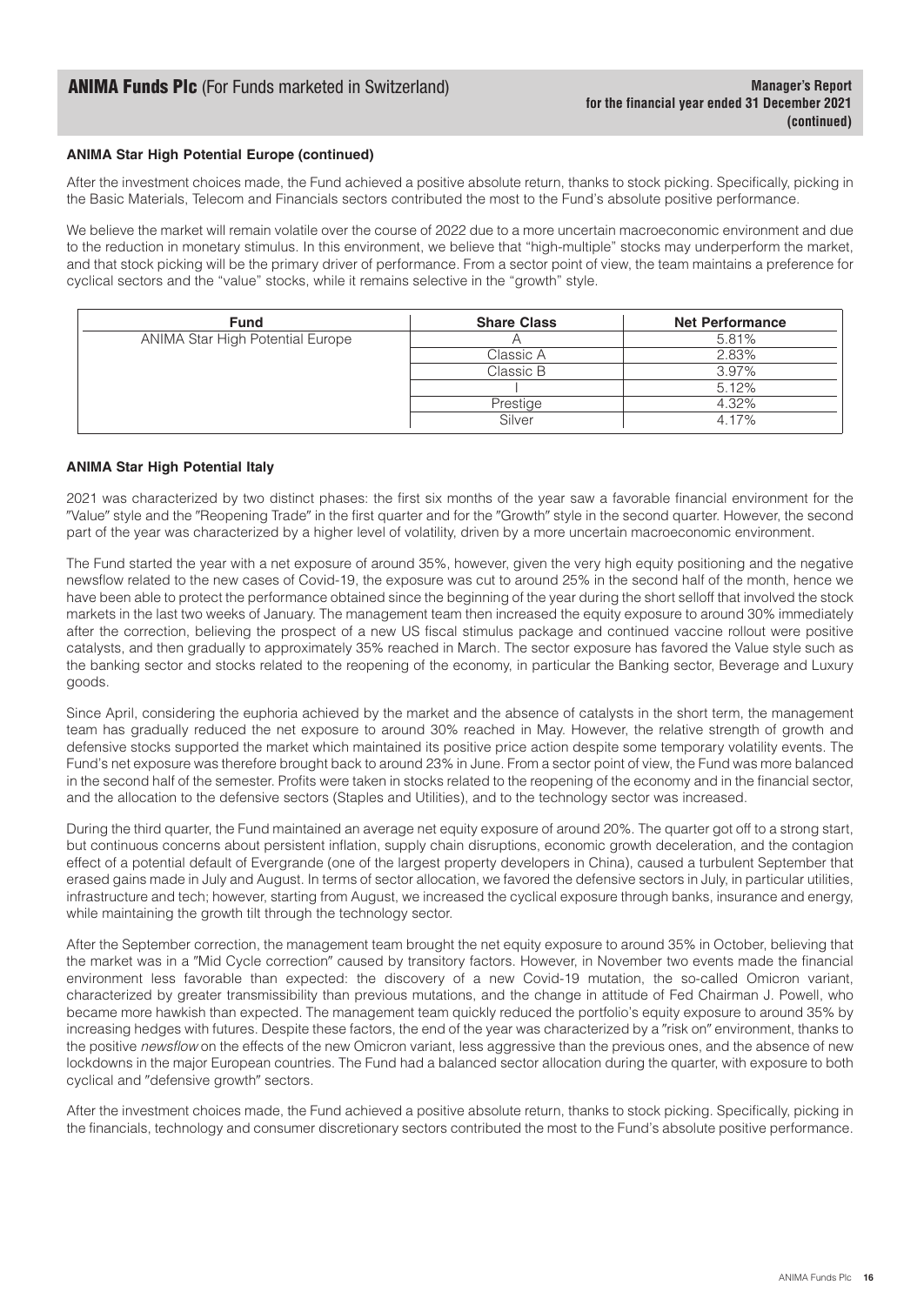#### **ANIMA Star High Potential Italy (continued)**

We believe the market will remain volatile over the course of 2022 due to a more uncertain macroeconomic environment and due to the reduction in monetary stimulus. In this market environment, where there are no strong themes and there is still a lot of uncertainty from a macroeconomic point of view, we believe that stock picking could be the main driver of performance in the coming months. From a sector point of view, the Fund maintains a balanced approach.

| <b>Fund</b>                     | <b>Share Class</b> | <b>Net Performance</b> |
|---------------------------------|--------------------|------------------------|
| ANIMA Star High Potential Italy | Classic A          | 1.01%                  |
|                                 | Classic B          | 7.24%                  |
|                                 |                    | 8.30%                  |
|                                 | Prestige           | 7.45%                  |
|                                 | Silver             | 7.46%                  |

#### **ANIMA Hybrid Bond**

The fund has realized a positive absolute performance (+1.24%) during 2021 (-20 basis point vs benchmark) . During the year, 2 phases were distinguished, the first in which spreads continued a narrowing thanks also to the positive momentum deriving from the second part of 2020, and a second phase of greater stability of spreads with ever lower volatility. Final phase characterized by gradually rising interest rates. Management consequently presents, during the year, tactical choices to adjust the duration during the different moments, and in line with what has been described, a progressive reduction of the beta to get part of the performance achieved. The fund has mostly invested in corporate hybrids, almost 88%. The liquidity at the end of the year was close to 10%. Preffered sectors are: real estate (+6%) above benchmark, technology (+1%), consumers non Cyclical (+4%) while, the less preffered sectors are: consumers cyclical (-10%), utilities (-4.5%) and basic materials (-1%). The fund is allocated through a botton-up process, indeed the portfolio is very concentrated towards those companies that we believe the most undervalued. The total amount of high yield allocated is around 47%, while the remaining are investment grade bonds. Thus the fund result to have a Beta that's sligthly above the benchmark.

The fund made use of derivative instruments, both to hedge the exchange rate risk (through the use of forwards), and to carry out tactical operations on the interest rate front if liquidity had been limited on "cash" securities (in this case through the use of futures).

The fund continues to maintain a duration in line with that of the benchmark, at the same time the beta of the portfolio is slightly higher than that of the benchmark. We expect to see a volatile first half but overall having a higher carry than the benchmark will help the fund due to extremely low interest rates that offer little opportunity on the investment grade side. Each purchase will be managed to take advantage of the best opportunities on the market.

| Eund:             | <b>Share Class</b> | <b>Net Performance</b> |
|-------------------|--------------------|------------------------|
| ANIMA Hybrid Bond | Class:             | .24%                   |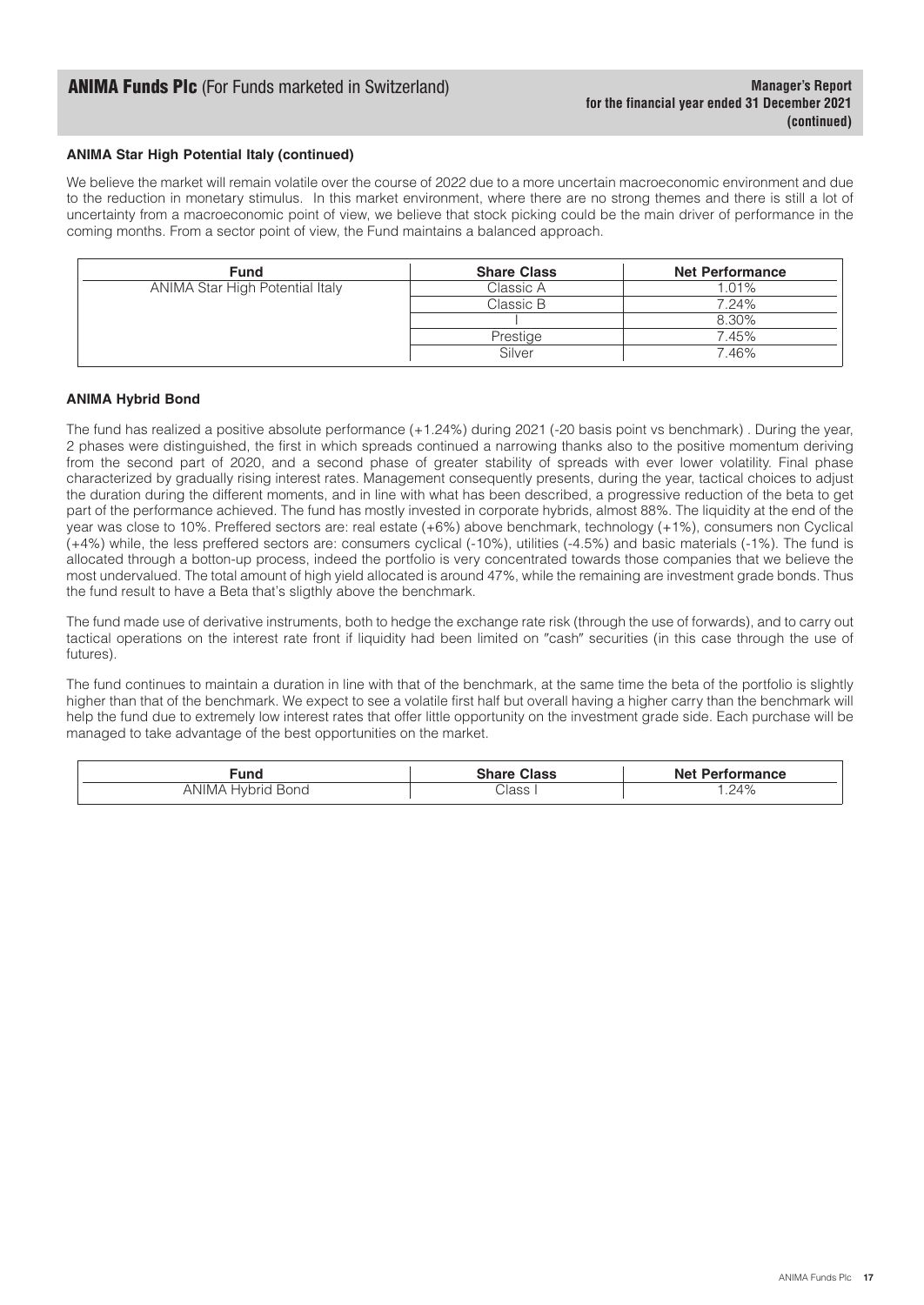## **ANIMA Funds PIC** (For Funds marketed in Switzerland) **Manager's Report** Manager's Report

#### **ANIMA Global Macro**

In 2021 the Fund delivered a net positive performance in absolute terms. The investment activity followed the quantitative methods developed by the team.

The Fund started 2021 with an equity exposure of 30%, which varied during the year from a minimum of 22% in March and December to a maximum of 31% reached in June. The average equity exposure of the fund was 27% over the year. Moreover, duration increased till a maximum of 11 years in January and then was reduced to a minimum of 6 years in March. During the last month of the year duration was almost 9 years. Commodity exposure, which started the 2021 at 12% of NAV, its maximum exposure, was lowered to the level of 8% during March. Finally, FX exposure (USD) started the year at 22% and was lowered to a minimum of -27% in December. All in all the average USD exposure during the year was negative. The portfolio strategies used also a derivative component in order to optimize the geographical exposure and to optimize the management of the fund when more efficient than cash. The Forex strategy was implemented through forward exposure.

The Fund will continue to adopt the investment strategies provided by the quantitative models internally developed.

| Fund               | <b>Share Class</b> | <b>Net Performance</b> |
|--------------------|--------------------|------------------------|
| ANIMA Global Macro | :lassic            | .58%                   |
|                    |                    | 77%                    |

The Manager ANIMA SGR S.p.A. Milan, February 2022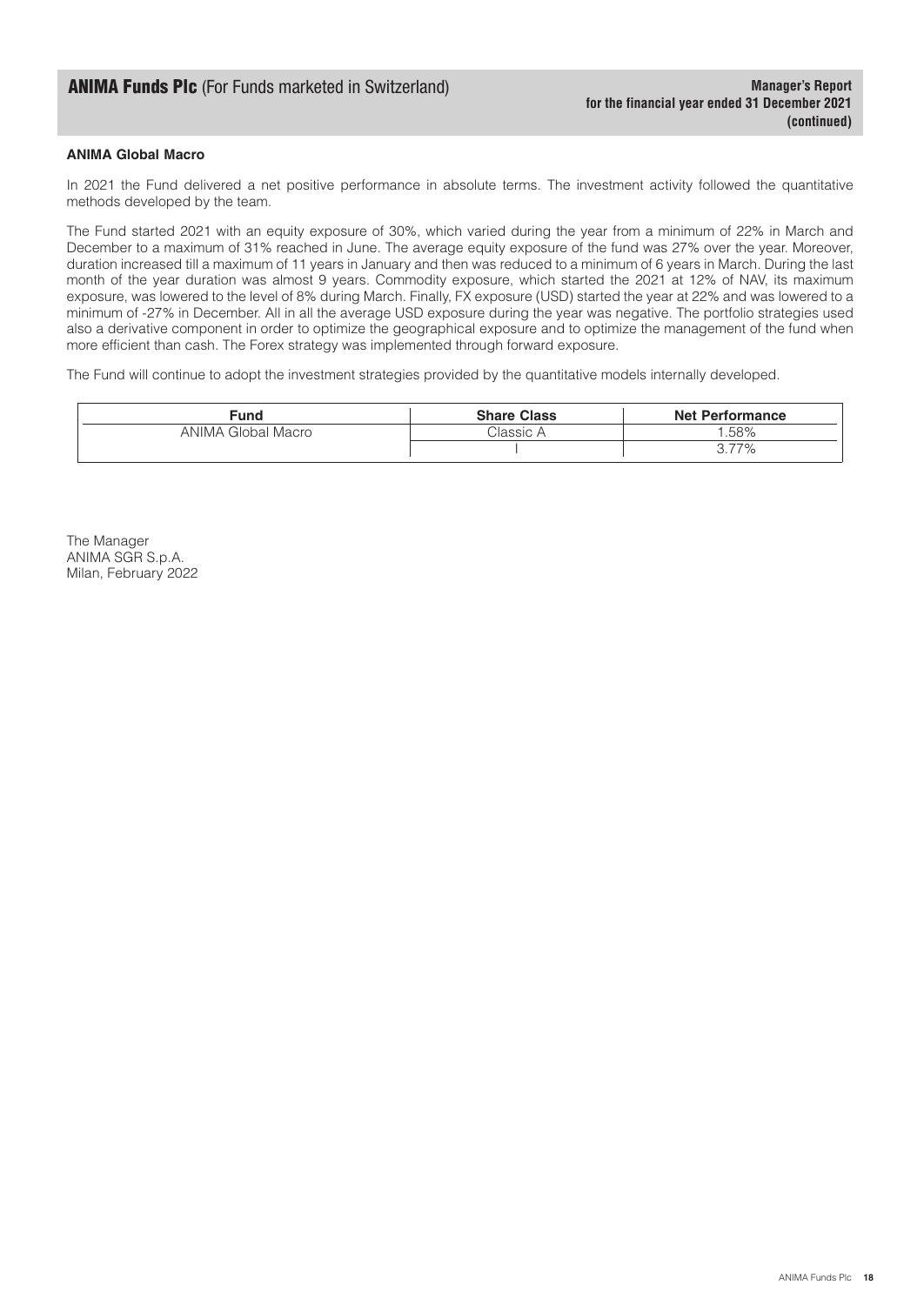<span id="page-19-0"></span>We have enquired into the conduct of ANIMA Funds Plc ("the Company") for the financial year ended 31 December 2021, in our capacity as Depositary to the Company.

This report including the opinion has been prepared for and solely for the shareholders in the Company as a body, in accordance with Regulation 34, (1), (3) and (4) in Part 5 of the European Communities (Undertakings for Collective Investment in Transferable Securities) Regulations 2011, as amended, ('the UCITS Regulations'), and under the Central Bank (Supervision Enforcement) Act 2013 (Section 48 (i)) (Undertakings for Collective Investment in Transferable Securities) Regulations 2019 (the "Central Bank UCITS Regulations"), and for no other purpose. We do not, in giving this opinion, accept or assume responsibility for any other purpose or to any other person to whom this report is shown.

#### **Responsibilities of the Depositary**

Our duties and responsibilities are outlined in Regulation 34, (1), (3) and (4) in Part 5 of the UCITS Regulations. One of those duties is to enquire into the conduct of the Company in each annual accounting period and report thereon to the shareholders.

Our report shall state whether, in our opinion, the Company has been managed in that financial year in accordance with the provisions of the Company's constitution (the "Constitution") and the UCITS Regulations. It is the overall responsibility of the Company to comply with these provisions. If the Company has not so complied, we as Depositary must state why this is the case and outline the steps which we have taken to rectify the situation.

#### **Basis of Depositary Opinion**

The Depositary conducts such reviews as it, in its reasonable opinion, considers necessary in order to comply with its duties as outlined in Regulation 34, (1), (3) and (4) in Part 5 of the UCITS Regulations and to ensure that, in all material respects, the Company has been managed (i) in accordance with the limitations imposed on its investment and borrowing powers by the provisions of the Constitution and the UCITS Regulations and (ii) otherwise in accordance with the Constitution and the appropriate regulations.

#### **Opinion**

In our opinion, the Company has been managed during the financial year, in all material respects:

- (i) in accordance with the limitations imposed on the investment and borrowing powers of the Company by the Constitution, the UCITS Regulations and the Central Bank (Supervision and Enforcement) Act 2013 (Section 48(1)) (Undertakings for Collective Investment in Transferable Securities) Regulations 2019, ('the Central Bank UCITS Regulations'); and
- (ii) otherwise in accordance with the provisions of the Constitution, the UCITS Regulations and the Central Bank UCITS Regulations.

**State Street Custodial Services (Ireland) Limited 78 Sir John Rogerson's Quay Dublin 2 Ireland**

**7 April 2022**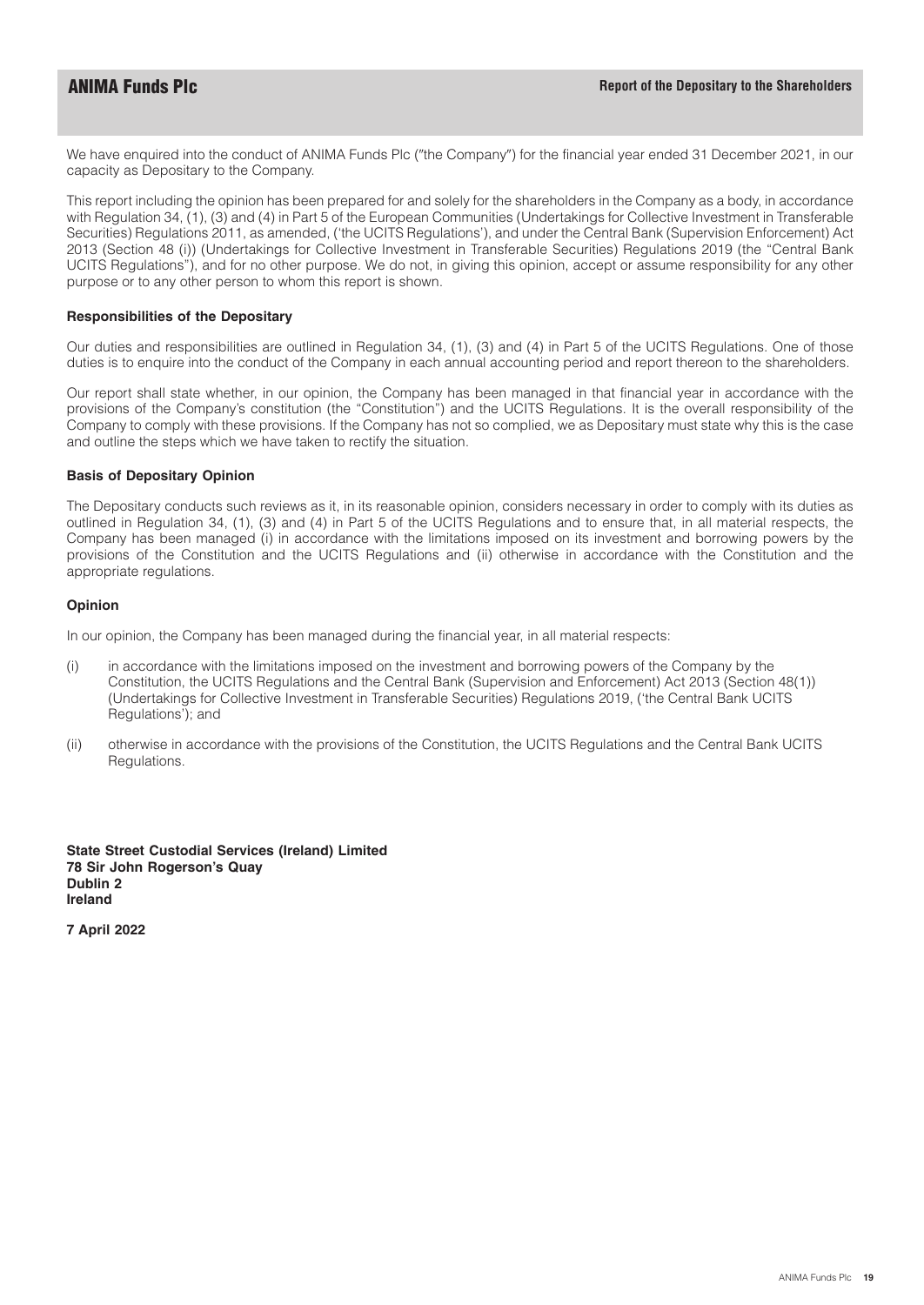# Deloitte.

#### INDEPENDENT AUDITOR'S REPORT TO THE SHAREHOLDERS OF ANIMA FUNDS PLC

#### Report on the audit of the financial statements

#### Opinion on the financial statements of Anima Funds plc ("the company")

In our opinion the financial statements:

- give a true and fair view of the assets, liabilities and financial position of the company as at 31 December 2021 and of the profit for the financial year then ended; and
- have been properly prepared in accordance with the relevant financial reporting framework, the applicable Regulations and, in particular, with the requirements of the Companies Act 2014.

The financial statements we have audited comprise:

- the Statement of Comprehensive Income;
- the Statement of Financial Position;
- the Statement of Changes in Net Assets attributable to holders of Redeemable Participating Shares;
- the Statement of Cash Flows; and
- the related notes 1 to 27, including a summary of significant accounting policies as set out in note 1.

The relevant financial reporting framework that has been applied in their preparation is the Companies Act 2014 and International Financial Reporting Standards (IFRS) as adopted by the European Union ("the relevant financial reporting framework").

The applicable regulations that have been applied in their preparation is [the European Communities (Undertakings for Collective Investment in Transferable Securities) Regulations, 2011 and Central Bank (Supervision and Enforcement) Act 2013 (Section 48(1)) (Undertakings for Collective Investment in Transferable Securities) Regulations, 2019 ("the applicable Regulations").

#### Basis for opinion

We conducted our audit in accordance with International Standards on Auditing (Ireland) (ISAs (Ireland)) and applicable law. Our responsibilities under those standards are described below in the "*Auditor's responsibilities for the audit of the financial statements*" section of our report.

We are independent of the company in accordance with the ethical requirements that are relevant to our audit of the financial statements in Ireland, including the Ethical Standard issued by the Irish Auditing and Accounting Supervisory Authority, and we have fulfilled our other ethical responsibilities in accordance with these requirements. We believe that the audit evidence we have obtained is sufficient and appropriate to provide a basis for our opinion.

#### Conclusions relating to going concern

In auditing the financial statements, we have concluded that the directors' use of the going concern basis of accounting in the preparation of the financial statements is appropriate.

Based on the work we have performed, we have not identified any material uncertainties relating to events or conditions that, individually or collectively , may cast significant doubt on the company's ability to continue as a going concern for a period of at least twelve months from when the financial statements are authorised for issue.

Our responsibilities and the responsibilities of the directors with respect to going concern are described in the relevant sections of this report.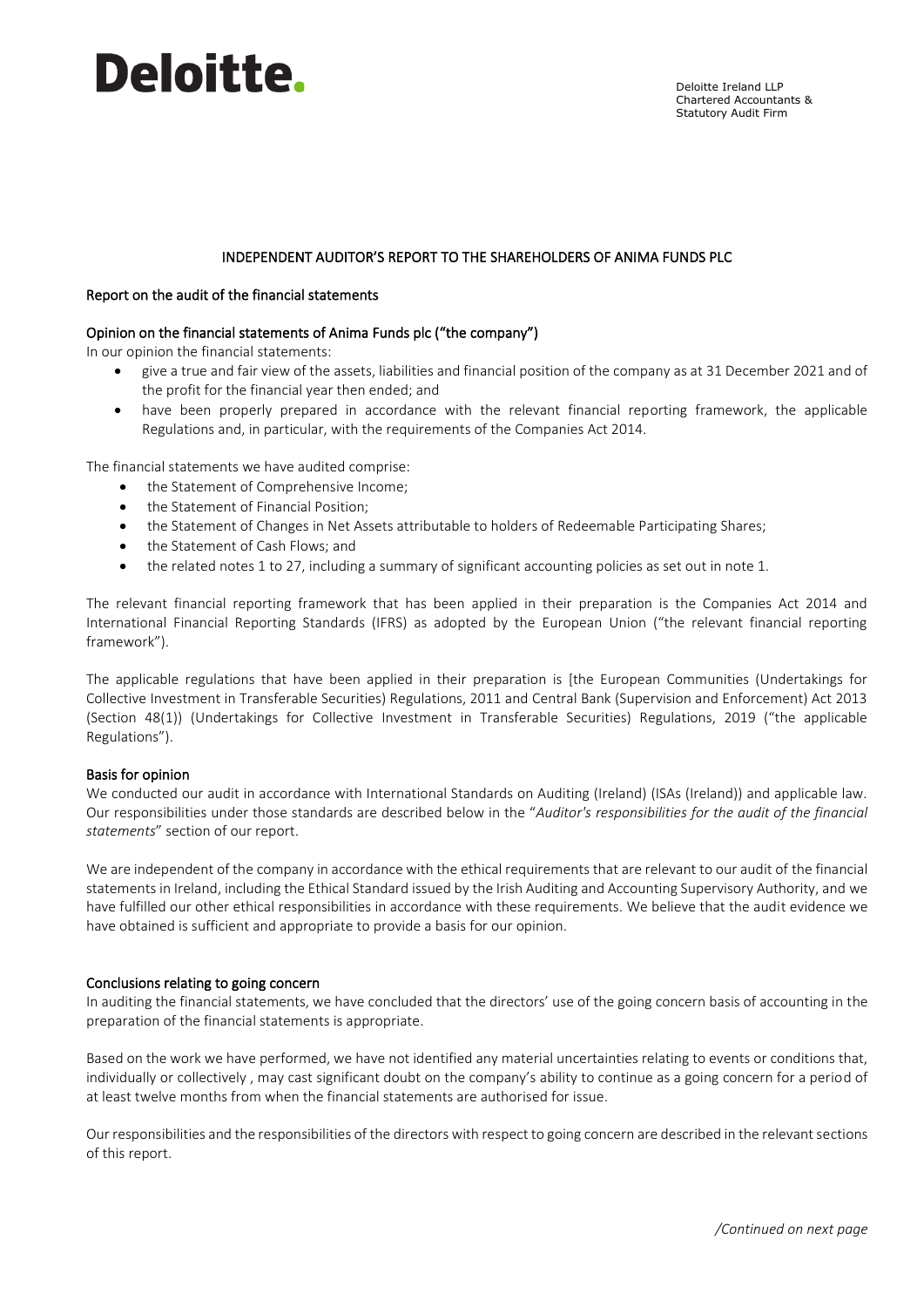

*/Continued from previous page* 

#### INDEPENDENT AUDITOR'S REPORT TO THE SHAREHOLDERS OF ANIMA FUNDS PLC

#### Other information

The other information comprises the information included in the Annual Report, other than the financial statements and our auditor's report thereon. The directors are responsible for the other information contained within the Annual Report. Our opinion on the financial statements does not cover the other information and, except to the extent otherwise explicitly stated in our report, we do not express any form of assurance conclusion thereon.

Our responsibility is to read the other information and, in doing so, consider whether the other information is materially inconsistent with the financial statements or our knowledge obtained in the audit or otherwise appears to be materially misstated. If we identify such material inconsistencies or apparent material misstatements, we are required to determine whether there is a material misstatement in the financial statements or a material misstatement of the other information. If, based on the work we have performed, we conclude that there is a material misstatement of this other information, we are required to report that fact.

We have nothing to report in this regard.

#### Responsibilities of directors

As explained more fully in the Statement of Directors' Responsibilities, the directors are responsible for the preparation of the financial statements and for being satisfied that they give a true and fair view and otherwise comply with the Companies Act 2014, and for such internal control as the directors determine is necessary to enable the preparation of financial statements that are free from material misstatement, whether due to fraud or error.

In preparing the financial statements, the directors are responsible for assessing the company's ability to continue as a going concern, disclosing, as applicable, matters related to going concern and using the going concern basis of accounting unless the directors either intend to liquidate the company or to cease operations, or have no realistic alternative but to do so.

#### Auditor's responsibilities for the audit of the financial statements

Our objectives are to obtain reasonable assurance about whether the financial statements as a whole are free from material misstatement, whether due to fraud or error, and to issue an auditor's report that includes our opinion. Reasonable assurance is a high level of assurance, but is not a guarantee that an audit conducted in accordance with ISAs (Ireland) will always detect a material misstatement when it exists. Misstatements can arise from fraud or error and are considered material if, individually or in the aggregate, they could reasonably be expected to influence the economic decisions of users taken on the basis of these financial statements.

As part of an audit in accordance with ISAs (Ireland), we exercise professional judgment and maintain professional scepticism throughout the audit. We also:

- Identify and assess the risks of material misstatement of the financial statements, whether due to fraud or error, design and perform audit procedures responsive to those risks, and obtain audit evidence that is sufficient and appropriate to provide a basis for our opinion. The risk of not detecting a material misstatement resulting from fraud is higher than for one resulting from error, as fraud may involve collusion, forgery, intentional omissions, misrepresentations, or the override of internal control.
- Obtain an understanding of internal control relevant to the audit in order to design audit procedures that are appropriate in the circumstances, but not for the purpose of expressing an opinion on the effectiveness of the company's internal control.
- Evaluate the appropriateness of accounting policies used and the reasonableness of accounting estimates and related disclosures made by the directors.
- Conclude on the appropriateness of the directors' use of the going concern basis of accounting and, based on the audit evidence obtained, whether a material uncertainty exists related to events or conditions that may cast significant doubt on the company's ability to continue as a going concern. If we conclude that a material uncertainty exists, we are required to draw attention in our auditor's report to the related disclosures in the financial statements or, if such disclosures are inadequate, to modify our opinion. Our conclusions are based on the audit evidence obtained up to the date of the auditor's report. However, future events or conditions may cause the entity (or where relevant, the group) to cease to continue as a going concern.
- Evaluate the overall presentation, structure and content of the financial statements, including the disclosures, and whether the financial statements represent the underlying transactions and events in a manner that achieves fair presentation.

We communicate with those charged with governance regarding, among other matters, the planned scope and timing of the audit and significant audit findings, including any significant deficiencies in internal control that the auditor identifies during the audit. */Continued on next page*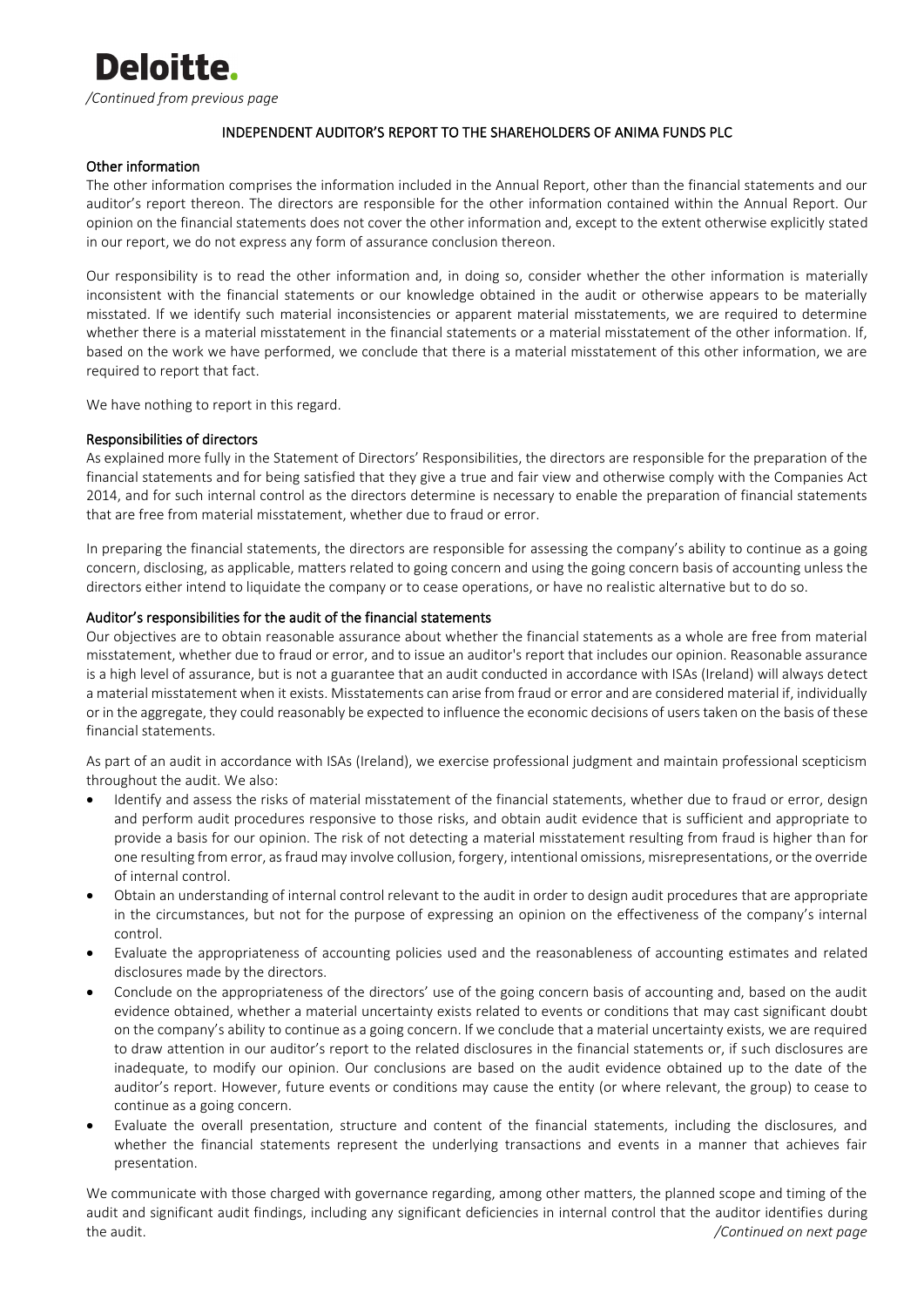

#### INDEPENDENT AUDITOR'S REPORT TO THE SHAREHOLDERS OF ANIMA FUNDS PLC

#### Report on other legal and regulatory requirements

#### Opinion on other matters prescribed by the Companies Act 2014

Based solely on the work undertaken in the course of the audit, we report that:

- We have obtained all the information and explanations which we consider necessary for the purposes of our audit.
- In our opinion the accounting records of the company were sufficient to permit the financial statements to be readily and properly audited.
- The financial statements are in agreement with the accounting records.
- In our opinion the information given in the directors' report is consistent with the financial statements and the directors' report has been prepared in accordance with the Companies Act 2014.

#### Matters on which we are required to report by exception

Based on the knowledge and understanding of the company and its environment obtained in the course of the audit, we have not identified material misstatements in the directors' report.

We have nothing to report in respect of the provisions in the Companies Act 2014 which require us to report to you if, in our opinion, the disclosures of directors' remuneration and transactions specified by law are not made.

#### Use of our report

This report is made solely to the company's shareholders, as a body, in accordance with Section 391 of the Companies Act 2014. Our audit work has been undertaken so that we might state to the company's shareholders those matters we are required to state to them in an auditor's report and for no other purpose. To the fullest extent permitted by law, we do not accept or assume responsibility to anyone other than the company and the company's shareholders as a body, for our audit work, for this report, or for the opinions we have formed.

Brian Forrester For and on behalf of Deloitte Ireland LLP Chartered Accountants and Statutory Audit Firm Deloitte & Touche House, Earlsfort Terrace, Dublin 2

28 April 2022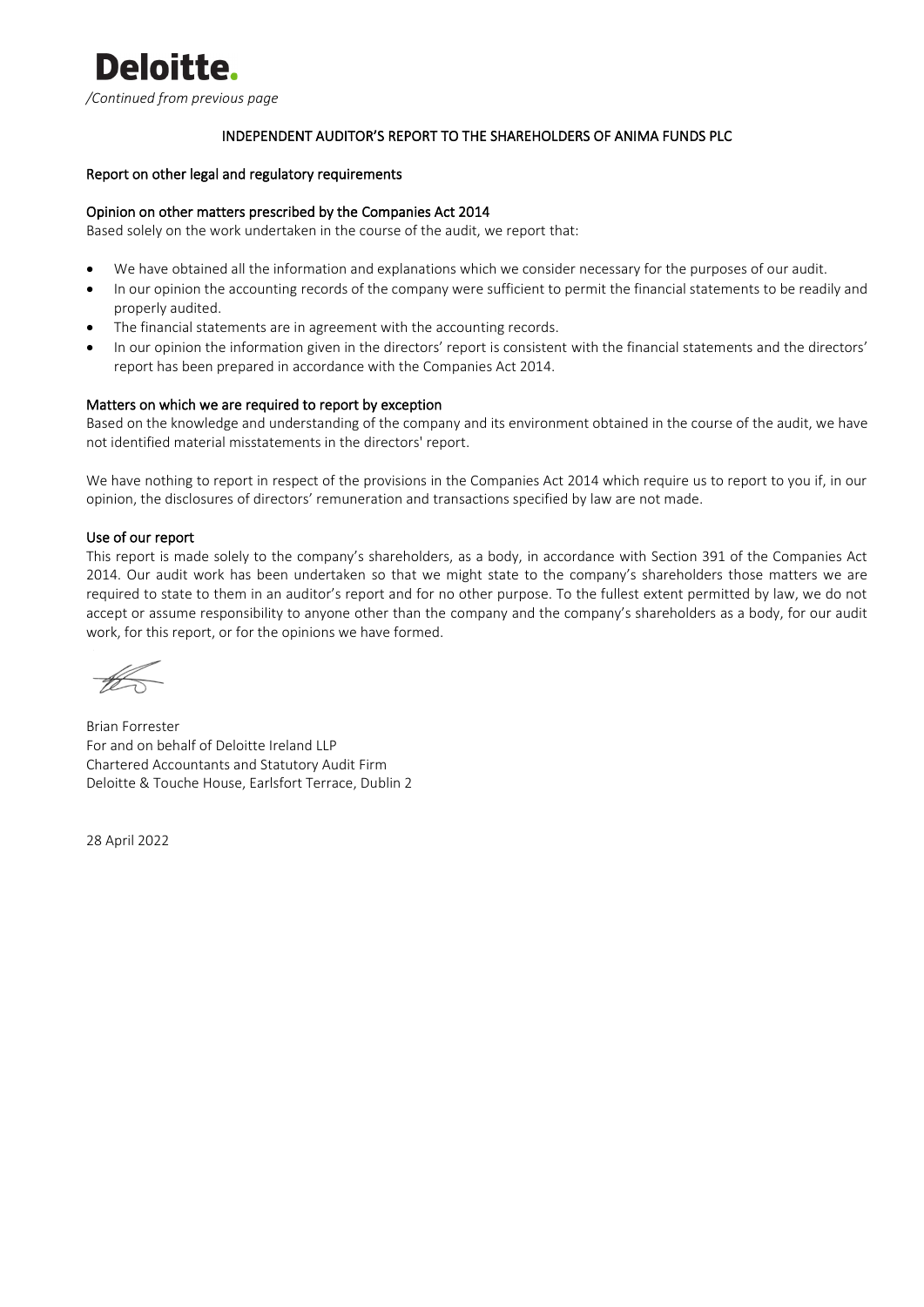# **Statement of Comprehensive Income**

**for the financial year ended 31 December 2021**

|                                                                                                                           | <b>Notes</b> | <b>Total Company</b><br>Year ended<br>31 December 2021<br><b>EUR</b> | <b>ANIMA Short Term</b><br><b>Corporate Bond</b><br>Year ended<br>31 December 2021<br><b>EUR</b> | <b>ANIMA Bond</b><br>$Flex_{1}$<br>Year ended<br>31 December 2021<br><b>EUR</b> | <b>ANIMA</b><br><b>Europe Equity</b><br>Year ended<br>31 December 2021<br><b>EUR</b> | ANIMA<br><b>U.S. Equity</b><br>Year ended<br>31 December 2021<br><b>EUR</b> | <b>ANIMA Star High</b><br><b>Potential Europe</b><br>Year ended<br>31 December 2021<br><b>EUR</b> | <b>ANIMA Star Bond,</b><br>Year ended<br>31 December 2021<br><b>EUR</b> | <b>ANIMA Star High</b><br><b>Potential Italy</b><br>Year ended<br>31 December 2021<br><b>EUR</b> |
|---------------------------------------------------------------------------------------------------------------------------|--------------|----------------------------------------------------------------------|--------------------------------------------------------------------------------------------------|---------------------------------------------------------------------------------|--------------------------------------------------------------------------------------|-----------------------------------------------------------------------------|---------------------------------------------------------------------------------------------------|-------------------------------------------------------------------------|--------------------------------------------------------------------------------------------------|
| Income                                                                                                                    |              |                                                                      |                                                                                                  |                                                                                 |                                                                                      |                                                                             |                                                                                                   |                                                                         |                                                                                                  |
| Operating income                                                                                                          |              | 93, 193, 243                                                         | 6,505,511                                                                                        | 687,497                                                                         | 8,409,312                                                                            | 6,059,114                                                                   | 11,149,486                                                                                        | 516,134                                                                 | 183,325                                                                                          |
| Net gains/(losses) on financial assets and liabilities at fair value<br>through profit and loss                           | 5            | 409,466,730                                                          | (2,985,305)                                                                                      | 1,348,837                                                                       | 75,681,057                                                                           | 149,594,079                                                                 | 61,355,584                                                                                        | (4,433,845)                                                             | 1,221,677                                                                                        |
| Net income/(loss)                                                                                                         |              | 502,659,973                                                          | 3,520,206                                                                                        | 2,036,334                                                                       | 84,090,369                                                                           | 155,653,193                                                                 | 72,505,070                                                                                        | (3,917,711)                                                             | 1,405,002                                                                                        |
| Operating expenses                                                                                                        | 6            | (83,931,947)                                                         | (2,938,669)                                                                                      | (904, 325)                                                                      | (4,527,412)                                                                          | (5,499,894)                                                                 | (22, 493, 390)                                                                                    | (841, 427)                                                              | (217, 538)                                                                                       |
| Operating income/(loss)                                                                                                   |              | 418,728,026                                                          | 581,537                                                                                          | 1,132,009                                                                       | 79,562,957                                                                           | 150, 153, 299                                                               | 50,011,680                                                                                        | (4,759,138)                                                             | 1,187,464                                                                                        |
| <b>Finance costs</b><br>Distributions to Holders of Redeemable Participating Shares<br>Interest expense                   | 22           | (21, 594, 304)<br>(5,614,255)                                        | (331, 704)                                                                                       | (72, 664)                                                                       | (121, 747)                                                                           | (27, 377)                                                                   | (1,429,839)                                                                                       |                                                                         | (15, 849)                                                                                        |
| Profit/(loss) for the financial year before tax                                                                           |              | 391,519,467                                                          | 249,833                                                                                          | 1,059,345                                                                       | 79,441,210                                                                           | 150, 125, 922                                                               | 48,581,841                                                                                        | (4,759,138)                                                             | 1,171,615                                                                                        |
| Non-reclaimable withholding tax                                                                                           |              | (3, 174, 510)                                                        |                                                                                                  |                                                                                 | (777, 149)                                                                           | (926, 600)                                                                  | (541,600)                                                                                         |                                                                         | (7, 254)                                                                                         |
| Increase/(decrease) in Net Assets Attributable to Holders of<br>Redeemable Participating Shares resulting from operations |              | 388,344,957                                                          | 249,833                                                                                          | 1,059,345                                                                       | 78,664,061                                                                           | 149,199,322                                                                 | 48,040,241                                                                                        | (4,759,138)                                                             | 1,164,361                                                                                        |

1 Please refer to Note 22 to the financial statements for details of Fund terminations during the financial year.

There are no recognised gains or losses arising in the financial year other than the increase/(decrease) in Net Assets Attributable to Holders of Redeemable Participating Shares of the Company. In arriving at the results o all amounts above relate to continuing operations.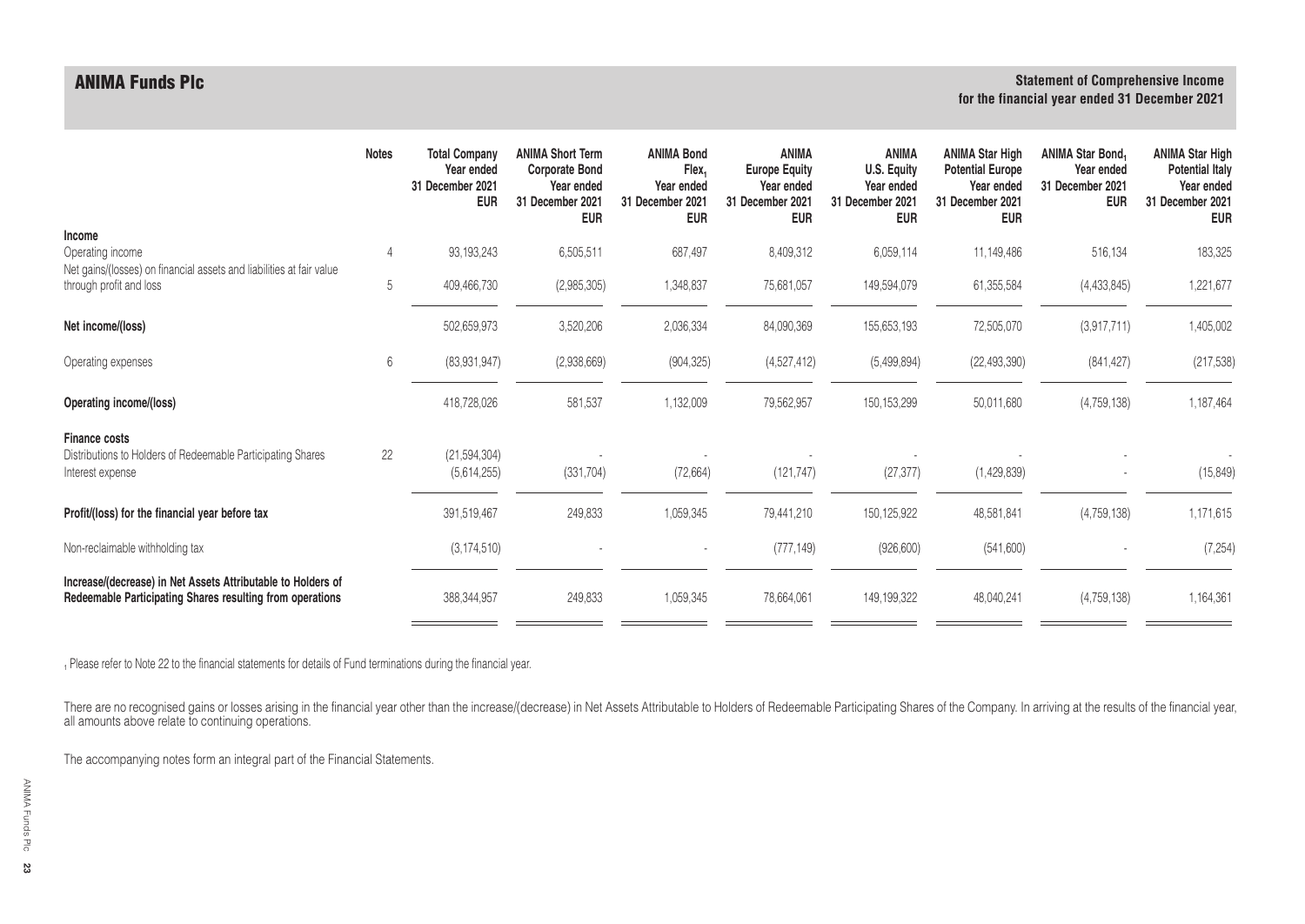|                                                                                                                | <b>Notes</b> | <b>ANIMA</b><br><b>Hybrid Bond</b><br>Year ended<br>31 December 2021<br><b>EUR</b> | <b>ANIMA</b><br>Global Macro<br>Year ended<br>31 December 2021<br><b>EUR</b> |
|----------------------------------------------------------------------------------------------------------------|--------------|------------------------------------------------------------------------------------|------------------------------------------------------------------------------|
| Income<br>Operating income<br>Net (losses)/gains on financial assets and liabilities at fair value             | 4            | 3,048,224                                                                          | 888,680                                                                      |
| through profit and loss                                                                                        | 5            | (869,079)                                                                          | 9,421,110                                                                    |
| Net income                                                                                                     |              | 2,179,145                                                                          | 10,309,790                                                                   |
| Operating expenses                                                                                             | 6            | (762, 837)                                                                         | (3,295,386)                                                                  |
| <b>Operating income</b>                                                                                        |              | 1,416,308                                                                          | 7,014,404                                                                    |
| <b>Finance costs</b><br>Distributions to Holders of Redeemable Participating Shares<br>Interest expense        | 22           | (159, 986)                                                                         | (175, 632)                                                                   |
| Profit for the financial year before tax                                                                       |              | 1,256,322                                                                          | 6,838,772                                                                    |
| Non-reclaimable withholding tax                                                                                |              | (33,049)                                                                           |                                                                              |
| Increase in Net Assets Attributable to Holders of<br>Redeemable Participating Shares resulting from operations |              | 1,223,273                                                                          | 6,838,772                                                                    |

There are no recognised gains or losses arising in the financial year other than the increase/(decrease) in Net Assets Attributable to Holders of Redeemable Participating Shares of the Company. In arriving at the results o all amounts above relate to continuing operations.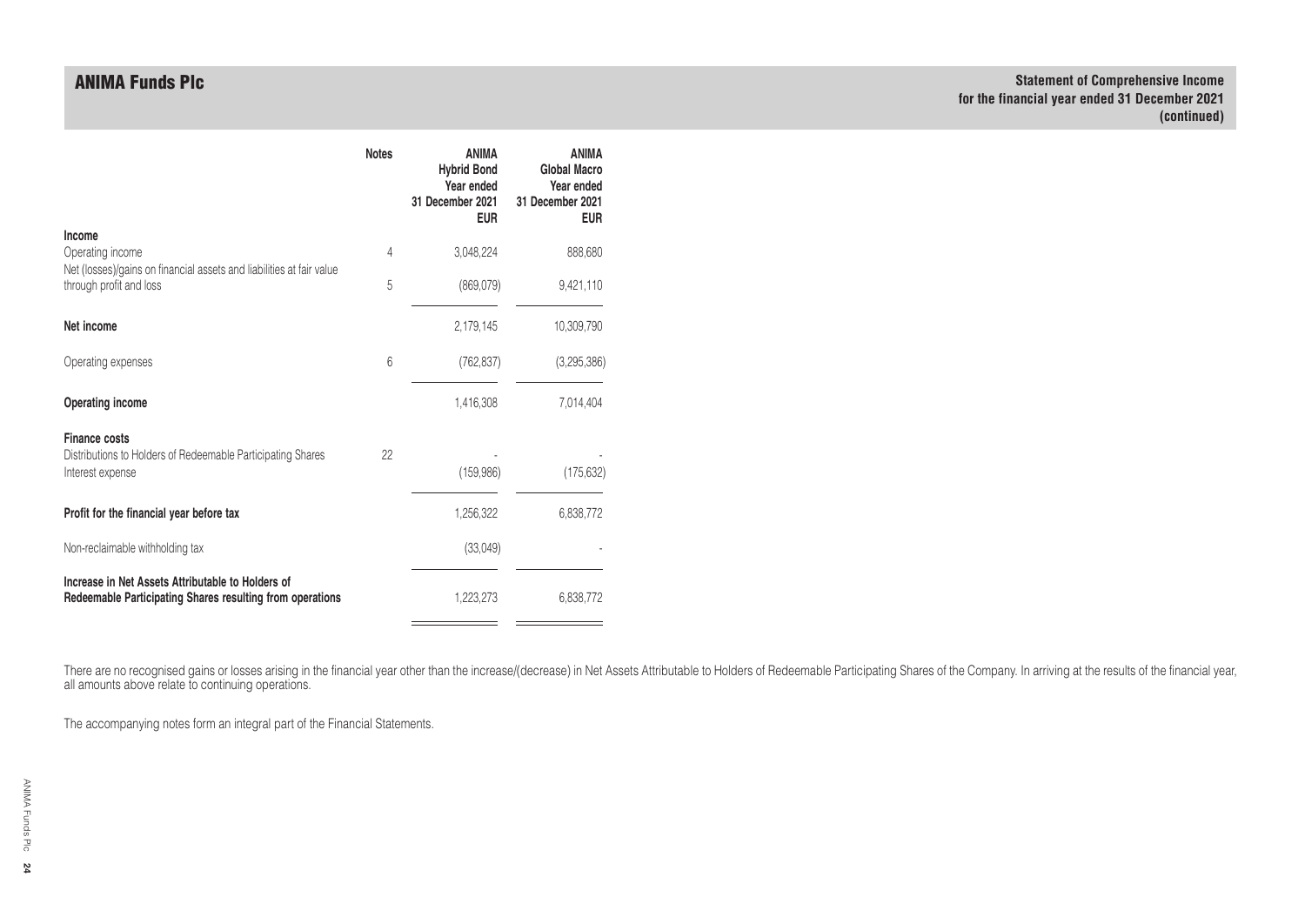#### **Statement of Comprehensive Income for the financial year ended 31 December 2020**

|                                                                                                                           | <b>Notes</b> | <b>Total Company</b><br>Year ended<br>31 December 2020<br><b>EUR</b> | <b>ANIMA Short Term</b><br><b>Corporate Bond</b><br>Year ended<br>31 December 2020<br><b>EUR</b> | <b>ANIMA</b><br><b>Europe Equity</b><br>Year ended<br>31 December 2020<br><b>EUR</b> | <b>ANIMA</b><br>U.S. Equity<br>Year ended<br>31 December 2020<br><b>EUR</b> | <b>ANIMA Star High</b><br><b>Potential Europe</b><br>Year ended<br>31 December 2020<br><b>EUR</b> | <b>ANIMA Star Bond</b><br>Year ended<br>31 December 2020<br><b>EUR</b> | <b>ANIMA Star High</b><br><b>Potential Italy</b><br>Year ended<br>31 December 2020<br><b>EUR</b> | <b>ANIMA</b><br><b>Hybrid Bond</b><br>Year ended<br>31 December 2020<br><b>EUR</b> |
|---------------------------------------------------------------------------------------------------------------------------|--------------|----------------------------------------------------------------------|--------------------------------------------------------------------------------------------------|--------------------------------------------------------------------------------------|-----------------------------------------------------------------------------|---------------------------------------------------------------------------------------------------|------------------------------------------------------------------------|--------------------------------------------------------------------------------------------------|------------------------------------------------------------------------------------|
| Income                                                                                                                    |              |                                                                      |                                                                                                  |                                                                                      |                                                                             |                                                                                                   |                                                                        |                                                                                                  |                                                                                    |
| Operating income<br>Net gains/(losses) on financial assets and liabilities at fair value                                  |              | 90,964,694                                                           | 6,552,093                                                                                        | 7,144,025                                                                            | 3,853,996                                                                   | 8,365,228                                                                                         | 3,023,046                                                              | 275,962                                                                                          | 3,229,313                                                                          |
| through profit and loss                                                                                                   | 5            | 219,003,499                                                          | (980, 034)                                                                                       | (1,494,203)                                                                          | 41,529,325                                                                  | 116,402,306                                                                                       | (7,703,269)                                                            | (1, 192, 917)                                                                                    | (205, 192)                                                                         |
| Net income/(loss)                                                                                                         |              | 309,968,193                                                          | 5,572,059                                                                                        | 5,649,822                                                                            | 45,383,321                                                                  | 124,767,534                                                                                       | (4,680,223)                                                            | (916, 955)                                                                                       | 3,024,121                                                                          |
| Operating expenses                                                                                                        | 6            | (79,031,718)                                                         | (3,507,732)                                                                                      | (3,983,679)                                                                          | (3,050,514)                                                                 | (21,963,563)                                                                                      | (1,965,757)                                                            | (269, 590)                                                                                       | (646, 218)                                                                         |
| Operating income/(loss)                                                                                                   |              | 230,936,475                                                          | 2,064,327                                                                                        | 1,666,143                                                                            | 42,332,807                                                                  | 102,803,971                                                                                       | (6,645,980)                                                            | (1, 186, 545)                                                                                    | 2,377,903                                                                          |
| <b>Finance costs</b><br>Distributions to Holders of Redeemable Participating Shares<br>Interest expense                   | 22           | (24, 338, 118)<br>(5,276,468)                                        | (487, 104)                                                                                       | (75, 164)                                                                            | (30,661)                                                                    | (1, 197, 399)                                                                                     | (361,051)                                                              | (20, 734)                                                                                        | (35, 014)                                                                          |
| Profit/(loss) for the financial year before tax                                                                           |              | 201,321,889                                                          | 1,577,223                                                                                        | 1,590,979                                                                            | 42,302,146                                                                  | 101,606,572                                                                                       | (7,007,031)                                                            | (1,207,279)                                                                                      | 2,342,889                                                                          |
| Non-reclaimable withholding tax                                                                                           |              | (3,455,988)                                                          |                                                                                                  | (676, 419)                                                                           | (1, 108, 844)                                                               | (886, 714)                                                                                        |                                                                        | (35,025)                                                                                         |                                                                                    |
| Increase/(decrease) in Net Assets Attributable to Holders of<br>Redeemable Participating Shares resulting from operations |              | 197,865,901                                                          | 1,577,223                                                                                        | 914,560                                                                              | 41,193,302                                                                  | 100,719,858                                                                                       | (7,007,031)                                                            | (1,242,304)                                                                                      | 2,342,889                                                                          |

There are no recognised gains or losses arising in the financial year other than the increase/(decrease) in Net Assets Attributable to Holders of Redeemable Participating Shares of the Company. In arriving at the results o all amounts above relate to continuing operations.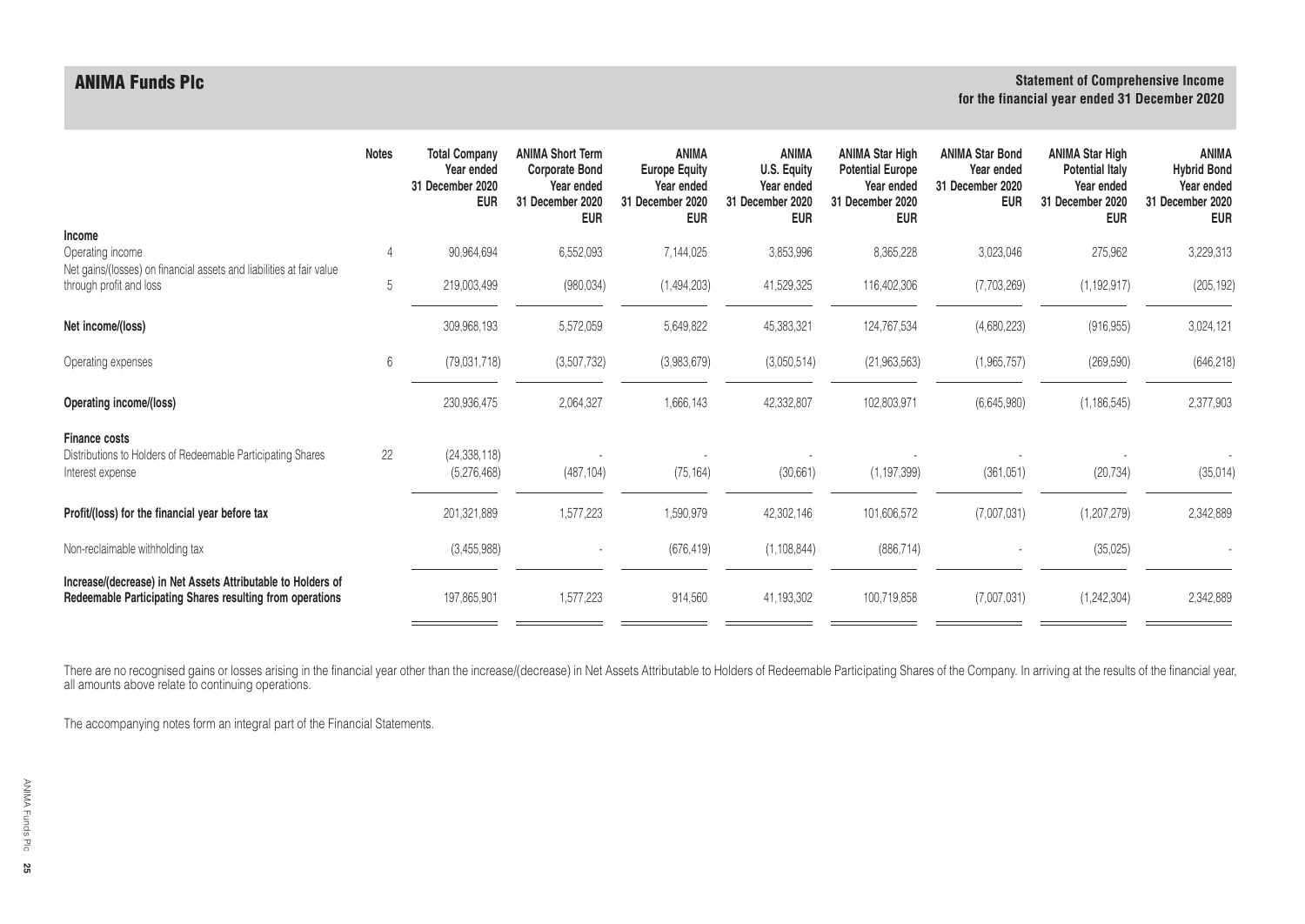|                                                                                                                | <b>Notes</b> | ANIMA<br><b>Global Macro</b><br>Year ended<br>31 December 2020<br><b>EUR</b> |
|----------------------------------------------------------------------------------------------------------------|--------------|------------------------------------------------------------------------------|
| Income<br>Operating income<br>Net gains on financial assets and liabilities at fair value through              | 4            | 534,566                                                                      |
| profit and loss                                                                                                | 5            | 13,148,491                                                                   |
| Net income                                                                                                     |              | 13,683,057                                                                   |
| Operating expenses                                                                                             | 6            | (3, 158, 628)                                                                |
| <b>Operating income</b>                                                                                        |              | 10,524,429                                                                   |
| <b>Finance costs</b><br>Distributions to Holders of Redeemable Participating Shares<br>Interest expense        | 22           | (196,087)                                                                    |
| Profit for the financial year before tax                                                                       |              | 10,328,342                                                                   |
| Non-reclaimable withholding tax                                                                                |              | (2,360)                                                                      |
| Increase in Net Assets Attributable to Holders of<br>Redeemable Participating Shares resulting from operations |              | 10,325,982                                                                   |

There are no recognised gains or losses arising in the financial year other than the increase/(decrease) in Net Assets Attributable to Holders of Redeemable Participating Shares of the Company. In arriving at the results o all amounts above relate to continuing operations.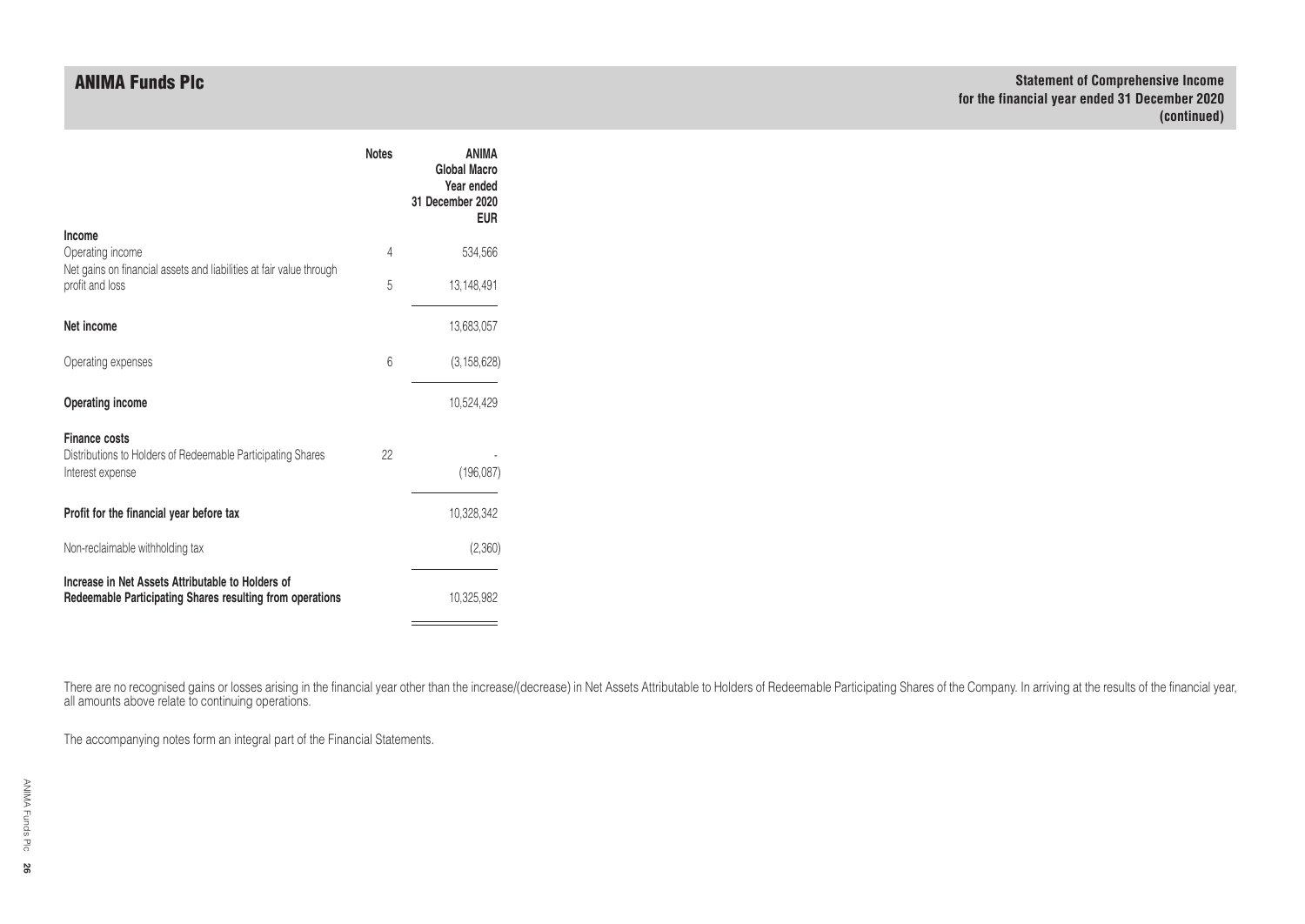#### **Statement of Financial Position as at 31 December 2021**

|                                                                                                               | <b>Notes</b> | <b>Total Company</b><br>As at<br>31 December 2021<br><b>EUR</b> | <b>ANIMA Short Term</b><br><b>Corporate Bond</b><br>As at<br>31 December 2021<br><b>EUR</b> | <b>ANIMA Bond</b><br>$Flex_{1}$<br>As at<br>31 December 2021<br><b>EUR</b> | <b>ANIMA</b><br><b>Europe Equity</b><br>As at<br>31 December 2021<br><b>EUR</b> | <b>ANIMA U.S. Equity</b><br>As at<br>31 December 2021<br><b>EUR</b> | <b>ANIMA Star High</b><br><b>Potential Europe</b><br>As at<br>31 December 2021<br><b>EUR</b> | <b>ANIMA Star Bond</b><br>As at<br>31 December 2021<br><b>EUR</b> | <b>ANIMA Star High</b><br><b>Potential Italy</b><br>As at<br>31 December 2021<br><b>EUR</b> |
|---------------------------------------------------------------------------------------------------------------|--------------|-----------------------------------------------------------------|---------------------------------------------------------------------------------------------|----------------------------------------------------------------------------|---------------------------------------------------------------------------------|---------------------------------------------------------------------|----------------------------------------------------------------------------------------------|-------------------------------------------------------------------|---------------------------------------------------------------------------------------------|
| Assets                                                                                                        |              |                                                                 |                                                                                             |                                                                            |                                                                                 |                                                                     |                                                                                              |                                                                   |                                                                                             |
| Cash and cash equivalents                                                                                     |              | 688,926,356                                                     | 15,029,838                                                                                  | 15,622,729                                                                 | 8,164,910                                                                       | 16,390,406                                                          | 219,575,023                                                                                  |                                                                   | 1,937,061                                                                                   |
| Due from broker                                                                                               |              | 44,885,235                                                      | 1,030,000                                                                                   | 3,244,346                                                                  |                                                                                 | 10,000                                                              | 19,945,305                                                                                   |                                                                   |                                                                                             |
| Debtors                                                                                                       |              | 94,782,746                                                      | 3,463,644                                                                                   | 2,611,205                                                                  | 3,416,691                                                                       | 1,298,078                                                           | 23,824,668                                                                                   |                                                                   | 11,440                                                                                      |
| Financial assets at fair value through profit and loss                                                        |              | 9,280,990,031                                                   | 267,508,627                                                                                 | 178,371,047                                                                | 403,650,482                                                                     | 651,146,607                                                         | 1,058,309,614                                                                                |                                                                   | 9,837,587                                                                                   |
| <b>Total Assets</b>                                                                                           |              | 10,109,584,368                                                  | 287,032,109                                                                                 | 199,849,327                                                                | 415,232,083                                                                     | 668,845,091                                                         | 1,321,654,610                                                                                |                                                                   | 11,786,088                                                                                  |
| <b>Liabilities</b>                                                                                            |              |                                                                 |                                                                                             |                                                                            |                                                                                 |                                                                     |                                                                                              |                                                                   |                                                                                             |
| Creditors<br>Financial liabilities at fair value through profit and loss                                      | 10           | (74, 536, 001)<br>(526, 491, 937)                               | (2,290,981)<br>(1,220,877)                                                                  | (600, 331)<br>(2,656,914)                                                  | (2,233,833)<br>(539, 264)                                                       | (3,442,340)<br>(535, 340)                                           | (29, 165, 296)<br>(10,632,609)                                                               |                                                                   | (135, 243)                                                                                  |
| Total Liabilities (excluding Net Assets Attributable to<br><b>Holders of Redeemable Participating Shares)</b> |              | (601, 027, 938)                                                 | (3,511,858)                                                                                 | (3,257,245)                                                                | (2,773,097)                                                                     | (3,977,680)                                                         | (39,797,905)                                                                                 |                                                                   | (135, 243)                                                                                  |
| Net Assets Attributable to Holders of Redeemable<br><b>Participating Shares</b>                               |              | 9,508,556,430                                                   | 283,520,251                                                                                 | 196,592,082                                                                | 412,458,986                                                                     | 664,867,411                                                         | 1,281,856,705                                                                                |                                                                   | 11,650,845                                                                                  |

1 Please refer to Note 22 to the financial statements for details of Fund terminations during the financial year.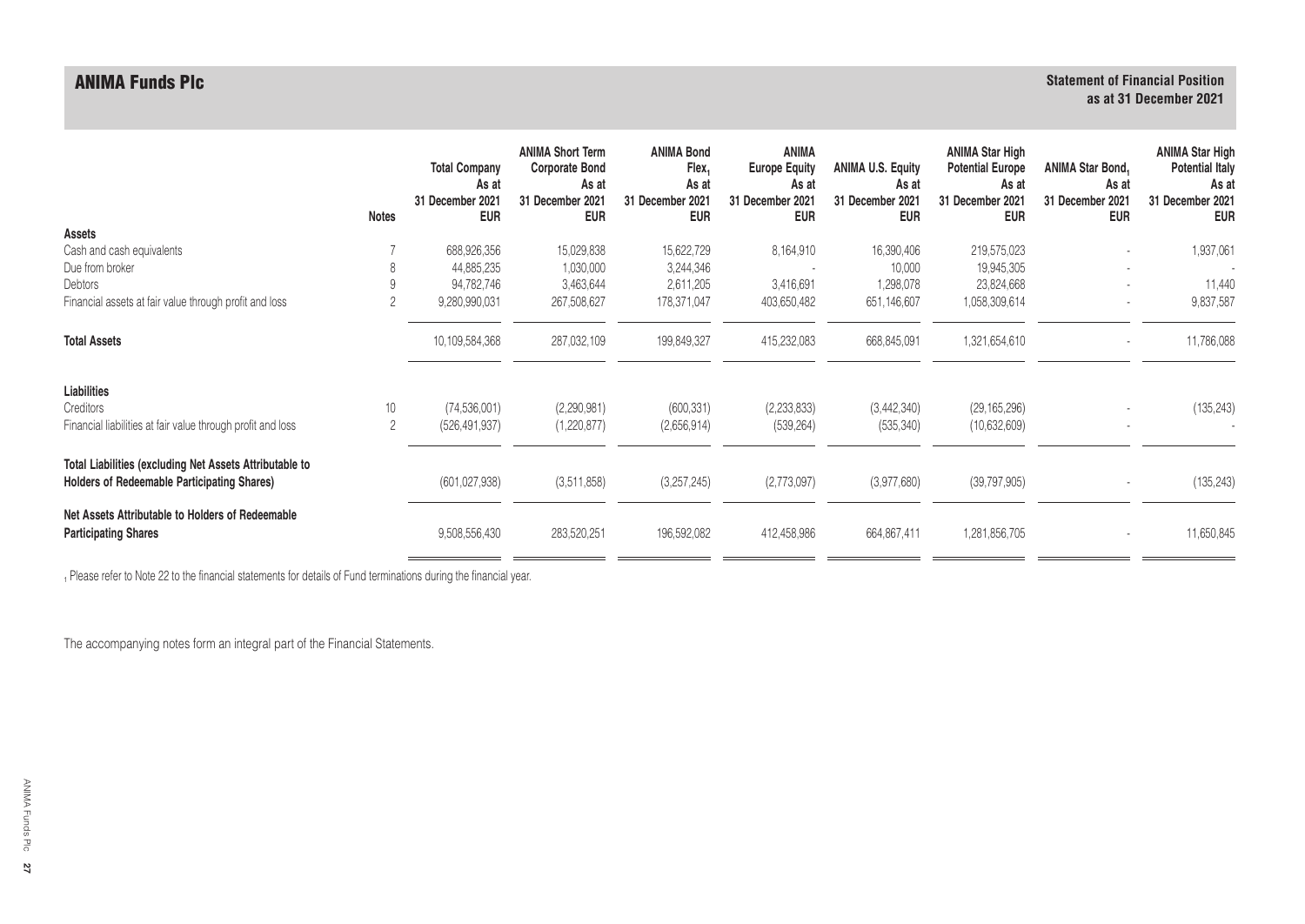|                                                                                                               | <b>Notes</b>   | <b>ANIMA</b><br><b>Hybrid Bond</b><br>As at<br>31 December 2021<br><b>EUR</b> | <b>ANIMA</b><br>Global Macro<br>As at<br>31 December 2021<br><b>EUR</b> |
|---------------------------------------------------------------------------------------------------------------|----------------|-------------------------------------------------------------------------------|-------------------------------------------------------------------------|
| <b>Assets</b>                                                                                                 |                |                                                                               |                                                                         |
| Cash and cash equivalents                                                                                     | 7              | 17,453,051                                                                    | 13,523,724                                                              |
| Due from broker                                                                                               | 8              | 501,359                                                                       | 5,820,593                                                               |
| Debtors                                                                                                       | 9              | 1,783,955                                                                     | 654,602                                                                 |
| Financial assets at fair value through profit and loss                                                        | $\overline{2}$ | 98,547,411                                                                    | 141,845,423                                                             |
| <b>Total Assets</b>                                                                                           |                | 118,285,776                                                                   | 161,844,342                                                             |
| Liabilities                                                                                                   |                |                                                                               |                                                                         |
| Creditors                                                                                                     | 10             | (143, 255)                                                                    | (2,896,875)                                                             |
| Financial liabilities at fair value through profit and loss                                                   | $\overline{c}$ | (431, 335)                                                                    | (2,965,557)                                                             |
| Total Liabilities (excluding Net Assets Attributable to<br><b>Holders of Redeemable Participating Shares)</b> |                | (574, 590)                                                                    | (5,862,432)                                                             |
| Net Assets Attributable to Holders of Redeemable<br><b>Participating Shares</b>                               |                | 117,711,186                                                                   | 155,981,910                                                             |
|                                                                                                               |                |                                                                               |                                                                         |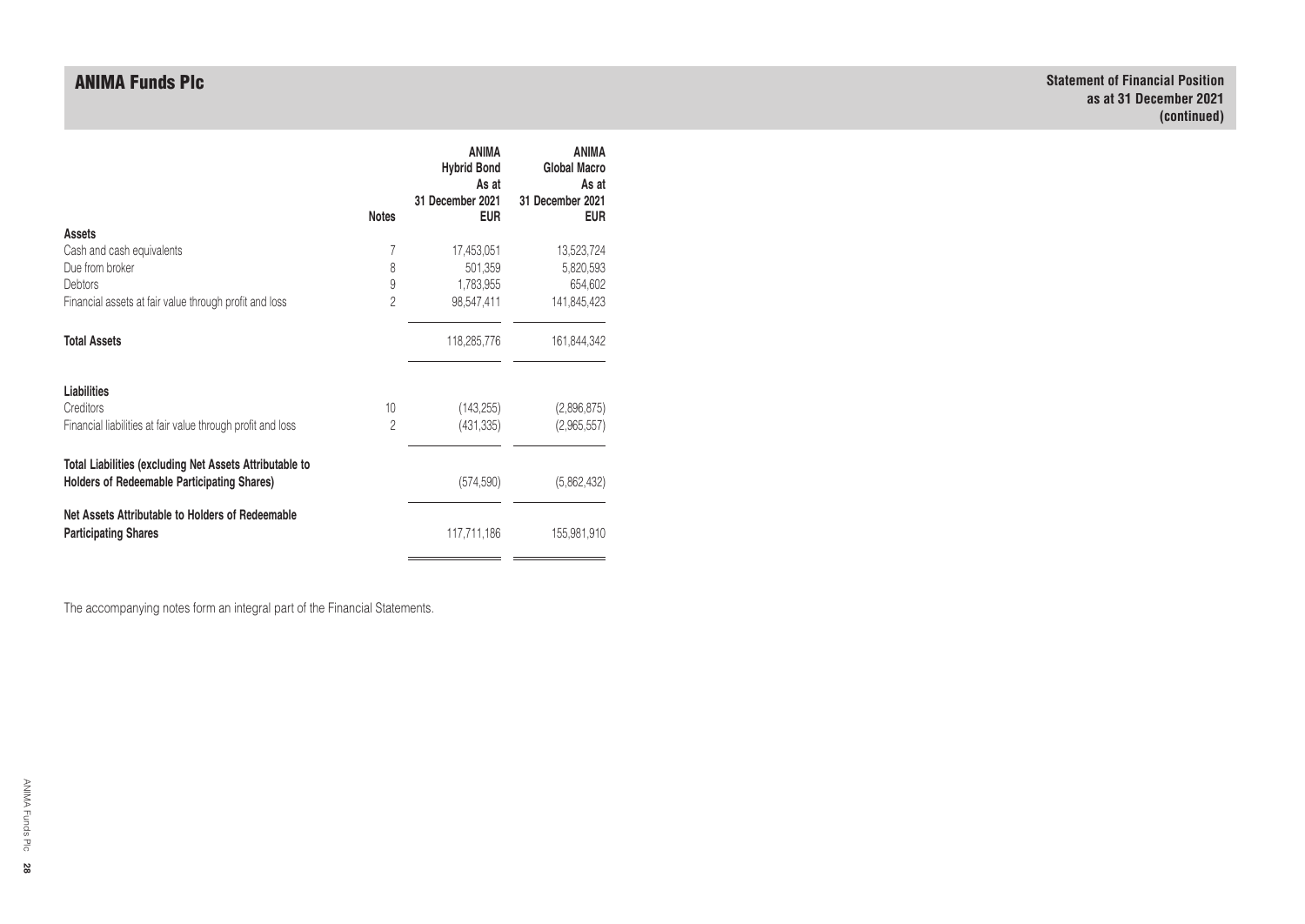#### **Statement of Financial Position as at 31 December 2020**

|                                                                                                        | <b>Notes</b>   | <b>Total Company</b><br>As at<br>31 December 2020<br><b>EUR</b> | <b>ANIMA Short Term</b><br><b>Corporate Bond</b><br>As at<br>31 December 2020<br><b>EUR</b> | <b>ANIMA</b><br><b>Europe Equity</b><br>As at<br>31 December 2020<br><b>EUR</b> | <b>ANIMA U.S. Equity</b><br>As at<br>31 December 2020<br><b>EUR</b> | <b>ANIMA Star High</b><br><b>Potential Europe</b><br>As at<br>31 December 2020<br><b>EUR</b> | <b>ANIMA Star Bond</b><br>As at<br>31 December 2020<br><b>EUR</b> | <b>ANIMA Star High</b><br><b>Potential Italy</b><br>As at<br>31 December 2020<br><b>EUR</b> | <b>ANIMA</b><br><b>Hybrid Bond</b><br>As at<br>31 December 2020<br><b>EUR</b> |
|--------------------------------------------------------------------------------------------------------|----------------|-----------------------------------------------------------------|---------------------------------------------------------------------------------------------|---------------------------------------------------------------------------------|---------------------------------------------------------------------|----------------------------------------------------------------------------------------------|-------------------------------------------------------------------|---------------------------------------------------------------------------------------------|-------------------------------------------------------------------------------|
| Assets                                                                                                 |                |                                                                 |                                                                                             |                                                                                 |                                                                     |                                                                                              |                                                                   |                                                                                             |                                                                               |
| Cash and cash equivalents                                                                              |                | 551, 182, 143                                                   | 32,291,762                                                                                  | 3,753,185                                                                       | 3,503,652                                                           | 150,206,466                                                                                  | 40,844,467                                                        | 1,596,331                                                                                   | 11,806,362                                                                    |
| Due from broker                                                                                        |                | 26,615,161                                                      |                                                                                             |                                                                                 | 540,000                                                             | 6,939,437                                                                                    | 1,483,428                                                         | 228,648                                                                                     |                                                                               |
| Debtors                                                                                                |                | 146,258,575                                                     | 6,638,853                                                                                   | 2,644,276                                                                       | 677,369                                                             | 8,080,340                                                                                    | 577,608                                                           | 52,338                                                                                      | 1,575,687                                                                     |
| Financial assets at fair value through profit and loss                                                 |                | 8,224,574,377                                                   | 366,884,726                                                                                 | 334,348,529                                                                     | 347,667,092                                                         | 723,315,611                                                                                  | 221,582,347                                                       | 16,048,811                                                                                  | 88,054,404                                                                    |
| <b>Total Assets</b>                                                                                    |                | 8,948,630,256                                                   | 405,815,341                                                                                 | 340,745,990                                                                     | 352,388,113                                                         | 888,541,854                                                                                  | 264,487,850                                                       | 17,926,128                                                                                  | 101,436,453                                                                   |
| Liabilities<br>Creditors<br>Financial liabilities at fair value through profit and loss                | 10<br>$\Omega$ | (101, 858, 013)<br>(396,063,774)                                | (626, 948)<br>(85, 276)                                                                     | (2,846,209)<br>(471, 299)                                                       | (2,530,487)<br>(1,680,165)                                          | (9,646,003)<br>(5, 152, 548)                                                                 | (324, 674)<br>(94, 500)                                           | (60, 857)                                                                                   | (374, 026)<br>(22, 553)                                                       |
| Total Liabilities (excluding Net Assets Attributable to<br>Holders of Redeemable Participating Shares) |                | (497, 921, 787)                                                 | (712, 224)                                                                                  | (3,317,508)                                                                     | (4,210,652)                                                         | (14, 798, 551)                                                                               | (419, 174)                                                        | (60, 857)                                                                                   | (396, 579)                                                                    |
| Net Assets Attributable to Holders of Redeemable<br><b>Participating Shares</b>                        |                | 8,450,708,469                                                   | 405, 103, 117                                                                               | 337,428,482                                                                     | 348, 177, 461                                                       | 873,743,303                                                                                  | 264,068,676                                                       | 17,865,271                                                                                  | 101,039,874                                                                   |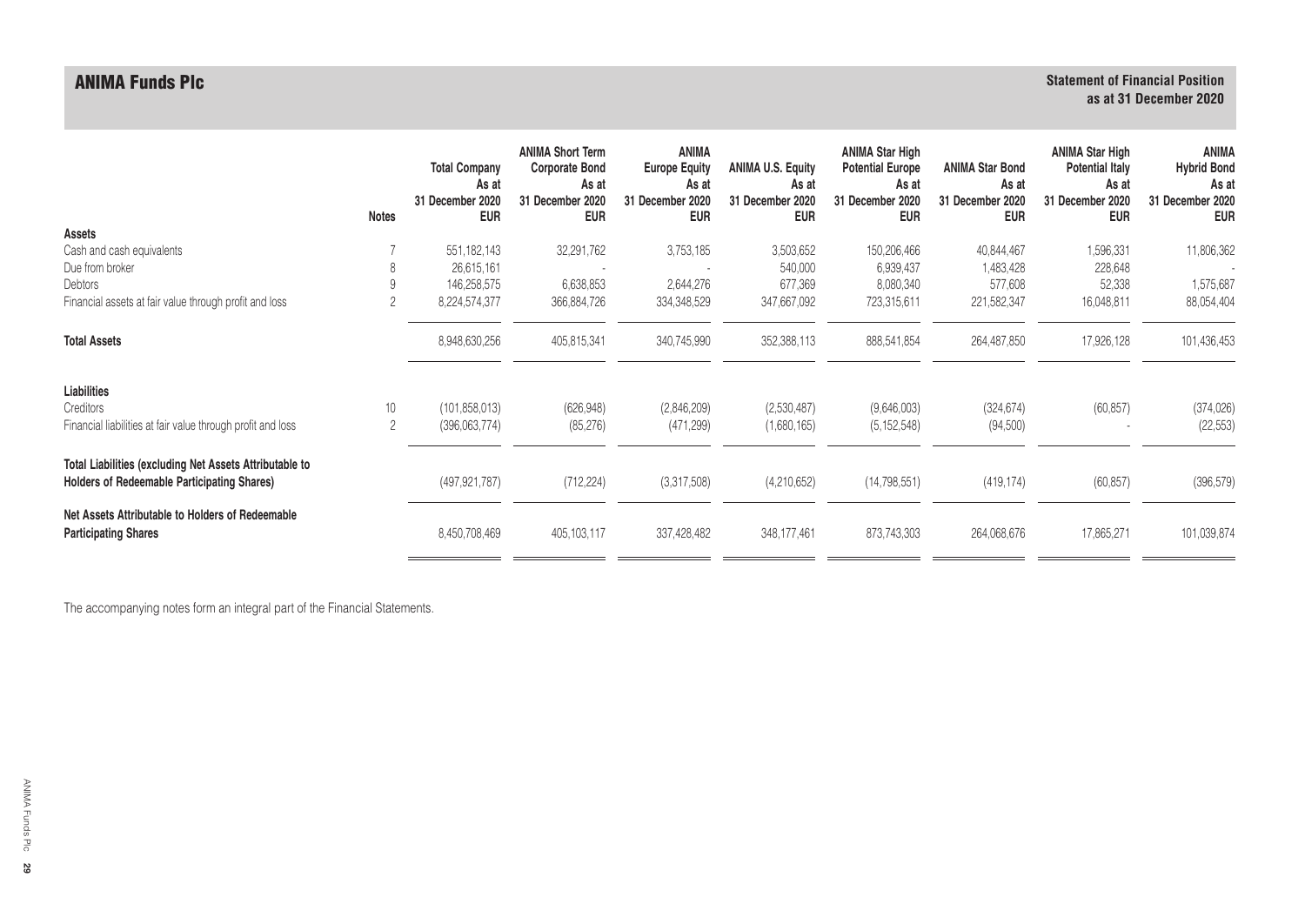| <b>Assets</b>                                                                                                 | <b>Notes</b>         | <b>ANIMA</b><br><b>Global Macro</b><br>As at<br>31 December 2020<br><b>EUR</b> |
|---------------------------------------------------------------------------------------------------------------|----------------------|--------------------------------------------------------------------------------|
| Cash and cash equivalents                                                                                     | 7                    | 21,178,190                                                                     |
| Due from broker                                                                                               | 8                    | 5,150,058                                                                      |
| Debtors                                                                                                       | 9                    | 6,483,124                                                                      |
| Financial assets at fair value through profit and loss                                                        | $\overline{2}$       | 183, 121, 774                                                                  |
| <b>Total Assets</b>                                                                                           |                      | 215,933,146                                                                    |
| Liabilities<br>Creditors<br>Financial liabilities at fair value through profit and loss                       | 10<br>$\overline{c}$ | (919, 416)<br>(1,716,768)                                                      |
| Total Liabilities (excluding Net Assets Attributable to<br><b>Holders of Redeemable Participating Shares)</b> |                      | (2,636,184)                                                                    |
| Net Assets Attributable to Holders of Redeemable<br><b>Participating Shares</b>                               |                      | 213,296,962                                                                    |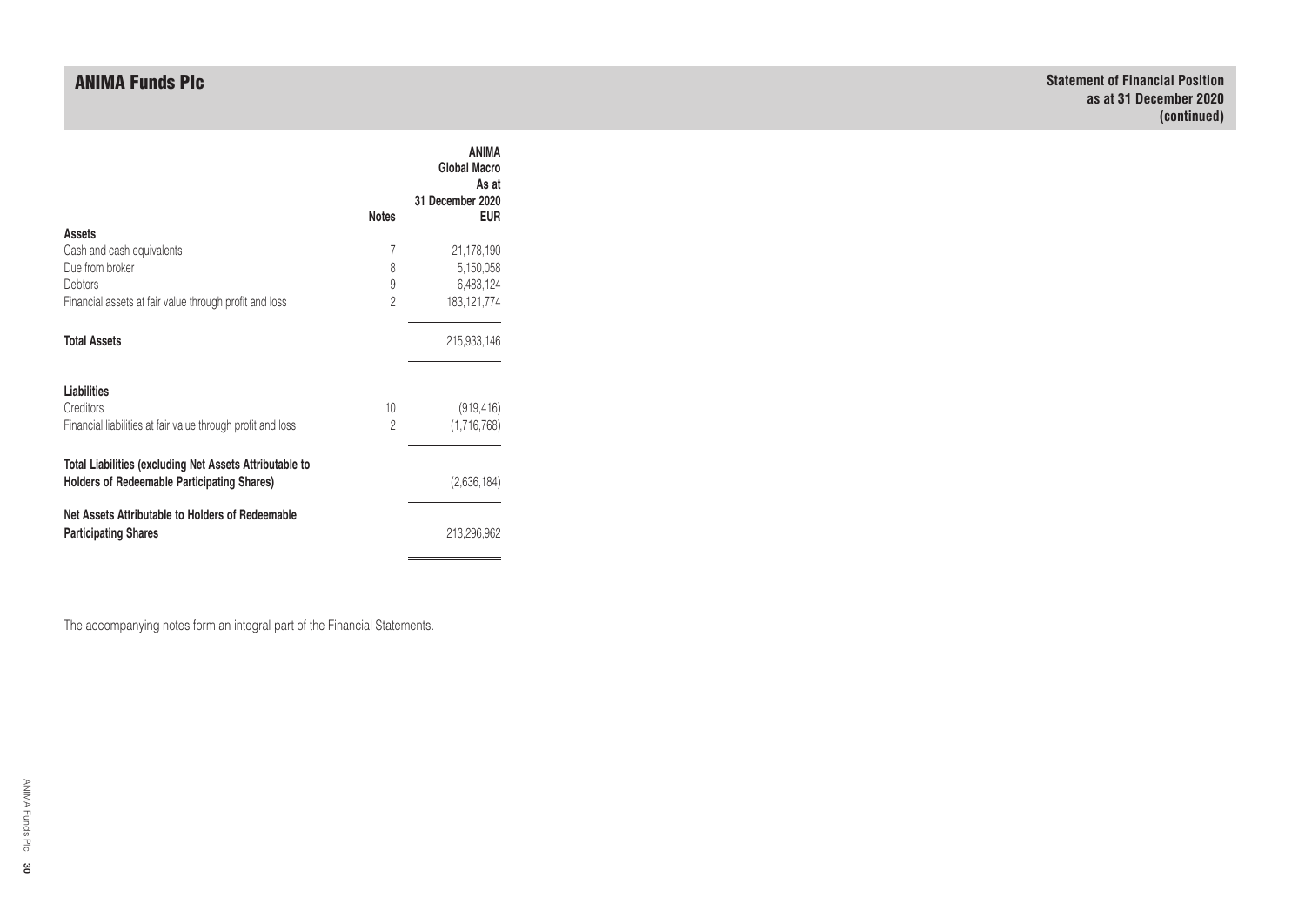#### **Statement of Changes in Net Assets Attributable to Holders of Redeemable Participating Shares**

**for the financial year ended 31 December 2021**

|                                                                                                         | <b>Total Company</b><br>Year ended<br>31 December 2021<br><b>EUR</b> | <b>ANIMA Short Term</b><br><b>Corporate Bond</b><br>Year ended<br>31 December 2021<br><b>EUR</b> | <b>ANIMA Bond</b><br>Flex,<br>Year ended<br>31 December 2021<br><b>EUR</b> | ANIMA<br><b>Europe Equity</b><br>Year ended<br>31 December 2021<br><b>EUR</b> | <b>ANIMA U.S. Equity</b><br>Year ended<br>31 December 2021<br><b>EUR</b> | <b>ANIMA Star High</b><br><b>Potential Europe</b><br>Year ended<br>31 December 2021<br><b>EUR</b> | <b>ANIMA Star Bond,</b><br>Year ended<br>31 December 2021<br><b>EUR</b> | <b>ANIMA Star High</b><br><b>Potential Italy</b><br>Year ended<br>31 December 2021<br><b>EUR</b> |
|---------------------------------------------------------------------------------------------------------|----------------------------------------------------------------------|--------------------------------------------------------------------------------------------------|----------------------------------------------------------------------------|-------------------------------------------------------------------------------|--------------------------------------------------------------------------|---------------------------------------------------------------------------------------------------|-------------------------------------------------------------------------|--------------------------------------------------------------------------------------------------|
| Net Assets Attributable to Holders of Redeemable Participating<br>Shares at beginning of financial year | 8,450,708,469                                                        | 405, 103, 117                                                                                    |                                                                            | 337,428,482                                                                   | 348, 177, 461                                                            | 873,743,303                                                                                       | 264,068,676                                                             | 17,865,271                                                                                       |
| Increase/(decrease) in Net Assets resulting from operations                                             | 388,344,957                                                          | 249,833                                                                                          | 1,059,345                                                                  | 78,664,061                                                                    | 149,199,322                                                              | 48,040,241                                                                                        | (4,759,138)                                                             | 1,164,361                                                                                        |
| Issue of Redeemable Participating Shares                                                                | 4,136,781,945                                                        | 132,323,236                                                                                      | 290,983,938                                                                | 141,889,410                                                                   | 332,639,083                                                              | 773,455,669                                                                                       | 27,682,690                                                              | 2,720,378                                                                                        |
| Redemption of Redeemable Participating Shares                                                           | (3,467,278,941)                                                      | (254, 155, 935)                                                                                  | (95, 451, 201)                                                             | (145, 522, 967)                                                               | (165, 148, 455)                                                          | (413,382,508)                                                                                     | (286, 992, 228)                                                         | (10,099,165)                                                                                     |
| Increase/(decrease) in Net Assets resulting from Share transactions                                     | 669,503,004                                                          | (121, 832, 699)                                                                                  | 195,532,737                                                                | (3,633,557)                                                                   | 167,490,628                                                              | 360,073,161                                                                                       | (259, 309, 538)                                                         | (7, 378, 787)                                                                                    |
| Net increase/(decrease) in Shareholders' funds                                                          | 1,057,847,961                                                        | (121, 582, 866)                                                                                  | 196,592,082                                                                | 75,030,504                                                                    | 316,689,950                                                              | 408,113,402                                                                                       | (264,068,676)                                                           | (6,214,426)                                                                                      |
| Net Assets Attributable to Holders of Redeemable Participating<br>Shares at end of financial year       | 9,508,556,430                                                        | 283,520,251                                                                                      | 196,592,082                                                                | 412,458,986                                                                   | 664,867,411                                                              | 1,281,856,705                                                                                     |                                                                         | 11,650,845                                                                                       |

1 This Fund launched during the financial year therefore there are no comparatives, see Note 22 for further details.

<sub>1</sub> Please refer to Note 22 to the financial statements for details of Fund terminations during the financial year.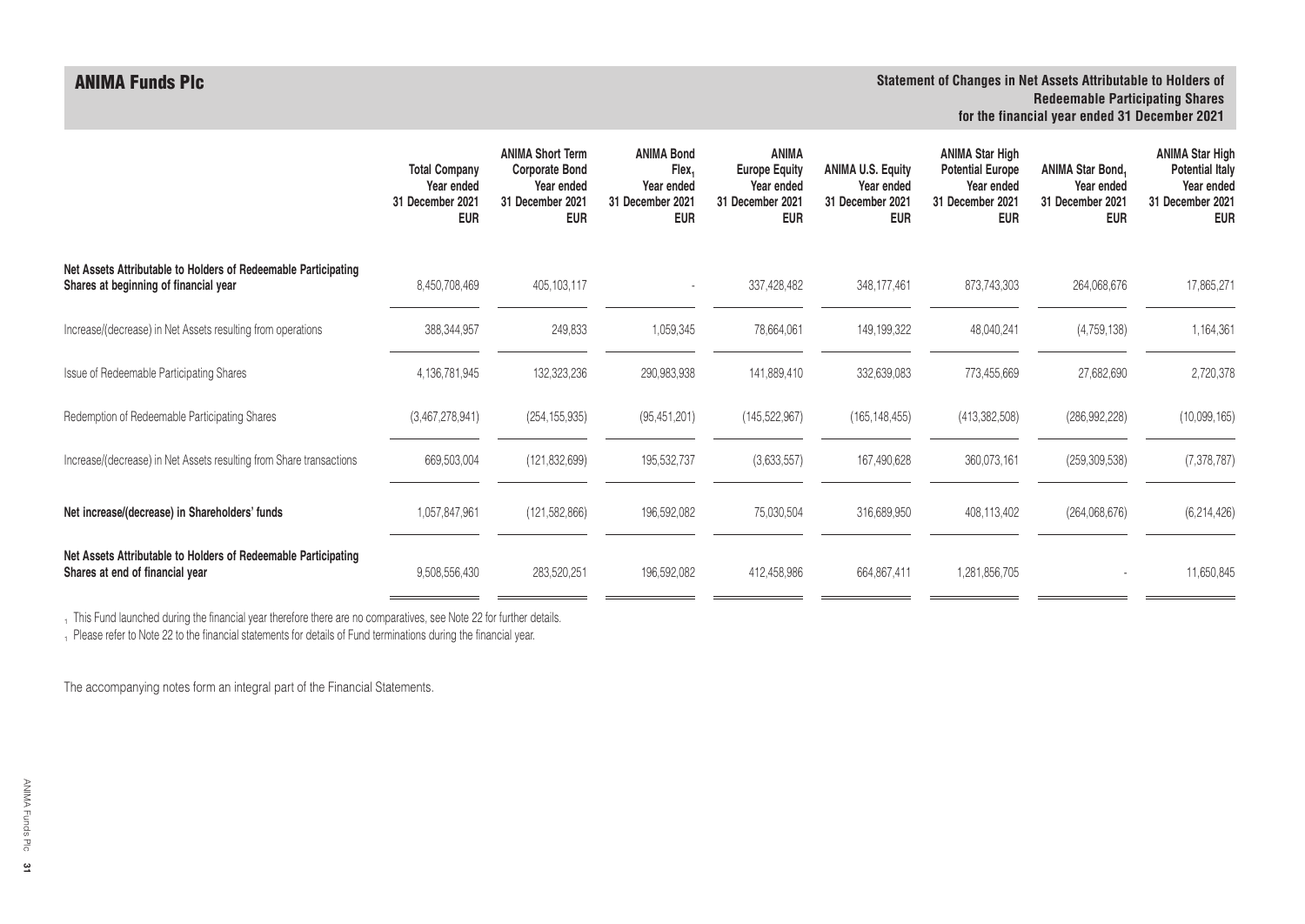#### **Statement of Changes in Net Assets Attributable to Holders of Redeemable Participating Shares for the financial year ended 31 December 2021 (continued)**

|                                                                                                         | <b>ANIMA</b><br><b>Hybrid Bond</b><br>Year ended<br>31 December 2021<br><b>EUR</b> | <b>ANIMA</b><br><b>Global Macro</b><br>Year ended<br>31 December 2021<br><b>EUR</b> |
|---------------------------------------------------------------------------------------------------------|------------------------------------------------------------------------------------|-------------------------------------------------------------------------------------|
| Net Assets Attributable to Holders of Redeemable Participating<br>Shares at beginning of financial year | 101,039,874                                                                        | 213,296,962                                                                         |
| Increase in Net Assets resulting from operations                                                        | 1,223,273                                                                          | 6,838,772                                                                           |
| Issue of Redeemable Participating Shares                                                                | 44,447,902                                                                         | 15,704,178                                                                          |
| Redemption of Redeemable Participating Shares                                                           | (28,999,863)                                                                       | (79,858,002)                                                                        |
| Increase/(decrease) in Net Assets resulting from Share transactions                                     | 15,448,039                                                                         | (64, 153, 824)                                                                      |
| Net increase/(decrease) in Shareholders' funds                                                          | 16,671,312                                                                         | (57, 315, 052)                                                                      |
| Net Assets Attributable to Holders of Redeemable Participating<br>Shares at end of financial year       | 117,711,186                                                                        | 155,981,910                                                                         |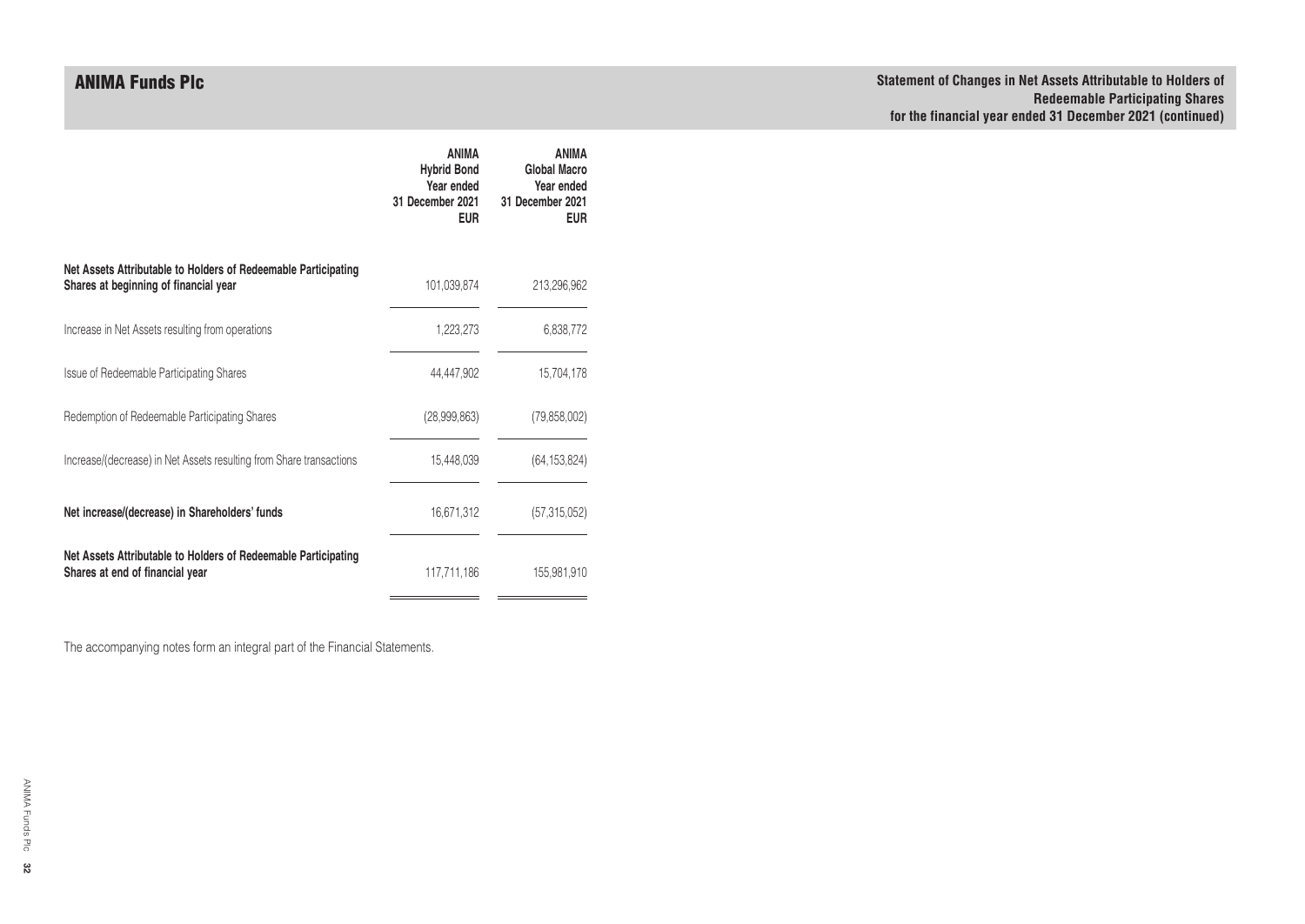#### **Statement of Changes in Net Assets Attributable to Holders of Redeemable Participating Shares**

**for the financial year ended 31 December 2020**

|                                                                                                         | <b>Total Company</b><br>Year ended<br>31 December 2020<br><b>EUR</b> | <b>ANIMA Short Term</b><br><b>Corporate Bond</b><br>Year ended<br>31 December 2020<br><b>EUR</b> | ANIMA<br><b>Europe Equity</b><br>Year ended<br>31 December 2020<br><b>EUR</b> | <b>ANIMA U.S. Equity</b><br>Year ended<br>31 December 2020<br><b>EUR</b> | <b>ANIMA Star High</b><br><b>Potential Europe</b><br>Year ended<br>31 December 2020<br><b>EUR</b> | <b>ANIMA Star Bond</b><br>Year ended<br>31 December 2020<br><b>EUR</b> | <b>ANIMA Star High</b><br><b>Potential Italy</b><br>Year ended<br>31 December 2020<br><b>EUR</b> | <b>ANIMA</b><br><b>Hybrid Bond</b><br>Year ended<br>31 December 2020<br><b>EUR</b> |
|---------------------------------------------------------------------------------------------------------|----------------------------------------------------------------------|--------------------------------------------------------------------------------------------------|-------------------------------------------------------------------------------|--------------------------------------------------------------------------|---------------------------------------------------------------------------------------------------|------------------------------------------------------------------------|--------------------------------------------------------------------------------------------------|------------------------------------------------------------------------------------|
| Net Assets Attributable to Holders of Redeemable Participating<br>Shares at beginning of financial year | 7,700,749,898                                                        | 408,329,675                                                                                      | 354,990,321                                                                   | 263, 134, 558                                                            | 657,726,114                                                                                       | 258,058,721                                                            | 33,331,385                                                                                       | 87,021,000                                                                         |
| Increase/(decrease) in Net Assets resulting from operations                                             | 197,865,901                                                          | 1,577,223                                                                                        | 914,560                                                                       | 41,193,302                                                               | 100,719,858                                                                                       | (7,007,031)                                                            | (1, 242, 304)                                                                                    | 2,342,889                                                                          |
| Issue of Redeemable Participating Shares                                                                | 3,398,251,839                                                        | 93,848,576                                                                                       | 161,313,999                                                                   | 195,845,364                                                              | 444,873,955                                                                                       | 118,555,690                                                            | 1,609,921                                                                                        | 32,431,150                                                                         |
| Redemption of Redeemable Participating Shares                                                           | (2,846,159,169)                                                      | (98, 652, 357)                                                                                   | (179, 790, 398)                                                               | (151, 995, 763)                                                          | (329, 576, 624)                                                                                   | (105, 538, 704)                                                        | (15,833,731)                                                                                     | (20, 755, 165)                                                                     |
| Increase/(decrease) in Net Assets resulting from Share transactions                                     | 552,092,670                                                          | (4,803,781)                                                                                      | (18, 476, 399)                                                                | 43,849,601                                                               | 115,297,331                                                                                       | 13,016,986                                                             | (14, 223, 810)                                                                                   | 11,675,985                                                                         |
| Net increase/(decrease) in Shareholders' funds                                                          | 749,958,571                                                          | (3,226,558)                                                                                      | (17, 561, 839)                                                                | 85,042,903                                                               | 216,017,189                                                                                       | 6,009,955                                                              | (15, 466, 114)                                                                                   | 14,018,874                                                                         |
| Net Assets Attributable to Holders of Redeemable Participating<br>Shares at end of financial year       | 8,450,708,469                                                        | 405, 103, 117                                                                                    | 337,428,482                                                                   | 348, 177, 461                                                            | 873,743,303                                                                                       | 264,068,676                                                            | 17,865,271                                                                                       | 101,039,874                                                                        |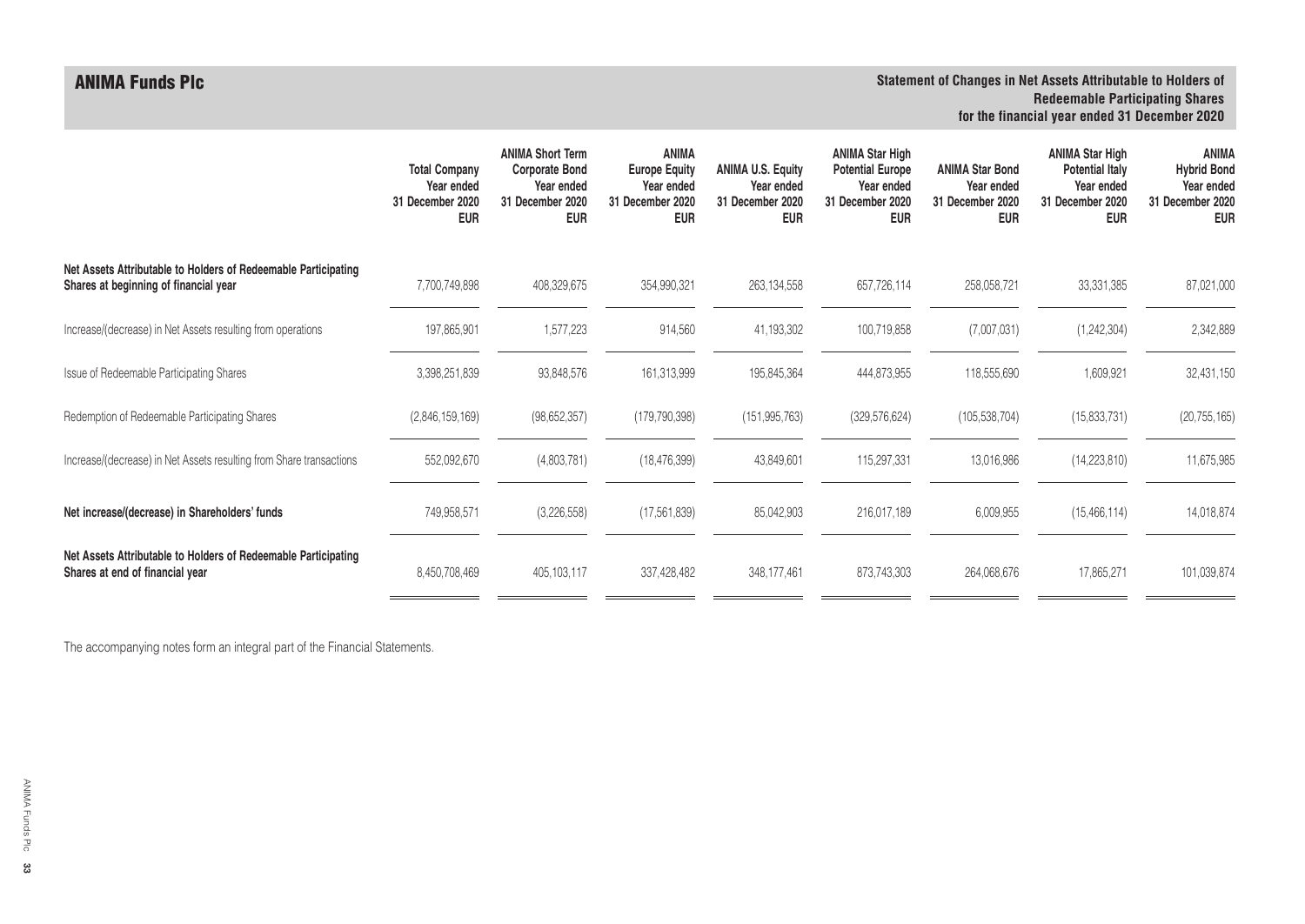|                                                                                                         | <b>ANIMA</b><br><b>Global Macro</b><br>Year ended<br>31 December 2020<br><b>EUR</b> |  |
|---------------------------------------------------------------------------------------------------------|-------------------------------------------------------------------------------------|--|
| Net Assets Attributable to Holders of Redeemable Participating<br>Shares at beginning of financial year | 140, 191, 987                                                                       |  |
| Increase in Net Assets resulting from operations                                                        | 10,325,982                                                                          |  |
| Issue of Redeemable Participating Shares                                                                | 116, 167, 917                                                                       |  |
| Redemption of Redeemable Participating Shares                                                           | (53,388,924)                                                                        |  |
| Increase in Net Assets resulting from Share transactions                                                | 62,778,993                                                                          |  |
| Net increase in Shareholders' funds                                                                     | 73,104,975                                                                          |  |
| Net Assets Attributable to Holders of Redeemable Participating<br>Shares at end of financial year       | 213,296,962                                                                         |  |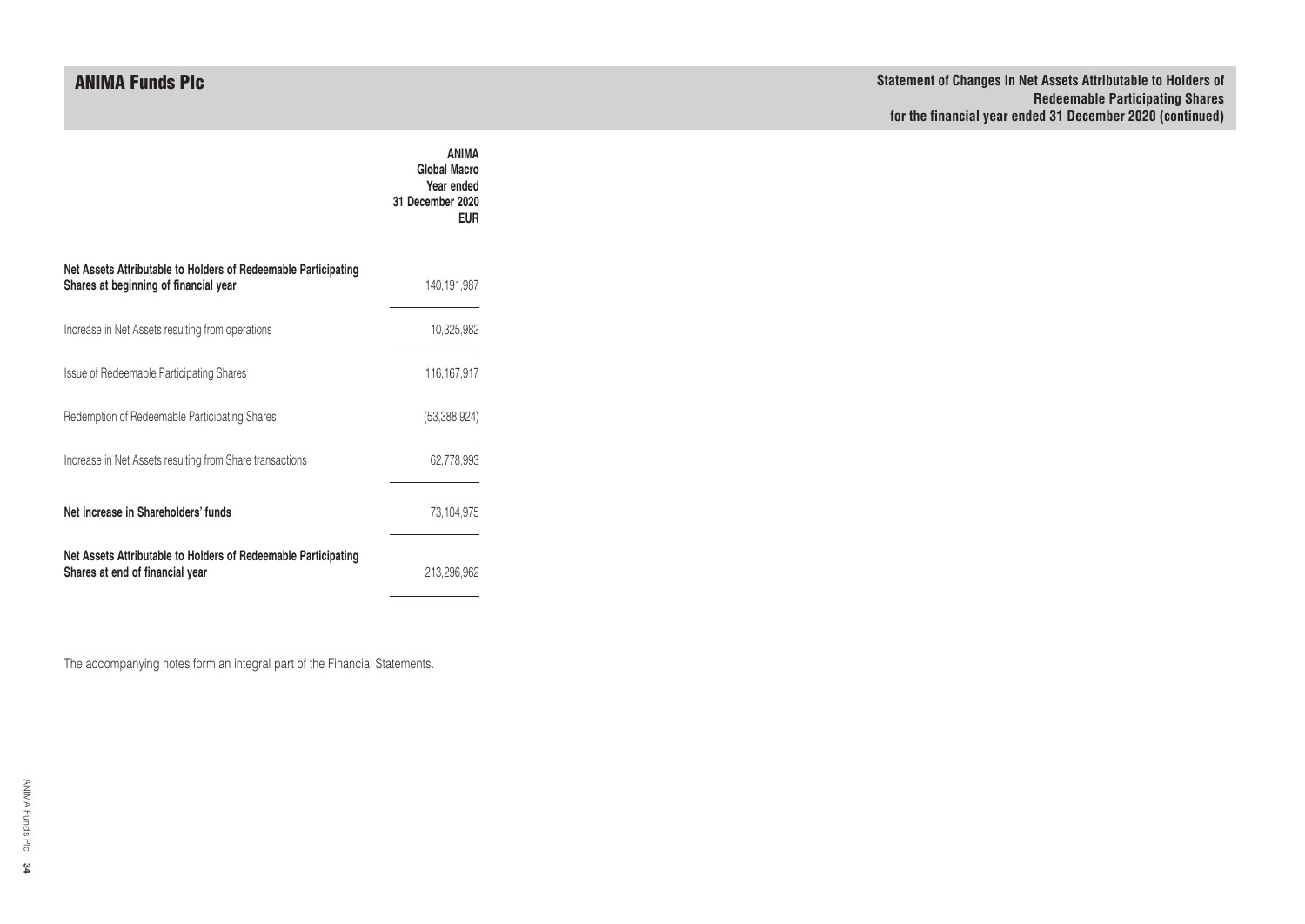## **Statement of Cash Flows**

**for the financial year ended 31 December 2021**

|                                                                                                                                                                                                             | <b>Total Company</b><br>Year ended<br>31 December 2021<br><b>EUR</b> | <b>ANIMA Short Term</b><br><b>Corporate Bond</b><br>Year ended<br>31 December 2021<br><b>EUR</b> | <b>ANIMA Bond</b><br>$Flex_{2}$<br>Year ended<br>31 December 2021<br><b>EUR</b> | <b>ANIMA</b><br><b>Europe Equity</b><br>Year ended<br>31 December 2021<br><b>EUR</b> | <b>ANIMA U.S. Equity</b><br>Year ended<br>31 December 2021<br><b>EUR</b> | <b>ANIMA Star High</b><br><b>Potential Europe</b><br>Year ended<br>31 December 2021<br><b>EUR</b> | <b>ANIMA Star Bond</b><br>Year ended<br>31 December 2021<br><b>EUR</b> | <b>ANIMA Star High</b><br><b>Potential Italy</b><br>Year ended<br>31 December 2021<br><b>EUR</b> |
|-------------------------------------------------------------------------------------------------------------------------------------------------------------------------------------------------------------|----------------------------------------------------------------------|--------------------------------------------------------------------------------------------------|---------------------------------------------------------------------------------|--------------------------------------------------------------------------------------|--------------------------------------------------------------------------|---------------------------------------------------------------------------------------------------|------------------------------------------------------------------------|--------------------------------------------------------------------------------------------------|
| Cash flows from operating activities<br>Total comprehensive income attributable to holders of<br>redeemable shares before distributions                                                                     | 409,939,261                                                          | 249,833                                                                                          | 1,059,345                                                                       | 78,664,061                                                                           | 149, 199, 322                                                            | 48,040,241                                                                                        | (4,759,138)                                                            | 1,164,361                                                                                        |
| Movement in cash with/due to broker<br>Movement in financial assets at fair value through profit or loss<br>Unrealised movement on derivative assets and liabilities                                        | (18, 270, 074)<br>(984, 974, 996)<br>85,385,179                      | (1,030,000)<br>99,031,874<br>1,479,826                                                           | (3,244,346)<br>(176, 791, 727)<br>1,077,594                                     | (69, 582, 815)<br>44,509                                                             | 530,000<br>(304, 677, 124)<br>52,784                                     | (13,005,868)<br>(335, 460, 110)<br>7,562,066                                                      | 1,483,428<br>220,731,519<br>756,328                                    | 228.648<br>6,195,708<br>38,059                                                                   |
| Movement in receivables<br>Movement in payables                                                                                                                                                             | (259, 340)<br>28,976,865                                             | 3,743,086<br>97,316                                                                              | (414, 508)<br>522,687                                                           | 12,385<br>152,890                                                                    | (102, 241)<br>490,915                                                    | (4,082,508)<br>14,017,891                                                                         | 553,120<br>(265, 331)                                                  | 18,525<br>46,886                                                                                 |
| Net cash (outflow)/inflow from operating activities                                                                                                                                                         | (479, 203, 105)                                                      | 103,571,935                                                                                      | (177, 790, 955)                                                                 | 9,291,030                                                                            | (154, 506, 344)                                                          | (282, 928, 288)                                                                                   | 218,499,926                                                            | 7,692,187                                                                                        |
| Cash flows from financing activities<br>Amounts received on issue of Redeemable Participating Shares<br>Amounts paid on redemption of Redeemable Participating Shares<br>Distributions paid to shareholders | 4,141,952,333<br>(3,503,410,711)<br>(21, 594, 304)                   | 131,755,359<br>(252, 589, 218)                                                                   | 288.787.241<br>(95, 373, 557)                                                   | 141,054,321<br>(145, 933, 626)                                                       | 332.120.615<br>(164, 727, 517)                                           | 765.256.431<br>(412,959,586)                                                                      | 27.707.178<br>(287,051,571)                                            | 2,720,365<br>(10,071,822)                                                                        |
| Net cash inflow/(outflow) from financing activities                                                                                                                                                         | 616,947,318                                                          | (120, 833, 859)                                                                                  | 193,413,684                                                                     | (4,879,305)                                                                          | 167,393,098                                                              | 352,296,845                                                                                       | (259, 344, 393)                                                        | (7, 351, 457)                                                                                    |
| Net increase/(decrease) in cash and cash equivalents                                                                                                                                                        | 137,744,213                                                          | (17, 261, 924)                                                                                   | 15,622,729                                                                      | 4,411,725                                                                            | 12,886,754                                                               | 69,368,557                                                                                        | (40,844,467)                                                           | 340,730                                                                                          |
| Cash and cash equivalents at beginning of year,                                                                                                                                                             | 551, 182, 143                                                        | 32,291,762                                                                                       |                                                                                 | 3,753,185                                                                            | 3,503,652                                                                | 150,206,466                                                                                       | 40,844,467                                                             | 1,596,331                                                                                        |
| Cash and cash equivalents at end of financial year,                                                                                                                                                         | 688,926,356                                                          | 15,029,838                                                                                       | 15,622,729                                                                      | 8,164,910                                                                            | 16,390,406                                                               | 219,575,023                                                                                       |                                                                        | 1,937,061                                                                                        |
| Supplementary information<br>Taxation paid <sub>2</sub><br>Interest received<br>Interest paid<br>Dividend received                                                                                          | (3,665,764)<br>(76, 853)<br>(5,614,255)<br>38,799,431                | (331, 704)                                                                                       | (72, 664)                                                                       | (909, 775)<br>(121.747)<br>8.387.416                                                 | (926, 600)<br>(27, 377)<br>5.956.818                                     | (695,060)<br>(1,429,839)<br>14.271.778                                                            | (140,061)                                                              | (8,031)<br>(15, 849)<br>181,829                                                                  |

1 Cash and cash equivalents include cash at bank and bank overdrafts.

2 Withholding tax shown in the Statement of Comprehensive Income represents amounts paid for tax.

3 Please refer to Note 22 to the financial statements for details of Fund terminations during the financial year.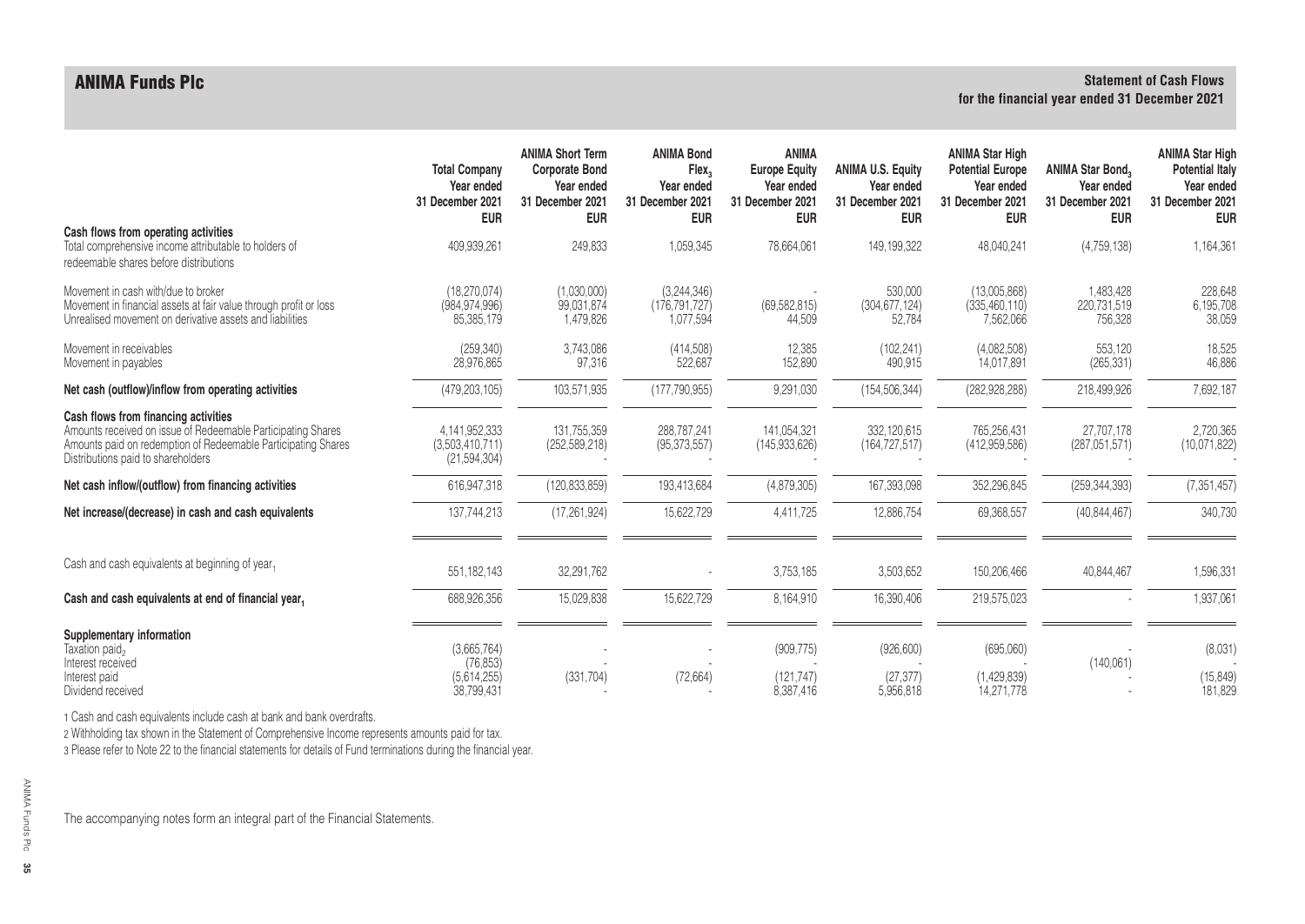|                                                                                                                                                                                                             | <b>ANIMA</b><br><b>Hybrid Bond</b><br>Year ended<br>31 December 2021<br><b>EUR</b> | <b>ANIMA</b><br><b>Global Macro</b><br>Year ended<br>31 December 2021<br><b>EUR</b> |
|-------------------------------------------------------------------------------------------------------------------------------------------------------------------------------------------------------------|------------------------------------------------------------------------------------|-------------------------------------------------------------------------------------|
| Cash flows from operating activities<br>Total comprehensive income attributable to holders of<br>redeemable shares before distributions                                                                     | 1,223,273                                                                          | 6,838,772                                                                           |
| Movement in cash with/due to broker<br>Movement in financial assets at fair value through profit or loss<br>Unrealised movement on derivative assets and liabilities                                        | (501, 359)<br>(10,634,278)<br>550.053                                              | (670, 535)<br>38,385,371<br>4,139,769                                               |
| Movement in receivables<br>Movement in payables                                                                                                                                                             | (102, 743)<br>35,893                                                               | 188,693<br>1,925,255                                                                |
| Net cash (outflow)/inflow from operating activities                                                                                                                                                         | (9,429,161)                                                                        | 50,807,325                                                                          |
| Cash flows from financing activities<br>Amounts received on issue of Redeemable Participating Shares<br>Amounts paid on redemption of Redeemable Participating Shares<br>Distributions paid to shareholders | 44,342,377<br>(29, 266, 527)                                                       | 21,344,007<br>(79,805,798)                                                          |
| Net cash inflow/(outflow) from financing activities                                                                                                                                                         | 15,075,850                                                                         | (58, 461, 791)                                                                      |
| Net increase/(decrease) in cash and cash equivalents                                                                                                                                                        | 5,646,689                                                                          | (7,654,466)                                                                         |
| Cash and cash equivalents at beginning of year,                                                                                                                                                             | 11,806,362                                                                         | 21,178,190                                                                          |
| Cash and cash equivalents at end of financial year,                                                                                                                                                         | 17,453,051                                                                         | 13,523,724                                                                          |
| <b>Supplementary information</b><br>Taxation paid <sub>2</sub><br>Interest received<br>Interest paid<br>Dividend received                                                                                   | (26, 474)<br>(159, 986)                                                            | (175, 632)<br>43,017                                                                |

1 Cash and cash equivalents include cash at bank and bank overdrafts.

2 Withholding tax shown in the Statement of Comprehensive Income represents amounts paid for tax.

The accompanying notes form an integral part of the Financial Statements.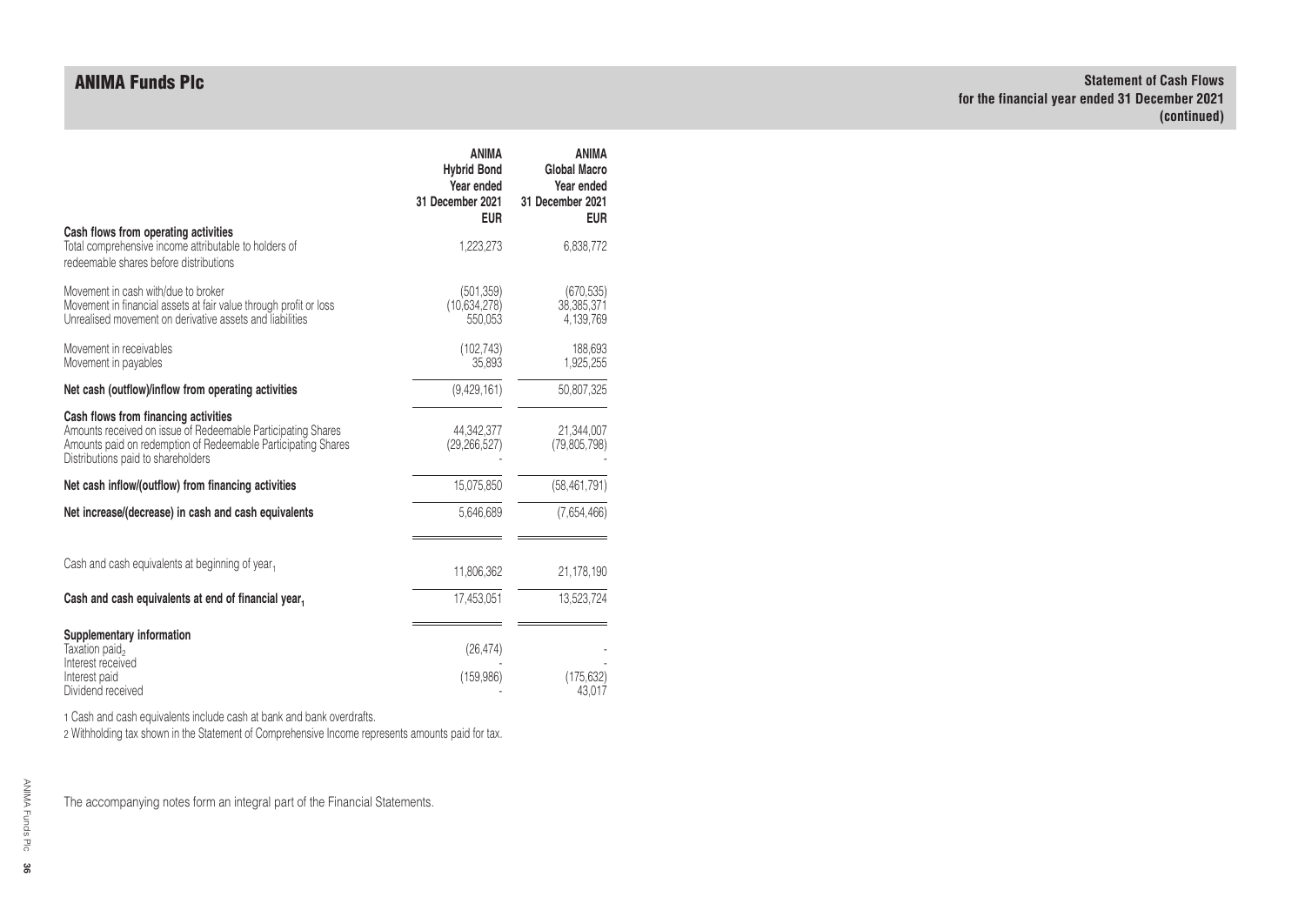# **ANIMA Funds Plc**

# **Statement of Cash Flows**

**for the financial year ended 31 December 2020**

|                                                                                                                                                                                                             | <b>Total Company</b><br>Year ended<br>31 December 2020<br><b>EUR</b> | <b>ANIMA Short Term</b><br><b>Corporate Bond</b><br>Year ended<br>31 December 2020<br><b>EUR</b> | <b>ANIMA</b><br><b>Europe Equity</b><br>Year ended<br>31 December 2020<br><b>EUR</b> | <b>ANIMA U.S. Equity</b><br>Year ended<br>.2020<br>31 December<br><b>EUR</b> | <b>ANIMA Star High</b><br><b>Potential Europe</b><br>Year ended<br>31 December 2020<br><b>EUR</b> | <b>ANIMA Star Bond</b><br>Year ended<br>31 December 2020<br><b>EUR</b> | <b>ANIMA Star High</b><br><b>Potential Italy</b><br>Year ended<br>31 December 2020<br><b>EUR</b> | <b>ANIMA</b><br><b>Hybrid Bond</b><br>Year ended<br>31 December 2020<br><b>EUR</b> |
|-------------------------------------------------------------------------------------------------------------------------------------------------------------------------------------------------------------|----------------------------------------------------------------------|--------------------------------------------------------------------------------------------------|--------------------------------------------------------------------------------------|------------------------------------------------------------------------------|---------------------------------------------------------------------------------------------------|------------------------------------------------------------------------|--------------------------------------------------------------------------------------------------|------------------------------------------------------------------------------------|
| Cash flows from operating activities<br>Total comprehensive income attributable to holders of<br>redeemable shares before distributions                                                                     | 222,204,019                                                          | 1,577,223                                                                                        | 914,560                                                                              | 41,193,302                                                                   | 100,719,858                                                                                       | (7,007,031)                                                            | (1,242,304)                                                                                      | 2,342,889                                                                          |
| Movement in cash with/due to broker<br>Movement in financial assets at fair value through profit or loss<br>Unrealised movement on derivative assets and liabilities                                        | (7,842,971)<br>(755, 197, 767)<br>30,108,862                         | 330,000<br>(33,316,230)<br>(582, 821)                                                            | 1,055,615<br>10,814,102<br>788,867                                                   | 148,727<br>(96, 728, 065)<br>192,341                                         | (2,830,909)<br>(182, 055, 571)<br>(1,303,313)                                                     | (1,205,892)<br>9,327,825<br>2,462,709                                  | 268.553<br>14.381.041<br>(30, 265)                                                               | (4,932,363)<br>(295, 331)                                                          |
| Movement in receivables<br>Movement in payables                                                                                                                                                             | 1,640,003<br>6,855,879                                               | (1,220,034)<br>(54, 564)                                                                         | 192,556<br>(312, 272)                                                                | (13,936)<br>(37, 110)                                                        | (173, 942)<br>5,529,685                                                                           | 1,072,358<br>(217, 274)                                                | 13,188<br>(42, 701)                                                                              | (65, 365)<br>(18, 451)                                                             |
| Net cash (outflow)/inflow from operating activities                                                                                                                                                         | (502, 231, 975)                                                      | (33, 266, 426)                                                                                   | 13,453,428                                                                           | (55, 244, 741)                                                               | (80, 114, 192)                                                                                    | 4,432,695                                                              | 13,347,512                                                                                       | (2,968,621)                                                                        |
| Cash flows from financing activities<br>Amounts received on issue of Redeemable Participating Shares<br>Amounts paid on redemption of Redeemable Participating Shares<br>Distributions paid to shareholders | 3.382.739.690<br>(2,821,009,334)<br>(24, 338, 118)                   | 93.847.734<br>(98, 652, 021)                                                                     | 161,990,249<br>(178, 897, 020)                                                       | 196,363,043<br>(150, 457, 031)                                               | 440.922.891<br>(331, 416, 285)                                                                    | 120.218.881<br>(105, 719, 821)                                         | 1,639,791<br>(15,869,328)                                                                        | 32.308.523<br>(20, 469, 100)                                                       |
| Net cash inflow/(outflow) from financing activities                                                                                                                                                         | 537,392,238                                                          | (4,804,287)                                                                                      | (16,906,771)                                                                         | 45,906,012                                                                   | 109,506,606                                                                                       | 14,499,060                                                             | (14, 229, 537)                                                                                   | 11,839,423                                                                         |
| Net increase/(decrease) in cash and cash equivalents                                                                                                                                                        | 35,160,263                                                           | (38,070,713)                                                                                     | (3,453,343)                                                                          | (9,338,729)                                                                  | 29,392,414                                                                                        | 18,931,755                                                             | (882, 025)                                                                                       | 8,870,802                                                                          |
| Cash and cash equivalents at beginning of year1                                                                                                                                                             | 516,021,880                                                          | 70,362,475                                                                                       | 7,206,528                                                                            | 12,842,381                                                                   | 120,814,052                                                                                       | 21,912,712                                                             | 2,478,356                                                                                        | 2,935,560                                                                          |
| Cash and cash equivalents at end of financial year,                                                                                                                                                         | 551, 182, 143                                                        | 32,291,762                                                                                       | 3,753,185                                                                            | 3,503,652                                                                    | 150,206,466                                                                                       | 40,844,467                                                             | 1,596,331                                                                                        | 11,806,362                                                                         |
| Supplementary information<br>Taxation paid <sub>2</sub><br>Interest received<br>Interest paid<br>Dividend received                                                                                          | (3,228,172)<br>66,625<br>(5,276,468)<br>28.292.968                   | 438<br>(487, 104)                                                                                | (486, 144)<br>827<br>(75, 164)<br>7,303,804                                          | (1, 101, 964)<br>983<br>(30,661)<br>3,839,236                                | (915, 793)<br>2,512<br>(1, 197, 399)<br>9.568.749                                                 | 198<br>(361,051)<br>270.006                                            | (35, 405)<br>(20, 734)<br>233.118                                                                | 21,015<br>179<br>(35, 014)                                                         |

1 Cash and cash equivalents include cash at bank and bank overdrafts.

2 Withholding tax shown in the Statement of Comprehensive Income represents amounts paid for tax.

ANIMA Funds Plc ANIMA Funds Plc **37**

The accompanying notes form an integral part of the Financial Statements.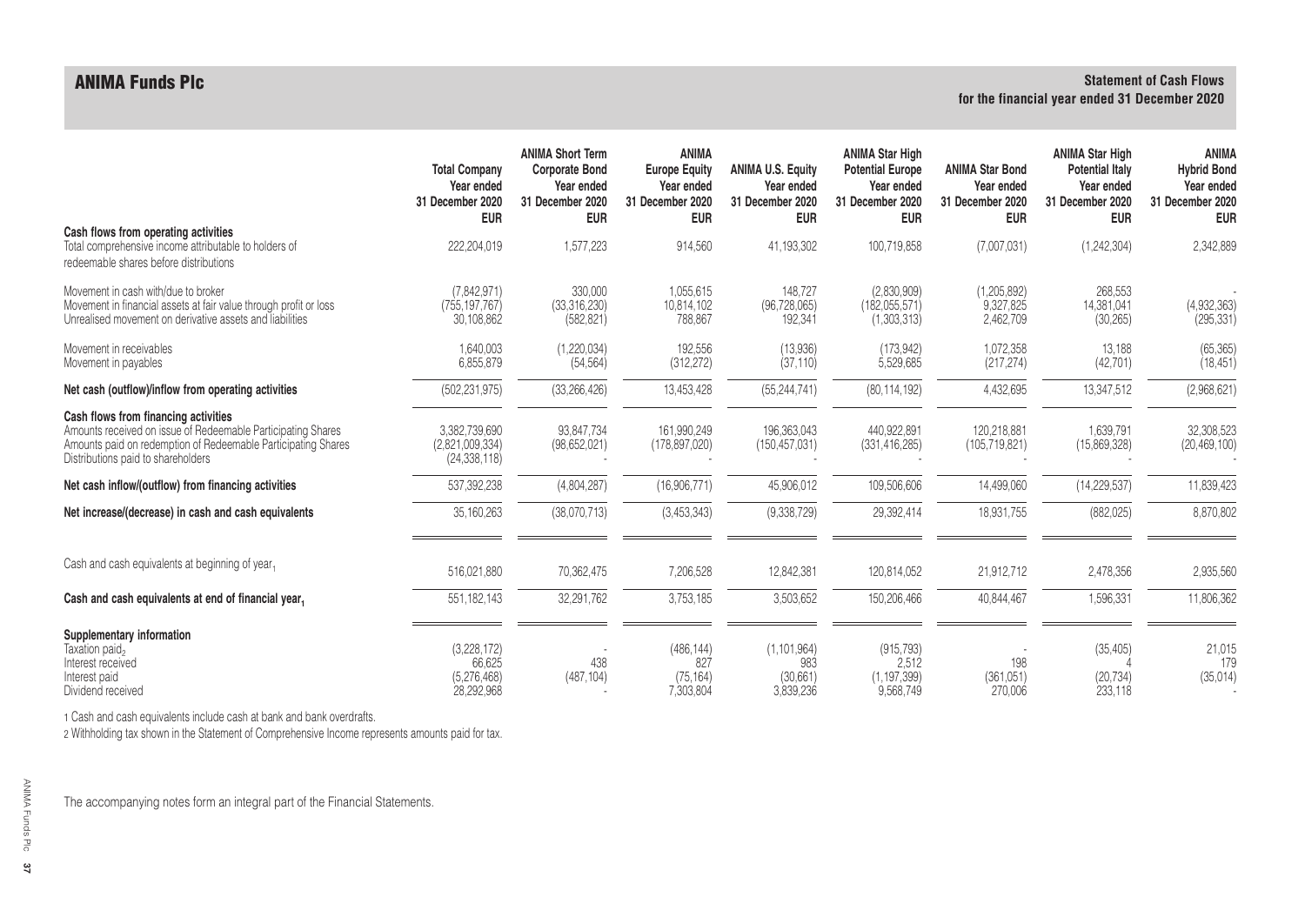|                                                                                                                                                                                                             | ANIMA<br><b>Global Macro</b><br>Year ended<br>31 December 2020<br><b>EUR</b> |
|-------------------------------------------------------------------------------------------------------------------------------------------------------------------------------------------------------------|------------------------------------------------------------------------------|
| Cash flows from operating activities<br>Total comprehensive income attributable to holders of<br>redeemable shares before distributions                                                                     | 10,325,982                                                                   |
| Movement in cash with/due to broker<br>Movement in financial assets at fair value through profit or loss<br>Unrealised movement on derivative assets and liabilities                                        | (3,291,701)<br>(54, 496, 382)<br>(2,491,725)                                 |
| Movement in receivables<br>Movement in payables                                                                                                                                                             | (290, 917)<br>719,382                                                        |
| Net cash outflow from operating activities                                                                                                                                                                  | (49, 525, 361)                                                               |
| Cash flows from financing activities<br>Amounts received on issue of Redeemable Participating Shares<br>Amounts paid on redemption of Redeemable Participating Shares<br>Distributions paid to shareholders | 115, 172, 583<br>(53, 376, 072)                                              |
| Net cash inflow from financing activities                                                                                                                                                                   | 61,796,511                                                                   |
| Net increase in cash and cash equivalents                                                                                                                                                                   | 12.271.150                                                                   |
| Cash and cash equivalents at beginning of year1                                                                                                                                                             | 8,907,040                                                                    |
| Cash and cash equivalents at end of financial year,                                                                                                                                                         | 21,178,190                                                                   |
| <b>Supplementary information</b><br>Taxation paid <sub>2</sub><br>Interest received<br>Interest paid<br>Dividend received                                                                                   | (1,994)<br>1.097<br>(196,087)<br>38,618                                      |

1 Cash and cash equivalents include cash at bank and bank overdrafts.

2 Withholding tax shown in the Statement of Comprehensive Income represents amounts paid for tax.

The accompanying notes form an integral part of the Financial Statements.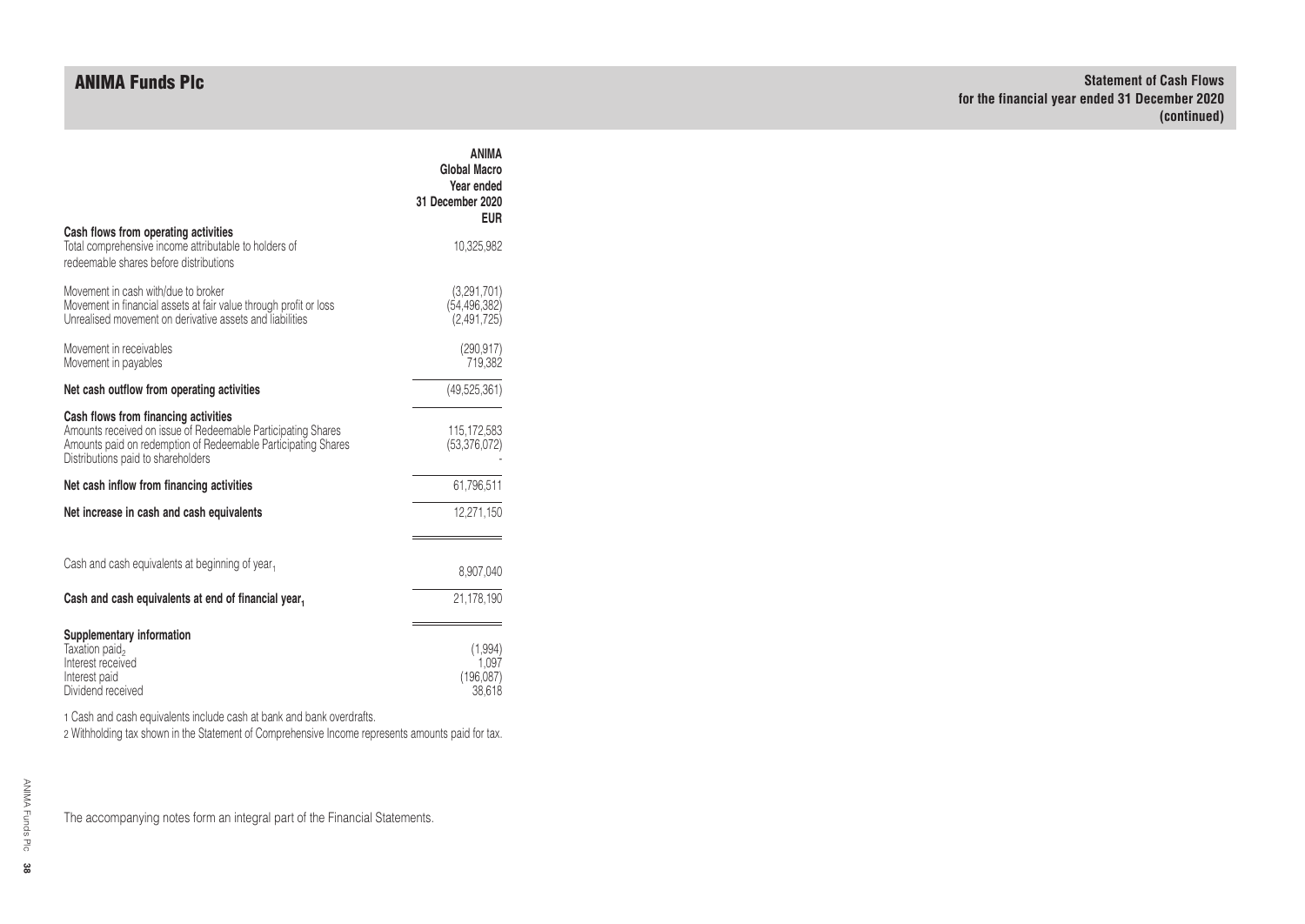## **1. Significant Accounting Policies**

ANIMA Funds Plc ("the Company") is an open ended umbrella investment company with variable capital and segregated liability between Funds incorporated with limited liability in Ireland under the Companies Act, 2014 with registration number 308009 and registered office 78 Sir John Rogerson's Quay, Dublin 2,Ireland.

### **a) Basis of preparation**

These Financial Statements have been prepared on a going concern basis in accordance with International Financial Reporting Standards ("IFRS") as adopted by the European Union (EU) and in accordance with the provisions of the Companies Act, 2014 and authorised by the Central Bank under the European Communities (Undertakings for Collective Investment in Transferable Securities) Regulations, 2011 (as amended) (the "UCITS Regulations") and under the Central Bank (Supervision & Enforcement) Act 2013 (Section 48(1) (Undertakings for Collective Investment in Transferable Securities)) Regulations 2019 (the "Central Bank UCITS Regulations").

The significant accounting policies are set out below.

The preparation of Financial Statements in conformity with IFRS requires the use of certain critical estimates and assumptions that affect the reported amounts of assets and liabilities at the date of the Financial Statements and the reported amounts of revenues and expenses during the reporting period. Although these estimates are based on management's best knowledge of the amount, event or actions, actual results ultimately may differ from those estimates.

#### **International Financial Reporting Standards:**

- **(i) New standards, amendments and interpretations issued and effective for the financial year beginning on or after 1 January 2021 and not early adopted**
- There are no new standards, amendments or interpretations issued and effective for the financial year beginning 1 January 2021 that have a significant impact on the Company's financial position, performance or disclosures in its financial statements.

## **(ii) New standards, amendments and interpretations issued but not effective for financial periods beginning on or after 1 January 2021 and not early adopted**

• IFRS 17 "Insurance Contracts" was issued in May 2017 and will become effective for accounting periods beginning on or after 1 January 2023. It applies to: insurance contracts, including reinsurance contracts, issued by an entity; reinsurance contracts held by an entity; and investment contracts with discretionary participation features issued by an entity that issues insurance contracts. An insurance contract is defined as "a contract under which one party (the issuer) accepts significant insurance risk from another party (the policyholder) by agreeing to compensate the policyholder if a specified uncertain future event (the insured event) adversely affects the policyholder". The new standard is not expected to have a significant impact on the Company's financial position, performance or disclosures in its financial statements.

There are no other standards, interpretations or amendments to existing standards that are not yet effective that would be expected to have a significant impact on the Company.

#### **b) Financial Instruments**

#### **(i) Classification**

IFRS 9 sets out the requirements for recognition and measurement of all financial assets and financial liabilities including derivative instruments. The Company has classified all financial instruments as financial assets or financial liabilities at fair value through profit or loss. These include equity instruments, bonds, futures, exchange traded funds, forward contracts, equity swaps, portfolio swaps, interest rates swaps and coupon swaps. These assets are acquired principally for the purpose of generating a profit from short-term fluctuations in price. All derivatives and liabilities from short sales of financial instruments are classified as held for trading. The Company's policy is not to apply hedge accounting.

Financial instruments at fair value through profit or loss include Investment Funds. These financial instruments are measured on the basis that their fair value can be reliably measured and their performance has been evaluated on a fair value basis in accordance with the risk management and/or investment strategy as set out in the Company's offering document.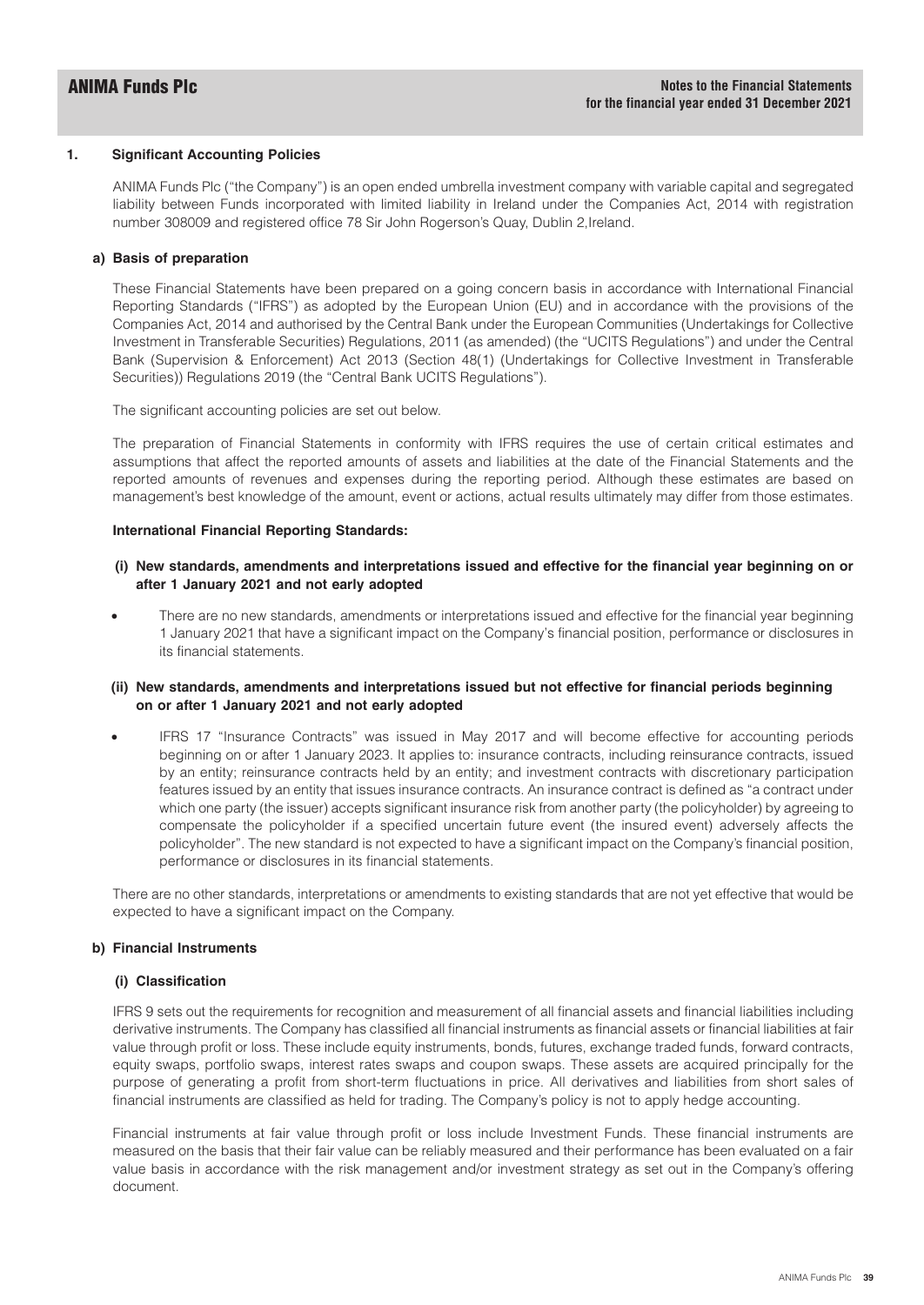## **b) Financial Instruments (continued)**

## **(ii) Recognition**

All regular way purchases and sales of financial instruments are recognised on the trade date, which is the date that the Company commits to purchase or sell an asset. Regular way purchases or sales are purchases or sales of financial instruments that require delivery of assets within the period generally established by regulation or convention in the market place. Realised gains and losses on disposals of financial instruments are calculated using average cost method.

## **(iii) Derecognition**

A financial asset (or, where applicable part of a financial asset or part of group of similar assets) is derecognised where;

- The rights to receive cash flows from the assets have been expired; or
- The Company transferred its rights to receive cash flows from assets or has assumed an obligation to pay the received cashflows in full without material delay to a third party under 'pass through' arrangements; or
- Either (a) the Company has transferred substantially all the risks and rewards of the assets, or (b) the Company has neither transferred nor retained substantially all the risks and rewards of the assets, but has transferred control of the asset.

When the Company has transferred its right to receive cash flows from an asset or has entered into a pass through arrangement and has neither transferred nor retained substantially all the risks and rewards of the asset nor transferred control of the asset, the asset is recognised to the extent of the Company's continuing involvement in the asset. In that case, the Company also recognises an associated liability. The transferred asset and the associated liability are measured on a basis that reflects the right and obligations that the Company has retained.

The Company derecognises a financial liability when the obligation specified in the contract is discharged, cancelled or expires.

## **(iv) Initial Measurement**

Financial instruments categorised at fair value through profit or loss are recognised initially at fair value, with transaction costs for such instruments being recognised directly in the Statement of Comprehensive Income.

#### **(v) Subsequent measurement**

After initial measurement, the Company measures financial instruments which are classified as at fair value through profit or loss at their fair values. Fair value is the amount for which an asset could be exchanged, or a liability settled, between knowledgeable, willing parties in an arm's length transaction. The fair value of financial instruments is based on their quoted market price on a recognised exchange or sourced from a reputable broker/counterparty in the case of nonexchange traded instruments, at the statement of financial position date without any deduction for estimated future selling costs. Financial assets and financial liabilities are priced at their last traded prices.

If a quoted market price is not available on a recognised stock exchange or from a broker/counterparty, the fair value of the financial instruments may be estimated by the Company using valuation techniques, including the use of recent arm's length market transactions, reference to the current fair value of another instrument that is substantially the same, discounted cashflow techniques, option pricing models or any other valuation technique that provides a reliable estimate of prices obtained in actual market transactions.

Where the Company has assets and liabilities with offsetting market risks, it uses mid-market prices as a basis for establishing fair values for the offsetting risk positions.

Investments in investment funds are recorded at the NAV per share as reported by the Administrator of such Funds at period end, as this is deemed by the Directors to approximate fair value for these investments.

If necessary, the Funds make adjustments to the NAV of various Investment funds based on their audited NAV versus dealing NAV to obtain the best estimates of fair value.

Subsequent changes in the fair value of financial instruments at fair value through profit or loss are recognised in the Statement of Comprehensive Income. Interest earned or incurred is accrued in interest income or expense, respectively, according to the terms of contract.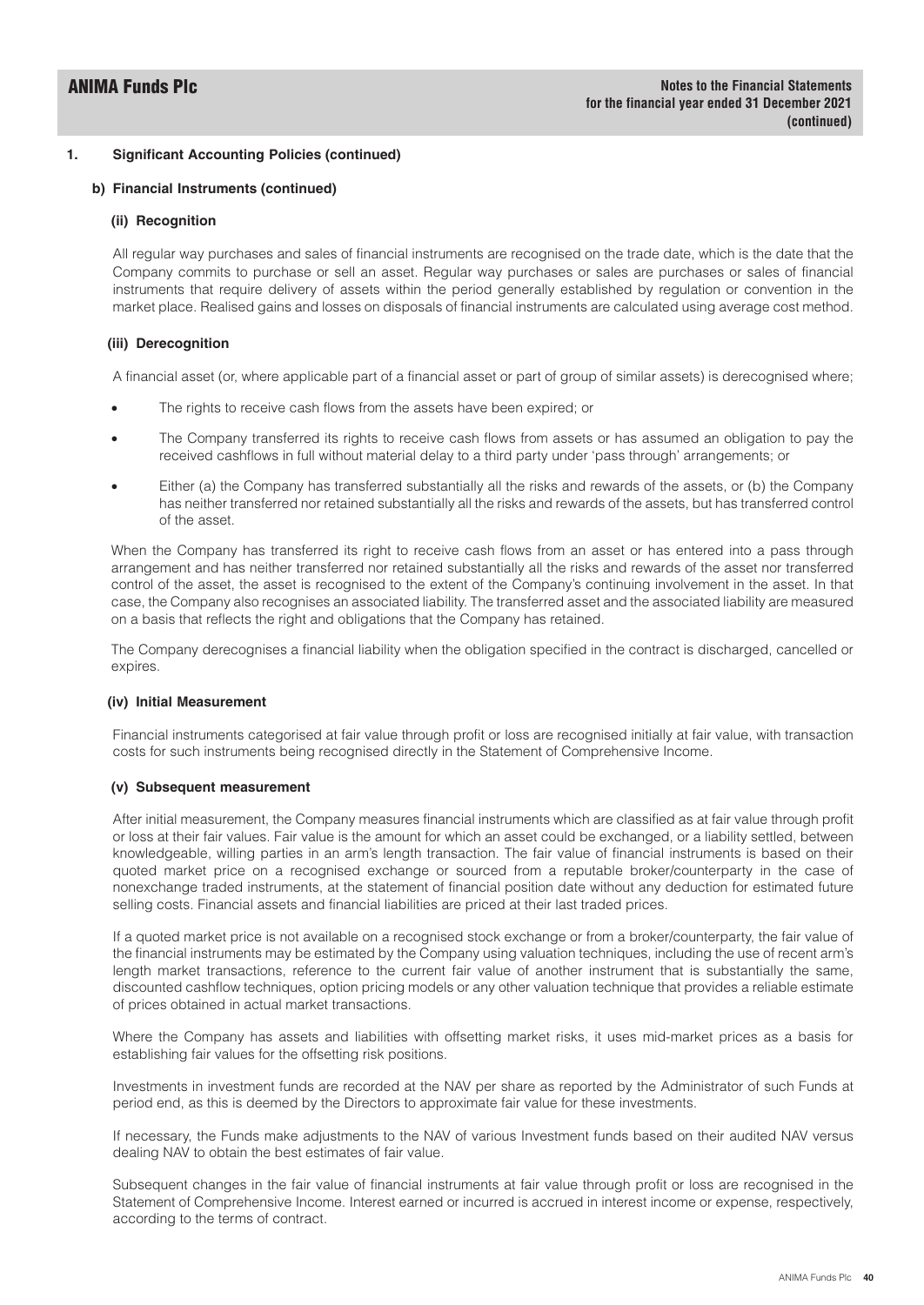## **c) Offsetting Financial Instruments**

Financial assets and liabilities are offset and the net amount reported in the statement of financial position where there is a legally enforceable right to offset the recognised amounts and there is an intention to settle on a net basis, or realise the assets and settle the liability simultaneously. Refer to Note 3 on page 370 for further details of the Funds where Offsetting is applicable.

## **d) Cash and Cash Equivalents**

Cash comprises current deposits with bank or Depositary and bank overdrafts. Cash equivalents are short-term highly liquid investments that are readily convertible to known amounts of cash, are subject to an insignificant risk of changes in value, and are held for the purpose of meeting short-term cash commitments rather than for investment or other purposes.

## **e) Income**

## **(i) Bond income**

Income earned arising on fixed interest securities and liquidity instruments is recognised on an effective yield basis. Bond income on securities classified as financial assets at fair value through profit or loss are accounted for through the Statement of Comprehensive Income under net gains/(losses) on financial assets and liabilities at fair value through profit and loss.

## **(ii) Dividend income**

Dividends, gross of withholding taxes, where applicable, are included as income when the security is declared to be ex-dividend. Withholding tax is recorded separately in the Statement of Comprehensive Income.

## **(iii) Deposit interest**

Deposit interest is accounted for on an accruals basis.

#### **(iv) Investment Fund income**

Investment fund income is derived from the underlying funds distributions and accounted for when announced by the underlying funds.

#### **(v) Securities Lending income**

Securities lending income is accounted for on an accruals basis.

#### **(vi) Swap income**

Swap income is calculated on a discounted cash flow basis. It is released from the swap on a quarterly basis to meet the expenses of the Company.

## **f) Fees and Charges**

In accordance with the Prospectus, management fees, administration fees, Depositary fees and other operating expenses are charged to the Statement of Comprehensive Income on an accruals basis.

## **g) Derivative Instruments**

Changes in the value of the derivatives are recognised as gains and losses by marking to market on a daily basis to reflect the value of the derivative at the end of each day's trading. All listed derivatives are valued at official settlement price established each day on which they are traded. Non-listed derivative instruments are valued as per counterparty price. The Company's investment therein, representing unrealised gain or loss on such contracts, is included in the Statement of Comprehensive Income within the Net gains/(losses) on financial assets and liabilities and on the Statement of Financial Position within financial assets at fair value through profit or loss and financial liabilities at fair value through profit or loss.

Typically, financial derivative instruments ("FDIs") serve as components of the Company's investment strategy and are utilised primarily to structure and economically hedge investments to enhance performance and reduce risk to the Company (the Company does not designate any FDIs as hedges for hedge accounting purposes as described under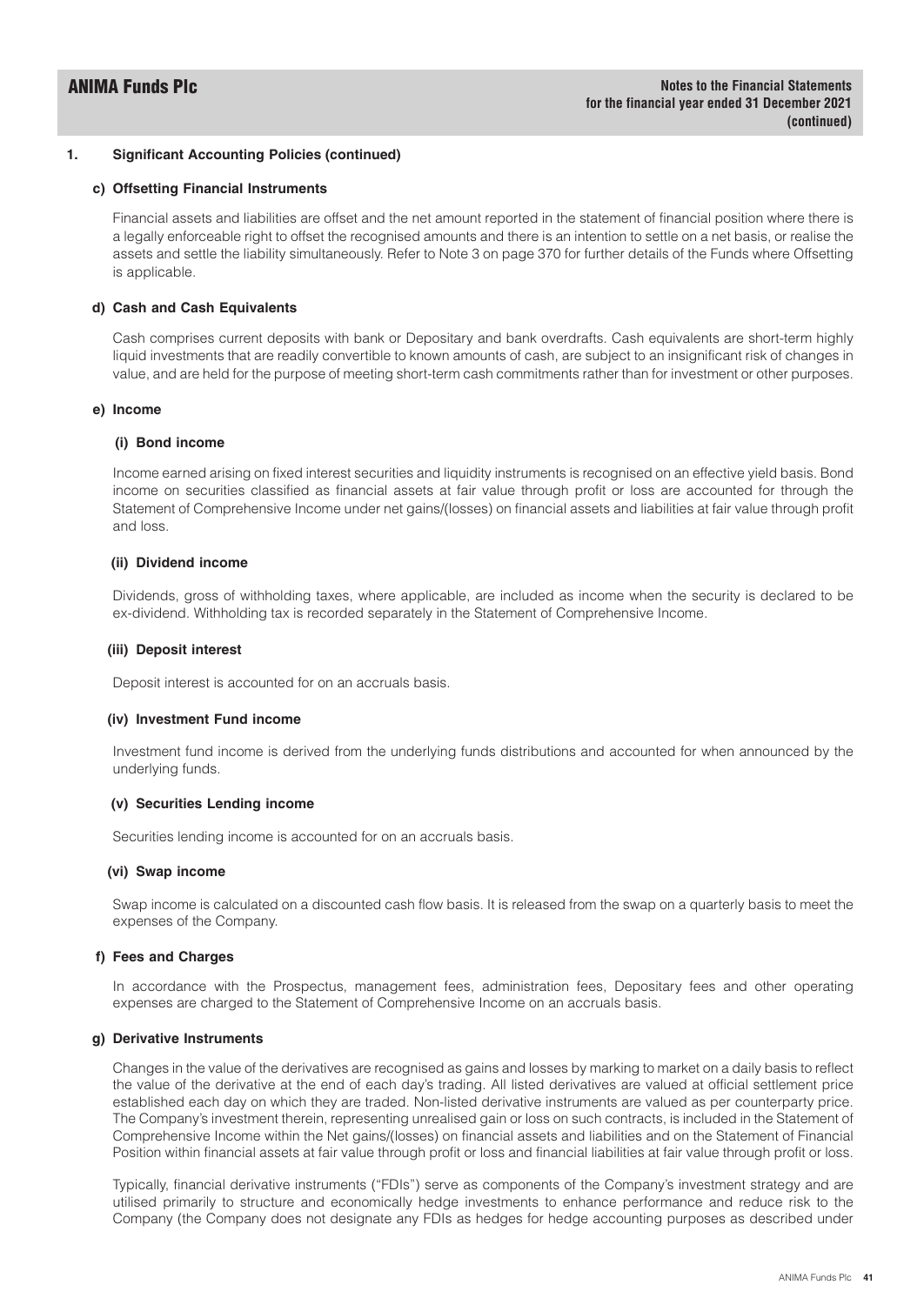## **g) Derivative Instruments (continued)**

IFRS 9 Financial Instruments: Recognition and Measurement). The Company records its FDI activities on a mark to market basis. Fair values are determined using counterparty prices. For Over The Counter ("OTC") FDIs, the Company may enter into master netting agreements with its counterparties, therefore, assets represent the Company's unrealised gains, less unrealised losses for OTC FDI in which the Company has a master netting agreement. There is no netting in the Statement of Financial Position on any of the Funds. (Please refer to Note 3 for details).

## **h) Redeemable Participating Shares**

Redeemable Participating Shares are redeemable at the Shareholder's option and are classified as financial liabilities. These shares can be put back to the Company on any Dealing Day for cash equal to a proportionate share of the Fund's net asset value.

## **i) Gains and Losses on Investments**

Realised gains or losses on disposal of investments during the financial year and unrealised gains and losses on valuation of investments held at the financial year end are accounted for through the Statement of Comprehensive Income under net gains/(losses) on financial assets and liabilities at fair value through profit and loss.

## **j) Taxation**

The Company is exempt from all forms of taxation in Ireland, including income, capital gains and withholding taxes. However, in some jurisdictions, investment income and capital gains are subject to withholding tax deducted at the source of the income. Withholding tax is a generic term used for the amount of withholding tax deducted at the source of the income and is not significant for the Company. The Company presents the withholding tax separately from the gross investment income in the Statement of Comprehensive Income. For the purpose of the Statement of Cash Flows, cash inflows from investments are presented net of withholding taxes, when applicable.

## **k) Foreign Exchange**

The functional and presentation currency of the Company is Euro. The Directors have determined that this reflects the Company's primary economic environment, as the majority of the Company's Net Assets Attributable to Holders of Redeemable Participating Shares are denominated in Euro.

Foreign exchange gains and losses on financial assets and financial liabilities at fair value through profit or loss are recognised together with other changes in the fair value. Net currency gains/(losses) as set out in Note 5, these include net foreign exchange gains and losses on monetary financial assets and liabilities other than those classified at fair value through profit or loss.

Assets and liabilities denominated in foreign currencies, other than the functional currency of the Company, have been translated at the rate of exchange ruling at 31 December 2021. Refer to Note 15 on page 537 and 538 for further details. Transactions in foreign currencies are translated into Euro at the exchange rate ruling at the date of the transaction. Gains and losses on foreign exchange transactions are recognised in the Statement of Comprehensive Income in determining the result for the financial year.

## **l) Distributions to Holders of Redeemable Participating Shares**

Distributions to Holders of Redeemable Participating Shares are recognised as financial costs in the Statement of Comprehensive Income when declared to Holders of Redeemable Shares.

#### **m) Collateral**

The Company's assets may be pledged as collateral to, and be held by a counterparty and/or brokers for open futures and swap contracts. A Fund may also receive collateral in the form of cash or stock from counterparties for derivative contracts. This collateral is held ultimately for the benefit of the Company's trading counterparties, and therefore does not form part of the net assets of the relevant Fund.

## **n) Subscriber Shares**

The Company's Subscriber Shares are classified as equity in accordance with the Company's Articles of Association. These shares do not participate in the profits of the Company.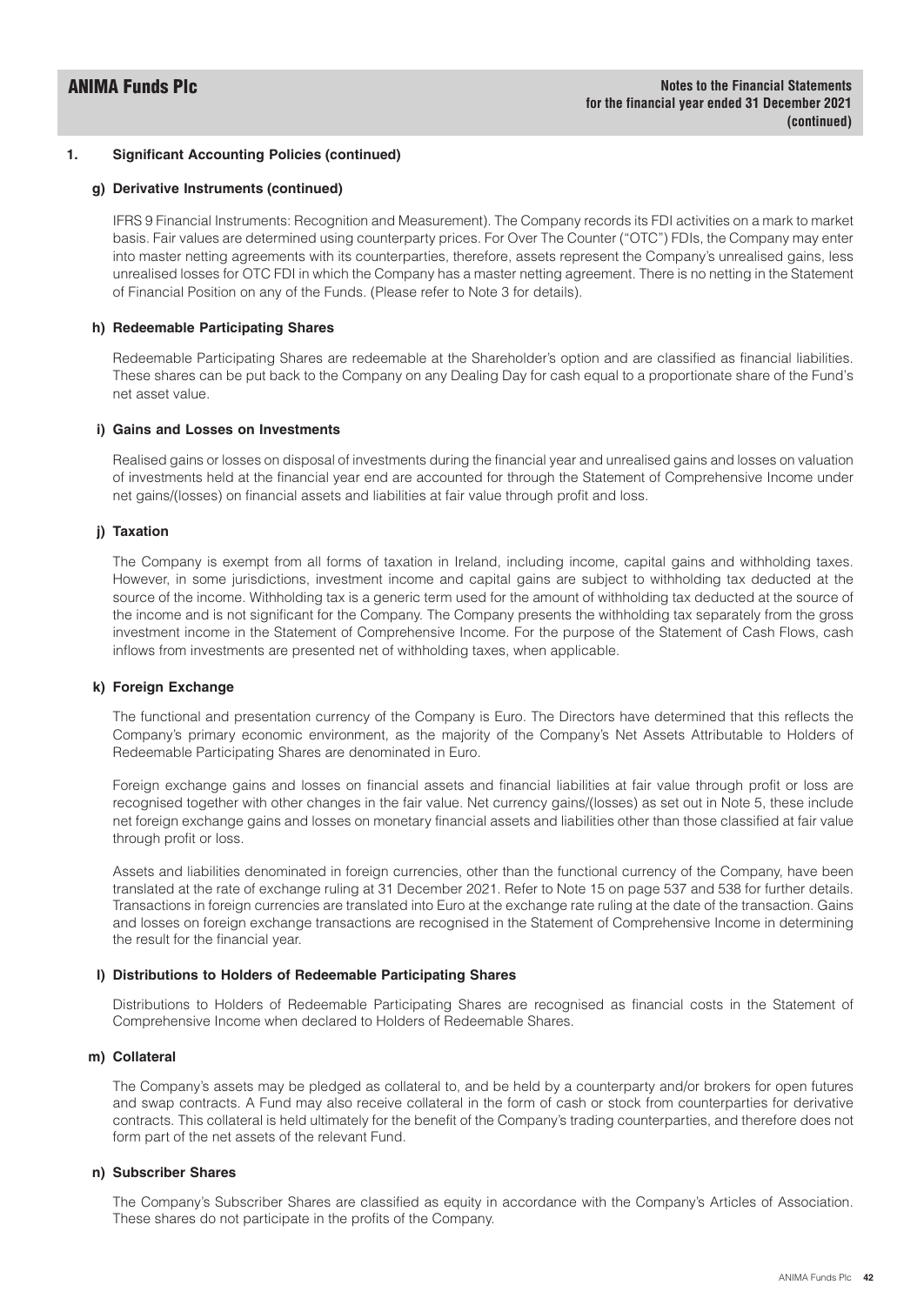## **o) Amounts due to/from broker**

Amounts due from and amounts due to brokers represents cash held with brokers, for financial derivative contracts on the Statement of Financial Position date.

## **p) Options**

Each Fund may purchase and sell (write) call and put options on securities, securities indices and foreign currencies traded on a national securities exchange or in an over-the-counter market.

When a Fund writes a call or a put option, a premium is received by the Fund. The premium is subsequently marked-to market to reflect the fair value of the option written, which is reported within financial assets or liabilities at fair value through profit or loss on the Statement of Financial Position for each relevant Fund. The difference between the premium amount and the fair value reported on the Statement of Financial Position gives rise to an unrealised gain (loss).

When a Fund purchases a call or a put option, a premium is paid by the Fund. The premium on purchased put options exercised is subtracted from the proceeds of the sale of the underlying security or foreign currency in determining the realised gain or loss. The premium on purchased call options exercised is included in determining initial fair value of the securities or foreign currency purchased. Premiums paid on the purchase of options which expire unexercised are treated as realised losses. The option is subsequently marked to market to reflect the fair value of the option purchased, which is reported within financial assets at fair value through profit or loss on the Statement of Financial Position for each relevant Fund. The over-the-counter options are valued at close of business on the dealing day at the settlement price as provided by the counterparty/broker and the values are independently valued, at a minimum, weekly. The fair value of exchange traded options are based upon their quoted daily settlement prices on the relevant exchange. In the event of it being impossible or incorrect to carry out a valuation of a specific investment in accordance with the valuation rules, or if such valuation is not representative of a security's fair market value, the Directors are entitled to use other generally recognised valuation methods in order to reach a proper valuation of that specific instrument, provided that such method of valuation has been approved by the Depositary.

If an option which a Fund has written either expires on its stipulated expiration date or a Fund enters into a closing purchase transaction, a Fund realises a gain (or loss, if the cost of a closing purchase transaction exceeds the premium received when the option was sold) without regard to any unrealised gain or loss on the underlying security, and the liability related to such option is extinguished. If a call option which a Fund has written is exercised, a Fund realises a capital gain or loss from the sale of the underlying security, and the proceeds from such sales are increased by the premium originally received. When a put option which a Fund has written is exercised, the amount of the premium originally received will reduce the cost of the security which a Fund purchases upon exercise of the option.

## **q) Futures Contracts**

Initial margin deposits are made upon entering into futures contracts and are generally made in cash or cash equivalents. The fair value of futures contracts is based upon their current quoted daily settlement prices on the relevant exchange as of the Statement of Financial Position date under net gain/(losses) in the financial assets and liabilities at fair value through profit or loss. Changes in the value of open futures contracts are recognised as unrealised gains or losses on futures contracts until the contracts are terminated, at which time realised gains and losses are recognised. For each relevant Fund, gains or losses on open futures contracts are shown in the Schedule of Investments and as appropriate, on the Statement of Financial Position as financial assets or liabilities at fair value through profit or loss.

#### **r) Forward and Spot Foreign Currency Exchange Contracts**

The fair value of open forward foreign currency exchange contracts and open foreign currency exchange spot contracts is calculated as the difference between the contracted rate and the current forward rate that would close out the contract on the Statement of Financial Position date. For each relevant Fund, gains or losses on open foreign currency exchange spot contracts are included in cash at bank in the Statement of Financial Position and gains or losses on open forward foreign currency exchange contracts are included in financial assets or liabilities at fair value through profit or loss, as appropriate, on the Statement of Financial Position and Schedule of Investments.

#### **s) Unfunded Swaps**

Realised gains or losses depend on the prices used to value the underlying financial instruments within the swaps at the swaps' settlement dates and are recorded as net realised gains or losses in the Statement of Comprehensive Income for each relevant Fund.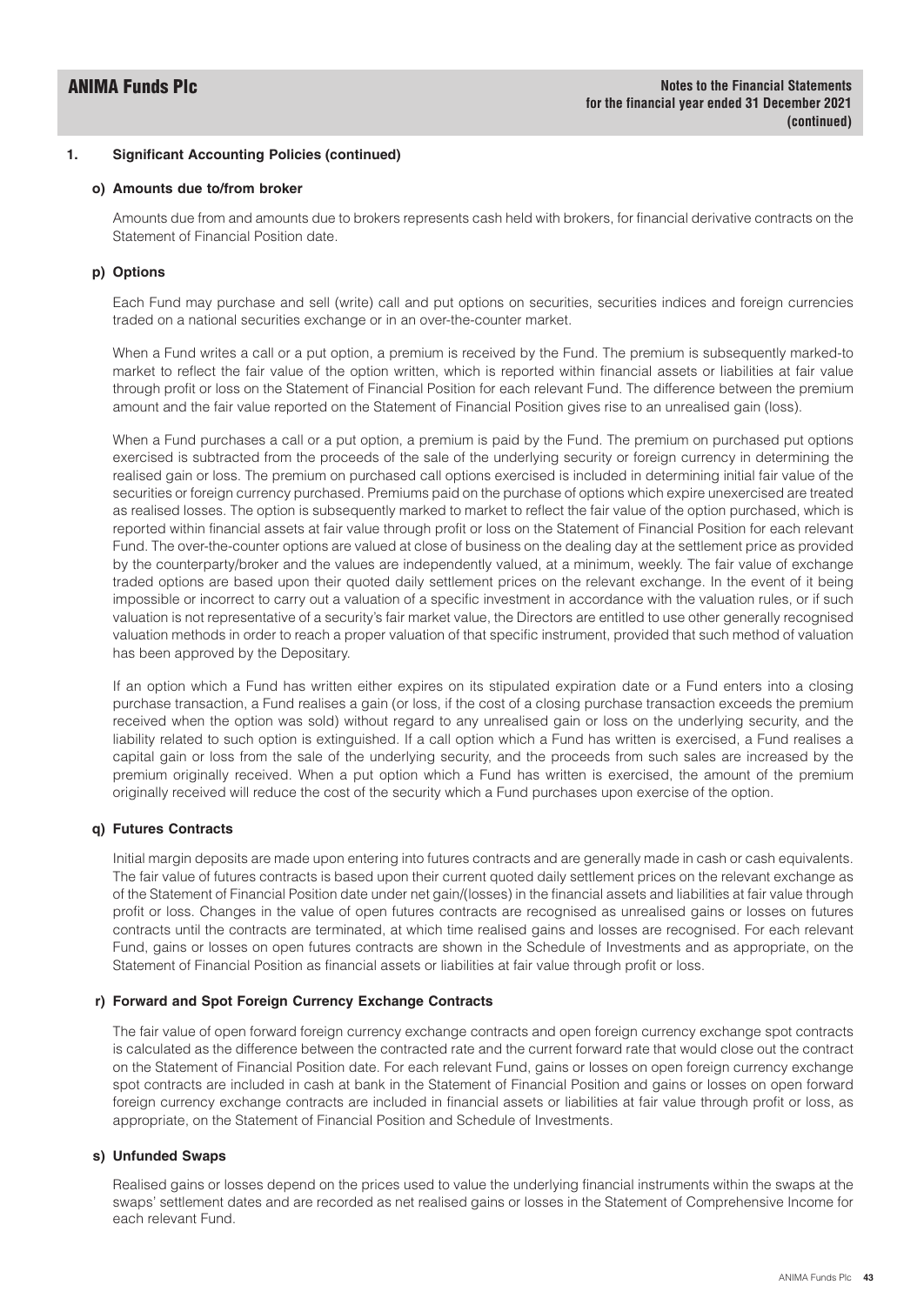## **s) Unfunded Swaps (continued)**

Unrealised gains or losses are fair valued for the amounts expected to be received or paid under the swap agreements if such amounts were terminated at the valuation date.

Unrealised gains or losses are recorded as investments held at fair value through profit or loss in the Statement of Financial Position and the resulting movements in the unrealised gains or losses are recorded as net gains or losses in financial assets and liabilities at fair value through profit or loss in the Statement of Comprehensive Income for each relevant Fund.

## **t) Funded Swaps**

For funded swaps, there is a transfer of the notional amount on inception to the Approved Counterparties, the principal amounts will be returned on the maturity of the swap together with any mark to market value of the underlying index (equity, hedge fund, commodity or real estate).

Unrealised gains or losses are fair valued for the amounts expected to be received or paid under the swap agreements if such amounts were terminated at the valuation date.

Unrealised gains or losses are recorded as investments held at fair value through Profit or loss in the Statement of Financial Position and the resulting movements in the unrealised gains or losses are recorded as net gains or losses in financial assets and liabilities at fair value through profit or loss in the Statement of Comprehensive Income for each relevant Fund.

## **u) Warrants**

The valuation of the warrants depends on the level of trading. If the warrants are actively traded in the market then the market price is used. If the warrants are not actively traded in the market then either the intrinsic value of the warrant based on underlying equity price and warrant strike price or modified Black Scholes derived value, adjusted for liquidity/other risks deemed appropriate are used.

## **v) Total Return Swaps**

A total return swap is an agreement in which one party makes payments based on a set rate, either fixed or variable, while the other party makes payments based on the return of an underlying asset, which includes both the income it generates and any capital gains. In total return swaps, the underlying asset, referred to as the reference asset, is usually a stock or fixed income index. This is owned by the party receiving the set rate payment. Total return swaps allow the party receiving the total return to gain exposure and benefit from a reference asset without actually having to own it. The fair value of these swaps is determined based on the mark to market valuation provided by the counterparty and validated by the Administrator. In determining the mark to market valuation, the counterparty makes assumptions that are based on market conditions existing on each Statement of Financial Position date and uses valuation techniques which include the use of comparable recent arm's length transactions, discounted cash flow techniques, option pricing models and other valuation techniques commonly used by market participants. Movements in the fair value of swaps are recorded as unrealised gains or losses when marked to market, and are recorded as a realised gain or loss when the position is closed.

## **2. Fair Value of Financial Instruments**

IFRS 13 requires disclosures relating to fair value measurements using a three-level fair value hierarchy. The level within which the fair value measurement is categorised in its entirety is determined on the basis of the lowest level input that is significant to the fair value measurement. Assessing the significance of a particular input requires judgement, considering factors specific to the asset or liability. The following table shows financial instruments recognised at fair value, categorised between those whose fair value is based on:

- Level 1 Quoted (unadjusted) market prices in active markets for identical assets or liabilities;
- Level 2 Valuation techniques for which the lowest level input that is significant to the fair value measurement is directly or indirectly observable; and
- Level 3 Valuation techniques for which the lowest level input that is significant to the fair value measurement is unobservable.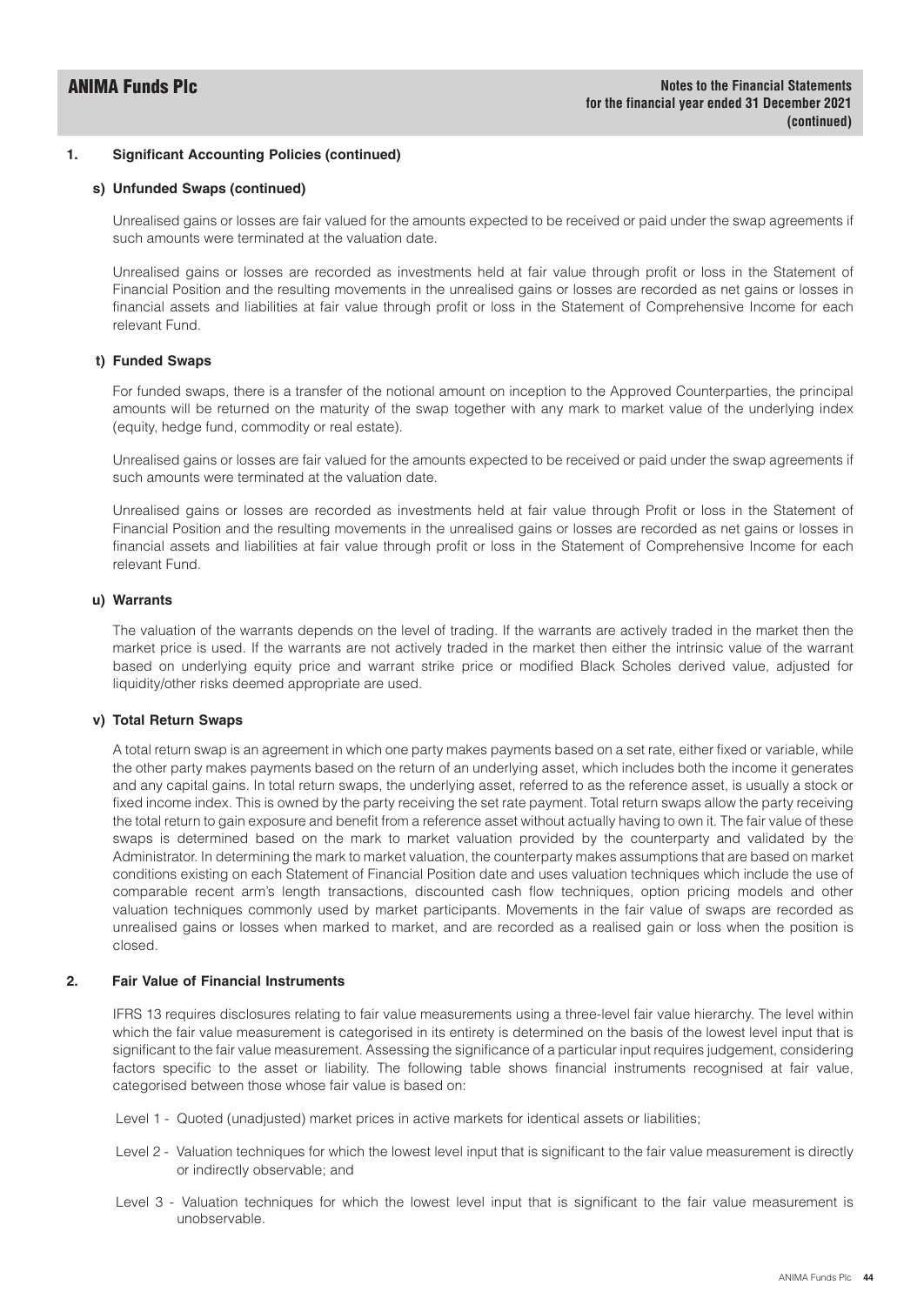Inputs are used in applying the various valuation techniques and broadly refer to the assumptions that market participants use to make valuation decisions, including assumptions about risk. Inputs may include price information, volatility statistics, specific and broad credit data, liquidity statistics, and other factors. A financial instrument's level within the fair value hierarchy is based on the lowest level of any input that is significant to the fair value measurement. However, the determination of what constitutes "observable" requires significant judgement by the Company.

The Company considers observable data to be that market data which is readily available, regularly distributed or updated, reliable and verifiable, not proprietary, and provided by independent sources that are actively involved in the relevant market. The categorisation of a financial instrument within the hierarchy is based upon the pricing transparency of the instrument and does not necessarily correspond to the Manager's perceived risk of that instrument.

The Company uses widely recognised valuation models for determining fair values of over the counter derivatives. The most frequently applied techniques include forward pricing and swap models using present value calculations. The models incorporate various inputs including the credit quality of counterparties, foreign exchange spot and forward rates and interest rate curves. Where inputs in the models are market observable, such financial instruments are included within Level 2. For certain derivatives the valuation is carried out using counterparty prices.

The Company may invest in other Investment Funds from time to time. These investments are not quoted on an active market (with exception of exchange traded funds which are classified within Level 1) and which may be subject to restrictions such as lock up period, redemption gates and/or side pockets. Such investments are valued at the net asset value (NAV) per share published by the appointed third party administrator to those schemes. Such NAV's may be adjusted where necessary, to reflect the effect of time passed since the calculation date, liquidity risk, limitations on redemptions and other factors. Depending on the fair value of the underlying Fund's assets and liabilities and on the adjustments needed to the NAV per share published by such scheme, the Company classifies the fair value of that investment as either Level 2 or Level 3.

## **Valuation Techniques**

Fair value is a market-based measure considered from the perspective of a market participant rather than an entity-specific measure. Therefore, even when market assumptions are not readily available, Manager's own assumptions are set to reflect those that market participants would use in pricing the asset or liability at the measurement date. The Manager uses prices and inputs that are current as of the measurement date, including periods of market dislocation. In periods of market dislocation, the observability of prices and inputs may be reduced for many securities. This condition could cause a security to be reclassified to a higher level within the fair value hierarchy.

When fair values of listed equities as well as publicly traded derivatives at the reporting date are based on quoted market prices or binding dealer price quotations, without any deduction for transaction costs, the instruments are included within Level 1 of the hierarchy. When the Company has assets and liabilities with offsetting market risks, it uses last traded prices as a basis for establishing fair values for the off-setting risk positions.

The Company uses valuation models for determining fair values of OTC derivatives. For these financial instruments, inputs into models are market observable and are therefore included within Level 2. For certain derivatives the valuation is carried using counterparty prices.

On a day to day basis, counterparties provide the Administrator with mark to market valuations of their FDI. The Administrator will then compare these valuations against their own internal analysis, assessing the coherence of the variation against movements in market parameters. The Administrator was appointed by the Manager as the competent person to carry out such valuation reviews.

All structured products are valued using weighted average counterparty prices. Structured products refer to OTC FDI which include swaps and options held on Funds. The list of Funds' investments can be viewed in the Schedule of Investments.

There have been no transfers between level 1 and level 2 on any of the Funds during the current financial year and prior financial year under review.

The following is a summary of the fair valuations according to the inputs as at 31 December 2021 in valuing the Funds assets and liabilities: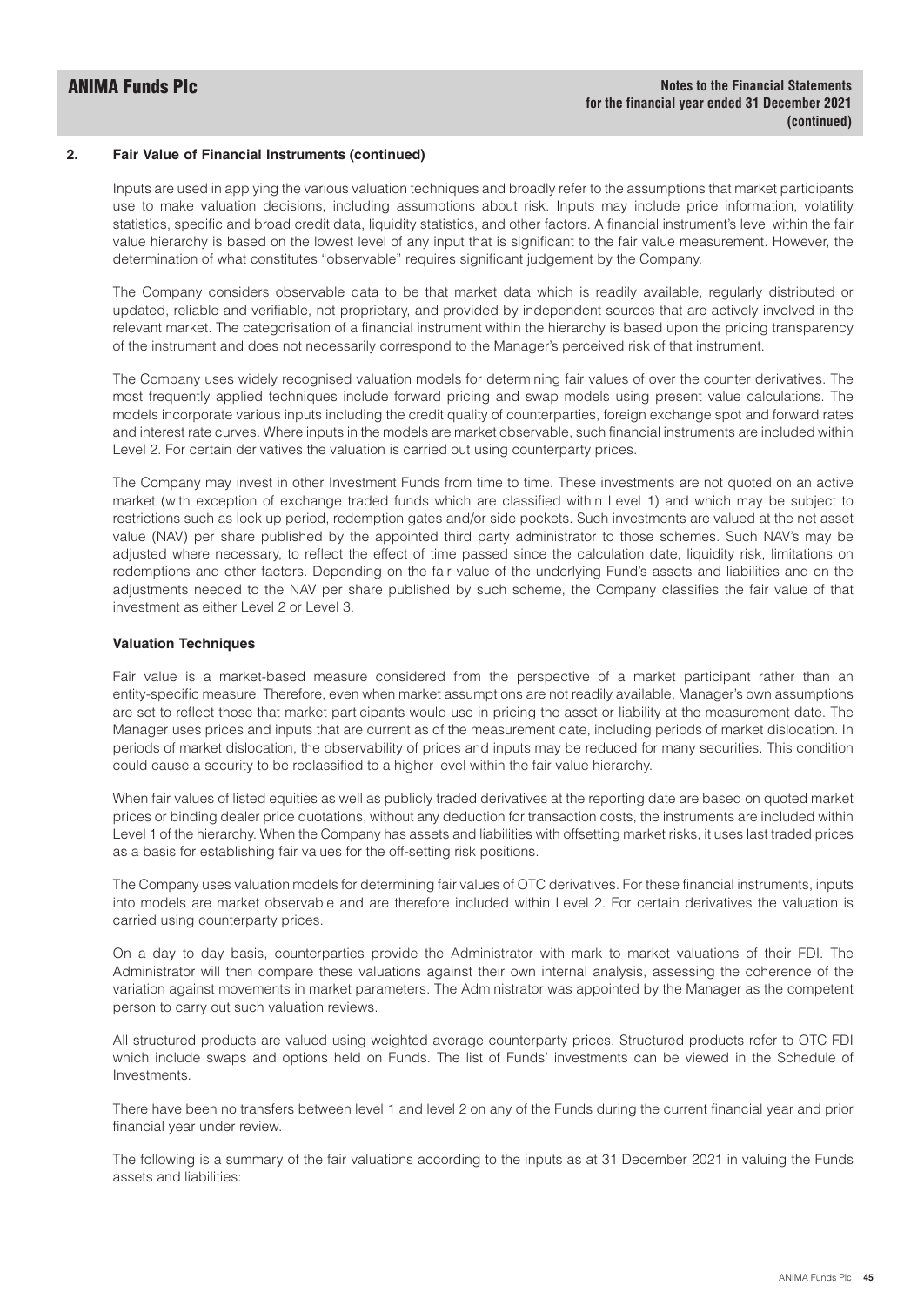## **Valuation Techniques (continued)**

| <b>ANIMA Short Term Corporate Bond</b>                                     |                       |                                  |                       |                           |
|----------------------------------------------------------------------------|-----------------------|----------------------------------|-----------------------|---------------------------|
| As at 31 December 2021                                                     | Level 1<br><b>EUR</b> | Level <sub>2</sub><br><b>EUR</b> | Level 3<br><b>EUR</b> | Total<br><b>EUR</b>       |
| Financial Assets at fair value through profit or loss                      |                       |                                  |                       |                           |
| Government Bonds<br>Corporate Bonds                                        | 31,155,020            | 236,353,607                      |                       | 31,155,020<br>236,353,607 |
| Total Financial Assets at Fair Value Through Profit or Loss                | 31,155,020            | 236,353,607                      |                       | 267,508,627               |
| Financial Liabilities at fair value through profit or loss<br>Derivatives: |                       |                                  |                       |                           |
| Forward Currency Contracts                                                 |                       | (1,220,877)                      |                       | (1,220,877)               |
| Total Financial Liabilities at Fair Value Through Profit or Loss           |                       | (1,220,877)                      |                       | (1,220,877)               |
| <b>ANIMA Bond Flex</b>                                                     |                       |                                  |                       |                           |
| As at 31 December 2021                                                     | Level 1<br><b>EUR</b> | Level 2<br><b>EUR</b>            | Level 3<br><b>EUR</b> | Total<br><b>EUR</b>       |
| Financial Assets at fair value through profit or loss                      |                       |                                  |                       |                           |
| Government Bonds<br>Corporate Bonds                                        | 176,253,123           | 538,604                          |                       | 176,253,123<br>538,604    |
| Derivatives:                                                               |                       |                                  |                       |                           |
| <b>Futures Contracts</b>                                                   | 1,579,320             |                                  |                       | 1,579,320                 |
| Total Financial Assets at Fair Value Through Profit or Loss                | 177,832,443           | 538,604                          |                       | 178,371,047               |
| Financial Liabilities at fair value through profit or loss<br>Derivatives: |                       |                                  |                       |                           |
| <b>Futures Contracts</b><br>Forward Currency Contracts                     | (100, 996)            | (2,555,918)                      |                       | (100, 996)<br>(2,555,918) |
| Total Financial Liabilities at Fair Value Through Profit or Loss           | (100, 996)            | (2,555,918)                      |                       | (2,656,914)               |
| <b>ANIMA Europe Equity</b>                                                 |                       |                                  |                       |                           |
| As at 31 December 2021                                                     | Level 1<br><b>EUR</b> | Level 2<br><b>EUR</b>            | Level 3<br><b>EUR</b> | Total<br><b>EUR</b>       |
| Financial Assets at fair value through profit or loss<br>Equities          | 402,433,520           |                                  |                       | 402,433,520               |
| Derivatives:<br>Forward Currency Contracts                                 |                       | 1,216,962                        |                       | 1,216,962                 |
| Total Financial Assets at Fair Value Through Profit or Loss                | 402,433,520           | 1,216,962                        |                       | 403,650,482               |
| Financial Liabilities at fair value through profit or loss<br>Derivatives: |                       |                                  |                       |                           |
| Forward Currency Contracts                                                 |                       | (539, 264)                       |                       | (539, 264)                |
| Total Financial Liabilities at Fair Value Through Profit or Loss           |                       | (539, 264)                       |                       | (539, 264)                |
|                                                                            |                       |                                  |                       |                           |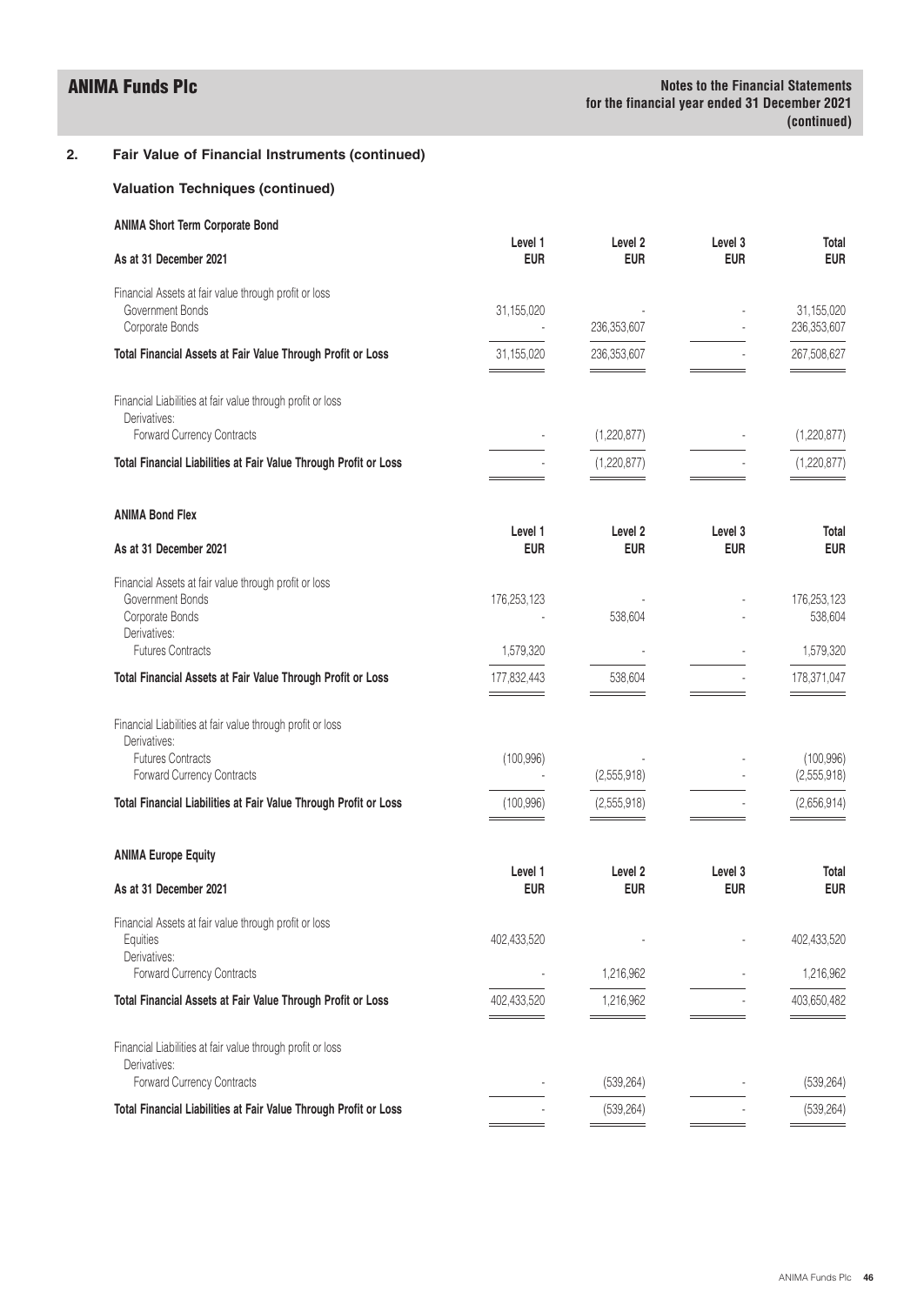# **Valuation Techniques (continued)**

| <b>ANIMA U.S. Equity</b>                                                                                                                      |                            |                       |                       |                                              |
|-----------------------------------------------------------------------------------------------------------------------------------------------|----------------------------|-----------------------|-----------------------|----------------------------------------------|
| As at 31 December 2021                                                                                                                        | Level 1<br><b>EUR</b>      | Level 2<br><b>EUR</b> | Level 3<br><b>EUR</b> | Total<br><b>EUR</b>                          |
| Financial Assets at fair value through profit or loss<br><b>Real Estate Investment Trust</b><br>Equities<br>Derivatives:                      | 6,816,405<br>643,748,227   |                       |                       | 6,816,405<br>643,748,227                     |
| Forward Currency Contracts                                                                                                                    |                            | 581,975               |                       | 581,975                                      |
| Total Financial Assets at Fair Value Through Profit or Loss                                                                                   | 650,564,632                | 581,975               |                       | 651,146,607                                  |
| Financial Liabilities at fair value through profit or loss<br>Derivatives:                                                                    |                            |                       |                       |                                              |
| Forward Currency Contracts                                                                                                                    |                            | (535, 340)            |                       | (535, 340)                                   |
| Total Financial Liabilities at Fair Value Through Profit or Loss                                                                              |                            | (535, 340)            |                       | (535, 340)                                   |
| <b>ANIMA Star High Potential Europe</b>                                                                                                       |                            |                       |                       |                                              |
| As at 31 December 2021                                                                                                                        | Level 1<br><b>EUR</b>      | Level 2<br><b>EUR</b> | Level 3<br><b>EUR</b> | Total<br><b>EUR</b>                          |
| Financial Assets at fair value through profit or loss<br>Government Bonds<br>Equities<br>Derivatives:                                         | 372,615,496<br>684,350,206 |                       |                       | 372,615,496<br>684,350,206                   |
| <b>Futures Contracts</b><br>Forward Currency Contracts                                                                                        | 1,072,532                  | 271,380               |                       | 1,072,532<br>271,380                         |
| Total Financial Assets at Fair Value Through Profit or Loss                                                                                   | 1,058,038,234              | 271,380               |                       | 1,058,309,614                                |
| Financial Liabilities at fair value through profit or loss<br>Derivatives:                                                                    |                            |                       |                       |                                              |
| <b>Futures Contracts</b><br>Forward Currency Contracts                                                                                        | (3,921,258)                | (6,711,351)           |                       | (3,921,258)<br>(6,711,351)                   |
| Total Financial Liabilities at Fair Value Through Profit or Loss                                                                              | (3,921,258)                | (6,711,351)           |                       | (10,632,609)                                 |
| <b>ANIMA Star High Potential Italy</b>                                                                                                        |                            |                       |                       |                                              |
| As at 31 December 2021                                                                                                                        | Level 1<br><b>EUR</b>      | Level 2<br><b>EUR</b> | Level 3<br><b>EUR</b> | <b>Total</b><br><b>EUR</b>                   |
| Financial Assets at fair value through profit or loss<br>Government Bonds<br>Corporate Bonds<br>Investment Funds*<br>Equities<br>Derivatives: | 4,654,385<br>4,171,650     | 398,252<br>605,599    |                       | 4,654,385<br>398,252<br>605,599<br>4,171,650 |
| Forward Currency Contracts                                                                                                                    |                            | 7,701                 |                       | 7,701                                        |
| Total Financial Assets at Fair Value Through Profit or Loss                                                                                   | 8,826,035                  | 1,011,552             |                       | 9,837,587                                    |

\* The indicated holdings are cross holdings in the ANIMA Funds Plc.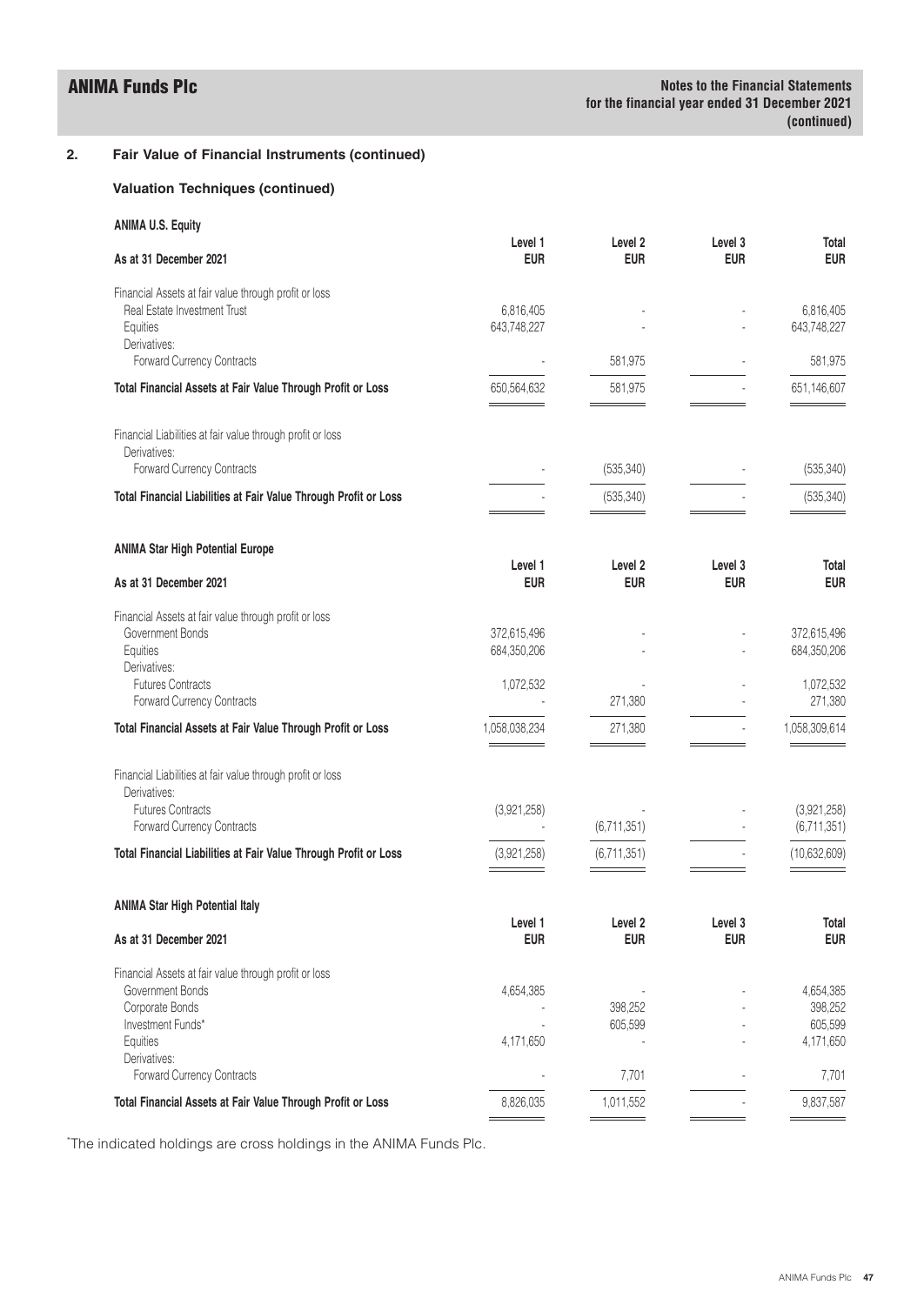# **Valuation Techniques (continued)**

| <b>ANIMA Hybrid Bond</b>                                                   |                       |                                  |                                  |                            |
|----------------------------------------------------------------------------|-----------------------|----------------------------------|----------------------------------|----------------------------|
| As at 31 December 2021                                                     | Level 1<br><b>EUR</b> | Level <sub>2</sub><br><b>EUR</b> | Level 3<br><b>EUR</b>            | Total<br><b>EUR</b>        |
| Financial Assets at fair value through profit or loss<br>Corporate Bonds   |                       | 98,475,731                       |                                  | 98,475,731                 |
| Derivatives:                                                               |                       |                                  |                                  |                            |
| <b>Futures Contracts</b>                                                   | 71,680                |                                  |                                  | 71,680                     |
| Total Financial Assets at Fair Value Through Profit or Loss                | 71,680                | 98,475,731                       |                                  | 98,547,411                 |
| Financial Liabilities at fair value through profit or loss<br>Derivatives: |                       |                                  |                                  |                            |
| Forward Currency Contracts                                                 |                       | (431, 335)                       |                                  | (431, 335)                 |
| Total Financial Liabilities at Fair Value Through Profit or Loss           |                       | (431, 335)                       |                                  | (431, 335)                 |
| <b>ANIMA Global Macro</b>                                                  |                       |                                  |                                  |                            |
| As at 31 December 2021                                                     | Level 1<br><b>EUR</b> | Level <sub>2</sub><br><b>EUR</b> | Level <sub>3</sub><br><b>EUR</b> | <b>Total</b><br><b>EUR</b> |
| Financial Assets at fair value through profit or loss                      |                       |                                  |                                  |                            |
| Government Bonds                                                           | 123,846,974           |                                  |                                  | 123,846,974                |
| Investment Funds*<br>Derivatives:                                          | 15,051,409            | 1,801,845                        |                                  | 16,853,254                 |
| <b>Futures Contracts</b>                                                   | 977,323               |                                  |                                  | 977,323                    |
| Forward Currency Contracts<br>Options Purchased                            |                       | 126,968<br>40,904                |                                  | 126,968<br>40,904          |
|                                                                            |                       |                                  |                                  |                            |

| Total Financial Assets at Fair Value Through Profit or Loss                   | 139.875.706                           | .969.717                                | $\overline{\phantom{a}}$ | 141,845,423               |
|-------------------------------------------------------------------------------|---------------------------------------|-----------------------------------------|--------------------------|---------------------------|
| Financial Liabilities at fair value through profit or loss                    |                                       |                                         |                          |                           |
| Derivatives:<br><b>Futures Contracts</b><br><b>Forward Currency Contracts</b> | (575.199)<br>$\overline{\phantom{a}}$ | $\overline{\phantom{a}}$<br>(2,390,358) | -<br>-                   | (575, 199)<br>(2,390,358) |

**Total Financial Liabilities at Fair Value Through Profit or Loss** (575,199) (2,390,358) - (2,965,557)

\* The indicated holdings are cross holdings in the ANIMA Funds Plc.

| <b>ANIMA Short Term Corporate Bond</b>                                     |                       |                       |                       |                     |
|----------------------------------------------------------------------------|-----------------------|-----------------------|-----------------------|---------------------|
| As at 31 December 2020                                                     | Level 1<br><b>EUR</b> | Level 2<br><b>EUR</b> | Level 3<br><b>EUR</b> | Total<br><b>EUR</b> |
| Financial Assets at fair value through profit or loss                      |                       |                       |                       |                     |
| Government Bonds                                                           | 44,482,011            |                       |                       | 44,482,011          |
| Corporate Bonds                                                            |                       | 322,058,490           |                       | 322,058,490         |
| Derivatives:                                                               |                       |                       |                       |                     |
| <b>Forward Currency Contracts</b>                                          |                       | 344,225               |                       | 344,225             |
| Total Financial Assets at Fair Value Through Profit or Loss                | 44,482,011            | 322,402,715           |                       | 366,884,726         |
| Financial Liabilities at fair value through profit or loss<br>Derivatives: |                       |                       |                       |                     |
| <b>Forward Currency Contracts</b>                                          |                       | (85, 276)             |                       | (85, 276)           |
| Total Financial Liabilities at Fair Value Through Profit or Loss           |                       | (85, 276)             |                       | (85, 276)           |
|                                                                            |                       |                       |                       |                     |

 $\overline{\phantom{a}}$ 

-

 $\equiv$ 

 $\equiv$ 

 $=$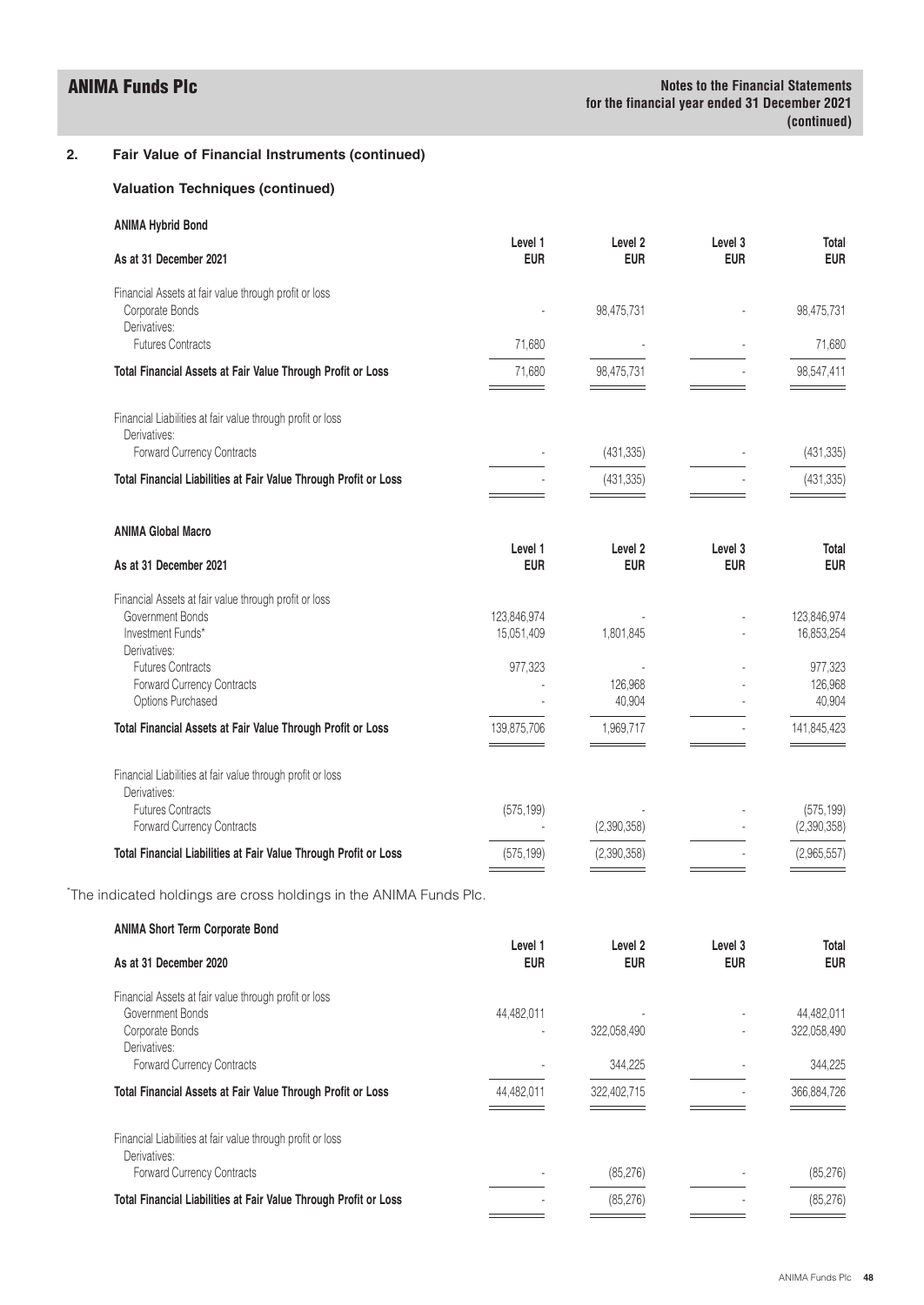# **Valuation Techniques (continued)**

| <b>ANIMA Europe Equity</b>                                                                            |                            |                                  |                       |                              |
|-------------------------------------------------------------------------------------------------------|----------------------------|----------------------------------|-----------------------|------------------------------|
| As at 31 December 2020                                                                                | Level 1<br><b>EUR</b>      | Level <sub>2</sub><br><b>EUR</b> | Level 3<br><b>EUR</b> | Total<br><b>EUR</b>          |
| Financial Assets at fair value through profit or loss<br>Equities<br>Derivatives:                     | 333, 155, 023              |                                  |                       | 333, 155, 023                |
| Forward Currency Contracts                                                                            |                            | 1,193,506                        |                       | 1,193,506                    |
| Total Financial Assets at Fair Value Through Profit or Loss                                           | 333, 155, 023              | 1,193,506                        |                       | 334, 348, 529                |
| Financial Liabilities at fair value through profit or loss<br>Derivatives:                            |                            |                                  |                       |                              |
| Forward Currency Contracts                                                                            |                            | (471, 299)                       |                       | (471, 299)                   |
| Total Financial Liabilities at Fair Value Through Profit or Loss                                      |                            | (471, 299)                       |                       | (471, 299)                   |
| <b>ANIMA U.S. Equity</b>                                                                              |                            |                                  |                       |                              |
| As at 31 December 2020                                                                                | Level 1<br><b>EUR</b>      | Level 2<br><b>EUR</b>            | Level 3<br><b>EUR</b> | Total<br><b>EUR</b>          |
| Financial Assets at fair value through profit or loss<br>Equities<br>Derivatives:                     | 345,887,508                |                                  |                       | 345,887,508                  |
| Forward Currency Contracts                                                                            |                            | 1,779,584                        |                       | 1,779,584                    |
| Total Financial Assets at Fair Value Through Profit or Loss                                           | 345,887,508                | 1,779,584                        |                       | 347,667,092                  |
| Financial Liabilities at fair value through profit or loss<br>Derivatives:                            |                            |                                  |                       |                              |
| Forward Currency Contracts                                                                            |                            | (1,680,165)                      |                       | (1,680,165)                  |
| Total Financial Liabilities at Fair Value Through Profit or Loss                                      |                            | (1,680,165)                      |                       | (1,680,165)                  |
| <b>ANIMA Star High Potential Europe</b>                                                               |                            |                                  |                       |                              |
| As at 31 December 2020                                                                                | Level 1<br><b>EUR</b>      | Level 2<br><b>EUR</b>            | Level 3<br><b>EUR</b> | Total<br><b>EUR</b>          |
| Financial Assets at fair value through profit or loss<br>Government Bonds<br>Equities<br>Derivatives: | 227,895,650<br>491,994,044 |                                  |                       | 227,895,650<br>491,994,044   |
| <b>Futures Contracts</b><br>Forward Currency Contracts                                                | 35,550                     | 3,390,367                        |                       | 35,550<br>3,390,367          |
| Total Financial Assets at Fair Value Through Profit or Loss                                           | 719,925,244                | 3,390,367                        |                       | 723,315,611                  |
| Financial Liabilities at fair value through profit or loss<br>Derivatives:                            |                            |                                  |                       |                              |
| <b>Futures Contracts</b><br>Forward Currency Contracts                                                | (1, 294, 498)              | (3,858,050)                      |                       | (1, 294, 498)<br>(3,858,050) |
| Total Financial Liabilities at Fair Value Through Profit or Loss                                      | (1, 294, 498)              | (3,858,050)                      |                       | (5, 152, 548)                |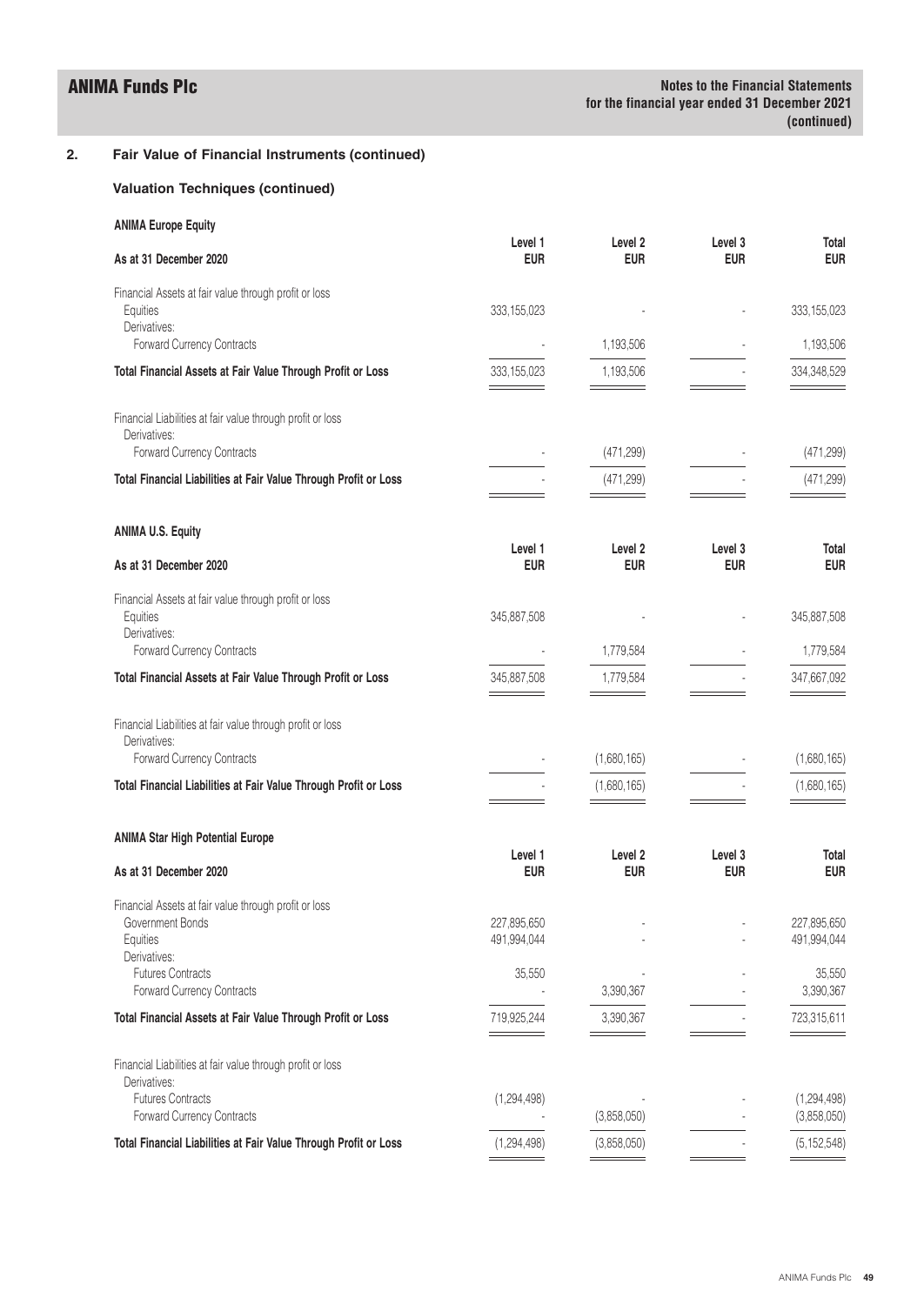# **Valuation Techniques (continued)**

| <b>ANIMA Star Bond</b>                                                                                                                                                                                                                                     |                                                         |                                   |                       |                                                                                 |
|------------------------------------------------------------------------------------------------------------------------------------------------------------------------------------------------------------------------------------------------------------|---------------------------------------------------------|-----------------------------------|-----------------------|---------------------------------------------------------------------------------|
| As at 31 December 2020                                                                                                                                                                                                                                     | Level 1<br><b>EUR</b>                                   | Level <sub>2</sub><br><b>EUR</b>  | Level 3<br><b>EUR</b> | Total<br><b>EUR</b>                                                             |
| Financial Assets at fair value through profit or loss<br>Government Bonds<br>Corporate Bonds<br>Derivatives:                                                                                                                                               | 217, 117, 928                                           | 3,613,591                         |                       | 217, 117, 928<br>3,613,591                                                      |
| <b>Futures Contracts</b><br>Forward Currency Contracts                                                                                                                                                                                                     | 87,995                                                  | 762,833                           |                       | 87,995<br>762,833                                                               |
| Total Financial Assets at Fair Value Through Profit or Loss                                                                                                                                                                                                | 217,205,923                                             | 4,376,424                         |                       | 221,582,347                                                                     |
| Financial Liabilities at fair value through profit or loss<br>Derivatives:<br><b>Futures Contracts</b>                                                                                                                                                     |                                                         |                                   |                       |                                                                                 |
| Total Financial Liabilities at Fair Value Through Profit or Loss                                                                                                                                                                                           | (94, 500)<br>(94, 500)                                  |                                   |                       | (94, 500)<br>(94, 500)                                                          |
| <b>ANIMA Star High Potential Italy</b>                                                                                                                                                                                                                     |                                                         |                                   |                       |                                                                                 |
| As at 31 December 2020                                                                                                                                                                                                                                     | Level 1<br><b>EUR</b>                                   | Level 2<br><b>EUR</b>             | Level 3<br><b>EUR</b> | Total<br><b>EUR</b>                                                             |
| Financial Assets at fair value through profit or loss<br>Government Bonds<br>Corporate Bonds<br>Investment Funds<br>Equities<br>Rights/Warrants<br>Derivatives:<br><b>Futures Contracts</b><br>Total Financial Assets at Fair Value Through Profit or Loss | 6,360,947<br>7,310,973<br>4,256<br>45,760<br>13,721,936 | 1,444,556<br>882,319<br>2,326,875 |                       | 6,360,947<br>1,444,556<br>882,319<br>7,310,973<br>4,256<br>45,760<br>16,048,811 |
|                                                                                                                                                                                                                                                            |                                                         |                                   |                       |                                                                                 |
| <b>ANIMA Hybrid Bond</b><br>As at 31 December 2020                                                                                                                                                                                                         | Level 1<br><b>EUR</b>                                   | Level <sub>2</sub><br><b>EUR</b>  | Level 3<br><b>EUR</b> | Total<br><b>EUR</b>                                                             |
| Financial Assets at fair value through profit or loss<br>Corporate Bonds<br>Derivatives:                                                                                                                                                                   |                                                         | 87,841,453                        |                       | 87,841,453                                                                      |
| Forward Currency Contracts                                                                                                                                                                                                                                 |                                                         | 212,951                           |                       | 212,951                                                                         |
| Total Financial Assets at Fair Value Through Profit or Loss                                                                                                                                                                                                |                                                         | 88,054,404                        |                       | 88,054,404                                                                      |
| Financial Liabilities at fair value through profit or loss<br>Derivatives:                                                                                                                                                                                 |                                                         |                                   |                       |                                                                                 |
| Forward Currency Contracts                                                                                                                                                                                                                                 |                                                         | (22, 553)                         |                       | (22, 553)                                                                       |
| Total Financial Liabilities at Fair Value Through Profit or Loss                                                                                                                                                                                           |                                                         | (22, 553)                         |                       | (22, 553)                                                                       |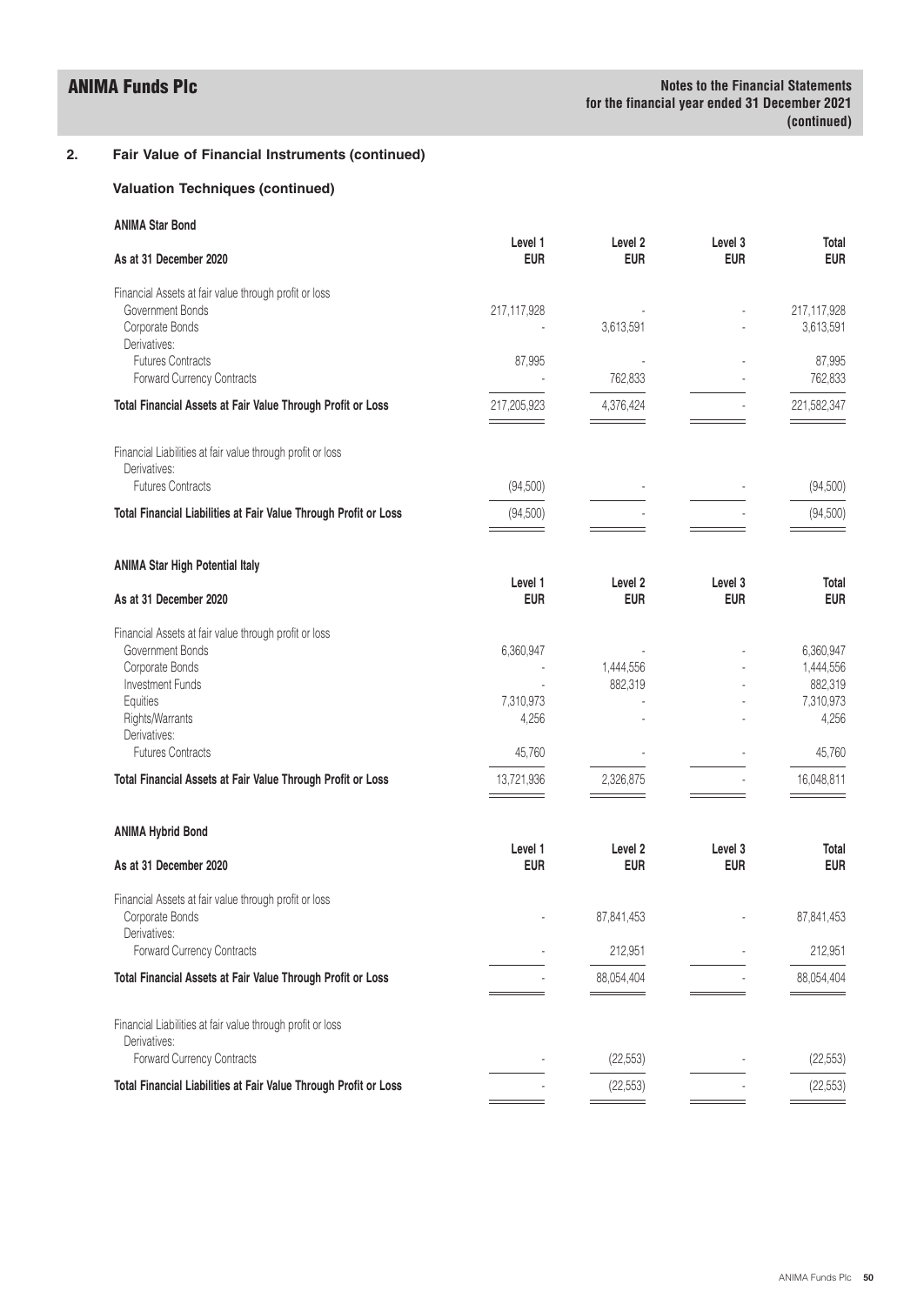## **Valuation Techniques (continued)**

| <b>ANIMA Global Macro</b>                                                  |                       |                       |                          |                     |  |  |  |
|----------------------------------------------------------------------------|-----------------------|-----------------------|--------------------------|---------------------|--|--|--|
| As at 31 December 2020                                                     | Level 1<br><b>EUR</b> | Level 2<br><b>EUR</b> | Level 3<br><b>EUR</b>    | Total<br><b>EUR</b> |  |  |  |
| Financial Assets at fair value through profit or loss                      |                       |                       |                          |                     |  |  |  |
| Government Bonds                                                           | 155,461,404           |                       | ٠                        | 155,461,404         |  |  |  |
| Investment Funds                                                           | 22,428,973            | 1,195,222             |                          | 23,624,195          |  |  |  |
| Derivatives:                                                               |                       |                       |                          |                     |  |  |  |
| <b>Futures Contracts</b>                                                   | 1,457,782             |                       |                          | 1,457,782           |  |  |  |
| <b>Forward Currency Contracts</b>                                          |                       | 2,578,393             | ٠                        | 2,578,393           |  |  |  |
| Total Financial Assets at Fair Value Through Profit or Loss                | 179,348,159           | 3,773,615             | $\overline{\phantom{a}}$ | 183, 121, 774       |  |  |  |
| Financial Liabilities at fair value through profit or loss<br>Derivatives: |                       |                       |                          |                     |  |  |  |
| <b>Futures Contracts</b>                                                   | (159, 130)            |                       |                          | (159, 130)          |  |  |  |
| <b>Forward Currency Contracts</b>                                          |                       | (1,557,638)           | ٠                        | (1,557,638)         |  |  |  |
| Total Financial Liabilities at Fair Value Through Profit or Loss           | (159, 130)            | (1,557,638)           |                          | (1,716,768)         |  |  |  |
|                                                                            |                       |                       |                          |                     |  |  |  |

## **Securities Classified as Level 3**

## **ANIMA Star High Potential Europe**

The Fund holds 50,000 shares in Squarestone Brasil Ltd, a company which provides real estate services, specialising in acquiring and developing shopping malls in Brazil. Squarestone Brasil Ltd is involved in construction of Golden Square shopping center in Sao Paulo. The current view on the Company suggests that repayment of ordinary shares issued by Squarestone Brasil Ltd is highly unlikely in view of the fact that, according to the information collected, the proceeds of the sale of the main assets of Squarestone Brasil Ltd are not sufficient to repay in full the privileged shares issued by Squarestone Brasil Ltd. The Squarestone Brasil shares are considered to have no current value and have been classified as Level 3 in the financial statements.

No Level 3 sensitivity analysis of assumptions used in determining the fair value have been included for these positions these are immaterial to the Company at the financial years ended 31 December 2021 and 31 December 2020.

## **3. Financial Risk Management**

## **Strategy in using Financial Derivative Instruments**

The Company trades in financial instruments, including FDIs, both traded and over-the-counter. The investment objectives of each Fund are detailed in the Prospectus.

During the financial year ended 31 December 2021, the following FDIs have been used in the Funds:

- futures on bonds;
- futures on equity indices;
- futures on equities;
- futures on commodity indices;
- over-the-counter currency forwards:
- over-the-counter currency options;
- options on equity indices;
- options on futures on bonds;
- interest rate swaps;
- total return swaps;
- swaps on bond coupons and principals; and
- swaps on baskets of indices or stocks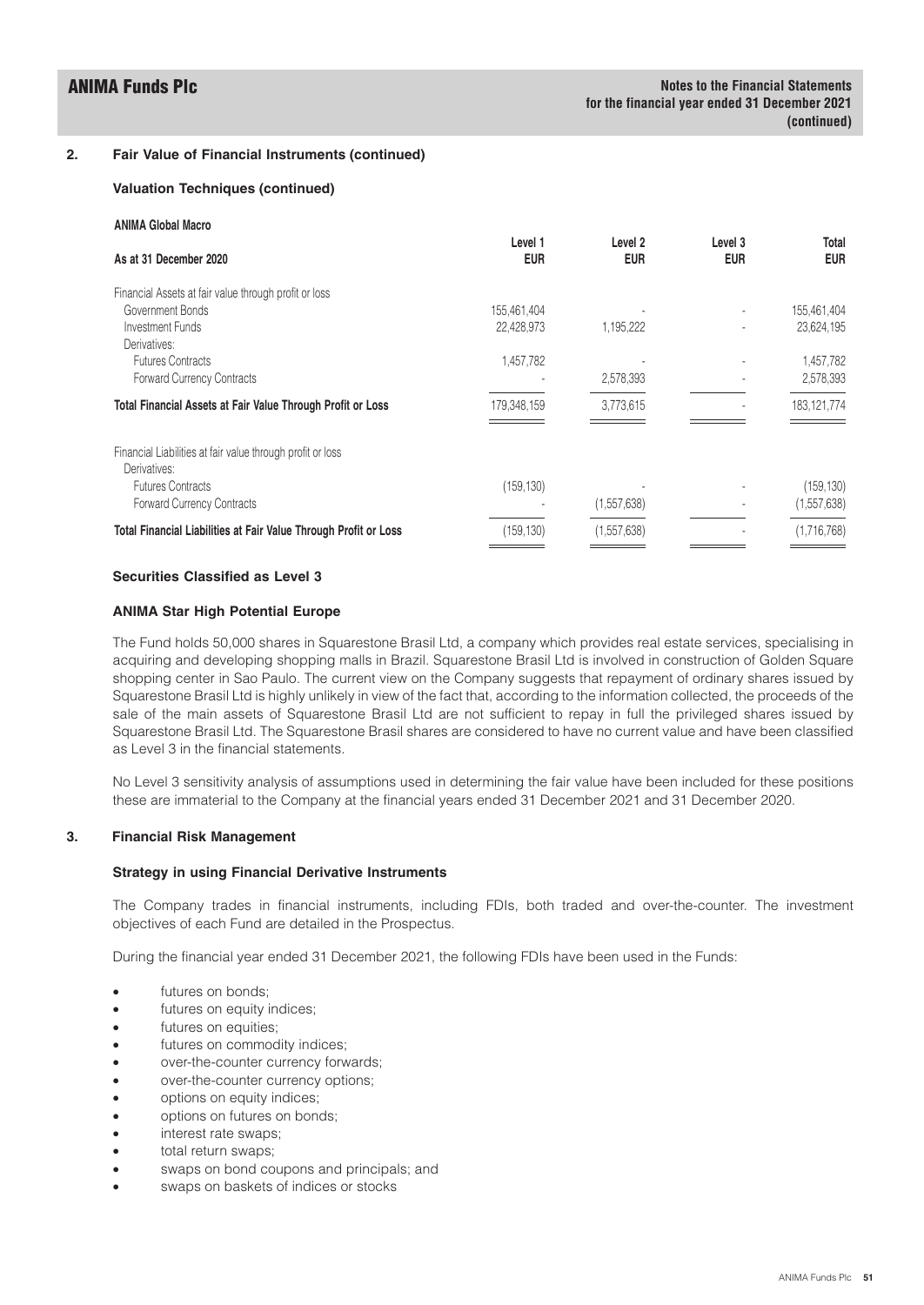#### **Strategy in using Financial Derivative Instruments (continued)**

In relation to FDIs, the methodology used to determine the incremental exposure and leverage generated by each fund through the use of FDIs is the Global Exposure under the Commitment Approach as set out in the relevant UCITS Regulation (The Central Bank (Supervision and Enforcement) Act 2013 (Section 48(1)) (Undertakings for Collective Investment in Transferable Securities) Regulations 2019) and Guidance Notes issued by the Central Bank.

In pursuing its investment objectives, the Company is exposed to a variety of financial risks: market risk (including currency risk, interest rate risk, and other price risk), credit risk, liquidity risk and depositary risk, which could result in a reduction in the Company's net assets or a reduction of the profits available for distribution. The Company's overall risk management program focuses on the unpredictability of financial markets and seeks to minimise potential adverse effects on the Company's financial performance.

The risks, and the Company's approach to the management of the risks, are described in the following sections.

#### **Market Risk**

Market risk is the risk that the fair value or future cash flows of a financial instrument will fluctuate because of changes in market prices. Market risk comprises three types of risks: currency risk, interest rate risk and other price risk.

#### **(a) Currency risk**

The Funds may invest in financial instruments and enter into transactions denominated in currencies other than their respective financial currency. Furthermore, the Funds may enter into financial derivative transactions on foreign currencies. Consequently, the Funds may be exposed to the risk that the exchange rate of its currency relative to other foreign currencies may change in a matter that has an adverse effect on Funds' net asset value.

#### **(b) Interest rate risk**

The Funds may invest in debt securities and enter into FDI transactions on debt securities or interest rates. Consequently, the Funds may be exposed to the risk that interest rates may change in a manner that has an adverse effect on the Funds' net asset values.

#### **(c) Other price risk**

The Funds may invest in equity securities and other funds. The Funds may also enter into FDI transactions on equity securities and financial indices including commodity indices. Consequently, the Funds may be exposed to the risk that the price of equity securities, financial indices or other funds may change (whether caused by factors specific to the instrument, to the issuer or to the whole market), in a manner that has an adverse effect on the Funds' net asset values.

In regards to the management of market risk, a distinction can be made depending on the Fund type.

(i) Market and Absolute Return Funds

For Market Funds (i.e. Funds which are specialised in a specific asset class and with a benchmark) and Absolute Return Funds\* (i.e. Funds with an absolute return objective and an absolute risk limit), market risk is monitored firstly by the Manager of each Fund during the continuing process of implementation of the investment policy.

Market risk is also monitored daily by Risk Manager of the Manager.

For each Fund, a risk limit is established by the Board of Directors of the Company, taking into consideration the Fund's risk profile. The risk limit is expressed in term of tracking error for Market Funds and in terms of volatility for Absolute Return Funds. Such risk limit is monitored on a daily basis through a risk management system.

\*UCITS that are managed according to investment policies or strategies which envisage a variable allocation of the portfolio of the fund across asset classes, under the constraint of a predetermined risk limit, shall be considered as absolute return funds.

The risk management system used for monitoring market risk is called "Risk Manager" and is developed by the company MSCI Inc. (from here on called RiskMetrics) to deliver a suite of fixed income, equity and currency risk models within an integrated solution. RiskMetrics is a risk management tool used to aggregate, manage and mitigate risks across asset classes. The risk management system did not change during the reporting period.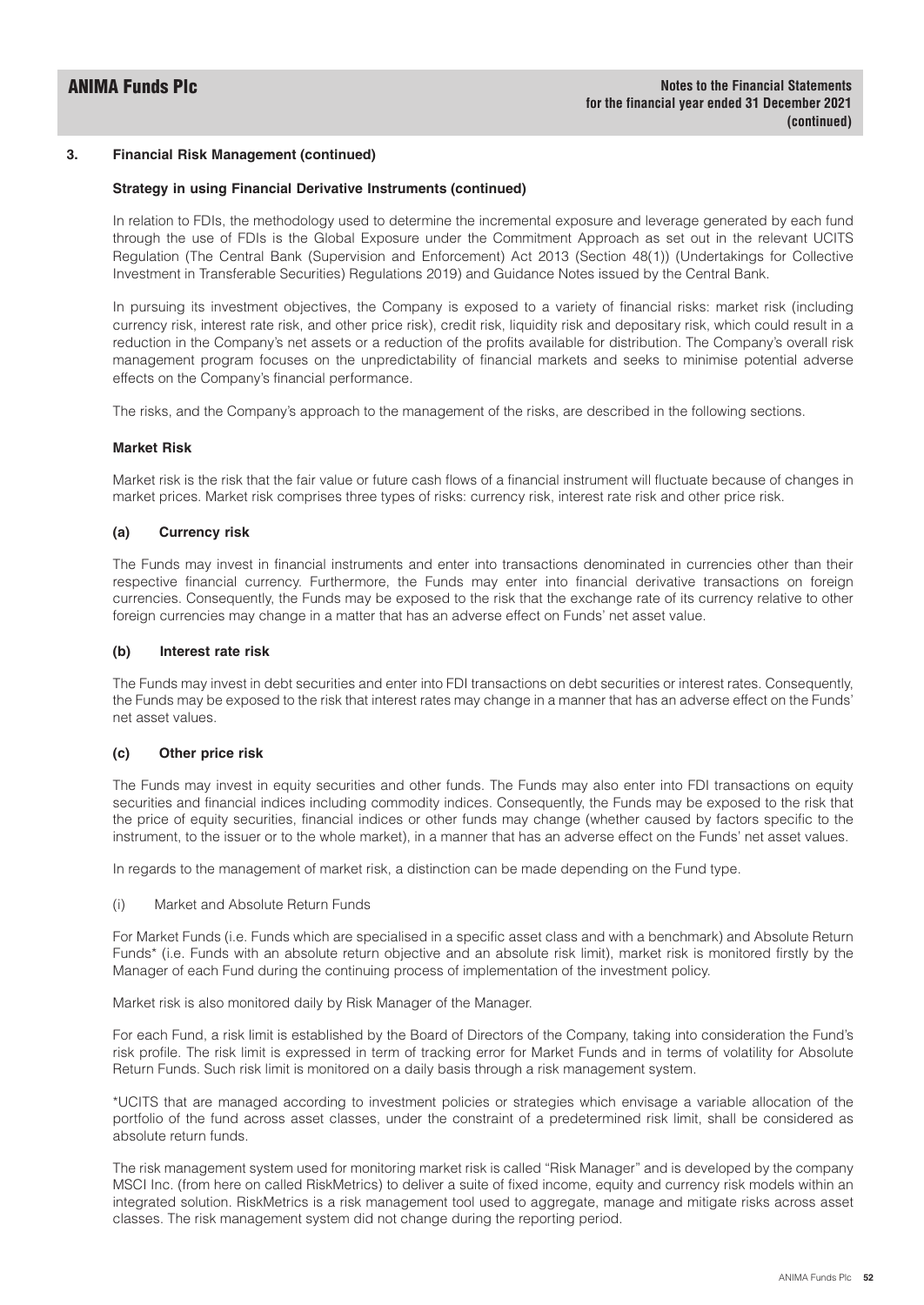## **Market Risk (continued)**

## **(c) Other price risk (continued)**

### (i) Market and Absolute Return Funds (continued)

RiskMetrics is a widely understood software for risk management and is used by a number of primary asset managers worldwide. The system is used as application service provider ("ASP"), over the Internet. The provider maintains models and data, whilst the Risk Manager provides position and over-the counter term and conditions data.

RiskMetrics is able to calculate a variety of risk indicators, both absolute and relative, using three methodologies: parametric, Monte Carlo simulation and historical simulation. For equities and investment funds, the actual time series of returns is used as risk factor, whilst for bonds both risk-free interest rate curves and spread curves are used. For options volatility surfaces are also used. The system is flexible in establishing the length of historical data series used, the frequency of data (up to daily) and their decay factor.

For each Fund, minimum and/or maximum level of exposure to the principal risk factors to which each Fund is exposed to are also established by the Board of Directors of the Manager, taking into consideration the Funds' risk profile. Such exposure limits are monitored on a daily basis of the Manager through the risk management proprietary systems.

## (ii) Total Return Funds

For Total Return Return Funds (i.e. Funds with an absolute return objective but without an absolute risk limit, including Funds with a pre-determined time horizon and which are specialised in bonds which mature at about the same date as the time horizon but which may take additional exposure to other asset classes), market risk is managed firstly by the Manager during the initial portfolio construction process and during the continuing process of implementation of the investment policy.

Market risk is also monitored daily by Risk Manager of the Manager.

For each Fund, minimum and/or maximum level of exposure to the principal risk factors to which each Fund is exposed to are established by the Board of Directors of the Manager, taking into consideration the Funds' risk profile. Such exposure limits are monitored on a daily basis of the Manager through the risk management proprietary systems.

## **Credit risk**

Credit risk is the risk that the issuer or the counterparty of a financial instrument will be unable to pay amounts in full when they fall due. Credit risk comprises two types of risks: issuer risk and counterparty risk.

All securities, cash at bank balances are held by the Depositary, State Street Custodial Services (Ireland) Limited. Bankruptcy or insolvency of the Depositary, State Street Custodial Services (Ireland) Limited, may cause the Company's rights with respect to cash and securities held by these entities to be delayed or limited and the Company would be treated as a general creditor of that entity in respect of its cash balances. Periodic monitoring and an annual review are performed on the Depositary by an outsourcing monitoring team of the Manager. This review may include as appropriate an assessment of the Depositary's liquidity position, income streams, asset quality and credit ratings.

Risk is managed by monitoring the credit quality and financial positions of the Fund.

## **(a) Issuer risk**

The Funds may invest in debt securities and FDIs on debt securities. Consequently, the Funds may be exposed to the risk that the issuer of the debt securities may be unable to repay in full the periodic coupons and/or the principal.

## **(b) Counterparty risk**

The Funds may enter into OTC FDIs, security lending and reverse repurchase agreement transactions. Consequently, the Funds may be exposed to the risk that the counterparty of those transactions may be unable to discharge in full any obligation or commitment that it has entered with the Funds.

Issuer risk is monitored by the Manager during the initial and continuing process of implementation of the investment policy. Issuer risk is monitored primarily through the use of the credit rating of one or more rating agencies (External Credit Assessment Institutions), but through the use of the internal credit rating attributed by the Manager according to an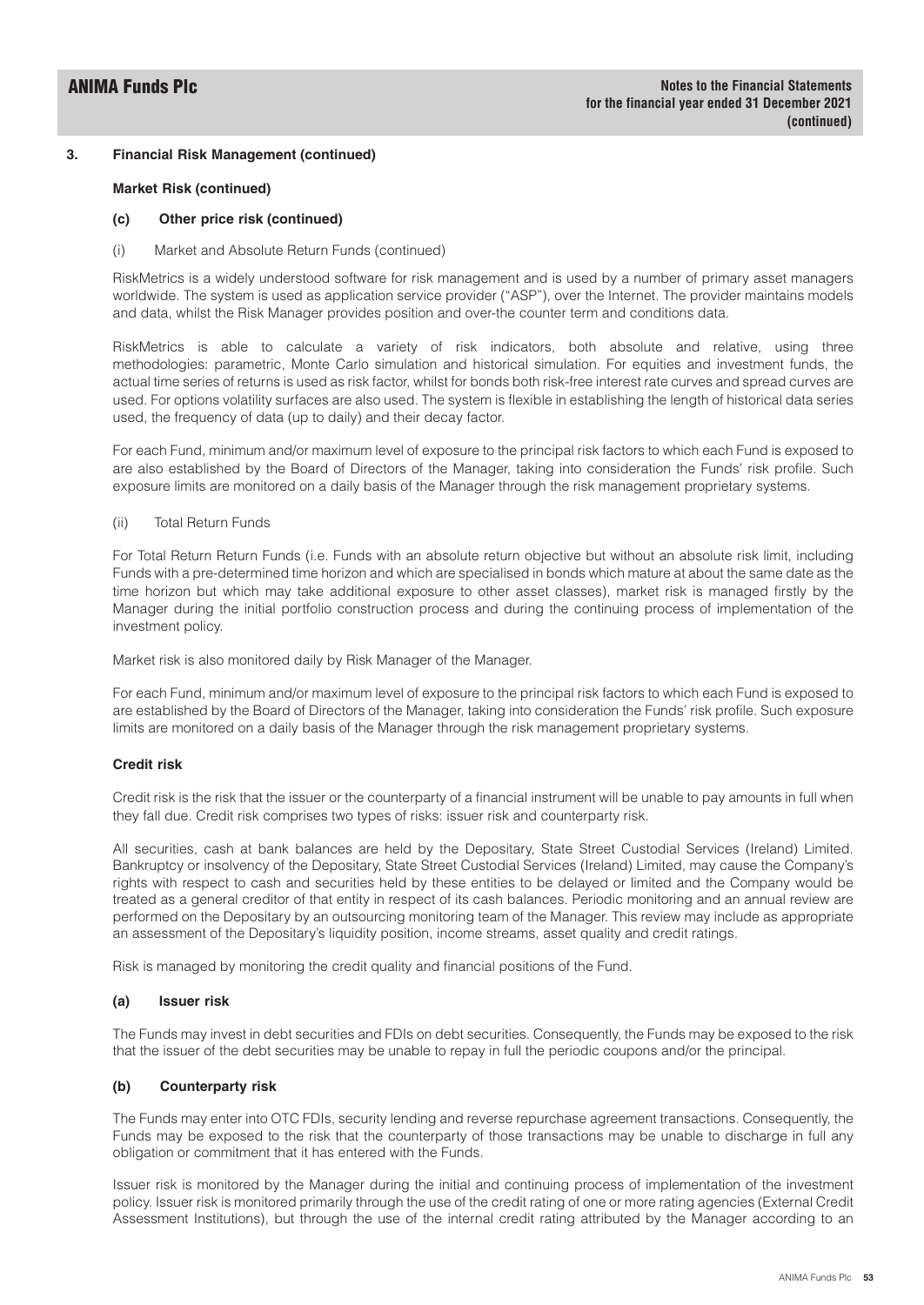### **Credit risk (continued)**

## **(b) Counterparty risk (continued)**

internal policy approved by the Board of Directors of the Manager. When a security is not compliant anymore with the risk profile of a Fund (i.e. due to the downgrade below the minimum external or internal rating requirement), the Manager will dispose of the holding, as soon as practical, considering the interest of the shareholders.

Counterparty risk is monitored by the Manager during the initial and continuing process of implementation of the investment policy. Counterparty risk is monitored primarily through the use of an internal counterparty rating attributed by the Manager according to an internal policy approved by the Board of Directors of the Manager. When a counterparty is not compliant anymore with the counterparty authorisation policy (i.e. due to the downgrade below the minimum internal rating requirement), the Manager will terminate the transaction, as soon as practical, considering the interest of the shareholders.

Counterparty risk related to OTC FDIs is also mitigated by the daily receipt of collateral, of adequate level, quality and diversification and with the application of appropriate haircuts, according to an internal policy approved by the Board of Directors of the Manager, in compliance with EMIR regulations. Counterparty risk related to security lending and reverse repo transactions is also mitigated by the daily receipt of collateral, of adequate level, quality and diversification and with the application of appropriate haircuts, according to an internal policy approved by the Board of Directors of the Manager.

The below table discloses the Standard & Poor's long term debt ratings of the counterparties as at the financial year end and also it discloses the Counterparty Risk exposure across all the Funds within the Company as a percentage of the NAV:

| As at 31 December 2021     |      |       | As at 31 December 2020     |            |       |
|----------------------------|------|-------|----------------------------|------------|-------|
| Bank of America            | A+   | 0.02% | <b>BNP Paribas</b>         | A+         | 0.05% |
| <b>BNP Paribas</b>         | A+   | 0.03% | Credit Agricole            | A+         | 0.00% |
| Credit Agricole            | A+   | 0.00% | Goldman Sachs              | A+         | 0.19% |
| Goldman Sachs              | A+   | 0.25% | JP Morgan                  | A+         | 0.21% |
| JP Morgan                  | A+   | 0.20% | Morgan Stanley             | A+         | 0.01% |
| Morgan Stanley             | A+   | 0.03% | <b>MPS Capital Service</b> | B+         | 3.21% |
| <b>MPS Capital Service</b> | B+   | 3.76% | Nomura International       | BBB+       | 0.01% |
| Nomura International       | BBB+ | 0.00% | Unicredit Bank AG          | <b>BBB</b> | 0.00% |

## **Liquidity risk**

Liquidity risk is the risk that the Funds will encounter difficulty in meeting obligations associated with financial liabilities that are settled by delivering cash or another financial assets. Delivery obligation may arise from: accounts payable (i.e. management fees, depositary fees, etc.), FDIs, cash redemptions of redeemable participating shares.

The investment processes of the Manager are organised in a way whereby a liquidity profile for each Fund is identified taking into account all relevant factors: investment policy (i.e. instrument type in which the Fund is mainly invested), risk classification, diversification of shareholders, frequency of NAV price calculation, recent trend of subscription and redemption. According to that profile, a desired Fund's minimum liquidity level is defined. In making an investment decision, high priority is given to the liquidity of each eligible investment.

For each Fund, maximum levels of exposure to less liquid assets are established by the Board of Directors of the Manager, taking into consideration the Fund's risk profile. Such exposure limits are monitored on a daily basis of the Manager through the risk management proprietary systems.

The liquidity of equities is mainly estimated from volumes traded in regulated exchanges, whilst the liquidity of fixed income securities is mainly estimated using a variety of information (issuer type, amount outstanding, bid/ask spreads, credit rating, etc). For FDIs, the liquidity of the underlying asset is used. For Underlying Investment Fund (UIF), the Manager carry out a specific due diligence process to ensure that the dealing profile of the target UIF meets the dealing and the liquidity requirements of the investing Fund.

#### **Risk Monitoring**

In addition to the risk monitoring performed by the Manager, other risk review activities are scheduled.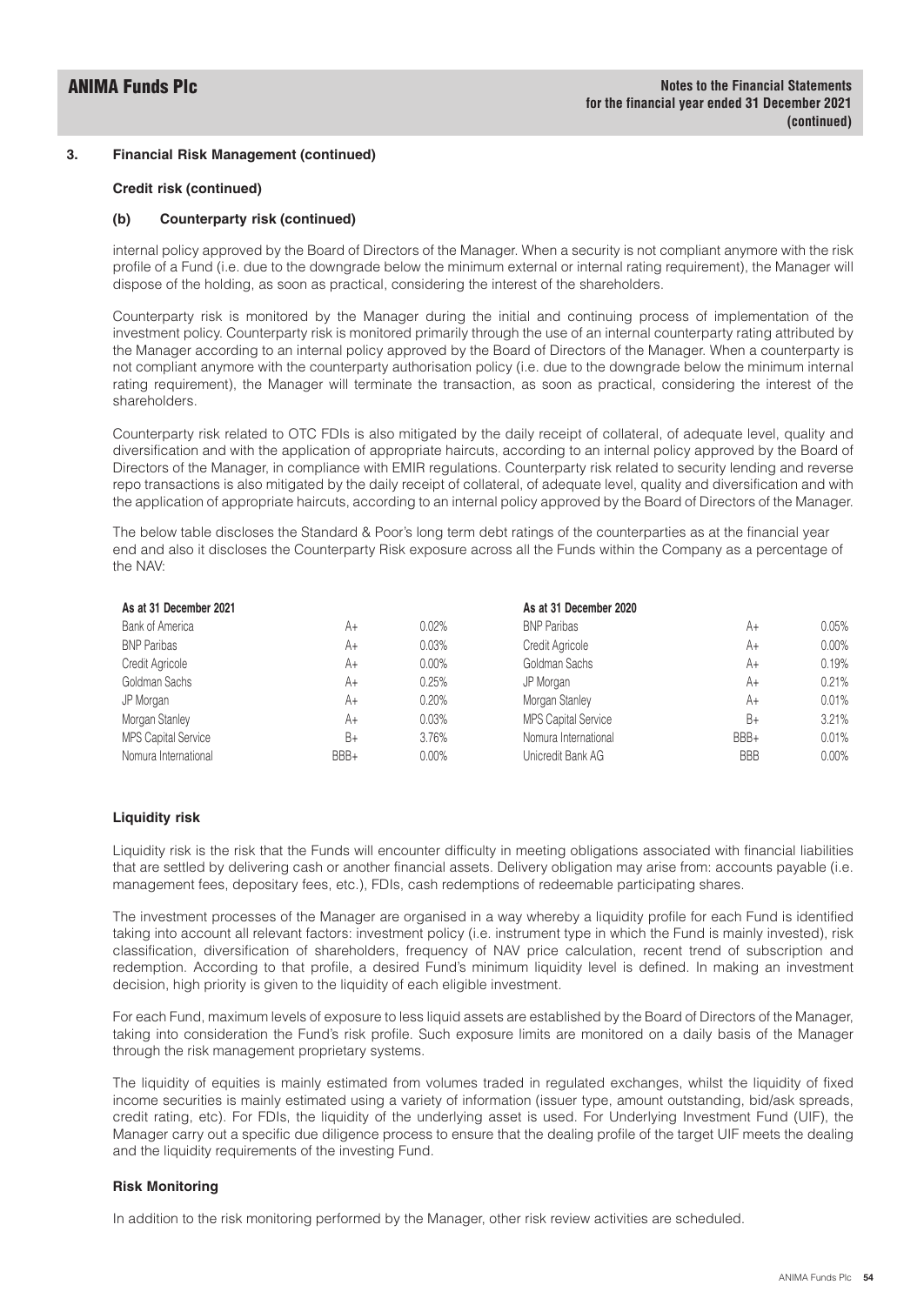## **Risk Monitoring (continued)**

The risk and return of the Funds is also analysed by the Board of Directors of the Manager on a regular basis at periodic board meetings.

The Board of Directors of the Company supervises the Manager and is ultimately responsible for the risk management within the Company.

## **Exposure Analysis / Sensitivity Analysis**

In this section, an exposure analysis is presented for each risk type to which the Fund is exposed at the reporting date and at the previous period reporting date. In addition to that, a sensitivity analysis in presented for each risk type of market risk to which the Fund is exposed at the report date and at previous period reporting date, showing how the net asset value of the Fund would have been affected by changes in the relevant risk variable that were reasonably possible.

A risk concentration analysis for each financial instrument type is also present in the "Schedule of Investments" section.

## **Capital risk management**

The capital of the Company is represented by the net assets attributable to holders of redeemable shares. The amount of net asset attributable to holders of redeemable shares can change significantly on a daily/weekly basis, as the Company is subject to daily/weekly subscriptions and redemptions at the discretion of shareholders. The Fund's objective when managing capital is to safeguard the Fund's ability to continue as a going concern in order to provide returns for shareholders, provide benefits for other stakeholders and maintain a strong capital base to support the development of the investment activities of the Company.

## **(a) Currency risk**

The tables below summarise the currency exposure as a percentage of the Funds' net asset value, which is calculated with the inclusion of currency forwards. The percentages below are net of the effect of FX contracts.

|  | As at 31 December 2021 |  |
|--|------------------------|--|
|--|------------------------|--|

|            | <b>ANIMA Short Term</b> |                          | <b>ANIMA Europe</b>      |                          | <b>ANIMA Star High</b>  | <b>ANIMA Star High</b>   |
|------------|-------------------------|--------------------------|--------------------------|--------------------------|-------------------------|--------------------------|
| Currency   | <b>Corporate Bond</b>   | ANIMA Bond Flex,         | Equity                   | <b>ANIMA U.S. Equity</b> | <b>Potential Europe</b> | <b>Potential Italy</b>   |
| AED        |                         |                          | ٠                        |                          |                         | $\overline{\phantom{a}}$ |
| ARS        |                         |                          |                          |                          |                         |                          |
| AUD        |                         | 0.04%                    |                          |                          |                         | $\overline{\phantom{a}}$ |
| <b>BNG</b> |                         |                          |                          |                          |                         | $\overline{\phantom{a}}$ |
| <b>BRL</b> |                         | ٠                        |                          |                          |                         | $\overline{\phantom{a}}$ |
| CAD        |                         | 0.03%                    |                          | 0.35%                    | 0.04%                   |                          |
| <b>CHF</b> |                         | 0.11%                    | 15.84%                   | 0.57%                    | 1.86%                   | 0.19%                    |
| <b>CLP</b> |                         |                          |                          |                          |                         | $\overline{\phantom{a}}$ |
| <b>CNY</b> |                         | $\overline{\phantom{a}}$ |                          |                          |                         | $\overline{\phantom{a}}$ |
| COP        |                         |                          |                          |                          |                         | $\blacksquare$           |
| CZK        | ٠                       | $\overline{\phantom{a}}$ | $\overline{\phantom{a}}$ |                          |                         | $\overline{\phantom{a}}$ |
| <b>DKK</b> |                         |                          | 4.22%                    |                          | 0.33%                   |                          |
| EGP        |                         |                          |                          |                          |                         |                          |

1 This Fund launched during the financial year therefore there are no comparatives, see Note 22 for further details.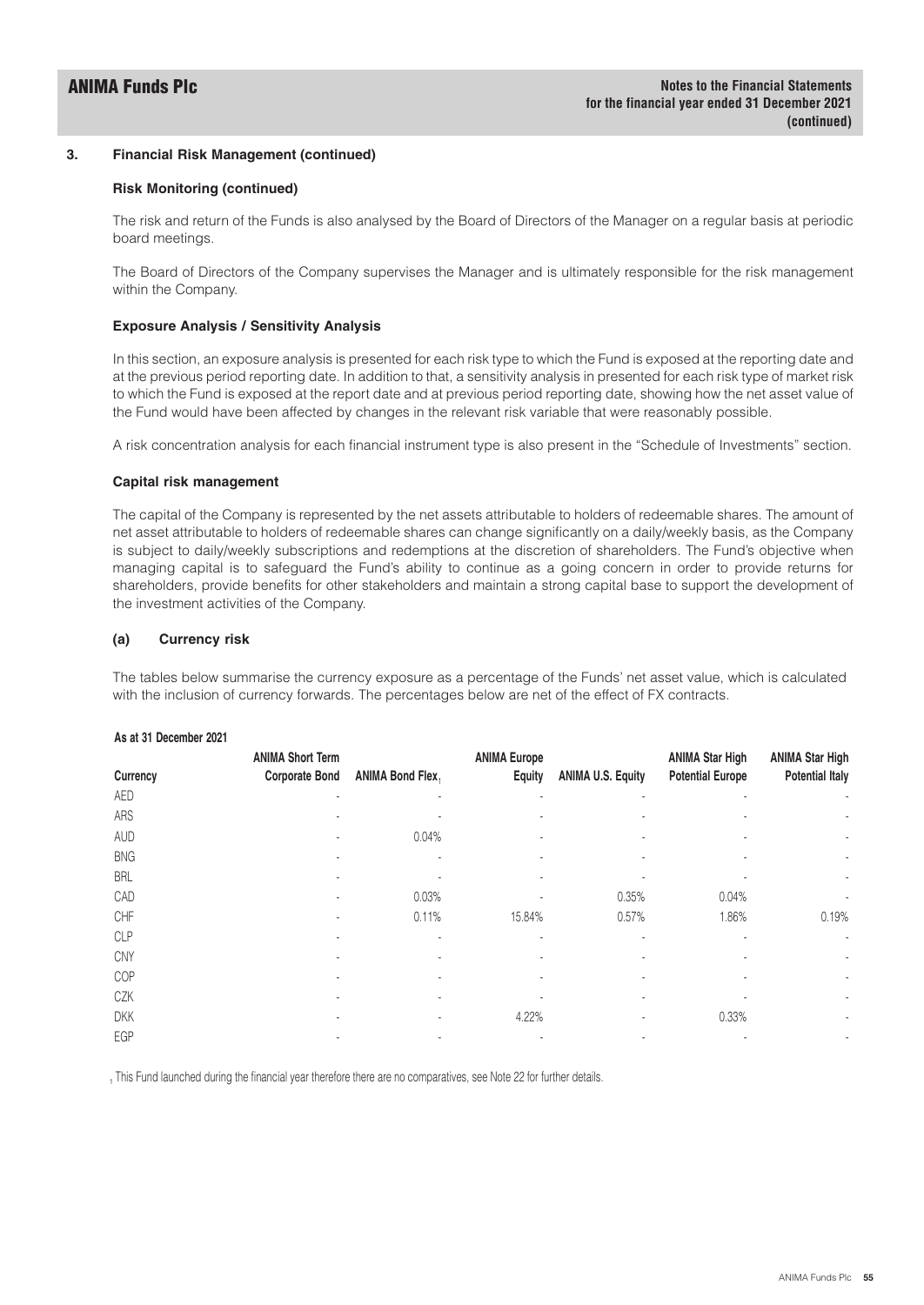## **Capital risk management (continued)**

# **(a) Currency risk (continued)**

The tables below summarise the currency exposure as a percentage of the Funds' net asset value, which is calculated with the inclusion of currency forwards. The percentages below are net of the effect of FX contracts.

| As at 31 December 2021      |                         |                          |                     |                          |                         |                          |
|-----------------------------|-------------------------|--------------------------|---------------------|--------------------------|-------------------------|--------------------------|
|                             | <b>ANIMA Short Term</b> |                          | <b>ANIMA Europe</b> |                          | <b>ANIMA Star High</b>  | <b>ANIMA Star High</b>   |
| Currency                    | <b>Corporate Bond</b>   | <b>ANIMA Bond Flex</b> 1 | Equity              | <b>ANIMA U.S. Equity</b> | <b>Potential Europe</b> | <b>Potential Italy</b>   |
| <b>EUR</b>                  | 98.41%                  | 95.64%                   | 51.46%              | $-0.34%$                 | 90.16%                  | 99.28%                   |
| GBP                         | 0.22%                   | 0.25%                    | 21.51%              | ÷,                       | 4.93%                   | 0.05%                    |
| <b>HKD</b>                  |                         | 0.01%                    |                     |                          | 0.05%                   | $\overline{\phantom{a}}$ |
| <b>HUF</b>                  |                         |                          |                     |                          |                         |                          |
| IDR                         |                         |                          |                     |                          |                         |                          |
| $\mathsf{ILS}\xspace$       |                         |                          |                     |                          |                         |                          |
| $\ensuremath{\mathsf{INR}}$ |                         |                          |                     |                          |                         |                          |
| JPY                         |                         |                          |                     |                          | 0.01%                   |                          |
| <b>KRW</b>                  |                         |                          |                     |                          |                         |                          |
| <b>KWD</b>                  |                         |                          |                     |                          |                         |                          |
| <b>KYD</b>                  |                         |                          |                     |                          |                         |                          |
| KZT                         |                         |                          |                     |                          |                         |                          |
| <b>MUR</b>                  |                         |                          |                     |                          |                         |                          |
| <b>MXN</b>                  |                         |                          |                     |                          |                         |                          |
| <b>MYR</b>                  |                         |                          |                     |                          |                         |                          |
| <b>NOK</b>                  |                         | 0.01%                    | 0.77%               |                          | 0.28%                   |                          |
| <b>NZD</b>                  |                         | 0.10%                    |                     |                          |                         |                          |
| PEN                         |                         |                          |                     |                          |                         |                          |
| PHP                         |                         |                          |                     |                          |                         |                          |
| <b>PKR</b>                  |                         |                          |                     |                          |                         |                          |
| PLN                         |                         |                          |                     |                          | 0.15%                   |                          |
| PLZ                         |                         |                          |                     |                          |                         |                          |
| QAR                         |                         |                          |                     |                          |                         |                          |
| RON                         |                         |                          |                     |                          |                         |                          |
| <b>RUB</b>                  |                         |                          | 0.43%               |                          | 0.58%                   |                          |
| SAR                         |                         |                          | L,                  |                          |                         |                          |
| $\ensuremath{\mathsf{SEK}}$ |                         | 0.01%                    | 5.77%               |                          | 1.09%                   | 0.16%                    |
| SGD                         |                         |                          |                     |                          |                         | $\blacksquare$           |
| THB                         |                         |                          |                     |                          |                         |                          |
| <b>TRY</b>                  |                         |                          |                     |                          |                         |                          |
| TWD                         |                         |                          |                     |                          | $-0.40%$                |                          |
| <b>USD</b>                  | 1.37%                   | 3.80%                    |                     | 99.42%                   | 0.92%                   | 0.32%                    |
| VEF                         |                         |                          |                     |                          |                         |                          |
| ZAR                         |                         |                          |                     |                          |                         |                          |
| <b>Total Exposure</b>       | 100.00%                 | 100.00%                  | 100.00%             | 100.00%                  | 100.00%                 | 100.00%                  |

1 This Fund launched during the financial year therefore there are no comparatives, see Note 22 for further details.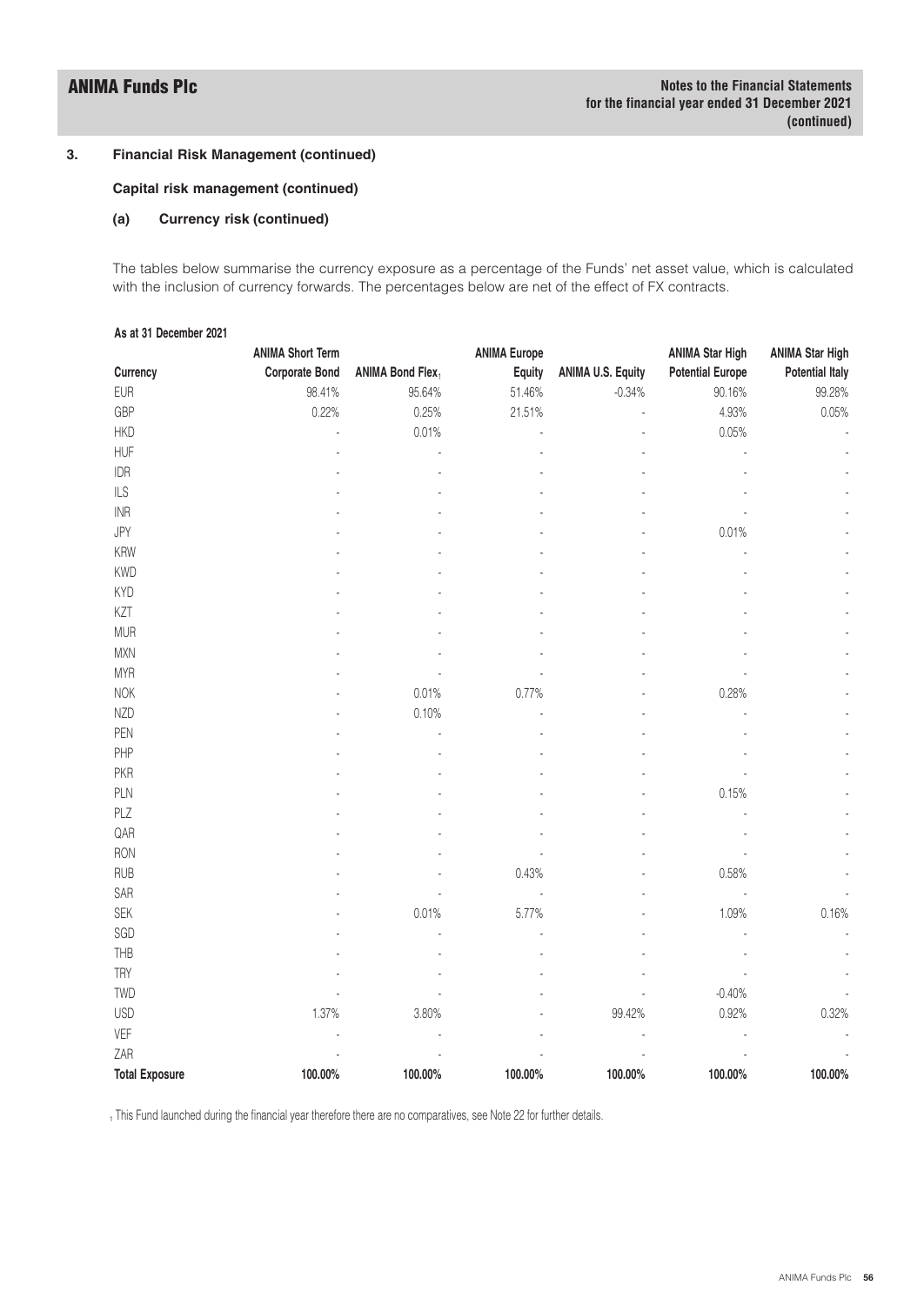## **Capital risk management (continued)**

# **(a) Currency risk (continued)**

The tables below summarise the currency exposure as a percentage of the Funds' net asset value, which is calculated with the inclusion of currency forwards. The percentages below are net of the effect of FX contracts.

|                                  | <b>ANIMA Hybrid</b> | <b>ANIMA Global</b>      |
|----------------------------------|---------------------|--------------------------|
| Currency                         | <b>Bond</b>         | <b>Macro</b>             |
| $\mathsf{AED}$                   | $\overline{a}$      | 0.03%                    |
| ARS                              |                     | ÷,                       |
| $\mathsf{A}\mathsf{U}\mathsf{D}$ |                     | 1.48%                    |
| <b>BNG</b>                       | L                   | $\overline{\phantom{a}}$ |
| <b>BRL</b>                       |                     | 0.10%                    |
| CAD                              |                     | 2.22%                    |
| CHF                              |                     | ÷,                       |
| CLP                              |                     | 0.01%                    |
| $\mathsf{C}\mathsf{N}\mathsf{Y}$ |                     | 0.84%                    |
| COP                              |                     | ÷                        |
| CZK                              |                     | $\overline{\phantom{a}}$ |
| DKK                              |                     | ÷,                       |
| EGP                              | l,                  | ŀ                        |
| <b>EUR</b>                       | 99.61%              | 113.19%                  |
| GBP                              | 0.10%               | 3.22%                    |
| ${\sf HKD}$                      | L,                  | Ŷ,                       |
| <b>HUF</b>                       | L,                  | 0.01%                    |
| $\mathsf{IDR}$                   |                     | 0.04%                    |
| $\mathsf{ILS}\xspace$            |                     | ŀ,                       |
| $\ensuremath{\mathsf{INR}}$      |                     | 0.32%                    |
| JPY                              |                     | 5.82%                    |
| KRW                              |                     | 0.33%                    |
| <b>KWD</b>                       |                     | 0.02%                    |
| KYD                              |                     | ÷,                       |
| KZT                              |                     | $\mathbb{Z}$             |
| <b>MUR</b>                       |                     | 0.05%                    |
| $\textsf{MXN}$                   |                     | 0.08%                    |
| ${\sf M}{\sf Y}{\sf R}$          |                     | 0.06%                    |
| $\sf{NOK}$                       |                     | 0.01%                    |
| NZD                              |                     | ÷,                       |
| PEN                              |                     | $\ddot{\phantom{a}}$     |
| PHP                              |                     | 0.02%                    |
| PKR                              |                     | $\ddot{\phantom{0}}$     |
| PLN                              |                     | 0.08%                    |
| PLZ                              |                     | l,                       |
| $\sf QAR$                        |                     | 0.02%                    |
| RON                              |                     | l,                       |
| <b>RUB</b>                       |                     | 0.09%                    |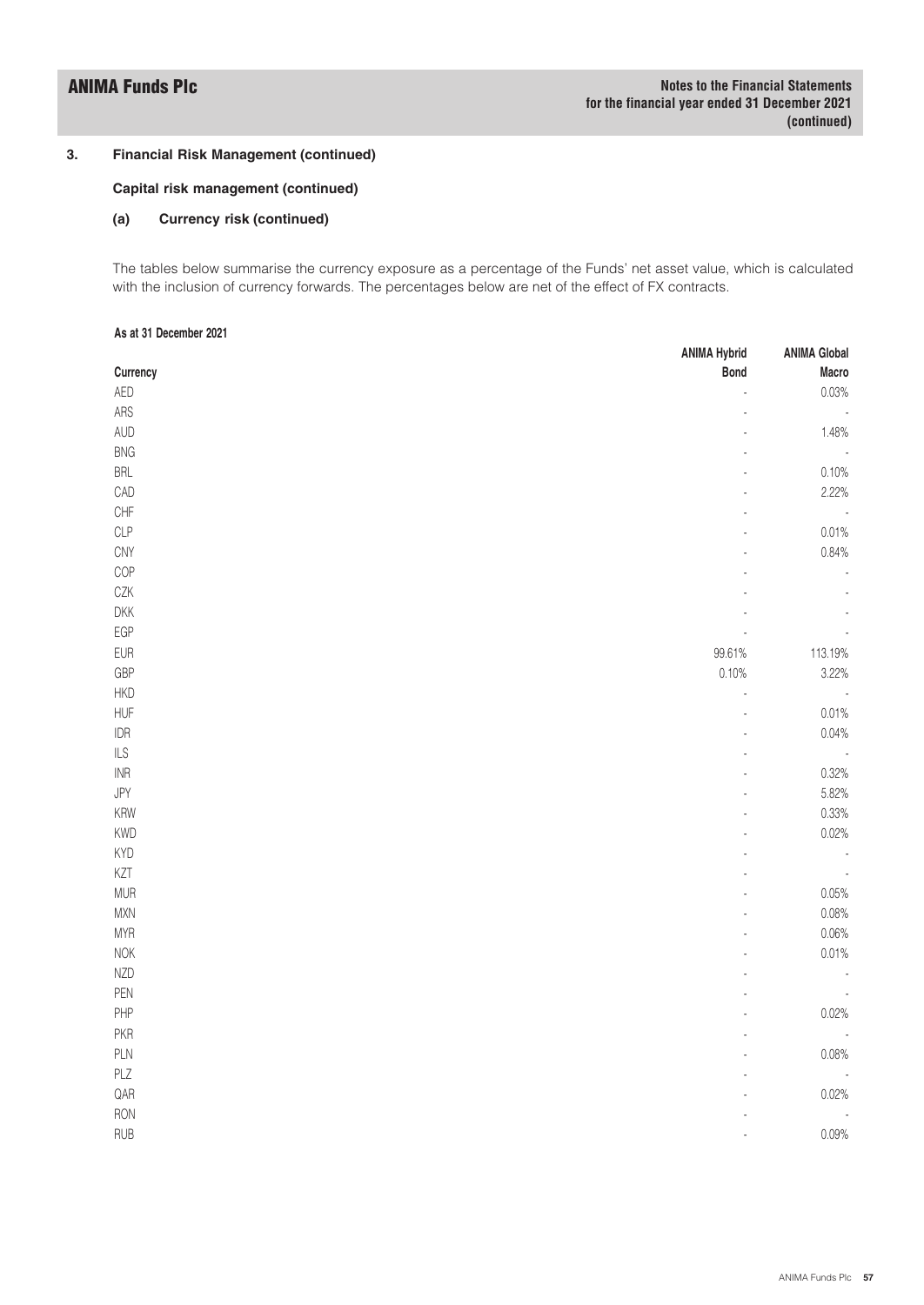## **Capital risk management (continued)**

# **(a) Currency risk (continued)**

The tables below summarise the currency exposure as a percentage of the Funds' net asset value, which is calculated with the inclusion of currency forwards. The percentages below are net of the effect of FX contracts.

## **As at 31 December 2021**

|                       | <b>ANIMA Hybrid</b>      | <b>ANIMA Global</b>      |
|-----------------------|--------------------------|--------------------------|
| Currency              | <b>Bond</b>              | <b>Macro</b>             |
| SAR                   | ٠                        | 0.09%                    |
| <b>SEK</b>            | ٠                        | 0.01%                    |
| SGD                   | $\overline{\phantom{a}}$ | $\overline{\phantom{a}}$ |
| THB                   | ٠                        | 0.04%                    |
| <b>TRY</b>            | ٠                        | 0.01%                    |
| TWD                   | ٠                        | 0.42%                    |
| <b>USD</b>            | 0.29%                    | $-28.71%$                |
| VEF                   | ٠                        | ٠                        |
| ZAR                   | ٠                        | 0.10%                    |
| <b>Total Exposure</b> | 100.00%                  | 100.00%                  |

The tables below summarise the currency exposure as a percentage of the Funds' net asset value, which is calculated with the inclusion of currency forwards. The percentages below are net of the effect of FX contracts.

|                             | <b>ANIMA Short Term</b> | <b>ANIMA Europe</b> |                          | <b>ANIMA Star High</b>  |                        | <b>ANIMA Star High</b> |
|-----------------------------|-------------------------|---------------------|--------------------------|-------------------------|------------------------|------------------------|
| Currency                    | <b>Corporate Bond</b>   | Equity              | <b>ANIMA U.S. Equity</b> | <b>Potential Europe</b> | <b>ANIMA Star Bond</b> | <b>Potential Italy</b> |
| AED                         |                         |                     |                          |                         |                        |                        |
| ARS                         |                         |                     |                          |                         |                        |                        |
| AUD                         |                         |                     |                          |                         | 0.03%                  |                        |
| <b>BNG</b>                  |                         |                     |                          |                         |                        |                        |
| <b>BRL</b>                  |                         |                     |                          |                         |                        |                        |
| CAD                         |                         |                     |                          | 0.06%                   | 0.02%                  | $\blacksquare$         |
| $\mathsf{CHF}$              |                         | 15.69%              | 2.19%                    | 2.29%                   | 0.08%                  | 0.08%                  |
| CLP                         |                         |                     |                          |                         |                        | $\frac{1}{2}$          |
| CNY                         |                         |                     | 0.92%                    |                         |                        |                        |
| COP                         |                         |                     |                          |                         |                        |                        |
| CZK                         |                         |                     |                          | 0.01%                   |                        |                        |
| DKK                         |                         | 3.91%               |                          | 0.77%                   |                        |                        |
| EGP                         |                         |                     |                          |                         |                        |                        |
| <b>EUR</b>                  | 99.16%                  | 51.01%              | $-0.69%$                 | 94.62%                  | 87.85%                 | 99.76%                 |
| GBP                         | 0.06%                   | 22.63%              |                          | 0.95%                   | 0.26%                  | 0.08%                  |
| <b>HKD</b>                  |                         |                     |                          | 0.07%                   |                        |                        |
| <b>HUF</b>                  |                         |                     |                          |                         |                        |                        |
| $\mathsf{IDR}$              |                         |                     |                          |                         |                        |                        |
| $\mathsf{ILS}\xspace$       |                         |                     | 1.88%                    |                         |                        |                        |
| $\ensuremath{\mathsf{INR}}$ |                         |                     |                          |                         |                        |                        |
| JPY                         |                         |                     |                          | 0.02%                   |                        |                        |
| KRW                         |                         |                     |                          |                         |                        |                        |
| <b>KWD</b>                  |                         |                     |                          |                         |                        |                        |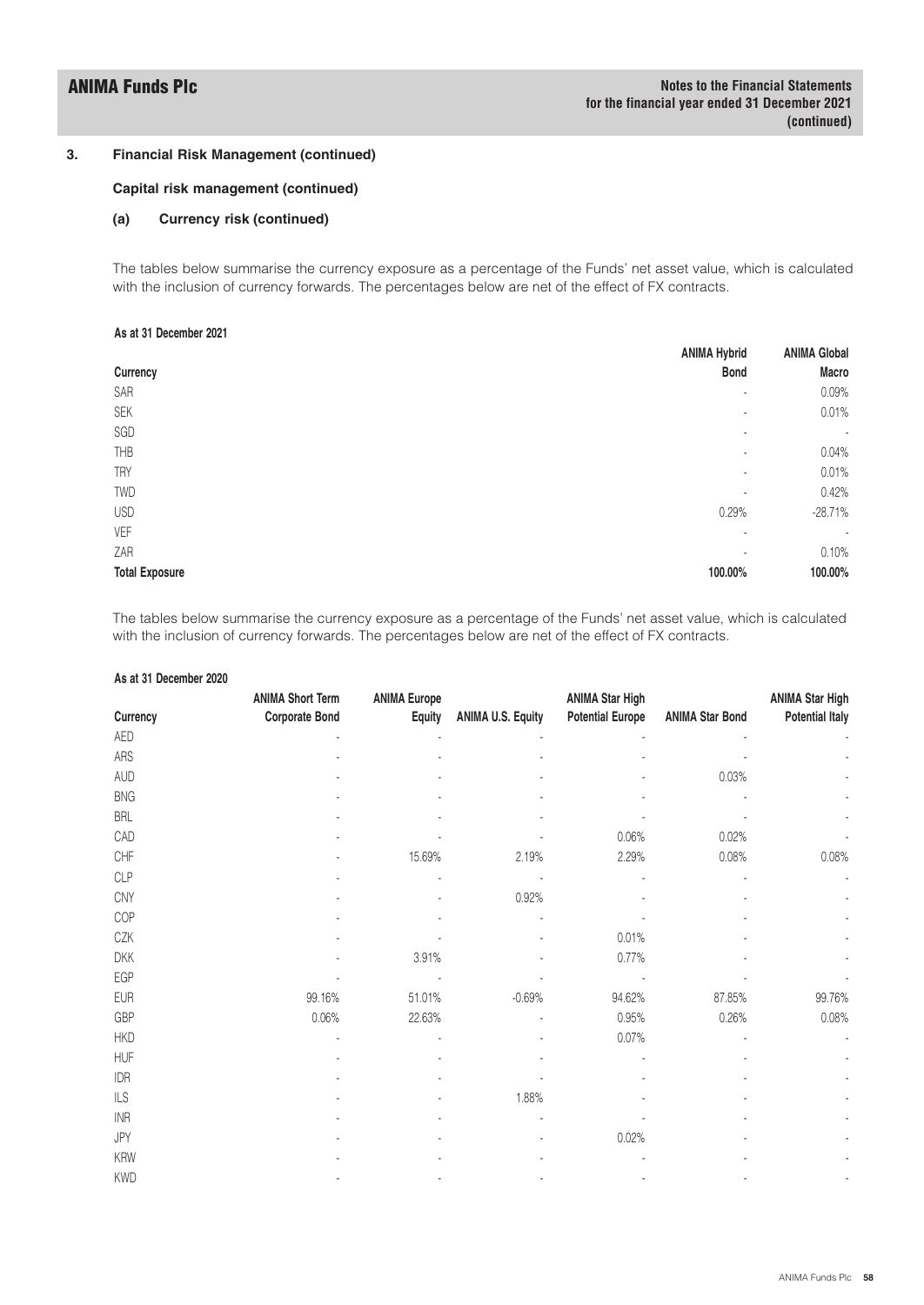## **Capital risk management (continued)**

# **(a) Currency risk (continued)**

The tables below summarise the currency exposure as a percentage of the Funds' net asset value, which is calculated with the inclusion of currency forwards. The percentages below are net of the effect of FX contracts.

## **As at 31 December 2020**

|                             | <b>ANIMA Short Term</b> | <b>ANIMA Europe</b> |                          | <b>ANIMA Star High</b>   |                        | <b>ANIMA Star High</b> |
|-----------------------------|-------------------------|---------------------|--------------------------|--------------------------|------------------------|------------------------|
| Currency                    | <b>Corporate Bond</b>   | Equity              | <b>ANIMA U.S. Equity</b> | <b>Potential Europe</b>  | <b>ANIMA Star Bond</b> | <b>Potential Italy</b> |
| <b>KYD</b>                  |                         |                     |                          |                          |                        |                        |
| KZT                         |                         |                     |                          |                          |                        |                        |
| <b>MUR</b>                  |                         |                     |                          |                          |                        |                        |
| $\textsf{MXN}$              |                         |                     |                          |                          |                        |                        |
| <b>MYR</b>                  |                         |                     |                          |                          |                        |                        |
| <b>NOK</b>                  |                         | 1.03%               |                          | $-0.16%$                 |                        |                        |
| <b>NZD</b>                  |                         |                     |                          |                          | 0.07%                  |                        |
| PEN                         |                         |                     |                          |                          |                        |                        |
| PHP                         |                         |                     |                          |                          |                        |                        |
| PKR                         |                         |                     |                          |                          |                        |                        |
| $\ensuremath{\mathsf{PLN}}$ |                         |                     |                          | 0.19%                    |                        |                        |
| PLZ                         |                         |                     |                          |                          |                        |                        |
| $\sf QAR$                   |                         |                     |                          |                          |                        |                        |
| RON                         |                         |                     |                          |                          |                        |                        |
| RUB                         |                         | 0.51%               |                          | 0.74%                    |                        |                        |
| SAR                         |                         | ÷,                  |                          | $\overline{\phantom{a}}$ |                        |                        |
| $\ensuremath{\mathsf{SEK}}$ |                         | 5.22%               |                          | 0.45%                    | 0.01%                  |                        |
| SGD                         |                         |                     |                          |                          |                        |                        |
| THB                         |                         |                     |                          |                          |                        |                        |
| TRY                         |                         |                     |                          |                          |                        |                        |
| TWD                         |                         |                     |                          |                          |                        |                        |
| <b>USD</b>                  | 0.78%                   |                     | 95.70%                   | $-0.01%$                 | 11.68%                 | 0.08%                  |
| VEF                         |                         |                     |                          |                          |                        |                        |
| ZAR                         |                         |                     |                          |                          |                        |                        |
| <b>Total Exposure</b>       | 100.00%                 | 100.00%             | 100.00%                  | 100.00%                  | 100.00%                | 100.00%                |

| As at 31 December 2020 |                          |                     |
|------------------------|--------------------------|---------------------|
|                        | <b>ANIMA Hybrid</b>      | <b>ANIMA Global</b> |
| Currency               | <b>Bond</b>              | <b>Macro</b>        |
| AED                    | $\sim$                   | 0.02%               |
| ARS                    | $\overline{\phantom{0}}$ | 0.01%               |
| <b>AUD</b>             | $\overline{\phantom{a}}$ | $-0.66%$            |
|                        |                          |                     |

#### ANIMA Funds Plc **59**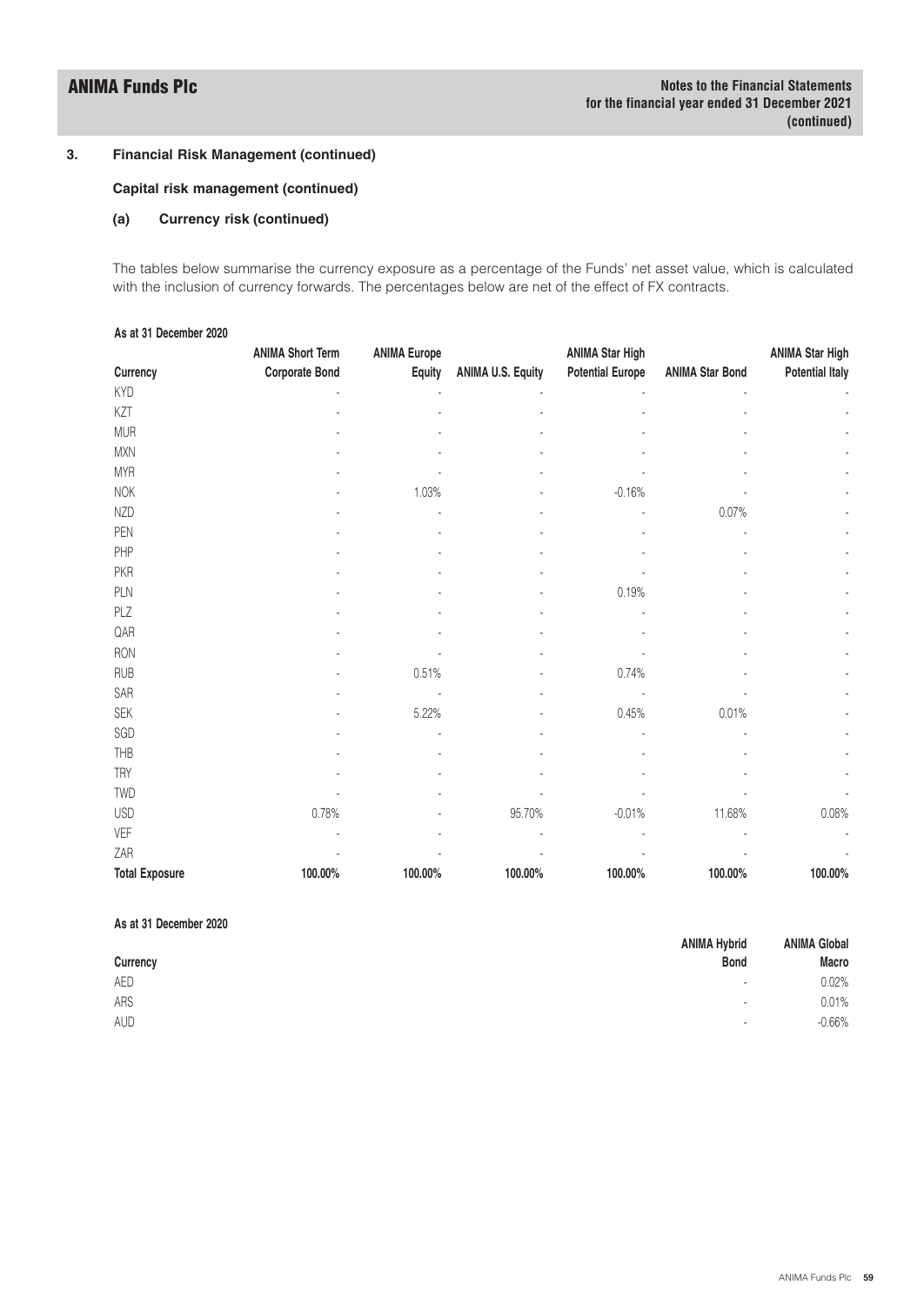## **Capital risk management (continued)**

# **(a) Currency risk (continued)**

The tables below summarise the currency exposure as a percentage of the Funds' net asset value, which is calculated with the inclusion of currency forwards. The percentages below are net of the effect of FX contracts.

|                             | <b>ANIMA Hybrid</b> | <b>ANIMA Global</b>      |
|-----------------------------|---------------------|--------------------------|
| Currency                    | <b>Bond</b>         | Macro                    |
| <b>BNG</b>                  | ä,                  | $\overline{\phantom{a}}$ |
| BRL                         |                     | 0.23%                    |
| CAD                         |                     | $-2.01%$                 |
| CHF                         |                     | $\overline{\phantom{a}}$ |
| CLP                         |                     | 0.02%                    |
| CNY                         |                     | 1.72%                    |
| COP                         |                     | 0.01%                    |
| CZK                         |                     | ÷                        |
| DKK                         |                     | ÷,                       |
| EGP                         |                     | $\Box$                   |
| EUR                         | 99.86%              | 97.41%                   |
| GBP                         | 0.05%               | 0.12%                    |
| <b>HKD</b>                  | L.                  | $\overline{\phantom{a}}$ |
| <b>HUF</b>                  |                     | 0.01%                    |
| $\mathsf{IDR}$              |                     | 0.07%                    |
| $\mathsf{ILS}\xspace$       |                     | Ĭ.                       |
| $\ensuremath{\mathsf{INR}}$ |                     | 0.41%                    |
| JPY                         |                     | $-5.80%$                 |
| KRW                         |                     | 0.59%                    |
| KWD                         |                     | 0.02%                    |
| KYD                         |                     | $\overline{\phantom{a}}$ |
| KZT                         |                     | ł,                       |
| <b>MUR</b>                  |                     | 0.57%                    |
| $\textsf{MXN}$              |                     | 0.09%                    |
| <b>MYR</b>                  |                     | 0.09%                    |
| $\ensuremath{\mathsf{NOK}}$ |                     | $\overline{\phantom{a}}$ |
| <b>NZD</b>                  |                     | $\mathbb{Z}$             |
| PEN                         |                     | 0.01%                    |
| PHP                         |                     | 0.03%                    |
| PKR                         |                     | k,                       |
| $\ensuremath{\mathsf{PLN}}$ |                     | 0.08%                    |
| PLZ                         |                     | $\overline{\phantom{a}}$ |
| QAR                         |                     | 0.03%                    |
| RON                         |                     | ÷,                       |
| <b>RUB</b>                  |                     | 0.13%                    |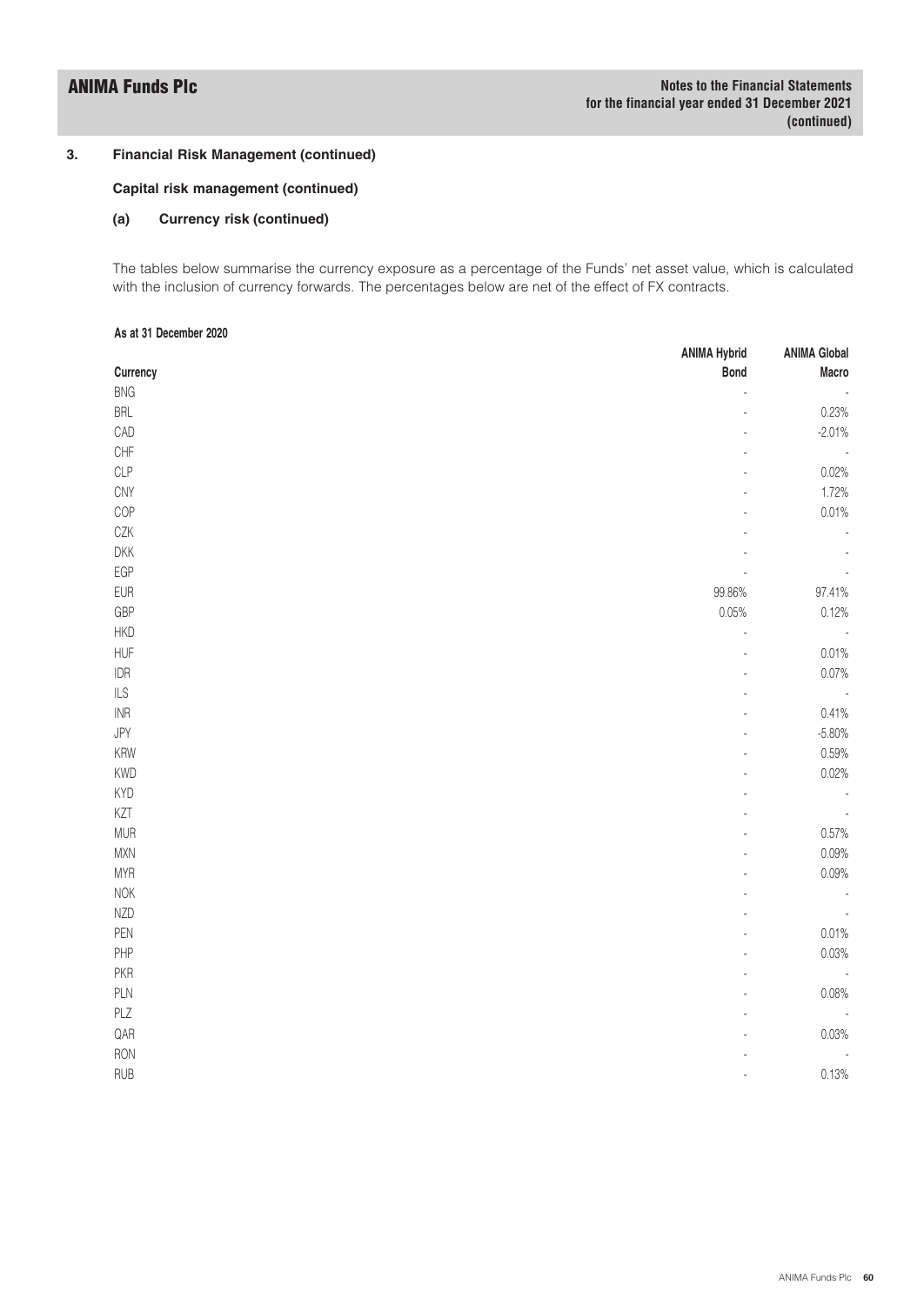## **Capital risk management (continued)**

# **(a) Currency risk (continued)**

The tables below summarise the currency exposure as a percentage of the Funds' net asset value, which is calculated with the inclusion of currency forwards. The percentages below are net of the effect of FX contracts.

## **As at 31 December 2020**

|                       | <b>ANIMA Hybrid</b>      | <b>ANIMA Global</b>      |
|-----------------------|--------------------------|--------------------------|
| Currency              | <b>Bond</b>              | <b>Macro</b>             |
| SAR                   | ٠                        | 0.11%                    |
| <b>SEK</b>            | $\overline{\phantom{a}}$ | 0.01%                    |
| SGD                   | ٠                        | ٠                        |
| <b>THB</b>            | ٠                        | 0.09%                    |
| <b>TRY</b>            | ٠                        | 0.02%                    |
| <b>TWD</b>            | $\overline{\phantom{a}}$ | 0.56%                    |
| <b>USD</b>            | 0.09%                    | 5.85%                    |
| VEF                   | ٠                        | $\overline{\phantom{a}}$ |
| ZAR                   | $\overline{\phantom{a}}$ | 0.16%                    |
| <b>Total Exposure</b> | 100.00%                  | 100.00%                  |

The tables below summarise the impact on the Funds' net asset value of a strengthening of the euro by 5% in relation to all other currencies, with all other variables held constant.

#### **As at 31 December 2021**

|                       | <b>ANIMA Short Term</b> |                                     | <b>ANIMA Europe</b>      |                          | <b>ANIMA Star High</b>  | <b>ANIMA Star High</b>   |
|-----------------------|-------------------------|-------------------------------------|--------------------------|--------------------------|-------------------------|--------------------------|
| Currency              | <b>Corporate Bond</b>   | <b>ANIMA Bond Flex</b> <sub>1</sub> | Equity                   | <b>ANIMA U.S. Equity</b> | <b>Potential Europe</b> | <b>Potential Italy</b>   |
| AED                   |                         |                                     | ä,                       |                          |                         |                          |
| ARS                   |                         |                                     |                          |                          |                         | $\overline{\phantom{a}}$ |
| AUD                   |                         |                                     |                          |                          |                         |                          |
| <b>BNG</b>            |                         |                                     |                          |                          |                         |                          |
| <b>BRL</b>            |                         |                                     |                          |                          |                         | ä,                       |
| CAD                   |                         |                                     |                          | 0.02%                    |                         | $\omega$                 |
| $\mathsf{CHF}$        |                         | 0.01%                               | 0.79%                    | 0.03%                    | 0.09%                   | 0.01%                    |
| CLP                   |                         |                                     |                          |                          |                         | ÷,                       |
| CNY                   |                         |                                     |                          |                          |                         |                          |
| COP                   |                         |                                     |                          |                          |                         |                          |
| CZK                   |                         |                                     |                          |                          |                         | $\blacksquare$           |
| DKK                   |                         |                                     | 0.21%                    |                          | 0.02%                   |                          |
| EGP                   |                         |                                     | $\overline{\phantom{a}}$ |                          |                         | ä,                       |
| <b>EUR</b>            | 4.92%                   | 4.78%                               | 2.57%                    | $-0.02%$                 | 4.51%                   | 4.96%                    |
| GBP                   | 0.01%                   | 0.01%                               | 1.08%                    |                          | 0.25%                   | $\frac{1}{2}$            |
| <b>HKD</b>            |                         |                                     |                          |                          |                         |                          |
| <b>HUF</b>            |                         |                                     |                          |                          |                         | ÷.                       |
| IDR                   |                         |                                     |                          |                          |                         |                          |
| $\mathsf{ILS}\xspace$ |                         |                                     |                          |                          |                         | ä,                       |
| ${\sf INR}$           |                         |                                     |                          |                          |                         |                          |
| JPY                   |                         |                                     |                          |                          |                         |                          |

1 This Fund launched during the financial year therefore there are no comparatives, see Note 22 for further details.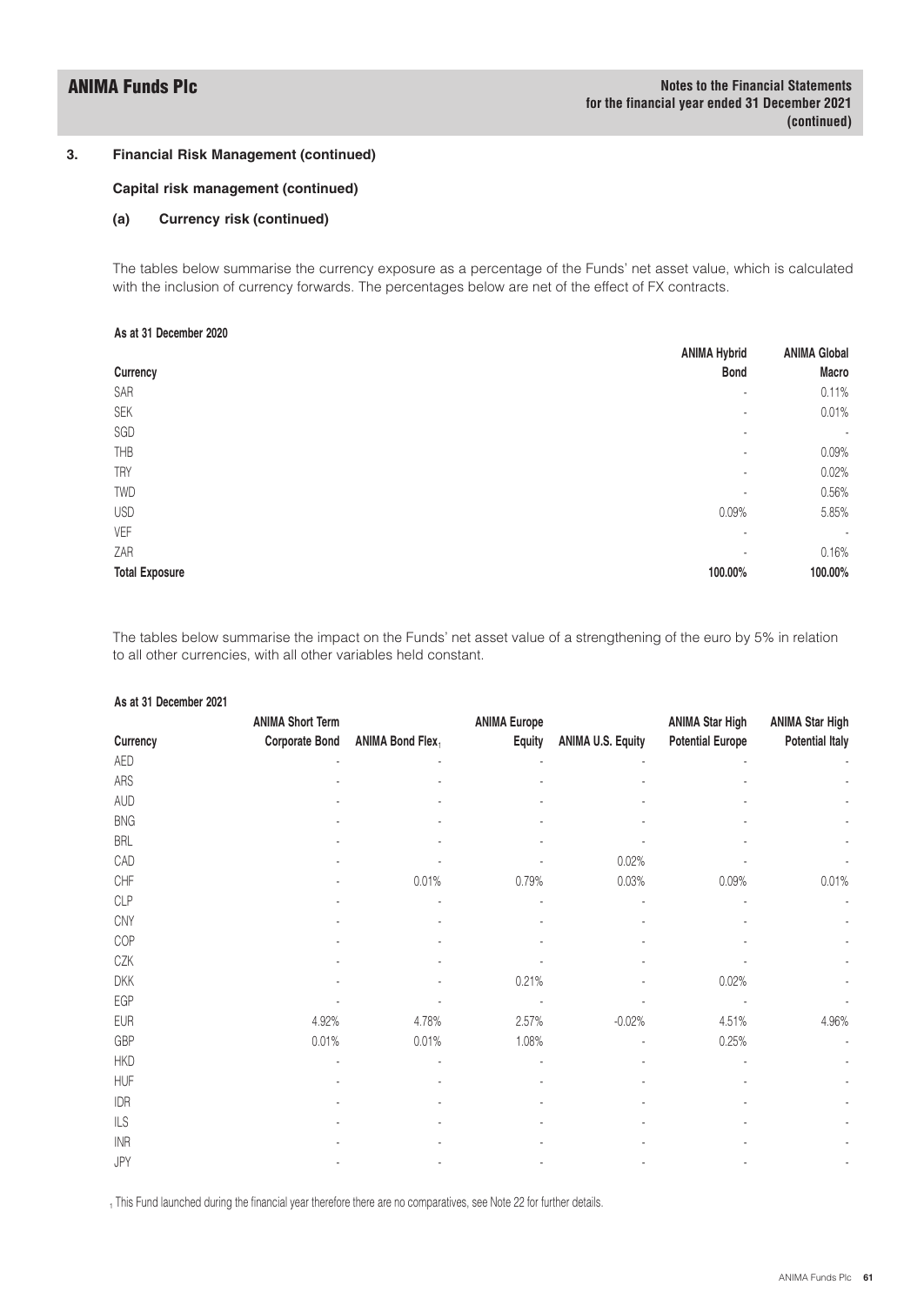## **Capital risk management (continued)**

# **(a) Currency risk (continued)**

The tables below summarise the impact on the Funds' net asset value of a strengthening of the euro by 5% in relation to all other currencies, with all other variables held constant.

| As at 31 December 2021 |                         |                                     |                          |                          |                         |                        |
|------------------------|-------------------------|-------------------------------------|--------------------------|--------------------------|-------------------------|------------------------|
|                        | <b>ANIMA Short Term</b> |                                     | <b>ANIMA Europe</b>      |                          | <b>ANIMA Star High</b>  | <b>ANIMA Star High</b> |
| Currency               | <b>Corporate Bond</b>   | <b>ANIMA Bond Flex</b> <sub>1</sub> | Equity                   | <b>ANIMA U.S. Equity</b> | <b>Potential Europe</b> | <b>Potential Italy</b> |
| <b>KRW</b>             |                         |                                     | $\overline{\phantom{a}}$ | J.                       |                         |                        |
| <b>KWD</b>             |                         |                                     |                          |                          |                         | $\mathbf{r}$           |
| <b>KYD</b>             |                         |                                     |                          |                          |                         |                        |
| KZT                    |                         |                                     |                          |                          |                         | $\blacksquare$         |
| <b>MUR</b>             |                         |                                     |                          |                          |                         |                        |
| $\textsf{MXN}$         |                         |                                     |                          |                          |                         | $\frac{1}{2}$          |
| <b>MYR</b>             |                         |                                     |                          |                          |                         | ä,                     |
| <b>NOK</b>             |                         |                                     | 0.04%                    |                          | 0.01%                   | ä,                     |
| <b>NZD</b>             |                         | 0.01%                               |                          |                          |                         |                        |
| PEN                    |                         |                                     |                          |                          |                         |                        |
| PHP                    |                         |                                     |                          |                          |                         | ÷,                     |
| PKR                    |                         |                                     |                          |                          |                         | ÷,                     |
| PLN                    |                         |                                     |                          |                          | 0.01%                   |                        |
| PLZ                    |                         |                                     |                          |                          |                         | L.                     |
| $\sf QAR$              |                         |                                     |                          |                          |                         |                        |
| RON                    |                         |                                     |                          |                          |                         |                        |
| RUB                    |                         |                                     | 0.02%                    |                          | 0.03%                   | ÷                      |
| SAR                    |                         |                                     | ÷.                       |                          | ä,                      | ä,                     |
| SEK                    |                         |                                     | 0.29%                    |                          | 0.05%                   | 0.01%                  |
| SGD                    |                         |                                     |                          |                          |                         | ÷,                     |
| THB                    |                         |                                     |                          |                          |                         |                        |
| TRY                    |                         |                                     |                          |                          |                         | ÷,                     |
| TWD                    |                         |                                     |                          |                          | $-0.02%$                | $\mathcal{L}$          |
| <b>USD</b>             | 0.07%                   | 0.19%                               |                          | 4.97%                    | 0.05%                   | 0.02%                  |
| VEF                    |                         |                                     |                          |                          |                         |                        |
| ZAR                    |                         |                                     |                          |                          |                         |                        |

1 This Fund launched during the financial year therefore there are no comparatives, see Note 22 for further details.

|                | <b>ANIMA Hybrid</b>      | <b>ANIMA Global</b>      |
|----------------|--------------------------|--------------------------|
| Currency       | <b>Bond</b>              | <b>Macro</b>             |
| AED            | $\sim$                   | $\sim$                   |
| ARS            | ٠                        | $\overline{\phantom{a}}$ |
| AUD            | ۰                        | 0.07%                    |
| <b>BNG</b>     | $\overline{\phantom{a}}$ | $\overline{\phantom{a}}$ |
| <b>BRL</b>     | ٠                        | 0.01%                    |
| CAD            | ٠                        | 0.11%                    |
| $\mathbb{CHF}$ | ۰                        | ٠                        |
| <b>CLP</b>     | ۰                        | $\overline{a}$           |
| <b>CNY</b>     | ٠                        | 0.04%                    |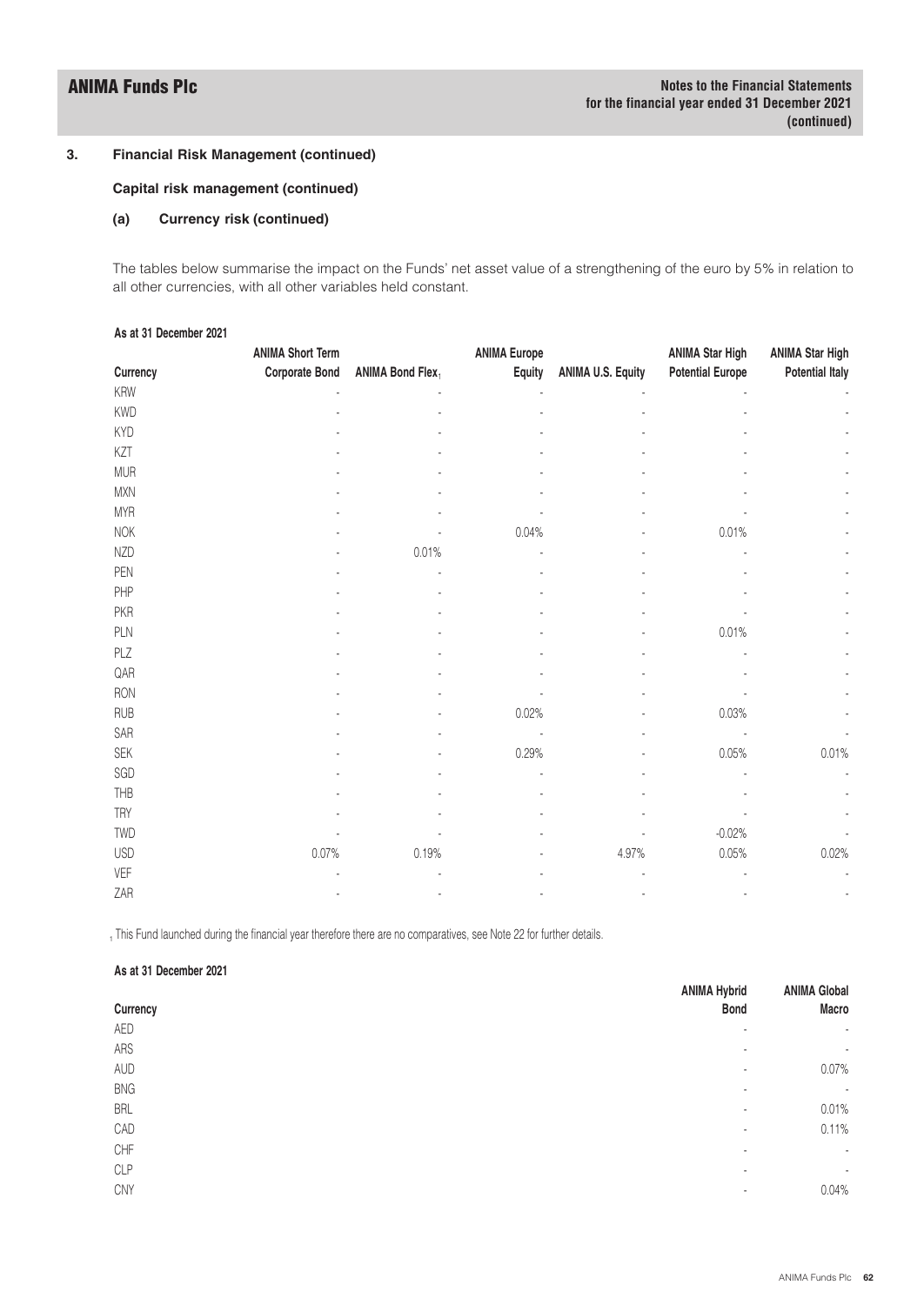## **Capital risk management (continued)**

# **(a) Currency risk (continued)**

The tables below summarise the impact on the Funds' net asset value of a strengthening of the euro by 5% in relation to all other currencies, with all other variables held constant.

| <b>ANIMA Hybrid</b>         | <b>ANIMA Global</b>      |
|-----------------------------|--------------------------|
| <b>Bond</b><br>Currency     | Macro                    |
| COP<br>ł,                   | $\overline{a}$           |
| CZK                         | $\overline{a}$           |
| DKK                         | ä,                       |
| EGP                         | L.                       |
| EUR<br>4.98%                | 5.66%                    |
| GBP<br>÷,                   | 0.16%                    |
| ${\sf HKD}$                 | ÷,                       |
| <b>HUF</b>                  | $\blacksquare$           |
| IDR                         | $\overline{\phantom{a}}$ |
| $ILS$                       | Ĭ.                       |
| $\ensuremath{\mathsf{INR}}$ | 0.02%                    |
| JPY                         | 0.29%                    |
| KRW<br>ä,                   | 0.02%                    |
| <b>KWD</b>                  | Ĭ.                       |
| <b>KYD</b>                  | L,                       |
| KZT                         | $\overline{a}$           |
| <b>MUR</b>                  | ä,                       |
| $\textsf{MXN}$              | $\overline{a}$           |
| <b>MYR</b>                  | L,                       |
| $\ensuremath{\mathsf{NOK}}$ |                          |
| <b>NZD</b>                  |                          |
| PEN                         | ä,                       |
| PHP                         |                          |
| $\mathsf{PKR}$              | L.                       |
| $\ensuremath{\mathsf{PLN}}$ |                          |
| PLZ                         | L.                       |
| $\sf QAR$                   | $\overline{a}$           |
| RON                         |                          |
| RUB                         |                          |
| $\ensuremath{\mathsf{SAR}}$ |                          |
| $\ensuremath{\mathsf{SEK}}$ |                          |
| SGD                         |                          |
| THB                         | ä,                       |
| TRY                         | ÷,                       |
| TWD<br>ł,                   | 0.02%                    |
| <b>USD</b><br>0.01%         | $-1.44%$                 |
| VEF<br>Ĭ.                   | $\blacksquare$           |
| ZAR<br>L.                   | ÷.                       |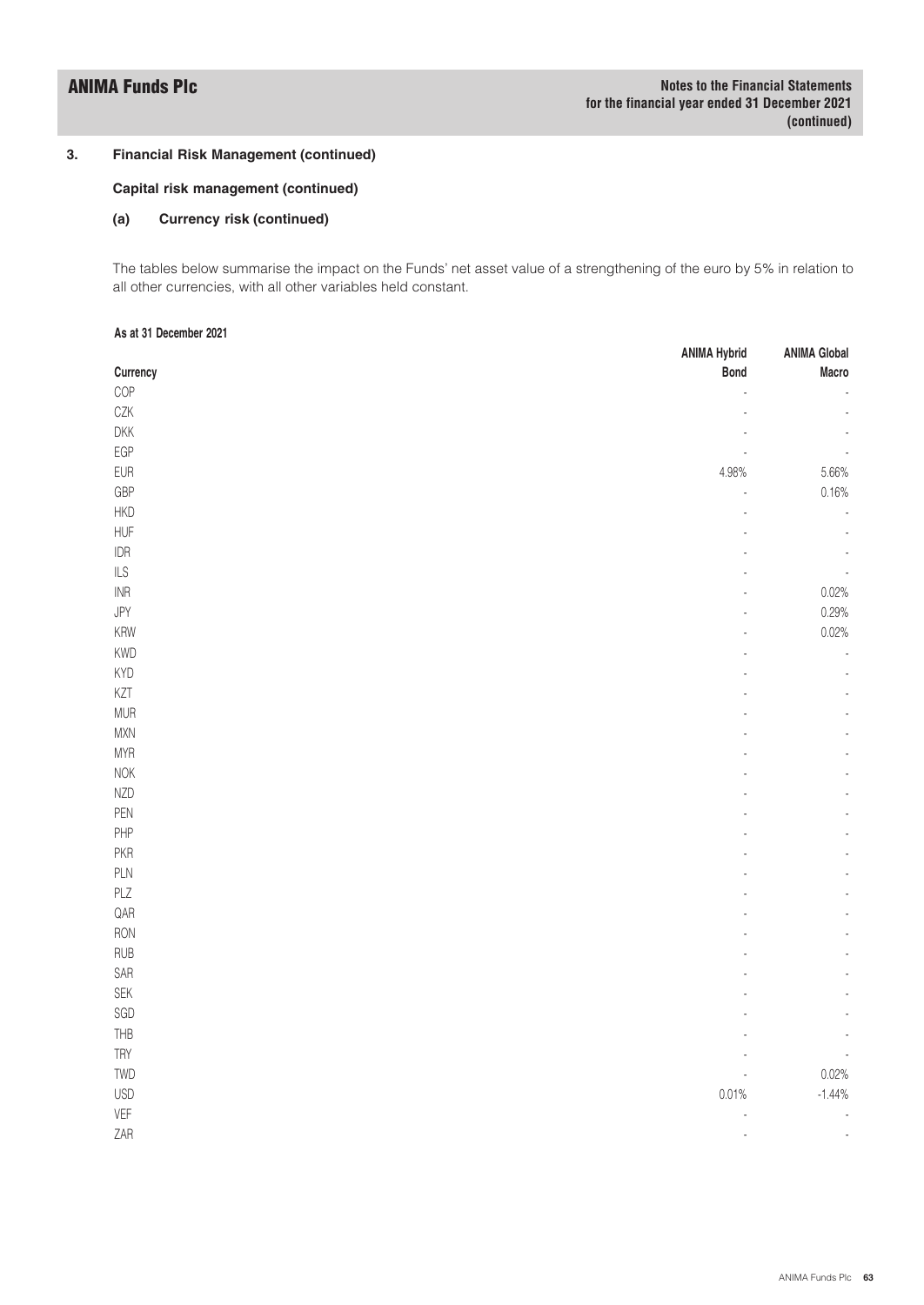## **Capital risk management (continued)**

# **(a) Currency risk (continued)**

The tables below summarise the currency exposure as a percentage of the Funds' net asset value, which is calculated with the inclusion of currency forwards. The percentages below are net of the effect of FX contracts.

| <b>ANIMA Short Term</b>          |                       | <b>ANIMA Europe</b> |                          | <b>ANIMA Star High</b>  | <b>ANIMA Star High</b> |                        |
|----------------------------------|-----------------------|---------------------|--------------------------|-------------------------|------------------------|------------------------|
| Currency                         | <b>Corporate Bond</b> | Equity              | <b>ANIMA U.S. Equity</b> | <b>Potential Europe</b> | <b>ANIMA Star Bond</b> | <b>Potential Italy</b> |
| AED                              |                       |                     | ä,                       |                         |                        |                        |
| ARS                              |                       |                     |                          |                         |                        |                        |
| $\mathsf{A}\mathsf{U}\mathsf{D}$ |                       |                     |                          |                         |                        | $\bar{z}$              |
| ${\sf BNG}$                      |                       |                     |                          |                         |                        | ä,                     |
| $\ensuremath{\mathsf{BRL}}$      |                       |                     |                          |                         |                        |                        |
| ${\sf CAD}$                      |                       |                     |                          |                         |                        |                        |
| CHF                              |                       | 0.78%               | 0.11%                    | 0.11%                   |                        | ÷,                     |
| CLP                              |                       | L,                  | $\overline{\phantom{a}}$ |                         |                        |                        |
| $\mathsf{C}\mathsf{N}\mathsf{Y}$ |                       |                     | 0.05%                    |                         |                        |                        |
| COP                              |                       |                     | L,                       |                         |                        |                        |
| CZK                              |                       | l,                  |                          |                         |                        |                        |
| DKK                              |                       | 0.20%               |                          | 0.04%                   |                        |                        |
| EGP                              |                       | $\bar{\phantom{a}}$ |                          | $\ddot{\phantom{a}}$    |                        |                        |
| <b>EUR</b>                       | 4.96%                 | 2.55%               | $-0.03%$                 | 4.74%                   | 4.40%                  | 5.00%                  |
| GBP                              |                       | 1.13%               | L                        | 0.05%                   | 0.01%                  | ÷,                     |
| ${\sf HKD}$                      |                       | ä,                  |                          | Ĭ.                      |                        |                        |
| <b>HUF</b>                       |                       |                     |                          |                         |                        |                        |
| $\mathsf{IDR}$                   |                       |                     | ÷,                       |                         |                        |                        |
| $\mathsf{ILS}\xspace$            |                       |                     | 0.09%                    |                         |                        |                        |
| ${\sf INR}$                      |                       |                     | Ĭ.                       |                         |                        |                        |
| JPY                              |                       |                     |                          |                         |                        |                        |
| KRW                              |                       |                     |                          |                         |                        |                        |
| <b>KWD</b>                       |                       |                     |                          |                         |                        |                        |
| <b>KYD</b>                       |                       |                     |                          |                         |                        |                        |
| KZT                              |                       |                     |                          |                         |                        |                        |
| <b>MUR</b>                       |                       |                     |                          |                         |                        |                        |
| $\textsf{MXN}$                   |                       |                     |                          |                         |                        | ä,                     |
| <b>MYR</b>                       |                       |                     |                          |                         |                        | ä,                     |
| $\ensuremath{\mathsf{NOK}}$      |                       | 0.05%               |                          | $-0.01%$                |                        |                        |
| <b>NZD</b>                       |                       |                     |                          |                         |                        |                        |
| PEN                              |                       |                     |                          |                         |                        |                        |
| PHP                              |                       |                     |                          |                         |                        |                        |
| PKR                              |                       |                     |                          |                         |                        |                        |
| PLN                              |                       |                     |                          | 0.01%                   |                        |                        |
| PLZ                              |                       |                     |                          |                         |                        |                        |
| $\sf QAR$                        |                       |                     |                          |                         |                        |                        |
| RON                              |                       |                     |                          |                         |                        |                        |
| <b>RUB</b>                       |                       | 0.03%               |                          | 0.04%                   |                        |                        |
| $\ensuremath{\mathsf{SAR}}$      |                       | $\sim$ $-$          |                          | $\ddot{\phantom{a}}$    |                        |                        |
| $\ensuremath{\mathsf{SEK}}$      |                       | 0.26%               |                          | 0.02%                   |                        |                        |
| $\operatorname{\mathsf{SGD}}$    |                       |                     |                          |                         |                        |                        |
| THB                              |                       |                     |                          |                         |                        |                        |
| TRY                              |                       |                     |                          |                         |                        |                        |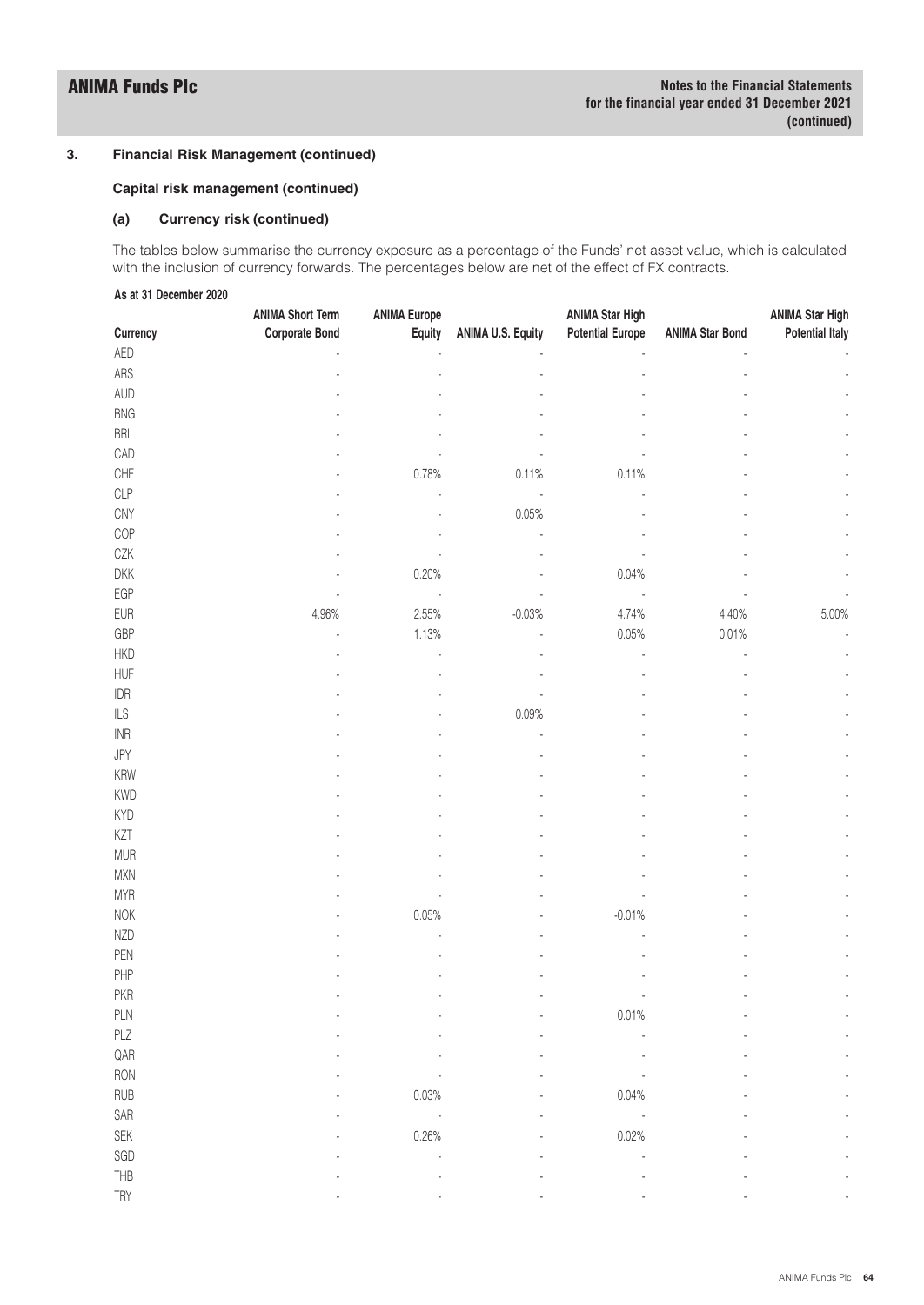## **Capital risk management (continued)**

# **(a) Currency risk (continued)**

The tables below summarise the currency exposure as a percentage of the Funds' net asset value, which is calculated with the inclusion of currency forwards. The percentages below are net of the effect of FX contracts.

## **As at 31 December 2020**

|            | <b>ANIMA Short Term</b> | <b>ANIMA Europe</b> |                          | <b>ANIMA Star High</b>  |                        | <b>ANIMA Star High</b> |
|------------|-------------------------|---------------------|--------------------------|-------------------------|------------------------|------------------------|
| Currency   | <b>Corporate Bond</b>   | Eauity              | <b>ANIMA U.S. Equity</b> | <b>Potential Europe</b> | <b>ANIMA Star Bond</b> | <b>Potential Italy</b> |
| <b>TWD</b> |                         |                     |                          |                         |                        |                        |
| <b>USD</b> | 0.04%                   |                     | 4.78%                    |                         | 0.59%                  |                        |
| VEF        |                         |                     | -                        |                         |                        |                        |
| ZAR        |                         |                     | $\overline{\phantom{a}}$ |                         |                        |                        |

| Currency                         | <b>ANIMA Hybrid</b><br><b>Bond</b> | <b>ANIMA Global</b><br>Macro |
|----------------------------------|------------------------------------|------------------------------|
| $\mathsf{AED}$                   | ÷,                                 | ÷                            |
| ${\sf ARS}$                      | ÷.                                 | $\overline{\phantom{a}}$     |
| AUD                              |                                    | $-0.03%$                     |
| $\mathsf{BNG}$                   |                                    | $\overline{\phantom{a}}$     |
| $\ensuremath{\mathsf{BRL}}$      |                                    | 0.01%                        |
| CAD                              |                                    | $\blacksquare$               |
| $\mathbb{CHF}$                   |                                    | $\overline{\phantom{a}}$     |
| CLP                              |                                    | $\overline{\phantom{a}}$     |
| CNY                              |                                    | 0.08%                        |
| COP                              |                                    | ÷,                           |
| $CZK$                            |                                    |                              |
| ${\sf DKK}$                      |                                    |                              |
| EGP                              |                                    | L.                           |
| ${\sf EUR}$                      | 5.00%                              | 4.83%                        |
| GBP                              | ÷,                                 | 0.01%                        |
| ${\sf HKD}$                      |                                    | ÷                            |
| ${\sf HUF}$                      |                                    | $\overline{\phantom{a}}$     |
| $\ensuremath{\mathsf{IDR}}$      |                                    | ÷,                           |
| $\mathsf{ILS}\xspace$            |                                    | $\Box$                       |
| $\ensuremath{\mathsf{INR}}$      |                                    | 0.02%                        |
| $\mathsf{J}\mathsf{P}\mathsf{Y}$ |                                    | $-0.31%$                     |
| KRW                              |                                    | 0.02%                        |
| <b>KWD</b>                       |                                    | $\overline{\phantom{a}}$     |
| KYD                              |                                    | $\overline{\phantom{a}}$     |
| KZT                              |                                    | L.                           |
| $\ensuremath{\mathsf{MUR}}$      |                                    | 0.02%                        |
| <b>MXN</b>                       |                                    | ÷,                           |
| ${\sf M}{\sf Y}{\sf R}$          |                                    | ÷.                           |
| $\sf{NOK}$                       |                                    |                              |
| $\ensuremath{\mathsf{NZD}}$      |                                    |                              |
| $\ensuremath{\mathsf{PEN}}$      |                                    |                              |
| PHP                              |                                    |                              |
| <b>PKR</b>                       |                                    | ÷.                           |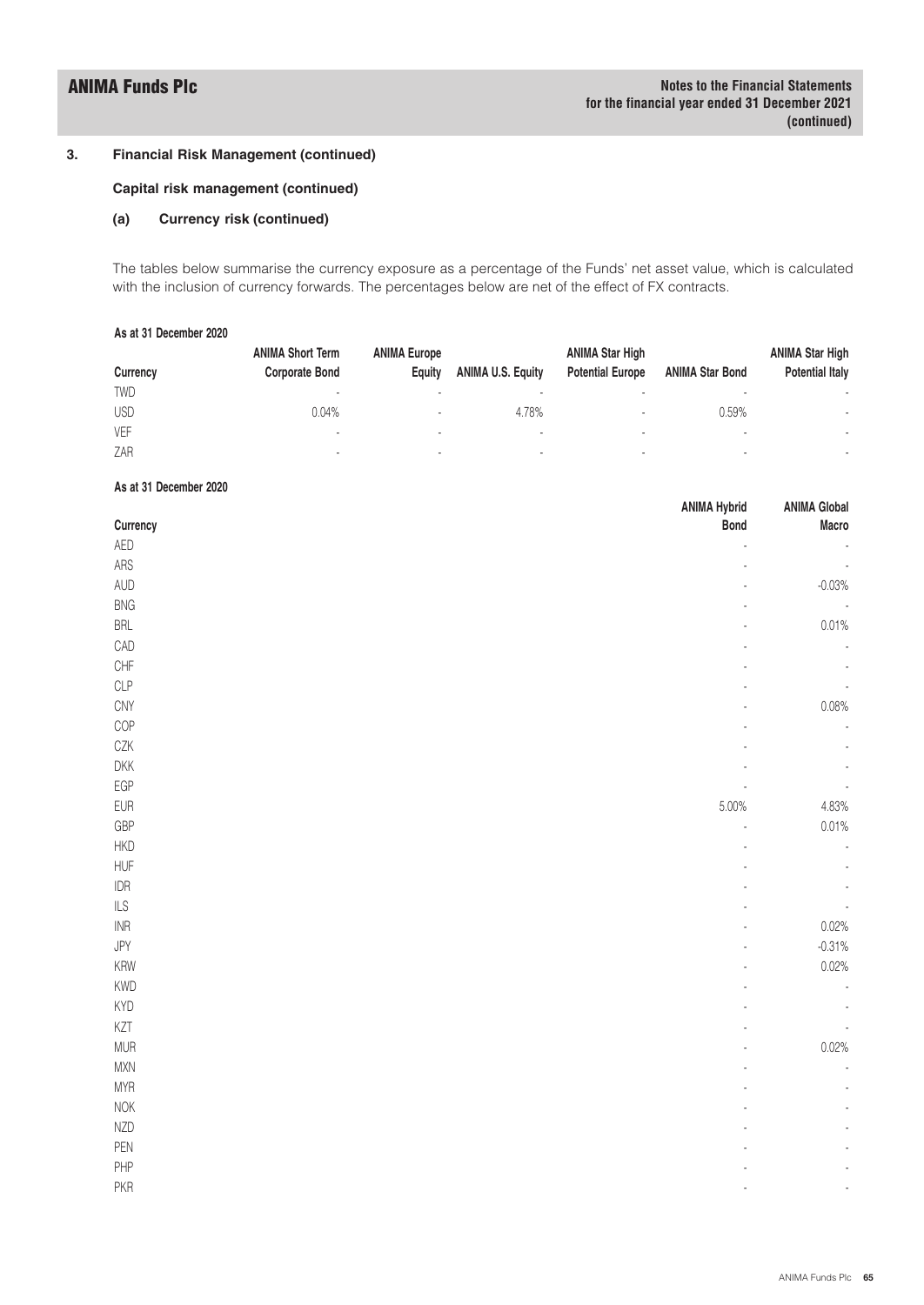## **Capital risk management (continued)**

## **(a) Currency risk (continued)**

The tables below summarise the currency exposure as a percentage of the Funds' net asset value, which is calculated with the inclusion of currency forwards. The percentages below are net of the effect of FX contracts.

## **As at 31 December 2020**

|            | <b>ANIMA Hybrid</b>          | <b>ANIMA Global</b>      |
|------------|------------------------------|--------------------------|
| Currency   | <b>Bond</b>                  | <b>Macro</b>             |
| PLN        | ٠                            | $\overline{\phantom{a}}$ |
| PLZ        | ٠                            | $\overline{\phantom{a}}$ |
| $\sf QAR$  | ٠                            | ۰                        |
| RON        | ٠                            | $\overline{\phantom{a}}$ |
| RUB        | $\blacksquare$               | 0.01%                    |
| SAR        | $\sim$                       | 0.01%                    |
| SEK        | ٠                            | $\sim$                   |
| SGD        | ٠                            | $\overline{\phantom{a}}$ |
| $THB$      | ٠                            | ۰                        |
| <b>TRY</b> | ٠                            | $\overline{\phantom{a}}$ |
| TWD        | $\qquad \qquad \blacksquare$ | 0.03%                    |
| <b>USD</b> | $\overline{\phantom{a}}$     | 0.29%                    |
| VEF        | ٠                            | $\sim$                   |
| ZAR        | ٠                            | 0.01%                    |
|            |                              |                          |

## **(b) Interest rate risk**

The tables below summarise the interest rate risk exposure of the Funds by bucket of maturity, which is calculated with the inclusion of interest rate derivatives. The values in the table below are expressed in term of effective interest rate duration.

### **As at 31 December 2021**

|                                  | <b>Interest Rate Exposure Duration</b> |                          |                |                          |                          |                          |                 |  |
|----------------------------------|----------------------------------------|--------------------------|----------------|--------------------------|--------------------------|--------------------------|-----------------|--|
|                                  | Less than                              | 1-3                      | $3 - 5$        | $5 - 7$                  | 7-10                     | Greater than             | Total           |  |
| Portfolio                        | 1 Year                                 | Years                    | Years          | Years                    | Years                    | 10 Years                 | <b>Exposure</b> |  |
| ANIMA Short Term Corporate Bond  | 0.16                                   | 0.48                     | 0.02           | $\overline{\phantom{a}}$ | ٠                        | 0.32                     | 0.98            |  |
| ANIMA Bond Flex <sub>1</sub>     | $\overline{a}$                         | 0.34                     | 1.55           | $-0.99$                  | $-2.95$                  | 1.43                     | $-0.62$         |  |
| <b>ANIMA Europe Equity</b>       |                                        |                          |                |                          |                          |                          | $\sim$          |  |
| ANIMA U.S. Equity                |                                        |                          |                | $\overline{\phantom{a}}$ | ٠                        |                          |                 |  |
| ANIMA Star High Potential Europe | 0.05                                   |                          |                | $\overline{\phantom{a}}$ | $\overline{\phantom{a}}$ | $\overline{\phantom{a}}$ | 0.05            |  |
| ANIMA Star High Potential Italy  | 0.13                                   | $\overline{\phantom{a}}$ | $\overline{a}$ | ۰                        | ٠                        | 0.05                     | 0.18            |  |
| ANIMA Hybrid Bond                |                                        | $\overline{\phantom{a}}$ |                | $\overline{\phantom{a}}$ | $\sim$                   | 3.10                     | 3.10            |  |
| ANIMA Global Macro               | 0.01                                   | 0.10                     | 0.56           | 1.88                     | 4.94                     | 0.31                     | 7.80            |  |

1 This Fund launched during the financial year therefore there are no comparatives, see Note 22 for further details.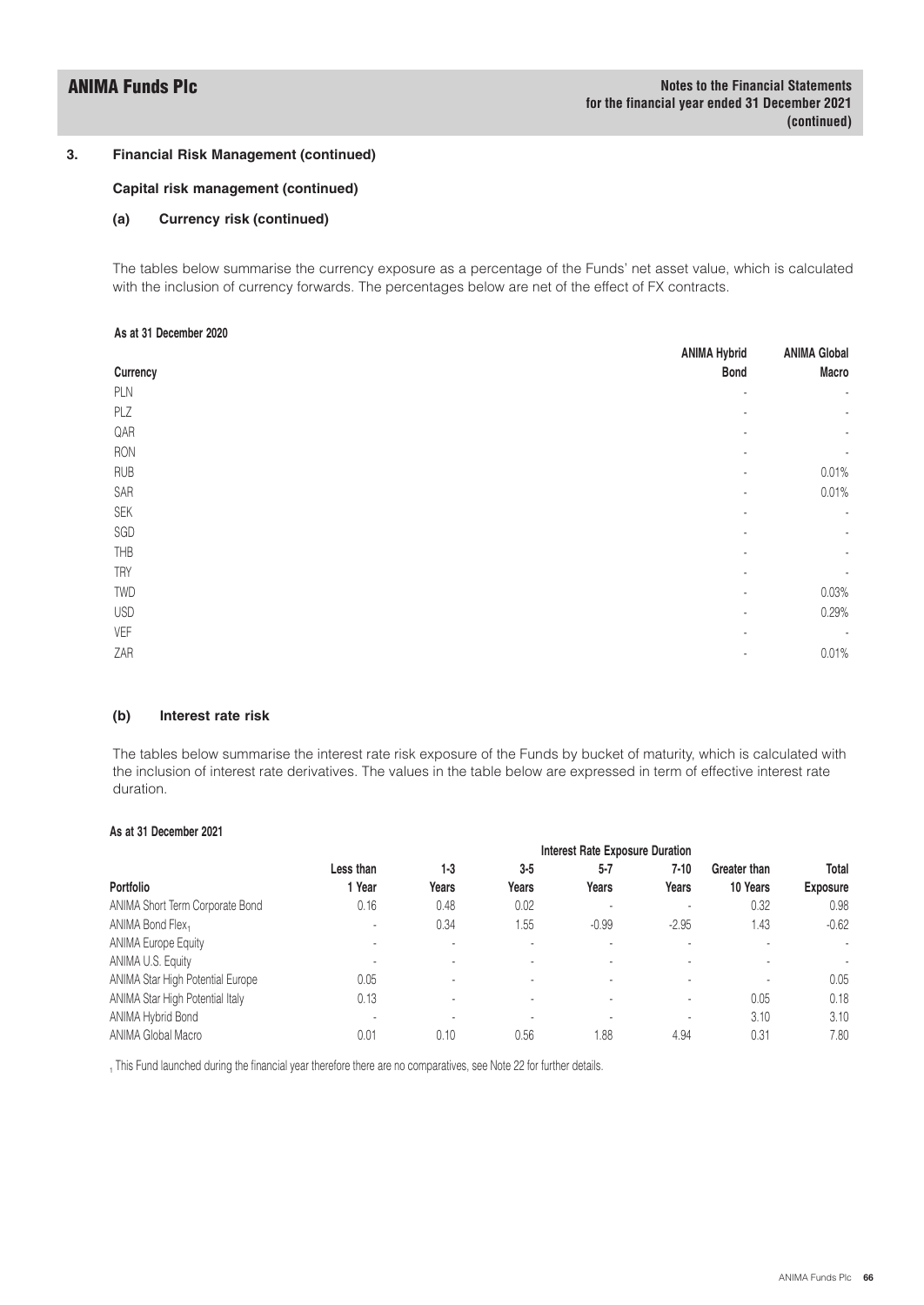### **Capital risk management (continued)**

# **(b) Interest rate risk (continued)**

The tables below summarise the interest rate risk exposure of the Non Structured Funds by bucket of maturity, which is calculated with the inclusion of interest rate FDIs. The percentages in the table below are percentage of the NAV of the Funds.

|                                  | <b>Interest Rate Exposure Duration</b> |       |         |                          |                          |                          |                 |
|----------------------------------|----------------------------------------|-------|---------|--------------------------|--------------------------|--------------------------|-----------------|
|                                  | Less than                              | $1-3$ | $3 - 5$ | $5 - 7$                  | $7 - 10$                 | Greater than             | <b>Total</b>    |
| <b>Portfolio</b>                 | Year                                   | Years | Years   | Years                    | Years                    | 10 Years                 | <b>Exposure</b> |
| ANIMA Short Term Corporate Bond  | 0.09                                   | 0.56  | 0.05    | 0.02                     | $\overline{\phantom{a}}$ | 0.27                     | 0.99            |
| <b>ANIMA Europe Equity</b>       | ٠                                      |       | ٠       | $\overline{a}$           |                          | $\overline{\phantom{a}}$ | ٠               |
| ANIMA U.S. Equity                |                                        |       |         |                          |                          |                          | ٠               |
| ANIMA Star High Potential Europe | $\overline{\phantom{a}}$               |       |         | $\overline{a}$           | $\overline{\phantom{a}}$ | ٠                        | ٠               |
| ANIMA Star Bond                  | 0.06                                   | 0.27  | 0.65    | 1.42                     | $-1.35$                  | 2.10                     | 3.15            |
| ANIMA Star High Potential Italy  | $\sim$                                 |       | ٠       | $\overline{a}$           | ٠                        | ٠                        | $\sim$          |
| ANIMA Hybrid Bond                | ٠                                      |       |         | $\overline{\phantom{a}}$ | 0.06                     | 3.73                     | 3.79            |
| ANIMA Global Macro               |                                        |       | 0.22    | 2.52                     | 5.48                     | 0.23                     | 8.45            |
|                                  |                                        |       |         |                          |                          |                          |                 |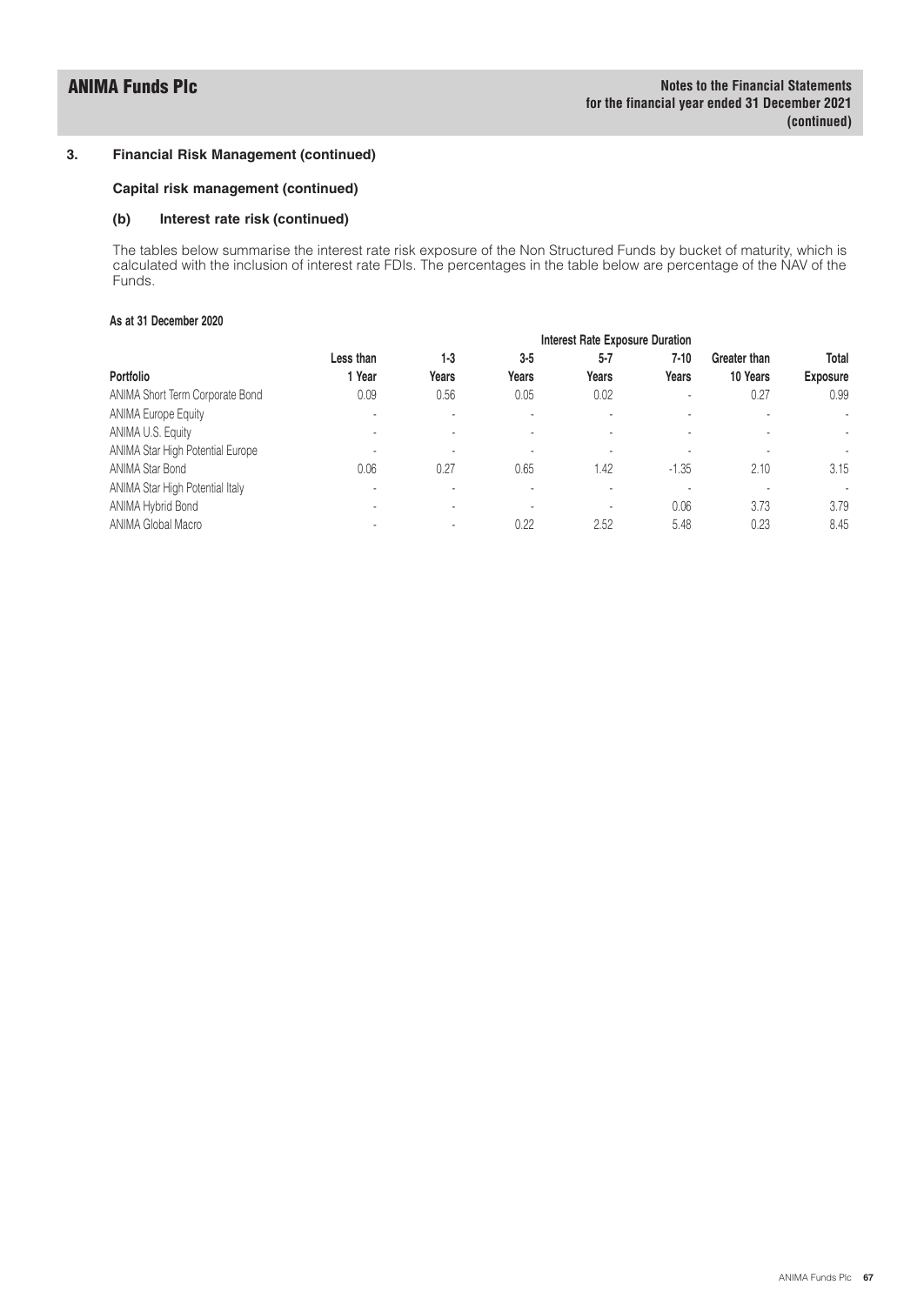## **Capital risk management (continued)**

## **(b) Interest rate risk (continued)**

The tables below summarise the interest rate risk exposure of the Funds by bucket of maturity, which is calculated with the inclusion of interest rate FDIs. The percentages in the table below are percentage of the NAV of the Funds.

#### **As at 31 December 2021**

|                                  | Sensitivity of 100 Basis Point increase in Interest Rates |          |          |                          |          |                |                 |  |
|----------------------------------|-----------------------------------------------------------|----------|----------|--------------------------|----------|----------------|-----------------|--|
|                                  | Less than                                                 | $1-3$    | $3 - 5$  | $5 - 7$                  | 7-10     | Greather       | <b>Total</b>    |  |
|                                  | 1 Year                                                    | Years    | Years    | Years                    | Years    | than           | <b>Exposure</b> |  |
| <b>Portfolio</b>                 |                                                           |          |          |                          |          | 10 Years       |                 |  |
| ANIMA Short Term Corporate Bond  | $-0.16%$                                                  | $-0.48%$ | $-0.02%$ |                          | ٠        | $-0.32%$       | $-0.98%$        |  |
| ANIMA Bond Flex <sub>1</sub>     | $\sim$                                                    | $-0.34%$ | $-1.55%$ | 0.99%                    | 2.95%    | $-1.43%$       | 0.62%           |  |
| <b>ANIMA Europe Equity</b>       |                                                           |          |          |                          |          |                | $\sim$          |  |
| ANIMA U.S. Equity                | $\overline{a}$                                            |          |          |                          |          |                | ٠               |  |
| ANIMA Star High Potential Europe | $-0.05%$                                                  |          | ٠        | $\overline{\phantom{a}}$ |          | $\overline{a}$ | $-0.05%$        |  |
| ANIMA Star High Potential Italy  | $-0.13%$                                                  |          |          |                          | ٠        | $-0.05%$       | $-0.18%$        |  |
| ANIMA Hybrid Bond                |                                                           |          |          |                          | ٠        | $-3.10%$       | $-3.10%$        |  |
| ANIMA Global Macro               | $-0.01%$                                                  | $-0.10%$ | $-0.56%$ | $-1.88%$                 | $-4.94%$ | $-0.31%$       | $-7.80%$        |  |

1 This Fund launched during the financial year therefore there are no comparatives, see Note 22 for further details.

The tables below summarise the interest rate risk exposure of the Non Structured Funds by bucket of maturity, which is calculated with the inclusion of interest rate FDIs. The percentages in the table below are percentage of the NAV of the Funds.

#### **As at 31 December 2020**

|                                  | Sensitivity of 100 Basis Point increase in Interest Rates |                          |                          |          |          |                |                 |
|----------------------------------|-----------------------------------------------------------|--------------------------|--------------------------|----------|----------|----------------|-----------------|
|                                  | Less than                                                 | $1-3$                    | $3 - 5$                  | $5 - 7$  | 7-10     | Greather       | <b>Total</b>    |
|                                  | 1 Year                                                    | Years                    | Years                    | Years    | Years    | than           | <b>Exposure</b> |
| <b>Portfolio</b>                 |                                                           |                          |                          |          |          | 10 Years       |                 |
| ANIMA Short Term Corporate Bond  | $-0.09%$                                                  | $-0.56%$                 | $-0.05%$                 | $-0.02%$ | ٠        | $-0.27%$       | $-0.99\%$       |
| <b>ANIMA Europe Equity</b>       |                                                           |                          | $\overline{\phantom{a}}$ | ٠        |          | $\overline{a}$ | $\sim$          |
| ANIMA U.S. Equity                |                                                           |                          |                          |          |          |                |                 |
| ANIMA Star High Potential Europe |                                                           |                          |                          |          |          |                |                 |
| ANIMA Star Bond                  | $-0.06%$                                                  | $-0.27%$                 | $-0.65%$                 | $-1.42%$ | 1.35%    | $-2.10%$       | $-3.15%$        |
| ANIMA Star High Potential Italy  |                                                           |                          |                          |          |          |                |                 |
| ANIMA Hybrid Bond                |                                                           |                          |                          | ٠        | $-0.06%$ | $-3.73%$       | $-3.79%$        |
| ANIMA Global Macro               |                                                           | $\overline{\phantom{a}}$ | $-0.22%$                 | $-2.52%$ | $-5.48%$ | $-0.23%$       | $-8.45%$        |

## **(c) Other price risk**

The tables below summarise the equity exposure of the Funds, which is calculated with the inclusion of equity FDIs.

|                                  | <b>Equity Risk</b>     |              |  |
|----------------------------------|------------------------|--------------|--|
|                                  | <b>Equity Exposure</b> | 10% Decrease |  |
| Portfolio                        | % of NAV               | of Equity    |  |
| <b>ANIMA Europe Equity</b>       | 97.72 %                | $-9.77%$     |  |
| ANIMA U.S. Equity                | 97.84 %                | $-9.78%$     |  |
| ANIMA Star High Potential Europe | 34.57 %                | $-3.46%$     |  |
| ANIMA Star High Potential Italy  | 37.07 %                | $-3.71%$     |  |
| ANIMA Global Macro               | 23.85 %                | $-2.39%$     |  |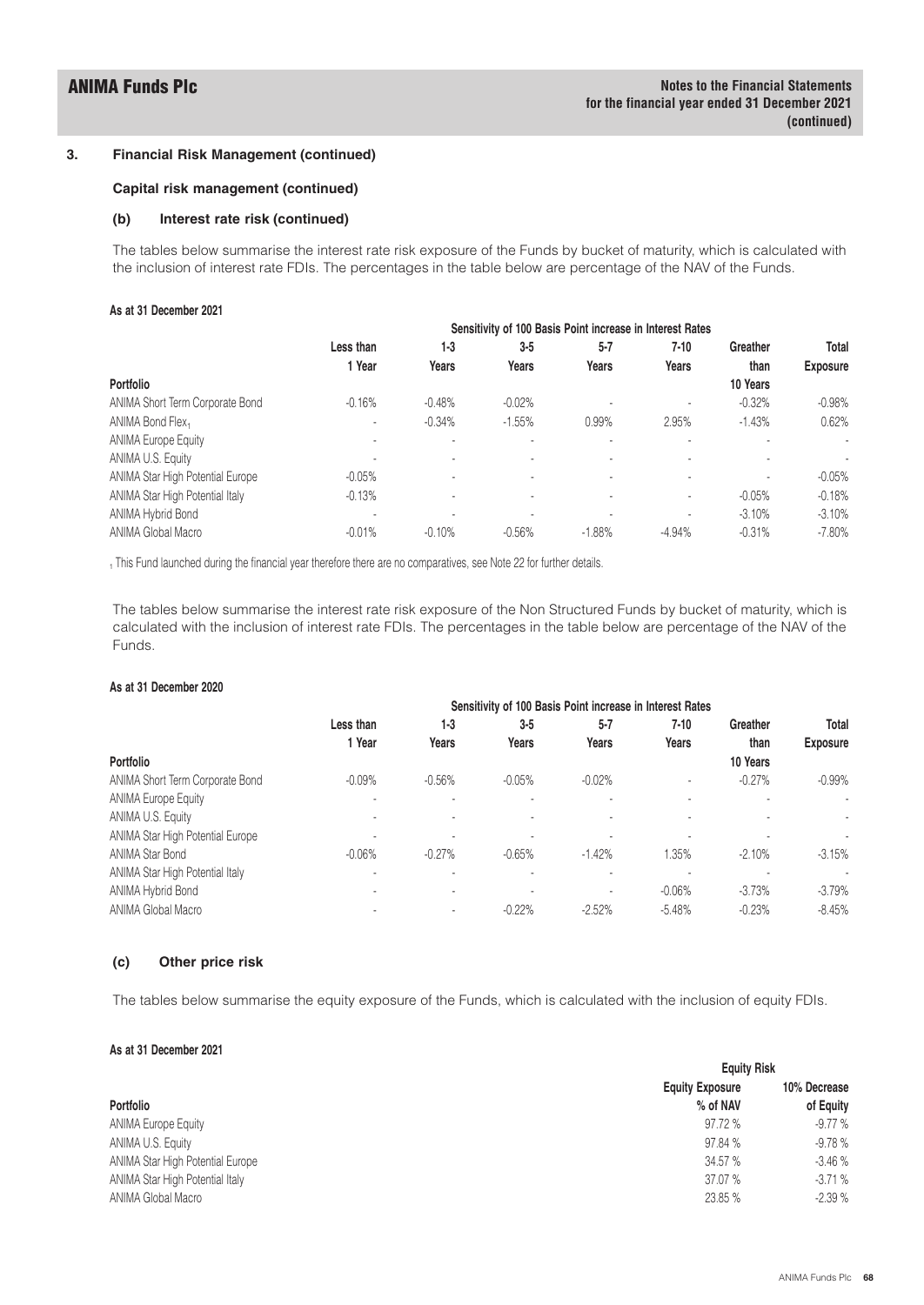## **Capital risk management (continued)**

# **(c) Other price risk (continued)**

The tables below summarise the equity exposure of the Funds, which is calculated with the inclusion of equity FDIs.

A 10% increase would have resulted in an equal but opposite effect on the amounts shown above, on the basis that all other variables remain constant.

The tables below summarise the equity exposure of the Funds, which is calculated with the inclusion of equity FDIs.

## **As at 31 December 2020**

|                                  | <b>Equity Risk</b>     |              |  |
|----------------------------------|------------------------|--------------|--|
|                                  | <b>Equity Exposure</b> | 10% Decrease |  |
| Portfolio                        | % of NAV               | of Equity    |  |
| ANIMA Europe Equity              | 98.73 %                | $-9.87%$     |  |
| ANIMA U.S. Equity                | 99.34 %                | $-9.93%$     |  |
| ANIMA Star High Potential Europe | 35.11 %                | $-3.51%$     |  |
| ANIMA Star High Potential Italy  | 46.67 %                | $-4.67%$     |  |
| ANIMA Global Macro               | 27.79 %                | $-2.78%$     |  |

A 10% increase would have resulted in an equal but opposite effect on the amounts shown above, on the basis that all other variables remain constant.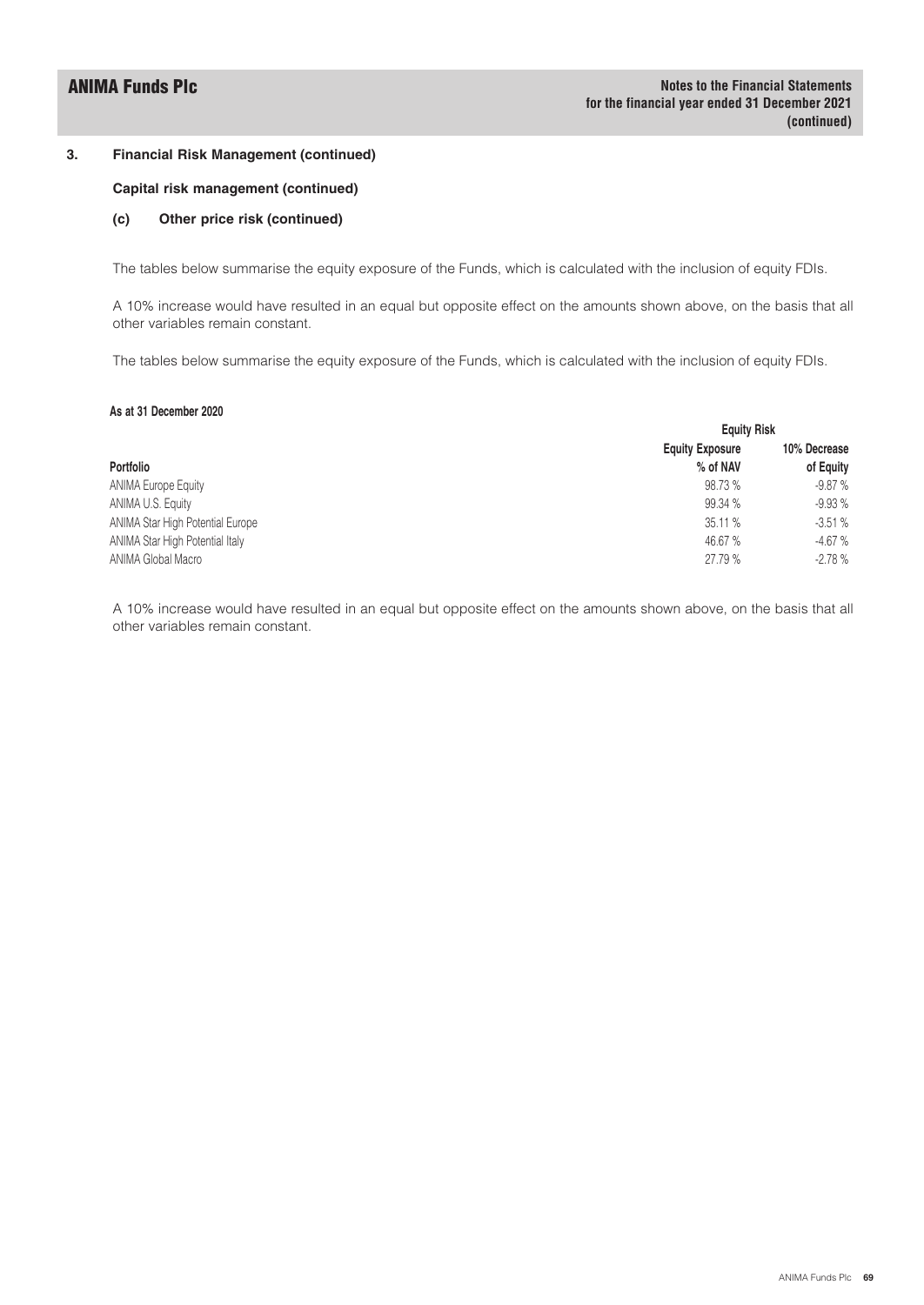## **Capital risk management (continued)**

# **(d) Credit risk**

The tables below summarise the issuer risk exposure of the Funds by the S&P long term rating.

# **As at 31 December 2021**

| Rating in                                                       | <b>Credit Risk</b>      |                   |                      |                          |                         |                        |  |
|-----------------------------------------------------------------|-------------------------|-------------------|----------------------|--------------------------|-------------------------|------------------------|--|
|                                                                 | <b>ANIMA Short Term</b> | <b>ANIMA Bond</b> | ANIMA                |                          | <b>ANIMA Star High</b>  | <b>ANIMA Star High</b> |  |
| Portfolio                                                       | <b>Corporate Bond</b>   | $Flex_1$          | <b>Europe Equity</b> | <b>ANIMA U.S. Equity</b> | <b>Potential Europe</b> | <b>Potential Italy</b> |  |
| AAA                                                             | 4.58%                   | 63.88%            | 2.28%                | 2.16%                    | 17.60%                  | 15.84%                 |  |
| $AA+$                                                           |                         | $-6.96%$          |                      |                          |                         |                        |  |
| AA                                                              |                         |                   |                      |                          | 6.23%                   |                        |  |
| AA-                                                             |                         |                   |                      |                          |                         |                        |  |
| $A+$                                                            |                         |                   |                      |                          |                         |                        |  |
| Α                                                               | 3.38%                   |                   |                      |                          |                         |                        |  |
| $\mathbb{A}\text{-}$                                            | 2.16%                   |                   |                      |                          |                         |                        |  |
| BBB+                                                            | 6.68%                   |                   |                      |                          | 7.76%                   |                        |  |
| <b>BBB</b>                                                      | 28.40%                  | 42.80%            |                      |                          | 15.49%                  | 39.99%                 |  |
| BBB-                                                            | 25.02%                  |                   |                      |                          |                         | 1.74%                  |  |
| BB+                                                             | 14.82%                  |                   |                      |                          |                         |                        |  |
| BB                                                              | 5.03%                   |                   |                      |                          |                         |                        |  |
| BB-                                                             | 0.37%                   |                   |                      |                          |                         |                        |  |
| $B+$                                                            | 0.15%                   |                   |                      |                          |                         |                        |  |
| B                                                               |                         |                   |                      |                          |                         |                        |  |
| <b>B-</b>                                                       | 1.89%                   |                   |                      |                          |                         | 1.73%                  |  |
| $CCC +$                                                         |                         | 0.28%             |                      |                          |                         |                        |  |
| CCC                                                             |                         |                   |                      |                          |                         |                        |  |
| $CCC -$                                                         |                         |                   |                      |                          |                         |                        |  |
| $\mathbb{C}\mathbb{C}$                                          |                         |                   |                      |                          |                         |                        |  |
| $\ensuremath{\mathsf{N}}\xspace/\ensuremath{\mathsf{R}}\xspace$ | 7.54%                   |                   |                      |                          |                         |                        |  |
| N/A                                                             |                         |                   |                      |                          |                         |                        |  |
| Total                                                           | 100.02                  | 100.00            | 2.28                 | 2.16                     | 47.08                   | 59.30                  |  |

1 This Fund launched during the financial year therefore there are no comparatives, see Note 22 for further details.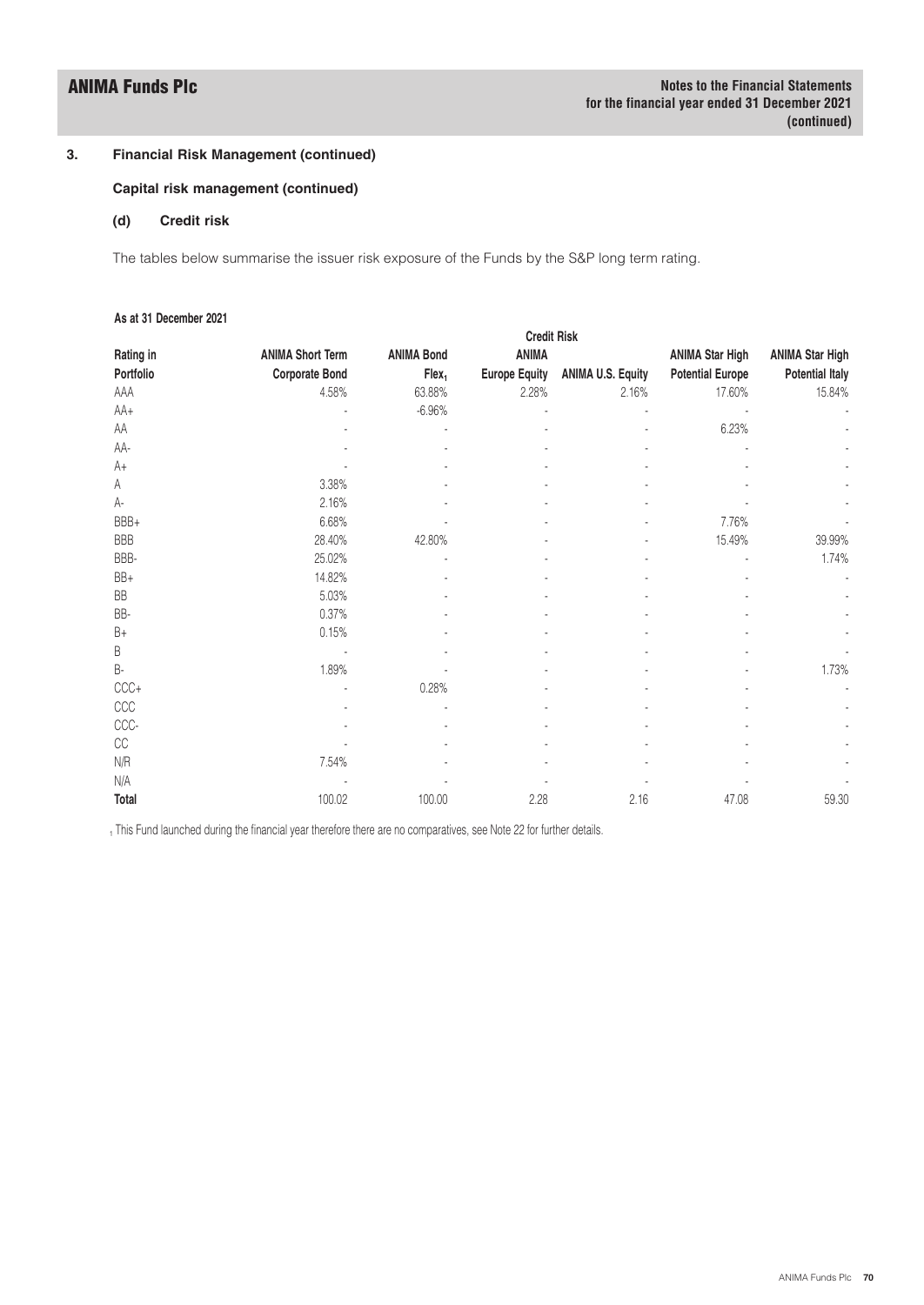# **Capital risk management (continued)**

# **(d) Credit risk (continued)**

The tables below summarise the issuer risk exposure of the Funds by the S&P long term rating.

| As at 31 December 2021                                          |                    |                     |  |
|-----------------------------------------------------------------|--------------------|---------------------|--|
|                                                                 | <b>Credit Risk</b> |                     |  |
| Rating in                                                       | ANIMA              | <b>ANIMA</b>        |  |
| Portfolio                                                       | <b>Hybrid Bond</b> | <b>Global Macro</b> |  |
| AAA                                                             | 15.04%             | $-27.60%$           |  |
| $AA+$                                                           |                    | 53.93%              |  |
| ${\sf AA}$                                                      |                    | 20.45%              |  |
| $AA-$                                                           |                    | $\sim$              |  |
| $\mathbb{A}+$                                                   |                    | 14.08%              |  |
| A                                                               |                    | 2.37%               |  |
| $\mathbb{A}\text{-}$                                            |                    | ÷,                  |  |
| BBB+                                                            | 6.46%              | 16.16%              |  |
| <b>BBB</b>                                                      | 7.14%              | 12.97%              |  |
| BBB-                                                            | 23.95%             | $\bar{a}$           |  |
| $\mathsf{BB}+$                                                  | 34.52%             | ÷,                  |  |
| BB                                                              | 9.09%              |                     |  |
| BB-                                                             |                    | ÷,                  |  |
| $\mathsf{B}+$                                                   | 0.86%              |                     |  |
| B                                                               |                    |                     |  |
| $\mathsf B\text{-}$                                             |                    |                     |  |
| $CCC +$                                                         |                    |                     |  |
| $\mathop{\rm CC}$                                               |                    |                     |  |
| $CCC -$                                                         |                    | ÷,                  |  |
| $\mathbb{C}\mathbb{C}$                                          |                    | ä,                  |  |
| $\ensuremath{\mathsf{N}}\xspace/\ensuremath{\mathsf{R}}\xspace$ | 2.94%              | 6.58%               |  |
| $\mathsf{N}/\mathsf{A}$                                         |                    | $\sim$              |  |
| Total                                                           | 100.00             | 98.94               |  |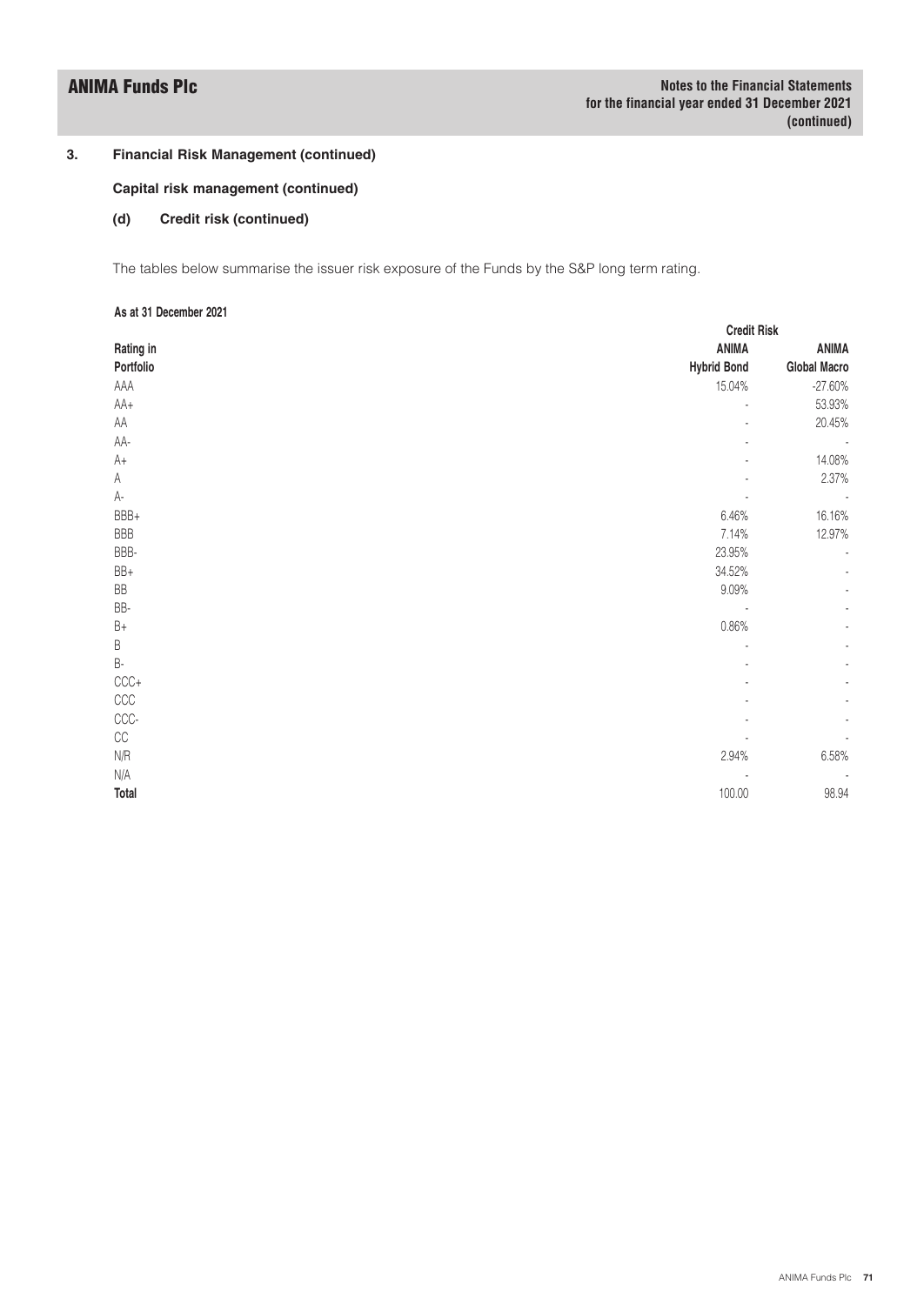#### **Capital risk management (continued)**

### **(d) Credit risk (continued)**

The tables below summarise the issuer risk exposure of the Funds by the S&P long term rating.

#### **As at 31 December 2020**

|                         | <b>Credit Risk</b>      |                      |                          |                         |                        |                        |  |  |
|-------------------------|-------------------------|----------------------|--------------------------|-------------------------|------------------------|------------------------|--|--|
| Rating in               | <b>ANIMA Short Term</b> | <b>ANIMA</b>         |                          | <b>ANIMA Star High</b>  |                        | <b>ANIMA Star High</b> |  |  |
| Portfolio               | <b>Corporate Bond</b>   | <b>Europe Equity</b> | <b>ANIMA U.S. Equity</b> | <b>Potential Europe</b> | <b>ANIMA Star Bond</b> | <b>Potential Italy</b> |  |  |
| AAA                     | 7.90%                   | 1.27%                | 0.66%                    | 17.67%                  | 18.87%                 | 10.31%                 |  |  |
| $AA+$                   |                         |                      |                          |                         | 32.84%                 |                        |  |  |
| ΑA                      |                         |                      |                          |                         |                        |                        |  |  |
| AA-                     |                         |                      |                          | 11.11%                  |                        |                        |  |  |
| $A+$                    | 1.53%                   |                      |                          |                         | 0.58%                  |                        |  |  |
| А                       | 1.62%                   |                      |                          |                         |                        |                        |  |  |
| A-                      | 4.57%                   |                      |                          |                         |                        |                        |  |  |
| BBB+                    | 9.65%                   |                      |                          |                         |                        |                        |  |  |
| <b>BBB</b>              | 20.31%                  |                      |                          | 15.09%                  | 46.90%                 | 35.64%                 |  |  |
| BBB-                    | 23.41%                  |                      |                          |                         | 0.46%                  | 2.27%                  |  |  |
| BB+                     | 14.38%                  |                      |                          |                         |                        | 4.83%                  |  |  |
| BB                      | 7.13%                   |                      |                          |                         | 0.21%                  |                        |  |  |
| BB-                     | 7.13%                   |                      |                          |                         | 0.21%                  |                        |  |  |
| B+                      |                         |                      |                          |                         |                        |                        |  |  |
| B                       |                         |                      |                          |                         |                        |                        |  |  |
| B-                      | 0.39%                   |                      |                          |                         |                        | 1.12%                  |  |  |
| $CCC +$                 |                         |                      |                          |                         |                        |                        |  |  |
| CCC                     |                         |                      |                          |                         |                        |                        |  |  |
| CCC-                    |                         |                      |                          |                         | 0.14%                  |                        |  |  |
| CC                      |                         |                      |                          |                         |                        |                        |  |  |
| N/R                     | 4.56%                   |                      |                          |                         |                        |                        |  |  |
| $\mathsf{N}/\mathsf{A}$ |                         |                      |                          |                         |                        |                        |  |  |
| Total                   | 102.58                  | 1.27                 | 0.66                     | 43.87                   | 100.21                 | 54.17                  |  |  |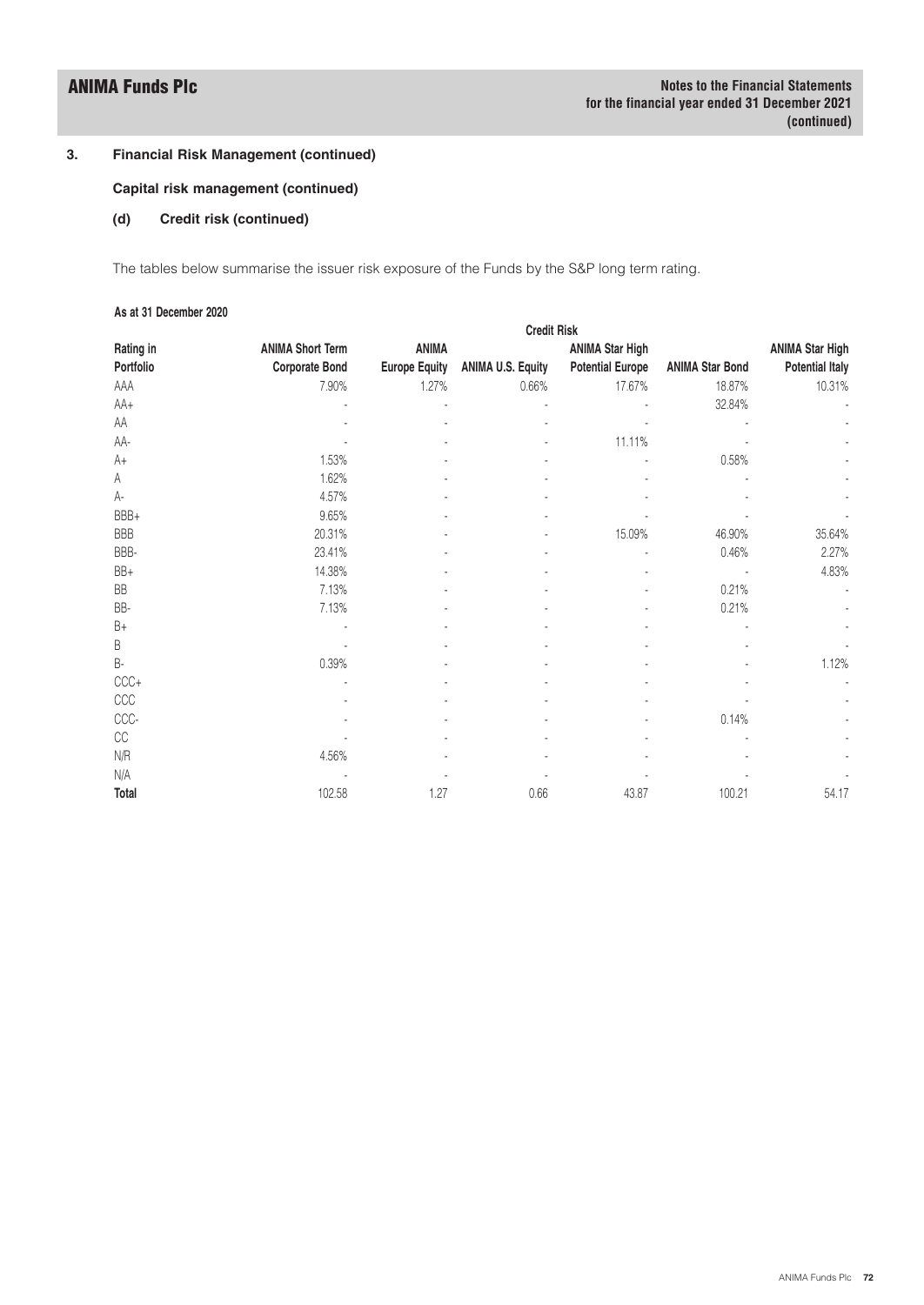#### **Capital risk management (continued)**

#### **(d) Credit risk (continued)**

The tables below summarise the issuer risk exposure of the Funds by the S&P long term rating.

| As at 31 December 2020                                          |                    |                          |  |  |  |
|-----------------------------------------------------------------|--------------------|--------------------------|--|--|--|
|                                                                 | <b>Credit Risk</b> |                          |  |  |  |
| Rating in                                                       | ANIMA              | <b>ANIMA</b>             |  |  |  |
| Portfolio                                                       | <b>Hybrid Bond</b> | <b>Global Macro</b>      |  |  |  |
| AAA                                                             | 11.64%             | $-23.23%$                |  |  |  |
| $AA+$                                                           |                    | 55.37%                   |  |  |  |
| AA                                                              |                    | 20.87%                   |  |  |  |
| $AA-$                                                           |                    | $\overline{\phantom{a}}$ |  |  |  |
| $A+$                                                            |                    | 11.74%                   |  |  |  |
| $\mathsf A$                                                     |                    | 1.19%                    |  |  |  |
| $\mathbb{A}\text{-}$                                            | 1.61%              | 0.01%                    |  |  |  |
| BBB+                                                            | 6.81%              | 12.74%                   |  |  |  |
| <b>BBB</b>                                                      | 2.15%              | 11.80%                   |  |  |  |
| BBB-                                                            | 28.77%             | $\frac{1}{2}$            |  |  |  |
| BB+                                                             | 30.54%             | $\ddot{\phantom{1}}$     |  |  |  |
| BB                                                              | 15.34%             | ٠                        |  |  |  |
| BB-                                                             | 15.34%             |                          |  |  |  |
| $\mathsf{B}+$                                                   |                    | $\bar{a}$                |  |  |  |
| B                                                               |                    |                          |  |  |  |
| $\mathsf B\text{-}$                                             |                    | $\bar{a}$                |  |  |  |
| $CCC +$                                                         | 0.96%              |                          |  |  |  |
| $\mathop{\rm CC}$                                               |                    | ÷,                       |  |  |  |
| $\mathsf{CCC}\text{-}$                                          |                    | ä,                       |  |  |  |
| $\mathbb{C}\mathbb{C}$                                          |                    | $\blacksquare$           |  |  |  |
| $\ensuremath{\mathsf{N}}\xspace/\ensuremath{\mathsf{R}}\xspace$ | 2.18%              | 6.68%                    |  |  |  |
| $\mathsf{N}/\mathsf{A}$                                         |                    | $\overline{\phantom{a}}$ |  |  |  |
| Total                                                           | 115.34             | 97.17                    |  |  |  |

#### **Liquidity risk**

The tables below summarise the liquidity risk exposure of the Funds in terms of assets and liabilities by maturity bucket. Balances due within six months equal their carrying amounts, as the impact of discounting is insignificant. The maturity groupings are based on the remaining period from the end of the reporting period to the contractual maturity date. Where the counterparty has a choice of when the payment required, the liability is allocated to the earliest timeframe in which the Fund could be required to pay.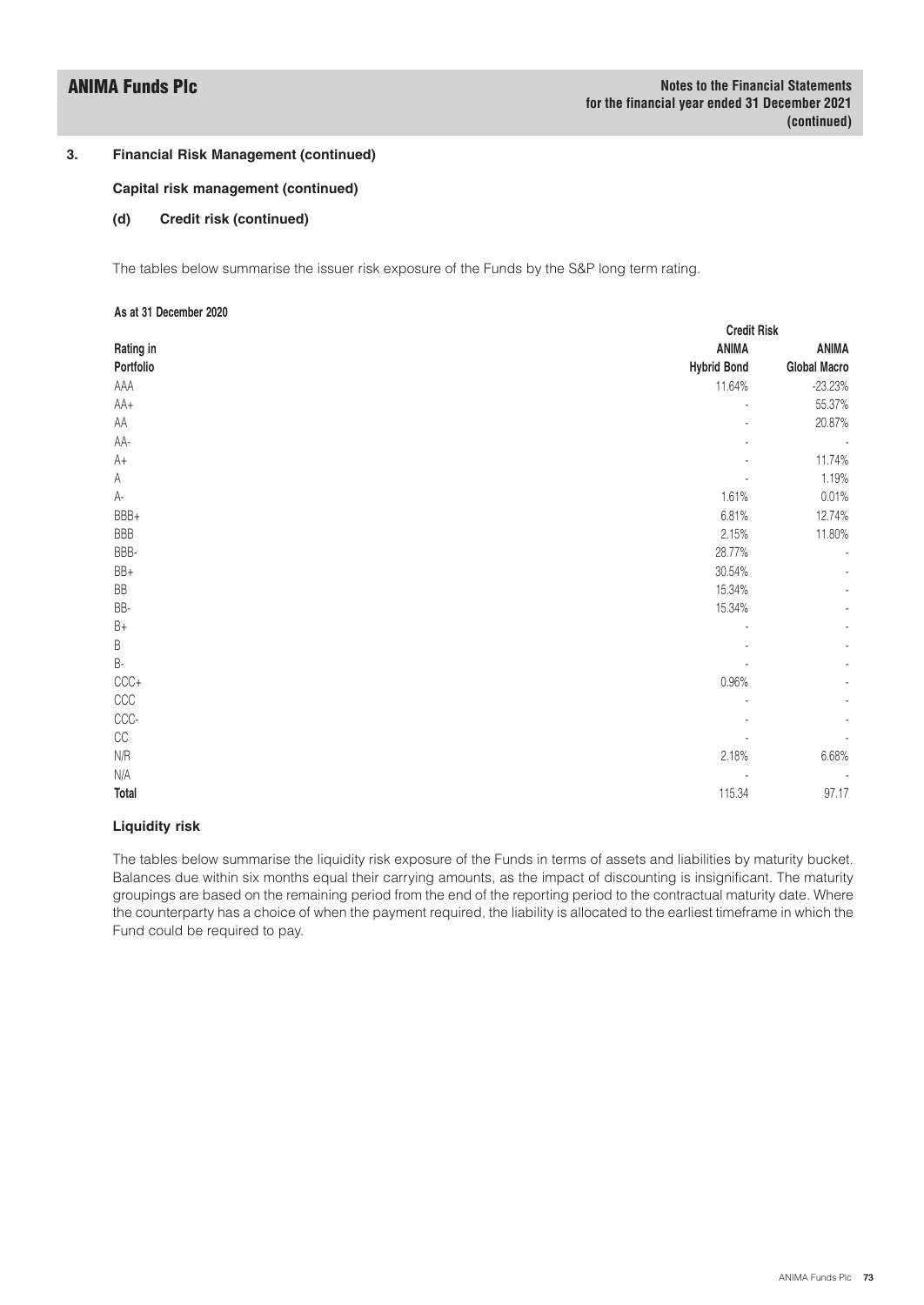#### **3. Financial Risk Management (continued)**

### **Liquidity risk (continued)**

| <b>ANIMA Short Term Corporate Bond</b>                     |           |            |        |          |              |
|------------------------------------------------------------|-----------|------------|--------|----------|--------------|
|                                                            | Less than | 1 month to | 1 to 5 |          |              |
|                                                            | 1 month   | 1 year     | years  | >5 years | <b>Total</b> |
| As at 31 December 2021                                     | $\%$      | $\%$       | $\%$   | %        | $\%$         |
| Assets                                                     |           |            |        |          |              |
| Cash and cash equivalents                                  | 5.66      | ÷          |        |          | 5.66         |
| Debtors                                                    |           | 1.22       |        |          | 1.22         |
| Financial assets at fair value through                     | 3.73      | 32.53      | 31.81  | 26.29    | 94.36        |
| profit and loss                                            |           |            |        |          |              |
| <b>Liabilities</b>                                         |           |            |        |          |              |
| Creditors                                                  | (0.81)    | ä,         |        |          | (0.81)       |
| Financial liabilities at fair value through profit or loss | (0.43)    | ٠          |        | ۰        | (0.43)       |
| Net Assets Attributable to Holders of                      | (100.00)  | ٠          |        |          | (100.00)     |
| Redeemable Participating Shares                            |           |            |        |          |              |
|                                                            | (91.85)   | 33.75      | 31.81  | 26.29    |              |
|                                                            |           |            |        |          |              |
|                                                            |           |            |        |          |              |

| <b>ANIMA Bond Flex</b>                                                   | Less than<br>1 month | 1 month to<br>1 year | 1 to $5$<br>years        | >5 years | Total    |
|--------------------------------------------------------------------------|----------------------|----------------------|--------------------------|----------|----------|
| As at 31 December 2021                                                   | %                    | %                    | $\%$                     | $\%$     | $\%$     |
| Assets                                                                   |                      |                      |                          |          |          |
| Cash and cash equivalents                                                | 9.60                 |                      | $\overline{\phantom{a}}$ |          | 9.60     |
| Debtors                                                                  | $\sim$               | 1.33                 | ٠                        |          | 1.33     |
| Financial assets at fair value through                                   | $\sim$               | 0.80                 | 62.22                    | 27.71    | 90.73    |
| profit and loss                                                          |                      |                      |                          |          |          |
| <b>Liabilities</b>                                                       |                      |                      |                          |          |          |
| Creditors                                                                | (0.31)               |                      | ٠                        |          | (0.31)   |
| Financial liabilities at fair value through profit or loss               | (1.30)               | (0.05)               | $\overline{\phantom{a}}$ |          | (1.35)   |
| Net Assets Attributable to Holders of<br>Redeemable Participating Shares | (100.00)             | ٠                    |                          |          | (100.00) |
|                                                                          | (92.01)              | 2.08                 | 62.22                    | 27.71    |          |

1 This Fund launched during the financial year therefore there are no comparatives, see Note 22 for further details.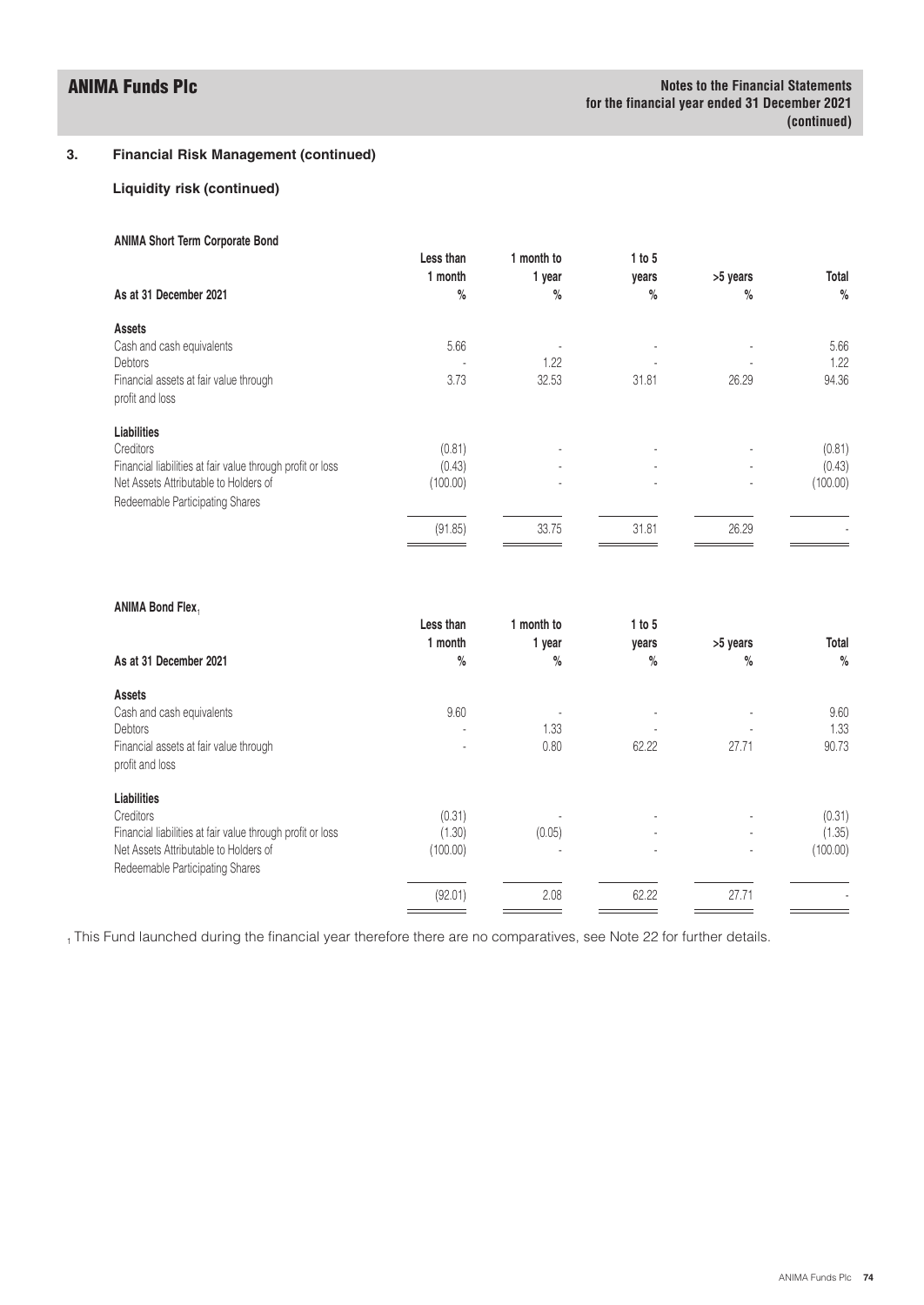#### **Liquidity risk (continued)**

| Total<br>$\%$ |
|---------------|
| 1.98          |
| 0.83          |
| 97.86         |
|               |
| (0.54)        |
| (0.13)        |
| (100.00)      |
|               |
|               |

### **ANIMA U.S. Equity**

| Less than | 1 month to               | 1 to 5         |                          | Total    |
|-----------|--------------------------|----------------|--------------------------|----------|
| $\%$      | $\%$                     | %              | $\%$                     | $\%$     |
|           |                          |                |                          |          |
| 2.47      | ٠                        | $\overline{a}$ | $\overline{\phantom{a}}$ | 2.47     |
|           | 0.20                     | ٠              |                          | 0.20     |
| 97.94     |                          |                |                          | 97.94    |
|           |                          |                |                          |          |
|           |                          |                |                          |          |
| (0.53)    | $\overline{\phantom{a}}$ | ÷.             |                          | (0.53)   |
| (0.08)    | $\overline{\phantom{a}}$ | ٠              |                          | (0.08)   |
| (100.00)  | $\overline{\phantom{a}}$ | ٠              |                          | (100.00) |
|           |                          |                |                          |          |
| (0.20)    | 0.20                     |                |                          |          |
|           | 1 month                  | 1 year         | years                    | >5 years |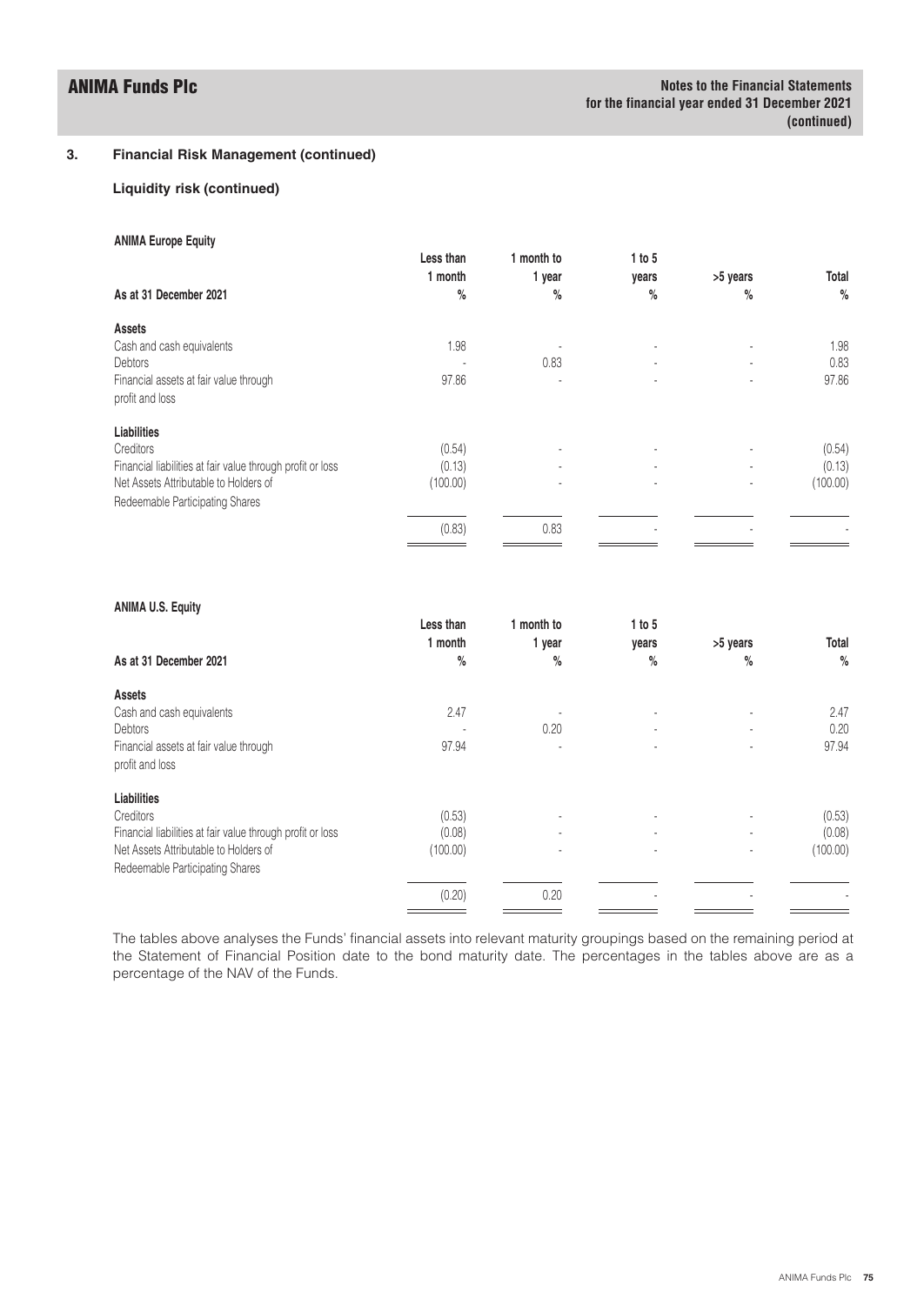#### **Liquidity risk (continued)**

**ANIMA Star High Potential Europe**

|                                                                                                     | Less than<br>1 month | month to<br>1 year | 1 to 5<br>years | >5 years                 | Total<br>$\%$      |
|-----------------------------------------------------------------------------------------------------|----------------------|--------------------|-----------------|--------------------------|--------------------|
| As at 31 December 2021                                                                              | $\%$                 | $\%$               | $\%$            | %                        |                    |
| <b>Assets</b>                                                                                       |                      |                    |                 |                          |                    |
| Cash and cash equivalents                                                                           | 18.69                |                    |                 |                          | 18.69              |
| Debtors                                                                                             |                      | 1.86               |                 |                          | 1.86               |
| Financial assets at fair value through<br>profit and loss                                           | 67.00                | 15.56              |                 | $\overline{\phantom{a}}$ | 82.56              |
| <b>Liabilities</b>                                                                                  |                      |                    |                 |                          |                    |
| Creditors                                                                                           | (2.28)               |                    | ÷               |                          | (2.28)             |
| Financial liabilities at fair value through profit or loss<br>Net Assets Attributable to Holders of | (0.52)               | (0.31)             |                 |                          | (0.83)<br>(100.00) |
| Redeemable Participating Shares                                                                     | (100.00)             | ٠                  |                 |                          |                    |
|                                                                                                     | (17.11)              | 17.11              |                 |                          |                    |

#### **ANIMA Star High Potential Italy**

| Less than | month to<br>1 year<br>$\%$ | 1 to 5<br>years<br>$\%$  | >5 years<br>$\%$ | <b>Total</b><br>$\%$ |
|-----------|----------------------------|--------------------------|------------------|----------------------|
| %         |                            |                          |                  |                      |
|           |                            |                          |                  |                      |
| 16.63     |                            | $\overline{\phantom{a}}$ | ٠                | 16.63                |
|           | 0.10                       | $\overline{\phantom{a}}$ | ٠                | 0.10                 |
| 41.07     | 39.95                      | 1.71                     | 1.70             | 84.43                |
|           |                            |                          |                  |                      |
|           |                            |                          |                  |                      |
| (1.16)    | $\overline{\phantom{a}}$   | $\overline{\phantom{a}}$ |                  | (1.16)               |
|           | ٠                          | ٠                        | ٠                |                      |
| (100.00)  | ٠                          | $\overline{\phantom{a}}$ | ٠                | (100.00)             |
|           |                            |                          |                  |                      |
| (43.46)   | 40.05                      | 1.71                     | 1.70             |                      |
|           | 1 month                    |                          |                  |                      |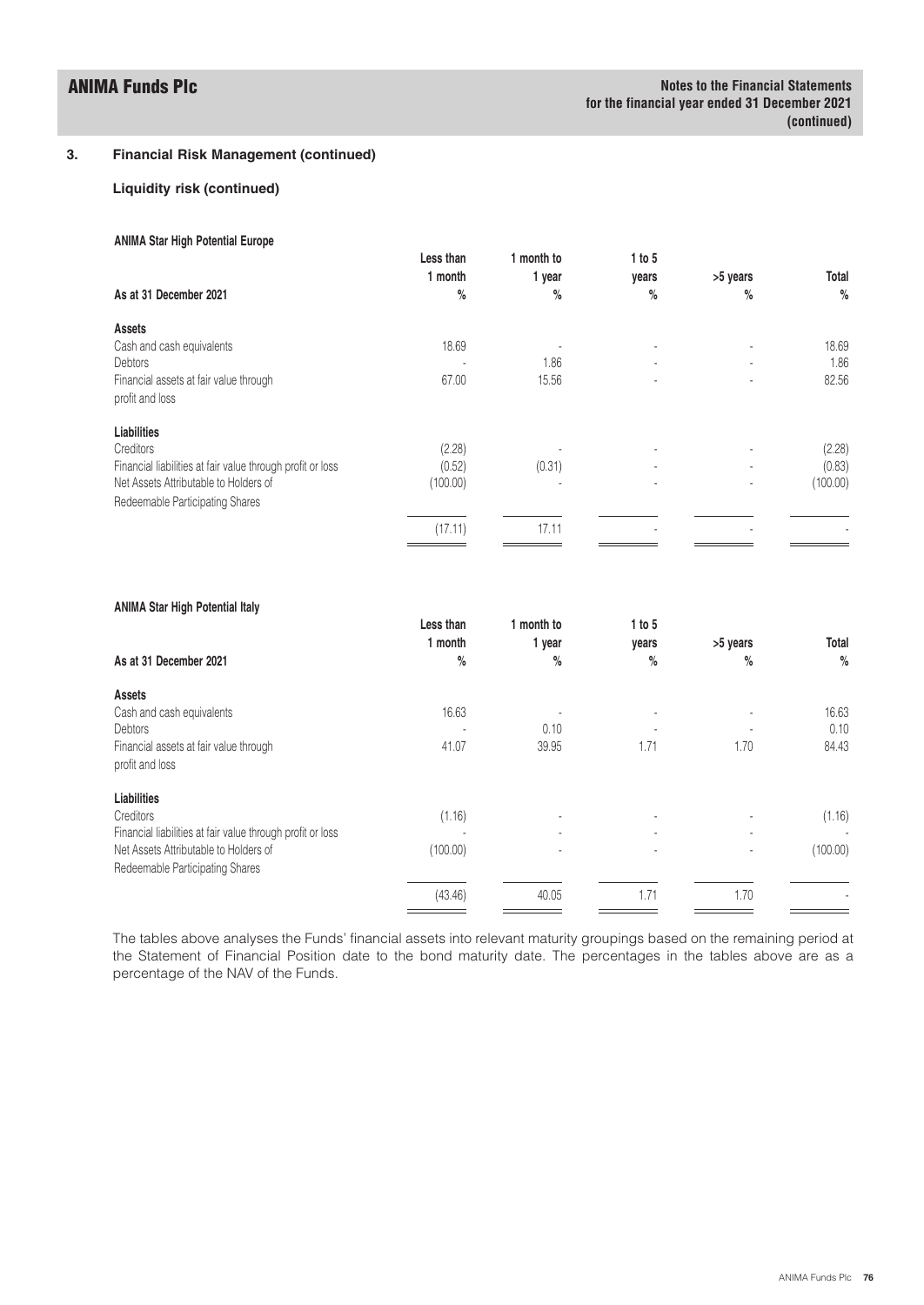#### **Liquidity risk (continued)**

#### **ANIMA Hybrid Bond**

|                                                            | Less than<br>1 month | month to<br>1 year | 1 to $5$<br>years | >5 years<br>$\%$ | Total<br>$\%$ |
|------------------------------------------------------------|----------------------|--------------------|-------------------|------------------|---------------|
| As at 31 December 2021                                     | $\%$                 | $\%$               | $\%$              |                  |               |
| <b>Assets</b>                                              |                      |                    |                   |                  |               |
| Cash and cash equivalents                                  | 15.25                |                    |                   |                  | 15.25         |
| Debtors                                                    |                      | 1.52               |                   |                  | 1.52          |
| Financial assets at fair value through                     |                      | 0.06               |                   | 83.66            | 83.72         |
| profit and loss                                            |                      |                    |                   |                  |               |
| <b>Liabilities</b>                                         |                      |                    |                   |                  |               |
| Creditors                                                  | (0.12)               | ٠                  |                   |                  | (0.12)        |
| Financial liabilities at fair value through profit or loss | (0.37)               | ٠                  |                   |                  | (0.37)        |
| Net Assets Attributable to Holders of                      | (100.00)             |                    |                   |                  | (100.00)      |
| Redeemable Participating Shares                            |                      |                    |                   |                  |               |
|                                                            | (85.24)              | 1.58               |                   | 83.66            |               |
|                                                            |                      |                    |                   |                  |               |

#### **ANIMA Global Macro**

| Less than | month to                 | 1 to 5 |       |              |
|-----------|--------------------------|--------|-------|--------------|
|           |                          |        |       | <b>Total</b> |
| %         | %                        | %      | $\%$  | $\%$         |
|           |                          |        |       |              |
| 12.40     | ٠                        |        |       | 12.40        |
|           | 0.42                     |        |       | 0.42         |
| 10.83     | 8.22                     | 22.45  | 49.44 | 90.94        |
|           |                          |        |       |              |
|           |                          |        |       |              |
| (1.86)    |                          |        |       | (1.86)       |
|           | (1.90)                   |        |       | (1.90)       |
| (100.00)  | $\overline{\phantom{a}}$ |        | ٠     | (100.00)     |
|           |                          |        |       |              |
| (78.63)   | 6.74                     | 22.45  | 49.44 |              |
|           | 1 month                  | 1 year | years | >5 years     |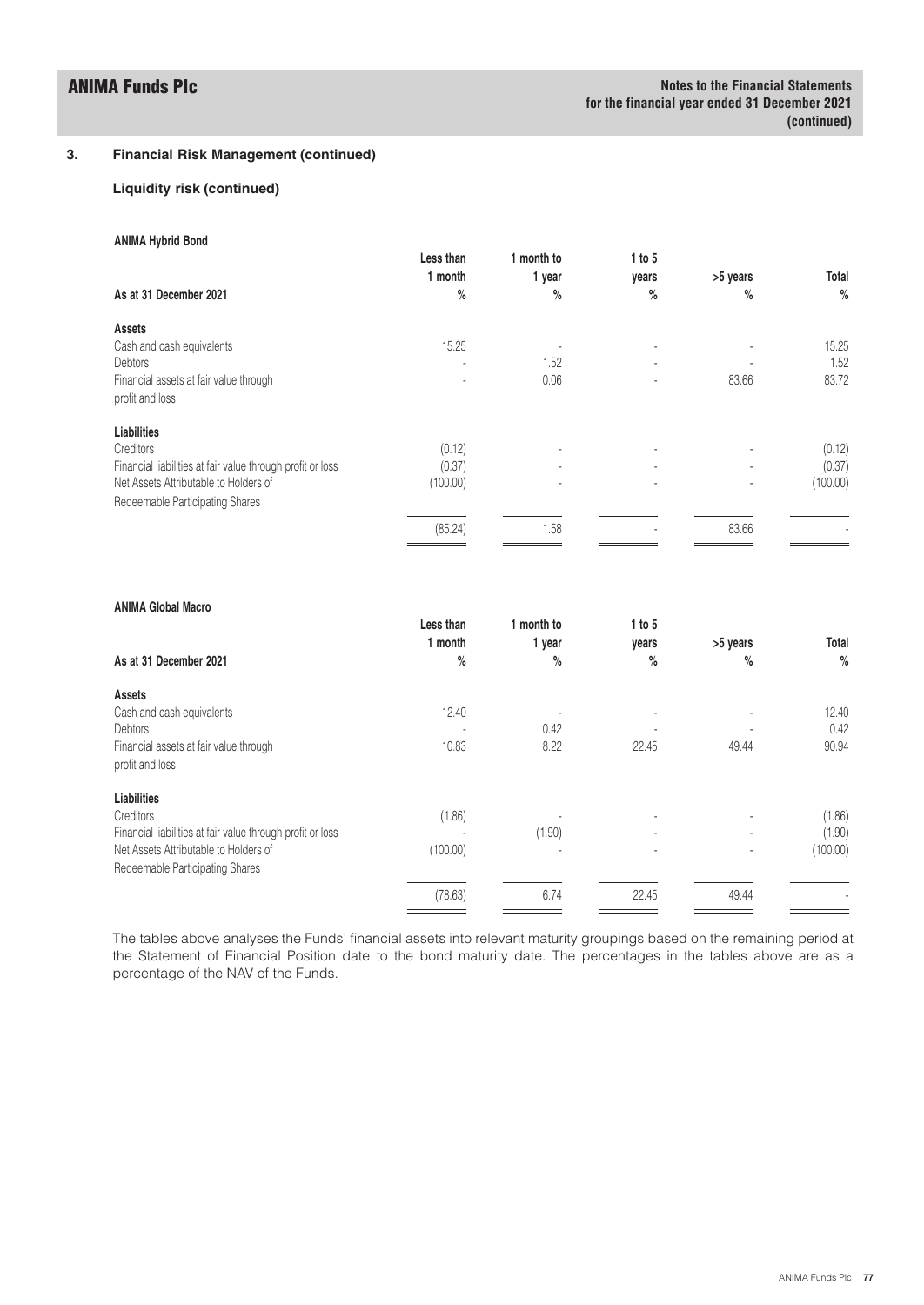### **Liquidity risk (continued)**

|                                                            | Less than | 1 month to     | 1 to $5$ |          |          |
|------------------------------------------------------------|-----------|----------------|----------|----------|----------|
|                                                            | 1 month   | 1 year         | years    | >5 years | Total    |
| As at 31 December 2020                                     | %         | $\%$           | %        | $\%$     | $\%$     |
| Assets                                                     |           |                |          |          |          |
| Cash and cash equivalents                                  | 7.97      |                |          |          | 7.97     |
| Debtors                                                    |           | 1.64           |          |          | 1.64     |
| Financial assets at fair value through                     | 4.86      | 28.47          | 35.63    | 21.60    | 90.56    |
| profit and loss                                            |           |                |          |          |          |
| <b>Liabilities</b>                                         |           |                |          |          |          |
| Creditors                                                  | (0.15)    | ٠              | ٠        |          | (0.15)   |
| Financial liabilities at fair value through profit or loss | (0.02)    | $\overline{a}$ |          |          | (0.02)   |
| Net Assets Attributable to Holders of                      | (100.00)  | ٠              |          |          | (100.00) |
| Redeemable Participating Shares                            |           |                |          |          |          |
|                                                            | (87.34)   | 30.11          | 35.63    | 21.60    |          |
|                                                            |           |                |          |          |          |

#### **ANIMA Europe Equity**

|                                                            | Less than | month to | 1 to 5<br>years          | >5 years                 | <b>Total</b> |
|------------------------------------------------------------|-----------|----------|--------------------------|--------------------------|--------------|
|                                                            | 1 month   | 1 year   |                          |                          |              |
| As at 31 December 2020                                     | %         | $\%$     | $\%$                     | %                        | $\%$         |
| Assets                                                     |           |          |                          |                          |              |
| Cash and cash equivalents                                  | 1.11      | ٠        | $\overline{\phantom{a}}$ | $\overline{\phantom{a}}$ | 1.11         |
| Debtors                                                    |           | 0.78     | $\overline{\phantom{a}}$ | $\overline{\phantom{a}}$ | 0.78         |
| Financial assets at fair value through                     | 99.09     | ٠        |                          | ٠                        | 99.09        |
| profit and loss                                            |           |          |                          |                          |              |
| <b>Liabilities</b>                                         |           |          |                          |                          |              |
| Creditors                                                  | (0.84)    | ٠        |                          |                          | (0.84)       |
| Financial liabilities at fair value through profit or loss | (0.14)    | ٠        |                          | ٠                        | (0.14)       |
| Net Assets Attributable to Holders of                      | (100.00)  |          |                          | ٠                        | (100.00)     |
| Redeemable Participating Shares                            |           |          |                          |                          |              |
|                                                            | (0.78)    | 0.78     |                          | $\overline{\phantom{a}}$ |              |
|                                                            |           |          |                          |                          |              |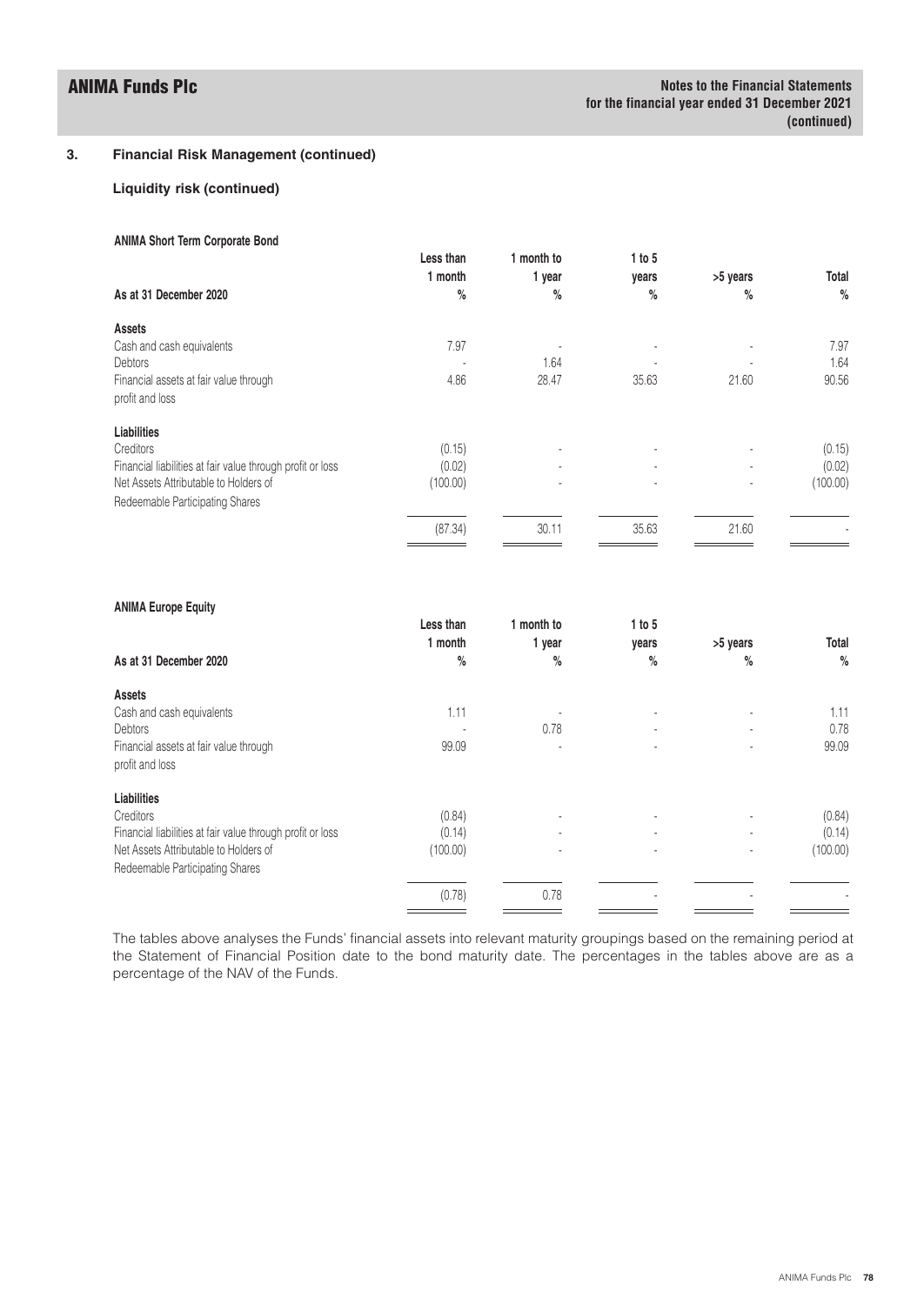#### **Liquidity risk (continued)**

**ANIMA U.S. Equity**

| As at 31 December 2020                                                   | Less than<br>1 month<br>$\%$ | month to<br>1 year<br>$\%$    | 1 to 5<br>years<br>$\%$  | >5 years<br>% | Total<br>$\%$    |
|--------------------------------------------------------------------------|------------------------------|-------------------------------|--------------------------|---------------|------------------|
| <b>Assets</b>                                                            |                              |                               |                          |               |                  |
| Cash and cash equivalents                                                | 1.16                         |                               | $\overline{\phantom{a}}$ |               | 1.16             |
| Debtors                                                                  |                              | 0.19                          |                          |               | 0.19             |
| Financial assets at fair value through<br>profit and loss                | 99.89                        | ٠                             |                          |               | 99.89            |
| <b>Liabilities</b>                                                       |                              |                               |                          |               |                  |
| Creditors<br>Financial liabilities at fair value through profit or loss  | (0.73)<br>(0.51)             | ٠<br>$\overline{\phantom{a}}$ | $\overline{\phantom{a}}$ |               | (0.73)<br>(0.51) |
| Net Assets Attributable to Holders of<br>Redeemable Participating Shares | (100.00)                     | ٠                             | ٠                        |               | (100.00)         |
|                                                                          | (0.19)                       | 0.19                          |                          |               |                  |

#### **ANIMA Star High Potential Europe**

|                                                            | Less than<br>1 month | 1 month to<br>1 year | 1 to 5<br>years | >5 years                 | Total    |
|------------------------------------------------------------|----------------------|----------------------|-----------------|--------------------------|----------|
| As at 31 December 2020                                     | $\%$                 | $\%$                 | $\%$            | $\%$                     | $\%$     |
| Assets                                                     |                      |                      |                 |                          |          |
| Cash and cash equivalents                                  | 17.99                |                      | ٠               | $\overline{\phantom{a}}$ | 17.99    |
| Debtors                                                    |                      | 0.92                 | ٠               | $\overline{\phantom{a}}$ | 0.92     |
| Financial assets at fair value through                     | 56.71                | 26.07                |                 |                          | 82.78    |
| profit and loss                                            |                      |                      |                 |                          |          |
| <b>Liabilities</b>                                         |                      |                      |                 |                          |          |
| Creditors                                                  | (1.10)               |                      | $\overline{a}$  |                          | (1.10)   |
| Financial liabilities at fair value through profit or loss | (0.44)               | (0.15)               | ٠               |                          | (0.59)   |
| Net Assets Attributable to Holders of                      | (100.00)             | ٠                    | ٠               |                          | (100.00) |
| Redeemable Participating Shares                            |                      |                      |                 |                          |          |
|                                                            | (26.68)              | 26.84                |                 |                          |          |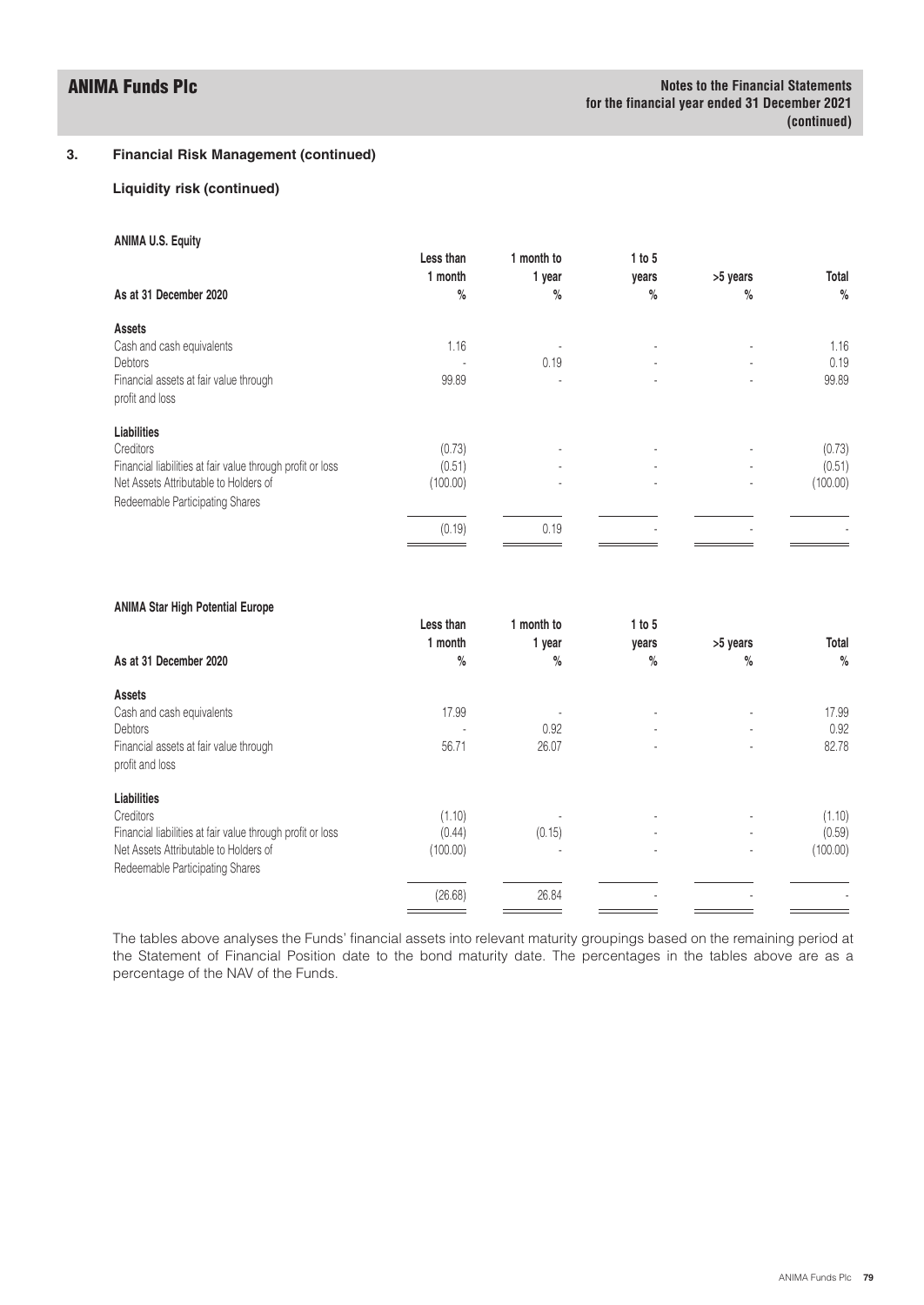#### **Liquidity risk (continued)**

|  | <b>ANIMA Star Bond</b> |  |  |
|--|------------------------|--|--|
|--|------------------------|--|--|

| As at 31 December 2020                                                                                                                                                    | Less than<br>1 month<br>$\%$  | month to<br>1 year<br>% | 1 to 5<br>years<br>$\%$ | >5 years<br>$\%$ | <b>Total</b><br>$\%$         |
|---------------------------------------------------------------------------------------------------------------------------------------------------------------------------|-------------------------------|-------------------------|-------------------------|------------------|------------------------------|
| <b>Assets</b><br>Cash and cash equivalents<br>Debtors<br>Financial assets at fair value through<br>profit and loss                                                        | 16.03<br>0.29                 | 0.22<br>11.99           | ٠<br>28.55              | 43.08            | 16.03<br>0.22<br>83.91       |
| <b>Liabilities</b><br>Creditors<br>Financial liabilities at fair value through profit or loss<br>Net Assets Attributable to Holders of<br>Redeemable Participating Shares | (0.12)<br>(100.00)<br>(83.80) | (0.04)<br>٠<br>12.17    | ٠<br>28.55              | 43.08            | (0.12)<br>(0.04)<br>(100.00) |

#### **ANIMA Star High Potential Italy**

|                                                            | Less than<br>1 month | month to<br>1 year | 1 to 5<br>years          | >5 years                 | Total    |
|------------------------------------------------------------|----------------------|--------------------|--------------------------|--------------------------|----------|
| As at 31 December 2020                                     | %                    | $\%$               | $\%$                     | $\%$                     | $\%$     |
| Assets                                                     |                      |                    |                          |                          |          |
| Cash and cash equivalents                                  | 10.22                | ٠                  | $\overline{\phantom{a}}$ |                          | 10.22    |
| Debtors                                                    |                      | 0.29               | $\overline{\phantom{a}}$ | ٠                        | 0.29     |
| Financial assets at fair value through                     | 45.89                | 30.15              | 11.57                    | 2.22                     | 89.83    |
| profit and loss                                            |                      |                    |                          |                          |          |
| <b>Liabilities</b>                                         |                      |                    |                          |                          |          |
| Creditors                                                  | (0.34)               | ٠                  | $\overline{\phantom{a}}$ |                          | (0.34)   |
| Financial liabilities at fair value through profit or loss |                      | ۰                  |                          | $\overline{\phantom{a}}$ |          |
| Net Assets Attributable to Holders of                      | (100.00)             |                    |                          |                          | (100.00) |
| Redeemable Participating Shares                            |                      |                    |                          |                          |          |
|                                                            | (44.23)              | 30.44              | 11.57                    | 2.22                     |          |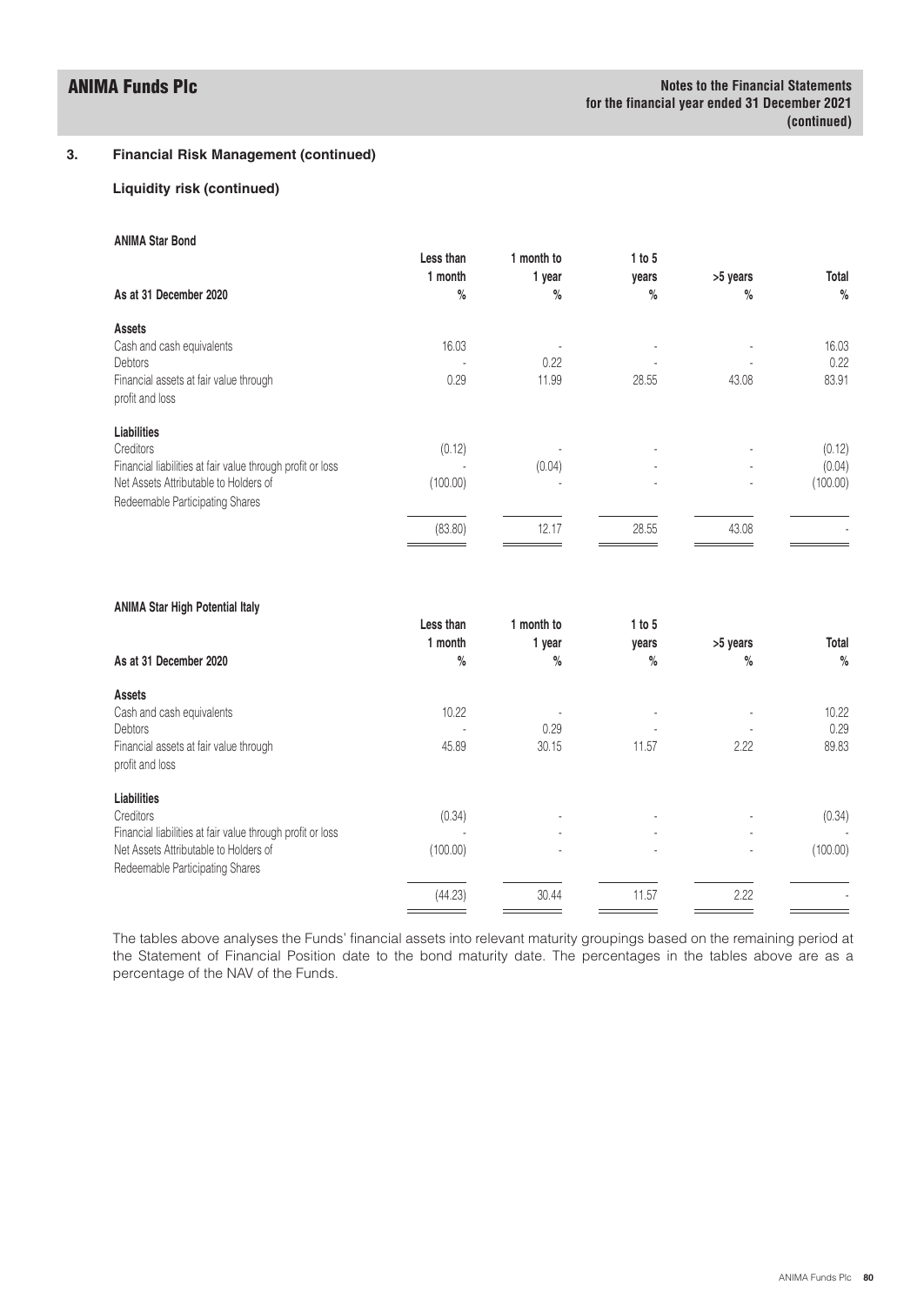### **Liquidity risk (continued)**

| <b>ANIMA Hybrid Bond</b> |  |  |
|--------------------------|--|--|
|                          |  |  |

| As at 31 December 2020                                                                                                                                                    | Less than<br>1 month<br>$\%$ | month to<br>1 year<br>% | 1 to 5<br>years<br>$\%$            | >5 years<br>$\%$ | <b>Total</b><br>$\%$         |
|---------------------------------------------------------------------------------------------------------------------------------------------------------------------------|------------------------------|-------------------------|------------------------------------|------------------|------------------------------|
| <b>Assets</b><br>Cash and cash equivalents<br>Debtors<br>Financial assets at fair value through<br>profit and loss                                                        | 11.68<br>0.21                | ٠<br>1.56               | ٠<br>$\overline{\phantom{a}}$<br>٠ | 86.94            | 11.68<br>1.56<br>87.15       |
| <b>Liabilities</b><br>Creditors<br>Financial liabilities at fair value through profit or loss<br>Net Assets Attributable to Holders of<br>Redeemable Participating Shares | (0.37)<br>(0.02)<br>(100.00) | ٠<br>٠<br>÷,            | $\overline{\phantom{a}}$           |                  | (0.37)<br>(0.02)<br>(100.00) |
|                                                                                                                                                                           | (88.50)                      | 1.56                    |                                    | 86.94            |                              |

| <b>ANIMA Global Macro</b> |  |  |
|---------------------------|--|--|
|---------------------------|--|--|

|                                                            | Less than<br>1 month | month to<br>1 year       | $1$ to 5<br>years | >5 years                 | <b>Total</b> |
|------------------------------------------------------------|----------------------|--------------------------|-------------------|--------------------------|--------------|
| As at 31 December 2020                                     | $\%$                 | $\%$                     | $\%$              | %                        | $\%$         |
| <b>Assets</b>                                              |                      |                          |                   |                          |              |
| Cash and cash equivalents                                  | 12.34                | $\overline{\phantom{a}}$ |                   | ٠                        | 12.34        |
| Debtors                                                    |                      | 3.04                     |                   | $\overline{\phantom{a}}$ | 3.04         |
| Financial assets at fair value through                     | 11.10                | 1.86                     | 7.89              | 65.00                    | 85.85        |
| profit and loss                                            |                      |                          |                   |                          |              |
| <b>Liabilities</b>                                         |                      |                          |                   |                          |              |
| Creditors                                                  | (0.43)               |                          |                   |                          | (0.43)       |
| Financial liabilities at fair value through profit or loss |                      | (0.80)                   |                   | ٠                        | (0.80)       |
| Net Assets Attributable to Holders of                      | (100.00)             | ٠                        |                   | ٠                        | (100.00)     |
| Redeemable Participating Shares                            |                      |                          |                   |                          |              |
|                                                            | (76.99)              | 4.10                     | 7.89              | 65.00                    |              |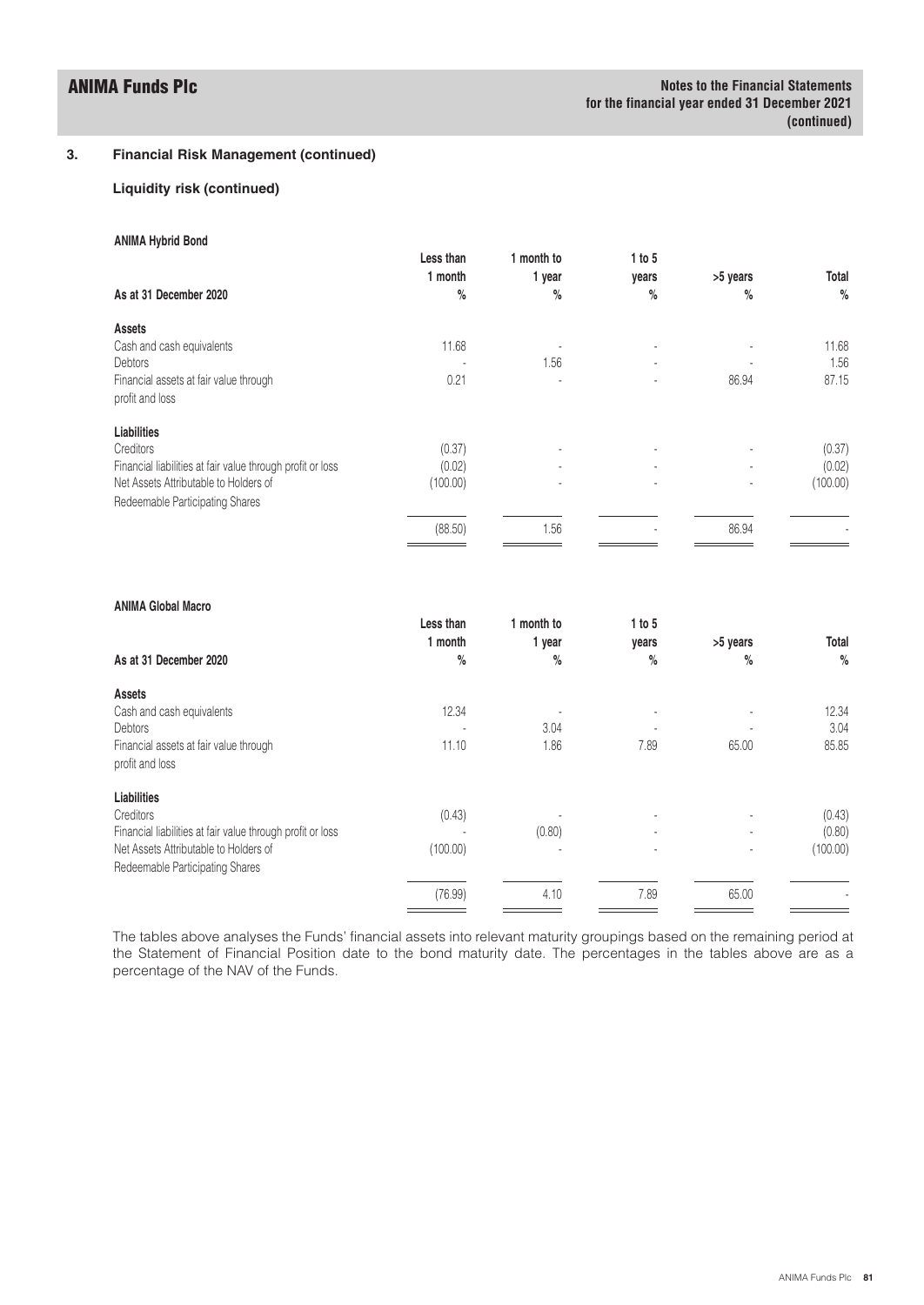#### **Offsetting Financial Assets and Financial Liabilities**

Each Fund may be eligible to present net on the Statement of Financial Position, certain financial assets and liabilities according to criteria described in Note 1 (c) to the Financial Statements.

As at 31 December 2021, none of the financial assets and financial liabilities met the eligibility criteria and therefore none were presented net on the Statement of Financial Position.

The following tables presents each Funds financial assets and financial liabilities subject to offsetting, enforceable master netting arrangements and similar agreements. The tables are presented by counterparty.

| <b>MPS Capital Services</b> | Counterparty A |
|-----------------------------|----------------|
| JP Morgan                   | Counterparty B |
| <b>BNP Paribas</b>          | Counterparty C |
| Credit Agricole             | Counterparty E |
| <b>Credit Suisse</b>        | Counterparty F |
| Deutsche Bank               | Counterparty G |
| Morgan Stanley              | Counterparty H |
| Nomura International        | Counterparty K |
| Goldman Sachs               | Counterparty Q |
| Pictet and CIE              | Counterparty X |
| Unicredit Bank              | Counterparty Z |
|                             |                |

#### **ANIMA Short Term Corporate Bond**

|                | <b>Gross amounts Financial Liabilities</b><br>presented in the Statement of | <b>Financial</b>   | <b>Cash Collateral</b>   |                |
|----------------|-----------------------------------------------------------------------------|--------------------|--------------------------|----------------|
|                | <b>Financial Position</b>                                                   | <b>Instruments</b> | Pledged                  | Net amount     |
|                | <b>EUR</b>                                                                  | <b>EUR</b>         | <b>EUR</b>               | <b>EUR</b>     |
| Counterparty H | (937, 368)                                                                  |                    | 1,030,000                | $\overline{a}$ |
| Counterparty M | (283, 509)                                                                  | $\overline{a}$     | $\overline{\phantom{a}}$ | (283, 509)     |

**Related amounts not set off in the Statement of Financial Position**

**(1,220,877) - 1,030,000 (283,509)**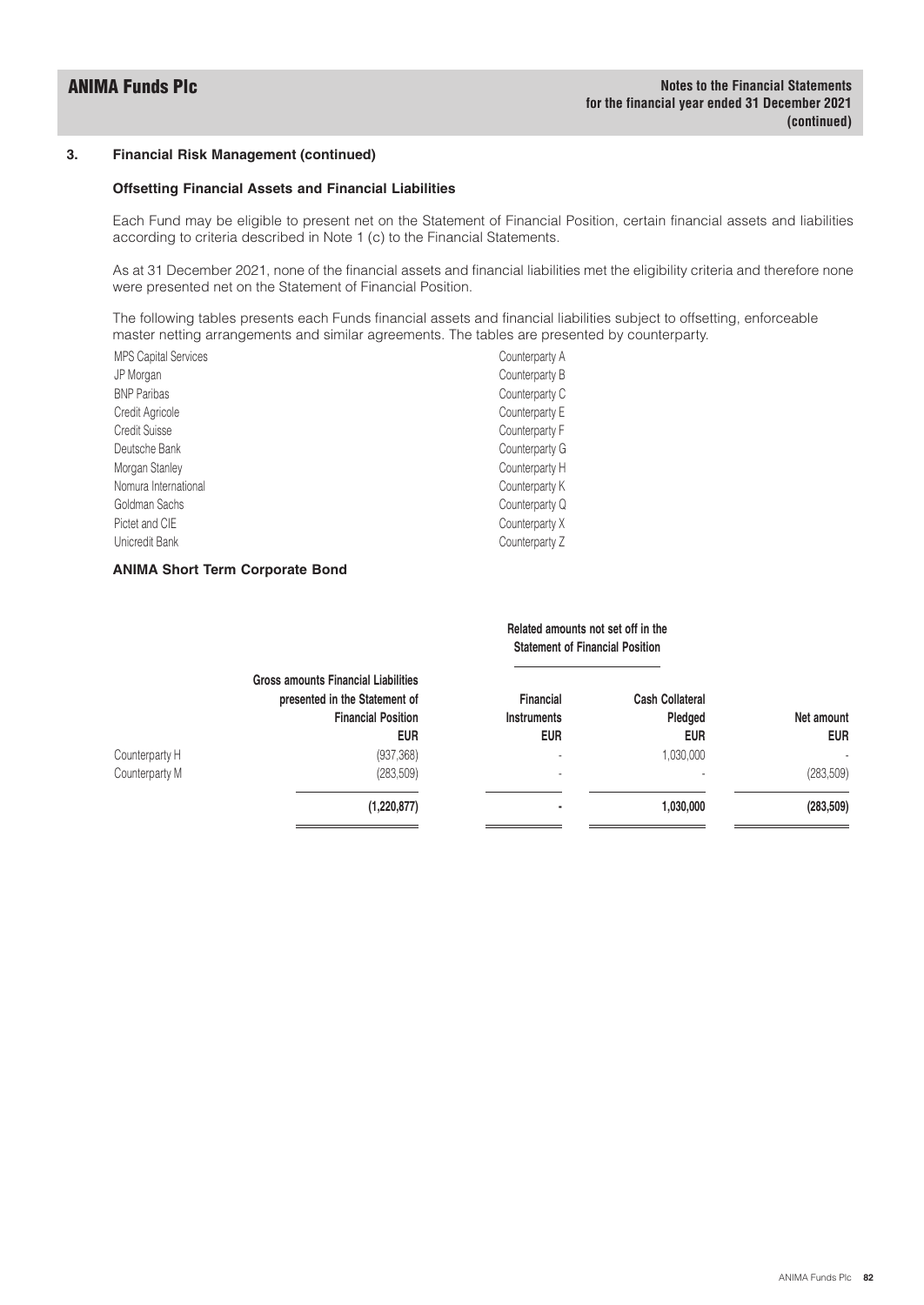#### **Offsetting Financial Assets and Financial Liabilities (continued)**

#### **ANIMA Bond Flex**

| As at 31 December 2021 | Related amounts not set off in the<br><b>Statement of Financial Position</b>                               |                                                      |                                                 |                          |
|------------------------|------------------------------------------------------------------------------------------------------------|------------------------------------------------------|-------------------------------------------------|--------------------------|
|                        | <b>Gross amounts Financial Assets</b><br>presented in the Statement of<br><b>Financial Position</b><br>eur | <b>Financial</b><br><b>Instruments</b><br><b>EUR</b> | <b>Cash Collateral</b><br>Pledged<br><b>EUR</b> | Net amount<br><b>EUR</b> |
| Counterparty C         | 1,579,320                                                                                                  | (100, 996)                                           |                                                 | 1,478,324                |
|                        | 1,579,320                                                                                                  | (100, 996)                                           |                                                 | 1,478,324                |

#### **Related amounts not set off in the Statement of Financial Position**

|                | <b>Gross amounts Financial Liabilities</b>                 |                                        | <b>Cash Collateral</b> |            |
|----------------|------------------------------------------------------------|----------------------------------------|------------------------|------------|
|                | presented in the Statement of<br><b>Financial Position</b> | <b>Financial</b><br><b>Instruments</b> | Pledged                | Net amount |
|                | eur                                                        | <b>EUR</b>                             | <b>EUR</b>             | <b>EUR</b> |
| Counterparty B | (1,935,539)                                                |                                        | 2,320,000              |            |
| Counterparty C | (100.996)                                                  | 100.996                                |                        |            |
| Counterparty H | (374, 758)                                                 | ٠                                      | 420,000                |            |
| Counterparty K | (245, 621)                                                 | ۰                                      |                        | (245, 621) |
|                | (2,656,914)                                                | 100,996                                | 2,740,000              | (245, 621) |

#### **ANIMA Europe Equity**

|                        |                                                                        | Related amounts not set off in the     |                          |            |
|------------------------|------------------------------------------------------------------------|----------------------------------------|--------------------------|------------|
| As at 31 December 2021 |                                                                        | <b>Statement of Financial Position</b> |                          |            |
|                        | <b>Gross amounts Financial Assets</b><br>presented in the Statement of | <b>Financial</b>                       | <b>Cash Collateral</b>   |            |
|                        | <b>Financial Position</b>                                              | <b>Instruments</b>                     | Pledged                  | Net amount |
|                        | eur                                                                    | <b>EUR</b>                             | <b>EUR</b>               | <b>EUR</b> |
| Counterparty B         | 801,501                                                                | (154, 714)                             | $\overline{\phantom{a}}$ | 646,787    |
| Counterparty H         | 363,287                                                                | (263, 337)                             |                          | 99,950     |
| Counterparty Q         | 52.174                                                                 | (52, 174)                              |                          |            |
|                        | 1,216,962                                                              | (470, 225)                             |                          | 746,737    |
|                        |                                                                        |                                        |                          |            |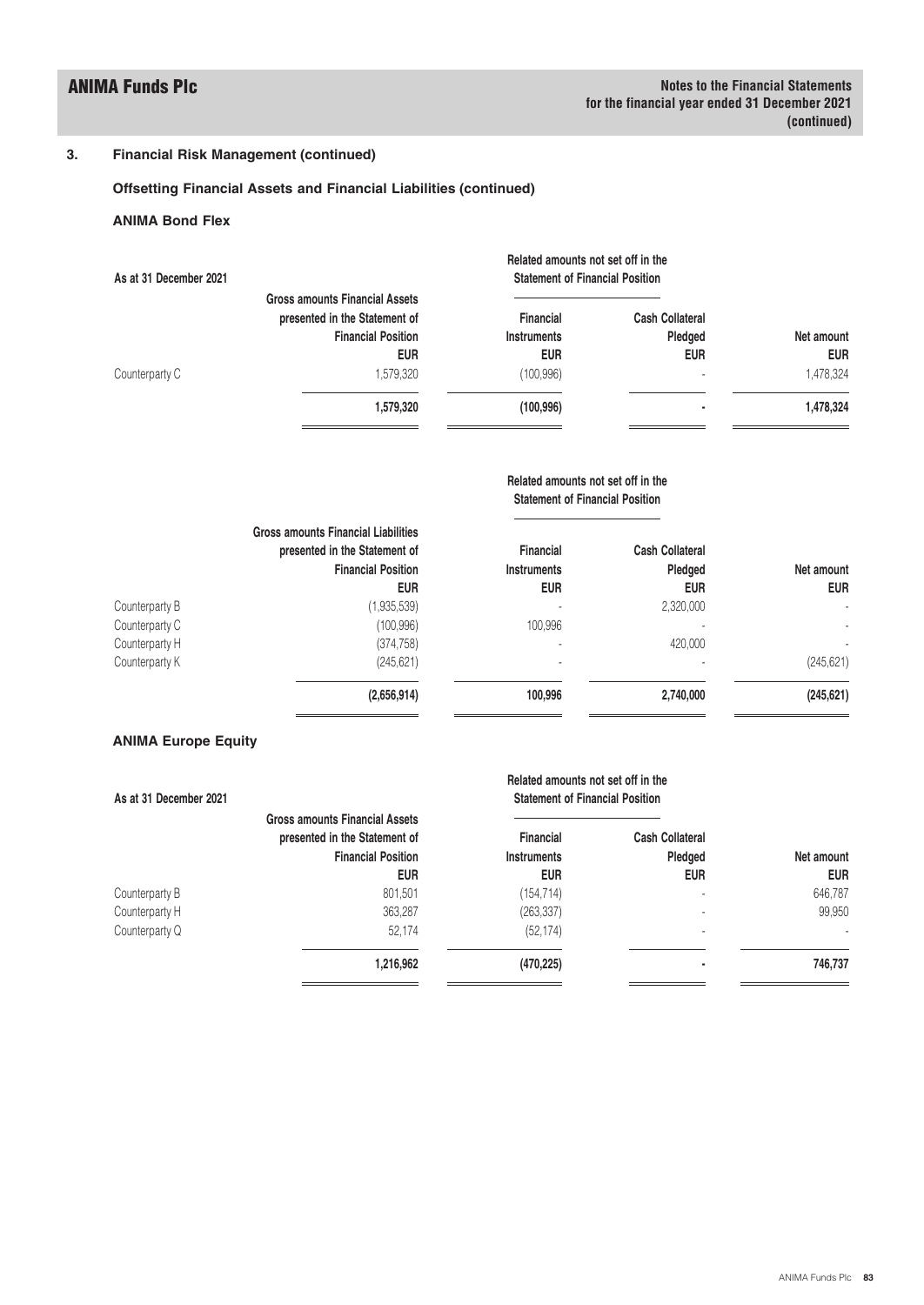#### **Offsetting Financial Assets and Financial Liabilities (continued)**

|                          |                                                                             | Related amounts not set off in the<br><b>Statement of Financial Position</b> |                        |            |
|--------------------------|-----------------------------------------------------------------------------|------------------------------------------------------------------------------|------------------------|------------|
|                          | <b>Gross amounts Financial Liabilities</b><br>presented in the Statement of | <b>Financial</b>                                                             | <b>Cash Collateral</b> |            |
|                          | <b>Financial Position</b>                                                   | <b>Instruments</b>                                                           | Pledged                | Net amount |
|                          | <b>EUR</b>                                                                  | <b>EUR</b>                                                                   | <b>EUR</b>             | <b>EUR</b> |
| Counterparty B           | (154, 714)                                                                  | 154,714                                                                      | ٠                      | ÷          |
| Counterparty H           | (263, 337)                                                                  | 263,337                                                                      |                        | ٠          |
| Counterparty Q           | (121, 213)                                                                  | 52,174                                                                       |                        | (69, 039)  |
|                          | (539, 264)                                                                  | 470,225                                                                      |                        | (69, 039)  |
| <b>ANIMA U.S. Equity</b> |                                                                             |                                                                              |                        |            |

| As at 31 December 2021 | Related amounts not set off in the<br><b>Statement of Financial Position</b> |                    |                        |            |
|------------------------|------------------------------------------------------------------------------|--------------------|------------------------|------------|
|                        | <b>Gross amounts Financial Assets</b><br>presented in the Statement of       | <b>Financial</b>   | <b>Cash Collateral</b> |            |
|                        | <b>Financial Position</b>                                                    | <b>Instruments</b> | Pledged                | Net amount |
|                        | eur                                                                          | <b>EUR</b>         | <b>EUR</b>             | <b>EUR</b> |
| Counterparty B         | 115,730                                                                      | (115, 730)         | ۰                      |            |
| Counterparty H         | 466.245                                                                      | (356, 775)         |                        | 109,470    |
|                        | 581,975                                                                      | (472, 505)         |                        | 109,470    |
|                        |                                                                              |                    |                        |            |

#### **Related amounts not set off in the Statement of Financial Position**

|                | <b>Gross amounts Financial Liabilities</b> |                    |                        |            |
|----------------|--------------------------------------------|--------------------|------------------------|------------|
|                | presented in the Statement of              | <b>Financial</b>   | <b>Cash Collateral</b> |            |
|                | <b>Financial Position</b>                  | <b>Instruments</b> | Pledged                | Net amount |
|                | <b>EUR</b>                                 | EUR                | <b>EUR</b>             | <b>EUR</b> |
| Counterparty B | (173, 811)                                 | 115,730            |                        | (58,081)   |
| Counterparty H | (356, 775)                                 | 356,775            |                        |            |
| Counterparty Q | (4,754)                                    | $\overline{a}$     | 10.000                 |            |
|                | (535, 340)                                 | 472,505            | 10,000                 | (58,081)   |
|                |                                            |                    |                        |            |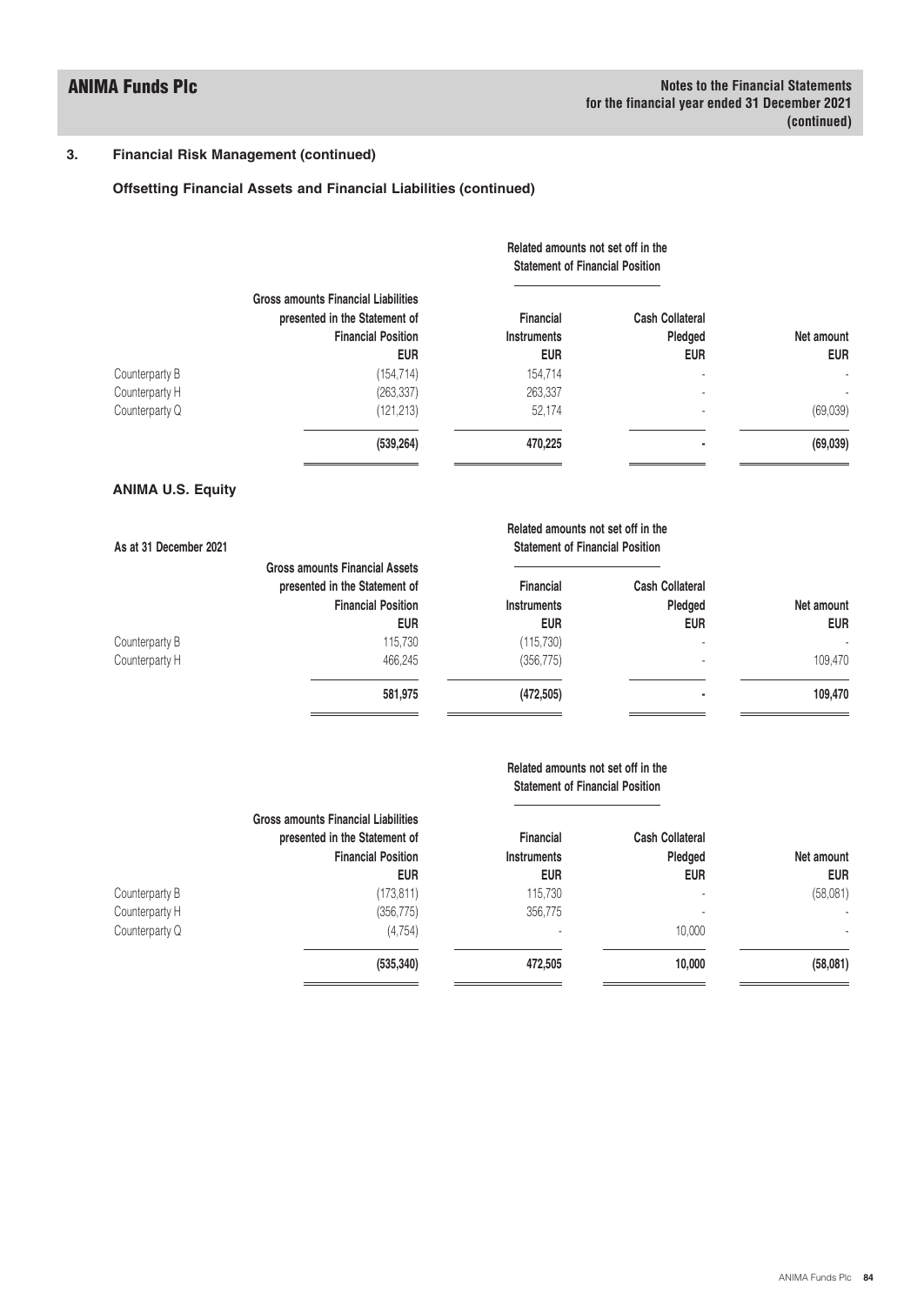#### **Offsetting Financial Assets and Financial Liabilities (continued)**

#### **ANIMA Star High Potential Europe**

| As at 31 December 2021 |                                                                                                     | Related amounts not set off in the<br><b>Statement of Financial Position</b> |                                   |            |
|------------------------|-----------------------------------------------------------------------------------------------------|------------------------------------------------------------------------------|-----------------------------------|------------|
|                        | <b>Gross amounts Financial Assets</b><br>presented in the Statement of<br><b>Financial Position</b> | <b>Financial</b><br><b>Instruments</b>                                       | <b>Cash Collateral</b><br>Pledged | Net amount |
|                        | <b>EUR</b>                                                                                          | <b>EUR</b>                                                                   | <b>EUR</b>                        | <b>EUR</b> |
| Counterparty B         | 28.468                                                                                              | (28, 468)                                                                    |                                   |            |
| Counterparty C         | 1,072,532                                                                                           | (1,072,532)                                                                  |                                   |            |
| Counterparty H         | 202.797                                                                                             | (202,797)                                                                    |                                   |            |
| Counterparty Q         | 40.115                                                                                              | (40, 115)                                                                    |                                   |            |
|                        | 1,343,912                                                                                           | (1,343,912)                                                                  |                                   |            |
|                        |                                                                                                     |                                                                              |                                   |            |

|                                            | <b>Statement of Financial Position</b> |                  |                                                                         |
|--------------------------------------------|----------------------------------------|------------------|-------------------------------------------------------------------------|
| <b>Gross amounts Financial Liabilities</b> |                                        |                  |                                                                         |
| <b>Financial Position</b>                  | <b>Instruments</b>                     |                  | Net amount                                                              |
| eur                                        | <b>EUR</b>                             | <b>EUR</b>       | <b>EUR</b>                                                              |
| (352, 267)                                 | 28.468                                 | 260,000          | (63, 799)                                                               |
| (3,921,258)                                | 1,072,532                              |                  | (2,848,726)                                                             |
|                                            |                                        | 260,000          |                                                                         |
| (4,217,412)                                | 202,797                                | 6,130,000        |                                                                         |
| (2, 141, 672)                              | 40,115                                 | 6,210,000        |                                                                         |
| (10,632,609)                               | 1,343,912                              | 12,860,000       | (2,912,525)                                                             |
|                                            | presented in the Statement of          | <b>Financial</b> | Related amounts not set off in the<br><b>Cash Collateral</b><br>Pledged |

#### **ANIMA Star High Potential Italy**

|                        |                                        | <b>Related alliquites flut set on in the</b> |                        |            |  |
|------------------------|----------------------------------------|----------------------------------------------|------------------------|------------|--|
| As at 31 December 2021 | <b>Statement of Financial Position</b> |                                              |                        |            |  |
|                        | <b>Gross amounts Financial Assets</b>  |                                              |                        |            |  |
|                        | presented in the Statement of          | Financial                                    | <b>Cash Collateral</b> |            |  |
|                        | <b>Financial Position</b>              | <b>Instruments</b>                           | Pledaed                | Net amount |  |
|                        | <b>EUR</b>                             | <b>EUR</b>                                   | <b>EUR</b>             | <b>EUR</b> |  |
| Counterparty H         | 7.701                                  | $\overline{\phantom{a}}$                     |                        | 7,701      |  |
|                        | 7.701                                  |                                              |                        | 7.701      |  |

# **Related amounts not set off in the**

| ent of<br>sition<br><b>EUR</b><br>7.701 | <b>Financial</b><br><b>Instruments</b><br><b>EUR</b><br>٠ | <b>Cash Collateral</b><br>Pledged<br><b>EUR</b><br>٠ | Net amount<br><b>EUR</b><br>7,701 |
|-----------------------------------------|-----------------------------------------------------------|------------------------------------------------------|-----------------------------------|
| 7,701                                   | $\blacksquare$                                            | $\blacksquare$                                       | 7,701                             |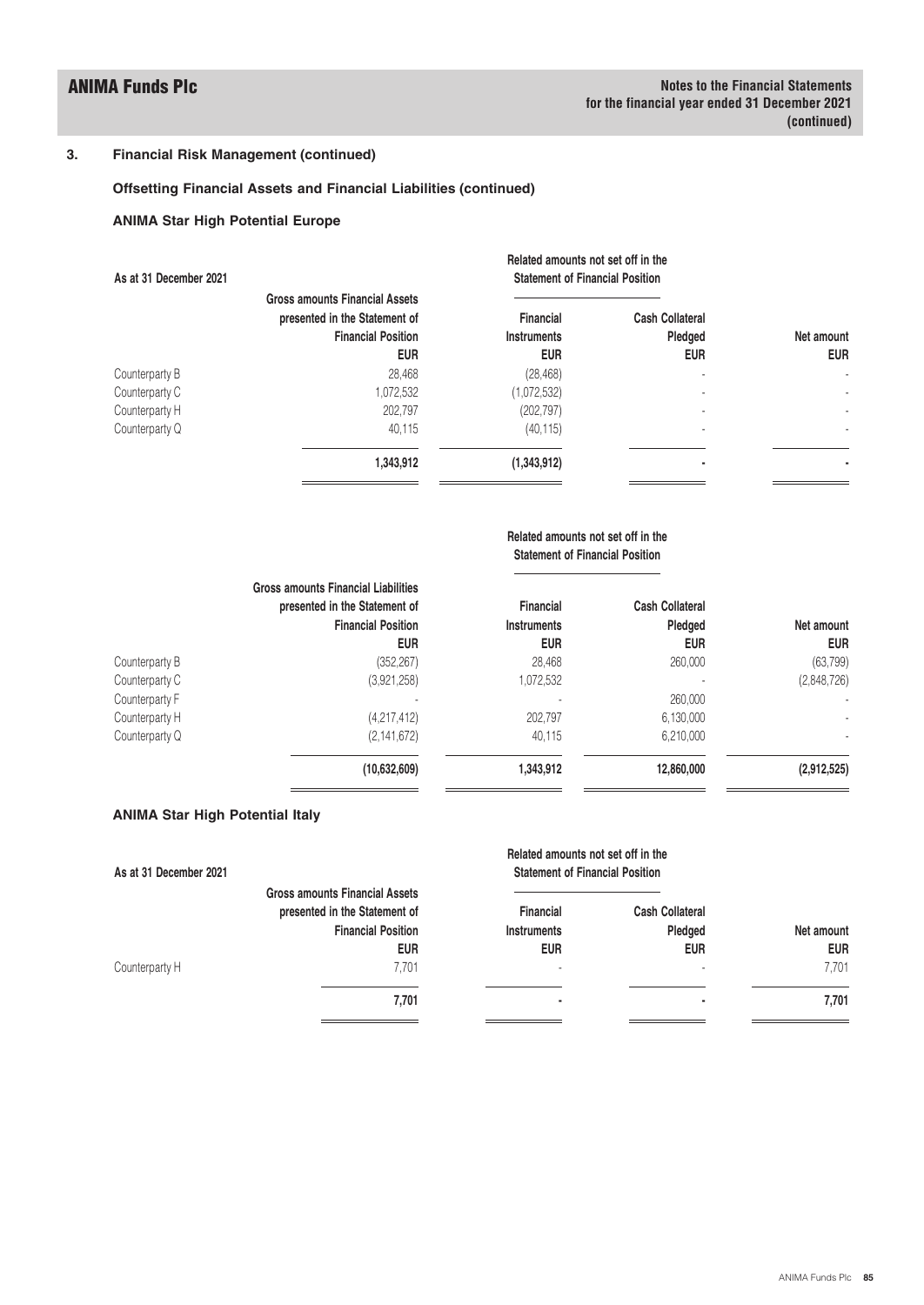### **Offsetting Financial Assets and Financial Liabilities (continued)**

#### **ANIMA Hybrid Bond**

| As at 31 December 2021    |                                                                             | Related amounts not set off in the<br><b>Statement of Financial Position</b> |                        |            |
|---------------------------|-----------------------------------------------------------------------------|------------------------------------------------------------------------------|------------------------|------------|
|                           | <b>Gross amounts Financial Assets</b><br>presented in the Statement of      | <b>Financial</b>                                                             | <b>Cash Collateral</b> |            |
|                           | <b>Financial Position</b>                                                   | <b>Instruments</b>                                                           | Pledged                | Net amount |
|                           | <b>EUR</b>                                                                  | <b>EUR</b>                                                                   | <b>EUR</b>             | <b>EUR</b> |
| Counterparty C            | 71,680                                                                      |                                                                              |                        | 71,680     |
|                           | 71,680                                                                      |                                                                              |                        | 71,680     |
|                           | <b>Gross amounts Financial Liabilities</b><br>presented in the Statement of | <b>Statement of Financial Position</b><br><b>Financial</b>                   | <b>Cash Collateral</b> |            |
|                           | <b>Financial Position</b>                                                   | <b>Instruments</b>                                                           | Pledged                | Net amount |
|                           | <b>EUR</b>                                                                  | <b>EUR</b>                                                                   | <b>EUR</b>             | <b>EUR</b> |
| Counterparty H            | (56, 507)                                                                   |                                                                              | 10,000                 | (46, 507)  |
| Counterparty M            | (374, 828)                                                                  |                                                                              | 410,000                |            |
|                           | (431, 335)                                                                  | ٠                                                                            | 420,000                | (46, 507)  |
| <b>ANIMA Global Macro</b> |                                                                             |                                                                              |                        |            |

| As at 31 December 2021 | <b>Statement of Financial Position</b>                                 |                    |                          |            |
|------------------------|------------------------------------------------------------------------|--------------------|--------------------------|------------|
|                        | <b>Gross amounts Financial Assets</b><br>presented in the Statement of | <b>Financial</b>   | <b>Cash Collateral</b>   |            |
|                        | <b>Financial Position</b>                                              | <b>Instruments</b> | Pledged                  | Net amount |
|                        | <b>EUR</b>                                                             | EUR                | <b>EUR</b>               | <b>EUR</b> |
| Counterparty B         | 6.179                                                                  | (6, 179)           | $\overline{\phantom{a}}$ |            |
| Counterparty C         | 1,018,227                                                              | (575, 199)         |                          | 443,028    |
| Counterparty K         | 120,789                                                                | (120, 789)         |                          |            |
|                        | 1,145,195                                                              | (702, 167)         |                          | 443,028    |

**Related amounts not set off in the**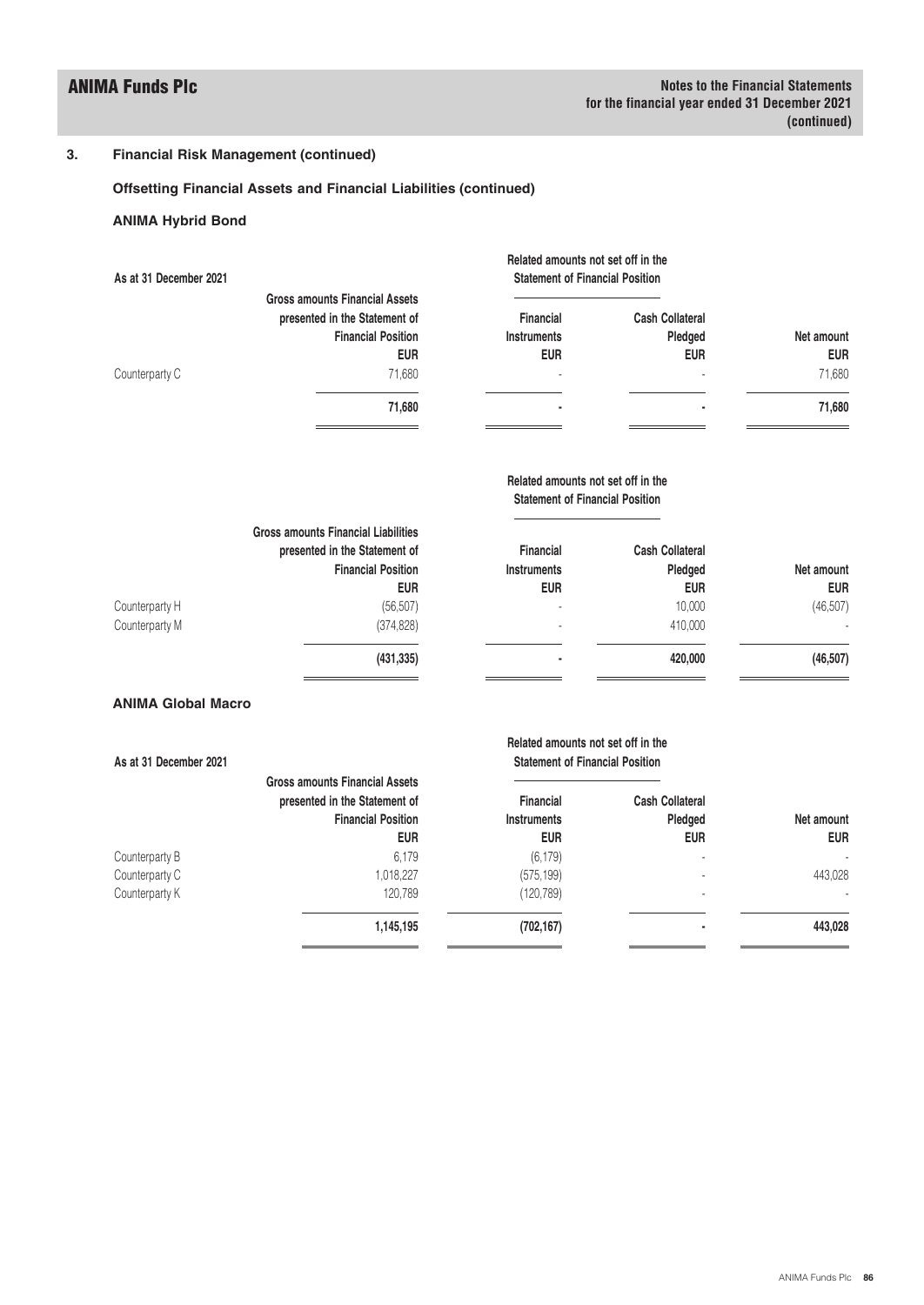#### **Offsetting Financial Assets and Financial Liabilities (continued)**

| <b>Gross amounts Financial Liabilities</b><br>presented in the Statement of | <b>Financial</b>   | <b>Cash Collateral</b> |                                        |
|-----------------------------------------------------------------------------|--------------------|------------------------|----------------------------------------|
| <b>Financial Position</b>                                                   | <b>Instruments</b> | Pledged                | Net amount                             |
| <b>EUR</b>                                                                  | <b>EUR</b>         | <b>EUR</b>             | <b>EUR</b>                             |
| (1,099,717)                                                                 | 6,179              | 1,460,000              |                                        |
| (575, 199)                                                                  | 575,199            |                        |                                        |
| (329, 931)                                                                  | 120,789            | 330,000                | ٠                                      |
| (960, 710)                                                                  |                    | 1,130,000              | ٠                                      |
| (2,965,557)                                                                 | 702,167            | 2,920,000              |                                        |
|                                                                             |                    |                        | <b>Statement of Financial Position</b> |

### **ANIMA Short Term Corporate Bond**

| As at 31 December 2020 |                                                                        | <b>Statement of Financial Position</b> |                        |            |
|------------------------|------------------------------------------------------------------------|----------------------------------------|------------------------|------------|
|                        | <b>Gross amounts Financial Assets</b><br>presented in the Statement of | <b>Financial</b>                       | <b>Cash Collateral</b> |            |
|                        | <b>Financial Position</b>                                              | <b>Instruments</b>                     | Pledged                | Net amount |
|                        | <b>EUR</b>                                                             | <b>EUR</b>                             | <b>EUR</b>             | <b>EUR</b> |
| Counterparty E         | 36,616                                                                 | (21,076)                               |                        | 15,540     |
| Counterparty H         | 306,679                                                                | (64,200)                               |                        | 242,479    |
| Counterparty Q         | 930                                                                    |                                        |                        | 930        |
|                        | 344,225                                                                | (85, 276)                              |                        | 258,949    |
|                        |                                                                        |                                        |                        |            |

| Related amounts not set off in the     |  |
|----------------------------------------|--|
| <b>Statement of Financial Position</b> |  |

**Related amounts not set off in the**

**Related amounts not set off in the**

|                | Gross amounts Financial Liabilities<br>presented in the Statement of<br><b>Financial Position</b> | <b>Financial</b><br><b>Instruments</b> | <b>Cash Collateral</b><br>Pledged | Net amount  |
|----------------|---------------------------------------------------------------------------------------------------|----------------------------------------|-----------------------------------|-------------|
|                | eur                                                                                               | <b>EUR</b>                             | <b>EUR</b>                        | <b>EUR</b>  |
| Counterparty E | (21,076)                                                                                          | 210,760,000                            |                                   | 210,738,924 |
| Counterparty H | (64,200)                                                                                          | 64,200                                 |                                   |             |
|                | (85, 276)                                                                                         | 210,824,200                            |                                   | 210,738,924 |
|                |                                                                                                   |                                        |                                   |             |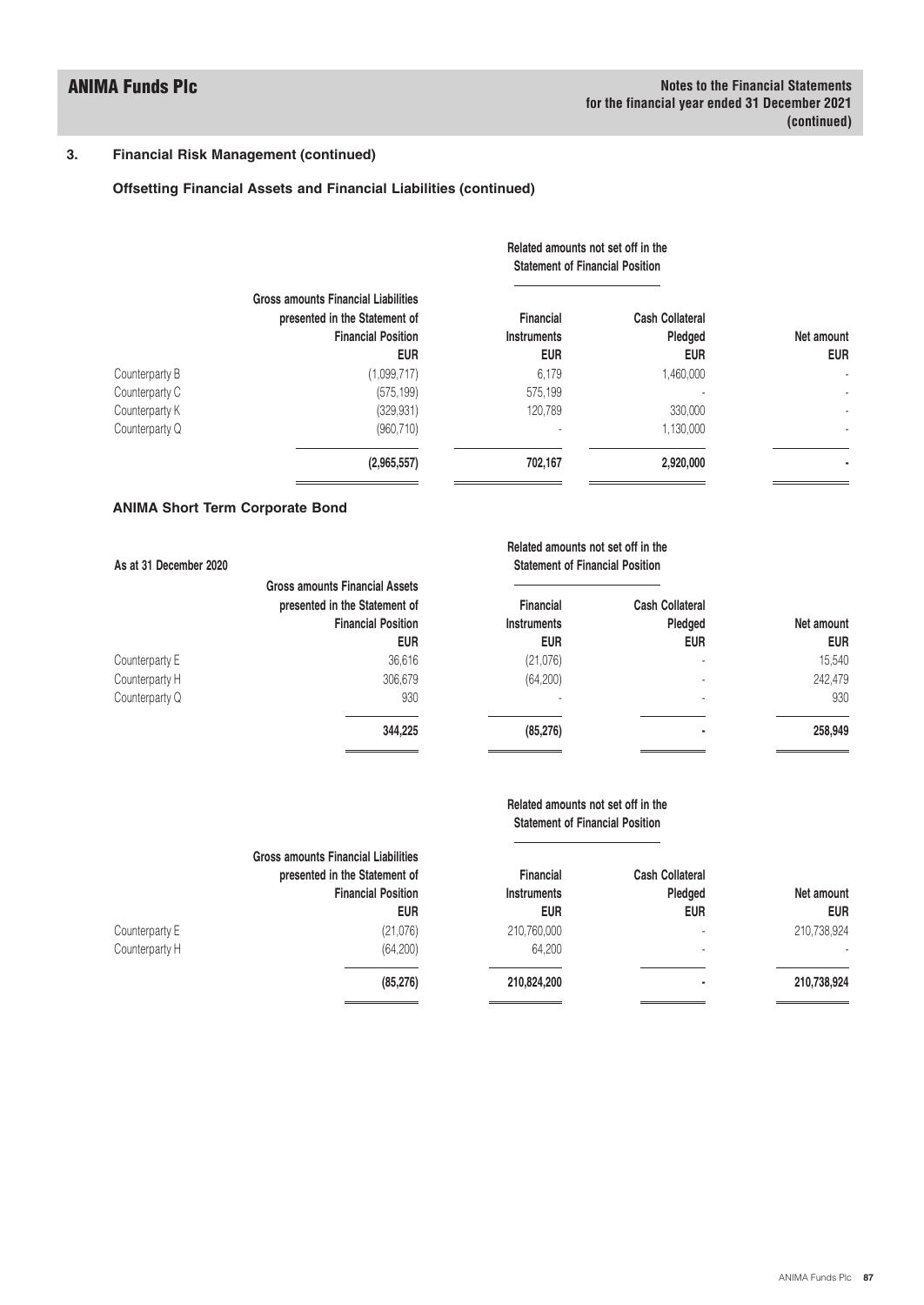#### **Offsetting Financial Assets and Financial Liabilities (continued)**

#### **ANIMA Europe Equity**

| As at 31 December 2020 | Related amounts not set off in the<br><b>Statement of Financial Position</b> |                    |                          |            |
|------------------------|------------------------------------------------------------------------------|--------------------|--------------------------|------------|
|                        | <b>Gross amounts Financial Assets</b><br>presented in the Statement of       | <b>Financial</b>   | <b>Cash Collateral</b>   |            |
|                        | <b>Financial Position</b>                                                    | <b>Instruments</b> | Pledged                  | Net amount |
|                        | <b>EUR</b>                                                                   | <b>EUR</b>         | <b>EUR</b>               | <b>EUR</b> |
| Counterparty B         | 151.057                                                                      | (75, 291)          | $\overline{\phantom{a}}$ | 75,766     |
| Counterparty H         | 295.661                                                                      | (116.854)          |                          | 178,807    |
| Counterparty Q         | 746.788                                                                      | (279, 154)         |                          | 467,634    |
|                        | 1,193,506                                                                    | (471, 299)         |                          | 722,207    |
|                        |                                                                              |                    |                          |            |

|                | <b>Gross amounts Financial Liabilities</b><br>presented in the Statement of<br><b>Financial Position</b> | <b>Financial</b><br><b>Instruments</b> | <b>Cash Collateral</b><br>Pledged | Net amount               |
|----------------|----------------------------------------------------------------------------------------------------------|----------------------------------------|-----------------------------------|--------------------------|
|                | <b>EUR</b>                                                                                               | <b>EUR</b>                             | <b>EUR</b>                        | <b>EUR</b>               |
| Counterparty B | (75, 291)                                                                                                | 75,291                                 |                                   | $\overline{\phantom{a}}$ |
| Counterparty H | (116, 854)                                                                                               | 116,854                                |                                   | $\overline{\phantom{a}}$ |
| Counterparty Q | (279, 154)                                                                                               | 279,154                                |                                   | ٠                        |
|                | (471, 299)                                                                                               | 471,299                                |                                   |                          |
|                |                                                                                                          |                                        |                                   |                          |

#### **ANIMA U.S. Equity**

| As at 31 December 2020 |                                                                                            | <b>Statement of Financial Position</b> |            |            |
|------------------------|--------------------------------------------------------------------------------------------|----------------------------------------|------------|------------|
|                        | <b>Gross amounts Financial Assets</b><br>presented in the Statement of<br><b>Financial</b> | <b>Cash Collateral</b>                 |            |            |
|                        | <b>Financial Position</b>                                                                  | <b>Instruments</b>                     | Pledged    | Net amount |
|                        | eur                                                                                        | EUR                                    | <b>EUR</b> | <b>EUR</b> |
| Counterparty B         | 417,082                                                                                    | (417,082)                              |            |            |
| Counterparty H         | 1,164,559                                                                                  | (824, 311)                             |            | 340,248    |
| Counterparty Q         | 197.943                                                                                    | (5,898)                                |            | 192,045    |
|                        | 1,779,584                                                                                  | (1,247,291)                            |            | 532,293    |

#### **Related amounts not set off in the State Position**

**Related amounts not set off in the Statement of Financial Position**

| Net amount<br><b>EUR</b> | <b>Cash Collateral</b><br>Pledged<br><b>EUR</b> | <b>Financial</b><br><b>Instruments</b><br><b>EUR</b> | tement of<br><b>Position</b><br><b>EUR</b> |
|--------------------------|-------------------------------------------------|------------------------------------------------------|--------------------------------------------|
|                          | ٠                                               | (417,082)                                            | 417,082                                    |
| 340,248                  | ٠                                               | (824.311)                                            | 1,164,559                                  |
| 192,045                  | ٠                                               | (5,898)                                              | 197.943                                    |
| 532,293                  | ٠                                               | (1,247,291)                                          | 1,779,584                                  |
|                          |                                                 |                                                      |                                            |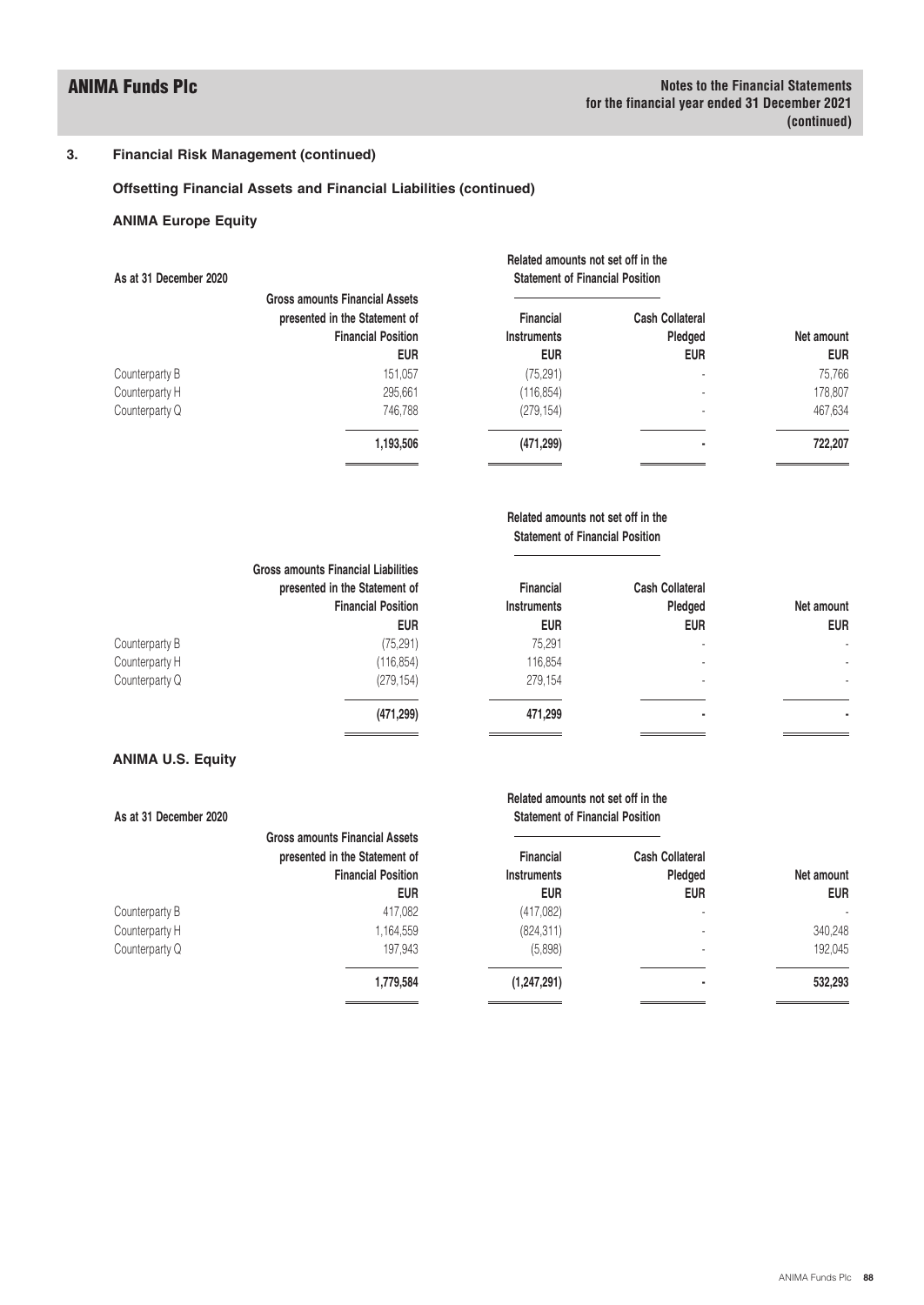#### **Offsetting Financial Assets and Financial Liabilities (continued)**

|                |                                            | <b>Statement of Financial Position</b> |                        |                          |
|----------------|--------------------------------------------|----------------------------------------|------------------------|--------------------------|
|                | <b>Gross amounts Financial Liabilities</b> |                                        |                        |                          |
|                | presented in the Statement of              | <b>Financial</b>                       | <b>Cash Collateral</b> |                          |
|                | <b>Financial Position</b>                  | <b>Instruments</b>                     | Pledged                | Net amount               |
|                | <b>EUR</b>                                 | <b>EUR</b>                             | <b>EUR</b>             | <b>EUR</b>               |
| Counterparty B | (849, 956)                                 | 417,082                                | 432,874                | ٠                        |
| Counterparty H | (824, 311)                                 | 824,311                                |                        | $\overline{\phantom{a}}$ |
| Counterparty Q | (5,898)                                    | 5.898                                  | ٠                      | $\overline{\phantom{a}}$ |
|                | (1,680,165)                                | 1,247,291                              | 432,874                |                          |
|                |                                            |                                        |                        |                          |

#### **ANIMA Star High Potential Europe**

| As at 31 December 2020 |                                |
|------------------------|--------------------------------|
|                        | Gross amounts Financial Assets |
|                        | presented in the Statement of  |
|                        | <b>Financial Position</b>      |
|                        | <b>EUR</b>                     |
| Counterparty B         | 296.452                        |
| Counterparty C         | 35.550                         |
| Counterparty H         | 1,368,278                      |
| Counterparty Q         | 1,725,637                      |
|                        | 3.425.917                      |

| Related amounts not set off in the     |
|----------------------------------------|
| <b>Statement of Financial Position</b> |

**Related amounts not set off in the**

|                | presented in the Statement of | <b>Financial</b>   | <b>Cash Collateral</b> |            |
|----------------|-------------------------------|--------------------|------------------------|------------|
|                | <b>Financial Position</b>     | <b>Instruments</b> | Pledged                | Net amount |
|                | <b>EUR</b>                    | <b>EUR</b>         | <b>EUR</b>             | <b>EUR</b> |
| Counterparty B | 296,452                       | (253, 110)         |                        | 43,342     |
| Counterparty C | 35,550                        | (35,550)           |                        | $\sim$     |
| Counterparty H | 1,368,278                     | (1,368,278)        |                        |            |
| Counterparty Q | 1,725,637                     | (122.929)          |                        | 1,602,708  |
|                | 3,425,917                     | (1,779,867)        |                        | 1,646,050  |
|                |                               |                    |                        |            |

#### **Related amounts not set off in the Statement of Financial Position**

|                | <b>Gross amounts Financial Liabilities</b> |                    |                          |             |
|----------------|--------------------------------------------|--------------------|--------------------------|-------------|
|                | presented in the Statement of              | <b>Financial</b>   | <b>Cash Collateral</b>   |             |
|                | <b>Financial Position</b>                  | <b>Instruments</b> | Pledged                  | Net amount  |
|                | <b>EUR</b>                                 | <b>EUR</b>         | <b>EUR</b>               | <b>EUR</b>  |
| Counterparty B | (253, 110)                                 | 253,110            |                          |             |
| Counterparty C | (1, 294, 498)                              | 35,550             |                          | (1,258,948) |
| Counterparty H | (3,482,011)                                | 1,368,278          | 1,740,000                | (373,733)   |
| Counterparty Q | (122.929)                                  | 122,929            | $\overline{\phantom{a}}$ |             |
|                | (5, 152, 548)                              | 1,779,867          | 1,740,000                | (1,632,681) |
|                |                                            |                    |                          |             |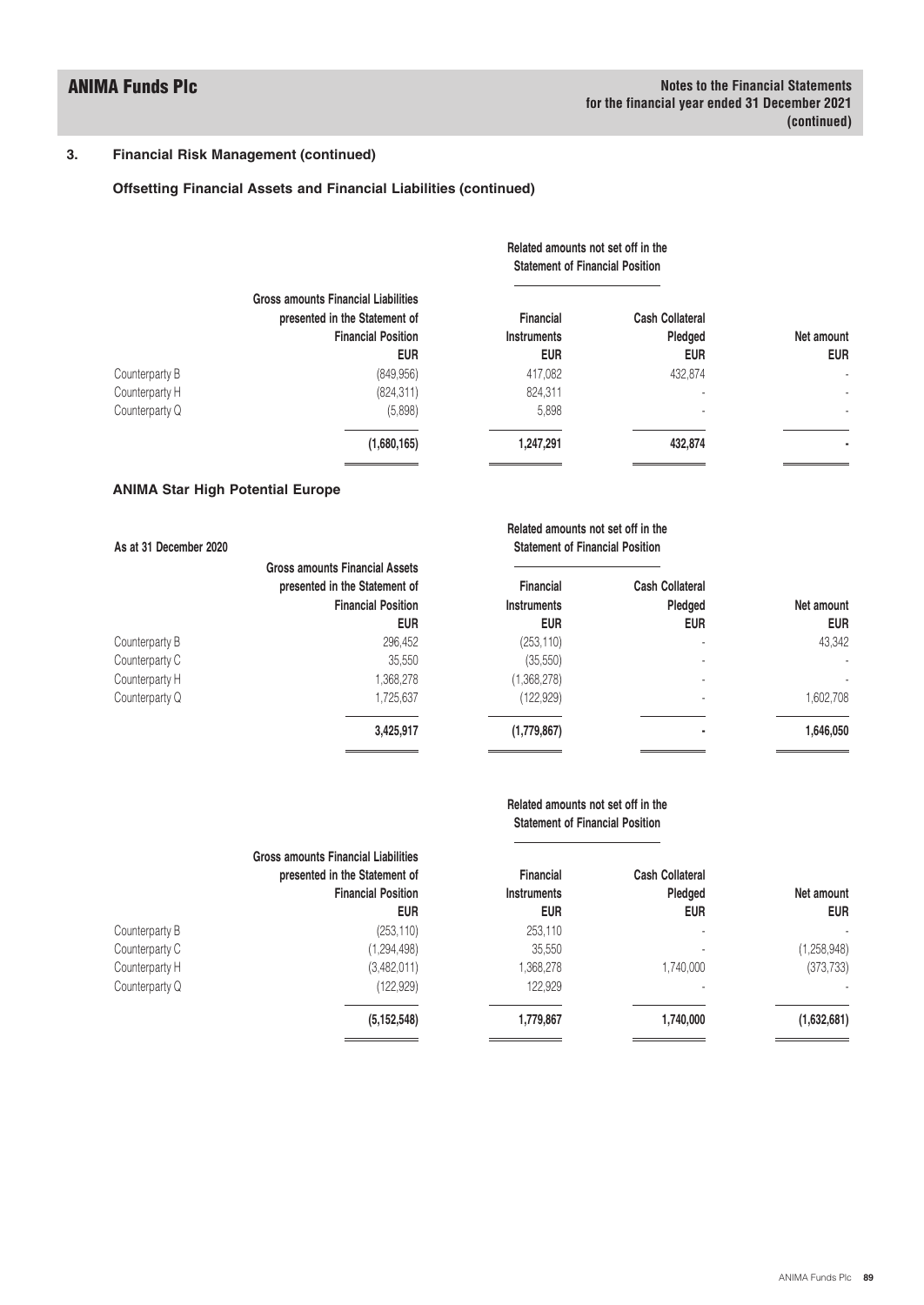### **Offsetting Financial Assets and Financial Liabilities (continued)**

#### **ANIMA Star Bond**

| As at 31 December 2020 |                                                                                                     | Related amounts not set off in the<br><b>Statement of Financial Position</b> |                                   |            |  |  |
|------------------------|-----------------------------------------------------------------------------------------------------|------------------------------------------------------------------------------|-----------------------------------|------------|--|--|
|                        | <b>Gross amounts Financial Assets</b><br>presented in the Statement of<br><b>Financial Position</b> | <b>Financial</b><br><b>Instruments</b>                                       | <b>Cash Collateral</b><br>Pledged | Net amount |  |  |
|                        | <b>EUR</b>                                                                                          | <b>EUR</b>                                                                   | <b>EUR</b>                        | <b>EUR</b> |  |  |
| Counterparty B         | 762,833                                                                                             |                                                                              | $\overline{\phantom{a}}$          | 762,833    |  |  |
| Counterparty C         | 87,995                                                                                              | (87,995)                                                                     | $\overline{\phantom{a}}$          | ٠          |  |  |
|                        | 850,828                                                                                             | (87,995)                                                                     | ٠                                 | 762,833    |  |  |
|                        |                                                                                                     |                                                                              |                                   |            |  |  |

| Related amounts not set off in the |                                        |  |  |
|------------------------------------|----------------------------------------|--|--|
|                                    | <b>Statement of Financial Position</b> |  |  |

|                | <b>Gross amounts Financial Liabilities</b> |                    |                          |            |
|----------------|--------------------------------------------|--------------------|--------------------------|------------|
|                | presented in the Statement of              | <b>Financial</b>   | <b>Cash Collateral</b>   |            |
|                | <b>Financial Position</b>                  | <b>Instruments</b> | Pledged                  | Net amount |
|                | <b>EUR</b>                                 | <b>EUR</b>         | <b>EUR</b>               | <b>EUR</b> |
| Counterparty C | (94,500)                                   | 87.995             | ۰                        | (6, 505)   |
|                | (94, 500)                                  | 87,995             | $\overline{\phantom{0}}$ | (6, 505)   |

#### **ANIMA Star High Potential Italy**

| As at 31 December 2020 |                                                                                                     | Related amounts not set off in the<br><b>Statement of Financial Position</b> |                                   |                          |
|------------------------|-----------------------------------------------------------------------------------------------------|------------------------------------------------------------------------------|-----------------------------------|--------------------------|
|                        | <b>Gross amounts Financial Assets</b><br>presented in the Statement of<br><b>Financial Position</b> | <b>Financial</b><br><b>Instruments</b>                                       | <b>Cash Collateral</b><br>Pledged | Net amount               |
| Counterparty C         | <b>EUR</b><br>45,760                                                                                | <b>EUR</b>                                                                   | <b>EUR</b>                        | <b>EUR</b><br>45,760     |
|                        | 45,760                                                                                              |                                                                              | ٠                                 | 45,760                   |
|                        |                                                                                                     | Related amounts not set off in the<br><b>Statement of Financial Position</b> |                                   |                          |
|                        | <b>Gross amounts Financial Liabilities</b><br>presented in the Statement of                         | <b>Financial</b>                                                             | <b>Cash Collateral</b>            |                          |
|                        | <b>Financial Position</b><br><b>EUR</b>                                                             | <b>Instruments</b><br><b>EUR</b>                                             | Pledged<br><b>EUR</b>             | Net amount<br><b>EUR</b> |
|                        |                                                                                                     |                                                                              |                                   |                          |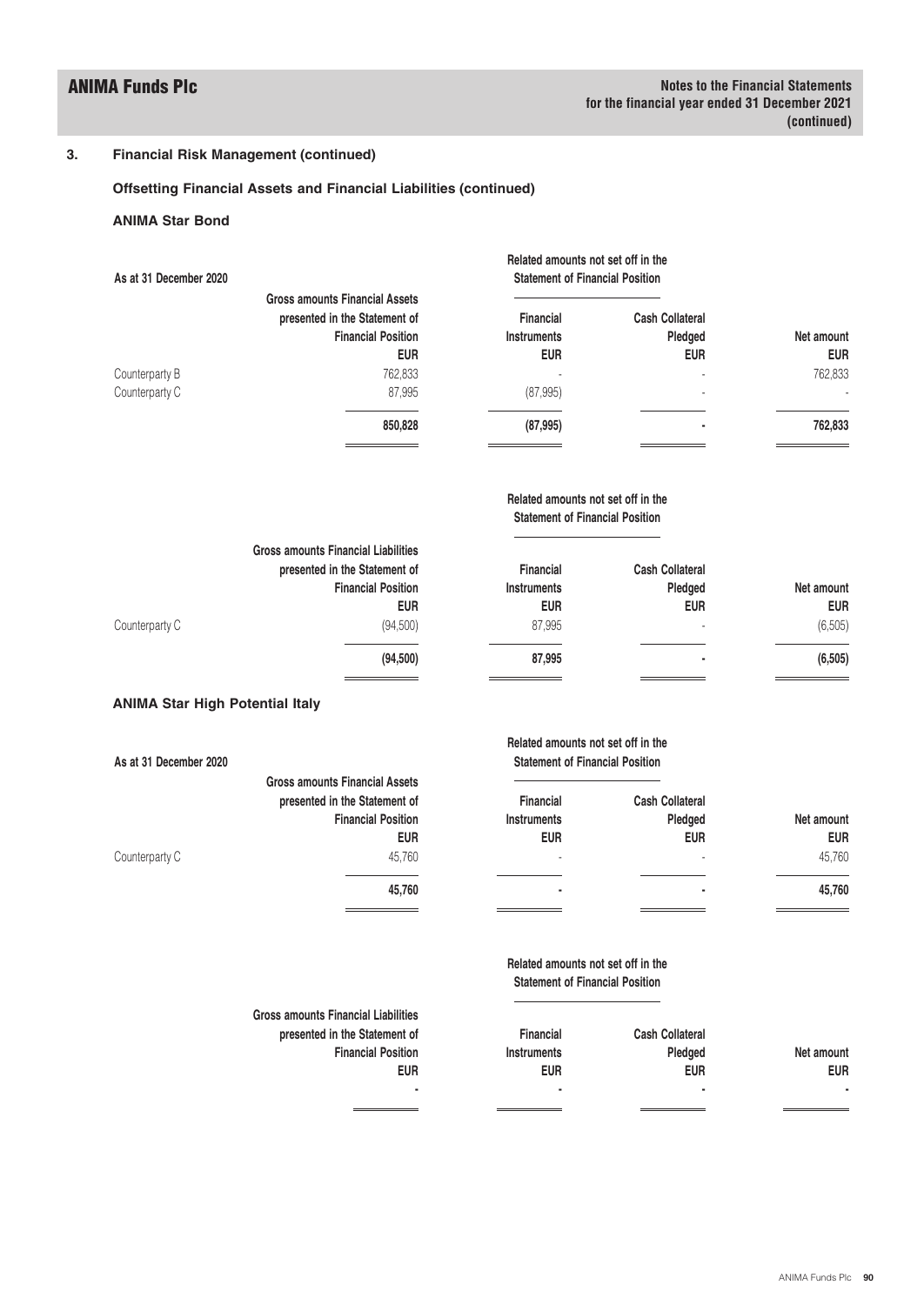#### **Offsetting Financial Assets and Financial Liabilities (continued)**

#### **ANIMA Hybrid Bond**

| As at 31 December 2020 |                                                                        | Related amounts not set off in the<br><b>Statement of Financial Position</b> |                          |            |
|------------------------|------------------------------------------------------------------------|------------------------------------------------------------------------------|--------------------------|------------|
|                        | <b>Gross amounts Financial Assets</b><br>presented in the Statement of | <b>Financial</b>                                                             | <b>Cash Collateral</b>   |            |
|                        | <b>Financial Position</b>                                              | <b>Instruments</b>                                                           | Pledged                  | Net amount |
|                        | <b>EUR</b>                                                             | <b>EUR</b>                                                                   | <b>EUR</b>               | <b>EUR</b> |
| Counterparty E         | 55,719                                                                 |                                                                              | $\overline{\phantom{a}}$ | 55,719     |
| Counterparty H         | 145,843                                                                | (21, 689)                                                                    | ٠                        | 124,154    |
| Counterparty Z         | 11,389                                                                 | (864)                                                                        |                          | 10,525     |
|                        | 212,951                                                                | (22, 553)                                                                    |                          | 190,398    |
|                        |                                                                        |                                                                              |                          |            |

|                |                                            | <b>Statement of Financial Position</b> |                          |            |
|----------------|--------------------------------------------|----------------------------------------|--------------------------|------------|
|                | <b>Gross amounts Financial Liabilities</b> |                                        |                          |            |
|                | presented in the Statement of              | <b>Financial</b>                       | <b>Cash Collateral</b>   |            |
|                | <b>Financial Position</b>                  | <b>Instruments</b>                     | Pledged                  | Net amount |
|                | eur                                        | <b>EUR</b>                             | <b>EUR</b>               | <b>EUR</b> |
| Counterparty H | (21,689)                                   | 21,689                                 |                          |            |
| Counterparty Z | (864)                                      | 864                                    | $\overline{\phantom{a}}$ | ٠          |
|                | (22, 553)                                  | 22,553                                 | ٠                        |            |
|                |                                            |                                        |                          |            |

#### **ANIMA Global Macro**

| As at 31 December 2020 |                                       |
|------------------------|---------------------------------------|
|                        | <b>Gross amounts Financial Assets</b> |
|                        | presented in the Statement of         |
|                        | <b>Financial Position</b>             |
|                        | eur                                   |
| Counterparty B         | 1,034,475                             |
| Counterparty C         | 1,457,782                             |
| Counterparty H         | 851,608                               |
| Counterparty K         | 692,310                               |
|                        | 4,036,175                             |

#### **Related amounts not set off in the Statement of Financial Position**

**Related amounts not set off in the**

|                | presented in the Statement of | <b>Financial</b>   | <b>Cash Collateral</b> |            |
|----------------|-------------------------------|--------------------|------------------------|------------|
|                | <b>Financial Position</b>     | <b>Instruments</b> | Pledged                | Net amount |
|                | eur                           | <b>EUR</b>         | <b>EUR</b>             | <b>EUR</b> |
| Counterparty B | 1,034,475                     | (280, 315)         |                        | 754,160    |
| Counterparty C | 1,457,782                     | (159, 130)         |                        | 1,298,652  |
| Counterparty H | 851,608                       | (52, 334)          |                        | 799,274    |
| Counterparty K | 692,310                       | (692,310)          | ۰                      | ٠          |
|                | 4,036,175                     | (1, 184, 089)      |                        | 2,852,086  |
|                |                               |                    |                        |            |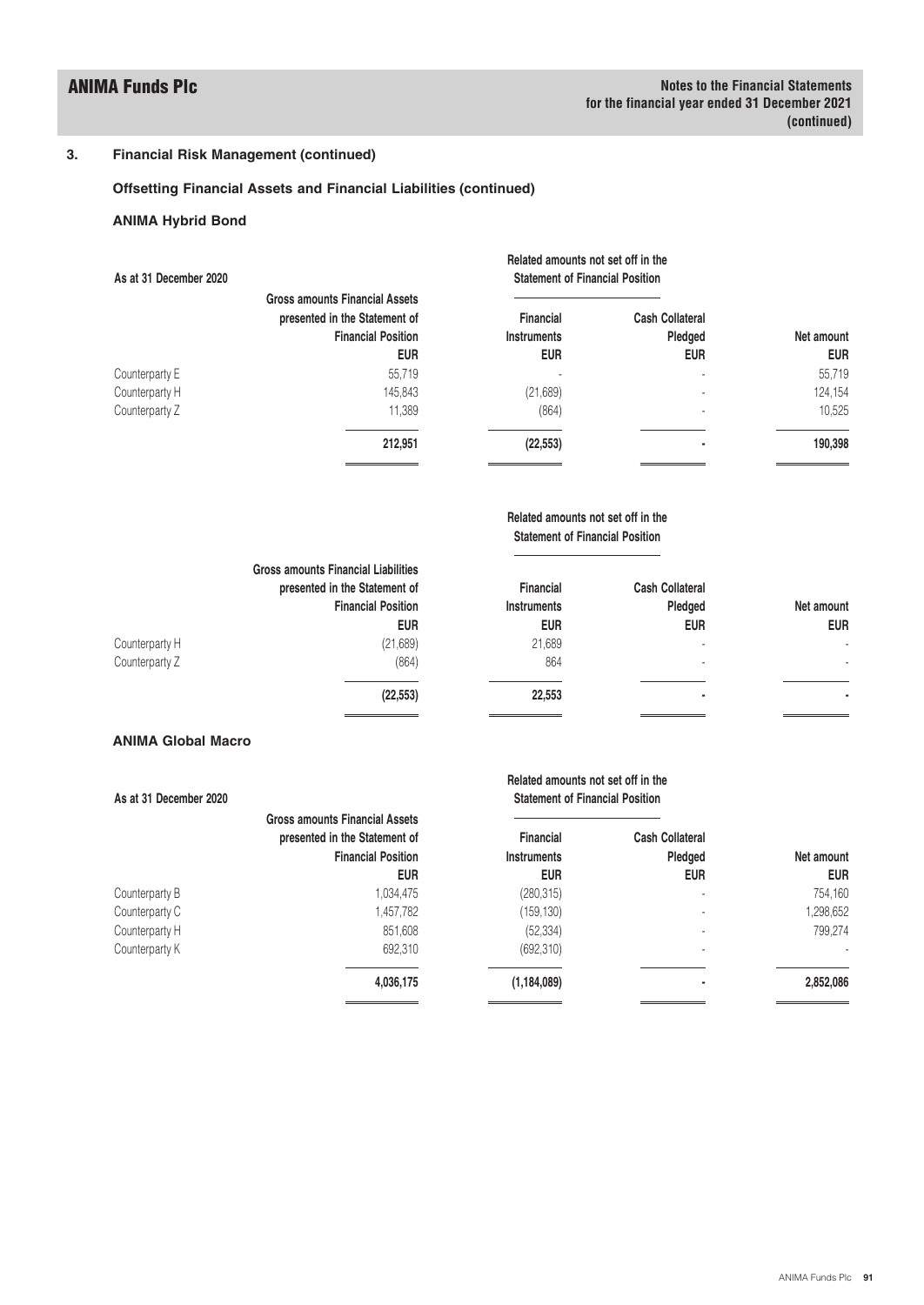### **Offsetting Financial Assets and Financial Liabilities (continued)**

|                |                                                                             | Related amounts not set off in the<br><b>Statement of Financial Position</b> |                        |            |
|----------------|-----------------------------------------------------------------------------|------------------------------------------------------------------------------|------------------------|------------|
|                | <b>Gross amounts Financial Liabilities</b><br>presented in the Statement of | <b>Financial</b>                                                             | <b>Cash Collateral</b> |            |
|                | <b>Financial Position</b>                                                   | <b>Instruments</b>                                                           | Pledged                | Net amount |
|                | <b>EUR</b>                                                                  | <b>EUR</b>                                                                   | <b>EUR</b>             | <b>EUR</b> |
| Counterparty B | (280, 315)                                                                  | 280,315                                                                      |                        |            |
| Counterparty C | (159, 130)                                                                  | 159,130                                                                      |                        |            |
| Counterparty H | (52, 334)                                                                   | 52,334                                                                       |                        | ٠          |
| Counterparty K | (1,224,989)                                                                 | 692,310                                                                      | 350,000                | (182, 679) |
|                | (1,716,768)                                                                 | 1,184,089                                                                    | 350,000                | (182, 679) |
|                |                                                                             |                                                                              |                        |            |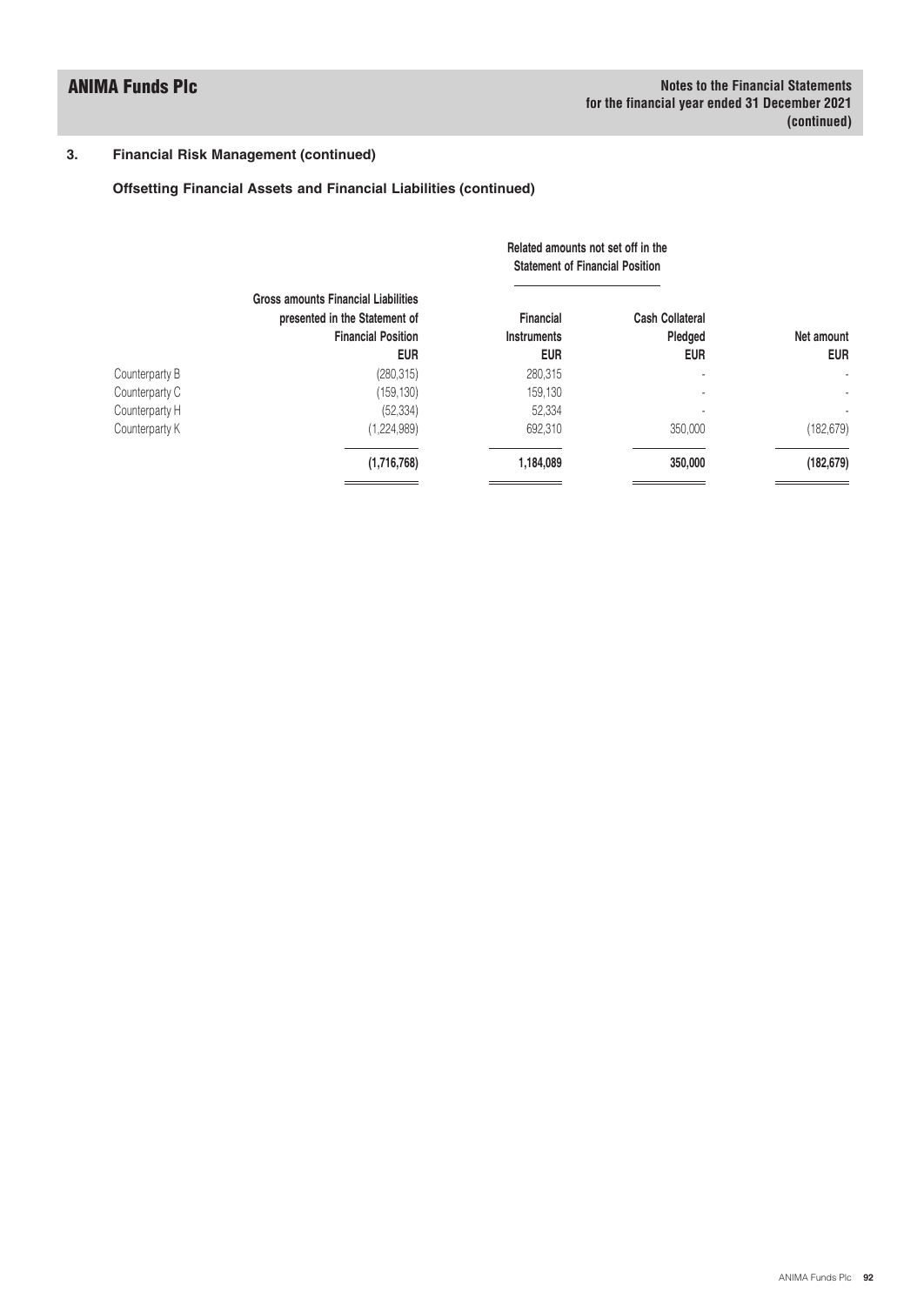#### **Notes to the Financial Statements for the financial year ended 31 December 2021 (continued)**

### **4. Operating Income**

|                                     | <b>Total Company</b><br>Year ended<br>31 December 2021<br><b>EUR</b> | <b>ANIMA Short Term</b><br><b>Corporate Bond</b><br>Year ended<br>31 December 2021<br><b>EUR</b> | <b>ANIMA Bond</b><br>Flex.<br>Year ended<br>31 December 2021<br><b>EUR</b> | ANIMA<br><b>Europe Equity</b><br>Year ended<br>31 December 2021<br><b>EUR</b> | ANIMA<br>U.S. Equity<br>Year ended<br>31 December 2021<br>EUR | ANIMA Star High<br><b>Potential Europe</b><br>Year ended<br>31 December 2021<br><b>EUR</b> | <b>ANIMA Star Bond.</b><br>Year ended<br>31 December 2021<br><b>EUR</b> | <b>ANIMA Star High</b><br><b>Potential Italy</b><br>Year ended<br>31 December 2021<br><b>EUR</b> |
|-------------------------------------|----------------------------------------------------------------------|--------------------------------------------------------------------------------------------------|----------------------------------------------------------------------------|-------------------------------------------------------------------------------|---------------------------------------------------------------|--------------------------------------------------------------------------------------------|-------------------------------------------------------------------------|--------------------------------------------------------------------------------------------------|
| Deposit loss                        | (76, 853)                                                            |                                                                                                  |                                                                            |                                                                               |                                                               |                                                                                            | (140.061)                                                               |                                                                                                  |
| Bond income/(loss)                  | 54,308,756                                                           | 6,505,511                                                                                        | 687,497                                                                    |                                                                               |                                                               | (2,958,047)                                                                                | 656,195                                                                 | 714                                                                                              |
| Dividend income                     | 38,900,526                                                           |                                                                                                  |                                                                            | 8.375.033                                                                     | 6,059,059                                                     | 14,077,536                                                                                 |                                                                         | 182,606                                                                                          |
| Securities lending income (Note 13) | 68,393                                                               |                                                                                                  |                                                                            | 34.270                                                                        |                                                               | 29,992                                                                                     |                                                                         |                                                                                                  |
| Sundry income/(loss)                | (7,579)                                                              |                                                                                                  |                                                                            |                                                                               | 55                                                            |                                                                                            |                                                                         |                                                                                                  |
|                                     | 93, 193, 243                                                         | 6.505.511                                                                                        | 687.497                                                                    | 8,409,312                                                                     | 6.059.114                                                     | 11,149,486                                                                                 | 516.134                                                                 | 183,325                                                                                          |

1 Please refer to Note 22 to the financial statements for details of Fund terminations during the financial year.

|                                                                                                          | <b>ANIMA</b><br><b>Hybrid Bond</b><br>Year ended<br>31 December 2021<br><b>EUR</b> | <b>ANIMA</b><br>Global Macro<br>Year ended<br>31 December 2021<br><b>EUR</b> |
|----------------------------------------------------------------------------------------------------------|------------------------------------------------------------------------------------|------------------------------------------------------------------------------|
| Deposit interest<br>Bond income<br>Dividend income<br>Securities lending income (Note 13)<br>Sundry loss | 3,048,224<br>$\overline{\phantom{a}}$<br>٠                                         | 853,641<br>43,017<br>(7.978)                                                 |
|                                                                                                          | 3,048,224                                                                          | 888,680                                                                      |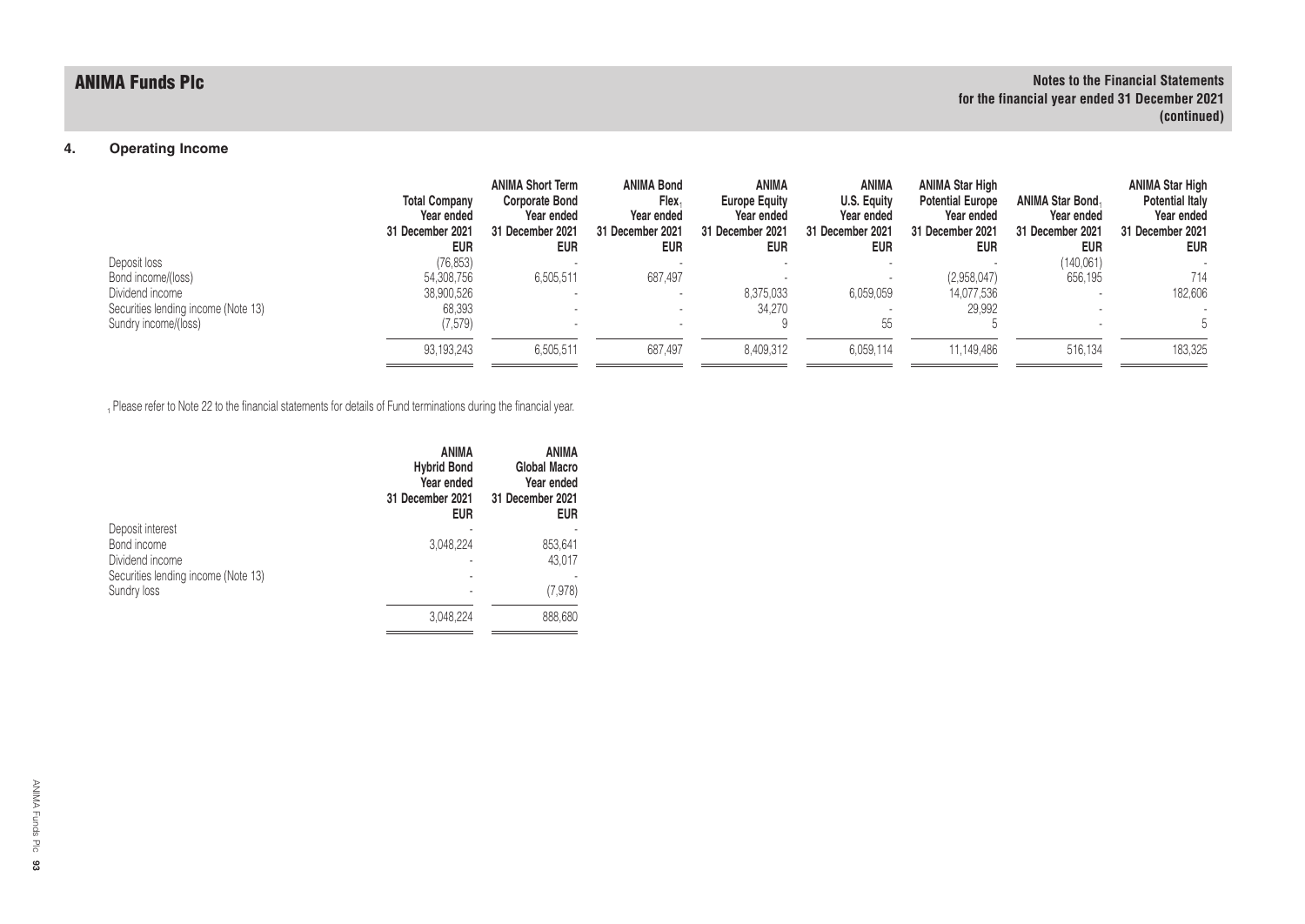### **4. Operating Income (continued)**

|                                     | <b>Total Company</b><br>Year ended<br>31 December 2020<br>EUR | <b>ANIMA Short Term</b><br><b>Corporate Bond</b><br>Year ended<br>31 December 2020<br><b>EUR</b> | <b>ANIMA</b><br><b>Europe Equity</b><br>Year ended<br>31 December 2020<br><b>EUR</b> | <b>ANIMA</b><br>U.S. Equity<br>Year ended<br>31 December 2020<br><b>EUR</b> | ANIMA Star High<br><b>Potential Europe</b><br>Year ended<br>31 December 2020<br>EUR | <b>ANIMA Star Bond</b><br>Year ended<br>31 December 2020<br><b>EUR</b> | <b>ANIMA Star High</b><br><b>Potential Italy</b><br>Year ended<br>31 December 2020<br>EUR | ANIMA<br><b>Hybrid Bond</b><br>Year ended<br>31 December 2020<br><b>EUR</b> |
|-------------------------------------|---------------------------------------------------------------|--------------------------------------------------------------------------------------------------|--------------------------------------------------------------------------------------|-----------------------------------------------------------------------------|-------------------------------------------------------------------------------------|------------------------------------------------------------------------|-------------------------------------------------------------------------------------------|-----------------------------------------------------------------------------|
| Deposit interest                    | 66,163                                                        | 438                                                                                              | 827                                                                                  | 983                                                                         | 2,512                                                                               | 198                                                                    |                                                                                           | 179                                                                         |
| Bond income/(loss)                  | 62,399,530                                                    | 6,552,007                                                                                        |                                                                                      |                                                                             | (1,702,362)                                                                         | 2.754.585                                                              | 42.505                                                                                    | 3,229,325                                                                   |
| Dividend income                     | 28,415,827                                                    |                                                                                                  | 7.111.246                                                                            | 3,853,172                                                                   | 9,999,397                                                                           | 270,006                                                                | 233,498                                                                                   |                                                                             |
| Securities lending income (Note 13) | 106,763                                                       |                                                                                                  | 31,952                                                                               |                                                                             | 66,538                                                                              |                                                                        |                                                                                           |                                                                             |
| Sundry loss                         | (23, 589)                                                     | (352)                                                                                            |                                                                                      | (159)                                                                       | (857)                                                                               | (1,743)                                                                | (45)                                                                                      | (191)                                                                       |
|                                     | 90,964,694                                                    | 6,552,093                                                                                        | 7,144,025                                                                            | 3,853,996                                                                   | 8,365,228                                                                           | 3,023,046                                                              | 275,962                                                                                   | 3,229,313                                                                   |
|                                     |                                                               |                                                                                                  |                                                                                      |                                                                             |                                                                                     |                                                                        |                                                                                           |                                                                             |

|                                     | <b>ANIMA</b><br><b>Global Macro</b><br>Year ended<br>31 December 2020 |
|-------------------------------------|-----------------------------------------------------------------------|
|                                     | <b>EUR</b>                                                            |
| Deposit interest                    | 1,097                                                                 |
| Bond income                         | 502,359                                                               |
| Dividend income                     | 42.202                                                                |
| Securities lending income (Note 13) |                                                                       |
| Sundry loss                         | (11,092)                                                              |
|                                     | 534,566                                                               |

 $\qquad \qquad$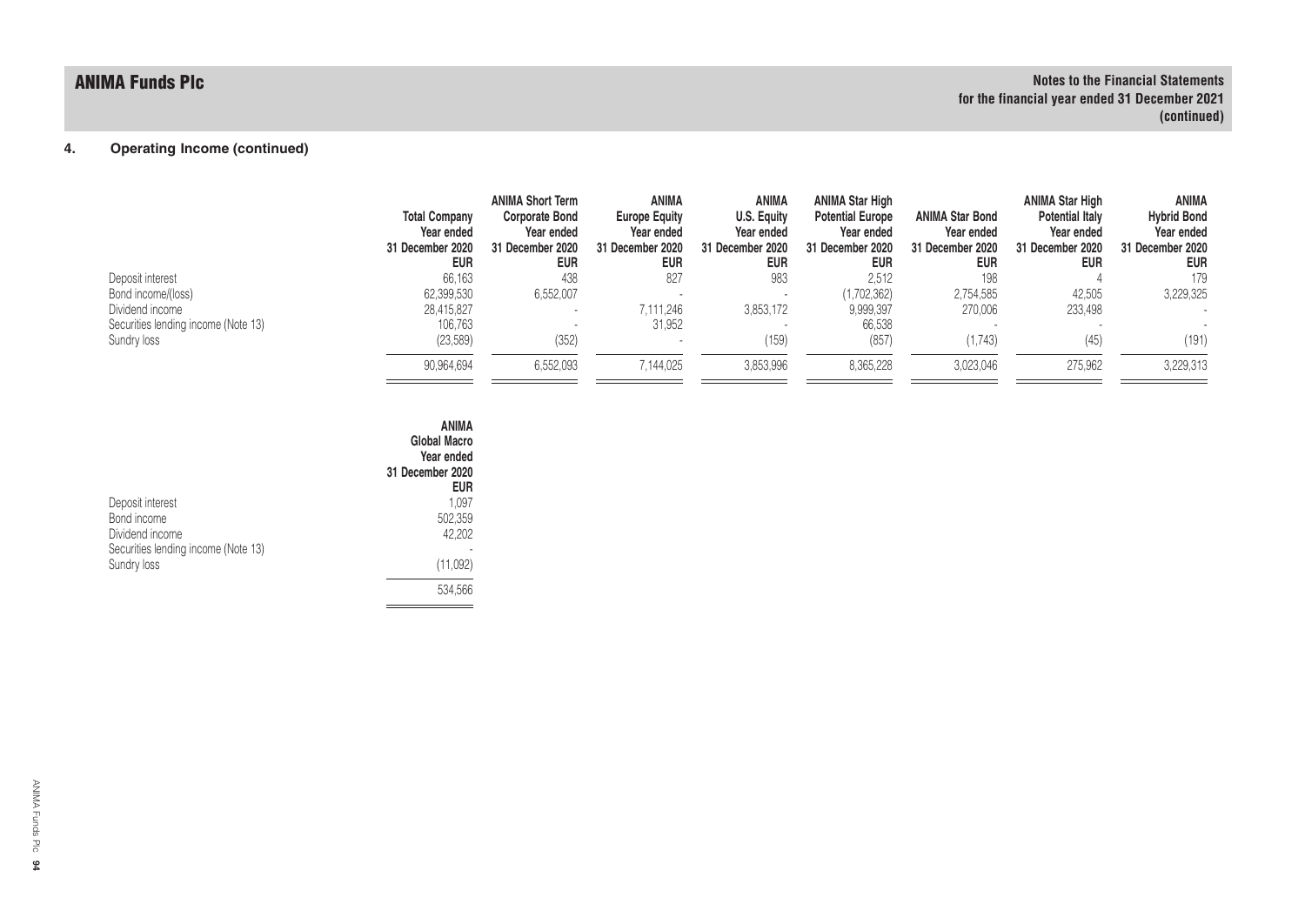#### **Notes to the Financial Statements for the financial year ended 31 December 2021 (continued)**

### 5. Net Gains/(Losses) on Financial Assets and Liabilities at Fair Value Through Profit or Loss

|                                                                                                                                                                                              | <b>Total Company</b><br>Year ended<br>31 December 2021<br><b>EUR</b> | <b>ANIMA Short Term</b><br><b>Corporate Bond</b><br>Year ended<br>31 December 2021<br><b>EUR</b> | <b>ANIMA Bond</b><br>Flex.<br>Year ended<br>31 December 2021<br><b>EUR</b> | <b>ANIMA</b><br><b>Europe Equity</b><br>Year ended<br>31 December 2021<br><b>EUR</b> | <b>ANIMA U.S. Equity</b><br>Year ended<br>31 December 2021<br><b>EUR</b> | <b>ANIMA Star High</b><br><b>Potential Europe</b><br>Year ended<br>31 December 2021<br><b>EUR</b> | <b>ANIMA Star Bond,</b><br>Year ended<br>31 December 2021<br><b>EUR</b> | <b>ANIMA Star High</b><br><b>Potential Italy</b><br>Year ended<br>31 December 2021<br><b>EUR</b> |
|----------------------------------------------------------------------------------------------------------------------------------------------------------------------------------------------|----------------------------------------------------------------------|--------------------------------------------------------------------------------------------------|----------------------------------------------------------------------------|--------------------------------------------------------------------------------------|--------------------------------------------------------------------------|---------------------------------------------------------------------------------------------------|-------------------------------------------------------------------------|--------------------------------------------------------------------------------------------------|
| Net Gains/(Losses) on Financial Assets and Liabilities<br>held for trading                                                                                                                   |                                                                      |                                                                                                  |                                                                            |                                                                                      |                                                                          |                                                                                                   |                                                                         |                                                                                                  |
| Realised gains/(losses) on sale of investments<br>Realised (losses)/gains on forward currency contracts<br>Realised (losses)/gains on sale of futures contracts<br>Realised gains on options | 470,843,868<br>(12,618,137)<br>(162,464,145)                         | (1, 162, 897)<br>(876, 805)                                                                      | (290, 633)<br>114,553<br>1,799,439                                         | 64,035,824<br>1,325,034                                                              | 49,374,252<br>212,254<br>50                                              | 148,445,141<br>(7,423,689)<br>(52, 333, 664)                                                      | (417, 812)<br>(225, 578)<br>(1,716,181)                                 | 1,510,672<br>4,981<br>(226, 269)                                                                 |
| Realised gains on swaps                                                                                                                                                                      | 39,916,149                                                           |                                                                                                  |                                                                            |                                                                                      |                                                                          |                                                                                                   |                                                                         |                                                                                                  |
| Net currency gains/(losses)                                                                                                                                                                  | 10,501,194                                                           | (242, 010)                                                                                       | 1,726,347                                                                  | 2,453,231                                                                            | (920, 400)                                                               | 8,700,112                                                                                         | (4,273,635)                                                             | (7,940)                                                                                          |
| Net change in unrealised appreciation/depreciation on<br>investments                                                                                                                         | 79,900,180                                                           | 776,233                                                                                          | (923, 275)                                                                 | 7,911,476                                                                            | 100,980,708                                                              | (24,097,744)                                                                                      | 2,955,690                                                               | (267, 877)                                                                                       |
| Net change in unrealised (depreciation)/appreciation on<br>forward currency contracts                                                                                                        | (19,396,470)                                                         | (1,479,826)                                                                                      | (2,555,918)                                                                | (44,508)                                                                             | (52, 785)                                                                | (5,972,288)                                                                                       | (762, 833)                                                              | 7,701                                                                                            |
| Net change in unrealised (depreciation)/appreciation\ on<br>futures contracts                                                                                                                | (6,594,109)                                                          |                                                                                                  | 1,478,324                                                                  |                                                                                      |                                                                          | (5,962,284)                                                                                       | 6,504                                                                   | (68,091)                                                                                         |
| Net change in unrealised appreciation on options<br>Net change in unrealised appreciation on interest rate<br>swaps                                                                          |                                                                      |                                                                                                  |                                                                            |                                                                                      |                                                                          |                                                                                                   |                                                                         |                                                                                                  |
| Net change in unrealised appreciation on swaps<br>Net Gains/(Losses) on Financial Assets and Liabilities<br>designated at Fair Value Through Profit or Loss                                  |                                                                      |                                                                                                  |                                                                            |                                                                                      |                                                                          |                                                                                                   |                                                                         |                                                                                                  |
| Realised gains on sale of investment funds<br>Net change in unrealised appreciation on investment funds                                                                                      | 8,906,886<br>471,314                                                 |                                                                                                  |                                                                            |                                                                                      |                                                                          |                                                                                                   |                                                                         | 122,454<br>146,046                                                                               |
|                                                                                                                                                                                              | 409,466,730                                                          | (2,985,305)                                                                                      | 1,348,837                                                                  | 75,681,057                                                                           | 149,594,079                                                              | 61,355,584                                                                                        | (4,433,845)                                                             | 1,221,677                                                                                        |

1 Please refer to Note 22 to the financial statements for details of Fund terminations during the financial year.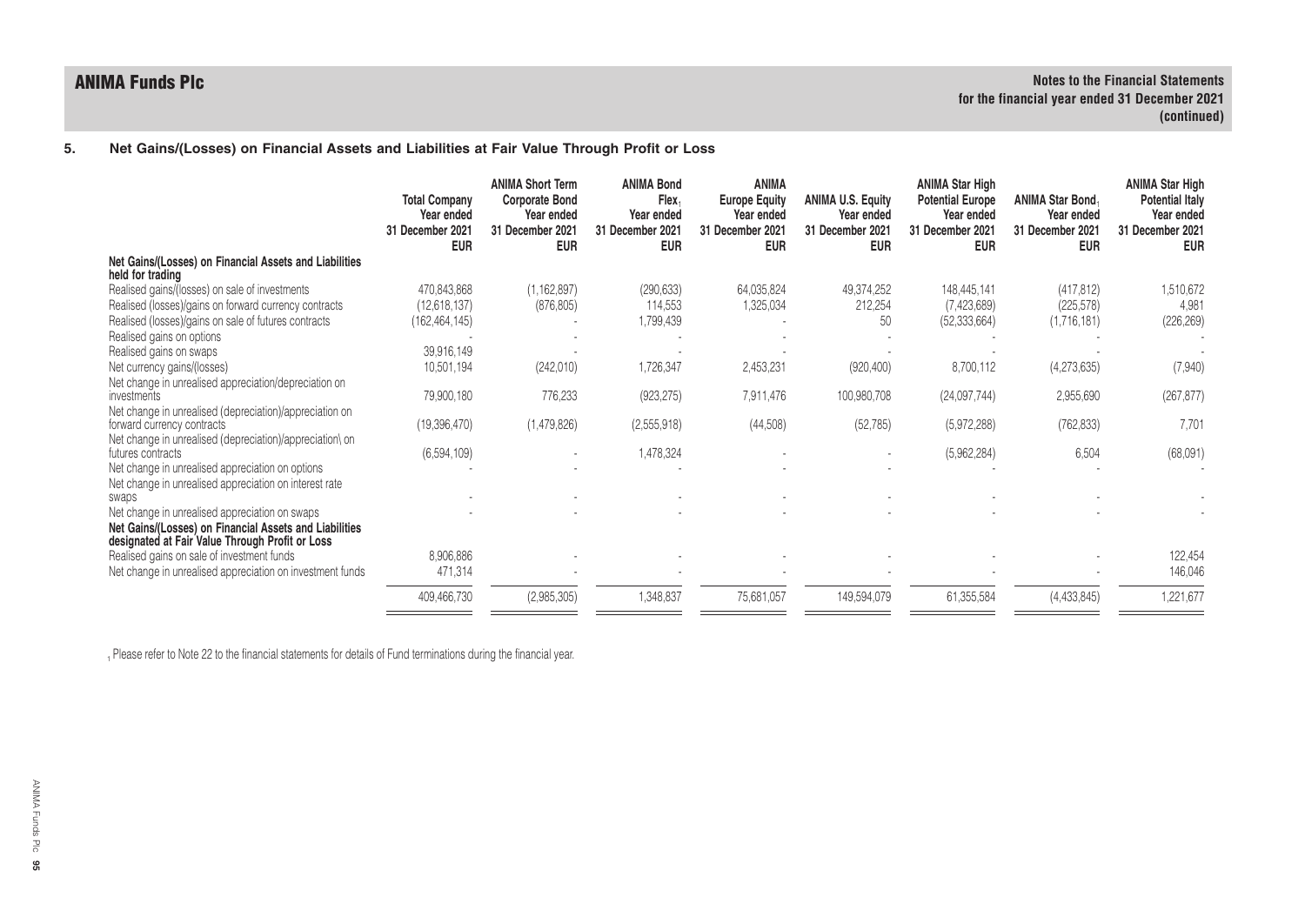5. Net Gains/(Losses) on Financial Assets and Liabilities at Fair Value Through Profit or Loss (continued)

|                                                                                                                                                                                        | ANIMA<br><b>Hybrid Bond</b><br>Year ended<br>31 December 2021<br><b>EUR</b> | ANIMA<br><b>Global Macro</b><br>Year ended<br>31 December 2021<br><b>EUR</b> |
|----------------------------------------------------------------------------------------------------------------------------------------------------------------------------------------|-----------------------------------------------------------------------------|------------------------------------------------------------------------------|
| Net Gains/(Losses) on Financial Assets and Liabilities                                                                                                                                 |                                                                             |                                                                              |
| held for trading<br>Realised gains on sale of investments<br>Realised losses on forward currency contracts<br>Realised gains on sale of futures contracts<br>Realised gains on options | 744.685<br>(177, 459)<br>90,565                                             | 733,678<br>(3,440,652)<br>6,765,134                                          |
| Realised gains on swaps<br>Net currency (losses)/gains                                                                                                                                 | (71,687)                                                                    | 279,695                                                                      |
| Net change in unrealised depreciation/appreciation on<br>investments                                                                                                                   | (905, 130)                                                                  | 7,447,614                                                                    |
| Net change in unrealised depreciation on forward currency<br>contracts                                                                                                                 | (621, 733)                                                                  | (3,284,146)                                                                  |
| Net change in unrealised appreciation/(depreciation) on<br>futures contracts                                                                                                           | 71,680                                                                      | (896, 987)                                                                   |
| Net change in unrealised appreciation on options<br>Net change in unrealised appreciation on interest rate                                                                             |                                                                             |                                                                              |
| swaps<br>Net change in unrealised appreciation on swaps<br>Net Gains/(Losses) on Financial Assets and Liabilities                                                                      |                                                                             |                                                                              |
| designated at Fair Value Through Profit or Loss<br>Realised gains on sale of investment funds<br>Net change in unrealised appreciation on investment funds                             |                                                                             | 857,928<br>958,846                                                           |
|                                                                                                                                                                                        | (869,079)                                                                   | 9,421,110                                                                    |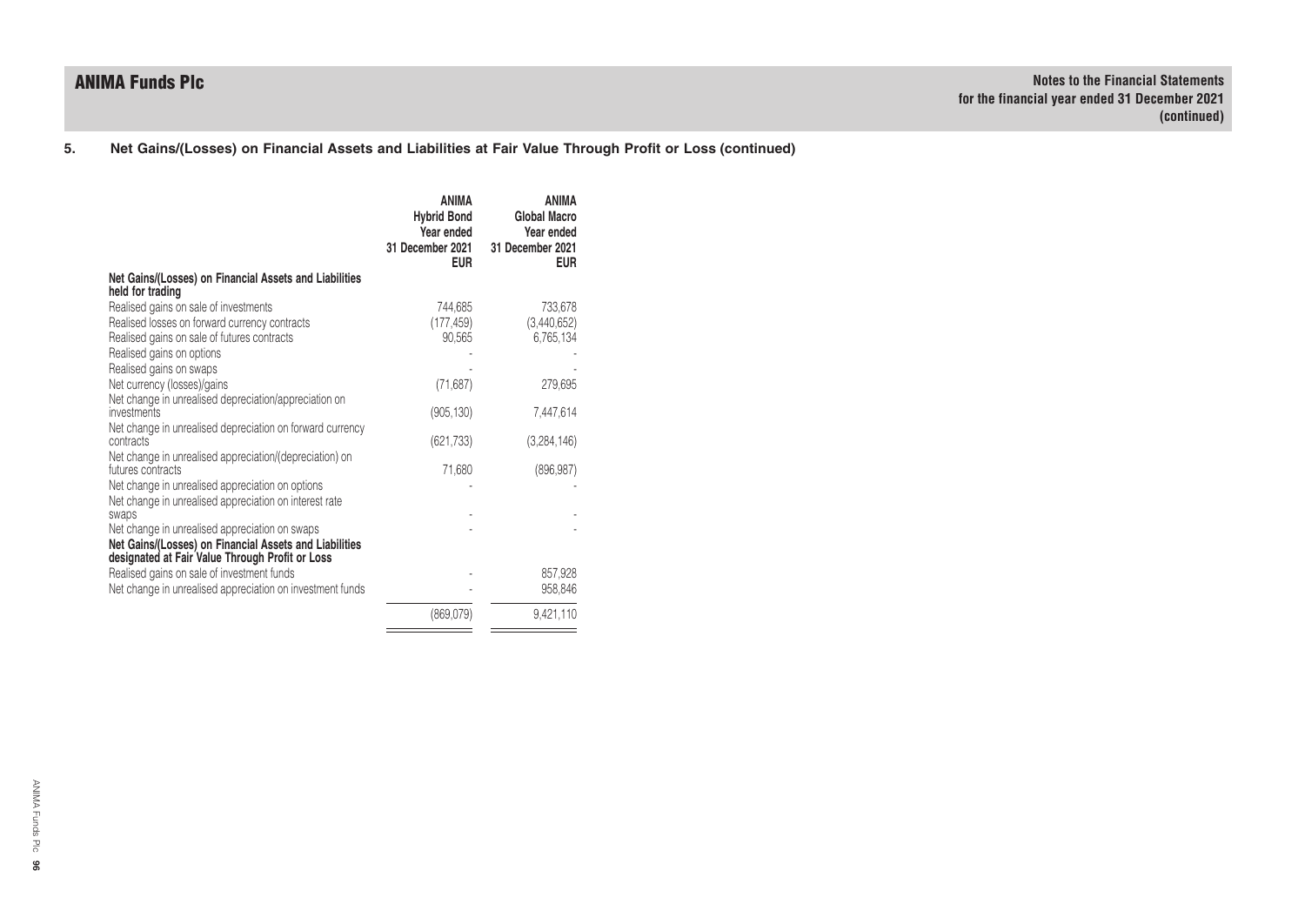### 5. Net Gains/(Losses) on Financial Assets and Liabilities at Fair Value Through Profit or Loss (continued)

|                                                                                                                                                                                              | <b>Total Company</b><br>Year ended<br>31 December 2020<br><b>EUR</b> | <b>ANIMA Short Term</b><br><b>Corporate Bond</b><br>Year ended<br>31 December 2020<br><b>EUR</b> | <b>ANIMA</b><br><b>Europe Equity</b><br>Year ended<br>31 December 2020<br><b>EUR</b> | <b>ANIMA U.S. Equity</b><br>Year ended<br>31 December 2020<br><b>EUR</b> | <b>ANIMA Star High</b><br><b>Potential Europe</b><br>Year ended<br>31 December 2020<br><b>EUR</b> | <b>ANIMA Star Bond</b><br>Year ended<br>31 December 2020<br><b>EUR</b> | <b>ANIMA Star High</b><br><b>Potential Italy</b><br>Year ended<br>31 December 2020<br><b>EUR</b> | ANIMA<br><b>Hybrid Bond</b><br>Year ended<br>31 December 2020<br><b>EUR</b> |
|----------------------------------------------------------------------------------------------------------------------------------------------------------------------------------------------|----------------------------------------------------------------------|--------------------------------------------------------------------------------------------------|--------------------------------------------------------------------------------------|--------------------------------------------------------------------------|---------------------------------------------------------------------------------------------------|------------------------------------------------------------------------|--------------------------------------------------------------------------------------------------|-----------------------------------------------------------------------------|
| Net Gains/(Losses) on Financial Assets and Liabilities<br>held for trading                                                                                                                   |                                                                      |                                                                                                  |                                                                                      |                                                                          |                                                                                                   |                                                                        |                                                                                                  |                                                                             |
| Realised gains/(losses) on sale of investments<br>Realised gains/(losses) on forward currency contracts<br>Realised gains/(losses) on sale of futures contracts<br>Realised gains on options | 259,671,244<br>14,008,518<br>(92, 276, 307)                          | (987, 462)<br>779,418                                                                            | (2, 182, 922)<br>403,274<br>(91,968)                                                 | 28,107,591<br>(196, 672)<br>(3, 160, 223)                                | 61,297,604<br>4,089,904<br>17,102,842                                                             | 9,093,225<br>2,635,075<br>(4,087,794)                                  | (1,305,054)<br>287,605                                                                           | (430, 886)<br>487,038                                                       |
| Realised gains on swaps<br>Net currency (losses)/gains                                                                                                                                       | 31,795,183<br>(14,856,000)                                           | 57,388                                                                                           | (484, 359)                                                                           | 1,219,293                                                                | (5, 186, 259)                                                                                     | (916, 022)                                                             | 1,511                                                                                            | (267, 866)                                                                  |
| Net change in unrealised appreciation/depreciation on<br>investments                                                                                                                         | 25,717,346                                                           | (1, 412, 199)                                                                                    | 1,614,459                                                                            | 15,669,571                                                               | 39,380,185                                                                                        | (9,936,992)                                                            | (77, 316)                                                                                        | (288, 809)                                                                  |
| Net change in unrealised appreciation/depreciation on<br>forward currency contracts<br>Net change in unrealised (depreciation)/appreciation\ on                                              | 2,570,665                                                            | 582,821                                                                                          | (721, 041)                                                                           | 122,275                                                                  | 2,503,528                                                                                         | (1,694,920)                                                            |                                                                                                  | 295,331                                                                     |
| futures contracts<br>Net change in unrealised appreciation on options                                                                                                                        | 2,002,290                                                            |                                                                                                  | (67, 826)                                                                            | (232, 510)                                                               | (2,785,498)                                                                                       | (767, 787)                                                             | 24,724                                                                                           |                                                                             |
| Net change in unrealised appreciation on interest rate<br>swaps                                                                                                                              |                                                                      |                                                                                                  |                                                                                      |                                                                          |                                                                                                   |                                                                        |                                                                                                  |                                                                             |
| Net change in unrealised appreciation on swaps<br>Net Gains/(Losses) on Financial Assets and Liabilities<br>designated at Fair Value Through Profit or Loss                                  |                                                                      |                                                                                                  |                                                                                      |                                                                          |                                                                                                   |                                                                        |                                                                                                  |                                                                             |
| Realised (losses)/gains on sale of investment funds<br>Net change in unrealised (depreciation)/appreciation on                                                                               | (5,685,995)                                                          |                                                                                                  | 749,520                                                                              |                                                                          |                                                                                                   | (2,038,180)                                                            | (20, 465)                                                                                        |                                                                             |
| investment funds                                                                                                                                                                             | (3,943,445)                                                          |                                                                                                  | (713, 340)                                                                           |                                                                          |                                                                                                   | 10,126                                                                 | (103, 922)                                                                                       |                                                                             |
|                                                                                                                                                                                              | 219,003,499                                                          | (980, 034)                                                                                       | (1,494,203)                                                                          | 41,529,325                                                               | 116,402,306                                                                                       | (7,703,269)                                                            | (1, 192, 917)                                                                                    | (205, 192)                                                                  |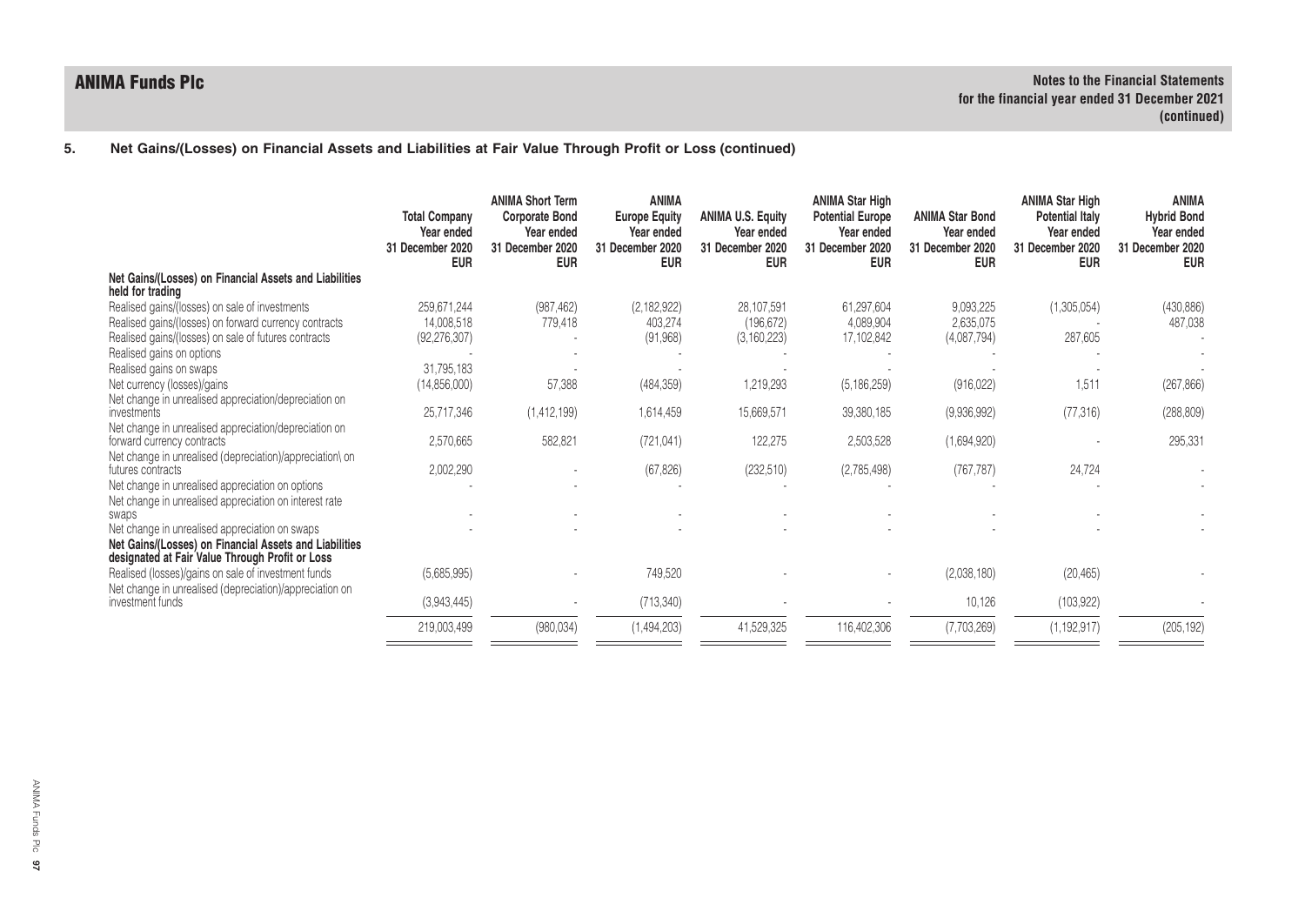5. Net Gains/(Losses) on Financial Assets and Liabilities at Fair Value Through Profit or Loss (continued)

|                                                                                                                                                                                                                                                                                                                                                                                                                                                                                                                                                                | ANIMA<br><b>Global Macro</b><br>Year ended<br>31 December 2020<br><b>EUR</b>               |
|----------------------------------------------------------------------------------------------------------------------------------------------------------------------------------------------------------------------------------------------------------------------------------------------------------------------------------------------------------------------------------------------------------------------------------------------------------------------------------------------------------------------------------------------------------------|--------------------------------------------------------------------------------------------|
| Net Gains/(Losses) on Financial Assets and Liabilities                                                                                                                                                                                                                                                                                                                                                                                                                                                                                                         |                                                                                            |
| held for trading<br>Realised gains on sale of investments<br>Realised gains on forward currency contracts<br>Realised gains on sale of futures contracts<br>Realised gains on options<br>Realised gains on swaps<br>Net currency losses<br>Net change in unrealised depreciation on investments<br>Net change in unrealised appreciation on forward currency<br>contracts<br>Net change in unrealised appreciation on futures contracts<br>Net change in unrealised appreciation on options<br>Net change in unrealised appreciation on interest rate<br>swaps | 3,261,949<br>4,444,908<br>7,909,608<br>(4, 170, 365)<br>(539, 426)<br>952,490<br>1,539,235 |
| Net change in unrealised appreciation on swaps<br>Net Gains/(Losses) on Financial Assets and Liabilities<br>designated at Fair Value Through Profit or Loss<br>Realised losses on sale of investment funds<br>Net change in unrealised appreciation on investment funds                                                                                                                                                                                                                                                                                        | (666, 317)<br>416,409                                                                      |
|                                                                                                                                                                                                                                                                                                                                                                                                                                                                                                                                                                | 13,148,491                                                                                 |
|                                                                                                                                                                                                                                                                                                                                                                                                                                                                                                                                                                |                                                                                            |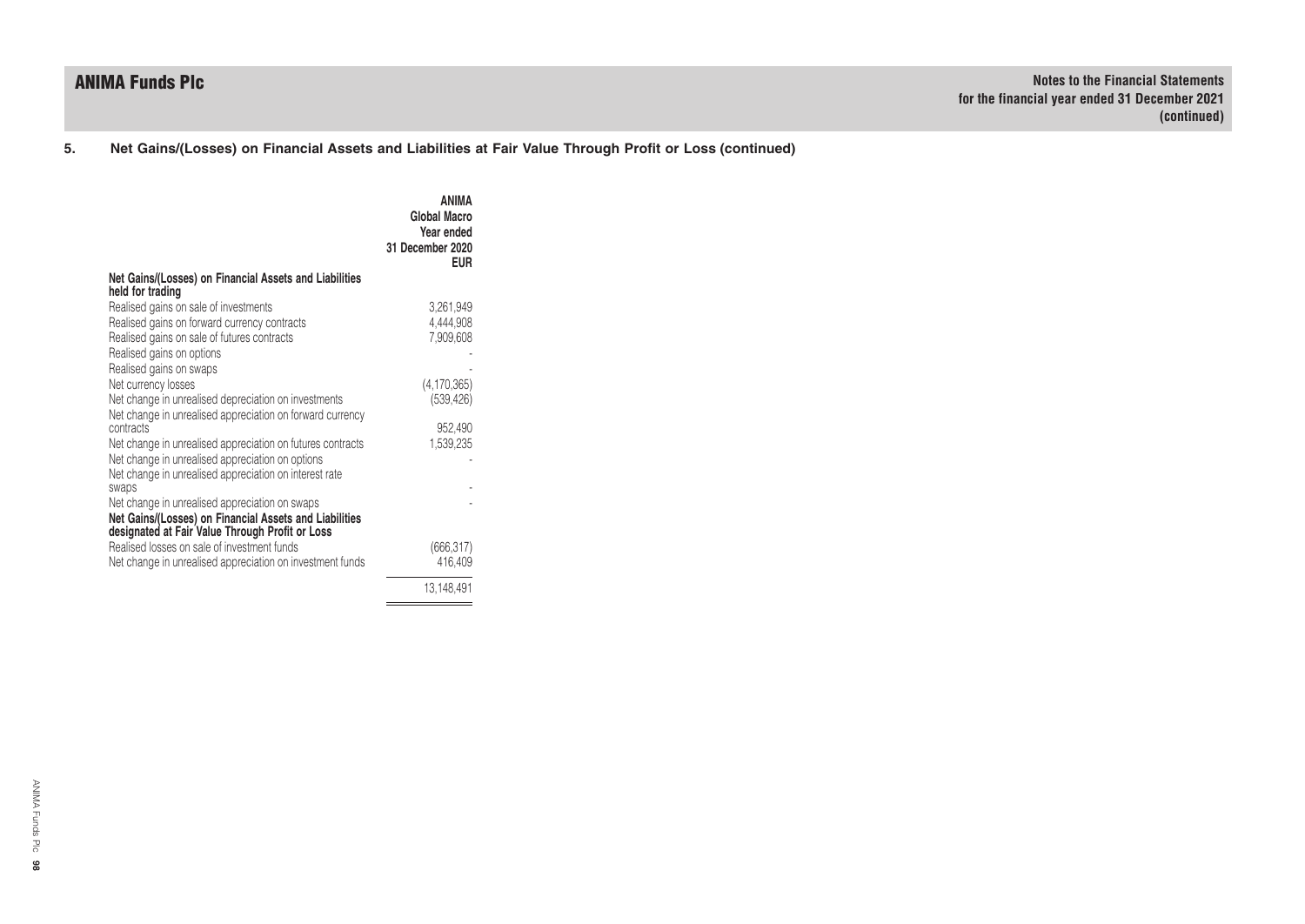#### **Notes to the Financial Statements for the financial year ended 31 December 2021 (continued)**

### **6. Operating Expenses**

|                                                           | <b>Total Company</b><br>Year ended | <b>ANIMA Short Term</b><br><b>Corporate Bond</b><br>Year ended | <b>ANIMA Bond</b><br>Flex.<br>Year ended | ANIMA<br><b>Europe Equity</b><br>Year ended | <b>ANIMA U.S. Equity</b><br>Year ended | <b>ANIMA Star High</b><br><b>Potential Europe</b><br>Year ended | <b>ANIMA Star Bond.</b><br>Year ended | <b>ANIMA Star High</b><br><b>Potential Italy</b><br>Year ended |
|-----------------------------------------------------------|------------------------------------|----------------------------------------------------------------|------------------------------------------|---------------------------------------------|----------------------------------------|-----------------------------------------------------------------|---------------------------------------|----------------------------------------------------------------|
|                                                           | 31 December 2021                   | 31 December 2021                                               | 31 December 2021                         | 31 December 2021                            | 31 December 2021                       | 31 December 2021                                                | 31 December 2021                      | 31 December 2021                                               |
|                                                           | <b>EUR</b>                         | <b>EUR</b>                                                     | <b>EUR</b>                               | <b>EUR</b>                                  | <b>EUR</b>                             | <b>EUR</b>                                                      | <b>EUR</b>                            | <b>EUR</b>                                                     |
| Administration and Depositary fees                        | 5,863,523                          | 230,042                                                        | 68,124                                   | 294,041                                     | 411,132                                | 831,669                                                         | 78,008                                | 10,295                                                         |
| Auditors' remuneration                                    | 393,093                            | 15,059                                                         | 5,083                                    | 16,292                                      | 22,331                                 | 45,983                                                          | 5,978                                 | 626                                                            |
| Commission/Broker's fees                                  | 730,590                            |                                                                |                                          | 186,060                                     | 92,086                                 | 293,994                                                         |                                       | 2,045                                                          |
| Directors' fees                                           | 51,048                             | 1,281                                                          | 986                                      | 349                                         | 3,812                                  | 3,064                                                           |                                       |                                                                |
| Investment Management fees and<br>Management Company Fees | 46,092,874                         | 2,522,982                                                      | 548,132                                  | 3,968,909                                   | 4,886,967                              | 7,988,719                                                       | 725,549                               | 129,424                                                        |
| Distributor fees                                          | 123.427                            |                                                                |                                          |                                             |                                        | 42.736                                                          | 30                                    | 228                                                            |
| Performance fees                                          | 19.009.941                         | 105.758                                                        | 252,152                                  |                                             |                                        | 8,567,462                                                       |                                       | 19,792                                                         |
| Other expenses                                            | 11.667.451                         | 63,547                                                         | 29,848                                   | 61,761                                      | 83,566                                 | 4,719,763                                                       | 31,862                                | 55,128                                                         |
|                                                           | 83,931,947                         | 2,938,669                                                      | 904,325                                  | 4,527,412                                   | 5,499,894                              | 22,493,390                                                      | 841,427                               | 217,538                                                        |
|                                                           |                                    |                                                                |                                          |                                             |                                        |                                                                 |                                       |                                                                |

1 Please refer to Note 22 to the financial statements for details of Fund terminations during the financial year.

| Administration and Depositary fees                                                                                  | <b>ANIMA</b><br><b>Hybrid Bond</b><br>Year ended<br>31 December 2021<br><b>EUR</b><br>63,941 | <b>ANIMA</b><br><b>Global Macro</b><br>Year ended<br>31 December 2021<br><b>EUR</b><br>143.123 |
|---------------------------------------------------------------------------------------------------------------------|----------------------------------------------------------------------------------------------|------------------------------------------------------------------------------------------------|
| Auditors' remuneration<br>Commission/Broker's fees<br>Directors' fees                                               | 4.763<br>763                                                                                 | 8.120<br>1,230                                                                                 |
| Investment Management fees and<br>Management Company Fees<br>Distributor fees<br>Performance fees<br>Other expenses | 660,350<br>33.020                                                                            | 1,133,744<br>19.909<br>1,921,904<br>67,356                                                     |
|                                                                                                                     | 762.837                                                                                      | 3,295,386                                                                                      |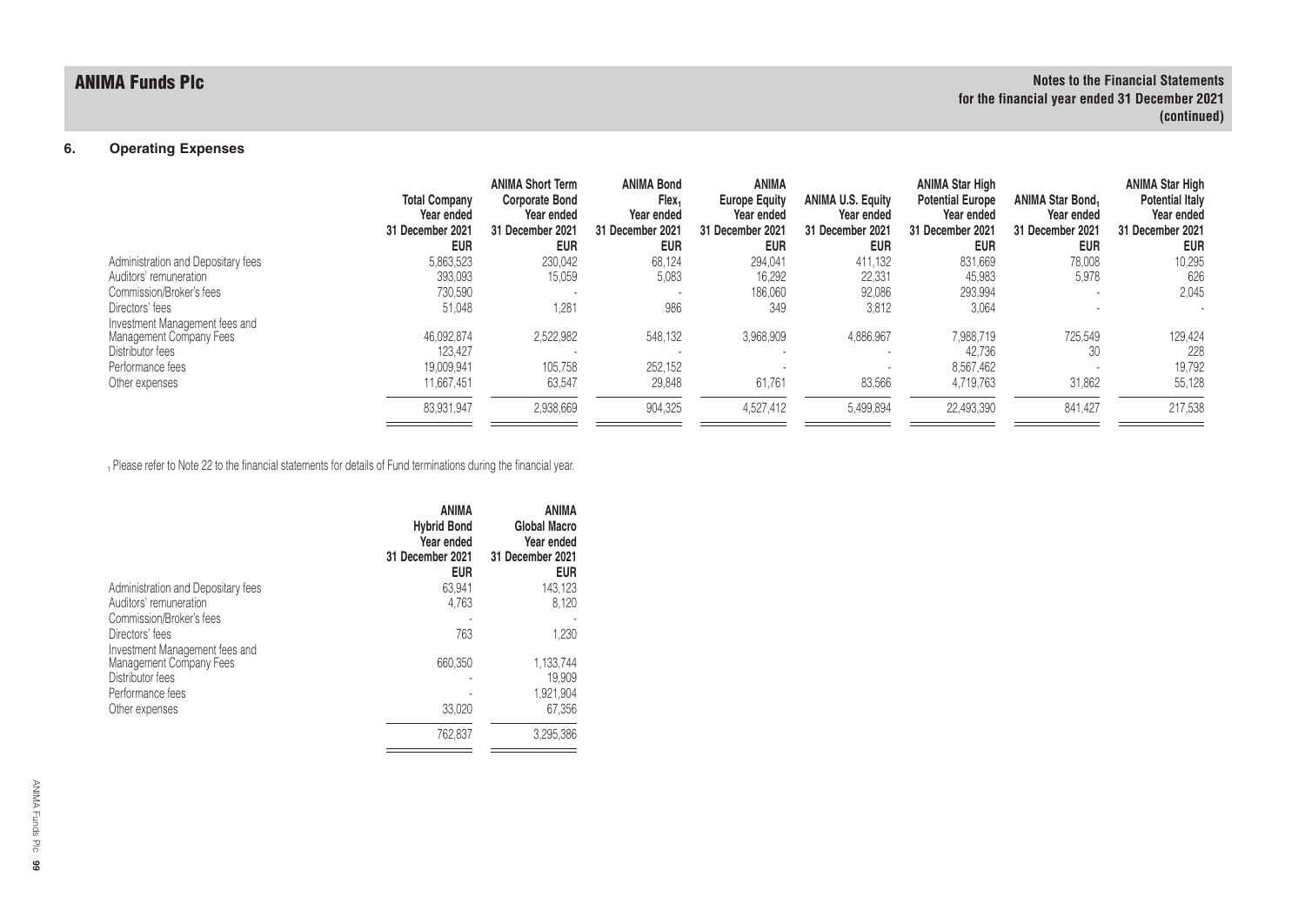#### **6. Operating Expenses (continued)**

|                                                   | <b>Total Company</b><br>Year ended<br>31 December 2020 | <b>ANIMA Short Term</b><br><b>Corporate Bond</b><br>Year ended<br>31 December 2020 | <b>ANIMA</b><br><b>Europe Equity</b><br>Year ended<br>31 December 2020 | <b>ANIMA U.S. Equity</b><br>Year ended<br>31 December 2020 | <b>ANIMA Star High</b><br><b>Potential Europe</b><br>Year ended<br>31 December 2020 | <b>ANIMA Star Bond</b><br>Year ended<br>31 December 2020 | <b>ANIMA Star High</b><br><b>Potential Italy</b><br>Year ended<br>31 December 2020 | ANIMA<br><b>Hybrid Bond</b><br>Year ended<br>31 December 2020 |
|---------------------------------------------------|--------------------------------------------------------|------------------------------------------------------------------------------------|------------------------------------------------------------------------|------------------------------------------------------------|-------------------------------------------------------------------------------------|----------------------------------------------------------|------------------------------------------------------------------------------------|---------------------------------------------------------------|
|                                                   | <b>EUR</b>                                             | <b>EUR</b>                                                                         | EUR                                                                    | <b>EUR</b>                                                 | <b>EUR</b>                                                                          | <b>EUR</b>                                               | <b>EUR</b>                                                                         | <b>EUR</b>                                                    |
| Administration and Depositary fees                | 5,393,120                                              | 276.062                                                                            | 241.199                                                                | 224.952                                                    | 613,228                                                                             | 155,957                                                  | 17,965                                                                             | 54,038                                                        |
| Auditors' remuneration                            | 389,873                                                | 18,584                                                                             | 14,139                                                                 | 12,952                                                     | 35,339                                                                              | 12,375                                                   | 1,095                                                                              | 4,940                                                         |
| Commission/Broker's fees                          | 620,680                                                |                                                                                    | 164,336                                                                | 31,679                                                     | 327,462                                                                             |                                                          | 1,917                                                                              |                                                               |
| Directors' fees<br>Investment Management fees and | 79,931                                                 | 3,953                                                                              | 3,011                                                                  | 2,755                                                      | 7.507                                                                               | 2,631                                                    | 233                                                                                | 893                                                           |
| Management Company Fees                           | 42,792,821                                             | 3,000,459                                                                          | 3,468,820                                                              | 2,726,231                                                  | 5.974.828                                                                           | 1,460,069                                                | 195,271                                                                            | 558,392                                                       |
| Distributor fees                                  | 59,255                                                 |                                                                                    |                                                                        |                                                            | 20.571                                                                              | 312                                                      | 770                                                                                | $\sim$                                                        |
| Performance fees                                  | 16,869,251                                             | 144,985                                                                            |                                                                        |                                                            | 11.776.585                                                                          | 236,732                                                  |                                                                                    |                                                               |
| Other expenses                                    | 12,826,787                                             | 63,689                                                                             | 92,174                                                                 | 51,945                                                     | 3,208,043                                                                           | 97,681                                                   | 52,339                                                                             | 27,955                                                        |
|                                                   | 79,031,718                                             | 3.507.732                                                                          | 3,983,679                                                              | 3,050,514                                                  | 21,963,563                                                                          | 1,965,757                                                | 269.590                                                                            | 646,218                                                       |

|                                                                               | ANIMA<br><b>Global Macro</b><br>Year ended<br>31 December 2020<br><b>EUR</b> |
|-------------------------------------------------------------------------------|------------------------------------------------------------------------------|
| Administration and Depositary fees                                            | 150,692                                                                      |
| Auditors' remuneration                                                        | 8,643                                                                        |
| Commission/Broker's fees                                                      | 345                                                                          |
| Directors' fees                                                               | 1,837                                                                        |
| Investment Management fees and<br>Management Company Fees<br>Distributor fees | 1,179,833<br>15.339                                                          |
| Performance fees                                                              | 1,726,115                                                                    |
| Other expenses                                                                | 75.824                                                                       |
|                                                                               | 3,158,628                                                                    |

#### **7. Cash and Cash Equivalents**

Cash and Cash Equivalents recognised at the Statement of Financial Position as of 31 December 2021 and 31 December 2020 are held within the State Street Bank and Trust Company ("State Street").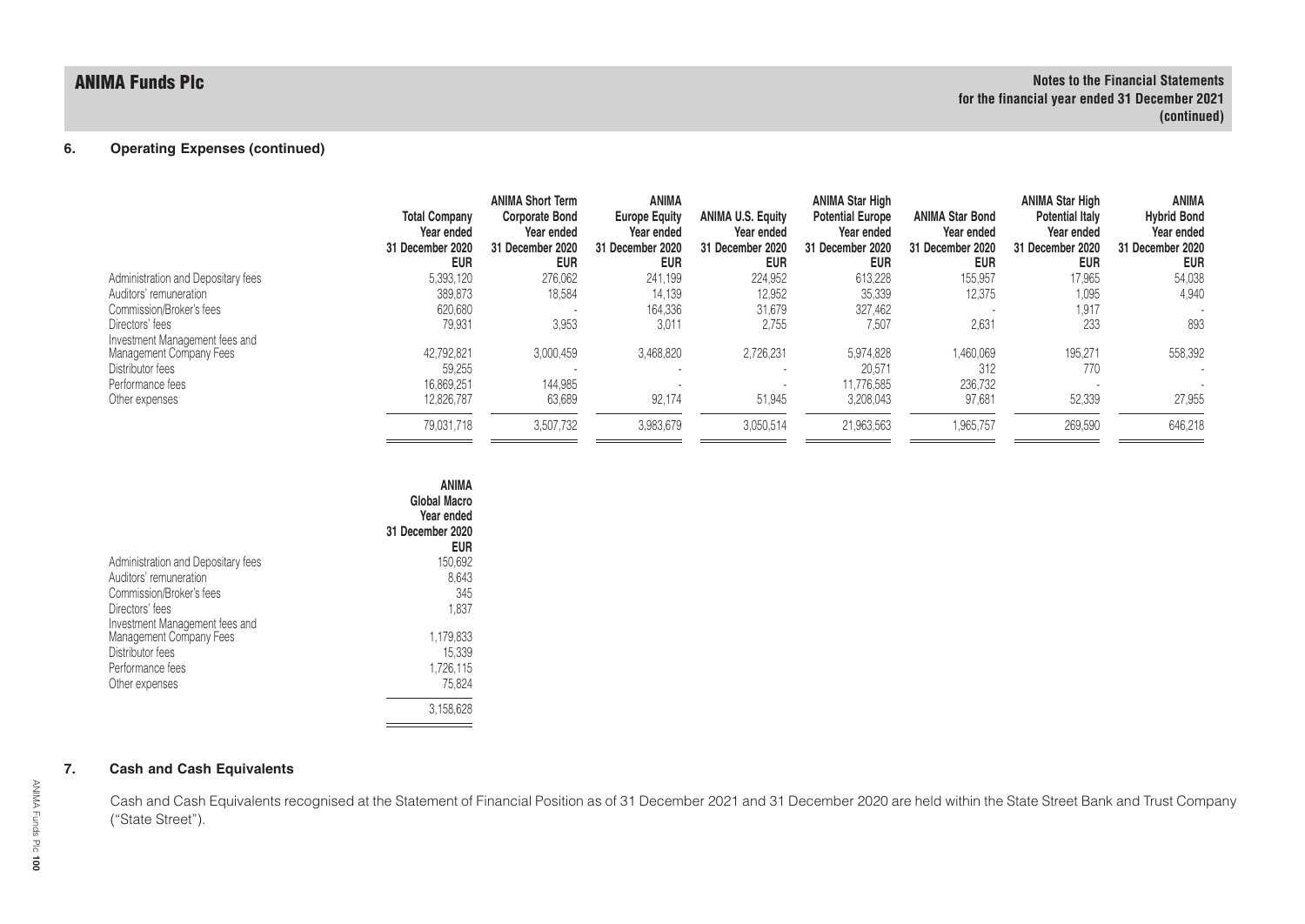#### **8. Balance due from/to brokers**

Balances due from and due to brokers recognised at the Statement of Financial Position are due from/to BNP Paribas. BNP Paribas is <sup>a</sup> counterparty for future contracts on the Funds.

Cash is deposited by or on behalf of the Funds for margin purposes and held by brokers for exchange traded derivative instruments held by the Relevant Funds. As this amount is normally the minimum deemed by the brokers for collateral requirements the cash is as such restricted and is reported separately to the unrestricted cash and cash equivalents on the Funds' Statement of Financial Position.

#### **9. Debtors**

|                                             | <b>Total Company</b><br>As at<br>31 December 2021<br><b>EUR</b> | <b>ANIMA Short Term</b><br><b>Corporate Bond</b><br>As at<br>31 December 2021<br>EUR | <b>ANIMA Bond</b><br>Flex.<br>As at<br>31 December 2021<br><b>EUR</b> | <b>ANIMA</b><br><b>Europe Equity</b><br>As at<br>31 December 2021<br><b>EUR</b> | ANIMA U.S. Equity<br>As at<br>31 December 2021<br>EUR | <b>ANIMA Star High</b><br><b>Potential Europe</b><br>As at<br>31 December 2021<br><b>EUR</b> | <b>ANIMA Star Bond.</b><br>As at<br>31 December 2021<br><b>EUR</b> | ANIMA Star High<br><b>Potential Italy</b><br>As at<br>31 December 2021<br>EUR |
|---------------------------------------------|-----------------------------------------------------------------|--------------------------------------------------------------------------------------|-----------------------------------------------------------------------|---------------------------------------------------------------------------------|-------------------------------------------------------|----------------------------------------------------------------------------------------------|--------------------------------------------------------------------|-------------------------------------------------------------------------------|
| Bond income receivable                      | 43,871,025                                                      | 2.877.471                                                                            | 414,508                                                               |                                                                                 |                                                       | 5,291,253                                                                                    |                                                                    | 10,122                                                                        |
| Dividend income receivable                  | 3,602,250                                                       |                                                                                      |                                                                       | 1,147,022                                                                       | 198,307                                               | 1,230,161                                                                                    |                                                                    | 1,157                                                                         |
| Other receivables                           | 13,816,026                                                      |                                                                                      |                                                                       |                                                                                 |                                                       | 1,425                                                                                        |                                                                    |                                                                               |
| Sale of securities awaiting settlement      | 6,640,959                                                       |                                                                                      |                                                                       | 848.965                                                                         |                                                       | 3,804,303                                                                                    |                                                                    |                                                                               |
| Subscriptions of Shares awaiting settlement | 26,852,486                                                      | 586.173                                                                              | 2.196.697                                                             | 1,420,704                                                                       | 1.099.771                                             | 13,497,526                                                                                   |                                                                    | 161                                                                           |
|                                             | 94,782,746                                                      | 94,782,746                                                                           | 2,611,205                                                             | 3,416,691                                                                       | ,298,078                                              | 23,824,668                                                                                   |                                                                    | 11.440                                                                        |

1 Please refer to Note 22 to the financial statements for details of Fund terminations during the financial year.

|                                                                                       | <b>ANIMA</b><br><b>Hybrid Bond</b><br>As at<br>31 December 2021<br><b>EUR</b> | ANIMA<br>Global Macro<br>As at<br>31 December 2021<br><b>EUR</b> |
|---------------------------------------------------------------------------------------|-------------------------------------------------------------------------------|------------------------------------------------------------------|
| Bond income receivable<br>Dividend income receivable<br>Other receivables             | 1,550,724<br>40                                                               | 317,933<br>20,375                                                |
| Sale of securities awaiting settlement<br>Subscriptions of Shares awaiting settlement | 233,191                                                                       | 316,294                                                          |
|                                                                                       | 1,783,955                                                                     | 654,602                                                          |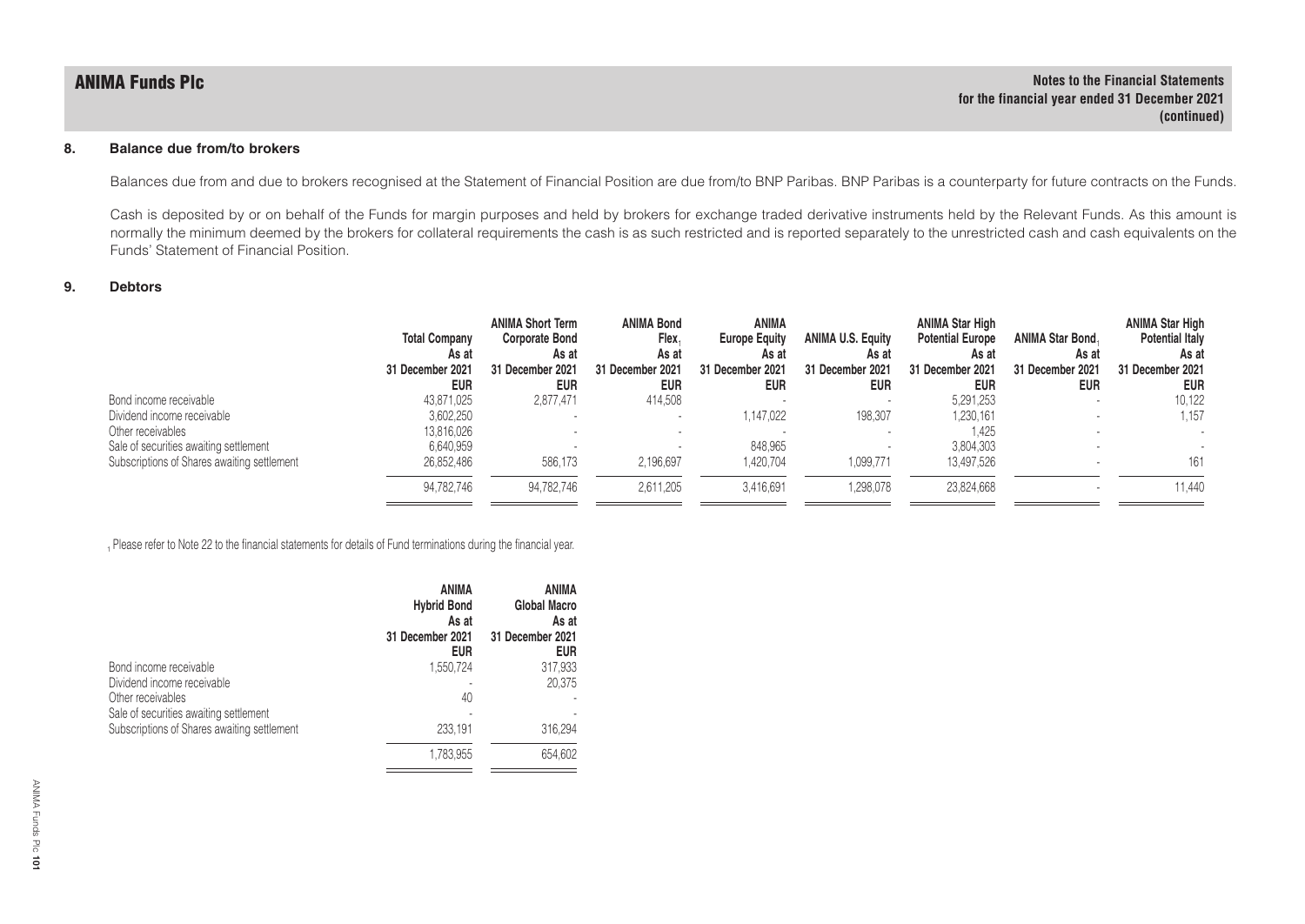### **9. Debtors (continued)**

|                                             | <b>Total Company</b><br>As at<br>31 December 2020<br><b>EUR</b> | <b>ANIMA Short Term</b><br><b>Corporate Bond</b><br>As at<br>31 December 2020<br><b>EUR</b> | ANIMA<br><b>Europe Equity</b><br>As at<br>31 December 2020<br>EUR | ANIMA U.S. Equity<br>As at<br>31 December 2020<br><b>EUR</b> | ANIMA Star High<br><b>Potential Europe</b><br>As at<br>31 December 2020<br><b>EUR</b> | <b>ANIMA Star Bond</b><br>As at<br>31 December 2020<br><b>EUR</b> | ANIMA Star High<br><b>Potential Italy</b><br>As at<br>31 December 2020<br><b>EUR</b> | ANIMA<br><b>Hybrid Bond</b><br>As at<br>31 December 2020<br><b>EUR</b> |
|---------------------------------------------|-----------------------------------------------------------------|---------------------------------------------------------------------------------------------|-------------------------------------------------------------------|--------------------------------------------------------------|---------------------------------------------------------------------------------------|-------------------------------------------------------------------|--------------------------------------------------------------------------------------|------------------------------------------------------------------------|
| Bond income receivable                      | 39,514,417                                                      | 6,620,557                                                                                   |                                                                   |                                                              | 1.014.503                                                                             | 553,120                                                           | 29.424                                                                               | 1,447,981                                                              |
| Dividend income receivable                  | 3,501,155                                                       |                                                                                             | 1,159,405                                                         | 96,066                                                       | 1,424,403                                                                             |                                                                   | 380                                                                                  |                                                                        |
| Other receivables                           | 18,014,389                                                      | $\overline{\phantom{a}}$                                                                    | $\overline{\phantom{a}}$                                          |                                                              | 1.425                                                                                 |                                                                   |                                                                                      | 40                                                                     |
| Sale of securities awaiting settlement      | 53,205,740                                                      |                                                                                             | 899,254                                                           |                                                              | 341.721                                                                               |                                                                   | 22.386                                                                               |                                                                        |
| Subscriptions of Shares awaiting settlement | 32,022,874                                                      | 18,296                                                                                      | 585,615                                                           | 581.303                                                      | 5.298.288                                                                             | 24,488                                                            | 148                                                                                  | 127.666                                                                |
|                                             | 146,258,575                                                     | 6,638,853                                                                                   | 2.644.276                                                         | 677.369                                                      | 8,080,340                                                                             | 577,608                                                           | 52,338                                                                               | 1,575,687                                                              |

|                                             | ANIMA               |
|---------------------------------------------|---------------------|
|                                             | <b>Global Macro</b> |
|                                             | As at               |
|                                             | 31 December 2020    |
|                                             | <b>EUR</b>          |
| Bond income receivable                      | 506,626             |
| Dividend income receivable                  | 20.375              |
| Other receivables                           |                     |
| Sale of securities awaiting settlement      |                     |
| Subscriptions of Shares awaiting settlement | 5,956,123           |
|                                             | 6.483.124           |

 $\equiv$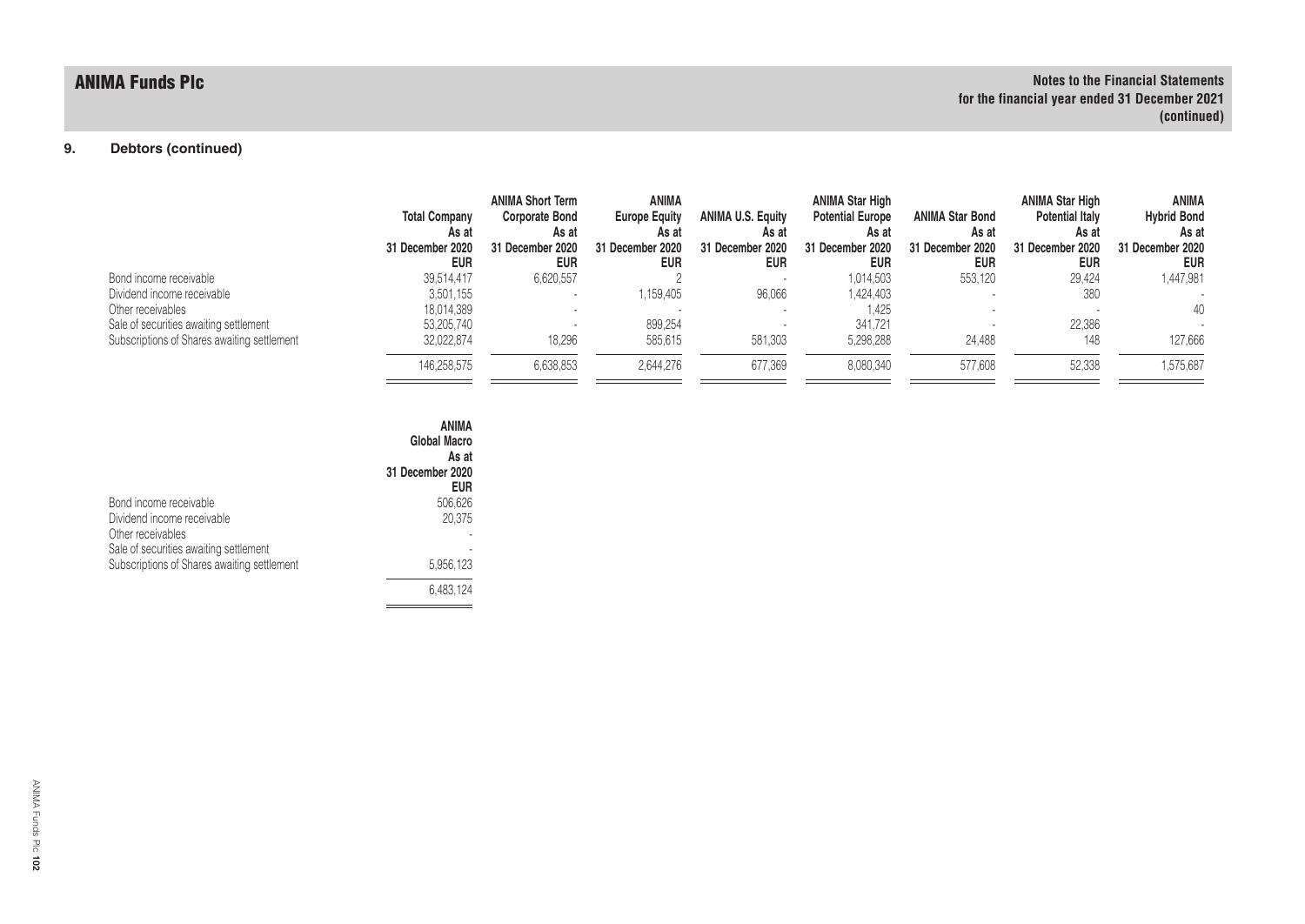### **10. Creditors (amounts falling due within one year)**

|                        | <b>ANIMA Short Term</b><br><b>Corporate Bond</b> | <b>ANIMA Bond</b><br>Flex. | <b>ANIMA</b><br><b>Europe Equity</b> | ANIMA U.S. Equity         | ANIMA Star High<br><b>Potential Europe</b> | <b>ANIMA Star Bond,</b>   | <b>ANIMA Star High</b><br><b>Potential Italy</b> |
|------------------------|--------------------------------------------------|----------------------------|--------------------------------------|---------------------------|--------------------------------------------|---------------------------|--------------------------------------------------|
| As at 31 December 2021 | As at<br>31 December 2021                        | As at<br>31 December 2021  | As at<br>31 December 2021            | As at<br>31 December 2021 | As at<br>31 December 2021                  | As at<br>31 December 2021 | As at<br>31 December 2021                        |
|                        |                                                  |                            |                                      |                           |                                            |                           | <b>EUR</b><br>107,743                            |
| 15.141.381             |                                                  |                            |                                      |                           | 6,631,790                                  | $\overline{\phantom{a}}$  | 157                                              |
| 11.891.214             | .707.936                                         | 77.644                     | 1.567.946                            | 2,561,078                 | 1,624,158                                  |                           | 27.343                                           |
| 74,536,001             | 2,290,981                                        | 600,331                    | 2,233,833                            | 3,442,340                 | 29, 165, 296                               |                           | 135,243                                          |
|                        | <b>Total Company</b><br><b>EUR</b><br>47,503,406 | <b>EUR</b><br>583,045      | EUR<br>522,687                       | EUR<br>665,887            | <b>EUR</b><br>881,262                      | <b>EUR</b><br>20,909,348  | <b>EUR</b>                                       |

1 Please refer to Note 22 to the financial statements for details of Fund terminations during the financial year.

|                                                                | <b>ANIMA</b><br><b>Hybrid Bond</b><br>As at | ANIMA<br><b>Global Macro</b><br>As at |
|----------------------------------------------------------------|---------------------------------------------|---------------------------------------|
|                                                                | 31 December 2021<br><b>EUR</b>              | 31 December 2021<br><b>EUR</b>        |
| Accrued expenses<br>Purchase of securities awaiting settlement | 123.854                                     | 2,831,819                             |
| Redemptions of Shares awaiting settlement                      | 19.401                                      | 65,056                                |
|                                                                | 143.255                                     | 2.896.875                             |

 $\overline{\phantom{0}}$ 

|                                            |                        | <b>ANIMA Short Term</b> | ANIMA                |                          | <b>ANIMA Star High</b>  |                  | <b>ANIMA Star High</b> | ANIMA              |
|--------------------------------------------|------------------------|-------------------------|----------------------|--------------------------|-------------------------|------------------|------------------------|--------------------|
|                                            |                        | <b>Corporate Bond</b>   | <b>Europe Equity</b> | <b>ANIMA U.S. Equity</b> | <b>Potential Europe</b> | ANIMA Star Bond  | <b>Potential Italy</b> | <b>Hybrid Bond</b> |
|                                            | <b>Total Company</b>   | As at                   | As at                | As at                    | As at                   | As at            | As at                  | As at              |
|                                            | As at 31 December 2020 | 31 December 2020        | 31 December 2020     | 31 December 2020         | 31 December 2020        | 31 December 2020 | 31 December 2020       | 31 December 2020   |
|                                            | <b>EUR</b>             | <b>EUR</b>              | EUR                  | EUR                      | <b>EUR</b>              | <b>EUR</b>       | EUR                    | <b>EUR</b>         |
| Accrued expenses                           | 18.526.541             | 485,729                 | 512,997              | 390,347                  | 6,891,457               | 265,331          | 60,857                 | 87,961             |
| Purchase of securities awaiting settlement | 35,308,488             |                         | 354.607              |                          | 1,553,310               |                  |                        |                    |
| Redemptions of Shares awaiting settlement  | 48,022,984             | 141.219                 | 1.978.605            | 2.140.140                | 1,201,236               | 59,343           |                        | 286,065            |
|                                            | 101,858,013            | 626,948                 | 2.846.209            | 2,530,487                | 9.646.003               | 324,674          | 60,857                 | 374,026            |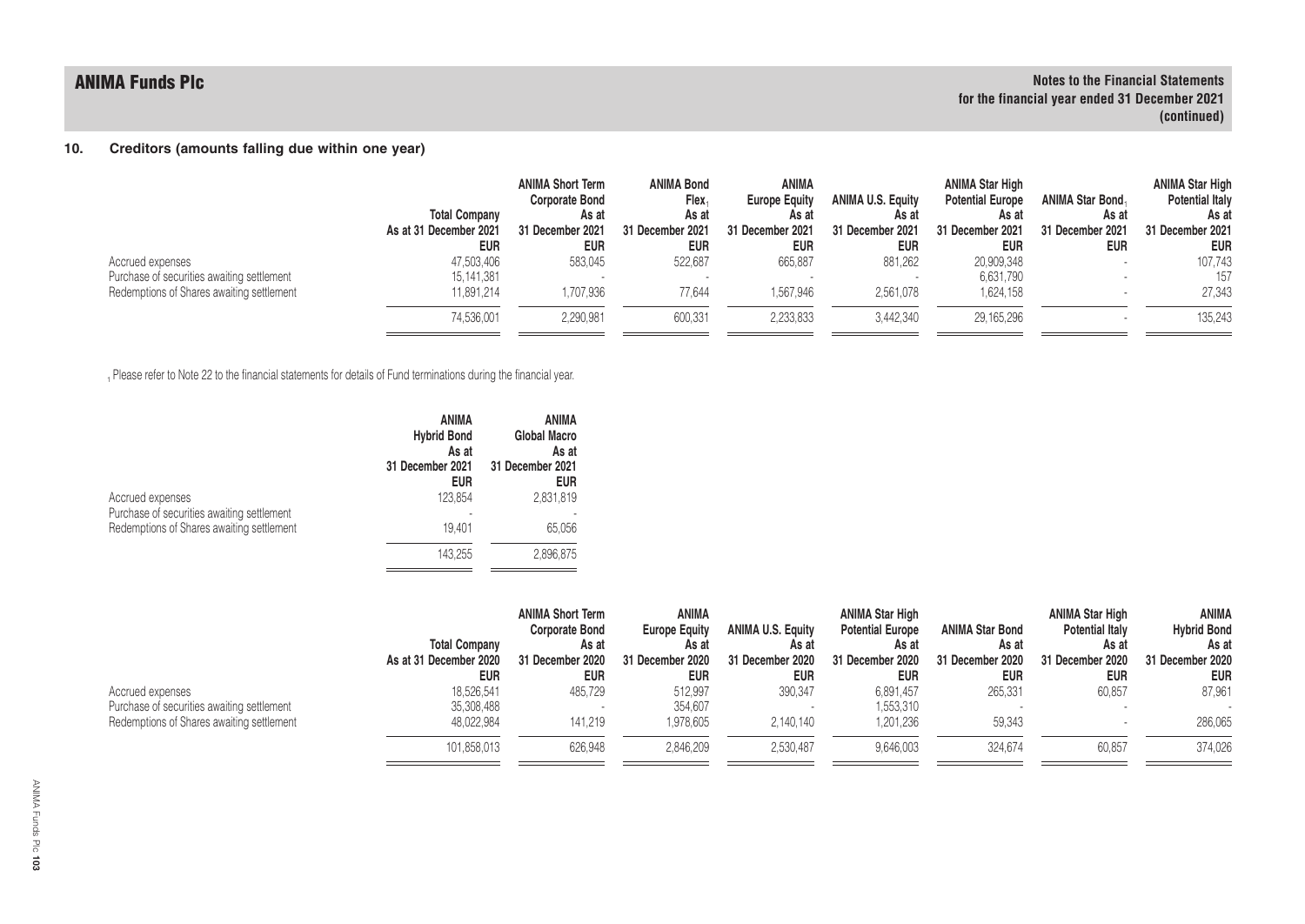### **10. Creditors (amounts falling due within one year) (continued)**

|                                                                | ANIMA<br><b>Global Macro</b><br>As at<br>31 December 2020<br><b>EUR</b> |
|----------------------------------------------------------------|-------------------------------------------------------------------------|
| Accrued expenses<br>Purchase of securities awaiting settlement | 906,564                                                                 |
| Redemptions of Shares awaiting settlement                      | 12,852                                                                  |
|                                                                | 919.416                                                                 |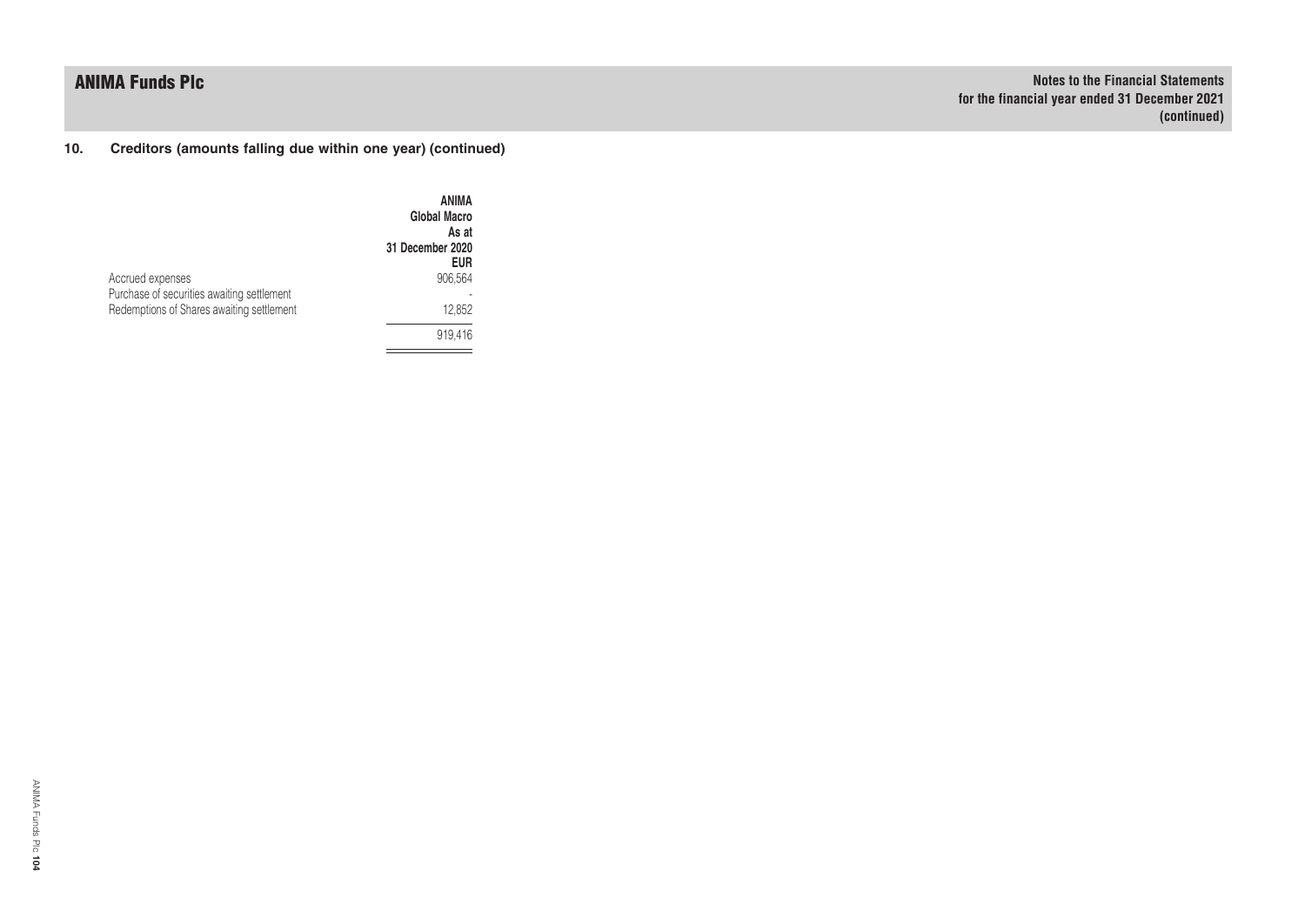#### **11. Share Capital**

#### **Authorised**

The Authorised Share Capital of the Company is EUR 40,000 divided into 40,000 Subscriber Shares of a par value of EUR1 each and 5 billion Participating Shares of no par value.

#### **Exercise of Voting rights**

The Company has appointed ANIMA SGR S.p.A. as Manager of the Company, pursuant to a Management Agreement, with effect from 1 January 2019. The Manager undertakes the responsibility for managing the assets and investments of each Fund within the Company and it is delegated by the Company to exercise such voting rights in the exclusive benefit of the Company. The Manager, taking into consideration the Company's portfolio under management, monitors corporate events and decides whether or not to exercise the right of voting and how to vote.

The Company makes sure that the voting rights, carried out by the delegates on its behalf, will only be exercised in the interest of the relevant sub-fund and its shareholders and defines the strategies to follow when conflicts of interest or potential conflicts of interest may arise. Details of the actions taken on the basis of those strategies are made available to shareholders free of charge and on their request.

#### **Subscriber Shares**

The Company has issued 40,000 Subscriber Shares as a quarter paid up and as they are not part of the participating Shares of the Company, they do not form part of the Net Asset Value of the Company. Of these Subscriber Shares 39,994 are held with ANIMA Asset Management Limited and the remainder are held upon trust by nominees of ANIMA Asset Management Limited. ANIMA Asset Management Limited acted as Investment Manager and Promoter of the Company until 31 December 2018.

#### **Redeemable Participating Shares**

The Net Assets attributable to Redeemable Participating Shareholders of the Company are at all times equal to the Net Asset Value of the Company. The Participating Shares are in substance a liability of the Company to the Shareholders under IAS 32 and they can be redeemed at the option of the Shareholders. Every Shareholder or Holder of non-participating shares, present in person or by proxy, who votes on a show of hands shall be entitled to one vote. The rights attaching to the Shares issued in any Class or Fund may, whether or not the Company is being wound up, be varied or abrogated with the consent in writing of the Shareholders of three-quarters of the issued Shares or of that Class or Fund, or with the sanction of a resolution passed at a separate meeting of the Participating Shareholders of the Class by a majority of three-fourths of the votes cast at such a meeting of that Class or Fund.

#### **Share Classes**

The Company may create more than one class of Shares (each a "Class") in relation to each Fund. The Company is structured as an umbrella fund consisting of different Funds comprising one or more Share Classes. A separate portfolio of assets is not maintained for each Class. The investment objective and policies and other details in relation to each Fund are set out in the relevant Information Cards, which form part of the Prospectus. Within the maximum permitted limit the Manager's fees may differ between Funds and between Classes of the same Fund. The current fees charged by the Investment Manager for each class are specified in the Class Information Cards or in the relevant Information Cards. Shares issued in a Fund or Class will be denominated in the base currency or in such other currency as may be specified in the Class Information Cards or in the relevant Information Cards.

In accordance with the objectives listed in the Directors' Report and in the risk management policies as discussed in Note 3, the Company strives to invest the subscriptions of redeemable participating shares in appropriate investments, while maintaining sufficient liquidity to meet Shareholder redemptions. Requests for redemptions received by the Administrator prior to the Dealing deadline for any Dealing Day will be dealt with on that Dealing Day.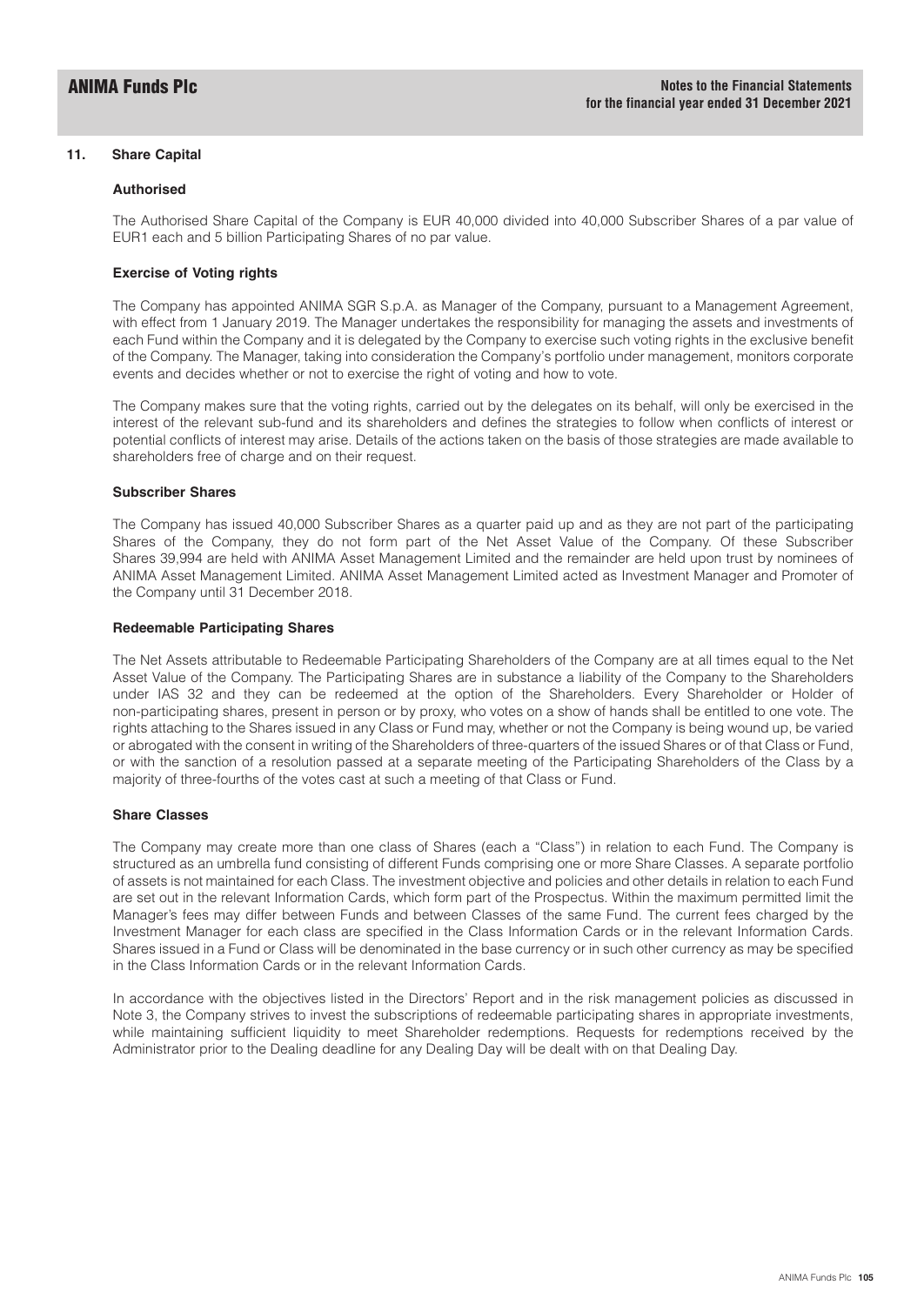$\overline{\phantom{a}}$ 

**Financial Year ended 31 December 2021**

#### **11. Share Capital (continued)**

#### **Shares in Issue**

#### **ANIMA Short Term Corporate Bond**

|                                                          | <b>Financial Year ended</b> |                     |
|----------------------------------------------------------|-----------------------------|---------------------|
|                                                          | 31 December 2021            |                     |
|                                                          | Class I                     | <b>Class Silver</b> |
| Number of Shares in issue at beginning of financial year | 66,931,219                  | 4,512,263           |
| Issued during financial year                             | 23,021,901                  | 66.963              |
| Redeemed during financial year                           | (43,674,162)                | (792,298)           |
| Total number of Shares in issue at end of financial year | 46.278.958                  | 3.786.928           |
|                                                          |                             |                     |

#### **ANIMA Bond Flex**<sub>1</sub>

|                                                          | Financial Year ended 31 December 2021 |                    |              |                    |  |  |
|----------------------------------------------------------|---------------------------------------|--------------------|--------------|--------------------|--|--|
|                                                          | <b>Class Classic</b>                  | <b>Class I Dis</b> | Class I      | Class <sub>R</sub> |  |  |
|                                                          | в                                     |                    |              |                    |  |  |
| Number of Shares in issue at beginning of financial year |                                       |                    |              |                    |  |  |
| Issued during financial year                             | 146.865                               | 7.214.092          | 49.471.779   | .334,896           |  |  |
| Redeemed during financial year                           | (57, 137)                             | (7.214.092)        | (11,506,780) | (248, 151)         |  |  |
| Total number of Shares in issue at end of financial year | 89.728                                |                    | 37.964.999   | .086,745           |  |  |
|                                                          |                                       |                    |              |                    |  |  |

#### **ANIMA Europe Equity**

|                                                          | Class I     | <b>Class Prestige</b> | <b>Class Silver</b> |
|----------------------------------------------------------|-------------|-----------------------|---------------------|
| Number of Shares in issue at beginning of financial year | 19.836.655  | 5.983.552             | 1,294,177           |
| Issued during financial year                             | 9.203.609   | 163.828               | 48.811              |
| Redeemed during financial year                           | (8.235.366) | (1.629.426)           | (397,045)           |
| Total number of Shares in issue at end of financial year | 20.804.898  | 4.517.954             | 945.943             |
|                                                          |             |                       |                     |

#### **ANIMA U.S. Equity**

|                                                          | Financial Year ended 31 December 2021 |                       |                     |  |
|----------------------------------------------------------|---------------------------------------|-----------------------|---------------------|--|
|                                                          | Class I                               | <b>Class Prestige</b> | <b>Class Silver</b> |  |
| Number of Shares in issue at beginning of financial year | 13.622.492                            | 295.017               | 373,194             |  |
| Issued during financial year                             | 11.174.747                            | 212.816               | 101,167             |  |
| Redeemed during financial year                           | (5,381,876)                           | (157.293)             | (106, 332)          |  |
| Total number of Shares in issue at end of financial year | 19.415.363                            | 350.540               | 368.029             |  |

#### **ANIMA Star High Potential Europe**

|                                        | Financial Year ended 31 December 2021 |                      |                      |              |                       |                     |  |  |
|----------------------------------------|---------------------------------------|----------------------|----------------------|--------------|-----------------------|---------------------|--|--|
|                                        | Class A                               | <b>Class Classic</b> | <b>Class Classic</b> | Class I      | <b>Class Prestige</b> | <b>Class Silver</b> |  |  |
|                                        |                                       | А                    | в                    |              |                       |                     |  |  |
| Number of Shares in issue at beginning | 10,534,238                            | 316.527              | 7.522.359            | 80.966.969   | 1.677.120             | 6,056,963           |  |  |
| of financial year                      |                                       |                      |                      |              |                       |                     |  |  |
| Issued during financial year           | 18,774,408                            | 833.380              | 148.538              | 66.820.012   | 928.094               | 5,004,364           |  |  |
| Redeemed during financial year         | (720,431)                             | (177, 588)           | (1,280,218)          | (42,958,964) | (267, 850)            | (1, 252, 784)       |  |  |
| Total number of Shares in issue at end |                                       |                      |                      |              |                       |                     |  |  |
| of financial year                      | 28,588,215                            | 972.319              | 6.390.679            | 104.828.017  | 2.337.364             | 9,808,543           |  |  |
|                                        |                                       |                      |                      |              |                       |                     |  |  |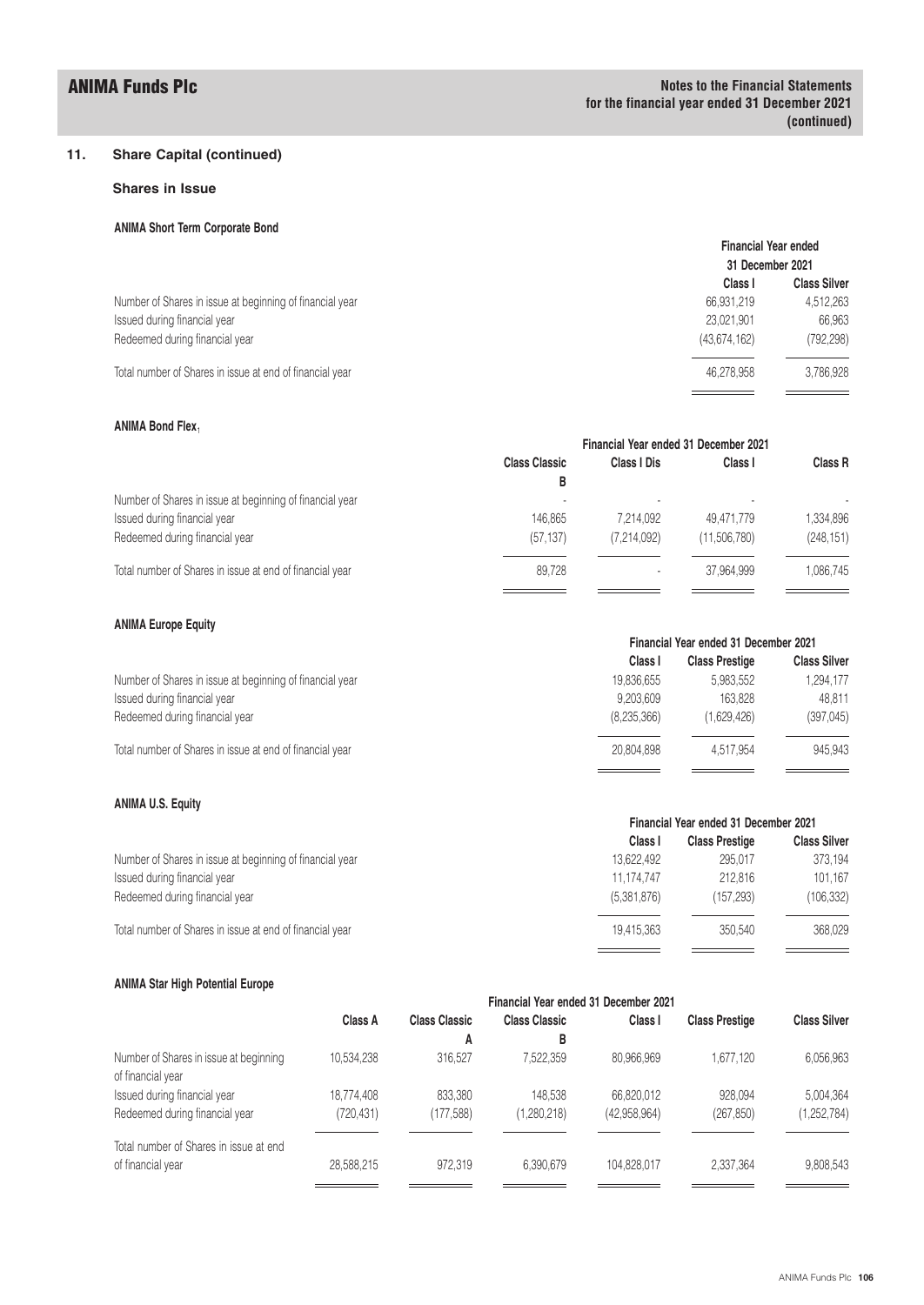### **11. Share Capital (continued)**

### **Shares in Issue (continued)**

#### **ANIMA Star Bond**<sub>1</sub>

|                                                             | Financial Year ended 31 December 2021 |                          |             |                |                       |                     |
|-------------------------------------------------------------|---------------------------------------|--------------------------|-------------|----------------|-----------------------|---------------------|
|                                                             | <b>Class Classic</b>                  | <b>Class Classic</b>     | Class I Dis | Class I        | <b>Class Prestige</b> | <b>Class Silver</b> |
|                                                             | A                                     | в                        |             |                |                       |                     |
| Number of Shares in issue at beginning<br>of financial year | 14.671                                | 245.151                  | 8.008.716   | 42.661.768     | 621.208               | 1,286,482           |
| Issued during financial year                                | $\overline{\phantom{a}}$              | $\overline{\phantom{a}}$ |             | 5.537.891      | 1.175                 | 2,168               |
| Redeemed during financial year                              | (14, 671)                             | (245, 151)               | (8,008,716) | (48, 199, 659) | (622, 383)            | (1,288,650)         |
| Total number of Shares in issue at end<br>of financial year |                                       |                          |             |                |                       |                     |
|                                                             |                                       |                          |             |                |                       |                     |

1Please refer to Note 22 to the financial statements for details of Fund terminations during the financial year.

#### **ANIMA Star High Potential Italy**

|                                                          | Financial Year ended 31 December 2021 |                      |             |                       |                     |
|----------------------------------------------------------|---------------------------------------|----------------------|-------------|-----------------------|---------------------|
|                                                          | <b>Class Classic</b>                  | <b>Class Classic</b> | Class I     | <b>Class Prestige</b> | <b>Class Silver</b> |
|                                                          | А                                     | в                    |             |                       |                     |
| Number of Shares in issue at beginning of financial year | 5.541                                 | 618.919              | 2,690,324   | 78.599                | 224.687             |
| Issued during financial year                             |                                       | 2.077                | 332.446     | 21.517                | 169,063             |
| Redeemed during financial year                           | (2,248)                               | (136.978)            | (1,684,993) | (8,364)               | (97, 397)           |
| Total number of Shares in issue at end of financial year | 3.293                                 | 484.018              | 1.337.777   | 91.752                | 296.353             |
|                                                          |                                       |                      |             |                       |                     |

#### **ANIMA Hybrid Bond**

|                                                          | <b>Financial</b>     |
|----------------------------------------------------------|----------------------|
|                                                          | Year ended           |
|                                                          | 31 December 2021     |
|                                                          | <b>Class Class I</b> |
| Number of Shares in issue at beginning of financial year | 16,568,658           |
| Issued during financial year                             | 7,204,207            |
| Redeemed during financial year                           | (4,707,820)          |
| Total number of Shares in issue at end of financial year | 19,065,045           |
|                                                          |                      |

#### **ANIMA Global Macro**

|                                                          | Financial Year ended 31 December 2021 |                           |              |  |
|----------------------------------------------------------|---------------------------------------|---------------------------|--------------|--|
|                                                          | <b>Class Classic</b>                  | <b>Class Classic</b><br>в | Class I      |  |
|                                                          |                                       |                           |              |  |
| Number of Shares in issue at beginning of financial year | 309,939                               |                           | 39,613,156   |  |
| Issued during financial year                             | 116.576                               | 2.921                     | 2,784,792    |  |
| Redeemed during financial year                           | (73, 492)                             | (2.921)                   | (14,602,036) |  |
| Total number of Shares in issue at end of financial year | 353.023                               |                           | 27.795.912   |  |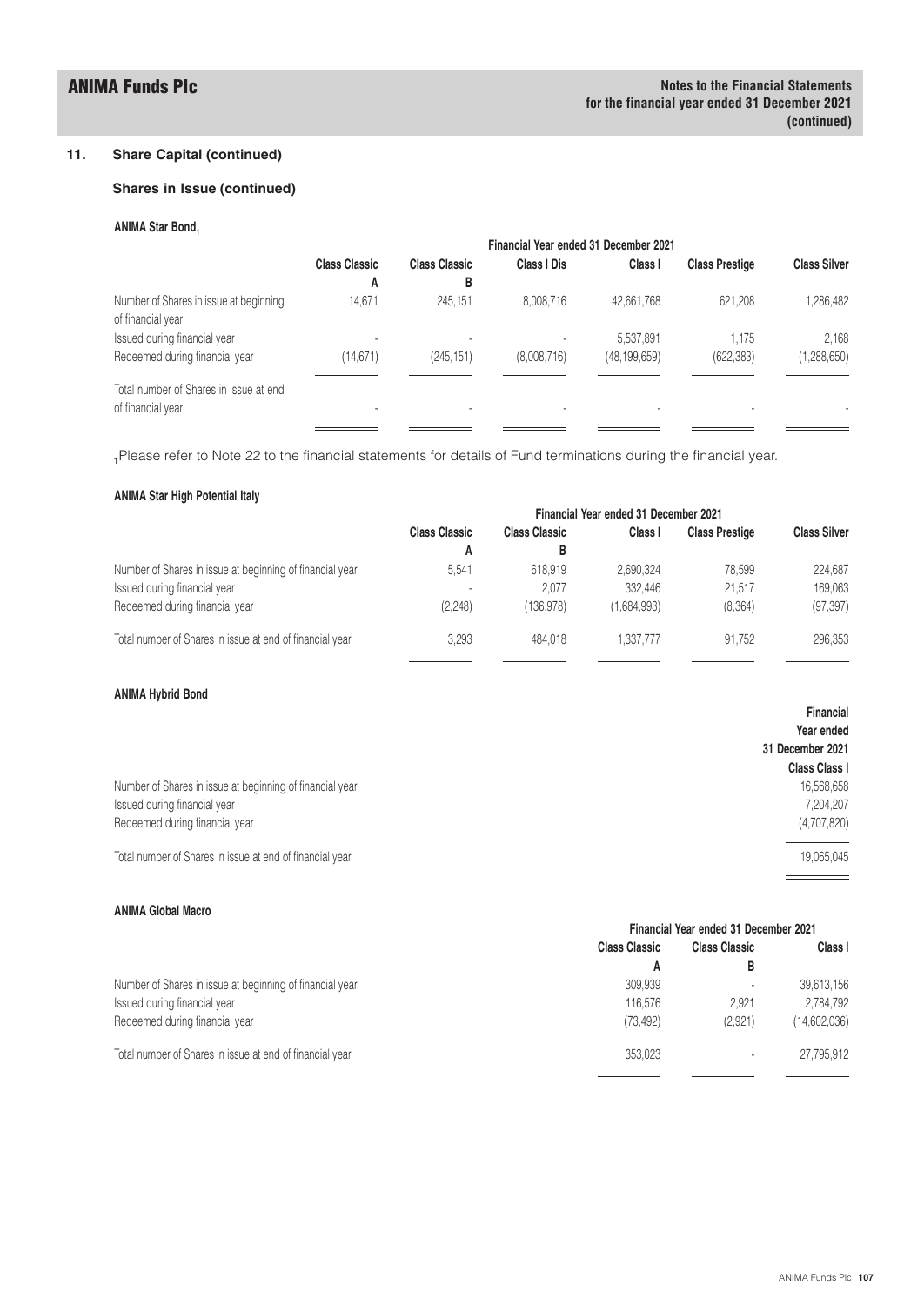**Financial Year ended 31 December 2020**

# **11. Share Capital (continued)**

# **Shares in Issue (continued)**

# **ANIMA Short Term Corporate Bond**

|                                                          | <b>Financial Year ended</b><br>31 December 2020 |                     |
|----------------------------------------------------------|-------------------------------------------------|---------------------|
|                                                          | Class I                                         | <b>Class Silver</b> |
| Number of Shares in issue at beginning of financial year | 67,410,229                                      | 4,949,687           |
| Issued during financial year                             | 16,398,873                                      | 158,229             |
| Redeemed during financial year                           | (16, 877, 883)                                  | (595, 653)          |
| Total number of Shares in issue at end of financial year | 66,931,219                                      | 4,512,263           |
|                                                          |                                                 |                     |

# **ANIMA Europe Equity**

|                                                          | Financial Year ended 31 December 2020 |                       |                     |  |
|----------------------------------------------------------|---------------------------------------|-----------------------|---------------------|--|
|                                                          | Class I                               | <b>Class Prestige</b> | <b>Class Silver</b> |  |
| Number of Shares in issue at beginning of financial year | 19.624.606                            | 8.206.637             | 1,664,142           |  |
| Issued during financial year                             | 12.694.998                            | 728.965               | 56.753              |  |
| Redeemed during financial year                           | (12, 482, 949)                        | (2.952.050)           | (426, 718)          |  |
| Total number of Shares in issue at end of financial year | 19.836.655                            | 5.983.552             | 1.294.177           |  |
|                                                          |                                       |                       |                     |  |

# **ANIMA U.S. Equity**

|                                                          | Class I     | <b>Class Prestige</b> | <b>Class Silver</b> |
|----------------------------------------------------------|-------------|-----------------------|---------------------|
| Number of Shares in issue at beginning of financial year | 11.639.558  | 412.634               | 496,225             |
| Issued during financial year                             | 8.730.603   | 70.562                | 93.875              |
| Redeemed during financial year                           | (6.747.669) | (188.179)             | (216,906)           |
| Total number of Shares in issue at end of financial year | 13.622.492  | 295.017               | 373.194             |
|                                                          |             |                       |                     |

#### **ANIMA Star High Potential Europe**

|                                                             | Financial Year ended 31 December 2020 |                      |                      |                |                       |                     |  |
|-------------------------------------------------------------|---------------------------------------|----------------------|----------------------|----------------|-----------------------|---------------------|--|
|                                                             | Class A                               | <b>Class Classic</b> | <b>Class Classic</b> | Class I        | <b>Class Prestige</b> | <b>Class Silver</b> |  |
|                                                             |                                       | А                    | в                    |                |                       |                     |  |
| Number of Shares in issue at beginning<br>of financial year | 11.146.744                            | 418.217              | 10.719.493           | 64.555.149     | 1.806.464             | 5,424,662           |  |
| Issued during financial year                                | 129.762                               | 136.710              | 258,406              | 51.854.195     | 346.095               | 2,155,738           |  |
| Redeemed during financial year                              | (742, 268)                            | (238, 400)           | (3,455,540)          | (35, 442, 375) | (475, 439)            | (1,523,437)         |  |
| Total number of Shares in issue at end                      |                                       |                      |                      |                |                       |                     |  |
| of financial year                                           | 10,534,238                            | 316.527              | 7.522.359            | 80.966.969     | 1.677.120             | 6,056,963           |  |
|                                                             |                                       |                      |                      |                |                       |                     |  |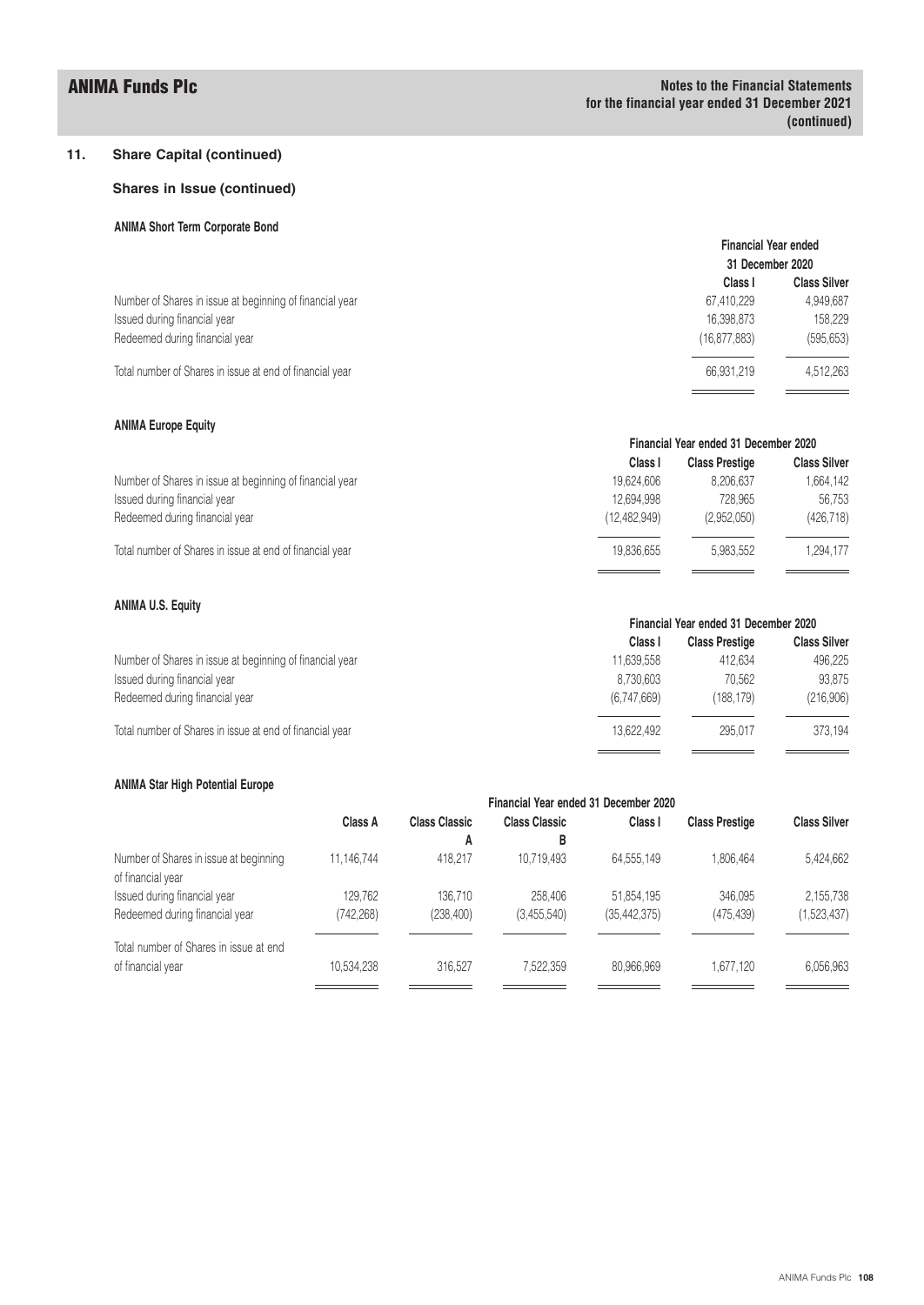# **11. Share Capital (continued)**

# **Shares in Issue (continued)**

# **ANIMA Star Bond**

|                                                             | Financial Year ended 31 December 2020 |                      |                          |              |                       |                     |  |
|-------------------------------------------------------------|---------------------------------------|----------------------|--------------------------|--------------|-----------------------|---------------------|--|
|                                                             | <b>Class Classic</b>                  | <b>Class Classic</b> | Class I Dis              | Class I      | <b>Class Prestige</b> | <b>Class Silver</b> |  |
|                                                             | A                                     | в                    |                          |              |                       |                     |  |
| Number of Shares in issue at beginning<br>of financial year | 130.598                               | 324.253              | 8.008.716                | 38.112.165   | 877.357               | 988,068             |  |
| Issued during financial year                                |                                       | 44.016               |                          | 23,764,607   | 4.033                 | 6.279               |  |
| Redeemed during financial year                              | (115.927)                             | (123,118)            | $\overline{\phantom{a}}$ | (19,215,004) | (260, 182)            | (707, 865)          |  |
| Total number of Shares in issue at end                      |                                       |                      |                          |              |                       |                     |  |
| of financial year                                           | 14.671                                | 245.151              | 8.008.716                | 42.661.768   | 621.208               | 1.286.482           |  |
|                                                             |                                       |                      |                          |              |                       |                     |  |

### **ANIMA Star High Potential Italy**

|                                                          | Financial Year ended 31 December 2020 |                      |             |                       |                     |  |
|----------------------------------------------------------|---------------------------------------|----------------------|-------------|-----------------------|---------------------|--|
|                                                          | <b>Class Classic</b>                  | <b>Class Classic</b> | Class I     | <b>Class Prestige</b> | <b>Class Silver</b> |  |
|                                                          | А                                     | в                    |             |                       |                     |  |
| Number of Shares in issue at beginning of financial year | 36,869                                | 981,010              | 5.068.694   | 121.636               | 293,575             |  |
| Issued during financial year                             | 2.141                                 | 26.304               | 323.815     |                       | 5,963               |  |
| Redeemed during financial year                           | (33, 469)                             | (388.395)            | (2.702.185) | (43.037)              | (74.851)            |  |
| Total number of Shares in issue at end of financial year | 5.541                                 | 618.919              | 2.690.324   | 78.599                | 224.687             |  |

## **ANIMA Hybrid Bond**

| Financial            |
|----------------------|
| Year ended           |
| 31 December 2020     |
| <b>Class Class I</b> |
| 14,550,281           |
| 5,570,184            |
| (3,551,807)          |
| 16,568,658           |
|                      |
|                      |

## **ANIMA Global Macro**

|                                                          | Financial Year ended 31 December 2020 |                      |                |  |
|----------------------------------------------------------|---------------------------------------|----------------------|----------------|--|
|                                                          | <b>Class Classic</b>                  | <b>Class Classic</b> | Class I        |  |
|                                                          |                                       | в                    |                |  |
| Number of Shares in issue at beginning of financial year | 112.753                               | 8.822                | 27,434,474     |  |
| Issued during financial year                             | 206.551                               |                      | 22,640,530     |  |
| Redeemed during financial year                           | (9,365)                               | (8.822)              | (10, 461, 848) |  |
| Total number of Shares in issue at end of financial year | 309.939                               |                      | 39,613,156     |  |

As a result of the ability to issue, repurchase and resell shares, the capital of a Fund can vary depending on the demand for redemptions and subscriptions to the Fund. The Funds are not subject to externally imposed capital requirements and have no restrictions on the issue, repurchase or resale of redeemable shares.

÷,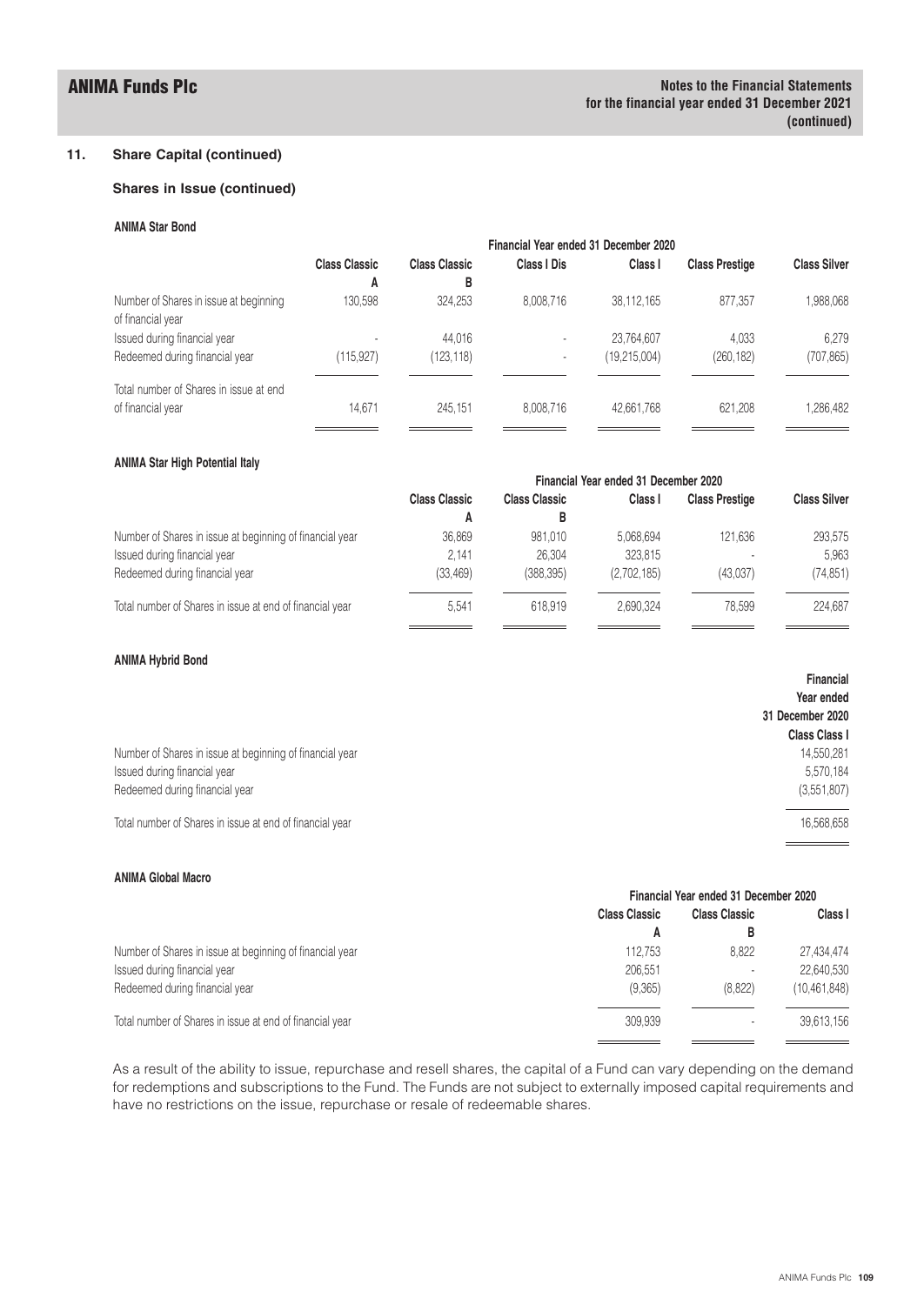# **12. Net Asset Value**

#### **ANIMA Short Term Corporate Bond**

|                           | As at 31 December 2021 |                        | As at 31 December 2020 |                          | As at 31 December 2019   |                        |
|---------------------------|------------------------|------------------------|------------------------|--------------------------|--------------------------|------------------------|
|                           | <b>Net Asset</b>       | <b>Net Asset</b>       | <b>Net Asset</b>       | <b>Net Asset</b>         | <b>Net Asset</b>         | <b>Net Asset</b>       |
|                           | Value                  | <b>Value Per Share</b> | Value                  | <b>Value Per Share</b>   | Value                    | <b>Value Per Share</b> |
|                           | <b>EUR</b>             | <b>EUR</b>             | eur                    | <b>EUR</b>               | <b>EUR</b>               | <b>EUR</b>             |
| Share Class I             | 265,045,285            | 5.7271                 | 382,950,638            | 5.7216                   | 383.975.582              | 5.6961                 |
| <b>Share Class Silver</b> | 18,474,966             | 4.8786                 | 22,152,479             | 4.9094                   | 24,354,093               | 4.9203                 |
| <b>ANIMA Bond Flex.</b>   |                        |                        |                        |                          |                          |                        |
|                           | As at 31 December 2021 |                        | As at 31 December 2020 |                          | As at 31 December 2019   |                        |
|                           | <b>Net Asset</b>       | <b>Net Asset</b>       | <b>Net Asset</b>       | <b>Net Asset</b>         | <b>Net Asset</b>         | <b>Net Asset</b>       |
|                           | Value                  | <b>Value Per Share</b> | Value                  | <b>Value Per Share</b>   | Value                    | <b>Value Per Share</b> |
|                           | <b>EUR</b>             | <b>EUR</b>             | <b>EUR</b>             | <b>EUR</b>               | <b>EUR</b>               | <b>EUR</b>             |
| Share Class Classic B     | 447.882                | 4.9916                 |                        | $\overline{\phantom{a}}$ | $\overline{\phantom{a}}$ |                        |
| Share Class I             | 190.699.907            | 5.0230                 |                        |                          |                          |                        |
| Share Class R             | 5.444.293              | 5.0097                 |                        |                          |                          |                        |

This Fund launched during the financial year therefore there are no comparatives, see Note 22 for further details.

#### **ANIMA Europe Equity**

|                           | As at 31 December 2021 |                        | As at 31 December 2020    |                                            | As at 31 December 2019    |                 |
|---------------------------|------------------------|------------------------|---------------------------|--------------------------------------------|---------------------------|-----------------|
|                           | <b>Net Asset</b>       | Net Asset              | <b>Net Asset</b><br>Value | <b>Net Asset</b><br><b>Value Per Share</b> | <b>Net Asset</b><br>Value | Net Asset       |
|                           | Value                  | <b>Value Per Share</b> |                           |                                            |                           | Value Per Share |
|                           | eur                    | <b>EUR</b>             | <b>EUR</b>                | <b>EUR</b>                                 | EUR                       | <b>EUR</b>      |
| Share Class I             | 349.844.367            | 16.8155                | 269.382.166               | 13.5800                                    | 262.814.001               | 13.3921         |
| Share Class Prestige      | 53,260,918             | 11.7887                | 57.562.884                | 9.6202                                     | 78.671.907                | 9.5864          |
| <b>Share Class Silver</b> | 9.353.701              | 9.8882                 | 10.483.432                | 8.1005                                     | 13.504.413                | 8.1149          |
| <b>ANIMA U.S. Equity</b>  |                        |                        |                           |                                            |                           |                 |

|                      | As at 31 December 2021 |                        | As at 31 December 2020 |                        | As at 31 December 2019 |                        |
|----------------------|------------------------|------------------------|------------------------|------------------------|------------------------|------------------------|
|                      | <b>Net Asset</b>       | <b>Net Asset</b>       | <b>Net Asset</b>       | <b>Net Asset</b>       | <b>Net Asset</b>       | <b>Net Asset</b>       |
|                      | Value                  | <b>Value Per Share</b> | Value                  | <b>Value Per Share</b> | Value                  | <b>Value Per Share</b> |
|                      | eur                    | <b>EUR</b>             | EUR                    | eur                    | EUR                    | EUR                    |
| Share Class I        | 649.334.218            | 33.4444                | 337.496.833            | 24.7750                | 250.320.982            | 21.5061                |
| Share Class Prestige | 8.706.443              | 24.8372                | 5.482.447              | 18.5835                | 6.723.621              | 16.2944                |
| Share Class Silver   | 6.826.750              | 18.5495                | 5.198.181              | 13.9289                | 6.089.955              | 12.2726                |

# **ANIMA Star High Potential Europe**

|                             | As at 31 December 2021 |                        | As at 31 December 2020 |                        | As at 31 December 2019 |                        |
|-----------------------------|------------------------|------------------------|------------------------|------------------------|------------------------|------------------------|
|                             | <b>Net Asset</b>       | <b>Net Asset</b>       | <b>Net Asset</b>       | Net Asset              | <b>Net Asset</b>       | <b>Net Asset</b>       |
|                             | Value                  | <b>Value Per Share</b> | Value                  | <b>Value Per Share</b> | Value                  | <b>Value Per Share</b> |
|                             | eur                    | <b>EUR</b>             | <b>EUR</b>             | eur                    | eur                    | <b>EUR</b>             |
| Share Class A               | 178.526.711            | 6.2448                 | 62.171.644             | 5.9019                 | 57.026.753             | 5.1160                 |
| Share Classic A             | 6,240,402              | 6.4181                 | 1,975,567              | 6.2414                 | 2.319.558              | 5.5463                 |
| Share Classic B             | 36,597,750             | 5.7267                 | 41.433.791             | 5.5081                 | 52,219,091             | 4.8714                 |
| Share Class I               | 967,024,198            | 9.2249                 | 710,537,323            | 8.7756                 | 497,984,715            | 7.7141                 |
| <b>Share Class Prestige</b> | 23,344,565             | 9.9876                 | 16.056.809             | 9.5740                 | 15,278,582             | 8.4577                 |
| Share Class Silver          | 70.123.079             | 7.1492                 | 41.568.169             | 6.8629                 | 32.897.415             | 6.0644                 |

| 2020             | As at 31 December 2019 |                        |
|------------------|------------------------|------------------------|
| <b>Net Asset</b> | <b>Net Asset</b>       | <b>Net Asset</b>       |
| Value Per Share  | Value                  | <b>Value Per Share</b> |
| <b>EUR</b>       | <b>EUR</b>             | eur                    |
| 5.9019           | 57,026,753             | 5.1160                 |
| 6.2414           | 2,319,558              | 5.5463                 |
| 5.5081           | 52,219,091             | 4.8714                 |
| 8.7756           | 497.984.715            | 7.7141                 |
| 9.5740           | 15,278,582             | 8.4577                 |
| A 8A29           | 32897415               | 6 OG44                 |

#### **ANIMA Star Bond.**

|                           | As at 31 December 2021   |                          | As at 31 December 2020 |                        | As at 31 December 2019 |                        |
|---------------------------|--------------------------|--------------------------|------------------------|------------------------|------------------------|------------------------|
|                           | <b>Net Asset</b>         | <b>Net Asset</b>         | <b>Net Asset</b>       | <b>Net Asset</b>       | <b>Net Asset</b>       | <b>Net Asset</b>       |
|                           | Value                    | <b>Value Per Share</b>   | Value                  | <b>Value Per Share</b> | Value                  | <b>Value Per Share</b> |
|                           | <b>EUR</b>               | <b>EUR</b>               | <b>EUR</b>             | <b>EUR</b>             | <b>EUR</b>             | <b>EUR</b>             |
| Share Classic A           | ۰                        | $\overline{\phantom{a}}$ | 63.663                 | 4.3394                 | 604.589                | 4.6294                 |
| Share Classic B           |                          | ٠                        | 1.052.552              | 4.2935                 | 1.476.613              | 4.5539                 |
| Share Class   Dis         | ۰                        | ٠                        | 36,728,960             | 4.5861                 | 38.437.485             | 4.7995                 |
| Share Class I             | $\overline{\phantom{a}}$ | ٠                        | 216,928,082            | 5.0848                 | 202.807.334            | 5.3213                 |
| Share Class Prestige      |                          | ٠                        | 3,065,809              | 4.9352                 | 4.564.328              | 5.2024                 |
| <b>Share Class Silver</b> |                          |                          | 6,229,610              | 4.8424                 | 10.168.372             | 5.1147                 |

1 Please refer to Note 22 to the financial statements for details of Fund terminations during the financial year.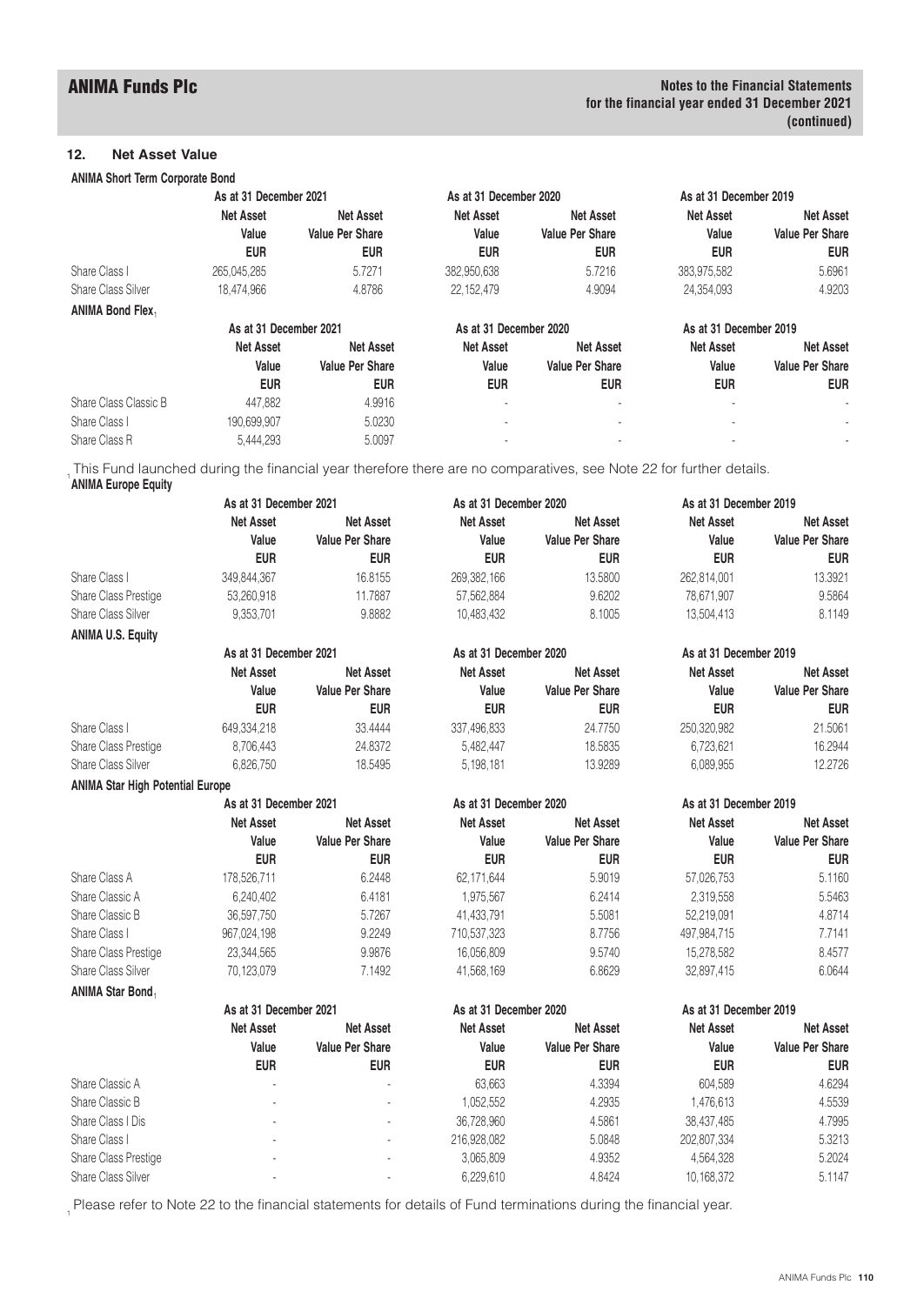# **12. Net Asset Value (continued)**

#### **ANIMA Star High Potential Italy**

|                           | As at 31 December 2021 |                        | As at 31 December 2020 |                        | As at 31 December 2019 |                        |
|---------------------------|------------------------|------------------------|------------------------|------------------------|------------------------|------------------------|
|                           | <b>Net Asset</b>       | <b>Net Asset</b>       | <b>Net Asset</b>       | <b>Net Asset</b>       | <b>Net Asset</b>       | <b>Net Asset</b>       |
|                           | Value                  | Value Per Share        | Value                  | <b>Value Per Share</b> | Value                  | <b>Value Per Share</b> |
|                           | <b>EUR</b>             | <b>EUR</b>             | <b>EUR</b>             | <b>EUR</b>             | <b>EUR</b>             | <b>EUR</b>             |
| Share Classic A           | 14.097                 | 4.2809                 | 23.478                 | 4.2373                 | 161.737                | 4.5703                 |
| Share Classic B           | 2,321,416              | 4.7961                 | 2,768,106              | 4.4725                 | 4,593,143              | 4.6752                 |
| Share Class I             | 7,346,058              | 5.4912                 | 13,640,456             | 5.0702                 | 26,526,533             | 5.2334                 |
| Share Class Prestige      | 478,467                | 5.2148                 | 381,461                | 4.8533                 | 614,945                | 5.0556                 |
| <b>Share Class Silver</b> | 1,490,807              | 5.0305                 | 1,051,770              | 4.6811                 | 1,435,027              | 4.8881                 |
| <b>ANIMA Hybrid Bond</b>  |                        |                        |                        |                        |                        |                        |
|                           | As at 31 December 2021 |                        | As at 31 December 2020 |                        | As at 31 December 2019 |                        |
|                           | <b>Net Asset</b>       | <b>Net Asset</b>       | <b>Net Asset</b>       | <b>Net Asset</b>       | <b>Net Asset</b>       | <b>Net Asset</b>       |
|                           | Value                  | <b>Value Per Share</b> | Value                  | <b>Value Per Share</b> | Value                  | <b>Value Per Share</b> |
|                           | <b>EUR</b>             | <b>EUR</b>             | <b>EUR</b>             | <b>EUR</b>             | <b>EUR</b>             | <b>EUR</b>             |
| Share Class I             | 117,711,186            | 6.1742                 | 101,039,874            | 6.0983                 | 87,021,000             | 5.9807                 |
| <b>ANIMA Global Macro</b> |                        |                        |                        |                        |                        |                        |
|                           | As at 31 December 2021 |                        | As at 31 December 2020 |                        | As at 31 December 2019 |                        |
|                           | <b>Net Asset</b>       | <b>Net Asset</b>       | <b>Net Asset</b>       | <b>Net Asset</b>       | <b>Net Asset</b>       | <b>Net Asset</b>       |
|                           | Value                  | <b>Value Per Share</b> | Value                  | <b>Value Per Share</b> | Value                  | Value Per Share        |
|                           | <b>EUR</b>             | <b>EUR</b>             | <b>EUR</b>             | <b>EUR</b>             | <b>EUR</b>             | <b>EUR</b>             |
| Share Classic A           | 1,819,269              | 5.1534                 | 1,572,397              | 5.0733                 | 553,784                | 4.9115                 |
| Share Classic B           |                        |                        |                        |                        | 46,621                 | 5.2847                 |
| Share Class I             | 154, 162, 641          | 5.5462                 | 211,724,565            | 5.3448                 | 139,591,582            | 5.0882                 |

# **13. Securities Lending**

On 23 March 2016, a stock lending agency agreement was signed between the Company, ANIMA Asset Management Limited (the "Stock Lending Agent") and State Street Custodial Services (Ireland) Limited (the "Depositary"). On the same date, a stock lending sub-agency agreement was signed between the Stock Lending Agent, the Depositary, State Street GMBH London Branch (now Frankfurt Branch) (the "Stock Lending Sub-Agent") and State Street Bank and Trust Company. On the basis of economic agreements between the parties, the Company will receive 70% of the securities lending income and the remaining 30% will be received by the Stock Lending Agent and its Sub-Agent.

The following tables provide details of the Funds which engaged in securities lending activities during the financial year.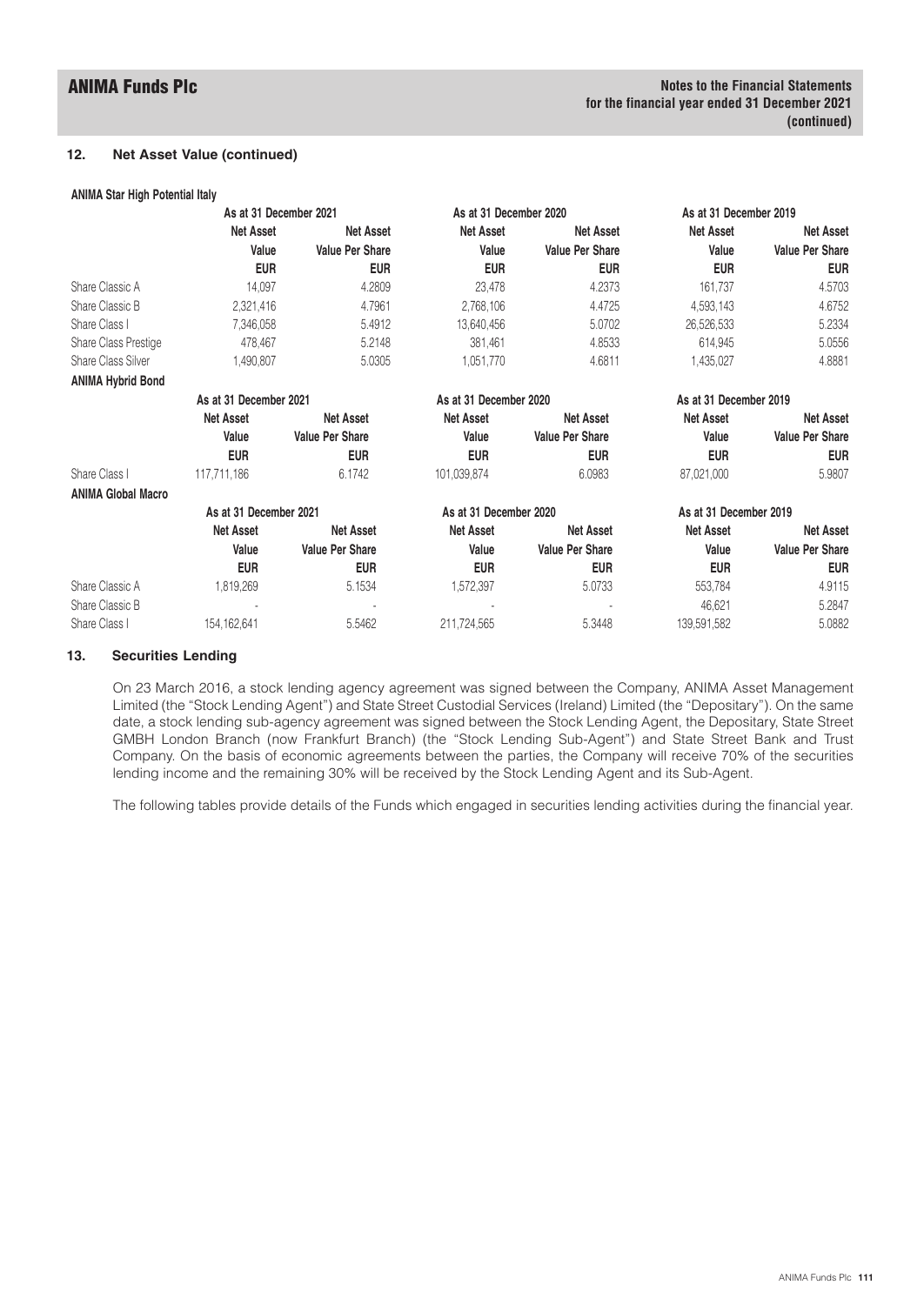# **ANIMA Funds Plc**

# **13. Securities Lending (continued)**

|                                                                                                             | <b>Total Company</b><br>As at<br>31 December 2021<br>Year ended<br><b>EUR</b> | <b>ANIMA</b><br><b>Europe Equity</b><br>31 December 2021<br>Year ended<br><b>EUR</b> | <b>ANIMA Star High</b><br><b>Potential Europe</b><br>31 December 2021<br>Year ended<br><b>EUR</b> |
|-------------------------------------------------------------------------------------------------------------|-------------------------------------------------------------------------------|--------------------------------------------------------------------------------------|---------------------------------------------------------------------------------------------------|
| Income earned during the financial year                                                                     | 68,393                                                                        | 34,270                                                                               | 29,992                                                                                            |
| Value of securities on loan at financial year end                                                           |                                                                               |                                                                                      |                                                                                                   |
| Value of non cash collateral held by the Fund at the<br>financial year end in respect of securities on loan |                                                                               |                                                                                      |                                                                                                   |
|                                                                                                             |                                                                               |                                                                                      |                                                                                                   |
|                                                                                                             | <b>Total Company</b><br>As at<br>31 December 2020<br>Year ended<br><b>EUR</b> | ANIMA<br><b>Europe Equity</b><br>31 December 2020<br>Year ended<br><b>EUR</b>        | ANIMA Star High<br><b>Potential Europe</b><br>31 December 2020<br>Year ended<br><b>EUR</b>        |
| Income earned during the financial year                                                                     | 106,763                                                                       | 31,952                                                                               | 66,538                                                                                            |
| Value of securities on loan at financial year end                                                           |                                                                               |                                                                                      |                                                                                                   |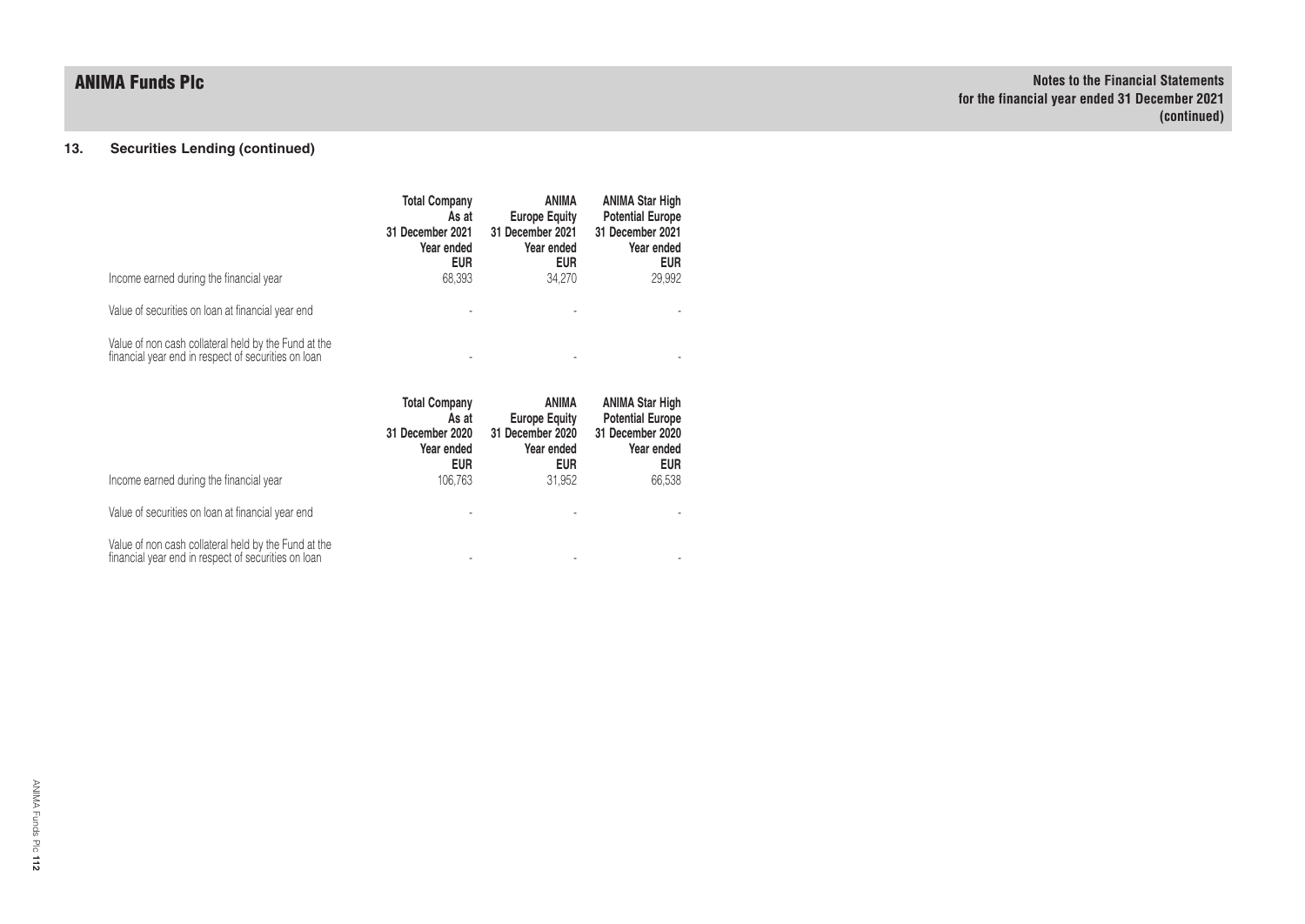# **14. Fees**

Each Fund pays to the Manager a fee at an annual rate as set out below:

| <b>Fund</b>                                             | Amount per Annum |
|---------------------------------------------------------|------------------|
| ANIMA Short Term Corporate Bond - Share Class I         | 0.70% of NAV     |
| ANIMA Short Term Corporate Bond - Share Class Silver    | 1.40% of NAV     |
| ANIMA Bond Flex - Share Classic B                       | 1.80% of NAV     |
| ANIMA Bond Flex - Share Class I                         | 0.45% of NAV     |
| ANIMA Bond Flex - Share Class R                         | 1.00% of NAV     |
| <b>ANIMA Europe Equity - Share Class I</b>              | 0.86% of NAV     |
| ANIMA Europe Equity - Share Class Prestige              | 1.90% of NAV     |
| ANIMA Europe Equity - Share Class Silver                | 2.25% of NAV     |
| ANIMA U.S. Equity - Share Class I                       | 0.90% of NAV     |
| ANIMA U.S. Equity - Share Class Prestige                | 1.90% of NAV     |
| ANIMA U.S. Equity - Share Class Silver                  | 2.25% of NAV     |
| ANIMA Hybrid Bond - Share Class I                       | 0.60% of NAV     |
| ANIMA Star High Potential Europe - Share Class A        | 0.90% of NAV     |
| ANIMA Star High Potential Europe - Share Classic A      | 1.80% of NAV     |
| ANIMA Star High Potential Europe - Share Classic B      | 1.80% of NAV     |
| ANIMA Star High Potential Europe - Share Class I        | 0.60% of NAV     |
| ANIMA Star High Potential Europe - Share Class Prestige | 1.45% of NAV     |
| ANIMA Star High Potential Europe - Share Class Silver   | 1.60% of NAV     |
| ANIMA Star High Potential Italy - Share Classic A       | 1.80% of NAV     |
| ANIMA Star High Potential Italy - Share Classic B       | 1.80% of NAV     |
| ANIMA Star High Potential Italy - Share Class I         | 0.60% of NAV     |
| ANIMA Star High Potential Italy - Share Class Prestige  | 1.45% of NAV     |
| ANIMA Star High Potential Italy - Share Class Silver    | 1.60% of NAV     |
| ANIMA Global Macro - Share Classic A                    | 1.80% of NAV     |
| ANIMA Global Macro - Share Class I                      | 0.60% of NAV     |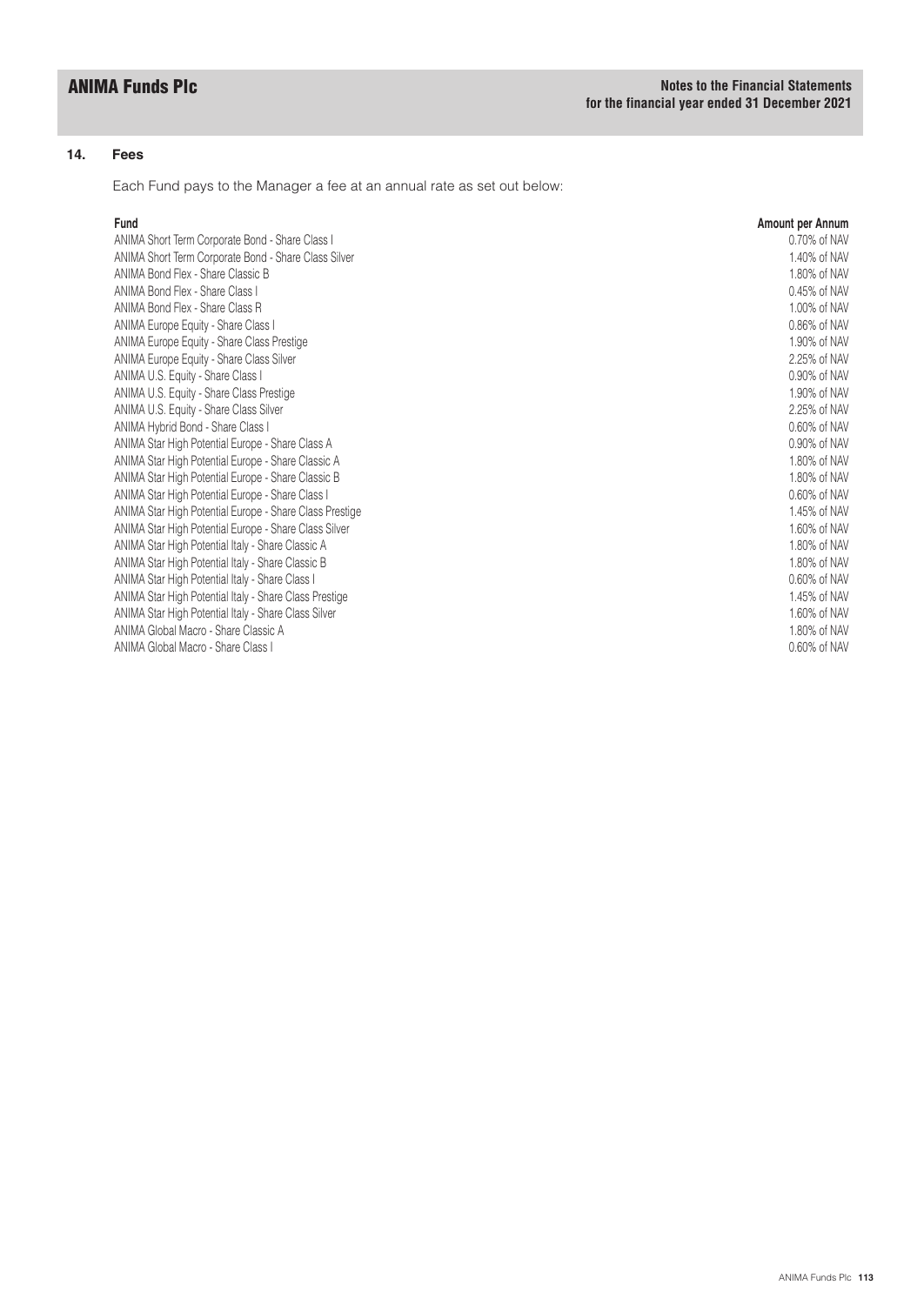# **14. Fees (continued)**

The Investment Management Fee is accrued on a daily basis. The Fee is calculated each Dealing Day and the cumulative figure is paid weekly.

The notional value of the Fund is the number of shares outstanding multiplied the Initial Offer price (i.e. original issue price) as defined in the relevant Fund Information Card.

#### **Incentive Fee**

In addition to an annual Management Fee, the Manager is also entitled to receive an incentive fee from certain Funds. Some or all of the incentive fee were paid by the Company to the Manager. The fee applies to:

ANIMA Short Term Corporate Bond ANIMA Bond Flex ANIMA Hybrid Bond ANIMA Star High Potential Europe ANIMA Star High Potential Italy ANIMA Global Macro

Further details of how the fees are calculated are outlined in the Prospectus of the Funds.

On 1 January 2022, the Prospectus was updated in light of the "Performance fees of UCITS and certain types of Retail Investor AIFs" Guidance, issued by the CBI on 1 April 2021.

#### **Distribution Fee**

Some of the Funds pay a distribution fee. The applicable distribution fee rates are as follows:

ANIMA Bond Flex - Share Classic A - 0.20% per annum ANIMA Star High Potential Europe - Share Classic A - 1.20% per annum ANIMA Star Bond - Share Classic A - 0.20% per annum ANIMA Star High Potential Italy - Share Classic A - 1.20% per annum ANIMA Global Macro – Share Classic A – 1.20% per annum

#### **Management Company Fees**

In addition to an annual Investment Management Fee, the Manager is also entitled to receive an annual Management Company Fee from all Funds of the Company at an annual rate equal to 0.02% of NAV.

#### **Administration, Depositary and Transfer Agency Fees**

The "All In" Fee structure for Administration, Depositary and Transfer Agency for each Fund is as follows:

ANIMA Short Term Corporate Bond **by a structure of the COV and COV** and the U.O.07% of NAV (7 basis points) ANIMA Bond Flex 0.06% of NAV (6 basis points) ANIMA Europe Equity **AND Europe Equity** 0.08% of NAV (8 basis points) ANIMA U.S. Equity **ANIMA U.S.** Equity **OLD ANIMA U.S.** Equity **OLD OLD OLD OLD OLD OLD OLD OLD OLD OLD OLD OLD OLD OLD OLD OLD OLD OLD OLD OLD OLD OLD OLD OLD OLD OLD O** ANIMA Star High Potential Europe **0.08% of NAV (8 basis points)** 0.08% of NAV (8 basis points) ANIMA Star Bond 0.06% of NAV (6 basis points) 0.06% of NAV (6 basis points) ANIMA Star High Potential Italy **ANIMA Star High Potential Italy** 0.08% of NAV (8 basis points) ANIMA Hybrid Bond 6.06% of NAV (6 basis points) ANIMA Hybrid Bond 6.06% of NAV (6 basis points) ANIMA Global Macro 0.08% of NAV (8 basis points) 0.08% of NAV (8 basis points)

#### **Transaction Costs**

Transaction costs are defined as the incremental costs that are directly attributable to the acquisition, issue or disposal of a financial asset or financial liability. An incremental cost is one that would not have been incurred if the entity had not acquired, issued or disposed of the financial instrument. When a financial asset or financial liability is recognised initially, an entity shall measure it at its fair value through profit or loss plus, transaction costs that are directly attributable to the acquisition or issue of the financial asset or financial liability.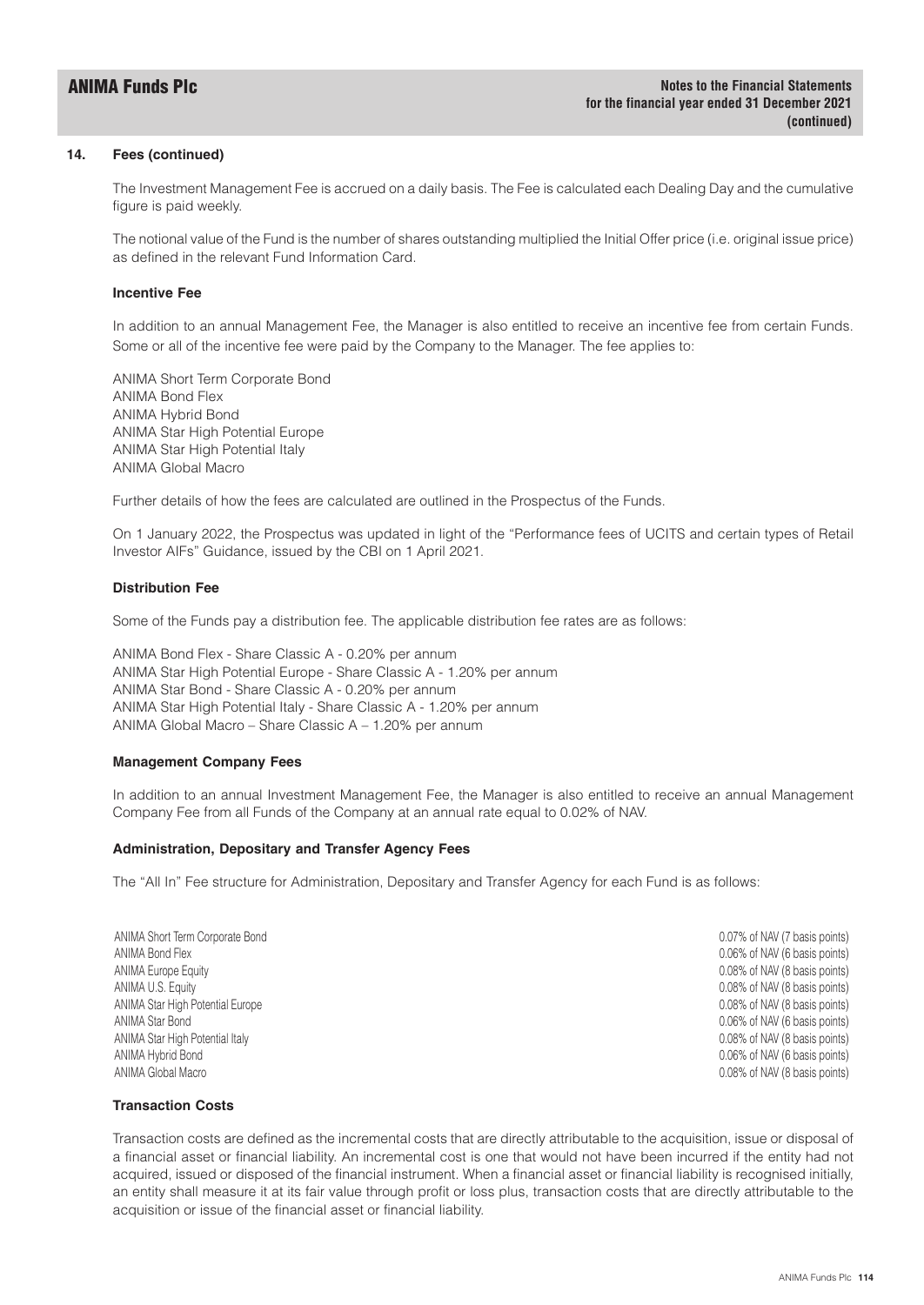# **14. Fees (continued)**

#### **Transaction Costs (continued)**

Transaction costs relating to the brokers commission on the purchase and sale of a financial asset or financial liability, are included in its purchase and sale price. Transaction costs of the Depositary are embedded in the Depositary fees in the Statement of Comprehensive Income.

Transaction costs amounted to EUR 9,923,678 (2020: EUR 6,961,843) and includes EUR 5,191,146 (2020: EUR 3,756,344) of commission fees and EUR 4,732,532 (2019: EUR 3,205,499) trade expense fees for the financial year ended 31 December 2021.

In addition to these fees, order routing fees amounting to EUR 734,797 (2020: EUR 612,363) were paid to ANIMA Asset Management Limited.

|                                  | <b>Financial year</b><br>ended<br>31 December 2021<br><b>EUR</b> | <b>Financial year</b><br>ended<br>31 December 2020<br><b>EUR</b> |
|----------------------------------|------------------------------------------------------------------|------------------------------------------------------------------|
| ANIMA Short Term Corporate Bond  |                                                                  | 199                                                              |
| <b>ANIMA Europe Equity</b>       | 2,161,333                                                        | 1,620,267                                                        |
| ANIMA U.S. Equity                | 258.792                                                          | 154,615                                                          |
| ANIMA Star High Potential Europe | 6,683,584                                                        | 4,567,591                                                        |
| ANIMA Star Bond                  |                                                                  | 204                                                              |
| ANIMA Star High Potential Italy  | 28,382                                                           | 31,505                                                           |
| ANIMA Global Macro               |                                                                  | 1.706                                                            |
|                                  | 9,132,092                                                        | 6,375,684                                                        |

### **15. Exchange Rates**

The following financial year end exchange rates were used to convert investments, assets and liabilities to the functional currency of the Company:

|                       | as at<br>31 December 2021 | as at<br>31 December 2020 |
|-----------------------|---------------------------|---------------------------|
| <b>AUD</b>            | 1.5641                    | 1.5856                    |
| <b>BRL</b>            | 6.3342                    | 6.3554                    |
| CAD                   | 1.4365                    | 1.5588                    |
| $\mathbb{CHF}$        | 1.0362                    | 1.0816                    |
| CLP                   | 968.8942                  | 869.3322                  |
| CNY                   | 7.2478                    |                           |
| CZK                   | 24.85                     | 26.262                    |
| DKK                   | 7.4376                    | 7.4435                    |
| GBP                   | 0.8396                    | 0.8951                    |
| <b>HKD</b>            | 8.866                     | 9.4872                    |
| <b>HUF</b>            | 368.565                   | 362.685                   |
| $\mathsf{IDR}$        | 16207.9392                | 17190.8762                |
| $\mathsf{ILS}\xspace$ | 3.5394                    | 3.9286                    |
| ${\sf INR}$           | 84.5345                   | 89.4017                   |
| JPY                   | 130.9542                  | 126.3254                  |
| <b>KRW</b>            | 1351.8462                 | 1329.1423                 |
| <b>MXN</b>            | 23.2728                   | 24.3798                   |
| <b>MYR</b>            | 4.7376                    | 4.9217                    |
| <b>NOK</b>            | 10.0282                   | 10.476                    |
| <b>NZD</b>            | 1.661                     | 1.6994                    |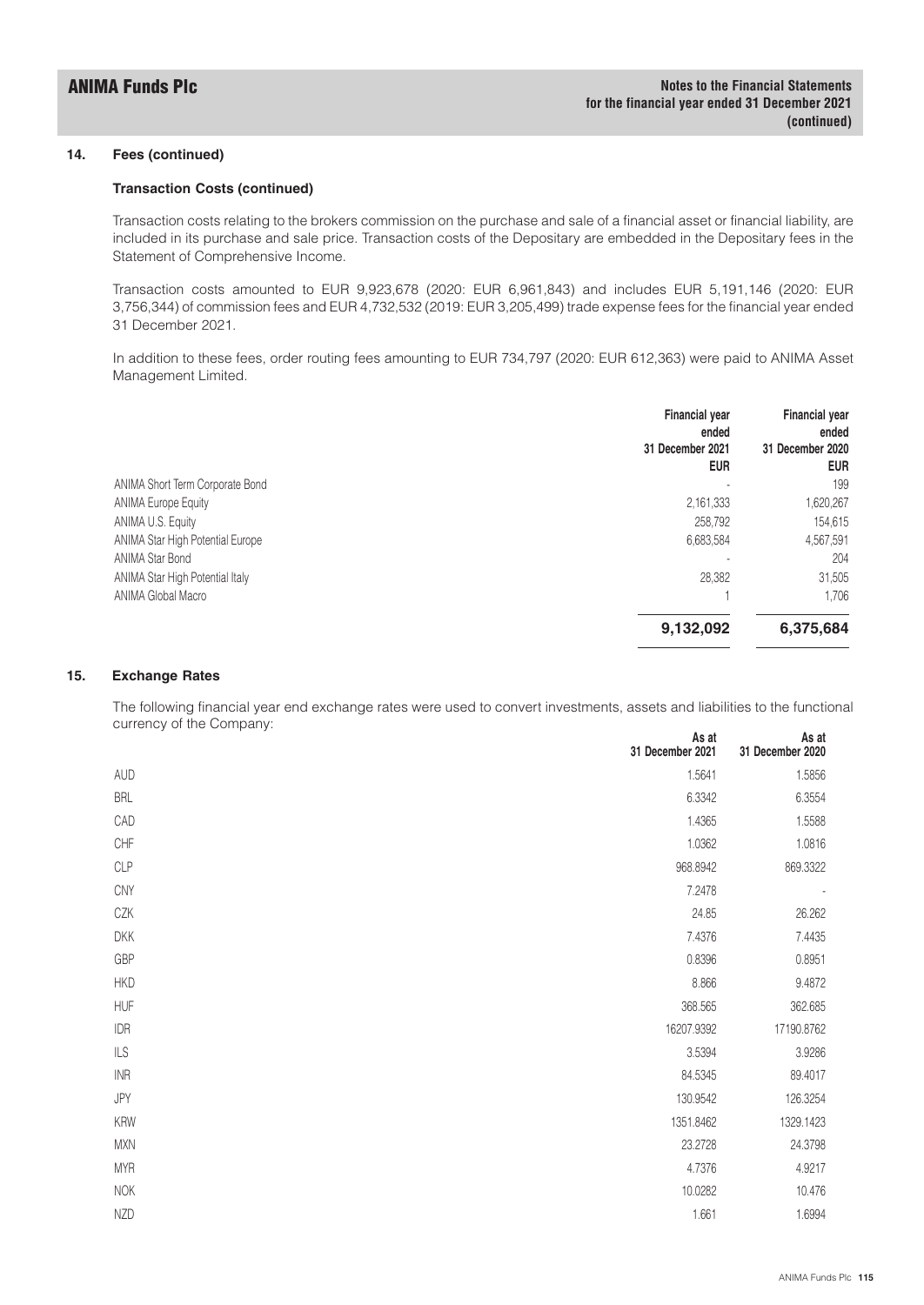# **15. Exchange Rates (continued)**

|            | As at<br>31 December 2021 | As at<br>31 December 2020 |
|------------|---------------------------|---------------------------|
| PLN        | 4.5834                    | 4.5589                    |
| RON        | 4.9488                    | 4.8675                    |
| <b>RUB</b> | $\overline{\phantom{a}}$  | 90.4991                   |
| <b>SEK</b> | 10.296                    | 10.0485                   |
| SGD        | 1.5331                    | 1.6171                    |
| THB        | 37.9882                   | 36.6576                   |
| <b>TRY</b> | 15.1017                   | 9.094                     |
| TWD        | 31.4629                   | 34.3793                   |
| <b>USD</b> | 1.1372                    | 1.2235                    |
| ZAR        | 18.1497                   | 17.9724                   |

# **16. Efficient Portfolio Management**

The Company may, on behalf of each Fund, employ (subject to the conditions and within the limits laid down by the Central Bank of Ireland) techniques and instruments relating to transferable securities, provided that such techniques and instruments are used for efficient portfolio management purposes. The Company may also employ techniques and instruments intended to provide protection against exchange risks in the context of the management of its assets and liabilities or for the purposes of:

- (a) hedging
- (b) risk reduction or management
- (c) performance enhancement such as reduction of cost and/or generation of additional capital or income
- (d) management of interest, currency and/or exchange risks
- (e) management of securities prices
- (f) management of target Funds
- (g) achieving a foreign exchange exposure different from the underlying securities in order to neutralise active risk against the benchmark (currency overlay) and/or
- (h) seeking active foreign exchange exposure in order to enhance portfolio performance

The types of instruments which each Fund may use for these purposes are disclosed in Appendix V to the Prospectus. Each Fund may invest in FDIs. The FDIs used by each Fund during the reference period include futures, swaps, forward currency contracts and options. Please refer to the Schedule of Investments of these Funds on pages 551 to 842 to view details of these instruments including the instruments. The names of counterparties are also disclosed in the Schedule of Investments where applicable.

The Company may utilise securities lending agreements and reverse repurchase agreements for efficient portfolio management purposes.

#### **Financial Derivative Instruments**

Typically, FDIs serve as components of the Company's investment strategy and are utilised primarily to structure and economically hedge investments to enhance performance and reduce risk to the Company (the Company does not designate any derivatives as hedges for hedge accounting purposes as described under IAS 39 Financial Instruments: Measurement). The Company records its FDI activities on a mark to market basis. Fair values are determined using counterparty prices. For Over the Counter ("OTC") FDIs, the Company may enter into master netting agreements with its counterparties, therefore, assets represent the Company's unrealised gains, less unrealised losses for OTC FDIs in which the Company has a master netting agreement. There is no netting taking place in the Statement of Financial Position on any of the Funds.

The primary difference in the risk associated with OTC FDIs and exchange-traded contracts is counterparty risk. The Company is exposed to counterparty risk from OTC FDIs when two conditions are present; (i) the OTC FDIs have unrealised gains, net of any collateral and (ii) the counterparty to the contracts defaults. The counterparty risk related to exchange-traded FDIs is minimal because the exchange ensures that these FDIs are always honoured. Changes in the value of the FDIs are recognised as gains and losses by marking to market on a daily basis to reflect the value of the FDI at the end of each day's trading. They are valued at the settlement price established each day on which they are traded,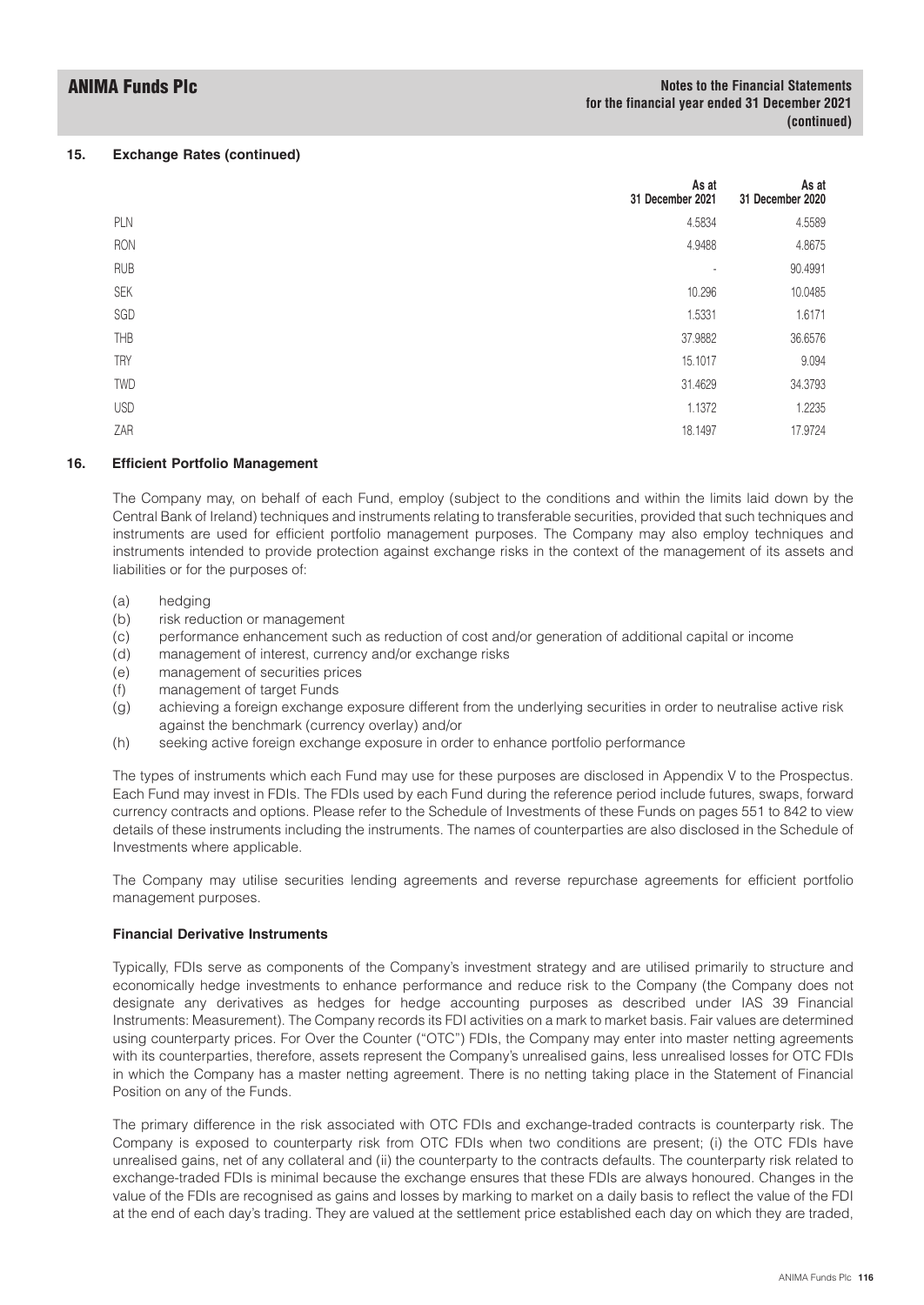# **16. Efficient Portfolio Management (continued)**

#### **Financial Derivative Instruments (continued)**

and the Company's investment therein, representing unrealised gain or loss on such contracts, is included in the Statement of Comprehensive Income within the Net gains/(losses) on financial assets and liabilities and on the Statement of Financial Position within financial assets at fair value through profit or loss and Financial liabilities at fair value through profit or loss.

# **17. Related Party Transactions**

IAS 24 "Related Party Transactions" requires the disclosure of information relating to material transactions with parties who are deemed to be related to the reporting entity.

In the opinion of the Directors the following entities are required to be disclosed as related parties to the Company as at 31 December 2021:

| Order Routing/Stock Lending Agent | ANIMA Asset Management Limited (wholly owned by<br>ANIMA SGR S.p.A.) |
|-----------------------------------|----------------------------------------------------------------------|
| Manager and Distributor           | ANIMA SGR S.p.A.                                                     |
| Legal Advisor                     | Dillon Eustace                                                       |

Fees earned during the financial year and prior financial year by the Manager are as follows:

|                                              | <b>Financial Year</b><br>ended<br>31 December 2021 | <b>Financial Year</b><br>ended<br>31 December 2020 |
|----------------------------------------------|----------------------------------------------------|----------------------------------------------------|
|                                              | <b>EUR</b>                                         | <b>EUR</b>                                         |
| Fees earned at the year end are as follows:  |                                                    |                                                    |
| Investment Management fees                   | 44,353,142                                         | 40,935,028                                         |
| Management Company fees                      | 1,739,732                                          | 1,605,101                                          |
| Performance fees                             | 19,009,941                                         | 16,869,251                                         |
| Distributor fees                             | 123.427                                            | 59,255                                             |
|                                              | <b>Financial Year</b>                              | <b>Financial Year</b>                              |
|                                              | ended<br>31 December 2021                          | ended                                              |
|                                              | <b>EUR</b>                                         | 31 December 2020<br><b>EUR</b>                     |
| Fees accrued at the year end are as follows: |                                                    |                                                    |
| Investment Management fees                   | 4,549,090                                          | 3,858,038                                          |
| Management Company fees                      | 160,417                                            | 142,438                                            |
| Performance fees                             | 24,096,214                                         | 5,086,273                                          |
| Distributor fees                             | 119,815                                            | 90,857                                             |

Fees earned during the financial year and prior financial year by ANIMA Asset Management Limited are as follows:

|                                                       | <b>Financial Year</b><br>ended<br>31 December 2021<br><b>EUR</b> | <b>Financial Year</b><br>ended<br>31 December 2020<br><b>EUR</b> |
|-------------------------------------------------------|------------------------------------------------------------------|------------------------------------------------------------------|
| Fees earned during the financial year are as follows: |                                                                  |                                                                  |
| Order Routing/trade execution fees                    | 734,797                                                          | 612,363                                                          |
| Securities Lending fees                               | 22,132                                                           | 32.029                                                           |
|                                                       | <b>Financial Year</b><br>ended<br>31 December 2021               | <b>Financial Year</b><br>ended<br>31 December 2020               |
|                                                       | <b>EUR</b>                                                       | <b>EUR</b>                                                       |
| Fees accrued at the year end are as follows:          |                                                                  |                                                                  |
| Order Routing/trade execution fees                    | 77,236                                                           | 96,848                                                           |
| Securities Lending fees                               | 416                                                              |                                                                  |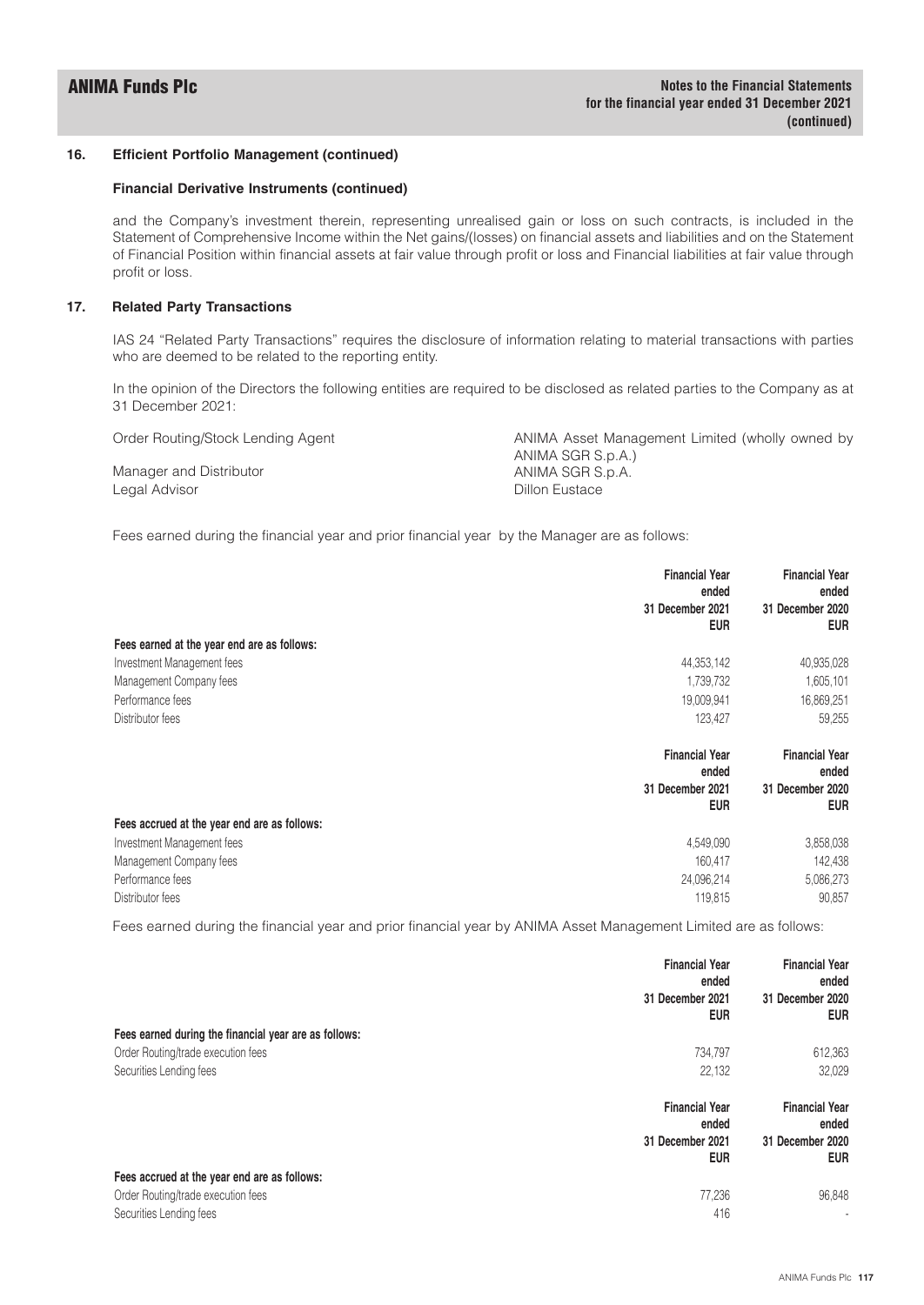Of the total securities on loan, lending fees have been apportioned as follows: EUR 22,132 (31 December 2020: EUR 32,029) was earned by ANIMA Asset Management Limited (and its Sub-Agent) and EUR 46,261 (31 December 2020: EUR 74,734) was earned by the Company.

The following related parties have shareholdings in the Company:

|                  | <b>Shares held</b><br>As at<br>31 December 2020 | Shares purchased<br>during the year | <b>Shares sold</b><br>during the year | <b>Shares held</b><br>As at<br>31 December 2021 |
|------------------|-------------------------------------------------|-------------------------------------|---------------------------------------|-------------------------------------------------|
| ANIMA SGR S.p.A. | 138,789,254                                     | 155,900,932                         | (65,984,940)                          | 228,705,246                                     |
|                  | Shares held                                     |                                     |                                       | <b>Shares held</b>                              |
|                  | As at                                           | Shares purchased                    | <b>Shares sold</b>                    | As at                                           |
|                  | 31 December 2019                                | during the year                     | during the year                       | 31 December 2020                                |
| ANIMA SGR S.p.A. | 117,866,153                                     | 48,381,919                          | (27, 458, 818)                        | 138,789,254                                     |

ANIMA Funds Plc invest into a number of Investments Funds managed by ANIMA SGR S.p.A., these Investment Funds are identified and highlighted as a footnote on the individual Fund's Schedule of Investments.

Private Selection Fund (prior to its termination), Rainbow QIF and Multi Solution Fund are related parties to ANIMA Funds Plc as the Directors of the Company are the same as the Directors of the Manager of Rainbow QIF, Private Selection Fund and Multi Solution Fund (ANIMA Asset Management Limited) and ANIMA SGR S.p.A. acts as Investment Manager of Rainbow QIF, Private Selection Fund and Multi Solution Fund. Rainbow QIF, Private Selection Fund and Multi Solution Fund also hold shares in the Company.

The Rainbow Active Fund and Rainbow Fund Solution 2021-I sub funds of Rainbow QIF, a collective investment schemes, domiciled in Ireland and managed by ANIMA Asset Management Limited, have shareholdings in the following ANIMA Funds:

|                                  | <b>Shares held</b><br>As at | Shares purchased | <b>Shares sold</b> | Shares held<br>As at |
|----------------------------------|-----------------------------|------------------|--------------------|----------------------|
| <b>Rainbow Active Fund</b>       | 31 December 2020            | during the year  | during the year    | 31 December 2021     |
| ANIMA Short Term Corporate Bond  | 334,481                     | 2,010,465        | (2,037,881)        | 307,065              |
| <b>ANIMA Europe Equity</b>       | 139.512                     | 84,086           | (160,592)          | 63,006               |
| ANIMA U.S. Equity                | 71.133                      | 114.051          | (166, 501)         | 18,683               |
| ANIMA Star High Potential Europe | 295,622                     | $\overline{a}$   | (198,469)          | 97,153               |
| ANIMA Star Bond                  | 123.110                     |                  | (123, 110)         |                      |
| ANIMA Hybrid Bond                | 152.574                     |                  | (19,269)           | 133,305              |
| <b>Rainbow Solution 2021-I</b>   |                             |                  |                    |                      |
| <b>ANIMA Europe Equity</b>       | 151,623                     | 14.659           | (166, 282)         |                      |

|                                  | Shares held      |                  |                 | Shares held              |
|----------------------------------|------------------|------------------|-----------------|--------------------------|
|                                  | As at            | Shares purchased | Shares sold     | As at                    |
| <b>Rainbow Active Fund</b>       | 31 December 2020 | during the year  | during the year | 31 December 2021         |
| ANIMA Short Term Corporate Bond  | 524,451          | 316,827          | (506, 797)      | 334,481                  |
| <b>ANIMA Europe Equity</b>       | 400.781          | 135,995          | (397, 264)      | 139,512                  |
| ANIMA U.S. Equity                | 296.814          | 90.015           | (315, 696)      | 71,133                   |
| ANIMA Star High Potential Europe | 273.174          | 210,871          | (188, 423)      | 295,622                  |
| ANIMA Star Bond                  | 214.917          |                  | (91, 807)       | 123,110                  |
| ANIMA Star High Potential Italy  | 237,152          | 228.185          | (465, 337)      | $\overline{\phantom{a}}$ |
| ANIMA Hybrid Bond                |                  | 152,574          |                 | 152.574                  |
| <b>Rainbow Solution 2021-I</b>   |                  |                  |                 |                          |
| <b>ANIMA Europe Equity</b>       | 406,322          | 17.232           | (271, 931)      | 151,623                  |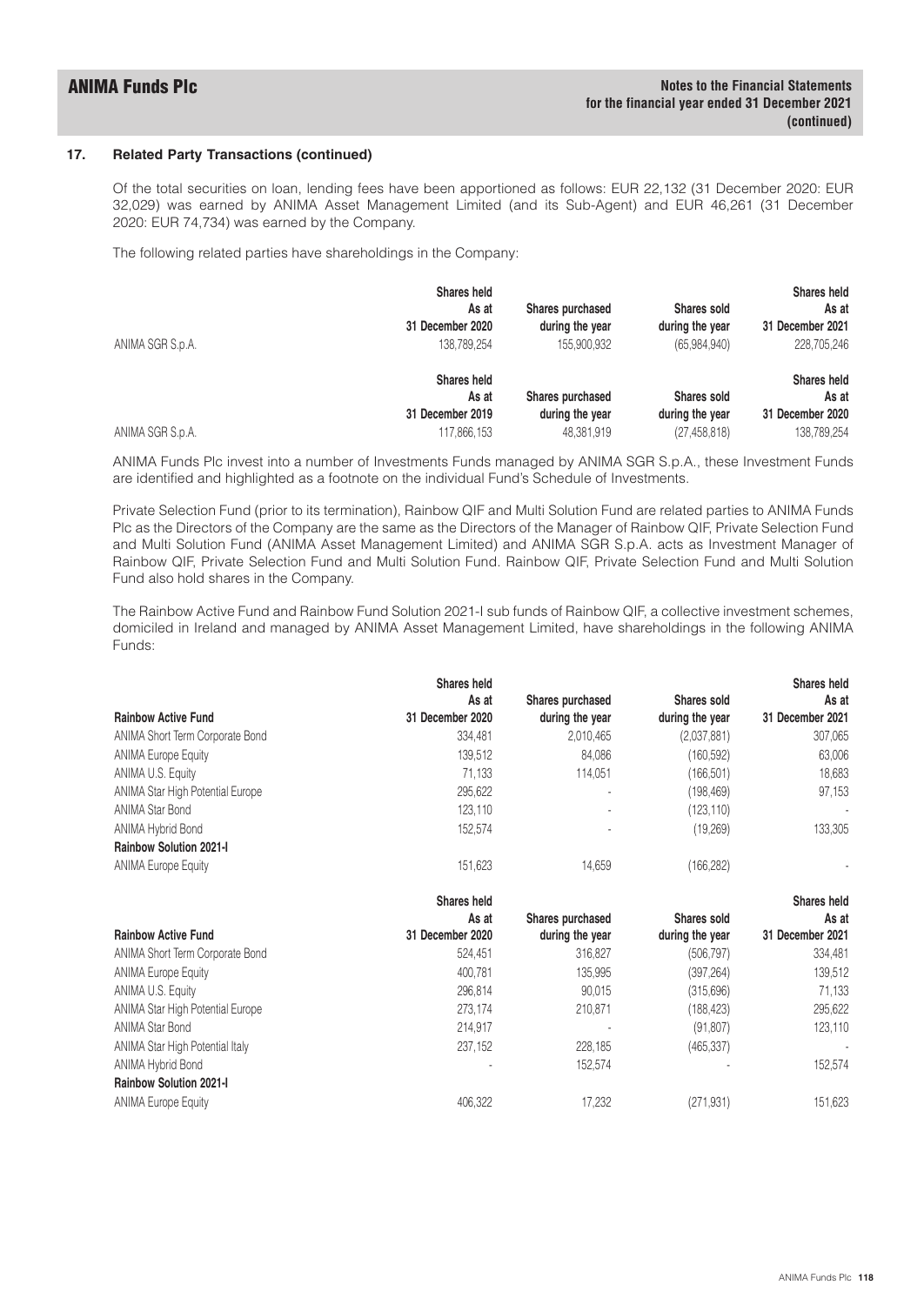The sub funds of Multi Solution Fund, collective investment scheme, domiciled in Ireland and managed by ANIMA Asset Management Limited, have shareholdings in the following Funds:

|                                           | <b>Shares held</b> |                         |                    | <b>Shares held</b> |
|-------------------------------------------|--------------------|-------------------------|--------------------|--------------------|
|                                           | As at              | Shares purchased        | <b>Shares sold</b> | As at              |
| <b>MPS Private Solution Absolute</b>      | 31 December 2020   | during the year         | during the year    | 31 December 2021   |
| ANIMA Star High Potential Europe          | 279,703            | 10,965                  | (213, 327)         | 77,341             |
| <b>ANIMA Star Bond</b>                    | 384,861            |                         | (384, 861)         |                    |
| <b>ANIMA Global Macro</b>                 | 487,172            |                         | (396, 189)         | 90,983             |
|                                           |                    | <b>Shares Purchased</b> | <b>Shares Sold</b> | <b>Shares held</b> |
|                                           | Shares held As at  | during the              | during the         | As at              |
| <b>MPS Private Solution Flexible</b>      | 31 December 2020   | financial year          | financial year     | 31 December 2021   |
| <b>ANIMA Global Macro</b>                 | 705,993.00         |                         | (381, 824)         | 324,169.00         |
| <b>ANIMA Star Bond</b>                    | 388,028.00         |                         | (388, 028)         |                    |
| ANIMA U.S. Equity                         | 141,667.00         | 77,333.00               | (200, 942)         | 18,058.00          |
| <b>ANIMA Europe Equity</b>                | 102,757.00         | 27,191.00               | (23, 910)          | 106,038.00         |
| ANIMA Hybrid Bond                         | 319,763.00         | 58,807.00               | (152, 627)         | 225,943.00         |
|                                           |                    | <b>Shares Purchased</b> | <b>Shares Sold</b> | Shares held        |
|                                           | Shares held As at  | during the              | during the         | As at              |
| <b>MPS Private Solution Multi Asset</b>   | 31 December 2020   | financial year          | financial year     | 31 December 2021   |
| <b>ANIMA Europe Equity</b>                | 144,254.00         |                         | (58, 850)          | 85,404.00          |
| ANIMA Global Macro                        | 450.718.00         |                         | (180, 142)         | 270,576.00         |
| ANIMA U.S. Equity                         | 52,885.00          | 8,967.00                | (52, 129)          | 9,723.00           |
| ANIMA Star High Potential Europe          | 212,830.00         |                         | (90,071)           | 122,759.00         |
|                                           |                    |                         |                    |                    |
|                                           | <b>Shares held</b> |                         |                    | <b>Shares held</b> |
|                                           | As at              | Shares purchased        | <b>Shares sold</b> | As at              |
| <b>MPS Private Solution Global</b>        | 31 December 2020   | during the year         | during the year    | 31 December 2021   |
| <b>ANIMA Europe Equity</b>                | 79,886.00          |                         | (34,039)           | 45,847.00          |
| ANIMA U.S. Equity                         | 58,716.00          | 8.416.00                | (50, 166)          | 16,966.00          |
|                                           | <b>Shares held</b> | <b>Shares Purchased</b> | <b>Shares Sold</b> | <b>Shares held</b> |
|                                           | As at              | during the              | during the         | As at              |
| <b>MPS Private Solution Flexible Bond</b> | 31 December 2020   | financial year          | financial year     | 31 December 2021   |
| ANIMA Short Term Corporate Bond           | 36,689.00          |                         | (22, 311)          | 14,378.00          |
| ANIMA Hybrid Bond                         | 10,705.00          | 1,348.00                | (7, 565)           | 4,488.00           |
|                                           | <b>Shares held</b> | <b>Shares Purchased</b> | <b>Shares Sold</b> | <b>Shares held</b> |
|                                           | As at 31           | during the              | during the         | As at              |
| <b>MPS Private Solution Absolute</b>      | December 2019      | financial year          | financial year     | 31 December 2020   |
| ANIMA Star High Potential Europe          | 611,980.00         | 258,208.00              | (590, 485)         | 279,703.00         |
| <b>ANIMA Star Bond</b>                    | 343,171.00         | 112,362.00              | (70, 672)          | 384,861.00         |
| ANIMA Global Macro                        | 493,298.00         | 306,101.00              | (312, 227)         | 487,172.00         |
|                                           | Shares held        | <b>Shares Purchased</b> | <b>Shares Sold</b> | Shares held        |
|                                           | As at 31           | during the              | during the         | As at              |
| <b>MPS Private Solution Flexible</b>      | December 2019      | financial year          | financial year     | 31 December 2020   |
| ANIMA Global Macro                        | 605,048.00         | 100,945.00              |                    | 705,993.00         |
| <b>ANIMA Star Bond</b>                    | 446,960.00         |                         | (58, 932)          | 388,028.00         |
| ANIMA U.S. Equity                         | 161,250.00         | 132,077.00              | (151,660)          | 141,667.00         |
| <b>ANIMA Europe Equity</b>                |                    | 102,757.00              |                    | 102,757.00         |
| ANIMA Hybrid Bond                         |                    | 319,763.00              |                    | 319,763.00         |
|                                           | <b>Shares held</b> | <b>Shares Purchased</b> | <b>Shares Sold</b> | <b>Shares held</b> |
|                                           | As at 31           | during the              | during the         | As at              |
| <b>MPS Private Solution Multi Asset</b>   | December 2019      | financial year          | financial year     | 31 December 2020   |
| <b>ANIMA Europe Equity</b>                | 178,404.00         | 47,344.00               | (81, 494)          | 144,254.00         |
| ANIMA Global Macro                        | 485,784.00         | 60,604.00               | (95, 670)          | 450,718.00         |
| ANIMA U.S. Equity                         | 63,188.00          | 63,012.00               | (73, 315)          | 52,885.00          |
| ANIMA Star High Potential Europe          | 374,331.00         | 109,130.00              | (270, 631)         | 212,830.00         |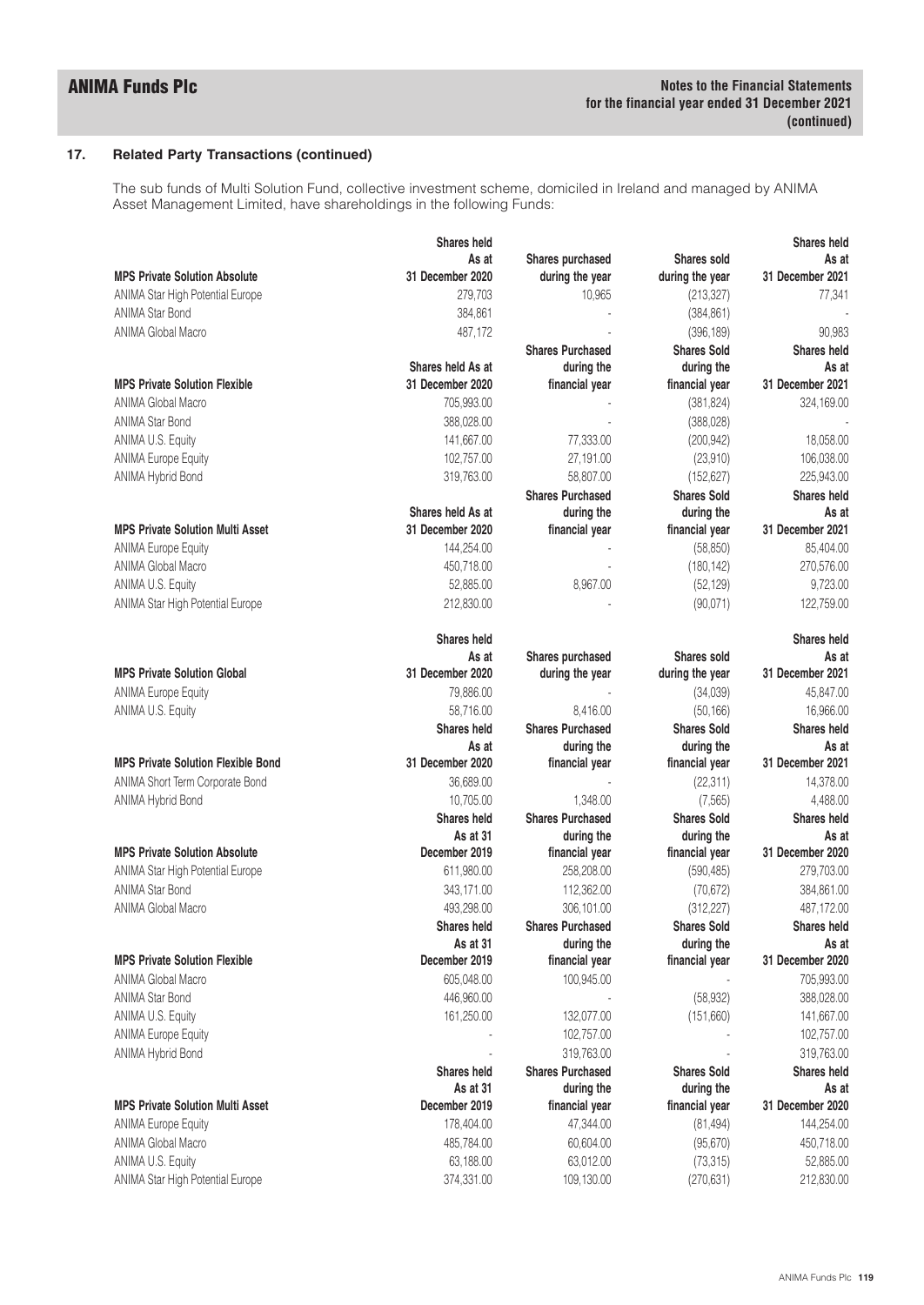| <b>MPS Private Solution Global</b>        | <b>Shares held</b><br>As at 31<br>December 2019 | <b>Shares Purchased</b><br>during the<br>financial year | <b>Shares Sold</b><br>during the<br>financial year | <b>Shares held</b><br>As at<br>31 December 2020 |
|-------------------------------------------|-------------------------------------------------|---------------------------------------------------------|----------------------------------------------------|-------------------------------------------------|
| <b>ANIMA Europe Equity</b>                | 139,300.00                                      | 29,968.00                                               | (89, 382)                                          | 79,886.00                                       |
| ANIMA U.S. Equity                         | 103,304.00                                      | 15,827,00                                               | (60, 415)                                          | 58,716.00                                       |
|                                           | Shares held<br>As at 31                         | <b>Shares Purchased</b><br>during the                   | <b>Shares Sold</b><br>during the                   | <b>Shares held</b><br>As at                     |
| <b>MPS Private Solution Flexible Bond</b> | December 2019                                   | financial year                                          | financial year                                     | 31 December 2020                                |
| ANIMA Short Term Corporate Bond           | 33,885.00                                       | 2,804.00                                                |                                                    | 36,689.00                                       |
| ANIMA Hybrid Bond                         |                                                 | 14,120.00                                               | (3, 415)                                           | 10,705.00                                       |

The three sub funds of Private Selection Fund, that merged into two sub-Funds of the Company during the financial year, hence no current year holdings as at 31December 2021, domiciled in Ireland and managed by ANIMA Asset Management Limited, had shareholdings in the following Funds:

|                                       | Shares held   | <b>Shares Purchased</b> | <b>Shares Sold</b> | Shares held      |
|---------------------------------------|---------------|-------------------------|--------------------|------------------|
|                                       | As at 31      | during the              | during the         | As at            |
| <b>Private Selection Conservative</b> | December 2019 | financial year          | financial year     | 31 December 2020 |
| ANIMA Global Macro                    | 109,724.00    | 119,513.00              | (58, 652)          | 170,585.00       |
| <b>ANIMA Star Bond</b>                | 194,691.00    | 36,856.00               | (63, 675)          | 167,872.00       |
| ANIMA Star High Potential Europe      | 189,668.00    | 27,324.00               |                    | 216,992.00       |
|                                       | Shares held   | <b>Shares Purchased</b> | <b>Shares Sold</b> | Shares held      |
|                                       | As at 31      | during the              | during the         | As at            |
| <b>Private Selection Income</b>       | December 2019 | financial year          | financial year     | 31 December 2020 |
| <b>ANIMA Europe Equity</b>            | 12.755.00     | 1.262.00                | (3,968)            | 10,049.00        |
| ANIMA Star High Potential Europe      | 28,905.00     | 13,393.00               |                    | 42,298.00        |
| ANIMA U.S. Equity                     | 6,624.00      | 4,184.00                | (5,884)            | 4,924.00         |
| ANIMA Hybrid Bond                     |               | 17,600.00               |                    | 17,600.00        |
|                                       | Shares held   | <b>Shares Purchased</b> | <b>Shares Sold</b> | Shares held      |
|                                       | As at 31      | during the              | during the         | As at            |
| <b>Private Selection Equity</b>       | December 2019 | financial year          | financial year     | 31 December 2020 |
| <b>ANIMA Europe Equity</b>            | 2,831.00      | 497.00                  |                    | 3,328.00         |
| ANIMA U.S. Equity                     | 1,150.00      | 888.00                  | (278)              | 1,760.00         |
| ANIMA Star High Potential Europe      |               | 4,984.00                |                    | 4,984.00         |

#### **Transactions Involving Directors**

There were no contracts or arrangements of any significance in relation to the business of the Company in which the Directors or Company Secretary had any interest (as defined in the Companies Act, 2014), at any time during the financial year or prior financial year.

Mr. Davide Sosio is the CFO and HR Director of ANIMA Holding S.p.A., the parent company of ANIMA SGR S.p.A., and a Director of ANIMA Asset Management Limited. He is Finance Director of ANIMA SGR S.p.A.

Mr. Pierluigi Giverso is Joint General Manager at ANIMA Holding S.p.A. and ANIMA SGR S.p.A. and also a Director of ANIMA Asset Management Limited.

Mr. Rory Mason is a Director and the Chairman of the Board of Directors of ANIMA Asset Management Limited.

Mr. Andrew Bates is a Director of ANIMA Asset Management Limited and is a consultant in the Company's legal advisors, Dillon Eustace, Solicitors. Dillon Eustace is considered to be a related party by virtue of the consultancy of Andrew Bates. Fees paid to the Company's legal advisors, including Company Secretarial Fees, during the financial period amounted to EUR 104,065 (December 2020: EUR 152,230).

Mr. Agostino Ricucci is a Director and the General Manager of ANIMA Asset Management Limited.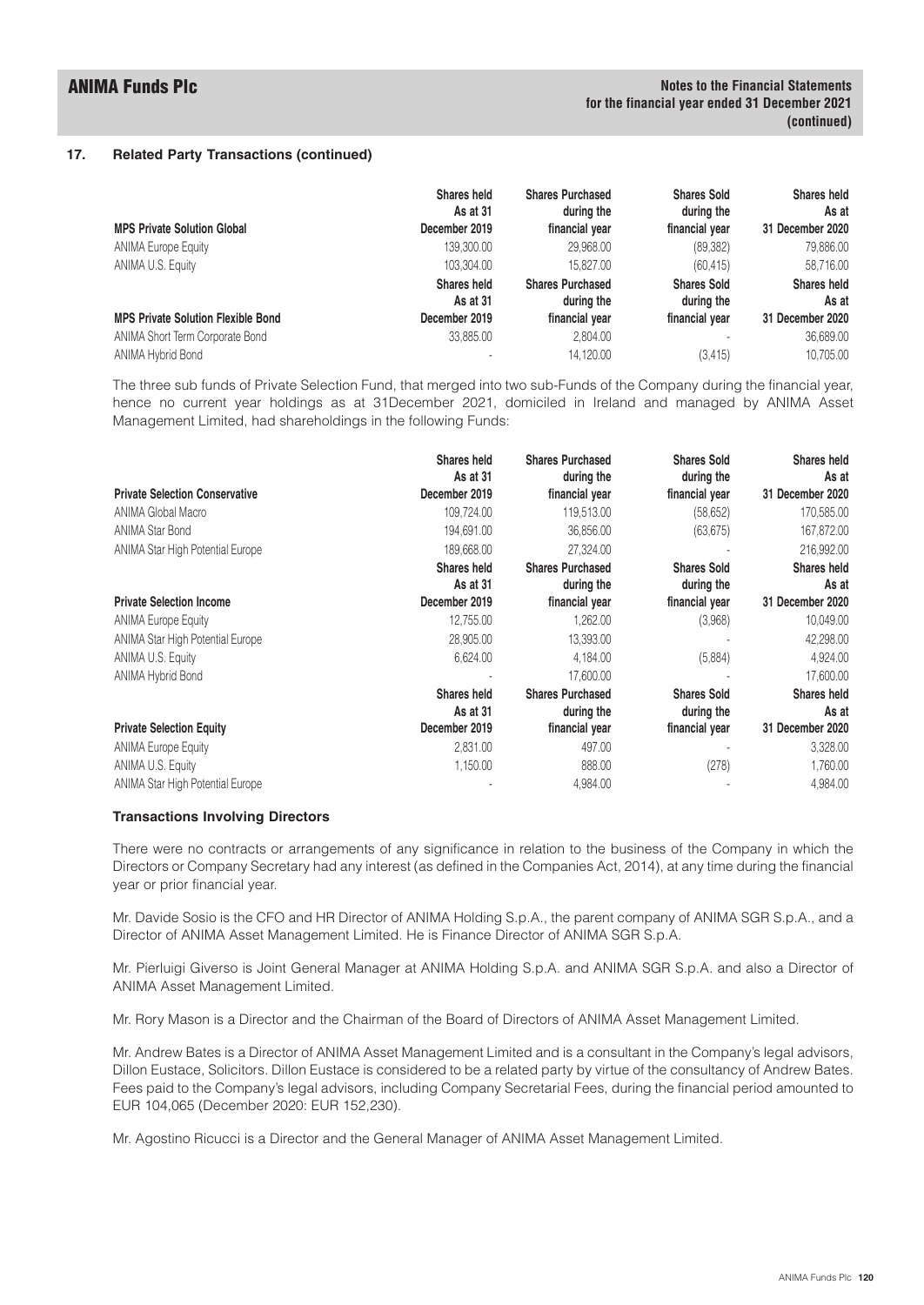# **Collateral Positions**

The counterparties and the Company have in place certain OTC derivatives transactions. Considering the exposure that the Company and the counterparties have vis-a-vis each other, collateral is posted in order to hedge counterparty exposure. The following table reports the market value of the collateral provided by the Company to counterparties (negative signs represent collateral held by the Company).

|                                  |                                                 | Collateral Mark<br>to Market Value<br>As at<br>31 December 2021 | Collateral Mark<br>to Market Value<br>As at<br>31 December 2020 |  |
|----------------------------------|-------------------------------------------------|-----------------------------------------------------------------|-----------------------------------------------------------------|--|
|                                  | Counterparty                                    | <b>EUR</b>                                                      | <b>EUR</b>                                                      |  |
| ANIMA Bond Flex                  | Morgan Stanley & Co. International Plc          | (420,000)                                                       |                                                                 |  |
| <b>ANIMA Bond Flex</b>           | Morgan Stanley & Co. International Plc          | (2,320,000)                                                     |                                                                 |  |
| ANIMA Short Term Corporate Bond  | Morgan Stanley & Co. International Plc          | (1,030,000)                                                     | 300,000                                                         |  |
| <b>ANIMA Europe Equity</b>       | JP Morgan Securities plc                        | 560,000                                                         |                                                                 |  |
| <b>ANIMA Europe Equity</b>       | Morgan Stanley & Co. International Plc          |                                                                 | 280,000                                                         |  |
| <b>ANIMA Europe Equity</b>       | Goldman Sachs International                     |                                                                 | 260,000                                                         |  |
| ANIMA U.S. Equity                | JP Morgan Securities plc                        |                                                                 | (540,000)                                                       |  |
| ANIMA U.S. Equity                | Morgan Stanley & Co. International Plc          |                                                                 | 310,000                                                         |  |
| ANIMA U.S. Equity                | Goldman Sachs International                     | (10,000)                                                        |                                                                 |  |
| ANIMA Hybrid Bond                | Bank of America Merrill Lynch                   | (410,000)                                                       |                                                                 |  |
| ANIMA Hybrid Bond                | Morgan Stanley & Co. International Plc          | (10,000)                                                        |                                                                 |  |
| ANIMA Star High Potential Europe | Morgan Stanley & Co. International Plc          | (6, 130, 000)                                                   | (1,740,000)                                                     |  |
| ANIMA Star High Potential Europe | Goldman Sachs International                     | (6,210,000)                                                     | 990,000                                                         |  |
| ANIMA Star High Potential Europe | Credit Suisse Securities Sociedad de Valores SA | (260,000)                                                       |                                                                 |  |
| ANIMA Star High Potential Europe | JP Morgan Securities plc                        | (260,000)                                                       |                                                                 |  |
| <b>ANIMA Star Bond</b>           | JP Morgan Securities plc                        |                                                                 | 910,000                                                         |  |
| ANIMA Global Macro               | Nomura International                            | (330,000)                                                       | (350,000)                                                       |  |
| ANIMA Global Macro               | Morgan Stanley & Co. International Plc          |                                                                 | 980,000                                                         |  |
| ANIMA Global Macro               | JP Morgan Securities plc                        | (1,460,000)                                                     | 960,000                                                         |  |
| ANIMA Global Macro               | Goldman Sachs International                     | (1, 130, 000)                                                   |                                                                 |  |
|                                  |                                                 |                                                                 |                                                                 |  |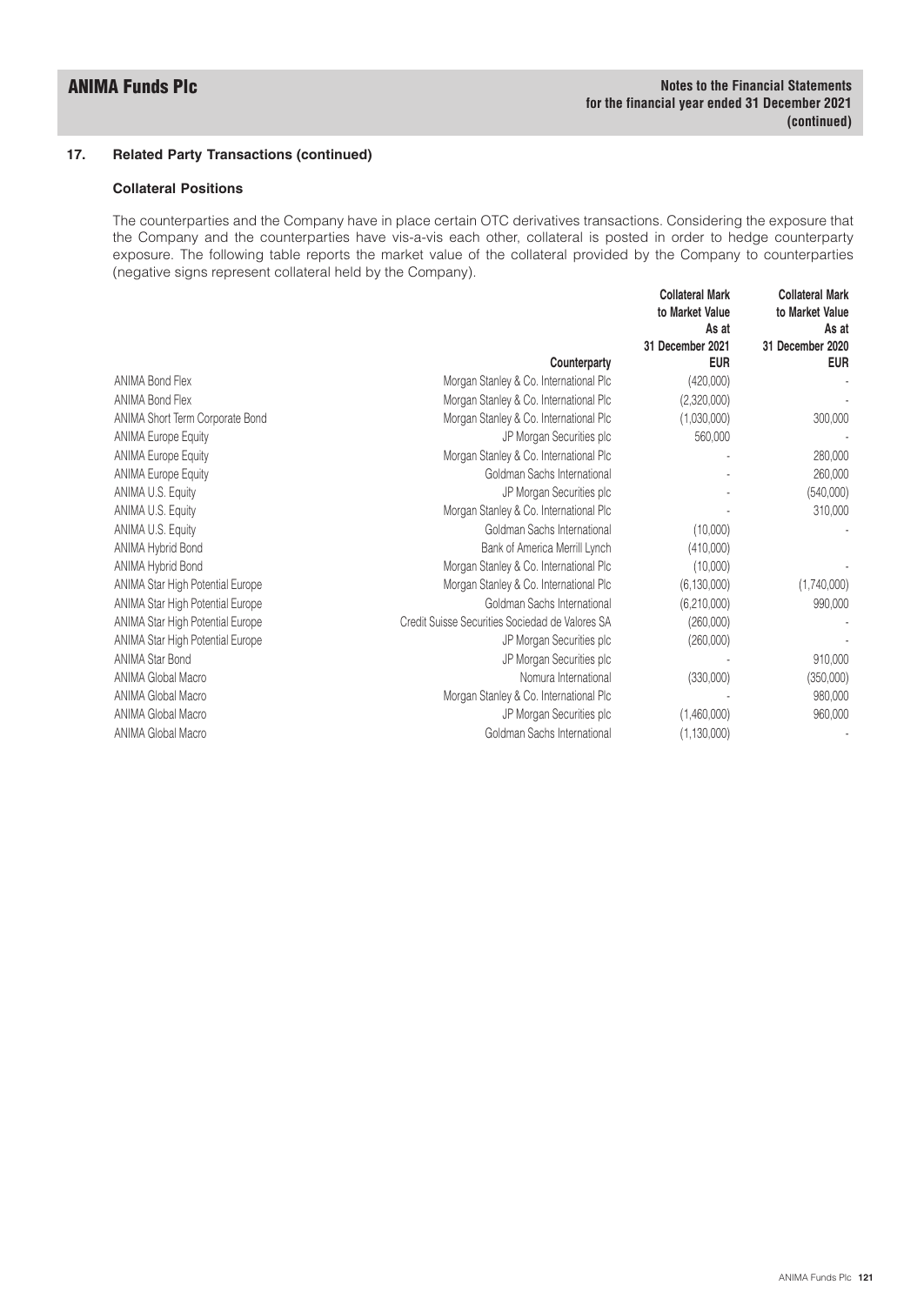## **18. Auditor's Remuneration**

The remuneration for all work carried out by the statutory audit firm in respect of the financial years under review was as follows:

|                                                                              | Year ended<br>31 December 2021<br><b>EUR</b> | Year ended<br>31 December 2020<br><b>EUR</b> |
|------------------------------------------------------------------------------|----------------------------------------------|----------------------------------------------|
| Statutory audit of the company financial statements<br>Tax Advisory Services | 346,700<br>$\overline{\phantom{a}}$          | 321,200                                      |
|                                                                              | 346,700                                      | 321,200                                      |

The above amount reflects the audit fee (exclusive of VAT) agreed for the current financial statement year, however amounts disclosed in the Statement of Comprehensive Income and Note 6 are reflective of amounts accrued in the financial year.

#### **19. Taxation**

Under current Irish law and practice the Company qualifies as an investment undertaking under Section 739B of the Taxes Consolidation Act, 1997 and is not therefore chargeable to Irish tax on its relevant income or relevant gains. No stamp, transfer or registration tax is payable in Ireland on the issue, redemption or transfer of Shares in the Company. Distributions and interest on securities issued in countries other than Ireland may be subject to taxes including withholding taxes imposed by such countries. The Company may not be able to benefit from a reduction in the rate of withholding tax by virtue of the double taxation agreement in operation between Ireland and other countries. The Company may not, therefore, be able to reclaim withholding tax suffered by it in particular countries.

To the extent that a chargeable event arises in respect of a Shareholder, the Company may be required to deduct tax in connection with that chargeable event and pay the tax to the Irish Revenue Commissioners. A chargeable event can include dividend payments to Shareholders, appropriation, cancellation, redemption, repurchase or transfer of shares, or a deemed disposal of Shares every 8 years beginning from the date of acquisition of those Shares. Certain exemptions can apply. To the extent that Shareholders have appropriate tax declarations in place with the Company there may be no requirement to deduct tax.

## **20. Cross Investment between Funds**

Under the Investment Funds, Companies and Miscellaneous Provisions Act 2005, the Company is permitted to engage in cross-investment between Funds within the umbrella structure.

Please refer to the Schedule of Investments of these Funds on pages 551 to 842 to view their holdings in the other Funds. The cross holdings are indicated with an asterix on the applicable Funds' Schedule of Investments of these Funds. The cross holdings have the nominal amounts and market value disclosed on the Schedules of Investments. No distributions were paid out of the cross holding during the current or prior periods. For the purpose of producing the combined financial statements these cross holdings were eliminated in order to prevent double counting.

These holdings are removed from the Company totals on the primary statements.

The management and investment management fees were waived on the cross holding portion of the Funds. Please refer to the table below which details the amounts of the management fees waived in relation to the cross holdings.

#### **21. Soft Commission Arrangements and Directed Brokerage**

There were no soft commission arrangements or directed brokerage arrangements affecting the Company during the financial year or prior financial year.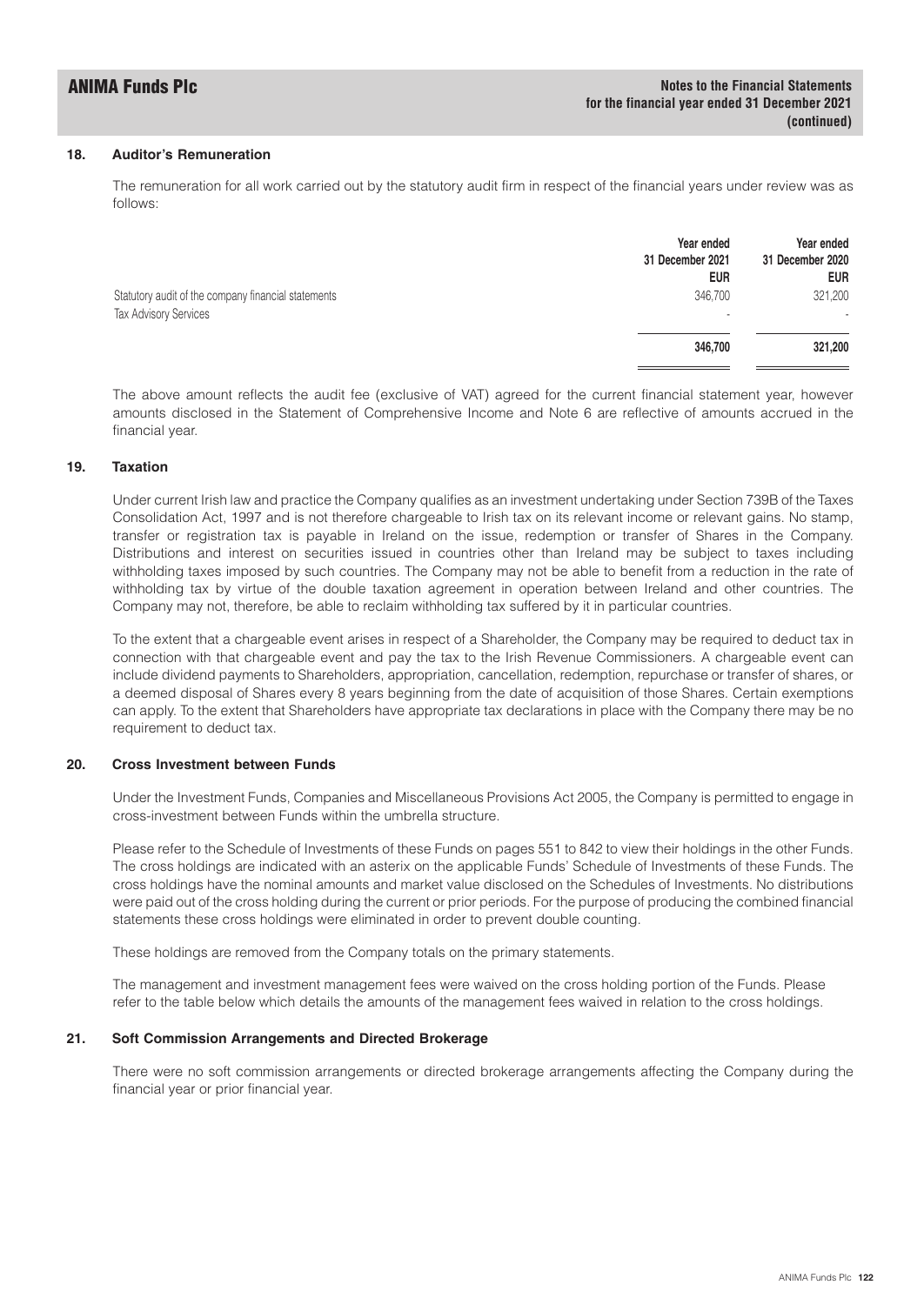### **22. Significant events during the financial year**

#### **New Funds and addenda approved by the Central Bank of Ireland (CBI)**

ANIMA Thematic (formerly ANIMA Brightview XI) was approved by the CBI on 12 January 2021.

ANIMA Selection Conservative was approved by the CBI on 23 February 2021.

ANIMA Zephyr New III was approved by the CBI on 1 March 2021.

ANIMA Bond Flex was approved by the CBI on 22 April 2021.

ANIMA Brightview XI was approved by the CBI on 10 June 2021.

ANIMA Brightview XII was approved by the CBI on 10 June 2021.

ANIMA Thematic II was approved by the CBI on 10 June 2021.

ANIMA Zephyr ESG was approved by the CBI on 5 August 2021.

ANIMA Thematic III was approved by the CBI on 9 September 2021.

The Prospectus of the Company was approved by the CBI on 20 September 2021.

ANIMA Megatrend Fund was approved by the CBI on 12 October 2021.

ANIMA Italy was approved by the CBI on 15 November 2021.

ANIMA Thematic IV was approved by the CBI on 6 December 2021.

## **Dividends Paid**

ANIMA Brightview 2024-V paid a dividend of EUR 0.138 per share on 28 January 2021. ANIMA Brightview IV paid a dividend of EUR 0.103 per share on 28 January 2021. ANIMA Brightview 2027 I paid a dividend of EUR 0.083 per share on 25 March 2021. ANIMA Brightview V paid a dividend of EUR 0.105 per share on 22 April 2021. ANIMA Orizzonte Sostenibile 2023 paid a dividend of EUR 0.050 per share on 02 May 2021. ANIMA Brightview 2025 I paid a dividend of EUR 0.255 per share on 01 July 2021. ANIMA Orizzonte Benessere 2023 paid a dividend of EUR 0.050 per share on 21 July 2021. ANIMA Brightview VI paid a dividend of EUR 0.263 per share on 22 July 2021. ANIMA Brightview VII paid a dividend of EUR 0.158 per share on 30 September 2021. ANIMA Orizzonte Energia 2023 paid a dividend of EUR 0.0625 per share on 06 October 2021. ANIMA Brightview II paid a dividend of EUR 0.104 per share on 21 October 2021 ANIMA Orizzonte Consumi 2023 paid a dividend of EUR 0.0625 per share on 15 December 2021. **Funds launched during the financial year** ANIMA Brightview IX was launched on 3 February 2021.

ANIMA Thematic was launched on 5 May 2021.

ANIMA Selection Conservative was launched on 30 June 2021.

ANIMA Selection Moderate was launched on 30 June 2021.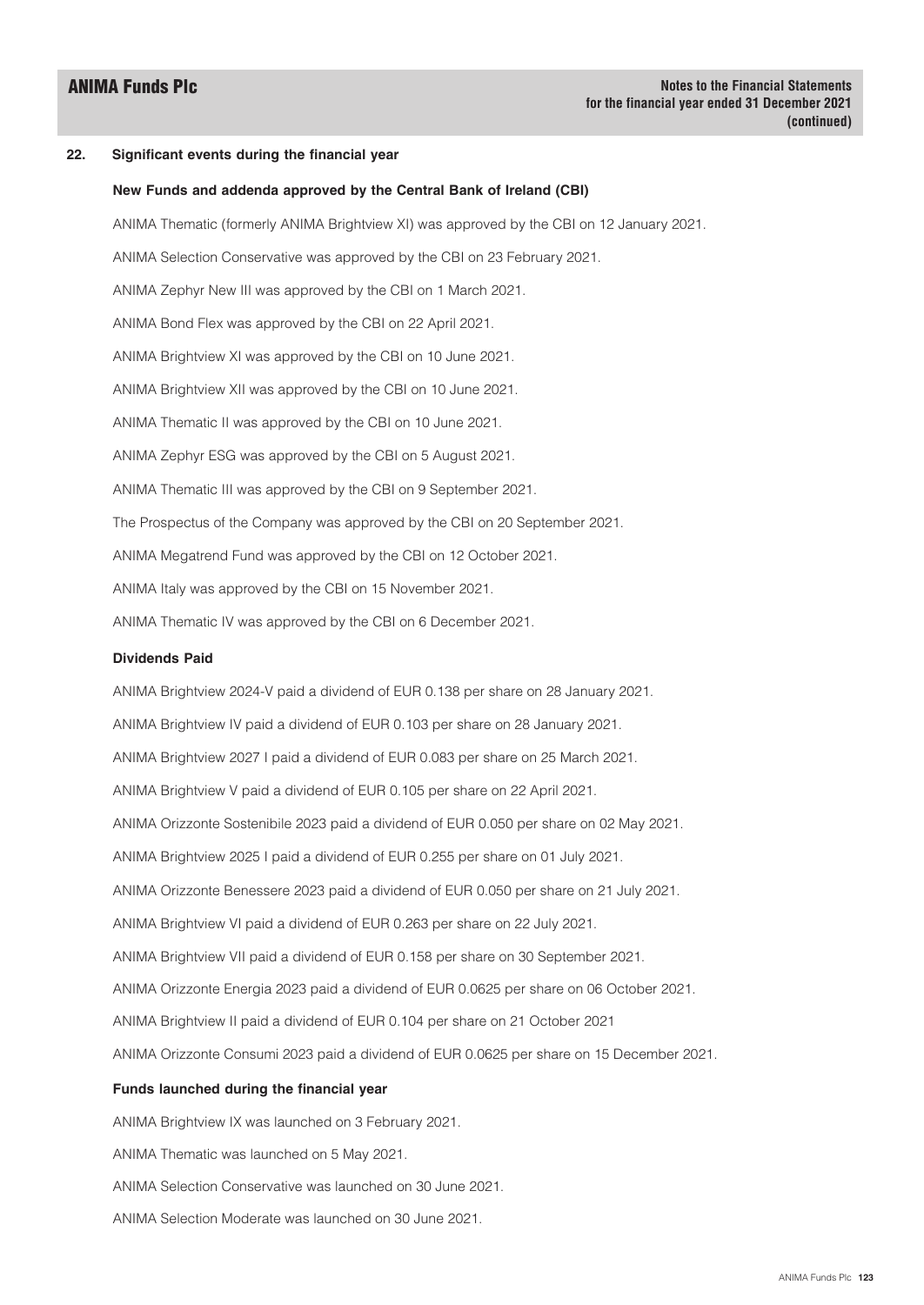# **22. Significant events during the financial year (continued)**

# **Funds launched during the financial year (continued)**

ANIMA Bond Flex was launched on 12 July 2021.

ANIMA Thematic II was launched on 4 August 2021.

ANIMA Thematic III was launched on 3 November 2021.

## **Other significant events during the financial year**

On 23 February 2021 the Fund Information Card in respect of "ANIMA Selection Conservative" was approved by the CBI.

On 1 March 2021 the Fund Information Card in respect of "ANIMA Zephyr New III" was approved by the CBI.

On 4 March 2021 the First Addendum to Prospectus of ANIMA Funds Plc was approved by the CBI via fast-track process, in order to address Article 6 of the Sustainable Finance Disclosure Regulation (SFDR). The changes have concerned the:

- Introduction of the "Sustainability Risk" disclosure in the "Risk Factors" paragraph; in line with the aforementioned disclosure, the Sub-Funds have been classified according to the estimated level of sustainability risk.
- Revision of the "Environmental, Social and Corporate Governance Factors" paragraph in accordance with the new "ESG Policy" updated by the Manager.
- Removal of reference to the "ESG Policy" from each Fund Information Card.

On 16 March 2021 the Fund Information Card in respect of "ANIMA Thematic" (formerly "ANIMA Brightview XI") was approved by the CBI. The main changes have concerned:

- the name, from "ANIMA Brightview XI" to "ANIMA Thematic";
- the protection level range, from between 80%-100% to between 40%-100%.

On 19 March 2021 the Second Addendum to Prospectus was approved by the CBI. Specifically, through the aforementioned Addendum, the Fund Information Card for ANIMA Active Allocation (inactive sub-fund) has been deleted in its entirety and replaced with the Fund Information Card for ANIMA Selection Moderate, a sub-fund which invests in Collective Investment Schemes.

ANIMA Selection Conservative, receiving Fund of Private Selection Conservative (sub fund of Private Selection Fund), was launched on 30 June 2021 and the date of issue of units in the receiving Sub-Fund was 01 July 2021.

ANIMA Selection Moderate, receiving Fund of Private Selection Income and Private Selection Equity (both sub fund of Private Selection Fund), was launched on 30 June 2021 and the date of issue of units in the receiving Sub-Fund was 01 July 2021.

ANIMA Italian Equity changed name to ANIMA Italian Small Mid Cap Equity on 20 September 2021.

The Prospectus update in September 2021 allowed for the following updates, but are not limited to the items noted here; Anima Variable Rate Bond has removed their incentive fee application in 2021, a number of Sub-Funds updated their Index Benchmarks for incentive fees, which was applied retrospectively for 2021.

# **Funds terminated during the financial year**

ANIMA Smart Dividends Europe was terminated on 21 December 2021.

ANIMA Smart Volatility Italy was terminated on 21 December 2021.

# **Funds merged during the financial year**

ANIMA Global Currencies was merged into ANIMA Global Bond on 12 July 2021.

ANIMA Star Bond was merged into ANIMA Bond Flex on 12 July 2021.

There have been no other significant events affecting the Company during the financial year.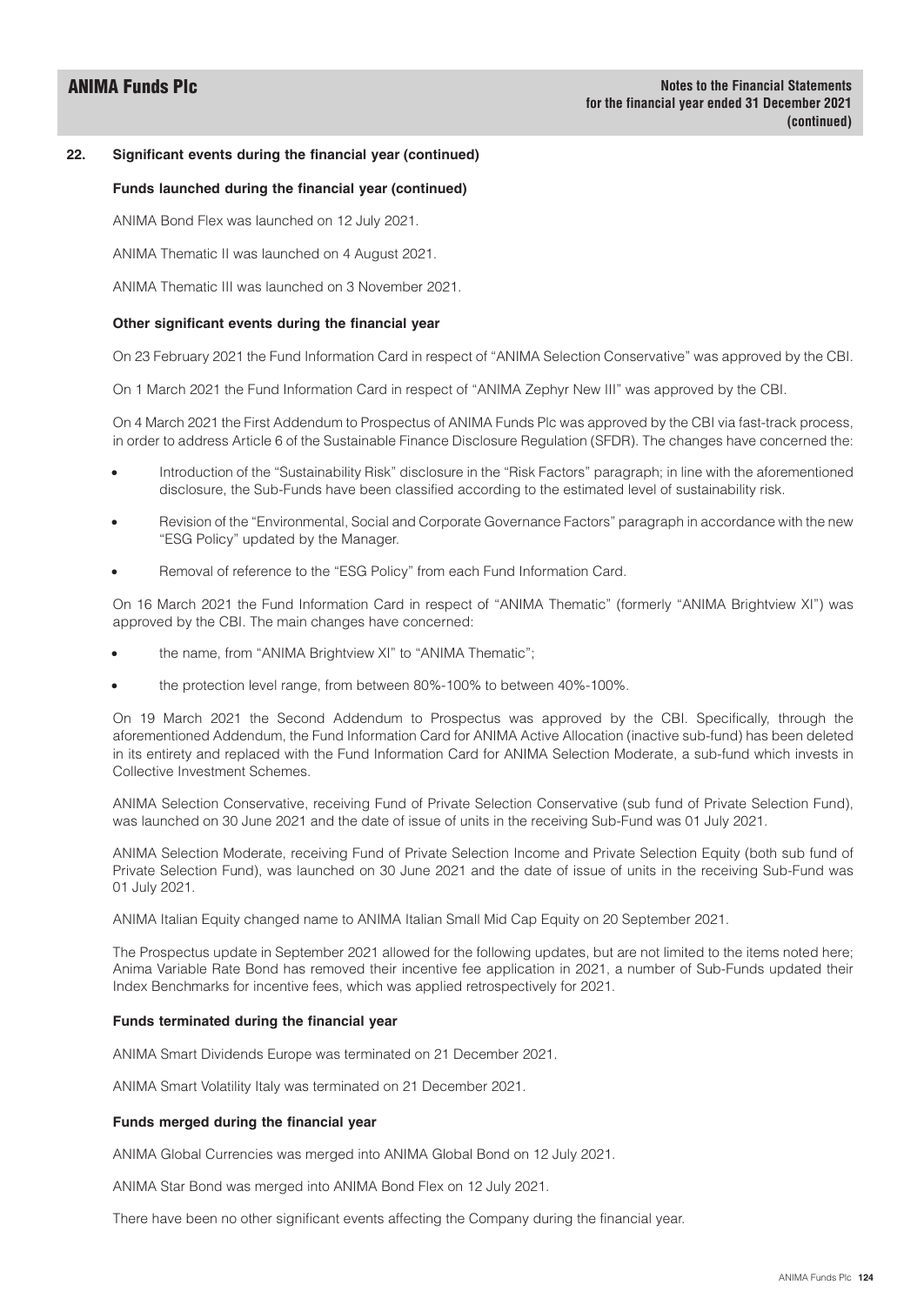### **23. Significant events after the financial year**

The geopolitical crisis in Eastern Europe has been marked by a dramatic escalation in intensity: after first recognizing the separatist republics in the eastern area in the Donec basin, Russia then invaded Ukraine.

The Company and the Manager are constantly monitoring the events related to the war between Russia and Ukraine.

#### **New Funds and addenda approved by the Central Bank of Ireland (CBI)**

ANIMA Italy was launched on 10 January 2022.

ANIMA Megatrend Fund was launched on 10 January 2022

#### **Dividends paid after the financial year**

ANIMA Brightview IV paid a dividend of EUR 0.103 per share on 27 January 2022.

ANIMA Brightview VIII paid a dividend of EUR 0.209 per share on 27 January 2022.

#### **Other significant events after the financial year**

The Prospectus of the Company was approved on 1 January 2022.

In respect of the Funds applying the incentive fee, the calculation methodology was amended such that incentive fee are calculated net of all fees and expenses including accrued incentive fee (as of 1 January 2022).

In respect of the Fund ANIMA Short Term Corporate Bond, the incentive fee calculation methodology was changed from HWM to Outperformance of an index (as of 1 January 2022).

In respect of the Fund ANIMA Euro Equity, the change of the MSCI EMU index type used as parameter for incentive fee, from MSCI EMU price index to MSCI EMU net total return index (as of 1 January 2022).

In respect of the Funds applying the HWM as incentive fee calculation methodology, the introduction of an incentive fee cap of 10% (as of 1 January 2022).

MPS Private Solution Absolute was merged into ANIMA Selection Conservative on 31 March 2022.

MPS Private Solution Flexible, MPS Private Solution Global and MPS Private Solution Multi-Asset were merged into ANIMA Selection Moderate on 31 March 2022.

There have been no other significant events affecting the Company since the financial year end.

# **24. Segregated Liability**

The Company is structured as an open-ended umbrella investment company with segregated liability between its Funds. While the provisions of the Companies Act 2014 provide for segregated liability between Funds, these provisions have not been tested in foreign courts, in particular in satisfying local creditors' claims. Accordingly it is not free from doubt that the assets of any Fund of the Company may not be exposed to the liabilities of other Funds of the Company.

#### **25. Off Statement of Financial Position risk**

Securities sold short and options written represent obligations of the Company to deliver the specified security at the contracted price and thereby create a liability to repurchase the security in the market at prevailing prices. Accordingly, these securities may result in off Statement of Financial Position risk as the Company's satisfaction of the obligation may exceed the amount recognised in the Statement of Financial Position.

## **26. Prospectus Update**

Please refer to the Company's website www.animafunds.ie to obtain a copy of the Company's most recent prospectus.

#### **27. Approval of Financial Statements**

The Financial Statements were approved by the Board of Directors on 7 April 2022.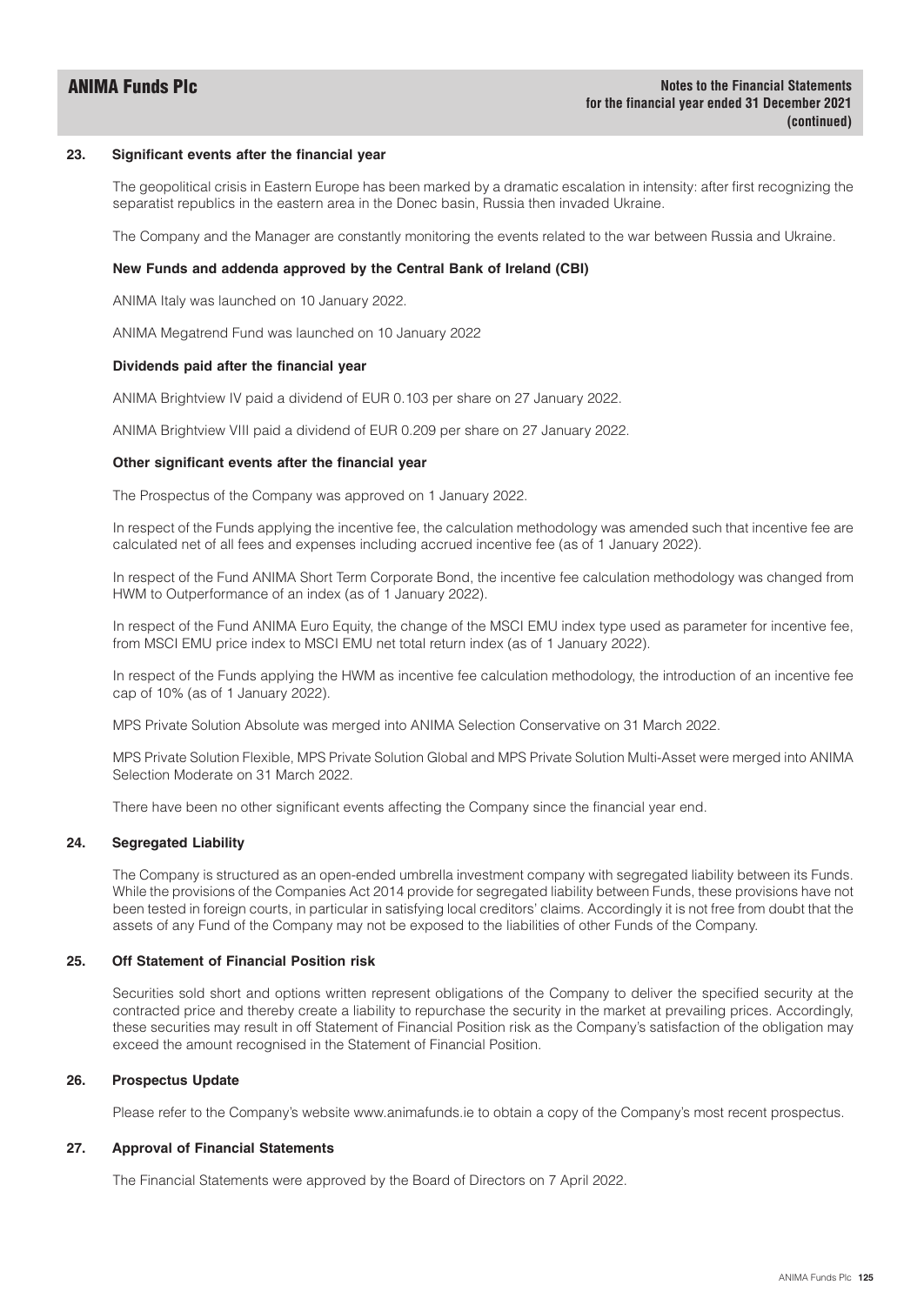| <b>ANIMA Funds PIC</b> |                                                                                         |                                 | <b>Schedule of Investments</b> |
|------------------------|-----------------------------------------------------------------------------------------|---------------------------------|--------------------------------|
|                        | <b>ANIMA Short Term Corporate Bond</b>                                                  |                                 | as at 31 December 2021         |
|                        | The percentages in brackets show the equivalent sector holdings as at 31 December 2020. |                                 |                                |
| <b>Holdings</b>        | Financial assets at fair value through profit or loss                                   | <b>Fair Value</b><br><b>EUR</b> | % of<br><b>Net Assets</b>      |
|                        | Bonds: 94.35% (2020: 90.48%)                                                            |                                 |                                |
|                        | Australia: 0.81%                                                                        |                                 |                                |
| 2,000,000              | Corporate Bonds: 0.81%<br>BHP Billiton Finance Ltd FRN 22/10/2079                       | 2,286,120                       | 0.81                           |
|                        | <b>Total Australia</b>                                                                  | 2,286,120                       | 0.81                           |
|                        | British Virgin Islands: 2.33%                                                           |                                 |                                |
| 6,508,000              | <b>Corporate Bonds: 2.33%</b><br>Global Switch Holdings Ltd 1.50% 31/01/2024            | 6,595,793                       | 2.33                           |
|                        | <b>Total British Virgin Islands</b>                                                     | 6,595,793                       | 2.33                           |
|                        | <b>China: 2.29%</b>                                                                     |                                 |                                |
| 6,500,000              | <b>Corporate Bonds: 2.29%</b><br>Bank of China Ltd 0.50% 13/03/2022                     | 6,504,160                       | 2.29                           |
|                        | <b>Total China</b>                                                                      | 6,504,160                       | 2.29                           |
|                        | <b>Denmark: 2.28%</b>                                                                   |                                 |                                |
|                        | <b>Corporate Bonds: 2.28%</b>                                                           |                                 |                                |
| 3,000,000              | Danske Bank A/S 1.38% 24/05/2022                                                        | 3,020,040                       | 1.06                           |
| 3,200,000              | Danske Bank A/S FRN 29/10/2049                                                          | 3,234,560                       | 1.14                           |
| 198,000                | Orsted A/S FRN 31/12/2099                                                               | 214,475                         | 0.08                           |
|                        | <b>Total Denmark</b>                                                                    | 6,469,075                       | 2.28                           |
|                        | <b>France: 3.75%</b>                                                                    |                                 |                                |
|                        | Corporate Bonds: 3.75%                                                                  |                                 |                                |
| 5,900,000              | BNP Paribas SA FRN 29/12/2049                                                           | 6,040,774                       | 2.13                           |
| 500,000                | Solvay Finance SA FRN 29/12/2049                                                        | 550,220                         | 0.19                           |
| 2,000,000              | Suez SA FRN 29/12/2049                                                                  | 1,999,960                       | 0.71                           |
| 1,000,000<br>1,000,000 | Total Capital SA 3.13% 16/09/2022<br>TotalEnergies SE FRN 29/12/2049                    | 1,024,490<br>1,011,840          | 0.36<br>0.36                   |
|                        | <b>Total France</b>                                                                     | 10,627,284                      | 3.75                           |
|                        | Germany: 8.34%                                                                          |                                 |                                |
|                        | Corporate Bonds: 8.34%                                                                  |                                 |                                |
| 4,000,000              | Bayer AG FRN 02/04/2075                                                                 | 4,028,760                       | 1.42                           |
| 2,000,000              | Bertelsmann SE & Co KGaA FRN 23/04/2075                                                 | 2,044,920                       | 0.72                           |
| 2,000,000              | EnBW Energie Baden-Wuerttemberg AG FRN 05/04/2077                                       | 2,000,180                       | 0.71                           |
| 5,000,000<br>4,500,000 | Infineon Technologies AG 0.75% 24/06/2023<br>Schaeffler AG 1.13% 26/03/2022             | 5,057,700<br>4,504,095          | 1.78<br>1.59                   |
|                        |                                                                                         |                                 |                                |

ANIMA Funds Plc **126**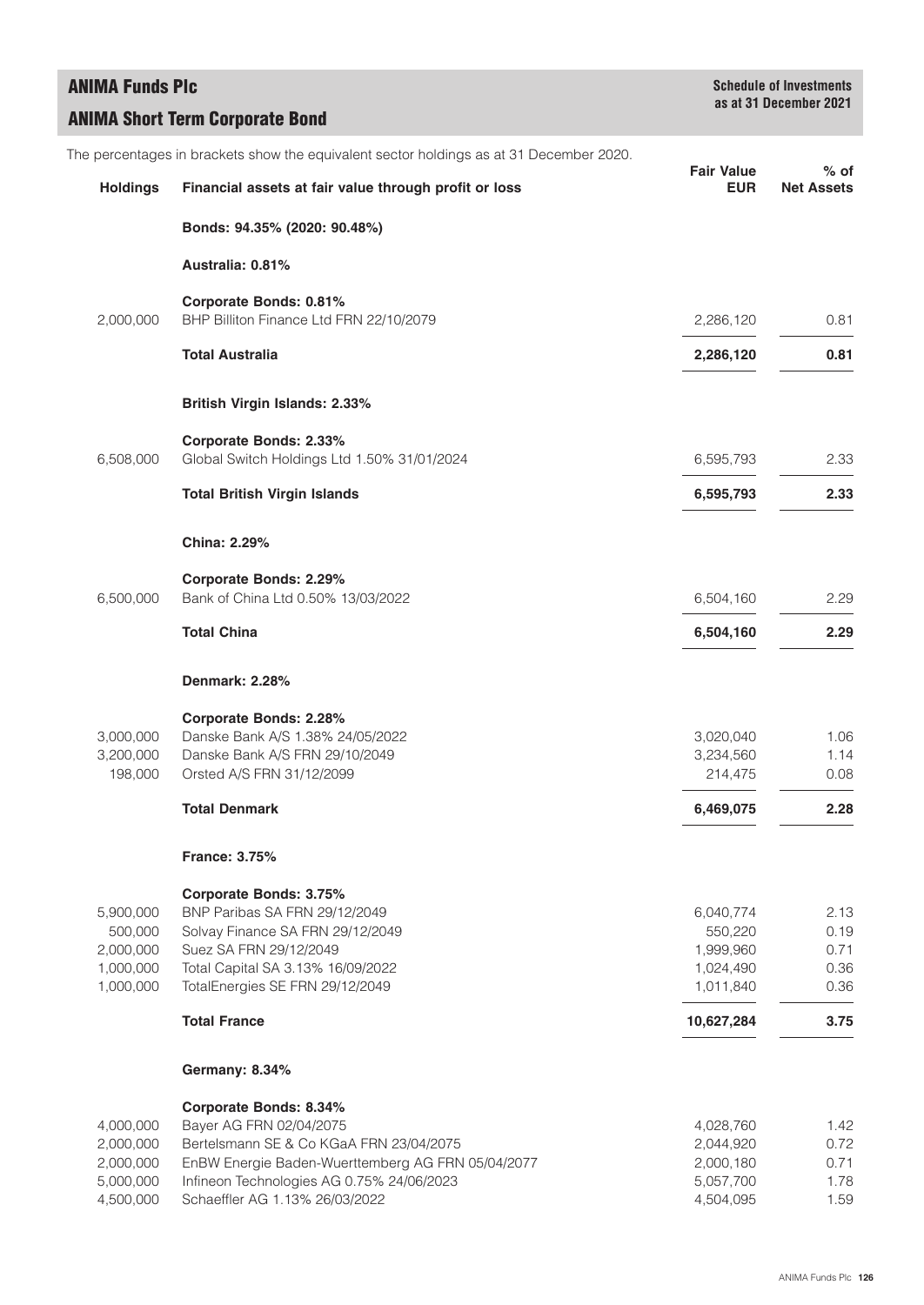| <b>ANIMA Funds PIC</b>  |                                                                                                                              |                                 | <b>Schedule of Investments</b>        |
|-------------------------|------------------------------------------------------------------------------------------------------------------------------|---------------------------------|---------------------------------------|
|                         | <b>ANIMA Short Term Corporate Bond</b>                                                                                       |                                 | as at 31 December 2021<br>(continued) |
|                         | The percentages in brackets show the equivalent sector holdings as at 31 December 2020.                                      |                                 |                                       |
| <b>Holdings</b>         | Financial assets at fair value through profit or loss                                                                        | <b>Fair Value</b><br><b>EUR</b> | % of<br><b>Net Assets</b>             |
|                         | Bonds (continued): 94.35% (2020: 90.48%)                                                                                     |                                 |                                       |
|                         | Germany (continued): 8.34%                                                                                                   |                                 |                                       |
| 6,000,000               | Corporate Bonds (continued): 8.34%<br>Volkswagen Leasing GmbH 0.50% 20/06/2022                                               | 6,021,120                       | 2.12                                  |
|                         | <b>Total Germany</b>                                                                                                         | 23,656,775                      | 8.34                                  |
|                         | Greece: 0.72%                                                                                                                |                                 |                                       |
|                         | Corporate Bonds: 0.72%                                                                                                       |                                 |                                       |
| 2,000,000               | Alpha Bank AE 2.50% 05/02/2023                                                                                               | 2,050,740                       | 0.72                                  |
|                         | <b>Total Greece</b>                                                                                                          | 2,050,740                       | 0.72                                  |
|                         | Ireland: $0.73%$                                                                                                             |                                 |                                       |
| 2,000,000               | Corporate Bonds: 0.73%<br>Dell Bank International DAC 1.63% 24/06/2024                                                       | 2,067,700                       | 0.73                                  |
|                         |                                                                                                                              |                                 |                                       |
|                         | <b>Total Ireland</b>                                                                                                         | 2,067,700                       | 0.73                                  |
|                         | Italy: 45.53%                                                                                                                |                                 |                                       |
| 9,500,000               | Corporate Bonds: 34.54%<br>Agenzia Nazionale per l'Attrazione degli Investimenti e lo Sviluppo d'Impresa<br>1.38% 20/07/2022 | 9,573,055                       | 3.38                                  |
| 4,500,000               | AMCO - Asset Management Co SpA 1.50% 17/07/2023                                                                              | 4,599,855                       | 1.62                                  |
| 2,000,000               | Assicurazioni Generali SpA FRN 29/12/2049                                                                                    | 2,390,965                       | 0.84                                  |
| 4,600,000               | Banca Monte dei Paschi di Siena SpA 4.00% 10/07/2022                                                                         | 4,644,666                       | 1.64                                  |
| 5,000,000<br>3,100,000  | Banco BPM SpA 2.00% 08/03/2022<br>CDP Reti SpA 1.88% 29/05/2022                                                              | 5,016,100<br>3,124,304          | 1.77<br>1.10                          |
| 6,000,000               | Credito Valtellinese SpA 2.00% 27/11/2022                                                                                    | 6,111,360                       | 2.16                                  |
| 2,000,000               | Enel SpA FRN 24/09/2073                                                                                                      | 1,959,621                       | 0.69                                  |
| 4,298,000               | Enel SpA FRN 10/01/2074                                                                                                      | 4,685,766                       | 1.65                                  |
| 9,177,000               | Enel SpA FRN 24/05/2080                                                                                                      | 9,849,123                       | 3.47                                  |
| 2,200,000               | Enel SpA FRN 31/12/2099                                                                                                      | 2,269,586                       | 0.80                                  |
| 2,000,000               | Eni SpA FRN 31/12/2099                                                                                                       | 2,069,560                       | 0.73                                  |
| 4,000,000               | FCA Bank SpA 0.63% 24/11/2022                                                                                                | 4,025,400                       | 1.42                                  |
| 1,000,000               | FCA Bank SpA 0.50% 18/09/2023                                                                                                | 1,007,060                       | 0.36                                  |
| 2,500,000               | Illimity Bank SpA 3.38% 11/12/2023                                                                                           | 2,592,175                       | 0.91                                  |
| 1,000,000               | Immobiliare Grande Distribuzione SIIQ SpA 2.13% 28/11/2024                                                                   | 1,009,430                       | 0.36                                  |
| 400,000                 | Iren SpA 2.75% 02/11/2022                                                                                                    | 409,988                         | 0.15                                  |
| 427,000                 | Kedrion SpA 3.00% 12/07/2022                                                                                                 | 427,606                         | 0.15                                  |
| 3,000,000               | Poste Italiane SpA Zero Coupon 10/12/2024                                                                                    | 2,988,870                       | 1.05                                  |
| 2,000,000<br>12,000,000 | Societa' Per LA Gestione DI Attivita' SpA 2.63% 13/02/2024<br>UniCredit SpA 6.57% 14/01/2022                                 | 2,096,540<br>10,568,592         | 0.74<br>3.73                          |
| 6,000,000               | UniCredit SpA 6.95% 31/10/2022                                                                                               | 6,328,260                       | 2.23                                  |
| 2,600,000               | UniCredit SpA FRN 03/01/2027                                                                                                 | 2,599,714                       | 0.92                                  |
| 3,000,000               | Unione di Banche Italiane SpA 1.00% 22/07/2022                                                                               | 3,021,720                       | 1.07                                  |
| 3,500,000               | Unione di Banche Italiane SpA 0.75% 17/10/2022                                                                               | 3,528,665                       | 1.24                                  |
| 1,000,000               | Unione di Banche Italiane SpA 1.75% 12/04/2023                                                                               | 1,021,690                       | 0.36                                  |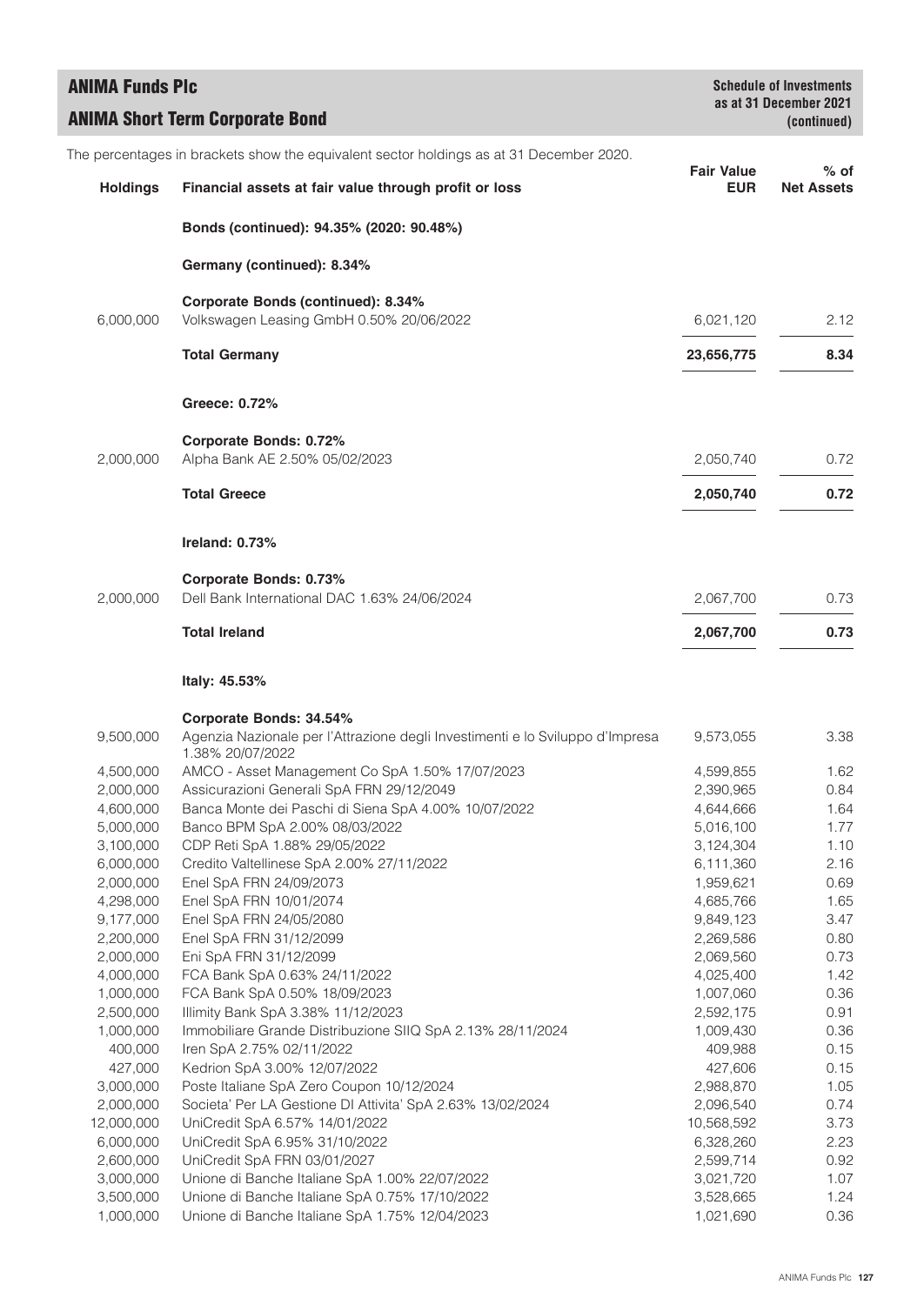| <b>ANIMA Funds PIC</b>                                                                |                                                                                                                                                                                                                                                                                                                         |                                                                                       | <b>Schedule of Investments</b>                       |
|---------------------------------------------------------------------------------------|-------------------------------------------------------------------------------------------------------------------------------------------------------------------------------------------------------------------------------------------------------------------------------------------------------------------------|---------------------------------------------------------------------------------------|------------------------------------------------------|
|                                                                                       | <b>ANIMA Short Term Corporate Bond</b>                                                                                                                                                                                                                                                                                  |                                                                                       | as at 31 December 2021<br>(continued)                |
|                                                                                       | The percentages in brackets show the equivalent sector holdings as at 31 December 2020.                                                                                                                                                                                                                                 |                                                                                       |                                                      |
| <b>Holdings</b>                                                                       | Financial assets at fair value through profit or loss                                                                                                                                                                                                                                                                   | <b>Fair Value</b><br><b>EUR</b>                                                       | $%$ of<br><b>Net Assets</b>                          |
|                                                                                       | Bonds (continued): 94.35% (2020: 90.48%)                                                                                                                                                                                                                                                                                |                                                                                       |                                                      |
|                                                                                       | Italy (continued): 45.53%                                                                                                                                                                                                                                                                                               |                                                                                       |                                                      |
| 11,000,000<br>18,000,000                                                              | Government Bonds: 10.99%<br>Cassa Depositi e Prestiti SpA 1.50% 20/04/2023<br>Italy Buoni Poliennali Del Tesoro 0.10% 15/05/2023                                                                                                                                                                                        | 11,249,700<br>19,905,320                                                              | 3.97<br>7.02                                         |
|                                                                                       | <b>Total Italy</b>                                                                                                                                                                                                                                                                                                      | 129,074,691                                                                           | 45.53                                                |
|                                                                                       | Luxembourg: 1.99%                                                                                                                                                                                                                                                                                                       |                                                                                       |                                                      |
| 2,000,000<br>3,000,000<br>600,000                                                     | Corporate Bonds: 1.99%<br>ArcelorMittal SA 1.00% 19/05/2023<br>CK Hutchison Group Telecom Finance SA 0.38% 17/10/2023<br>Rossini Sarl 6.75% 30/10/2025                                                                                                                                                                  | 2,021,420<br>3,015,210<br>621,648                                                     | 0.71<br>1.06<br>0.22                                 |
|                                                                                       | <b>Total Luxembourg</b>                                                                                                                                                                                                                                                                                                 | 5,658,278                                                                             | 1.99                                                 |
|                                                                                       | <b>Mexico: 0.18%</b>                                                                                                                                                                                                                                                                                                    |                                                                                       |                                                      |
|                                                                                       | Corporate Bonds: 0.18%                                                                                                                                                                                                                                                                                                  |                                                                                       |                                                      |
| 500,000                                                                               | Petroleos Mexicanos 1.88% 21/04/2022                                                                                                                                                                                                                                                                                    | 500,820                                                                               | 0.18                                                 |
|                                                                                       | <b>Total Mexico</b>                                                                                                                                                                                                                                                                                                     | 500,820                                                                               | 0.18                                                 |
|                                                                                       | Netherlands: 6.75%                                                                                                                                                                                                                                                                                                      |                                                                                       |                                                      |
| 5,000,000<br>2,800,000<br>1,000,000<br>2,000,000<br>500,000<br>6,000,000<br>2,000,000 | Corporate Bonds: 6.75%<br>Heimstaden Bostad Treasury BV 0.25% 13/10/2024<br>ING Groep NV FRN 29/12/2049<br>JT International Financial Services BV FRN 07/04/2081<br>LeasePlan Corp NV 1.00% 25/02/2022<br>Naturgy Finance BV FRN 29/11/2049<br>Upjohn Finance BV 0.82% 23/06/2022<br>Upjohn Finance BV 1.02% 23/06/2024 | 5,006,850<br>2,498,481<br>1,042,090<br>2,003,960<br>516,530<br>6,029,940<br>2,043,300 | 1.76<br>0.88<br>0.37<br>0.71<br>0.18<br>2.13<br>0.72 |
|                                                                                       | <b>Total Netherlands</b>                                                                                                                                                                                                                                                                                                | 19,141,151                                                                            | 6.75                                                 |
|                                                                                       | Portugal: 0.90%                                                                                                                                                                                                                                                                                                         |                                                                                       |                                                      |
| 2,500,000                                                                             | Corporate Bonds: 0.90%<br>Caixa Geral de Depositos SA 1.25% 25/11/2024                                                                                                                                                                                                                                                  | 2,552,950                                                                             | 0.90                                                 |
|                                                                                       | <b>Total Portugal</b>                                                                                                                                                                                                                                                                                                   | 2,552,950                                                                             | 0.90                                                 |
|                                                                                       | <b>Romania: 1.77%</b>                                                                                                                                                                                                                                                                                                   |                                                                                       |                                                      |
| 5,000,000                                                                             | Corporate Bonds: 1.77%<br>UniCredit Leasing Corp IFN SA 0.50% 18/10/2022                                                                                                                                                                                                                                                | 5,019,250                                                                             | 1.77                                                 |
|                                                                                       | <b>Total Romania</b>                                                                                                                                                                                                                                                                                                    | 5,019,250                                                                             | 1.77                                                 |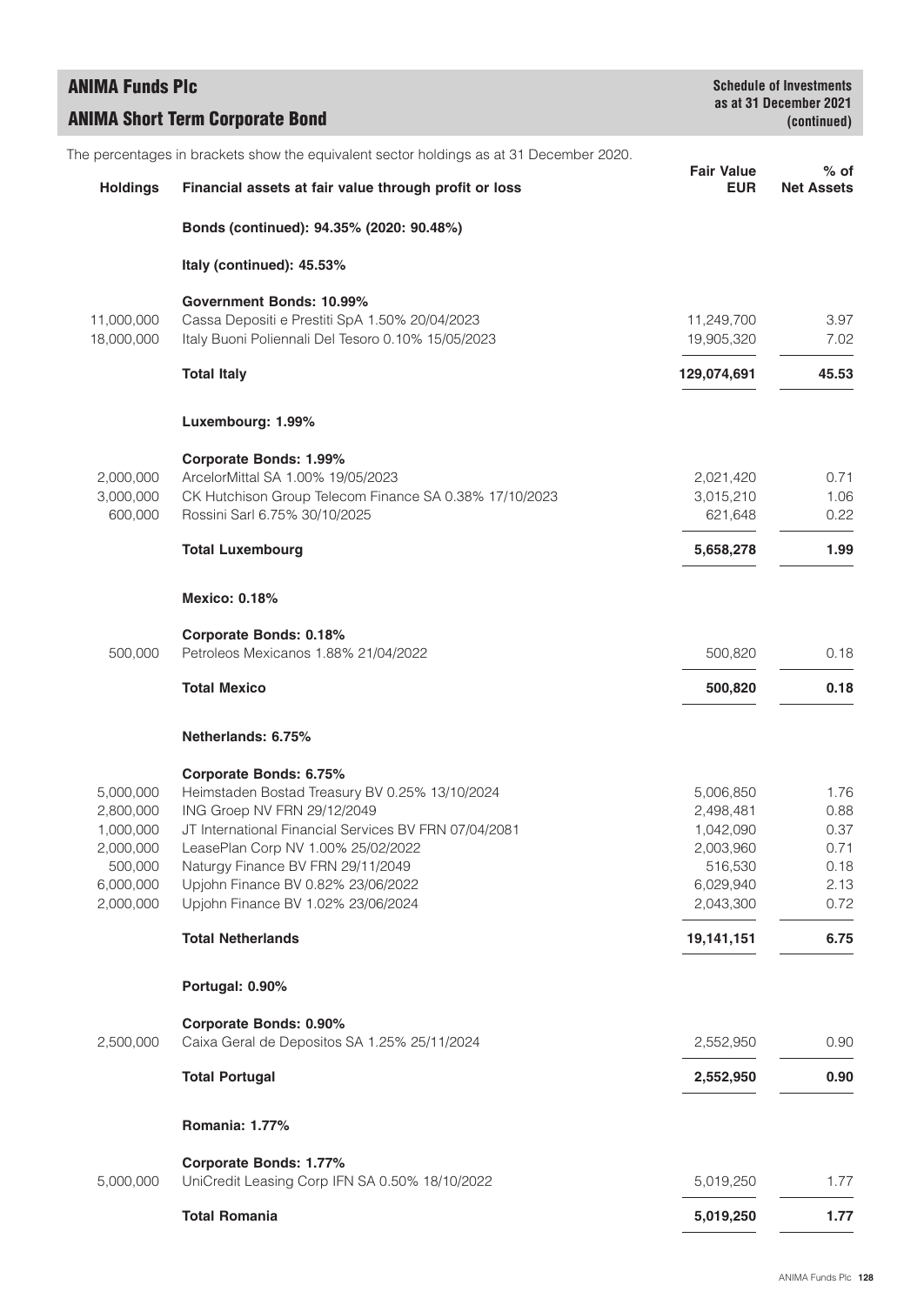| <b>ANIMA Funds PIC</b> |                                                                                                        |                                 | <b>Schedule of Investments</b><br>as at 31 December 2021 |
|------------------------|--------------------------------------------------------------------------------------------------------|---------------------------------|----------------------------------------------------------|
|                        | <b>ANIMA Short Term Corporate Bond</b>                                                                 |                                 | (continued)                                              |
|                        | The percentages in brackets show the equivalent sector holdings as at 31 December 2020.                |                                 |                                                          |
| <b>Holdings</b>        | Financial assets at fair value through profit or loss                                                  | <b>Fair Value</b><br><b>EUR</b> | $%$ of<br><b>Net Assets</b>                              |
|                        | Bonds (continued): 94.35% (2020: 90.48%)                                                               |                                 |                                                          |
|                        | Spain: 3.22%                                                                                           |                                 |                                                          |
| 1,500,000<br>5,500,000 | Corporate Bonds: 3.22%<br>Banco de Sabadell SA 1.75% 10/05/2024<br>Banco de Sabadell SA FRN 29/06/2023 | 1,534,275<br>5,543,560          | 0.54<br>1.96                                             |
| 1,000,000<br>1,000,000 | Banco de Sabadell SA FRN 31/12/2099<br>CaixaBank SA FRN 31/12/2099                                     | 1,017,000<br>1,025,180          | 0.36<br>0.36                                             |
|                        | <b>Total Spain</b>                                                                                     | 9,120,015                       | 3.22                                                     |
|                        | Switzerland: 0.78%                                                                                     |                                 |                                                          |
|                        | Corporate Bonds: 0.78%                                                                                 |                                 |                                                          |
| 2,200,000              | UBS Group AG FRN 29/12/2049                                                                            | 2,214,498                       | 0.78                                                     |
|                        | <b>Total Switzerland</b>                                                                               | 2,214,498                       | 0.78                                                     |
|                        | United Kingdom: 11.73%                                                                                 |                                 |                                                          |
|                        | Corporate Bonds: 11.73%                                                                                |                                 |                                                          |
| 1,000,000              | Barclays Bank Plc 6.63% 30/03/2022                                                                     | 1,015,310                       | 0.36                                                     |
| 2,000,000              | Barclays Bank Plc 7.63% 21/11/2022                                                                     | 1,855,488                       | 0.65                                                     |
| 2,400,000              | Barclays Plc 1.50% 01/04/2022                                                                          | 2,410,704                       | 0.85                                                     |
| 5,150,000              | Barclays Plc FRN 29/12/2049                                                                            | 4,582,197                       | 1.61                                                     |
| 2,000,000              | Barclays Plc FRN 31/12/2099                                                                            | 2,487,653                       | 0.88                                                     |
| 4,100,000              | FCE Bank Plc 1.13% 10/02/2022                                                                          | 4,103,854                       | 1.45                                                     |
| 3,500,000              | FCE Bank Plc 1.62% 11/05/2023                                                                          | 3,563,840                       | 1.26                                                     |
| 3,000,000              | HSBC Holdings Plc FRN 29/12/2049                                                                       | 3,088,050                       | 1.09                                                     |
| 2,000,000              | INEOS Finance Plc 3.38% 31/03/2026                                                                     | 2,040,380                       | 0.72                                                     |
| 2,000,000              | NatWest Markets Plc 0.63% 02/03/2022                                                                   | 2,003,380                       | 0.71                                                     |
| 4,205,000              | Santander UK Group Holdings Plc FRN 29/12/2049                                                         | 5,111,093                       | 1.80                                                     |
| 500,000<br>400,000     | SSE Plc FRN 16/09/2077                                                                                 | 599,337<br>407,600              | 0.21                                                     |
|                        | Ziggo BV 4.25% 15/01/2027                                                                              |                                 | 0.14                                                     |
|                        | <b>Total United Kingdom</b>                                                                            | 33,268,886                      | 11.73                                                    |
|                        | <b>United States: 0.25%</b>                                                                            |                                 |                                                          |
|                        | Corporate Bonds: 0.25%                                                                                 |                                 |                                                          |
| 700,000                | AT&T Inc FRN 31/12/2099                                                                                | 700,441                         | 0.25                                                     |
|                        | <b>Total United States</b>                                                                             | 700,441                         | 0.25                                                     |
|                        | <b>Total Bonds</b>                                                                                     | 267,508,627                     | 94.35                                                    |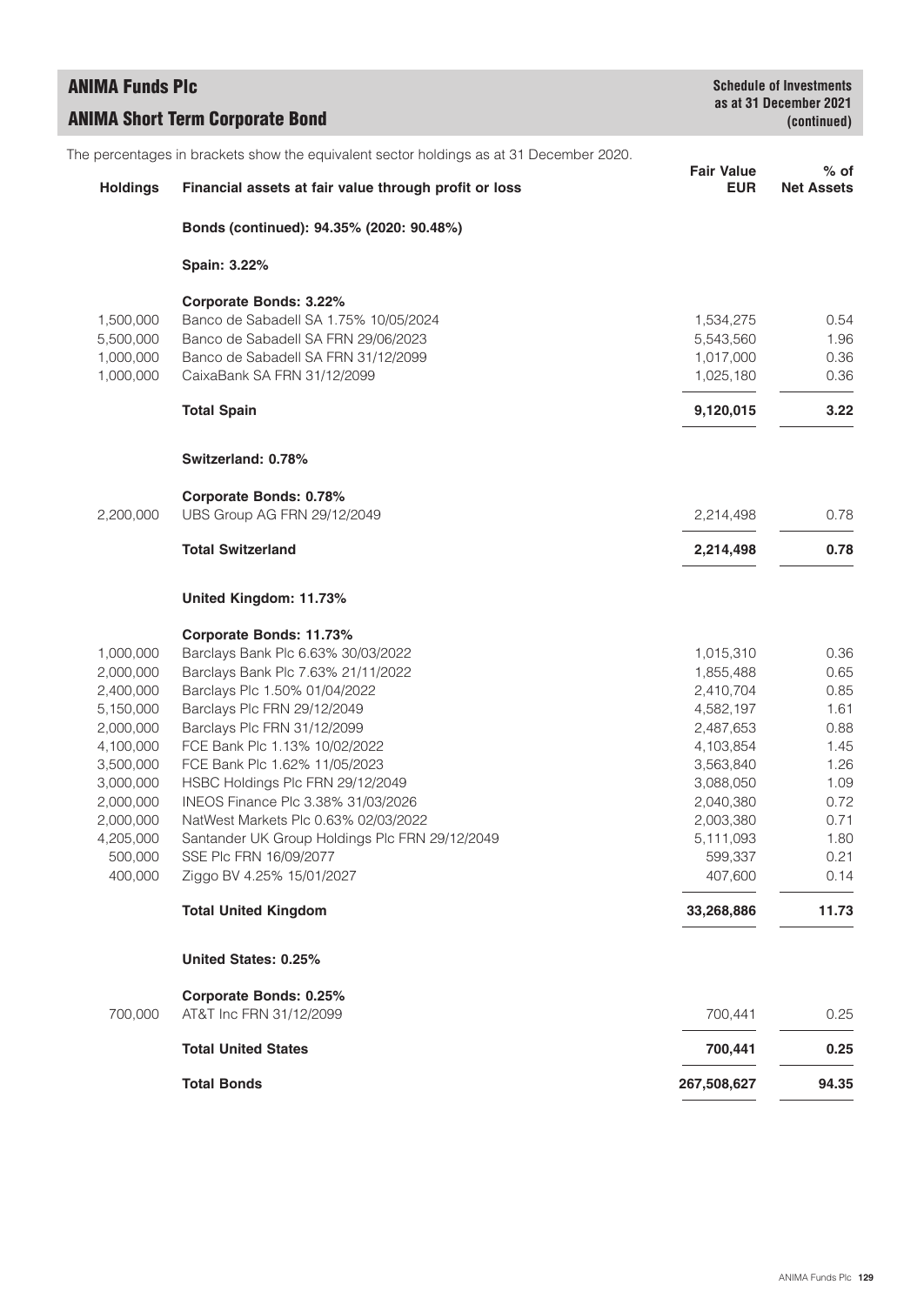# **ANIMA Funds Plc ANIMA Short Term Corporate Bond**

The percentages in brackets show the equivalent sector holdings as at 31 December 2020.

# **Forward Currency Contracts: (0.43%) (2020: 0.07%)**

|                                                                        |                                                                                                                                |                                 |                 |                                                              | <b>Maturity</b> | <b>Unrealised</b><br>Gain/(Loss) | $%$ of                      |
|------------------------------------------------------------------------|--------------------------------------------------------------------------------------------------------------------------------|---------------------------------|-----------------|--------------------------------------------------------------|-----------------|----------------------------------|-----------------------------|
| Counterparty                                                           | Currency                                                                                                                       | <b>Buys</b>                     | <b>Currency</b> | <b>Sells</b>                                                 | Date            | <b>EUR</b>                       | <b>Net Assets</b>           |
| <b>Bofa</b><br>Securities                                              | <b>EUR</b>                                                                                                                     | 11,624,623                      | <b>GBP</b>      | 10,000,000                                                   | 14/01/2022      | (283, 509)                       | (0.10)                      |
| Morgan<br>Stanley                                                      | <b>EUR</b>                                                                                                                     | 21,921,319                      | <b>USD</b>      | 26,000,000                                                   | 14/01/2022      | (937, 368)                       | (0.33)                      |
|                                                                        |                                                                                                                                |                                 |                 | <b>Total Fair Value Losses on Forward Currency Contracts</b> |                 | (1,220,877)                      | (0.43)                      |
|                                                                        | <b>Total Forward Currency Contracts</b>                                                                                        |                                 |                 |                                                              |                 | (1,220,877)                      | (0.43)                      |
|                                                                        |                                                                                                                                | <b>Fair Value</b><br><b>EUR</b> |                 |                                                              |                 |                                  | $%$ of<br><b>Net Assets</b> |
|                                                                        | Total Value of Investments (Cost: EUR 265,192,351)<br>Cash and Cash Equivalents and Due From Broker<br><b>Other Net Assets</b> |                                 |                 |                                                              |                 | 266,287,750                      | 93.92                       |
|                                                                        |                                                                                                                                |                                 |                 |                                                              |                 | 16,059,838                       | 5.67                        |
|                                                                        |                                                                                                                                |                                 |                 |                                                              |                 | 1,172,663                        | 0.41                        |
| Net Assets Attributable to Holders of Redeemable Participating Shares  |                                                                                                                                |                                 |                 | 283,520,251                                                  | 100.00          |                                  |                             |
|                                                                        |                                                                                                                                |                                 |                 |                                                              |                 |                                  | % of Gross                  |
| <b>Analysis of Gross Assets (Unaudited)</b>                            |                                                                                                                                |                                 |                 |                                                              |                 |                                  | <b>Assets</b>               |
| Transferable securities admitted to an official stock exchange listing |                                                                                                                                |                                 |                 |                                                              |                 |                                  | 93.20                       |
| Other Assets                                                           |                                                                                                                                |                                 |                 |                                                              |                 |                                  | 6.80                        |

**100.00**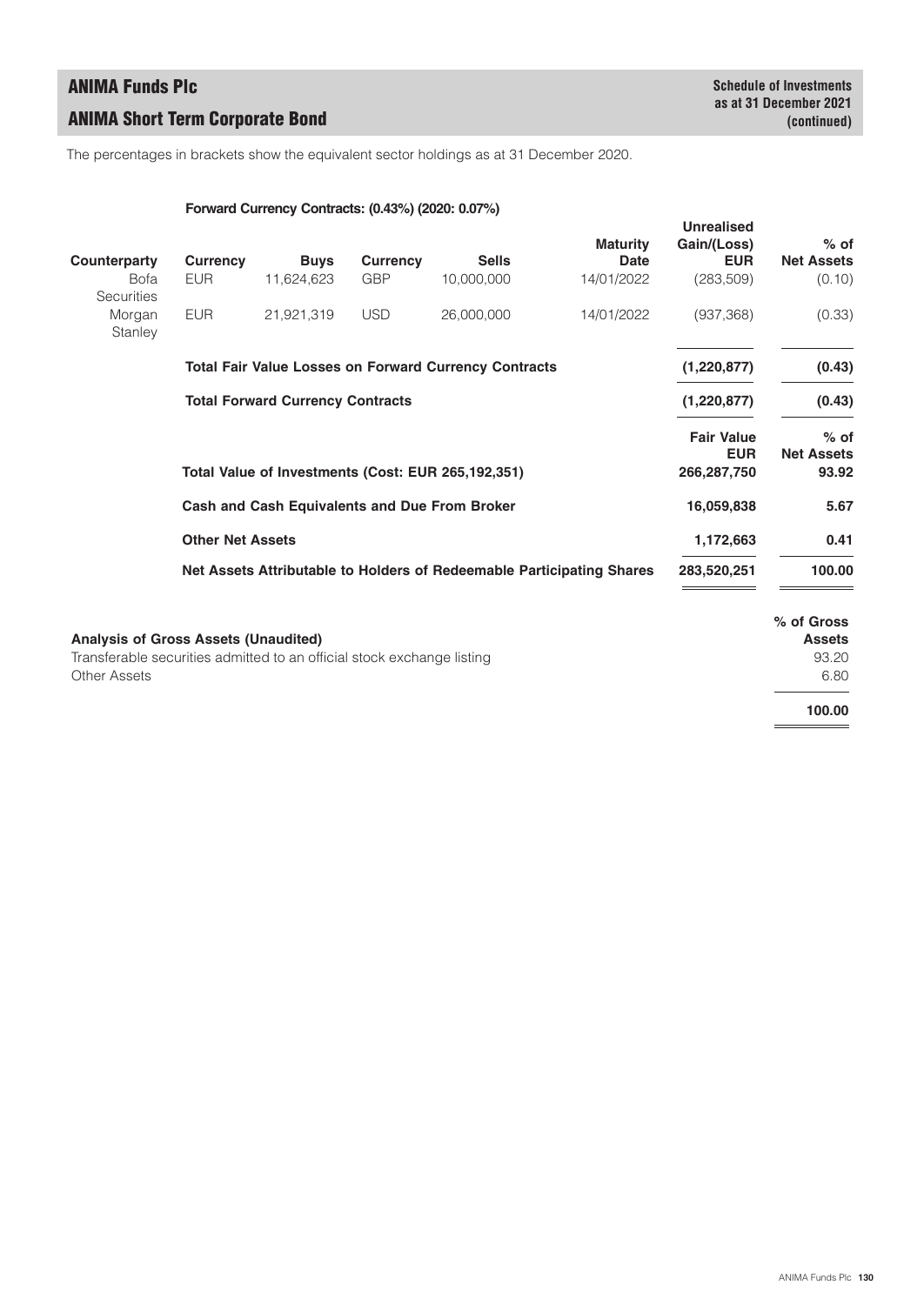| <b>ANIMA Funds PIC</b>                                           |                                                                                         |                      | <b>Schedule of Investments</b> |
|------------------------------------------------------------------|-----------------------------------------------------------------------------------------|----------------------|--------------------------------|
| <b>ANIMA Bond Flex</b>                                           |                                                                                         |                      | as at 31 December 2021         |
|                                                                  | The percentages in brackets show the equivalent sector holdings as at 31 December 2020. | <b>Fair Value</b>    | $%$ of                         |
| <b>Holdings</b>                                                  | Financial assets at fair value through profit or loss                                   | <b>EUR</b>           | <b>Net Assets</b>              |
|                                                                  | Bonds: 89.93% (2020: 0.00%)                                                             |                      |                                |
|                                                                  | Canada: 0.27%                                                                           |                      |                                |
| 500,000                                                          | Corporate Bonds: 0.27%<br>Bombardier Inc 7.45% 01/05/2034                               | 538,604              | 0.27                           |
|                                                                  | <b>Total Canada</b>                                                                     | 538,604              | 0.27                           |
|                                                                  | <b>Germany: 7.13%</b>                                                                   |                      |                                |
|                                                                  | <b>Government Bonds: 7.13%</b>                                                          |                      |                                |
| 14,000,000                                                       | Bundesrepublik Deutschland Bundesanleihe Zero Coupon 15/05/2035                         | 14,012,740           | 7.13                           |
|                                                                  | <b>Total Germany</b>                                                                    | 14,012,740           | 7.13                           |
|                                                                  | Italy: 69.07%                                                                           |                      |                                |
|                                                                  | Government Bonds: 69.07%                                                                |                      |                                |
| 5,000,000                                                        | Italy Buoni Poliennali Del Tesoro 0.10% 15/05/2023                                      | 5,529,256            | 2.81                           |
| Italy Buoni Poliennali Del Tesoro 0.45% 22/05/2023<br>14,000,000 |                                                                                         | 14,580,937           | 7.42                           |
| 5,000,000                                                        | Italy Buoni Poliennali Del Tesoro Zero Coupon 15/01/2024                                | 5,008,850            | 2.55                           |
| 18,500,000                                                       | Italy Buoni Poliennali Del Tesoro 0.35% 01/02/2025                                      | 18,639,120           | 9.48                           |
| 15,500,000                                                       | Italy Buoni Poliennali Del Tesoro 1.45% 15/05/2025                                      | 16, 173, 165         | 8.23                           |
| 15,350,000                                                       | Italy Buoni Poliennali Del Tesoro 1.85% 01/07/2025                                      | 16,233,085           | 8.26                           |
| 19,000,000                                                       | Italy Buoni Poliennali Del Tesoro 0.50% 01/02/2026                                      | 19,146,870           | 9.74                           |
| 8,000,000                                                        | Italy Buoni Poliennali Del Tesoro Zero Coupon 01/04/2026                                | 7,879,840            | 4.01                           |
| 10,500,000                                                       | Italy Buoni Poliennali Del Tesoro 0.65% 28/10/2027                                      | 11,287,919           | 5.74                           |
| 6,600,000                                                        | Italy Buoni Poliennali Del Tesoro 0.95% 01/08/2030                                      | 6,576,570            | 3.34                           |
| 8,000,000                                                        | Italy Buoni Poliennali Del Tesoro 0.60% 01/08/2031                                      | 7,618,800            | 3.88                           |
|                                                                  | Italy Buoni Poliennali Del Tesoro 5.20% 31/07/2034                                      |                      |                                |
| 2,000,000                                                        | Italy Buoni Poliennali Del Tesoro 1.45% 01/03/2036                                      | 2,814,440            | 1.43                           |
| 3,650,000<br>500,000                                             | Italy Buoni Poliennali Del Tesoro 3.25% 01/09/2046                                      | 3,653,540<br>633,175 | 1.86<br>0.32                   |
|                                                                  | <b>Total Italy</b>                                                                      | 135,775,567          | 69.07                          |
|                                                                  | United States: 13.46%                                                                   |                      |                                |
|                                                                  | Government Bonds: 13.46%                                                                |                      |                                |
| 15,000,000                                                       | United States Treasury Note/Bond 0.63% 15/10/2024                                       | 13,085,185           | 6.66                           |
| 7,000,000                                                        | United States Treasury Note/Bond 0.75% 30/04/2026                                       | 6,035,247            | 3.07                           |
| 50,000                                                           | United States Treasury Note/Bond 2.25% 15/02/2027                                       | 46,073               | 0.02                           |
| 1,000,000                                                        | United States Treasury Note/Bond 0.63% 31/03/2027                                       | 850,225              | 0.43                           |
| 50,000                                                           | United States Treasury Note/Bond 2.38% 15/05/2027                                       | 46,417               | 0.03                           |
| 50,000                                                           | United States Treasury Note/Bond 2.25% 15/08/2027                                       | 46,135               | 0.02                           |
| 50,000                                                           | United States Treasury Note/Bond 2.25% 15/11/2027                                       | 46,176               | 0.02                           |
| 7,000,000                                                        | United States Treasury Note/Bond 1.75% 15/11/2029                                       | 6,309,358            | 3.21                           |
|                                                                  | <b>Total United States</b>                                                              | 26,464,816           | 13.46                          |
|                                                                  | <b>Total Bonds</b>                                                                      | 176,791,727          | 89.93                          |
|                                                                  |                                                                                         |                      |                                |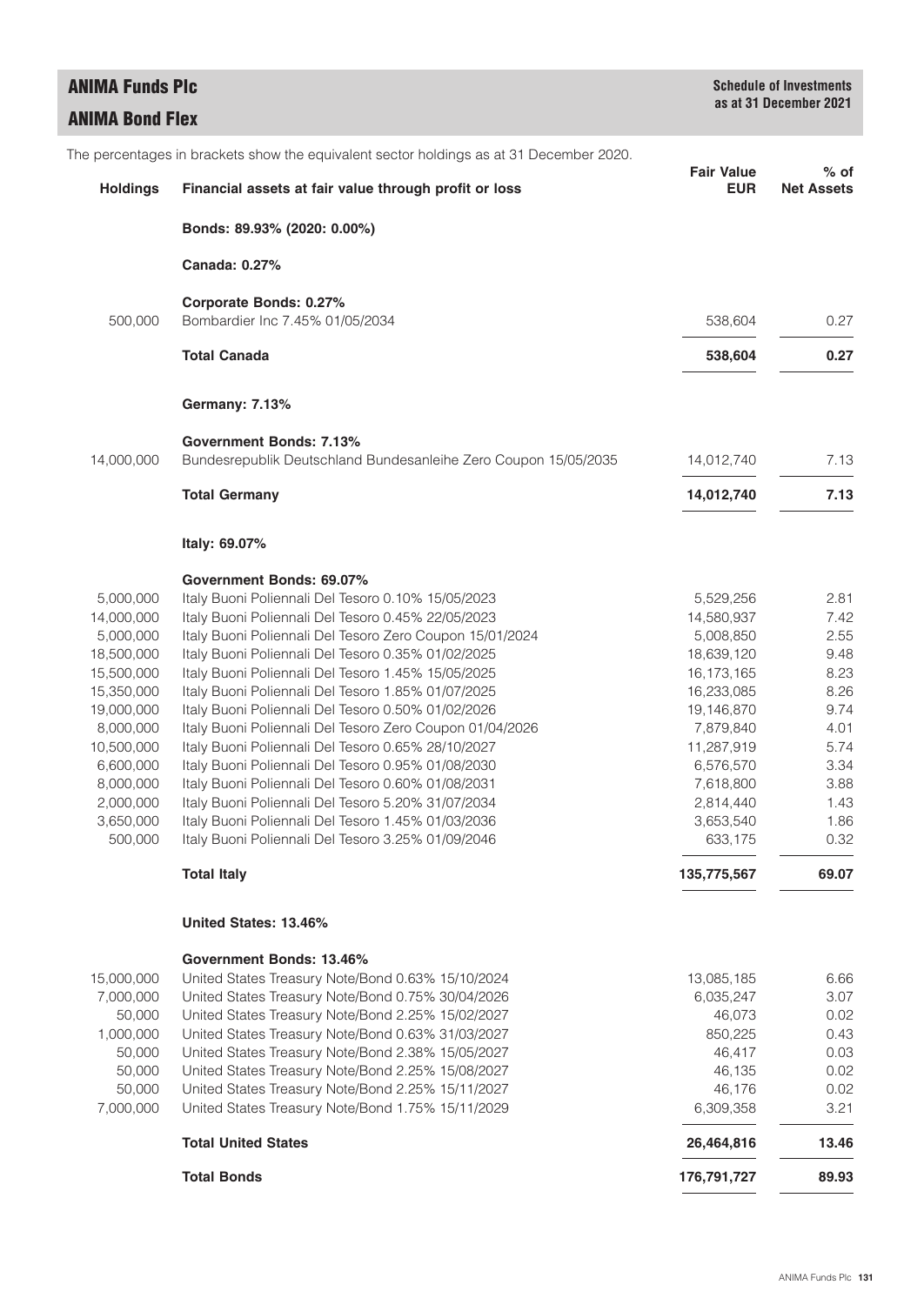# **ANIMA Funds Plc ANIMA Bond Flex**

The percentages in brackets show the equivalent sector holdings as at 31 December 2020.

# **Futures contracts: 0.75% (2020: 0.00%)**

| <b>Notional</b><br>Amount<br>(35,790,950)<br>(53, 107, 770) | No. of<br><b>Contracts</b><br>(205)<br>(355) | Euro Bund Futures March 2022<br>Euro-BTP Futures March 2022 | <b>Unrealised</b><br>Gain/(Loss)<br><b>EUR</b><br>660.100<br>919.220 | $%$ of<br><b>Net Assets</b><br>0.33<br>0.47 |
|-------------------------------------------------------------|----------------------------------------------|-------------------------------------------------------------|----------------------------------------------------------------------|---------------------------------------------|
|                                                             |                                              | <b>Total Fair Value Gains on Open Futures Contracts</b>     | 1,579,320                                                            | 0.80                                        |
| (40,053,834)                                                | (350)                                        | U.S. 10 Years Note Futures March 2022                       | (100, 996)                                                           | (0.05)                                      |
|                                                             |                                              | <b>Total Fair Value Losses on Open Futures Contracts</b>    | (100, 996)                                                           | (0.05)                                      |
|                                                             |                                              | <b>Total Futures Contracts</b>                              | 1,478,324                                                            | 0.75                                        |
|                                                             |                                              |                                                             |                                                                      |                                             |

# **Forward Currency Contracts: (1.30%) (2020: 0.00%)**

| <b>Counterparty</b>                                                                                                                                                                                             | <b>Currency</b>                                                       | <b>Buys</b>                                   | <b>Currency</b> | <b>Sells</b>                                                 | <b>Maturity</b><br><b>Date</b> | <b>Unrealised</b><br>Gain/(Loss)<br><b>EUR</b> | $%$ of<br><b>Net Assets</b>                           |
|-----------------------------------------------------------------------------------------------------------------------------------------------------------------------------------------------------------------|-----------------------------------------------------------------------|-----------------------------------------------|-----------------|--------------------------------------------------------------|--------------------------------|------------------------------------------------|-------------------------------------------------------|
| JP Morgan                                                                                                                                                                                                       | <b>EUR</b>                                                            | 46,419,378                                    | <b>USD</b>      | 55,000,000                                                   | 14/01/2022                     | (1,935,539)                                    | (0.98)                                                |
| Morgan<br>Stanley                                                                                                                                                                                               | <b>EUR</b>                                                            | 12,373,357                                    | <b>USD</b>      | 14,500,000                                                   | 14/01/2022                     | (374, 758)                                     | (0.19)                                                |
| Nomura<br>International                                                                                                                                                                                         | <b>USD</b>                                                            | 35,000,000                                    | <b>EUR</b>      | 31,016,932                                                   | 14/01/2022                     | (245, 621)                                     | (0.13)                                                |
|                                                                                                                                                                                                                 |                                                                       |                                               |                 | <b>Total Fair Value Losses on Forward Currency Contracts</b> |                                | (2,555,918)                                    | (1.30)                                                |
|                                                                                                                                                                                                                 | <b>Total Forward Currency Contracts</b>                               |                                               |                 |                                                              |                                | (2,555,918)                                    | (1.30)                                                |
|                                                                                                                                                                                                                 | Total Value of Investments (Cost: EUR 177,714,929)                    |                                               |                 |                                                              |                                | <b>Fair Value</b><br><b>EUR</b><br>175,714,133 | $%$ of<br><b>Net Assets</b><br>89.38                  |
|                                                                                                                                                                                                                 |                                                                       | Cash and Cash Equivalents and Due From Broker |                 |                                                              |                                | 18,867,075                                     | 9.60                                                  |
|                                                                                                                                                                                                                 | <b>Other Net Assets</b>                                               |                                               |                 |                                                              |                                | 2,010,874                                      | 1.02                                                  |
|                                                                                                                                                                                                                 | Net Assets Attributable to Holders of Redeemable Participating Shares |                                               |                 |                                                              |                                | 196,592,082                                    | 100.00                                                |
| <b>Analysis of Gross Assets (Unaudited)</b><br>Transferable securities admitted to an official stock exchange listing<br>Financial derivative instruments dealt in on a regulated market<br><b>Other Assets</b> |                                                                       |                                               |                 |                                                              |                                |                                                | % of Gross<br><b>Assets</b><br>88.46<br>0.79<br>10.75 |
|                                                                                                                                                                                                                 |                                                                       |                                               |                 |                                                              |                                |                                                | 100.00                                                |

L,

 $\equiv$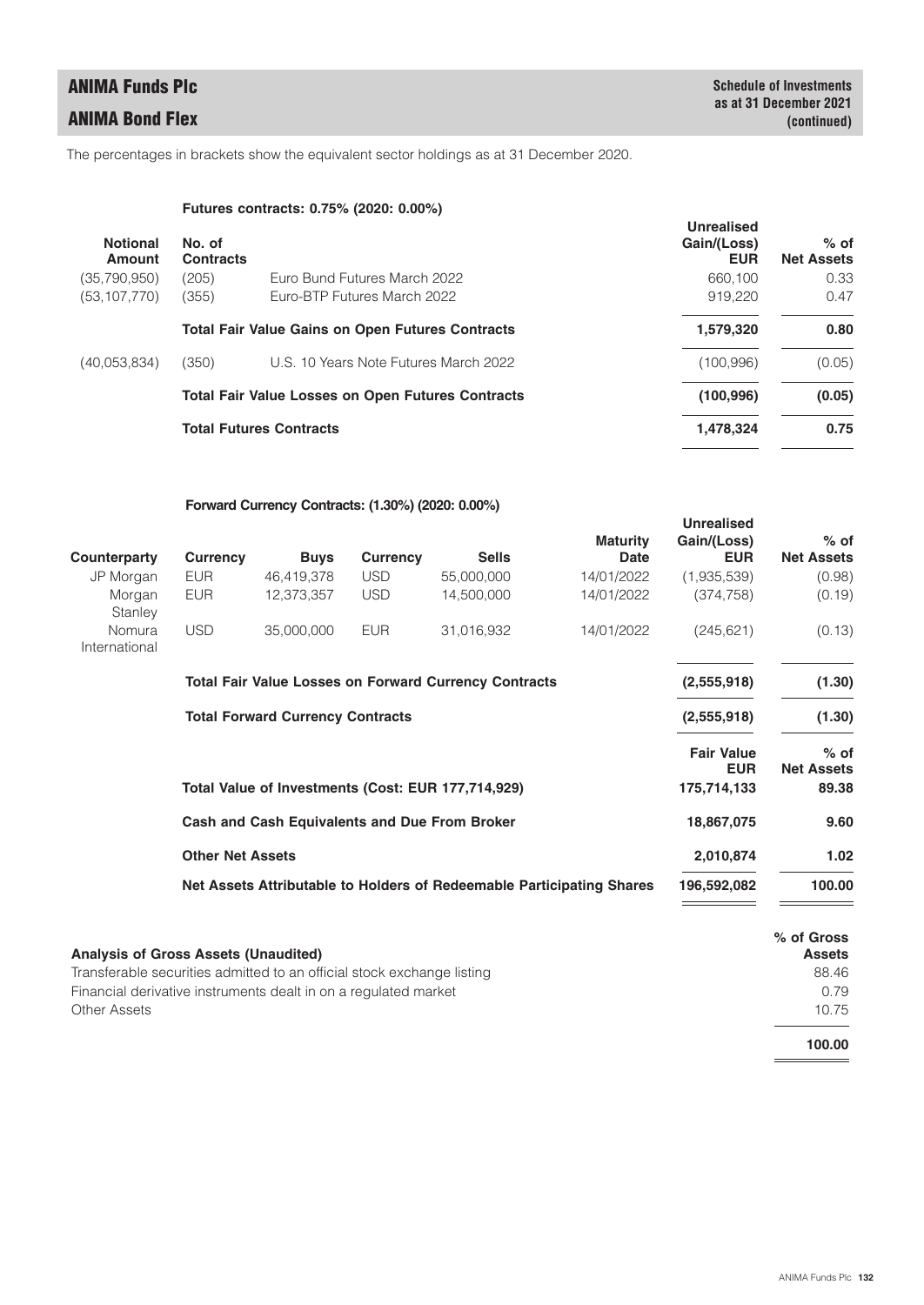| <b>ANIMA Funds PIC</b>     |                                                                                         |                                 | <b>Schedule of Investments</b> |
|----------------------------|-----------------------------------------------------------------------------------------|---------------------------------|--------------------------------|
| <b>ANIMA Europe Equity</b> |                                                                                         |                                 | as at 31 December 2021         |
|                            | The percentages in brackets show the equivalent sector holdings as at 31 December 2020. |                                 |                                |
| <b>Holdings</b>            | Financial assets at fair value through profit or loss                                   | <b>Fair Value</b><br><b>EUR</b> | $%$ of<br><b>Net Assets</b>    |
|                            | Equities: 97.57% (2020: 98.73%)                                                         |                                 |                                |
|                            | <b>Cyprus: 0.43%</b>                                                                    |                                 |                                |
| 114,199                    | <b>Mining: 0.43%</b><br>Polymetal International Plc                                     | 1,783,844                       | 0.43                           |
|                            | <b>Total Cyprus</b>                                                                     | 1,783,844                       | 0.43                           |
|                            | Denmark: 3.15%                                                                          |                                 |                                |
| 5,407                      | Biotechnology: 0.46%<br>Genmab A/S                                                      | 1,911,970                       | 0.46                           |
| 15,244                     | Electric: 0.42%<br>Orsted A/S                                                           | 1,711,821                       | 0.42                           |
| 93,802                     | Insurance: 0.49%<br>Tryg A/S                                                            | 2,036,824                       | 0.49                           |
| 74,280                     | <b>Pharmaceuticals: 1.78%</b><br>Novo Nordisk A/S                                       | 7,340,542                       | 1.78                           |
|                            | <b>Total Denmark</b>                                                                    | 13,001,157                      | 3.15                           |
|                            | <b>Finland: 3.52%</b>                                                                   |                                 |                                |
| 103,027                    | Containers & Packaging: 0.97%<br>Huhtamaki OYJ                                          | 4,006,720                       | 0.97                           |
| 21,888                     | Machinery - Diversified: 0.34%<br>Kone OYJ                                              | 1,379,820                       | 0.34                           |
| 52,595                     | Oil & Gas: 0.55%<br>Neste OYJ                                                           | 2,280,519                       | 0.55                           |
| 89,233                     | Paper & Forest Products: 0.73%<br>UPM-Kymmene OYJ                                       | 2,985,736                       | 0.73                           |
| 690,448                    | <b>Telecommunications: 0.93%</b><br>Nokia OYJ                                           | 3,848,557                       | 0.93                           |
|                            | <b>Total Finland</b>                                                                    | 14,501,352                      | 3.52                           |
|                            | France: 24.14%                                                                          |                                 |                                |
| 70,379                     | Advertising: 1.01%<br>Publicis Groupe SA                                                | 4,166,437                       | 1.01                           |
| 30,059<br>40,147           | Aerospace & Defense: 1.51%<br>Safran SA<br>Thales SA                                    | 3,236,152<br>3,002,996          | 0.78<br>0.73                   |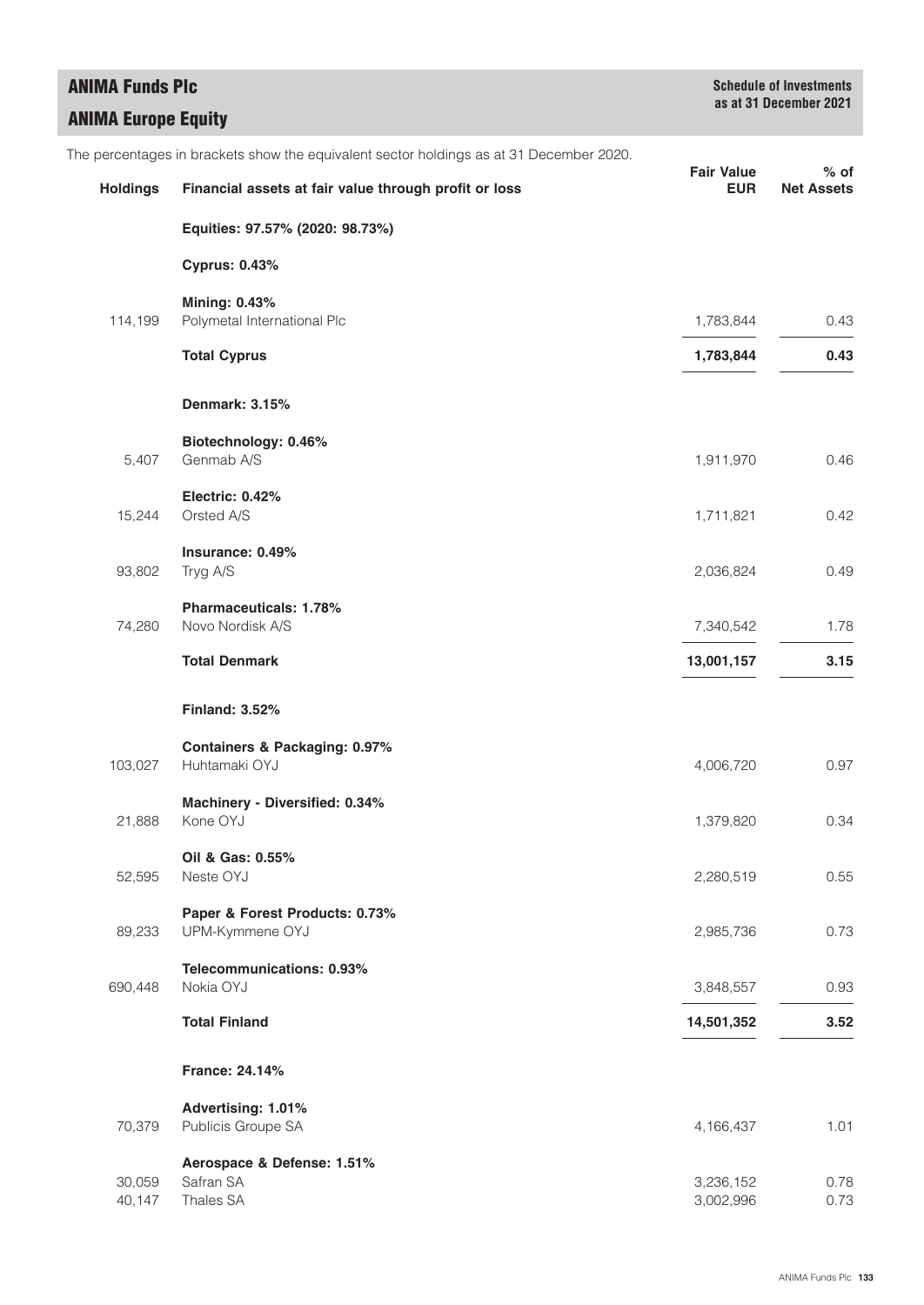| <b>ANIMA Funds PIc</b>     |                                                                                         | <b>Schedule of Investments</b><br>as at 31 December 2021 |                             |  |
|----------------------------|-----------------------------------------------------------------------------------------|----------------------------------------------------------|-----------------------------|--|
| <b>ANIMA Europe Equity</b> |                                                                                         |                                                          | (continued)                 |  |
|                            | The percentages in brackets show the equivalent sector holdings as at 31 December 2020. |                                                          |                             |  |
| <b>Holdings</b>            | Financial assets at fair value through profit or loss                                   | <b>Fair Value</b><br><b>EUR</b>                          | $%$ of<br><b>Net Assets</b> |  |
|                            | Equities (continued): 97.57% (2020: 98.73%)                                             |                                                          |                             |  |
|                            | France (continued): 24.14%                                                              |                                                          |                             |  |
|                            | Apparel Retail: 3.85%                                                                   |                                                          |                             |  |
| 7,041                      | Kering SA<br>LVMH Moet Hennessy Louis Vuitton SE                                        | 4,977,283                                                | 1.21                        |  |
| 15,000                     |                                                                                         | 10,905,000                                               | 2.64                        |  |
|                            | Auto Components: 0.52%                                                                  |                                                          |                             |  |
| 50,827                     | Faurecia SE                                                                             | 2,126,093                                                | 0.52                        |  |
|                            | <b>Banks: 1.82%</b>                                                                     |                                                          |                             |  |
| 76,252                     | <b>BNP Paribas SA</b>                                                                   | 4,633,834                                                | 1.12                        |  |
| 104,227<br>51,737          | Credit Agricole SA<br>Societe Generale SA                                               | 1,308,049<br>1,562,716                                   | 0.32<br>0.38                |  |
|                            |                                                                                         |                                                          |                             |  |
|                            | <b>Building Products: 0.68%</b>                                                         |                                                          |                             |  |
| 45,051                     | Cie de Saint-Gobain                                                                     | 2,787,305                                                | 0.68                        |  |
|                            | Chemicals: 2.13%                                                                        |                                                          |                             |  |
| 41,440                     | Air Liquide SA                                                                          | 6,353,581                                                | 1.54                        |  |
| 19,637                     | Arkema SA                                                                               | 2,432,042                                                | 0.59                        |  |
|                            | <b>Commercial Services &amp; Supplies: 0.65%</b>                                        |                                                          |                             |  |
| 19,977                     | Edenred                                                                                 | 810,467                                                  | 0.20                        |  |
| 38,164                     | Worldline SA                                                                            | 1,870,418                                                | 0.45                        |  |
|                            | Computers & Peripherals: 1.19%                                                          |                                                          |                             |  |
| 22,734                     | Capgemini SE                                                                            | 4,899,177                                                | 1.19                        |  |
|                            | <b>Cosmetics &amp; Personal Care: 1.10%</b>                                             |                                                          |                             |  |
| 10,860                     | L'Oreal SA                                                                              | 4,528,077                                                | 1.10                        |  |
|                            |                                                                                         |                                                          |                             |  |
| 127,202                    | Electric: 0.84%<br>Electricite de France SA                                             | 1,313,997                                                | 0.32                        |  |
| 166,475                    | Engie SA                                                                                | 2,166,505                                                | 0.52                        |  |
|                            |                                                                                         |                                                          |                             |  |
| 49,581                     | <b>Electrical Equipment: 2.07%</b><br>Schneider Electric SE                             | 8,550,739                                                | 2.07                        |  |
|                            |                                                                                         |                                                          |                             |  |
|                            | Food: 1.58%                                                                             |                                                          |                             |  |
| 197,415                    | Carrefour SA<br>Danone SA                                                               | 3,179,368                                                | 0.77<br>0.81                |  |
| 60,996                     |                                                                                         | 3,329,772                                                |                             |  |
|                            | <b>Healthcare Products: 1.30%</b>                                                       |                                                          |                             |  |
| 28,657                     | EssilorLuxottica SA                                                                     | 5,365,737                                                | 1.30                        |  |
|                            | Insurance: 1.01%                                                                        |                                                          |                             |  |
| 158,783                    | AXA SA                                                                                  | 4, 157, 733                                              | 1.01                        |  |
|                            | Oil & Gas: 1.26%                                                                        |                                                          |                             |  |
| 116,442                    | <b>Total SA</b>                                                                         | 5,196,807                                                | 1.26                        |  |
|                            |                                                                                         |                                                          |                             |  |
| 64,952                     | <b>Pharmaceuticals: 1.39%</b><br>Sanofi                                                 | 5,753,448                                                | 1.39                        |  |
|                            |                                                                                         |                                                          |                             |  |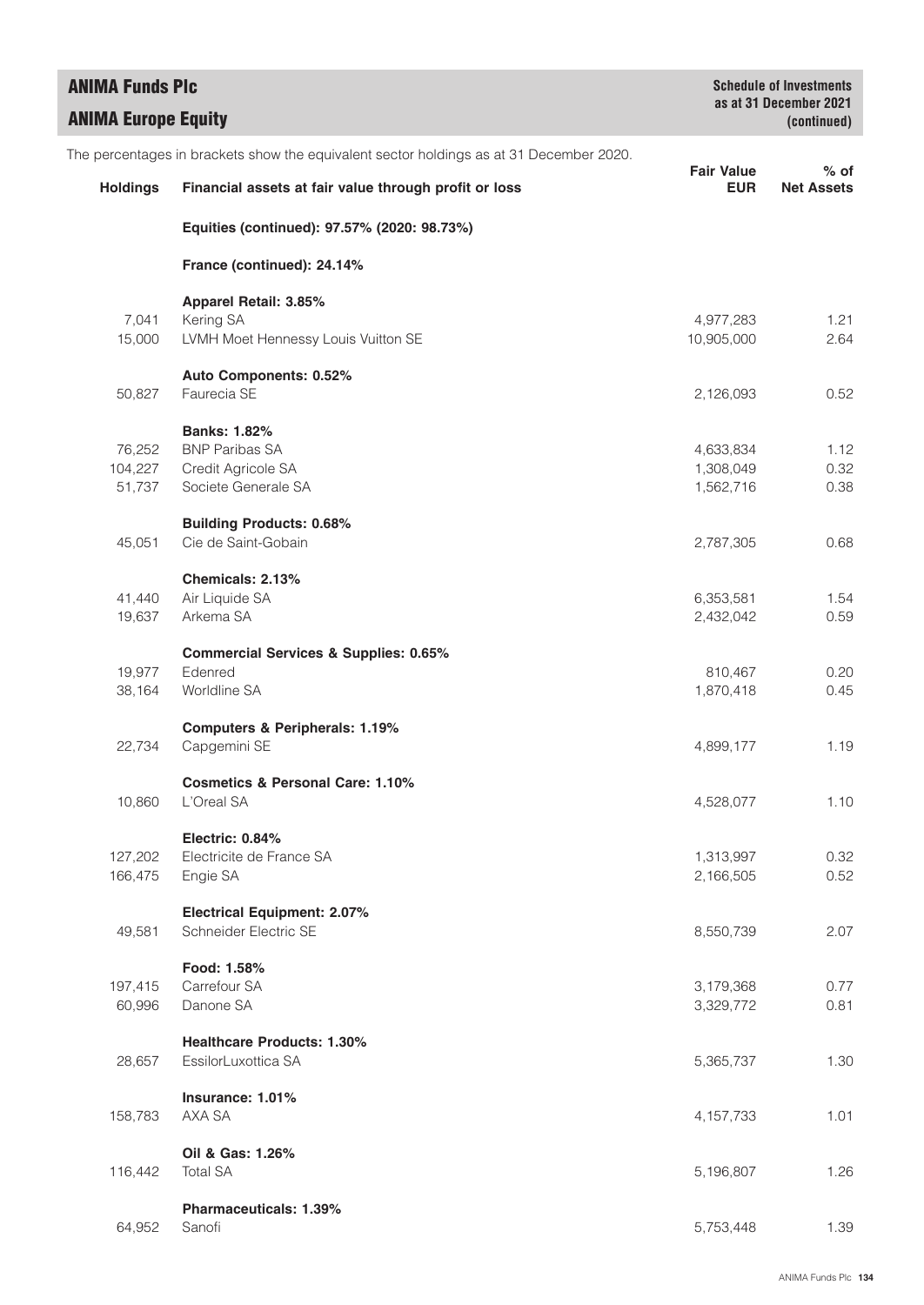| <b>ANIMA Funds PIc</b>     |                                                                                         |                   | <b>Schedule of Investments</b><br>as at 31 December 2021 |  |
|----------------------------|-----------------------------------------------------------------------------------------|-------------------|----------------------------------------------------------|--|
| <b>ANIMA Europe Equity</b> |                                                                                         |                   | (continued)                                              |  |
|                            | The percentages in brackets show the equivalent sector holdings as at 31 December 2020. | <b>Fair Value</b> | $%$ of                                                   |  |
| <b>Holdings</b>            | Financial assets at fair value through profit or loss                                   | <b>EUR</b>        | <b>Net Assets</b>                                        |  |
|                            | Equities (continued): 97.57% (2020: 98.73%)                                             |                   |                                                          |  |
|                            | France (continued): 24.14%                                                              |                   |                                                          |  |
| 29,642                     | <b>Water: 0.23%</b><br>Veolia Environnement SA                                          | 956,251           | 0.23                                                     |  |
|                            | <b>Total France</b>                                                                     | 99,569,984        | 24.14                                                    |  |
|                            | <b>Germany: 13.47%</b>                                                                  |                   |                                                          |  |
|                            | Apparel Retail: 0.62%                                                                   |                   |                                                          |  |
| 23,637                     | Puma SE                                                                                 | 2,540,977         | 0.62                                                     |  |
|                            | Automobile Manufacturers: 1.17%                                                         |                   |                                                          |  |
| 50,159                     | Daimler AG                                                                              | 3,390,247         | 0.82                                                     |  |
| 7,989                      | Volkswagen AG Pref                                                                      | 1,417,888         | 0.35                                                     |  |
|                            | Chemicals: 0.59%                                                                        |                   |                                                          |  |
| 39,227                     | <b>BASF SE</b>                                                                          | 2,423,444         | 0.59                                                     |  |
|                            | <b>Diversified Financial Services: 0.31%</b>                                            |                   |                                                          |  |
| 8,717                      | Deutsche Boerse AG                                                                      | 1,282,271         | 0.31                                                     |  |
|                            | Electric: 0.66%                                                                         |                   |                                                          |  |
| 76,680                     | <b>RWE AG</b>                                                                           | 2,739,010         | 0.66                                                     |  |
|                            | Insurance: 2.20%                                                                        |                   |                                                          |  |
| 17,042                     | Allianz SE                                                                              | 3,538,771         | 0.86                                                     |  |
| 5,294                      | Hannover Rueck SE                                                                       | 884,892           | 0.22                                                     |  |
| 17,800                     | Muenchener Rueckversicherungs-Gesellschaft AG in Muenchen                               | 4,636,900         | 1.12                                                     |  |
|                            | <b>Miscellaneous Manufacturers: 1.56%</b>                                               |                   |                                                          |  |
| 42,177                     | Siemens AG                                                                              | 6,439,584         | 1.56                                                     |  |
|                            | Pharmaceuticals: 0.49%                                                                  |                   |                                                          |  |
| 42,874                     | Bayer AG                                                                                | 2,015,078         | 0.49                                                     |  |
|                            | Semiconductors: 1.64%                                                                   |                   |                                                          |  |
| 166,285                    | Infineon Technologies AG                                                                | 6,777,777         | 1.64                                                     |  |
|                            | Software: 1.36%                                                                         |                   |                                                          |  |
| 45,078                     | SAP SE                                                                                  | 5,630,242         | 1.36                                                     |  |
|                            | <b>Telecommunications: 1.37%</b>                                                        |                   |                                                          |  |
| 346,320                    | Deutsche Telekom AG                                                                     | 5,645,016         | 1.37                                                     |  |
|                            | Transportation: 1.50%                                                                   |                   |                                                          |  |
| 109,267                    | Deutsche Post AG                                                                        | 6,177,956         | 1.50                                                     |  |
|                            | <b>Total Germany</b>                                                                    | 55,540,053        | 13.47                                                    |  |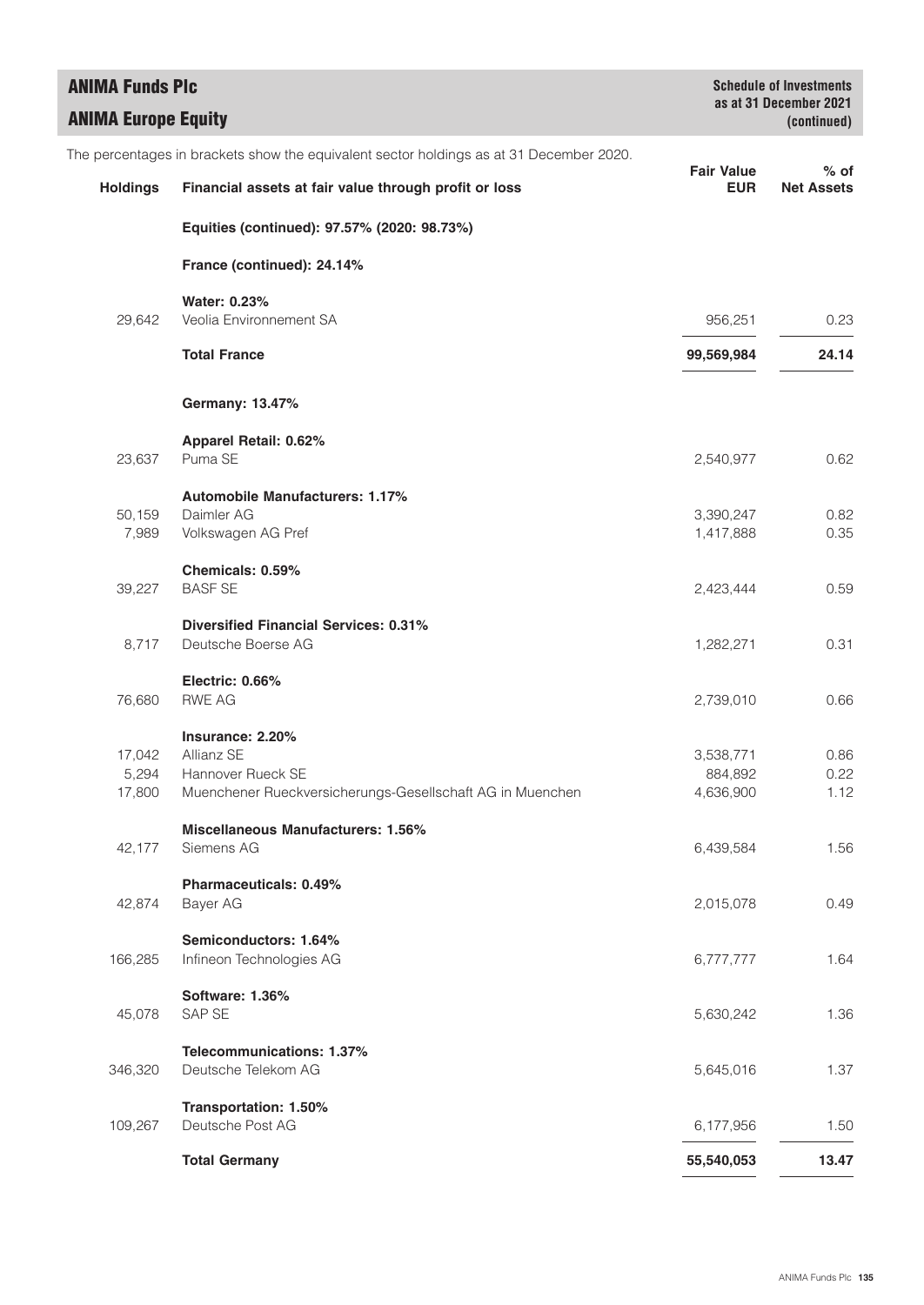| <b>ANIMA Funds PIC</b>     |                                                                                         |                   | <b>Schedule of Investments</b><br>as at 31 December 2021 |
|----------------------------|-----------------------------------------------------------------------------------------|-------------------|----------------------------------------------------------|
| <b>ANIMA Europe Equity</b> |                                                                                         |                   | (continued)                                              |
|                            | The percentages in brackets show the equivalent sector holdings as at 31 December 2020. | <b>Fair Value</b> | $%$ of                                                   |
| <b>Holdings</b>            | Financial assets at fair value through profit or loss                                   | <b>EUR</b>        | <b>Net Assets</b>                                        |
|                            | Equities (continued): 97.57% (2020: 98.73%)                                             |                   |                                                          |
|                            | Ireland: 2.52%                                                                          |                   |                                                          |
|                            | <b>Building Products: 0.99%</b>                                                         |                   |                                                          |
| 88,074                     | CRH Plc                                                                                 | 4,097,202         | 0.99                                                     |
| 6,560                      | Chemicals: 0.49%<br>Linde Plc                                                           | 2,007,360         | 0.49                                                     |
|                            |                                                                                         |                   |                                                          |
| 14,600                     | Entertainment: 0.49%<br>Flutter Entertainment Plc                                       | 2,029,400         | 0.49                                                     |
|                            |                                                                                         |                   |                                                          |
| 17,570                     | Food: 0.55%                                                                             | 1,989,803         |                                                          |
| 2,307                      | Kerry Group Plc<br>Kerry Group Plc                                                      | 259,249           | 0.48<br>0.07                                             |
|                            | <b>Total Ireland</b>                                                                    | 10,383,014        | 2.52                                                     |
|                            | Italy: 2.73%                                                                            |                   |                                                          |
|                            | <b>Commercial Services &amp; Supplies: 0.78%</b>                                        |                   |                                                          |
| 229,304                    | Nexi SpA                                                                                | 3,207,963         | 0.78                                                     |
| 180,559                    | <b>Construction &amp; Engineering: 0.47%</b><br>Infrastrutture Wireless Italiane SpA    | 1,928,370         | 0.47                                                     |
| 686,313                    | <b>Electric: 1.17%</b><br>Enel SpA                                                      | 4,835,761         | 1.17                                                     |
|                            | Oil & Gas: 0.31%                                                                        |                   |                                                          |
| 105,839                    | Eni SpA                                                                                 | 1,293,353         | 0.31                                                     |
|                            | <b>Total Italy</b>                                                                      | 11,265,447        | 2.73                                                     |
|                            | Jersey, Channel Islands: 0.50%                                                          |                   |                                                          |
|                            | <b>Mining: 0.50%</b>                                                                    |                   |                                                          |
| 461,486                    | Glencore Plc                                                                            | 2,060,906         | 0.50                                                     |
|                            | <b>Total Jersey, Channel Islands</b>                                                    | 2,060,906         | 0.50                                                     |
|                            | Luxembourg: 0.49%                                                                       |                   |                                                          |
| 380,117                    | Real Estate: 0.49%<br>Aroundtown SA                                                     | 2,022,222         | 0.49                                                     |
|                            | <b>Total Luxembourg</b>                                                                 | 2,022,222         | 0.49                                                     |
|                            | Netherlands: 8.84%                                                                      |                   |                                                          |
| 25,044                     | Aerospace & Defense: 0.68%<br>Airbus SE                                                 | 2,813,944         | 0.68                                                     |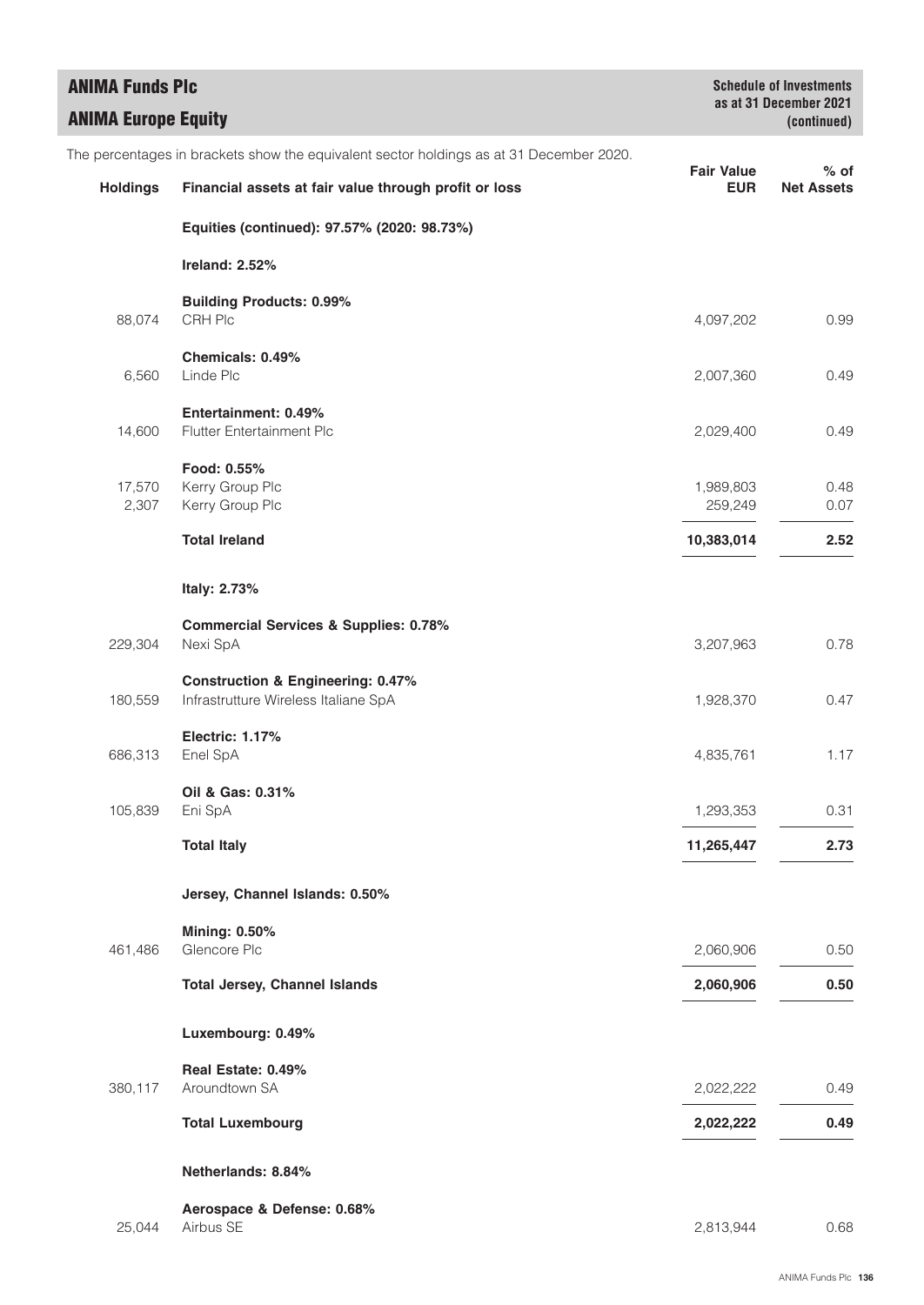| <b>ANIMA Funds PIC</b>     |                                                                                         |                        | <b>Schedule of Investments</b><br>as at 31 December 2021 |
|----------------------------|-----------------------------------------------------------------------------------------|------------------------|----------------------------------------------------------|
| <b>ANIMA Europe Equity</b> |                                                                                         |                        | (continued)                                              |
|                            | The percentages in brackets show the equivalent sector holdings as at 31 December 2020. | <b>Fair Value</b>      | $%$ of                                                   |
| <b>Holdings</b>            | Financial assets at fair value through profit or loss                                   | <b>EUR</b>             | <b>Net Assets</b>                                        |
|                            | Equities (continued): 97.57% (2020: 98.73%)                                             |                        |                                                          |
|                            | Netherlands (continued): 8.84%                                                          |                        |                                                          |
| 335,275                    | <b>Automobile Manufacturers: 1.36%</b><br>Stellantis NV                                 | 5,594,399              | 1.36                                                     |
| 227,785                    | <b>Banks: 0.68%</b><br><b>ING Groep NV</b>                                              | 2,788,544              | 0.68                                                     |
| 30,966                     | Beverages: 0.74%<br>Heineken NV                                                         | 3,061,299              | 0.74                                                     |
| 28,074                     | Chemicals: 1.35%<br>Koninklijke DSM NV                                                  | 5,558,652              | 1.35                                                     |
| 31,802                     | Insurance: 0.37%<br>NN Group NV                                                         | 1,514,093              | 0.37                                                     |
| 39,425                     | Internet: 0.70%<br>Prosus NV                                                            | 2,898,920              | 0.70                                                     |
| 17,296                     | Semiconductors: 2.96%<br><b>ASML Holding NV</b>                                         | 12,223,083             | 2.96                                                     |
|                            | <b>Total Netherlands</b>                                                                | 36,452,934             | 8.84                                                     |
|                            | Norway: 0.45%                                                                           |                        |                                                          |
| 270,000                    | <b>Mining: 0.45%</b><br>Norsk Hydro ASA                                                 | 1,871,768              | 0.45                                                     |
|                            | <b>Total Norway</b>                                                                     | 1,871,768              | 0.45                                                     |
|                            | Portugal: 1.27%                                                                         |                        |                                                          |
| 1,083,686                  | <b>Electric: 1.27%</b><br>EDP - Energias de Portugal SA                                 | 5,236,371              | 1.27                                                     |
|                            | <b>Total Portugal</b>                                                                   | 5,236,371              | 1.27                                                     |
|                            | Spain: 3.15%                                                                            |                        |                                                          |
| 600,000<br>713,956         | <b>Banks: 1.27%</b><br>Banco Bilbao Vizcaya Argentaria SA<br><b>Banco Santander SA</b>  | 3,150,000<br>2,099,388 | 0.76<br>0.51                                             |
| 119,891                    | <b>Construction &amp; Engineering: 0.80%</b><br>Ferrovial SA                            | 3,304,196              | 0.80                                                     |
| 283,803                    | <b>Electric: 0.72%</b><br>Iberdrola SA                                                  | 2,954,389              | 0.72                                                     |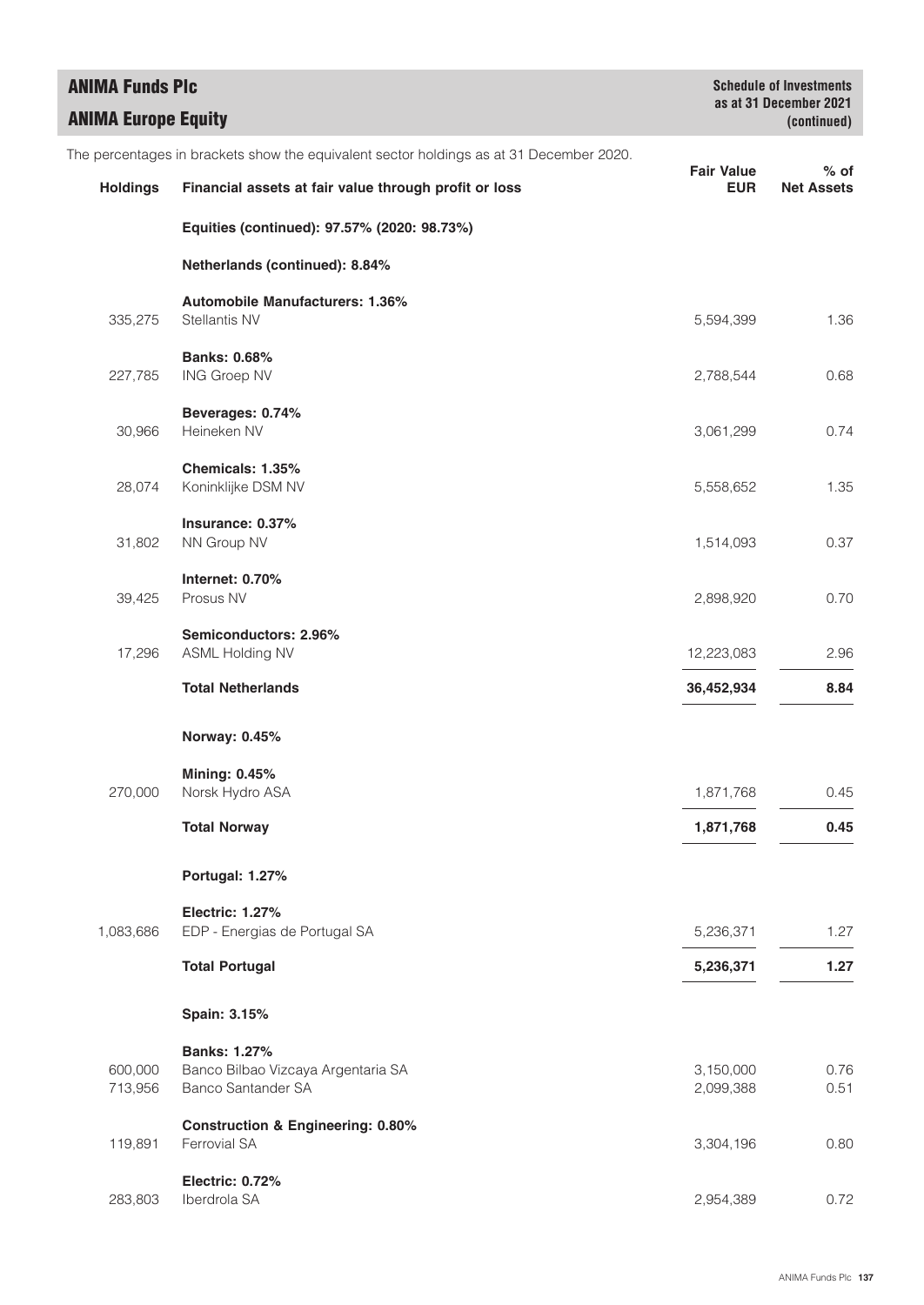| <b>ANIMA Funds PIC</b>     |                                                                                         |                                 | <b>Schedule of Investments</b>        |
|----------------------------|-----------------------------------------------------------------------------------------|---------------------------------|---------------------------------------|
| <b>ANIMA Europe Equity</b> |                                                                                         |                                 | as at 31 December 2021<br>(continued) |
|                            | The percentages in brackets show the equivalent sector holdings as at 31 December 2020. |                                 |                                       |
| <b>Holdings</b>            | Financial assets at fair value through profit or loss                                   | <b>Fair Value</b><br><b>EUR</b> | $%$ of<br><b>Net Assets</b>           |
|                            | Equities (continued): 97.57% (2020: 98.73%)                                             |                                 |                                       |
|                            | Spain (continued): 3.15%                                                                |                                 |                                       |
| 52,118                     | <b>Retail: 0.36%</b><br>Industria de Diseno Textil SA                                   | 1,486,926                       | 0.36                                  |
|                            | <b>Total Spain</b>                                                                      | 12,994,899                      | 3.15                                  |
|                            | <b>Sweden: 2.80%</b>                                                                    |                                 |                                       |
| 120,088                    | <b>Automobile Manufacturers: 0.59%</b><br>Volvo AB                                      | 2,445,257                       | 0.59                                  |
| 73,549                     | Machinery - Diversified: 1.09%<br>Atlas Copco AB                                        | 4,470,358                       | 1.09                                  |
| 155,142                    | <b>Machinery Construction &amp; Mining: 0.92%</b><br>Sandvik AB                         | 3,806,209                       | 0.92                                  |
| 39,600                     | Metal Fabricate/Hardware: 0.20%<br><b>SKF AB</b>                                        | 824,997                         | 0.20                                  |
|                            | <b>Total Sweden</b>                                                                     | 11,546,821                      | 2.80                                  |
|                            | Switzerland: 13.41%                                                                     |                                 |                                       |
| 131,394<br>163,556         | <b>Banks: 0.90%</b><br>Credit Suisse Group AG<br><b>UBS Group AG</b>                    | 1,125,046<br>2,591,869          | 0.27<br>0.63                          |
| 58,584<br>5,868            | <b>Building Products: 1.16%</b><br>LafargeHolcim Ltd<br>Sika AG                         | 2,629,655<br>2, 153, 156        | 0.64<br>0.52                          |
| 134,627                    | Electronics: 1.10%<br><b>ABB Ltd</b>                                                    | 4,534,516                       | 1.10                                  |
| 1,619<br>133,099           | Food: 4.81%<br>Barry Callebaut AG<br>Nestle SA                                          | 3,462,501<br>16,370,198         | 0.84<br>3.97                          |
| 4,038                      | <b>Healthcare Services: 0.72%</b><br>Lonza Group AG                                     | 2,968,019                       | 0.72                                  |
| 9,316                      | Insurance: 0.87%<br>Zurich Insurance Group AG                                           | 3,599,954                       | 0.87                                  |
| 43,452                     | Pharmaceuticals: 3.85%<br>Roche Holding AG                                              | 15,897,796                      | 3.85                                  |
|                            | <b>Total Switzerland</b>                                                                | 55,332,710                      | 13.41                                 |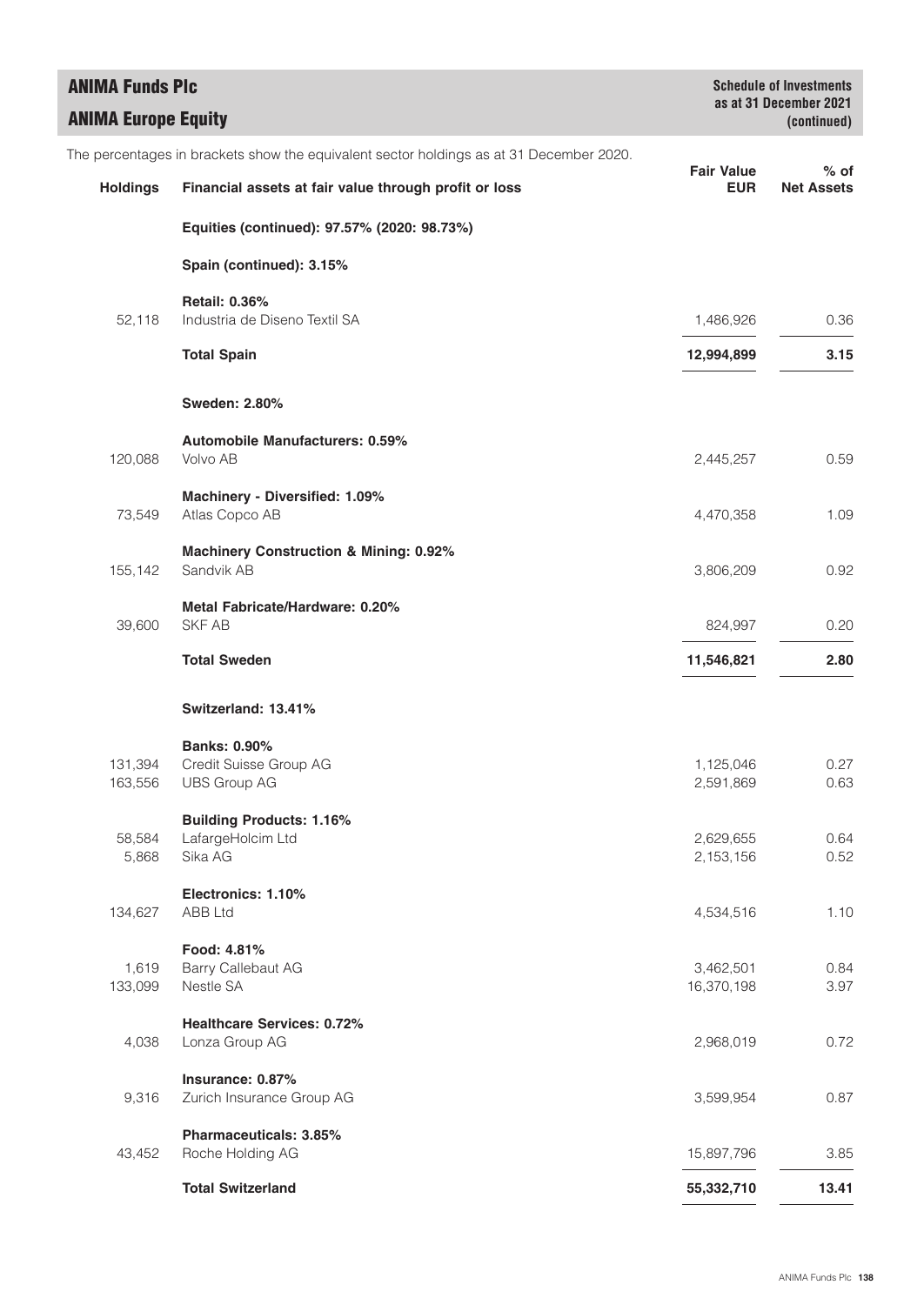| <b>ANIMA Funds PIC</b>     |                                                                                         | <b>Schedule of Investments</b>        |                             |  |
|----------------------------|-----------------------------------------------------------------------------------------|---------------------------------------|-----------------------------|--|
| <b>ANIMA Europe Equity</b> |                                                                                         | as at 31 December 2021<br>(continued) |                             |  |
|                            | The percentages in brackets show the equivalent sector holdings as at 31 December 2020. |                                       |                             |  |
| <b>Holdings</b>            | Financial assets at fair value through profit or loss                                   | <b>Fair Value</b><br><b>EUR</b>       | $%$ of<br><b>Net Assets</b> |  |
|                            | Equities (continued): 97.57% (2020: 98.73%)                                             |                                       |                             |  |
|                            | United Kingdom: 16.70%                                                                  |                                       |                             |  |
|                            | <b>Banks: 2.72%</b>                                                                     |                                       |                             |  |
| 1,051,106                  | <b>Barclays Plc</b>                                                                     | 2,341,070                             | 0.57                        |  |
| 1,164,848                  | <b>HSBC Holdings Plc</b>                                                                | 6,224,482                             | 1.51                        |  |
| 3,518,026                  | Lloyds Banking Group Plc                                                                | 2,002,872                             | 0.49                        |  |
| 120,000                    | <b>Standard Chartered Plc</b>                                                           | 640,874                               | 0.15                        |  |
|                            | Beverages: 1.52%                                                                        |                                       |                             |  |
| 130,569                    | Diageo Plc                                                                              | 6,276,500                             | 1.52                        |  |
|                            | <b>Commercial Services &amp; Supplies: 0.33%</b>                                        |                                       |                             |  |
| 19,144                     | Ashtead Group Plc                                                                       | 1,354,851                             | 0.33                        |  |
|                            | <b>Diversified Financial Services: 0.28%</b>                                            |                                       |                             |  |
| 13,763                     | London Stock Exchange Group Plc                                                         | 1,135,985                             | 0.28                        |  |
|                            | Food: 0.65%                                                                             |                                       |                             |  |
| 340,037                    | Tate & Lyle Plc                                                                         | 2,678,654                             | 0.65                        |  |
|                            | <b>Healthcare Products: 0.62%</b>                                                       |                                       |                             |  |
| 167,097                    | Smith & Nephew Plc                                                                      | 2,574,313                             | 0.62                        |  |
|                            | <b>Household Products/Wares: 0.62%</b>                                                  |                                       |                             |  |
| 33,591                     | Reckitt Benckiser Group Plc                                                             | 2,537,321                             | 0.62                        |  |
|                            | Insurance: 1.12%                                                                        |                                       |                             |  |
| 617,136                    | Aviva Plc                                                                               | 3,016,578                             | 0.73                        |  |
| 105,371                    | <b>Prudential Plc</b>                                                                   | 1,599,511                             | 0.39                        |  |
|                            | Media: 0.31%                                                                            |                                       |                             |  |
| 206,026                    | Informa Plc                                                                             | 1,267,660                             | 0.31                        |  |
|                            | Oil & Gas: 3.07%                                                                        |                                       |                             |  |
| 906,852                    | <b>BP Plc</b>                                                                           | 3,569,720                             | 0.86                        |  |
| 327,315                    | Royal Dutch Shell Plc                                                                   | 6,322,509                             | 1.53                        |  |
| 144,363                    | Royal Dutch Shell Plc                                                                   | 2,789,588                             | 0.68                        |  |
|                            | Pharmaceuticals: 2.76%                                                                  |                                       |                             |  |
| 110,157                    | AstraZeneca Plc                                                                         | 11,385,655                            | 2.76                        |  |
|                            | <b>Retail: 0.87%</b>                                                                    |                                       |                             |  |
| 36,899                     | Next Plc                                                                                | 3,581,776                             | 0.87                        |  |
|                            | Software: 0.74%                                                                         |                                       |                             |  |
| 75,525                     | AVEVA Group Plc                                                                         | 3,062,010                             | 0.74                        |  |
|                            | Telecommunications: 1.09%                                                               |                                       |                             |  |
| 1,025,232                  | <b>BT Group Plc</b>                                                                     | 2,070,362                             | 0.50                        |  |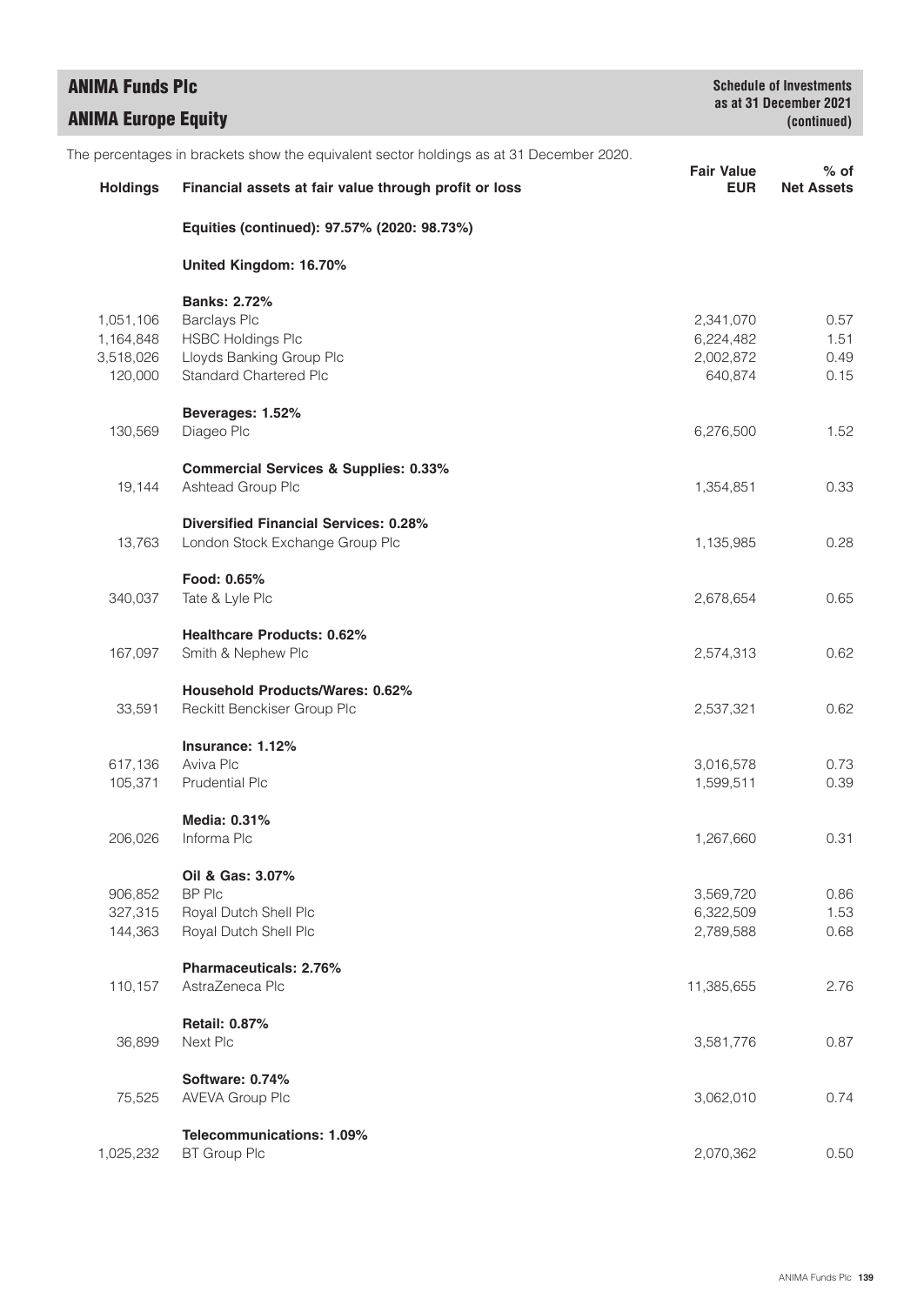| <b>ANIMA Funds PIC</b><br><b>ANIMA Europe Equity</b> |                                                                                         |                   | <b>Schedule of Investments</b><br>as at 31 December 2021<br>(continued) |
|------------------------------------------------------|-----------------------------------------------------------------------------------------|-------------------|-------------------------------------------------------------------------|
|                                                      | The percentages in brackets show the equivalent sector holdings as at 31 December 2020. | <b>Fair Value</b> | $%$ of                                                                  |
| <b>Holdings</b>                                      | Financial assets at fair value through profit or loss                                   | <b>EUR</b>        | <b>Net Assets</b>                                                       |
|                                                      | Equities (continued): 97.57% (2020: 98.73%)                                             |                   |                                                                         |
|                                                      | United Kingdom (continued): 16.70%                                                      |                   |                                                                         |
| 1,823,213                                            | Telecommunications (continued): 1.09%<br>Vodafone Group Plc                             | 2,437,747         | 0.59                                                                    |
|                                                      | <b>Total United Kingdom</b>                                                             | 68,870,038        | 16.70                                                                   |
|                                                      | <b>Total Equities</b>                                                                   | 402,433,520       | 97.57                                                                   |
|                                                      |                                                                                         |                   |                                                                         |

# **Forward Currency Contracts: 0.16% (2020: 0.22%)**

|                   |                 |             |                 |              | <b>Maturity</b> | <b>Unrealised</b><br>Gain/(Loss) | $%$ of            |
|-------------------|-----------------|-------------|-----------------|--------------|-----------------|----------------------------------|-------------------|
| Counterparty      | <b>Currency</b> | <b>Buys</b> | <b>Currency</b> | <b>Sells</b> | Date            | <b>EUR</b>                       | <b>Net Assets</b> |
| Goldman<br>Sachs  | <b>CHF</b>      | 1,500,000   | <b>EUR</b>      | 1,439,490    | 28/01/2022      | 8,366                            | 0.00              |
| Goldman<br>Sachs  | <b>EUR</b>      | 1,776,971   | <b>SEK</b>      | 18,000,000   | 28/01/2022      | 29,225                           | 0.00              |
| Goldman<br>Sachs  | <b>GBP</b>      | 900,000     | <b>EUR</b>      | 1,056,838    | 28/01/2022      | 14,583                           | 0.00              |
| J.P. Morgan       | <b>CHF</b>      | 17,140,000  | <b>EUR</b>      | 16, 167, 528 | 28/01/2022      | 376,635                          | 0.09              |
| J.P. Morgan       | <b>EUR</b>      | 4,198,055   | <b>SEK</b>      | 42,000,000   | 28/01/2022      | 119,980                          | 0.04              |
| J.P. Morgan       | <b>GBP</b>      | 15,200,000  | <b>EUR</b>      | 17,790,219   | 28/01/2022      | 304,886                          | 0.08              |
| Morgan<br>Stanley | <b>CHF</b>      | 2,600,000   | <b>EUR</b>      | 2,439,519    | 28/01/2022      | 70,097                           | 0.02              |
| Morgan<br>Stanley | <b>DKK</b>      | 33,300,000  | <b>EUR</b>      | 4,477,104    | 28/01/2022      | 304                              | 0.00              |
| Morgan<br>Stanley | <b>EUR</b>      | 2,745,213   | <b>SEK</b>      | 27,700,000   | 28/01/2022      | 55,625                           | 0.01              |
| Morgan<br>Stanley | <b>GBP</b>      | 7,900,000   | <b>EUR</b>      | 9,186,169    | 28/01/2022      | 218,523                          | 0.05              |
| Morgan<br>Stanley | <b>NOK</b>      | 8,000,000   | <b>EUR</b>      | 778,286      | 28/01/2022      | 18,738                           | 0.00              |

|                   |            |            |            | <b>Total Fair Value Gains on Forward Currency Contracts</b> |            | 1,216,962 | 0.29   |
|-------------------|------------|------------|------------|-------------------------------------------------------------|------------|-----------|--------|
| Goldman<br>Sachs  | <b>EUR</b> | 2,306,008  | CHF        | 2,400,000                                                   | 28/01/2022 | (10, 561) | (0.00) |
| Goldman<br>Sachs  | <b>EUR</b> | 1.399.972  | <b>GBP</b> | 1,200,000                                                   | 28/01/2022 | (28, 588) | (0.01) |
| Goldman<br>Sachs  | <b>EUR</b> | 783.393    | <b>NOK</b> | 8,000,000                                                   | 28/01/2022 | (13,631)  | (0.00) |
| Goldman<br>Sachs  | <b>SEK</b> | 60.000.000 | <b>EUR</b> | 5.894.254                                                   | 28/01/2022 | (68, 433) | (0.02) |
| J.P. Morgan       | <b>EUR</b> | 5,796,971  | <b>CHF</b> | 6,100,000                                                   | 28/01/2022 | (90, 975) | (0.02) |
| J.P. Morgan       | <b>EUR</b> | 8,269,533  | <b>GBP</b> | 7,000,000                                                   | 28/01/2022 | (63, 739) | (0.01) |
| Morgan<br>Stanley | <b>EUR</b> | 2.424.489  | <b>CHF</b> | 2,540,000                                                   | 28/01/2022 | (27, 214) | (0.01) |
| Morgan<br>Stanley | <b>EUR</b> | 1,882,297  | <b>DKK</b> | 14,000,000                                                  | 28/01/2022 | (97)      | (0.00) |
| Morgan<br>Stanley | <b>EUR</b> | 1,388,140  | <b>GBP</b> | 1,200,000                                                   | 28/01/2022 | (40, 421) | (0.01) |

 $\overline{a}$  $\overline{a}$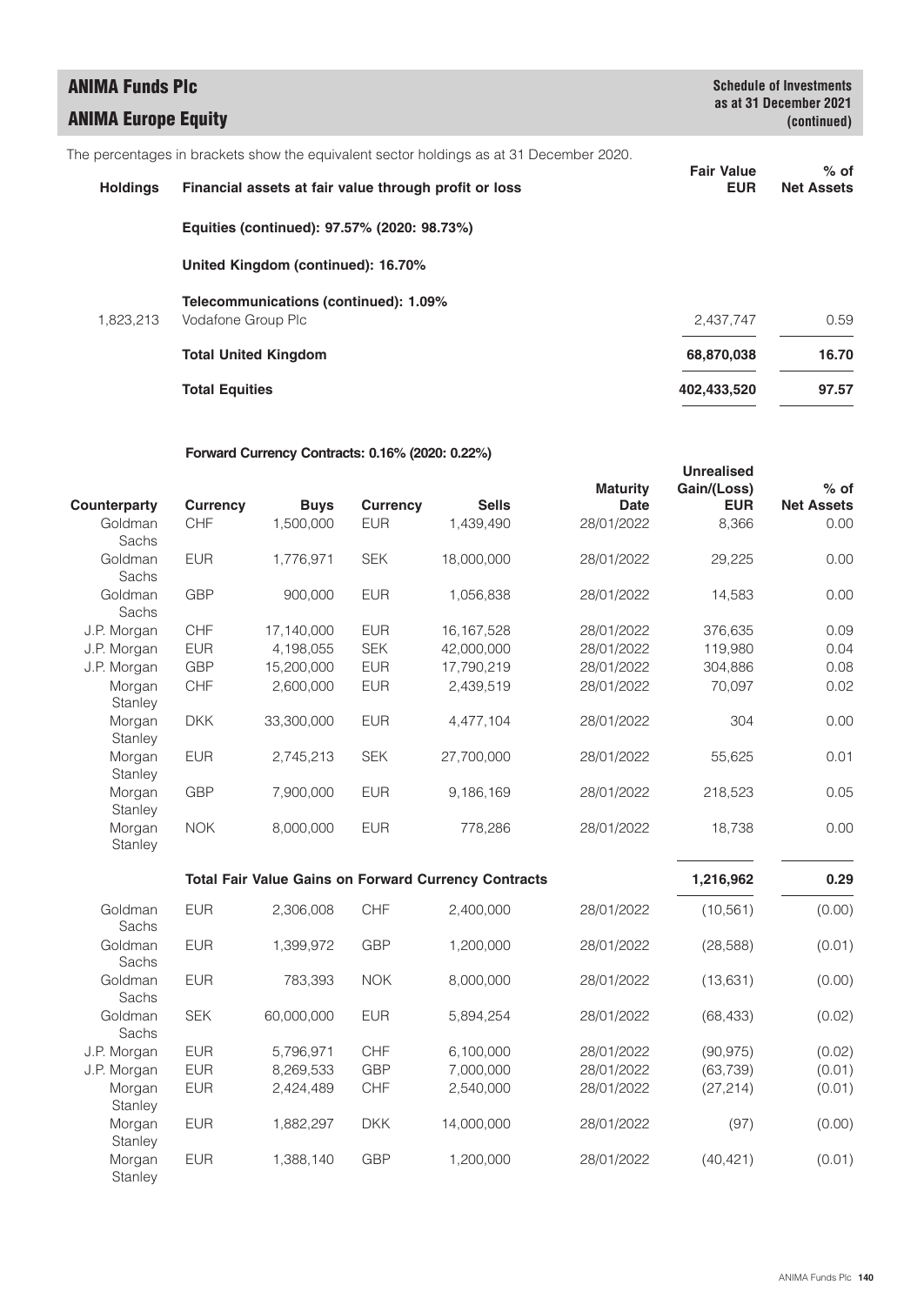# **ANIMA Funds Plc ANIMA Europe Equity**

The percentages in brackets show the equivalent sector holdings as at 31 December 2020.

# **Forward Currency Contracts (continued): 0.16% (2020: 0.22%)**

|                                                                        |                                                              |                                         |                 |              | <b>Maturity</b> | <b>Unrealised</b><br>Gain/(Loss) | $%$ of                      |
|------------------------------------------------------------------------|--------------------------------------------------------------|-----------------------------------------|-----------------|--------------|-----------------|----------------------------------|-----------------------------|
| Counterparty                                                           | <b>Currency</b>                                              | <b>Buys</b>                             | <b>Currency</b> | <b>Sells</b> | <b>Date</b>     | <b>EUR</b>                       | <b>Net Assets</b>           |
| Morgan<br>Stanley                                                      | <b>SEK</b>                                                   | 151,700,000                             | <b>EUR</b>      | 14,925,223   | 28/01/2022      | (195,605)                        | (0.05)                      |
|                                                                        | <b>Total Fair Value Losses on Forward Currency Contracts</b> |                                         |                 |              |                 | (539, 264)                       | (0.13)                      |
|                                                                        |                                                              | <b>Total Forward Currency Contracts</b> |                 |              |                 |                                  | 0.16                        |
|                                                                        |                                                              |                                         |                 |              |                 | <b>Fair Value</b><br><b>EUR</b>  | $%$ of<br><b>Net Assets</b> |
|                                                                        | Total Value of Investments (Cost: EUR 363,753,139)           |                                         |                 |              |                 | 403,111,218                      | 97.73                       |
|                                                                        | <b>Cash and Cash Equivalents</b>                             |                                         |                 |              |                 | 8,164,910                        | 1.98                        |
|                                                                        | <b>Other Net Assets</b>                                      |                                         |                 |              |                 | 1,182,858                        | 0.29                        |
| Net Assets Attributable to Holders of Redeemable Participating Shares  |                                                              |                                         |                 |              | 412,458,986     | 100.00                           |                             |
|                                                                        |                                                              |                                         |                 |              |                 |                                  | % of Gross                  |
| <b>Analysis of Gross Assets (Unaudited)</b>                            |                                                              |                                         |                 |              |                 | <b>Assets</b>                    |                             |
| Transferable securities admitted to an official stock exchange listing |                                                              |                                         |                 |              |                 | 96.92                            |                             |
| Over the counter financial derivative instruments                      |                                                              |                                         |                 |              |                 | 0.29                             |                             |

Other Assets 2.79

**100.00**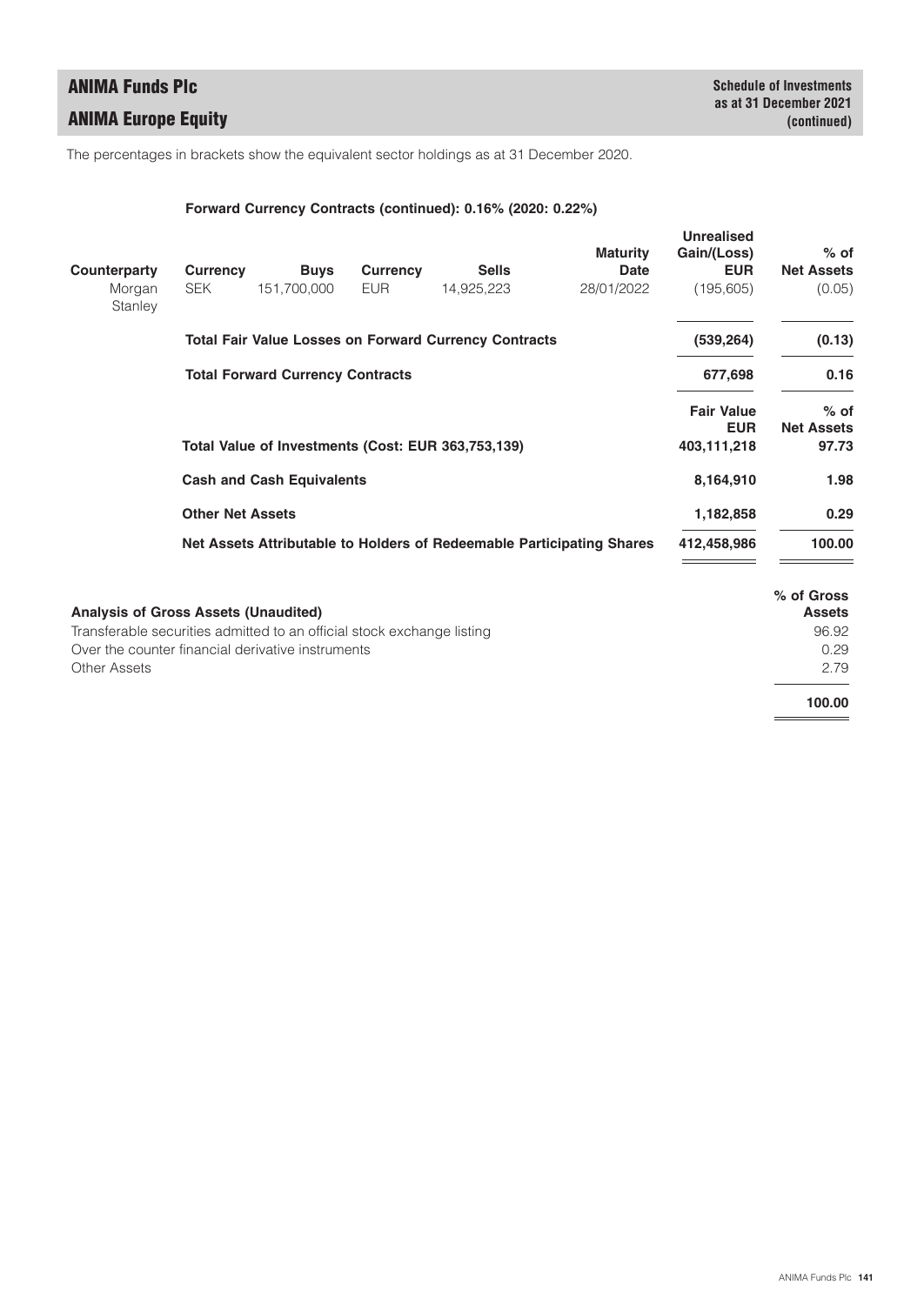| <b>ANIMA Funds PIC</b>   | <b>Schedule of Investments</b><br>as at 31 December 2021                                |                                 |                             |  |  |
|--------------------------|-----------------------------------------------------------------------------------------|---------------------------------|-----------------------------|--|--|
| <b>ANIMA U.S. Equity</b> |                                                                                         |                                 |                             |  |  |
|                          | The percentages in brackets show the equivalent sector holdings as at 31 December 2020. |                                 |                             |  |  |
| <b>Holdings</b>          | Financial assets at fair value through profit or loss                                   | <b>Fair Value</b><br><b>EUR</b> | $%$ of<br><b>Net Assets</b> |  |  |
|                          | Equities: 97.85% (2020: 99.34%)                                                         |                                 |                             |  |  |
|                          | Canada: 0.69%                                                                           |                                 |                             |  |  |
| 3,100                    | <b>Internet: 0.57%</b><br>Shopify Inc                                                   | 3,758,728                       | 0.57                        |  |  |
| 2,418                    | <b>Retail: 0.12%</b><br>Lululemon Athletica Inc                                         | 832,330                         | 0.12                        |  |  |
|                          | <b>Total Canada</b>                                                                     | 4,591,058                       | 0.69                        |  |  |
|                          | <b>Ireland: 1.55%</b>                                                                   |                                 |                             |  |  |
| 9,700                    | Chemicals: 0.44%<br>Linde Plc                                                           | 2,954,952                       | 0.44                        |  |  |
| 10,900                   | Computers & Peripherals: 0.60%<br>Accenture Plc                                         | 3,973,440                       | 0.60                        |  |  |
| 20,929                   | <b>Healthcare Products: 0.29%</b><br>Medtronic Plc                                      | 1,903,892                       | 0.29                        |  |  |
| 5,648<br>3,468           | <b>Miscellaneous Manufacturers: 0.22%</b><br>Eaton Corp Plc<br>Trane Technologies Plc   | 858,325<br>616,110              | 0.13<br>0.09                |  |  |
|                          | <b>Total Ireland</b>                                                                    | 10,306,719                      | 1.55                        |  |  |
|                          | Jersey, Channel Islands: 0.11%                                                          |                                 |                             |  |  |
| 5,205                    | Auto Components: 0.11%<br>Aptiv Plc                                                     | 754,982                         | 0.11                        |  |  |
|                          | <b>Total Jersey, Channel Islands</b>                                                    | 754,982                         | 0.11                        |  |  |
|                          | Switzerland: 0.65%                                                                      |                                 |                             |  |  |
| 52,575                   | Computers & Peripherals: 0.58%<br>Logitech International SA                             | 3,813,214                       | 0.58                        |  |  |
| 4,070                    | Electronics: 0.07%<br>Garmin Ltd                                                        | 487,348                         | 0.07                        |  |  |
|                          | <b>Total Switzerland</b>                                                                | 4,300,562                       | 0.65                        |  |  |
|                          | United States: 94.85%                                                                   |                                 |                             |  |  |
| 19,400                   | Aerospace & Defense: 0.22%<br>Raytheon Technologies Corp                                | 1,468,136                       | 0.22                        |  |  |
| 116,400                  | Apparel Retail: 2.44%<br>Allbirds Inc                                                   | 1,543,539                       | 0.23                        |  |  |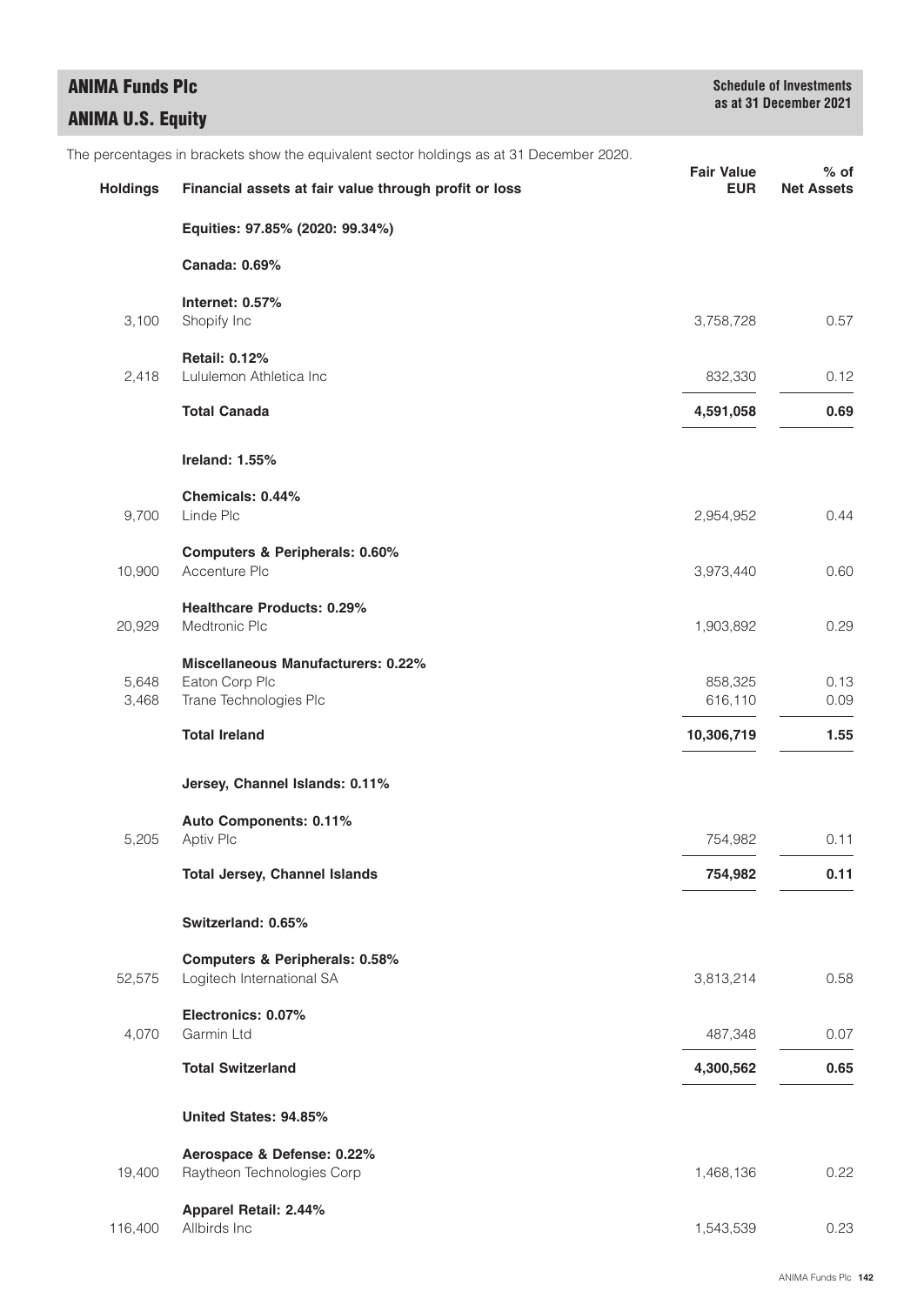| <b>ANIMA Funds PIC</b>                                                                  |                                                       | <b>Schedule of Investments</b>  |                                       |  |
|-----------------------------------------------------------------------------------------|-------------------------------------------------------|---------------------------------|---------------------------------------|--|
| <b>ANIMA U.S. Equity</b>                                                                |                                                       |                                 | as at 31 December 2021<br>(continued) |  |
| The percentages in brackets show the equivalent sector holdings as at 31 December 2020. |                                                       |                                 |                                       |  |
| <b>Holdings</b>                                                                         | Financial assets at fair value through profit or loss | <b>Fair Value</b><br><b>EUR</b> | $%$ of<br><b>Net Assets</b>           |  |
|                                                                                         | Equities (continued): 97.85% (2020: 99.34%)           |                                 |                                       |  |
|                                                                                         | United States (continued): 94.85%                     |                                 |                                       |  |
|                                                                                         | Apparel Retail (continued): 2.44%                     |                                 |                                       |  |
| 282,220                                                                                 | Levi Strauss & Co                                     | 6,211,720                       | 0.93                                  |  |
| 20,167                                                                                  | NIKE Inc                                              | 2,955,711                       | 0.45                                  |  |
| 348,163                                                                                 | Under Armour Inc                                      | 5,523,094                       | 0.83                                  |  |
|                                                                                         | <b>Automobile Manufacturers: 3.81%</b>                |                                 |                                       |  |
| 615,873                                                                                 | Ford Motor Co                                         | 11,248,404                      | 1.69                                  |  |
| 18,855                                                                                  | General Motors Co                                     | 972,097                         | 0.15                                  |  |
| 14,100                                                                                  | Tesla Inc                                             | 13,102,886                      | 1.97                                  |  |
|                                                                                         | <b>Banks: 4.91%</b>                                   |                                 |                                       |  |
| 126,621                                                                                 | Bank of America Corp                                  | 4,953,719                       | 0.74                                  |  |
| 14,010                                                                                  | Bank of New York Mellon Corp                          | 715,530                         | 0.11                                  |  |
| 35,236                                                                                  | Citigroup Inc                                         | 1,871,177                       | 0.28                                  |  |
|                                                                                         |                                                       |                                 |                                       |  |
| 20,204                                                                                  | Goldman Sachs Group Inc                               | 6,796,555                       | 1.02                                  |  |
| 52,936                                                                                  | JPMorgan Chase & Co                                   | 7,371,102                       | 1.11                                  |  |
| 25,158                                                                                  | Morgan Stanley                                        | 2,171,571                       | 0.33                                  |  |
| 34,651                                                                                  | Northern Trust Corp                                   | 3,644,572                       | 0.55                                  |  |
| 5,588                                                                                   | PNC Financial Services Group Inc                      | 985,320                         | 0.15                                  |  |
| 22,679<br>71,695                                                                        | US Bancorp<br>Wells Fargo & Co                        | 1,120,190<br>3,024,909          | 0.17<br>0.45                          |  |
|                                                                                         |                                                       |                                 |                                       |  |
|                                                                                         | Beverages: 2.20%                                      |                                 |                                       |  |
| 4,981                                                                                   | Boston Beer Co Inc                                    | 2,212,367                       | 0.33                                  |  |
| 57,562                                                                                  | Coca-Cola Co                                          | 2,997,051                       | 0.45                                  |  |
| 72,682                                                                                  | Monster Beverage Corp                                 | 6,138,218                       | 0.92                                  |  |
| 21,526                                                                                  | PepsiCo Inc                                           | 3,288,148                       | 0.50                                  |  |
|                                                                                         | Biotechnology: 3.03%                                  |                                 |                                       |  |
| 9,526                                                                                   | Amgen Inc                                             | 1,884,510                       | 0.28                                  |  |
| 21,046                                                                                  | Biogen Inc                                            | 4,440,167                       | 0.67                                  |  |
| 16,300                                                                                  | Corteva Inc                                           | 677,686                         | 0.10                                  |  |
| 25,100                                                                                  | Gilead Sciences Inc                                   | 1,602,630                       | 0.24                                  |  |
| 36,286                                                                                  | Moderna Inc                                           | 8,104,045                       | 1.22                                  |  |
| 6,242                                                                                   | Regeneron Pharmaceuticals Inc                         | 3,466,364                       | 0.52                                  |  |
|                                                                                         |                                                       |                                 |                                       |  |
|                                                                                         | Chemicals: 0.29%                                      |                                 |                                       |  |
| 3,576                                                                                   | Air Products and Chemicals Inc                        | 956,766                         | 0.15                                  |  |
| 4,611                                                                                   | Ecolab Inc                                            | 951,191                         | 0.14                                  |  |
|                                                                                         | <b>Commercial Services &amp; Supplies: 1.03%</b>      |                                 |                                       |  |
| 4,069                                                                                   | Moody's Corp                                          | 1,397,529                       | 0.21                                  |  |
| 16,794                                                                                  | PayPal Holdings Inc                                   | 2,784,922                       | 0.42                                  |  |
| 4,800                                                                                   | S&P Global Inc                                        | 1,991,967                       | 0.30                                  |  |
| 4,872                                                                                   | Square Inc                                            | 691,942                         | 0.10                                  |  |
|                                                                                         | <b>Computers &amp; Peripherals: 9.20%</b>             |                                 |                                       |  |
| 359,548                                                                                 | Apple Inc                                             | 56, 142, 238                    | 8.44                                  |  |
| 167,840                                                                                 | Corsair Gaming Inc                                    | 3,100,879                       | 0.47                                  |  |
| 16,400                                                                                  | International Business Machines Corp                  | 1,927,563                       | 0.29                                  |  |
|                                                                                         |                                                       |                                 |                                       |  |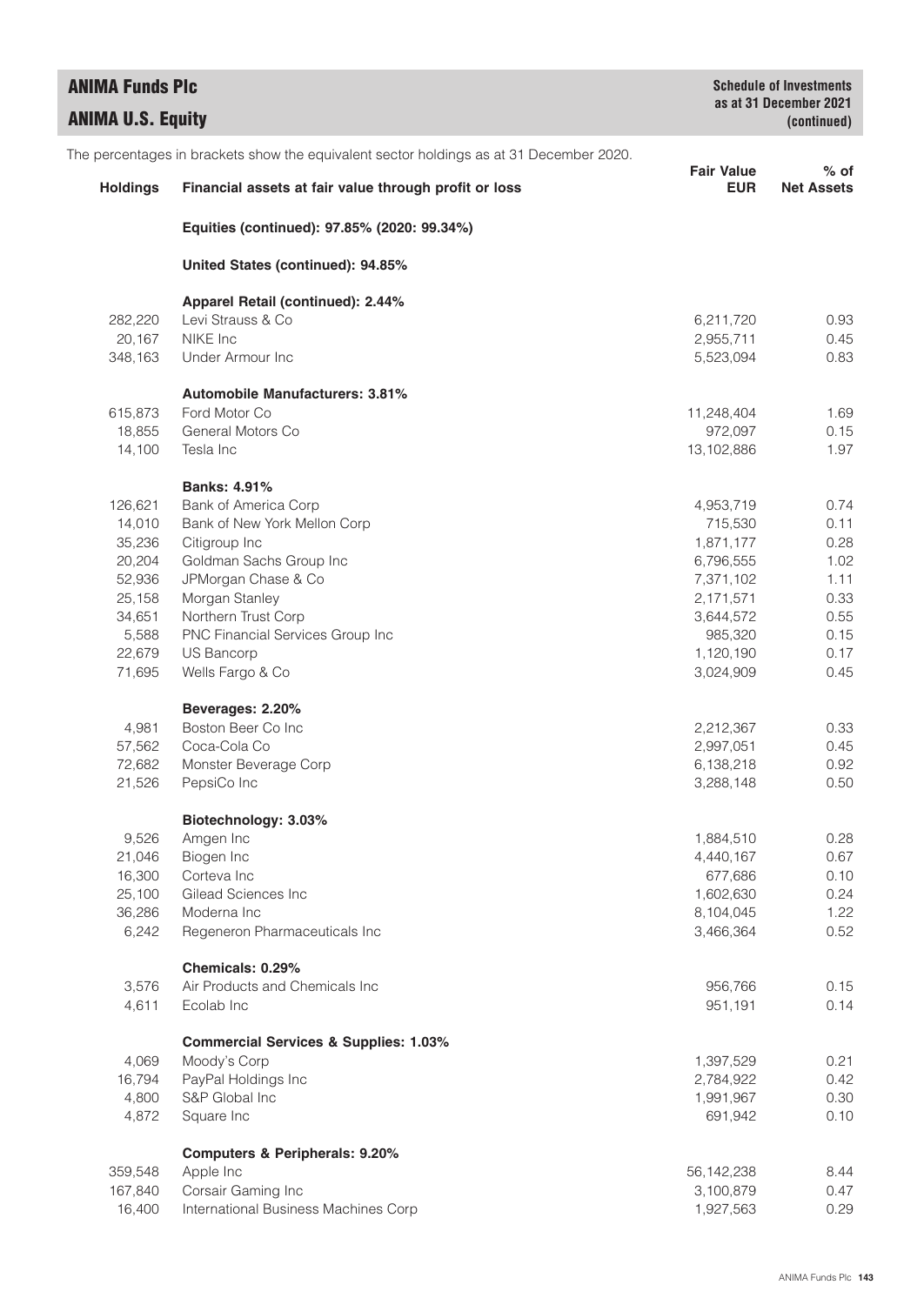| <b>ANIMA Funds PIC</b>   |                                                                                         |                                 | <b>Schedule of Investments</b><br>as at 31 December 2021 |
|--------------------------|-----------------------------------------------------------------------------------------|---------------------------------|----------------------------------------------------------|
| <b>ANIMA U.S. Equity</b> |                                                                                         |                                 | (continued)                                              |
|                          | The percentages in brackets show the equivalent sector holdings as at 31 December 2020. |                                 |                                                          |
| <b>Holdings</b>          | Financial assets at fair value through profit or loss                                   | <b>Fair Value</b><br><b>EUR</b> | $%$ of<br><b>Net Assets</b>                              |
|                          | Equities (continued): 97.85% (2020: 99.34%)                                             |                                 |                                                          |
|                          | United States (continued): 94.85%                                                       |                                 |                                                          |
|                          | <b>Cosmetics &amp; Personal Care: 1.02%</b>                                             |                                 |                                                          |
| 13,800                   | Colgate-Palmolive Co                                                                    | 1,035,607                       | 0.16                                                     |
| 39,721                   | Procter & Gamble Co                                                                     | 5,713,650                       | 0.86                                                     |
|                          | Distributors: 0.09%                                                                     |                                 |                                                          |
| 10,420                   | Fastenal Co                                                                             | 586,973                         | 0.09                                                     |
|                          | <b>Diversified Financial Services: 3.88%</b>                                            |                                 |                                                          |
| 98,407                   | AllianceBernstein Holding LP                                                            | 4,226,344                       | 0.63                                                     |
| 11,255                   | American Express Co                                                                     | 1,619,168                       | 0.24                                                     |
| 2,213                    | <b>BlackRock Inc</b>                                                                    | 1,781,687                       | 0.27                                                     |
| 7,747                    | Capital One Financial Corp                                                              | 988,404                         | 0.15                                                     |
| 27,516                   | Charles Schwab Corp                                                                     | 2,034,907                       | 0.31                                                     |
| 12,610                   | Mastercard Inc                                                                          | 3,984,371                       | 0.60                                                     |
| 37,205                   | T Rowe Price Group Inc                                                                  | 6,433,339                       | 0.97                                                     |
| 24,892                   | Visa Inc                                                                                | 4,743,534                       | 0.71                                                     |
|                          | <b>Electrical Equipment: 0.11%</b>                                                      |                                 |                                                          |
| 9,236                    | Emerson Electric Co                                                                     | 755,075                         | 0.11                                                     |
|                          | Food: 1.56%                                                                             |                                 |                                                          |
| 14,500                   | General Mills Inc                                                                       | 859,137                         | 0.13                                                     |
| 48,681                   | JM Smucker Co                                                                           | 5,814,153                       | 0.87                                                     |
| 118,000                  | Kraft Heinz Co                                                                          | 3,725,115                       | 0.56                                                     |
|                          | Hand & Machine Tools: 0.07%                                                             |                                 |                                                          |
| 2,696                    | Stanley Black & Decker Inc                                                              | 447,168                         | 0.07                                                     |
|                          | <b>Healthcare Products: 3.14%</b>                                                       |                                 |                                                          |
| 26,254                   | <b>Abbott Laboratories</b>                                                              | 3,249,199                       | 0.49                                                     |
| 20,525                   | <b>Boston Scientific Corp</b>                                                           | 766,710                         | 0.12                                                     |
| 8,826                    | Danaher Corp                                                                            | 2,553,502                       | 0.38                                                     |
| 29,774                   | Intuitive Surgical Inc                                                                  | 9,407,141                       | 1.42                                                     |
| 5,460                    | Stryker Corp                                                                            | 1,283,955                       | 0.19                                                     |
| 6,162                    | Thermo Fisher Scientific Inc                                                            | 3,615,489                       | 0.54                                                     |
|                          | <b>Healthcare Services: 1.21%</b>                                                       |                                 |                                                          |
| 3,576                    | Anthem Inc                                                                              | 1,457,632                       | 0.22                                                     |
| 14,980                   | UnitedHealth Group Inc                                                                  | 6,614,544                       | 0.99                                                     |
|                          | <b>Household Products/Wares: 1.29%</b>                                                  |                                 |                                                          |
| 91,829                   | Church & Dwight Co Inc                                                                  | 8,276,886                       | 1.24                                                     |
| 2,016                    | Clorox Co                                                                               | 309,101                         | 0.05                                                     |
|                          | Insurance: 2.01%                                                                        |                                 |                                                          |
| 11,670                   | Berkshire Hathaway Inc                                                                  | 3,068,353                       | 0.46                                                     |
| 26                       | Berkshire Hathaway Inc                                                                  | 10,303,565                      | 1.55                                                     |
|                          | Internet: 8.14%                                                                         |                                 |                                                          |
| 5,213                    | Alphabet Inc                                                                            | 13,264,411                      | 2.00                                                     |
| 5,125                    | Alphabet Inc                                                                            | 13,056,044                      | 1.96                                                     |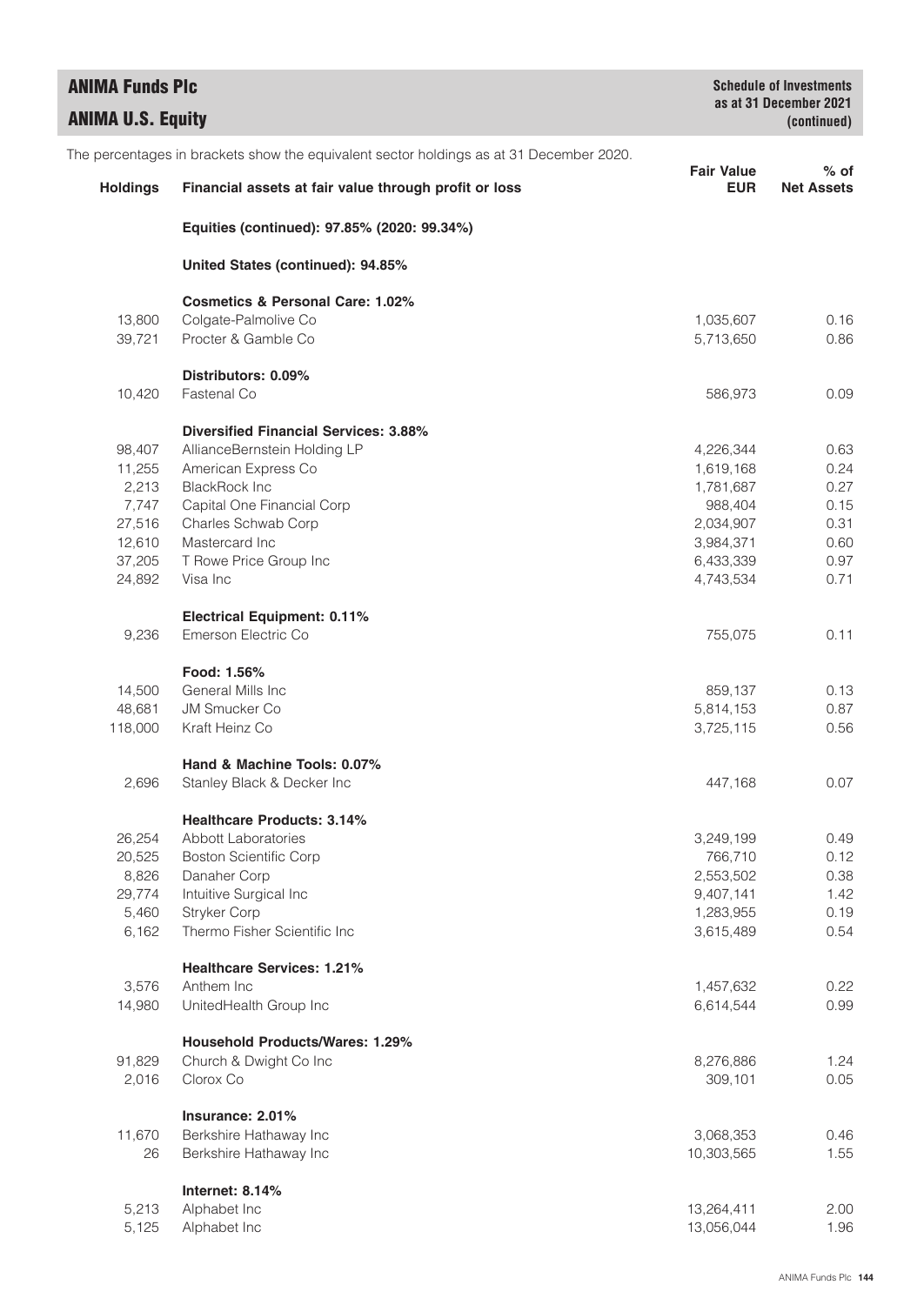| <b>ANIMA Funds PIc</b>   |                                                                                         | <b>Schedule of Investments</b><br>as at 31 December 2021 |                             |
|--------------------------|-----------------------------------------------------------------------------------------|----------------------------------------------------------|-----------------------------|
| <b>ANIMA U.S. Equity</b> |                                                                                         |                                                          | (continued)                 |
|                          | The percentages in brackets show the equivalent sector holdings as at 31 December 2020. |                                                          |                             |
| <b>Holdings</b>          | Financial assets at fair value through profit or loss                                   | <b>Fair Value</b><br><b>EUR</b>                          | $%$ of<br><b>Net Assets</b> |
|                          | Equities (continued): 97.85% (2020: 99.34%)                                             |                                                          |                             |
|                          | United States (continued): 94.85%                                                       |                                                          |                             |
|                          | Internet (continued): 8.14%                                                             |                                                          |                             |
| 7,442                    | Amazon.com Inc                                                                          | 21,820,405                                               | 3.28                        |
| 6,036                    | eBay Inc                                                                                | 352,967                                                  | 0.05                        |
| 8,000                    | Etsy Inc                                                                                | 1,540,204                                                | 0.23                        |
| 6,482                    | Netflix Inc                                                                             | 3,433,888                                                | 0.52                        |
| 17,400                   | Twitter Inc                                                                             | 661,298                                                  | 0.10                        |
|                          | Leisure Time: 0.53%                                                                     |                                                          |                             |
| 36,418                   | Polaris Inc                                                                             | 3,519,788                                                | 0.53                        |
|                          | Machinery - Diversified: 0.35%                                                          |                                                          |                             |
| 4,268                    | Deere & Co                                                                              | 1,286,893                                                | 0.19                        |
| 2,084                    | Rockwell Automation Inc                                                                 | 639,293                                                  | 0.10                        |
| 3,574                    | Xylem Inc                                                                               | 376,885                                                  | 0.06                        |
|                          | <b>Machinery Construction &amp; Mining: 0.23%</b>                                       |                                                          |                             |
| 8,448                    | Caterpillar Inc                                                                         | 1,535,825                                                | 0.23                        |
|                          | Media: 1.06%                                                                            |                                                          |                             |
| 70,535                   | Comcast Corp                                                                            | 3,121,726                                                | 0.47                        |
| 28,961                   | Walt Disney Co                                                                          | 3,944,575                                                | 0.59                        |
|                          | Miscellaneous Manufacturers: 0.42%                                                      |                                                          |                             |
| 7,555                    | 3M Co                                                                                   | 1,180,087                                                | 0.18                        |
| 4,804                    | Illinois Tool Works Inc                                                                 | 1,042,585                                                | 0.15                        |
| 2,085                    | Parker-Hannifin Corp                                                                    | 583,257                                                  | 0.09                        |
|                          | Miscellaneous Manufacturing: 1.33%                                                      |                                                          |                             |
| 106,810                  | General Electric Co                                                                     | 8,872,971                                                | 1.33                        |
|                          | Office/Business Equipment: 0.94%                                                        |                                                          |                             |
| 11,911                   | Zebra Technologies Corp                                                                 | 6,234,109                                                | 0.94                        |
|                          | Oil & Gas: 2.04%                                                                        |                                                          |                             |
| 30,028                   | Chevron Corp                                                                            | 3,098,651                                                | 0.47                        |
| 17,568                   | ConocoPhillips                                                                          | 1,115,071                                                | 0.17                        |
| 63,713                   | <b>EOG Resources Inc</b>                                                                | 4,976,809                                                | 0.75                        |
| 69,880                   | Exxon Mobil Corp                                                                        | 3,760,076                                                | 0.56                        |
| 10,700                   | Marathon Petroleum Corp                                                                 | 602,087                                                  | 0.09                        |
|                          | Oil & Gas Services: 0.49%                                                               |                                                          |                             |
| 123,100                  | Schlumberger NV                                                                         | 3,242,038                                                | 0.49                        |
|                          | Pharmaceuticals: 6.38%                                                                  |                                                          |                             |
| 27,450                   | AbbVie Inc                                                                              | 3,268,318                                                | 0.49                        |
| 4,268                    | Becton Dickinson and Co                                                                 | 943,824                                                  | 0.14                        |
| 32,722                   | Bristol-Myers Squibb Co                                                                 | 1,794,071                                                | 0.27                        |
| 5,458                    | Cigna Corp                                                                              | 1,102,111                                                | 0.17                        |
| 102,239                  | CVS Health Corp                                                                         | 9,274,514                                                | 1.40                        |
| 13,168                   | Eli Lilly and Co                                                                        | 3,198,440                                                | 0.48                        |
| 42,661                   | Johnson & Johnson                                                                       | 6,417,533                                                | 0.97                        |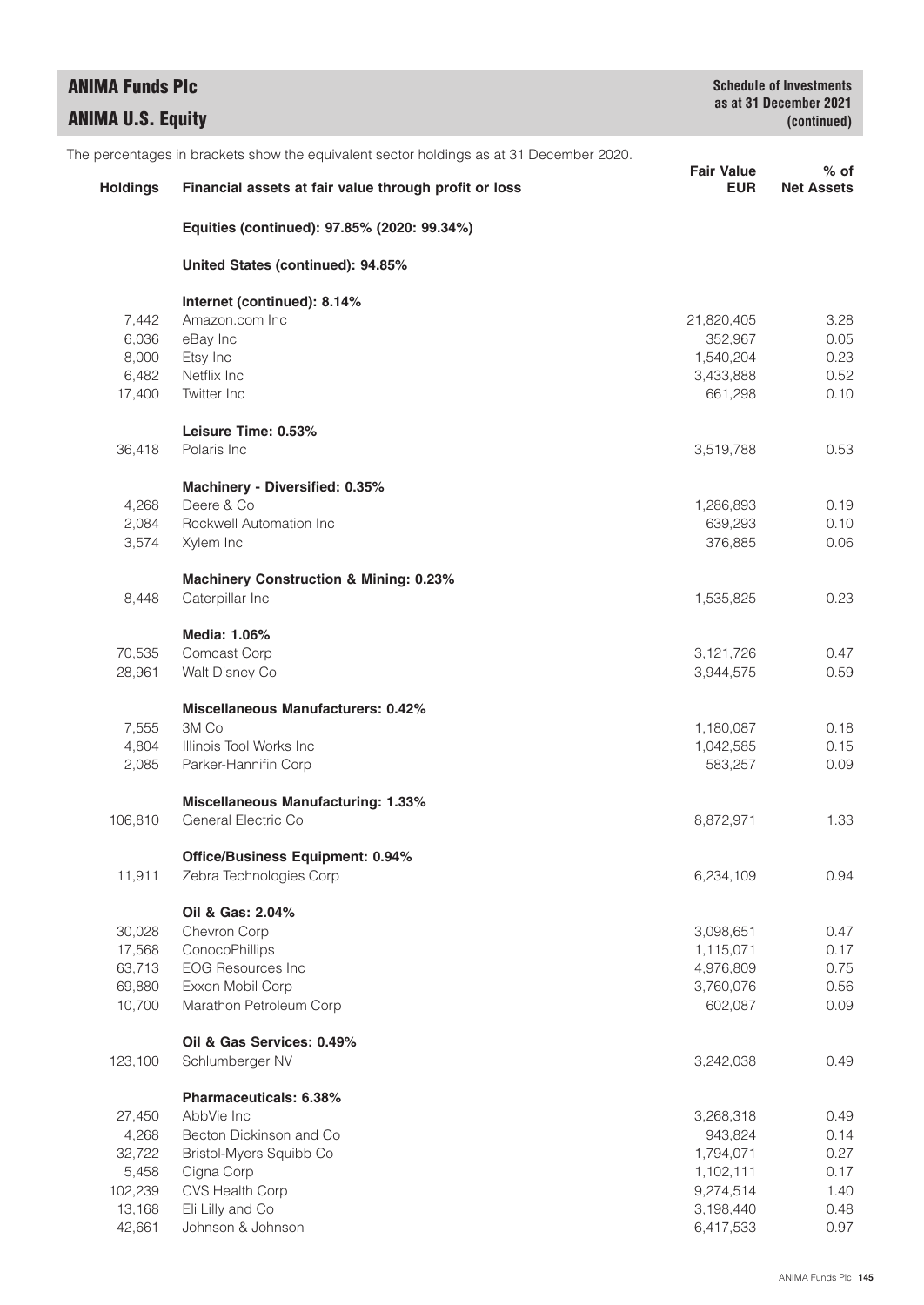| <b>ANIMA Funds PIC</b>   |                                                                                         | <b>Schedule of Investments</b>  |                                       |
|--------------------------|-----------------------------------------------------------------------------------------|---------------------------------|---------------------------------------|
| <b>ANIMA U.S. Equity</b> |                                                                                         |                                 | as at 31 December 2021<br>(continued) |
|                          | The percentages in brackets show the equivalent sector holdings as at 31 December 2020. |                                 |                                       |
| <b>Holdings</b>          | Financial assets at fair value through profit or loss                                   | <b>Fair Value</b><br><b>EUR</b> | $%$ of<br><b>Net Assets</b>           |
|                          | Equities (continued): 97.85% (2020: 99.34%)                                             |                                 |                                       |
|                          | United States (continued): 94.85%                                                       |                                 |                                       |
|                          | Pharmaceuticals (continued): 6.38%                                                      |                                 |                                       |
| 41,619                   | Merck & Co Inc                                                                          | 2,804,855                       | 0.42                                  |
| 231,040                  | Pfizer Inc                                                                              | 11,996,935                      | 1.80                                  |
| 7,452                    | Zoetis Inc                                                                              | 1,599,114                       | 0.24                                  |
|                          | Real Estate Investment Trust: 1.03%                                                     |                                 |                                       |
| 67,300                   | <b>Boston Properties Inc</b>                                                            | 6,816,405                       | 1.03                                  |
|                          | <b>Retail: 6.51%</b>                                                                    |                                 |                                       |
| 7,642                    | Costco Wholesale Corp                                                                   | 3,814,953                       | 0.58                                  |
| 4,033                    | Dollar General Corp                                                                     | 836,355                         | 0.13                                  |
| 16,459                   | Home Depot Inc                                                                          | 6,006,552                       | 0.90                                  |
| 12,100                   | Lowe's Cos Inc                                                                          | 2,750,271                       | 0.41                                  |
| 11,028                   | McDonald's Corp                                                                         | 2,599,610                       | 0.39                                  |
| 70,544                   | Shake Shack Inc                                                                         | 4,476,307                       | 0.67                                  |
| 21,400                   | Starbucks Corp                                                                          | 2,201,160                       | 0.33                                  |
| 37,165                   | <b>Target Corp</b>                                                                      | 7,563,726                       | 1.14                                  |
| 11,100                   | Tractor Supply Co                                                                       | 2,328,931                       | 0.35                                  |
| 84,255                   | Walmart Inc                                                                             | 10,720,066                      | 1.61                                  |
|                          | Semiconductors: 7.85%                                                                   |                                 |                                       |
|                          | Advanced Micro Devices Inc                                                              |                                 | 1.41                                  |
| 74,273                   |                                                                                         | 9,398,424                       |                                       |
| 5,862                    | Analog Devices Inc                                                                      | 906,053                         | 0.14                                  |
| 15,197                   | Applied Materials Inc                                                                   | 2,102,885                       | 0.32                                  |
| 6,948                    | Broadcom Inc                                                                            | 4,065,485                       | 0.61                                  |
| 157,015                  | Intel Corp                                                                              | 7,110,688                       | 1.07                                  |
| 49,700                   | Micron Technology Inc                                                                   | 4,071,013                       | 0.61                                  |
| 61,288                   | <b>NVIDIA Corp</b>                                                                      | 15,850,702                      | 2.38                                  |
| 37,972                   | QUALCOMM Inc                                                                            | 6,106,174                       | 0.92                                  |
| 15,495                   | Texas Instruments Inc                                                                   | 2,568,012                       | 0.39                                  |
|                          | Software: 12.80%                                                                        |                                 |                                       |
| 6,939                    | Adobe Inc                                                                               | 3,460,104                       | 0.52                                  |
| 3,276                    | Autodesk Inc                                                                            | 810,041                         | 0.12                                  |
| 288,992                  | Dropbox Inc                                                                             | 6,236,252                       | 0.94                                  |
| 23,700                   | Duolingo Inc                                                                            | 2,211,403                       | 0.33                                  |
| 19,369                   | Intuit Inc                                                                              | 10,955,444                      | 1.65                                  |
| 157,859                  | Microsoft Corp                                                                          | 46,685,852                      | 7.02                                  |
| 60,058                   | Paychex Inc                                                                             | 7,208,863                       | 1.09                                  |
| 14,809                   | salesforce.com Inc                                                                      | 3,309,367                       | 0.50                                  |
| 4,300                    | ServiceNow Inc                                                                          | 2,454,426                       | 0.37                                  |
| 10,731                   | Zoom Video Communications Inc                                                           | 1,735,437                       | 0.26                                  |
|                          | <b>Telecommunications: 0.87%</b>                                                        |                                 |                                       |
| 116,400                  | AT&T Inc                                                                                | 2,517,975                       | 0.38                                  |
| 14,799                   | Corning Inc                                                                             | 484,494                         | 0.07                                  |
| 60,529                   | Verizon Communications Inc                                                              | 2,765,641                       | 0.42                                  |
|                          | <b>Transportation: 2.37%</b>                                                            |                                 |                                       |
| 79,199                   | Expeditors International of Washington Inc                                              | 9,352,477                       | 1.41                                  |
| 3,576                    | FedEx Corp                                                                              | 813,311                         | 0.12                                  |

ANIMA Funds Plc **146**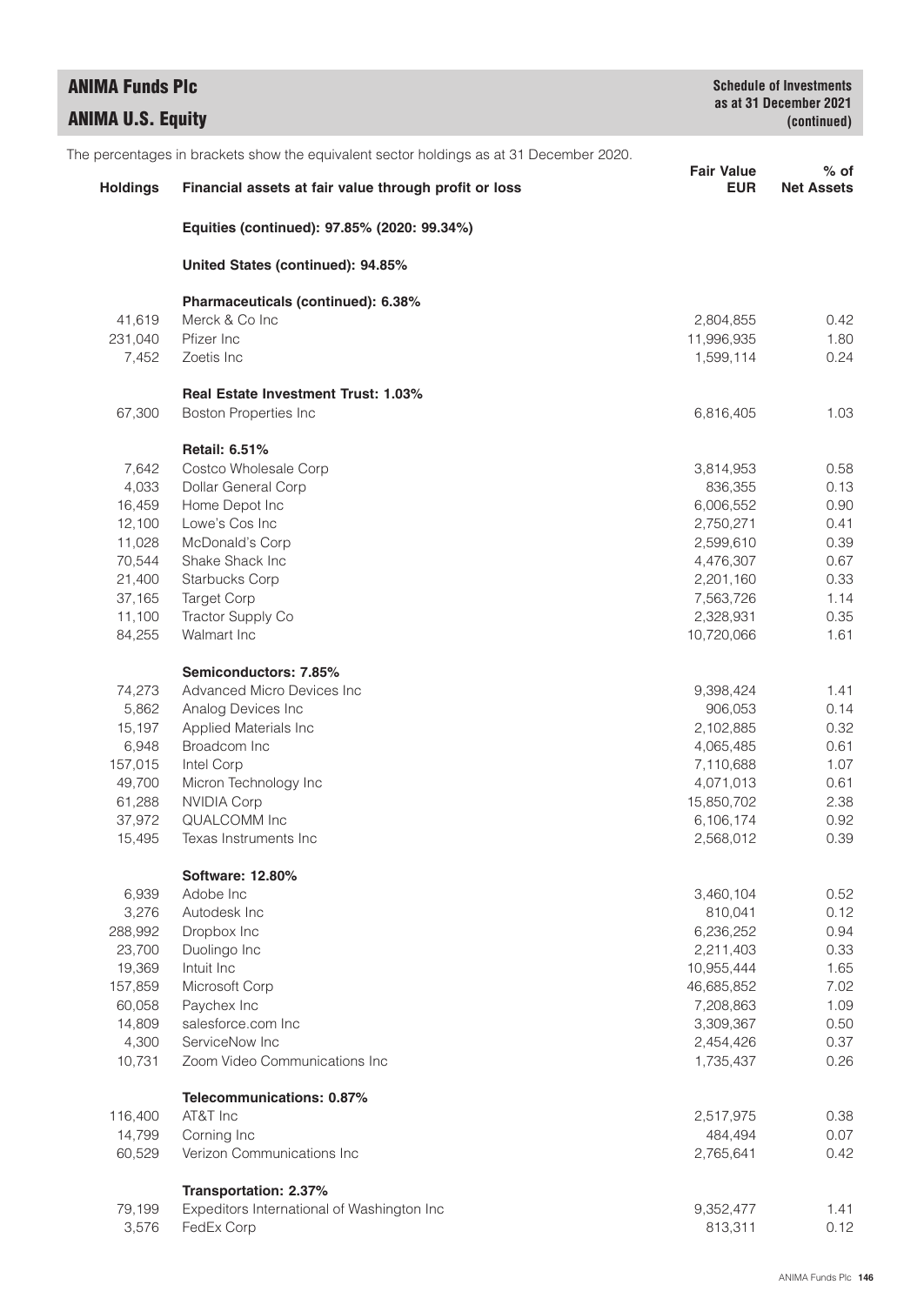| <b>ANIMA Funds PIC</b><br><b>ANIMA U.S. Equity</b> |                                                                                         | <b>Schedule of Investments</b><br>as at 31 December 2021<br>(continued) |                             |
|----------------------------------------------------|-----------------------------------------------------------------------------------------|-------------------------------------------------------------------------|-----------------------------|
|                                                    | The percentages in brackets show the equivalent sector holdings as at 31 December 2020. |                                                                         |                             |
| <b>Holdings</b>                                    | Financial assets at fair value through profit or loss                                   | <b>Fair Value</b><br><b>EUR</b>                                         | $%$ of<br><b>Net Assets</b> |
|                                                    | Equities (continued): 97.85% (2020: 99.34%)                                             |                                                                         |                             |
|                                                    | United States (continued): 94.85%                                                       |                                                                         |                             |
|                                                    | Transportation (continued): 2.37%                                                       |                                                                         |                             |
| 3,776                                              | Norfolk Southern Corp                                                                   | 988,527                                                                 | 0.15                        |
| 12,247                                             | Union Pacific Corp                                                                      | 2,713,144                                                               | 0.41                        |
| 9,879                                              | United Parcel Service Inc                                                               | 1,861,999                                                               | 0.28                        |
|                                                    | <b>Total United States</b>                                                              | 630,611,311                                                             | 94.85                       |
|                                                    | <b>Total Equities</b>                                                                   | 650,564,632                                                             | 97.85                       |
|                                                    | Forward Currency Contracts: 0.00% (2020: 0.03%)                                         |                                                                         |                             |

|                     |                              |                                               |                 |                                                              | <b>Maturity</b>                                                       | <b>Unrealised</b><br>Gain/(Loss) | $%$ of                      |
|---------------------|------------------------------|-----------------------------------------------|-----------------|--------------------------------------------------------------|-----------------------------------------------------------------------|----------------------------------|-----------------------------|
| <b>Counterparty</b> | <b>Currency</b>              | <b>Buys</b>                                   | <b>Currency</b> | <b>Sells</b>                                                 | <b>Date</b>                                                           | <b>EUR</b>                       | <b>Net Assets</b>           |
| J.P. Morgan         | <b>EUR</b>                   | 8,222,129                                     | <b>USD</b>      | 9,300,000                                                    | 28/01/2022                                                            | 48,045                           | 0.00                        |
| J.P. Morgan         | <b>USD</b>                   | 4,100,000                                     | <b>EUR</b>      | 3,535,944                                                    | 28/01/2022                                                            | 67,685                           | 0.01                        |
| Morgan<br>Stanley   | <b>EUR</b>                   | 5,913,370                                     | <b>USD</b>      | 6.700.000                                                    | 28/01/2022                                                            | 24,514                           | 0.00                        |
| Morgan<br>Stanley   | <b>USD</b>                   | 17,300,000                                    | <b>EUR</b>      | 14,763,822                                                   | 28/01/2022                                                            | 441,731                          | 0.07                        |
|                     |                              |                                               |                 | <b>Total Fair Value Gains on Forward Currency Contracts</b>  |                                                                       | 581,975                          | 0.08                        |
| Goldman<br>Sachs    | <b>EUR</b>                   | 134,415                                       | CAD             | 200,000                                                      | 28/01/2022                                                            | (4, 754)                         | (0.00)                      |
| J.P. Morgan         | <b>EUR</b>                   | 1,274,844                                     | CAD             | 1,900,000                                                    | 28/01/2022                                                            | (47, 259)                        | (0.01)                      |
| J.P. Morgan         | <b>EUR</b>                   | 4,322,871                                     | <b>USD</b>      | 5,000,000                                                    | 28/01/2022                                                            | (71, 797)                        | (0.01)                      |
| J.P. Morgan         | <b>USD</b>                   | 10,000,000                                    | <b>EUR</b>      | 8,844,092                                                    | 28/01/2022                                                            | (54, 755)                        | (0.00)                      |
| Morgan              | <b>EUR</b>                   | 12,695,704                                    | <b>USD</b>      | 14,800,000                                                   | 28/01/2022                                                            | (312, 517)                       | (0.06)                      |
| Stanley             |                              |                                               |                 |                                                              |                                                                       |                                  |                             |
| Morgan<br>Stanley   | <b>USD</b>                   | 8,900,000                                     | <b>EUR</b>      | 7,866,769                                                    | 28/01/2022                                                            | (44, 258)                        | (0.00)                      |
|                     |                              |                                               |                 | <b>Total Fair Value Losses on Forward Currency Contracts</b> |                                                                       | (535, 340)                       | (0.08)                      |
|                     |                              | <b>Total Forward Currency Contracts</b>       |                 |                                                              |                                                                       | 46,635                           | 0.00                        |
|                     |                              |                                               |                 |                                                              |                                                                       | <b>Fair Value</b><br><b>EUR</b>  | $%$ of<br><b>Net Assets</b> |
|                     |                              |                                               |                 | Total Value of Investments (Cost: EUR 466,101,638)           |                                                                       | 650,611,267                      | 97.85                       |
|                     |                              | Cash and Cash Equivalents and Due From Broker |                 |                                                              |                                                                       | 16,400,406                       | 2.47                        |
|                     | <b>Other Net Liabilities</b> |                                               |                 |                                                              |                                                                       | (2, 144, 262)                    | (0.32)                      |
|                     |                              |                                               |                 |                                                              | Net Assets Attributable to Holders of Redeemable Participating Shares | 664,867,411                      | 100.00                      |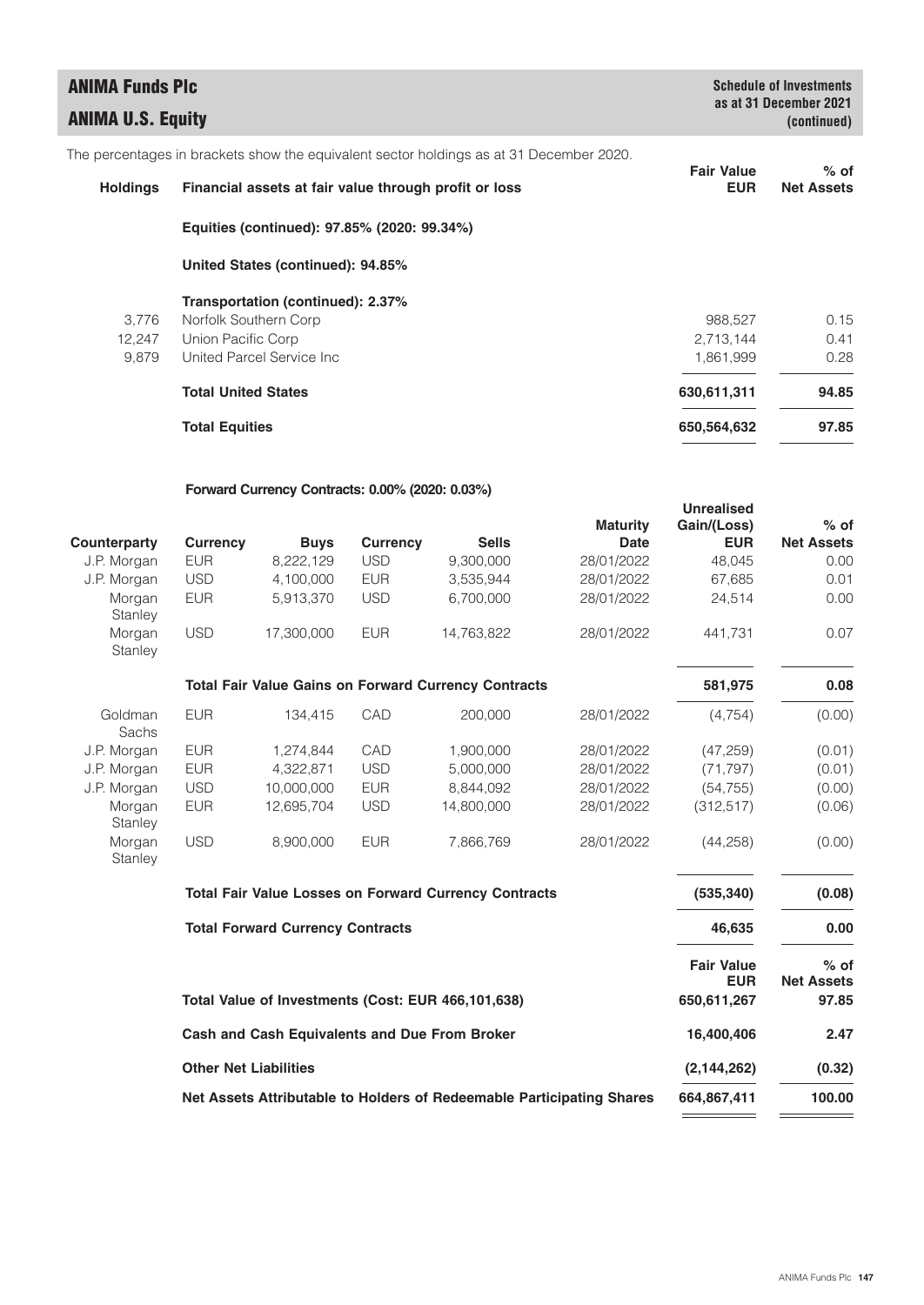| <b>ANIMA U.S. Equity</b> | <b>ANIMA Funds PIC</b> | <b>Schedule of Investments</b><br>as at 31 December 2021 |
|--------------------------|------------------------|----------------------------------------------------------|
|                          |                        | (continued)                                              |

The percentages in brackets show the equivalent sector holdings as at 31 December 2020.

|                                                                        | % of Gross    |
|------------------------------------------------------------------------|---------------|
| <b>Analysis of Gross Assets (Unaudited)</b>                            | <b>Assets</b> |
| Transferable securities admitted to an official stock exchange listing | 97.26         |
| Over the counter financial derivative instruments                      | 0.09          |
| Other Assets                                                           | 2.65          |
|                                                                        | 100.00        |
|                                                                        |               |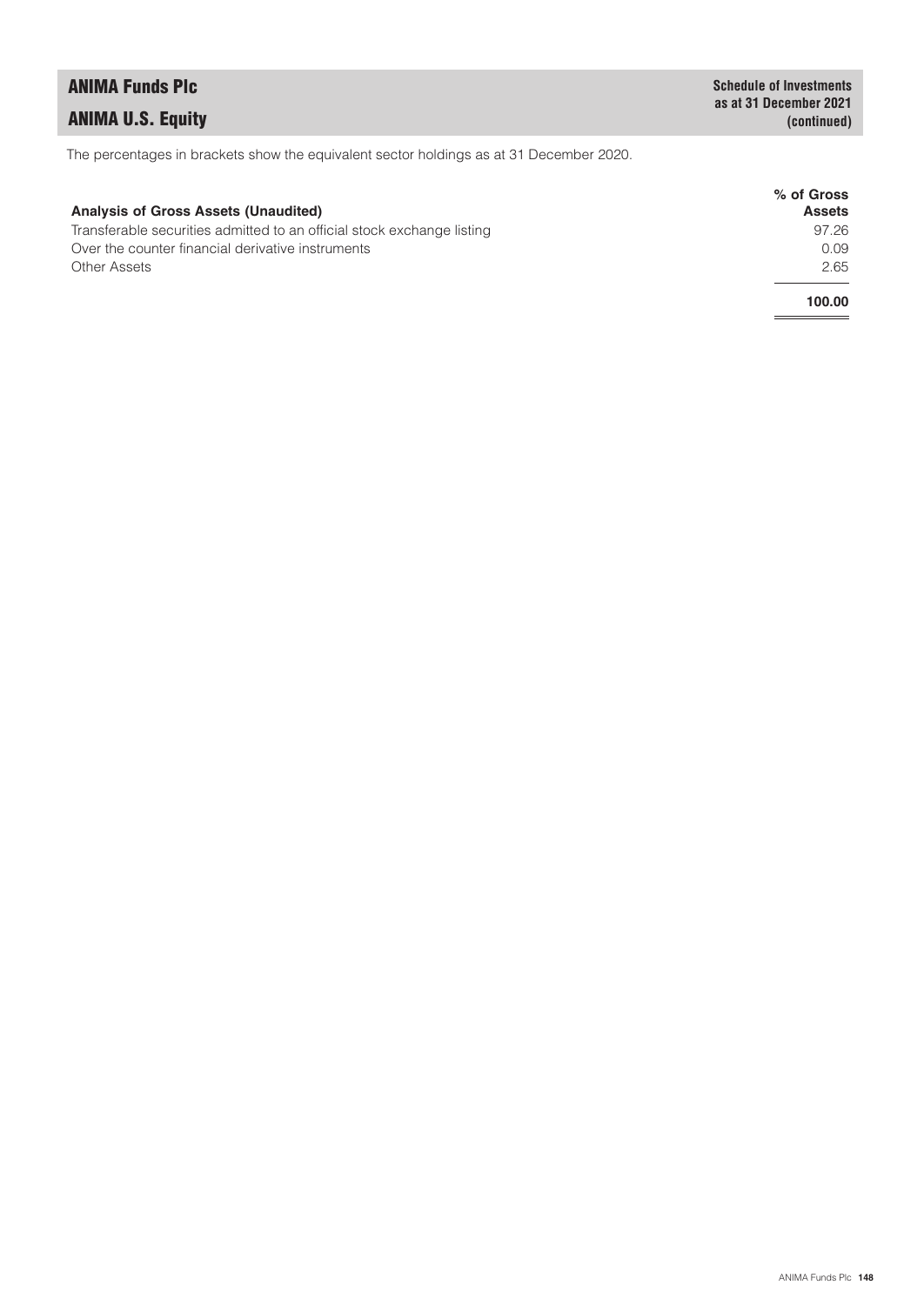| <b>ANIMA Funds PIC</b> |                                                                                         |                                 | <b>Schedule of Investments</b> |
|------------------------|-----------------------------------------------------------------------------------------|---------------------------------|--------------------------------|
|                        | <b>ANIMA Star High Potential Europe</b>                                                 |                                 | as at 31 December 2021         |
|                        | The percentages in brackets show the equivalent sector holdings as at 31 December 2020. |                                 |                                |
| <b>Holdings</b>        | Financial assets at fair value through profit or loss                                   | <b>Fair Value</b><br><b>EUR</b> | $%$ of<br><b>Net Assets</b>    |
|                        | Equities: 53.38% (2020: 56.31%)                                                         |                                 |                                |
|                        | Denmark: 0.53%                                                                          |                                 |                                |
| 24,500                 | <b>Healthcare Products: 0.30%</b><br>Coloplast A/S                                      | 3,791,493                       | 0.30                           |
| 27,000                 | <b>Retail: 0.23%</b><br>Pandora A/S                                                     | 2,960,080                       | 0.23                           |
|                        | <b>Total Denmark</b>                                                                    | 6,751,573                       | 0.53                           |
|                        | <b>Finland: 0.20%</b>                                                                   |                                 |                                |
| 41,000                 | Machinery - Diversified: 0.20%<br>Kone OYJ                                              | 2,584,640                       | 0.20                           |
|                        | <b>Total Finland</b>                                                                    | 2,584,640                       | 0.20                           |
|                        | <b>France: 9.28%</b>                                                                    |                                 |                                |
| 33,500                 | Aerospace & Defense: 0.19%<br>Thales SA                                                 | 2,505,800                       | 0.19                           |
| 13,871                 | Apparel Retail: 0.76%<br>Kering SA                                                      | 9,805,410                       | 0.76                           |
| 262,314                | Automobile Manufacturers: 0.62%<br>Renault SA                                           | 8,012,381                       | 0.62                           |
| 161,427<br>210,000     | <b>Banks: 1.26%</b><br><b>BNP Paribas SA</b><br>Societe Generale SA                     | 9,809,919<br>6,343,050          | 0.77<br>0.49                   |
| 17,500                 | Beverages: 0.29%<br>Pernod Ricard SA                                                    | 3,701,250                       | 0.29                           |
| 101,215                | Chemicals: 1.21%<br>Air Liquide SA                                                      | 15,518,284                      | 1.21                           |
| 45,621                 | Computers & Peripherals: 0.77%<br>Capgemini SE                                          | 9,831,325                       | 0.77                           |
| 96,500                 | Distributors: 0.13%<br>Rexel SA                                                         | 1,720,595                       | 0.13                           |
| 22,000                 | <b>Electical Components &amp; Equipment: 0.30%</b><br>Schneider Electric SE             | 3,794,120                       | 0.30                           |
| 236,000                | <b>Electric: 0.19%</b><br>Electricite de France SA                                      | 2,437,880                       | 0.19                           |
| 52,854                 | <b>Healthcare Products: 0.77%</b><br>EssilorLuxottica SA                                | 9,896,383                       | 0.77                           |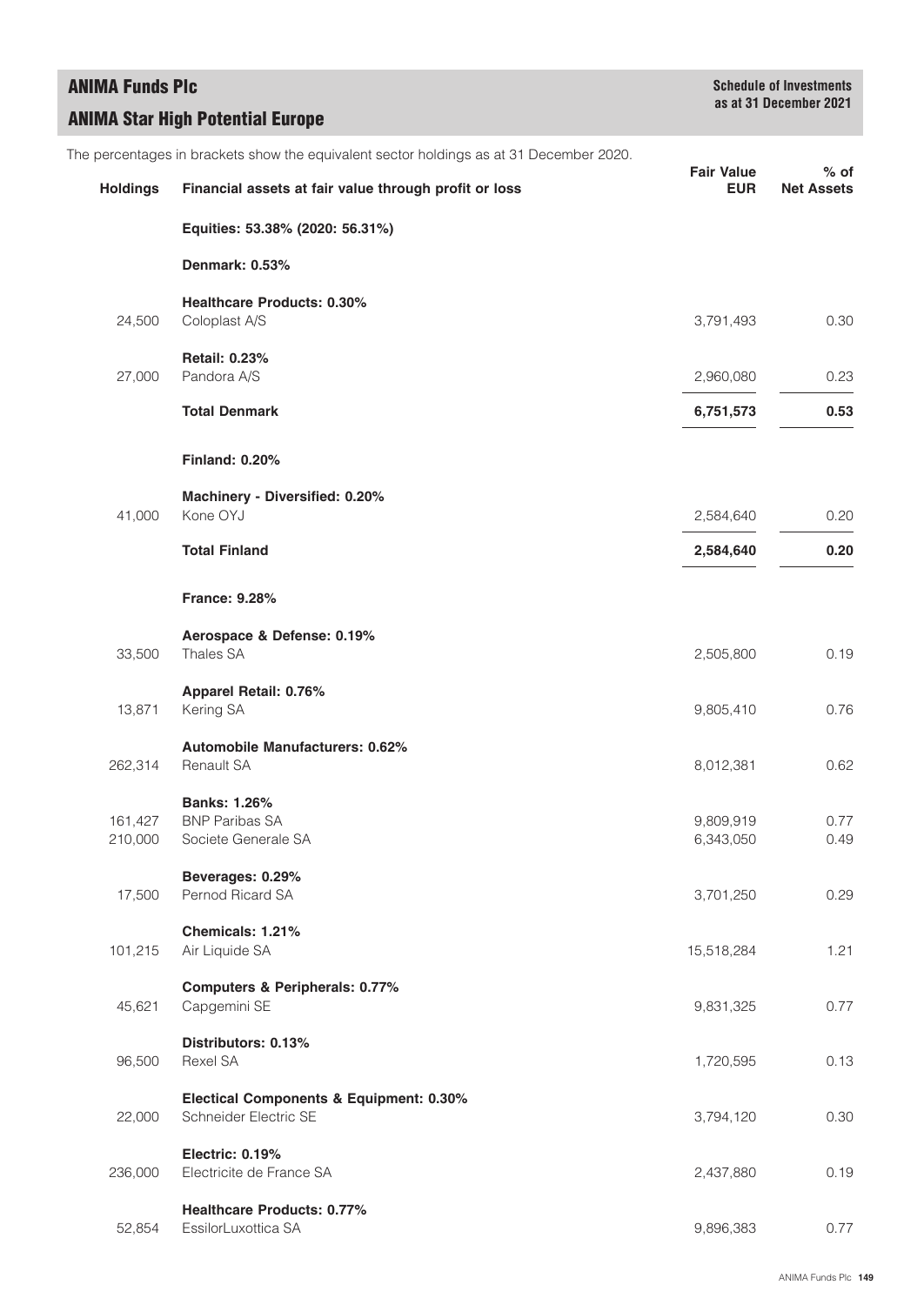| <b>ANIMA Funds PIc</b><br><b>ANIMA Star High Potential Europe</b> |                                                                                         | <b>Schedule of Investments</b><br>as at 31 December 2021<br>(continued) |                             |
|-------------------------------------------------------------------|-----------------------------------------------------------------------------------------|-------------------------------------------------------------------------|-----------------------------|
|                                                                   | The percentages in brackets show the equivalent sector holdings as at 31 December 2020. |                                                                         |                             |
| <b>Holdings</b>                                                   | Financial assets at fair value through profit or loss                                   | <b>Fair Value</b><br><b>EUR</b>                                         | $%$ of<br><b>Net Assets</b> |
|                                                                   | Equities (continued): 53.38% (2020: 56.31%)                                             |                                                                         |                             |
|                                                                   | France (continued): 9.28%                                                               |                                                                         |                             |
| 385,449                                                           | Insurance: 0.79%<br>AXA SA                                                              | 10,092,982                                                              | 0.79                        |
| 285,983                                                           | Oil & Gas: 1.00%<br><b>Total SA</b>                                                     | 12,763,421                                                              | 1.00                        |
| 395,826                                                           | Water: 1.00%<br>Veolia Environnement SA                                                 | 12,769,347                                                              | 1.00                        |
|                                                                   | <b>Total France</b>                                                                     | 119,002,147                                                             | 9.28                        |
|                                                                   | Germany: 6.60%                                                                          |                                                                         |                             |
| 67,570                                                            | Apparel Retail: 0.57%<br>Puma SE                                                        | 7,263,775                                                               | 0.57                        |
| 420,000                                                           | <b>Banks: 0.22%</b><br>Commerzbank AG                                                   | 2,809,380                                                               | 0.22                        |
| 71,500                                                            | Chemicals: 0.30%<br>Covestro AG                                                         | 3,875,300                                                               | 0.30                        |
| 451,422                                                           | <b>Electric: 1.26%</b><br><b>RWE AG</b>                                                 | 16, 124, 794                                                            | 1.26                        |
| 26,000                                                            | Internet: 0.20%<br>Delivery Hero SE                                                     | 2,548,000                                                               | 0.20                        |
| 105,005                                                           | <b>Miscellaneous Manufacturing: 1.25%</b><br>Siemens AG                                 | 16,032,163                                                              | 1.25                        |
| 410,578                                                           | Semiconductors: 1.30%<br>Infineon Technologies AG                                       | 16,735,159                                                              | 1.30                        |
| 131,442                                                           | Software: 1.28%<br>SAP SE                                                               | 16,417,106                                                              | 1.28                        |
| 50,000                                                            | Transportation: 0.22%<br>Deutsche Post AG                                               | 2,827,000                                                               | 0.22                        |
|                                                                   | <b>Total Germany</b>                                                                    | 84,632,677                                                              | 6.60                        |
|                                                                   | Greece: 0.17%                                                                           |                                                                         |                             |
| 134,969                                                           | <b>Telecommunications: 0.17%</b><br>Hellenic Telecommunications Organization SA         | 2,193,921                                                               | 0.17                        |
|                                                                   | <b>Total Greece</b>                                                                     | 2,193,921                                                               | 0.17                        |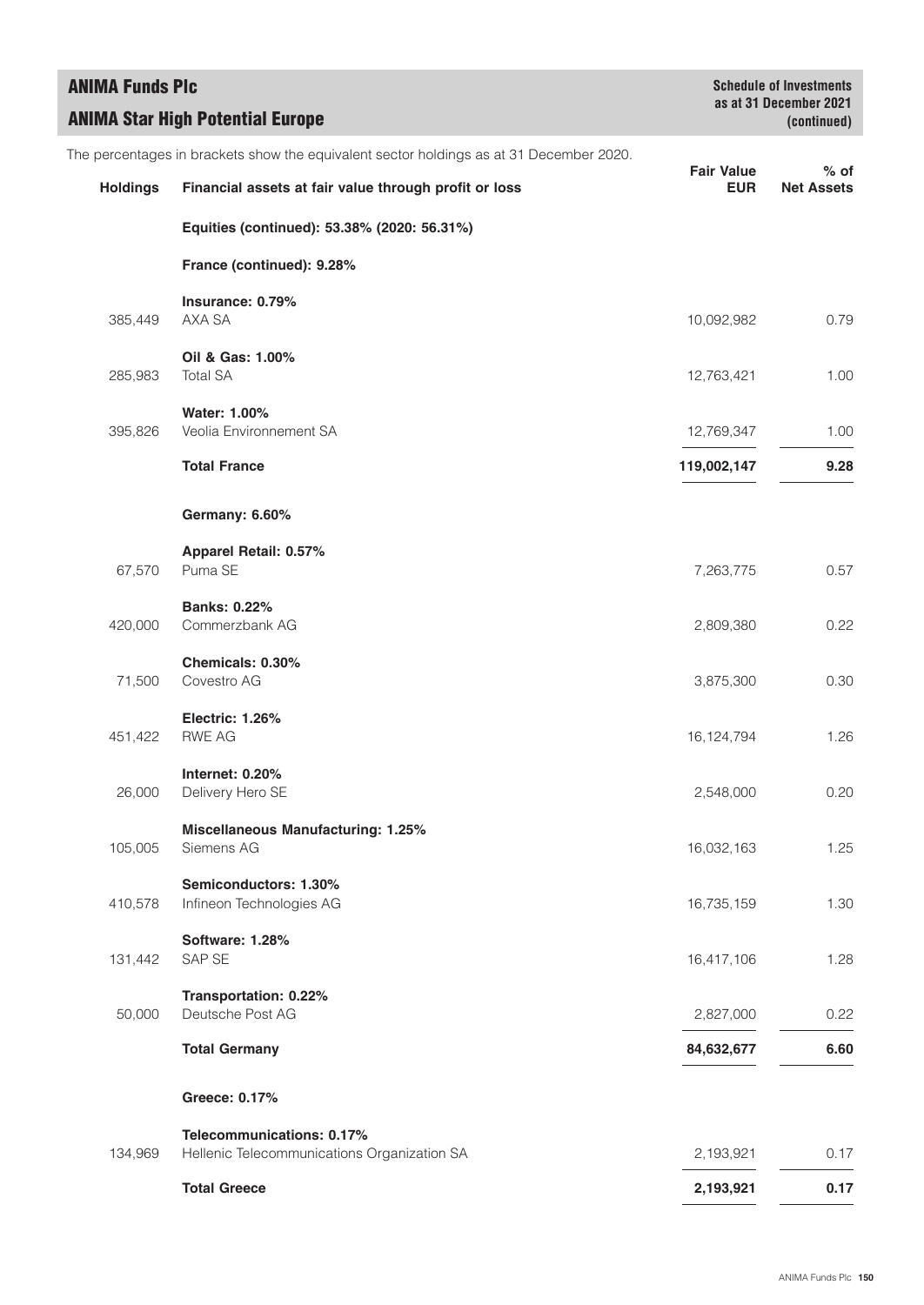| <b>ANIMA Funds PIC</b> |                                                                                         |                           | <b>Schedule of Investments</b>        |
|------------------------|-----------------------------------------------------------------------------------------|---------------------------|---------------------------------------|
|                        | <b>ANIMA Star High Potential Europe</b>                                                 |                           | as at 31 December 2021<br>(continued) |
|                        | The percentages in brackets show the equivalent sector holdings as at 31 December 2020. | <b>Fair Value</b>         | $%$ of                                |
| <b>Holdings</b>        | Financial assets at fair value through profit or loss                                   | <b>EUR</b>                | <b>Net Assets</b>                     |
|                        | Equities (continued): 53.38% (2020: 56.31%)                                             |                           |                                       |
|                        | Guernsey: 0.00%                                                                         |                           |                                       |
| 50,000                 | Real Estate: 0.00%<br>Squarestone Brasil LTD                                            |                           | 0.00                                  |
|                        | <b>Total Guernsey</b>                                                                   |                           | 0.00                                  |
|                        | Ireland: 1.36%                                                                          |                           |                                       |
| 206,591                | <b>Building Products: 0.75%</b><br>CRH Plc                                              | 9,610,613                 | 0.75                                  |
| 12,500                 | Chemicals: 0.30%<br>Linde Plc                                                           | 3,825,000                 | 0.30                                  |
| 40,000                 | Computers & Peripherals: 0.31%<br>Seagate Technology Holdings Plc                       | 3,973,972                 | 0.31                                  |
|                        | <b>Total Ireland</b>                                                                    | 17,409,585                | 1.36                                  |
|                        | Italy: 1.14%                                                                            |                           |                                       |
|                        | <b>Banks: 0.70%</b>                                                                     |                           |                                       |
| 300,000<br>469,255     | Banca Mediolanum SpA<br>UniCredit SpA                                                   | 2,604,000<br>6,355,590    | 0.20<br>0.50                          |
| 270,000                | Beverages: 0.27%<br>Davide Campari-Milano NV                                            | 3,470,850                 | 0.27                                  |
| 202,316                | <b>Construction &amp; Engineering: 0.17%</b><br>Infrastrutture Wireless Italiane SpA    | 2,160,735                 | 0.17                                  |
|                        | <b>Total Italy</b>                                                                      | 14,591,175                | 1.14                                  |
|                        | Jersey, Channel Islands: 1.80%                                                          |                           |                                       |
|                        | <b>Mining: 1.80%</b>                                                                    |                           |                                       |
| 3,620,703<br>442,578   | Glencore Plc<br>Polymetal International Plc                                             | 16, 169, 348<br>6,913,284 | 1.26<br>0.54                          |
|                        | <b>Total Jersey, Channel Islands</b>                                                    | 23,082,632                | 1.80                                  |
|                        | Luxembourg: 0.96%                                                                       |                           |                                       |
| 342,356                | Iron & Steel: 0.75%<br>ArcelorMittal SA                                                 | 9,635,610                 | 0.75                                  |
|                        | Metal Fabricate/Hardware: 0.21%                                                         |                           |                                       |
| 295,000                | Tenaris SA                                                                              | 2,716,950                 | 0.21                                  |
|                        | <b>Total Luxembourg</b>                                                                 | 12,352,560                | 0.96                                  |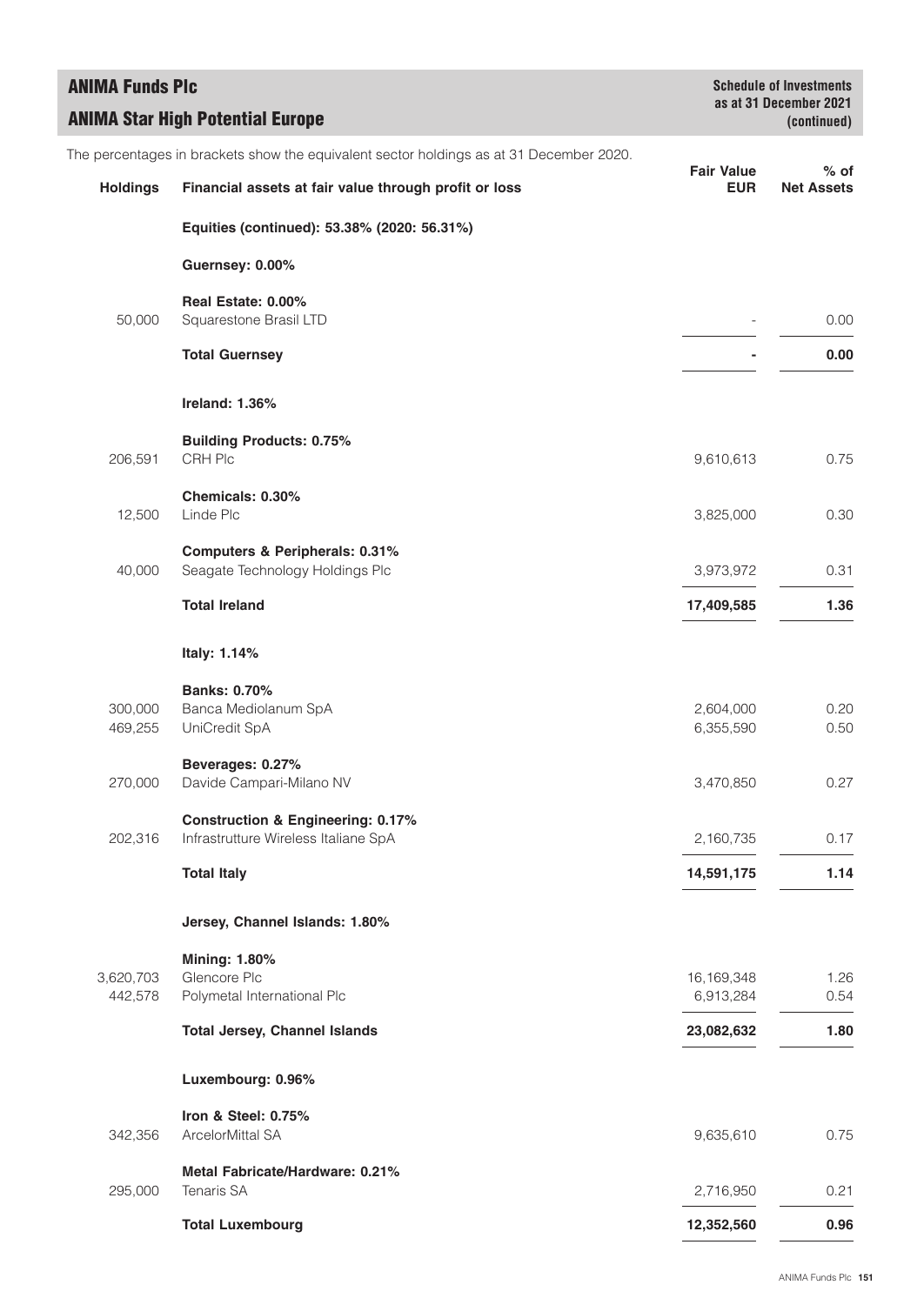| <b>ANIMA Funds PIC</b> |                                                                                         |                   | <b>Schedule of Investments</b>        |
|------------------------|-----------------------------------------------------------------------------------------|-------------------|---------------------------------------|
|                        | <b>ANIMA Star High Potential Europe</b>                                                 |                   | as at 31 December 2021<br>(continued) |
|                        | The percentages in brackets show the equivalent sector holdings as at 31 December 2020. | <b>Fair Value</b> |                                       |
| <b>Holdings</b>        | Financial assets at fair value through profit or loss                                   | <b>EUR</b>        | $%$ of<br><b>Net Assets</b>           |
|                        | Equities (continued): 53.38% (2020: 56.31%)                                             |                   |                                       |
|                        | Netherlands: 4.04%                                                                      |                   |                                       |
| 166,039                | Aerospace & Defense: 1.46%<br>Airbus SE                                                 | 18,656,142        | 1.46                                  |
| 484,111                | <b>Automobile Manufacturers: 0.63%</b><br><b>Stellantis NV</b>                          | 8,077,876         | 0.63                                  |
| 250,000                | <b>Banks: 0.25%</b><br>ABN AMRO Bank NV                                                 | 3,229,000         | 0.25                                  |
| 112,578                | Internet: 0.65%<br>Prosus NV                                                            | 8,277,860         | 0.65                                  |
| 19,125                 | Semiconductors: 1.05%<br><b>ASML Holding NV</b>                                         | 13,515,638        | 1.05                                  |
|                        | <b>Total Netherlands</b>                                                                | 51,756,516        | 4.04                                  |
|                        | Norway: 0.52%                                                                           |                   |                                       |
| 957,055                | <b>Mining: 0.52%</b><br>Norsk Hydro ASA                                                 | 6,634,757         | 0.52                                  |
|                        | <b>Total Norway</b>                                                                     | 6,634,757         | 0.52                                  |
|                        | Portugal: 0.51%                                                                         |                   |                                       |
| 1,366,540              | <b>Electric: 0.51%</b><br>EDP - Energias de Portugal SA                                 | 6,603,121         | 0.51                                  |
|                        | <b>Total Portugal</b>                                                                   | 6,603,121         | 0.51                                  |
|                        | Spain: 0.77%                                                                            |                   |                                       |
|                        | <b>Banks: 0.77%</b>                                                                     |                   |                                       |
| 3,374,876              | Banco Santander SA                                                                      | 9,923,823         | 0.77                                  |
|                        | <b>Total Spain</b>                                                                      | 9,923,823         | 0.77                                  |
|                        | <b>Sweden: 1.38%</b>                                                                    |                   |                                       |
| 51,500                 | Machinery - Diversified: 0.24%<br>Atlas Copco AB                                        | 3,130,205         | 0.24                                  |
| 595,047                | <b>Machinery Construction &amp; Mining: 1.14%</b><br>Sandvik AB                         | 14,598,713        | 1.14                                  |
|                        | <b>Total Sweden</b>                                                                     | 17,728,918        | 1.38                                  |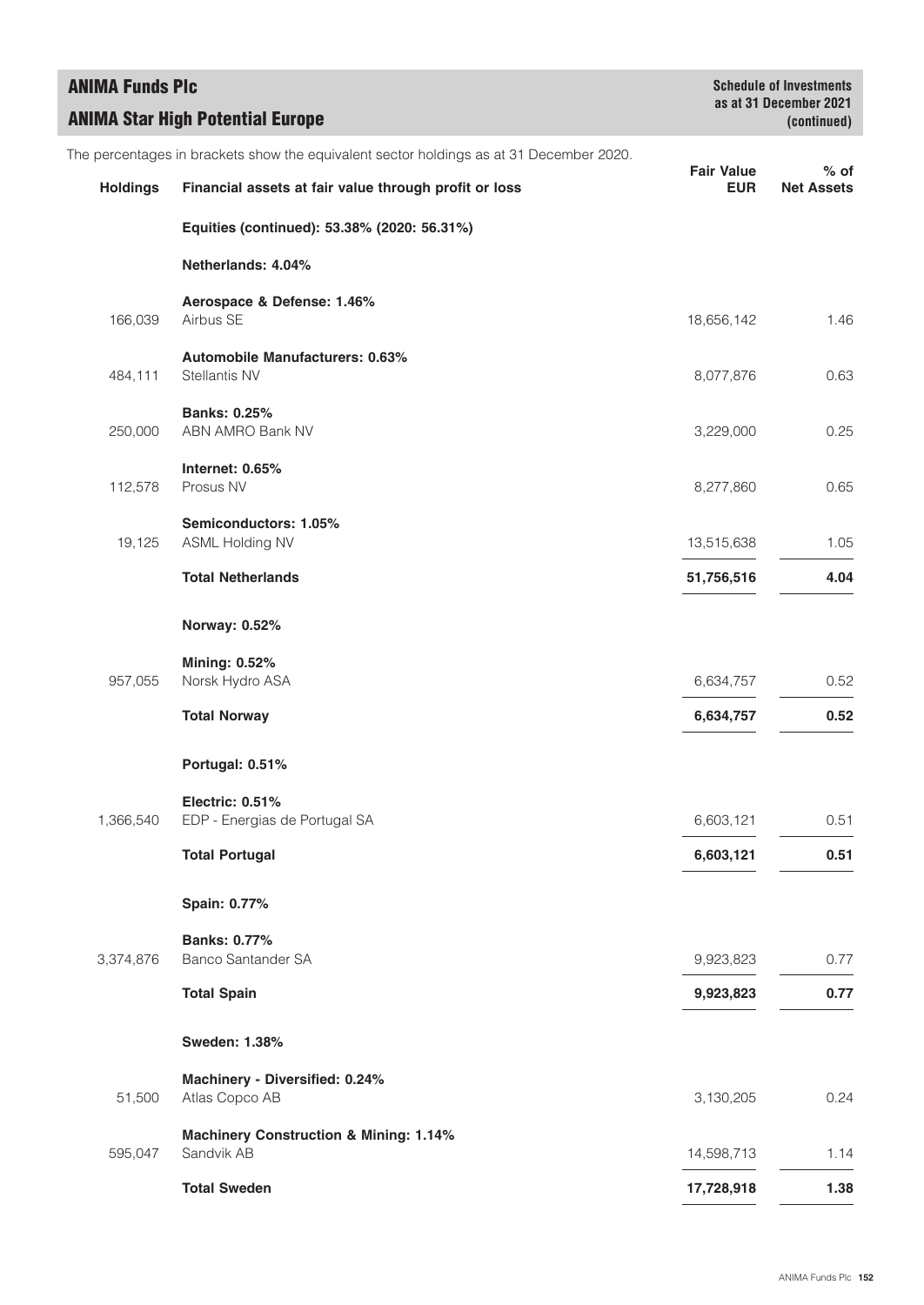| <b>ANIMA Funds PIC</b>               |                                                                                                    |                                      | <b>Schedule of Investments</b>        |
|--------------------------------------|----------------------------------------------------------------------------------------------------|--------------------------------------|---------------------------------------|
|                                      | <b>ANIMA Star High Potential Europe</b>                                                            |                                      | as at 31 December 2021<br>(continued) |
|                                      | The percentages in brackets show the equivalent sector holdings as at 31 December 2020.            |                                      |                                       |
| <b>Holdings</b>                      | Financial assets at fair value through profit or loss                                              | <b>Fair Value</b><br><b>EUR</b>      | $%$ of<br><b>Net Assets</b>           |
|                                      | Equities (continued): 53.38% (2020: 56.31%)                                                        |                                      |                                       |
|                                      | Switzerland: 7.33%                                                                                 |                                      |                                       |
| 607,054                              | <b>Banks: 0.75%</b><br><b>UBS Group AG</b>                                                         | 9,619,973                            | 0.75                                  |
| 26,733                               | <b>Building Products: 0.77%</b><br>Sika AG                                                         | 9,809,191                            | 0.77                                  |
| 860                                  | <b>Commercial Services &amp; Supplies: 0.20%</b><br><b>SGS SA</b>                                  | 2,528,973                            | 0.20                                  |
| 157,382                              | Food: 1.51%<br>Nestle SA                                                                           | 19,356,828                           | 1.51                                  |
| 55,000<br>8,500                      | <b>Healthcare Products: 0.56%</b><br>Alcon Inc<br>Sonova Holding AG                                | 4,285,730<br>2,935,166               | 0.33<br>0.23                          |
| 14,673                               | <b>Healthcare Services: 0.84%</b><br>Lonza Group AG                                                | 10,784,977                           | 0.84                                  |
| 70,256                               | <b>Pharmaceuticals: 2.01%</b><br>Roche Holding AG                                                  | 25,704,584                           | 2.01                                  |
| 27,500<br>19,500                     | <b>Retail: 0.69%</b><br>Cie Financiere Richemont SA<br>Swatch Group AG                             | 3,634,696<br>5,250,639               | 0.28<br>0.41                          |
|                                      | <b>Total Switzerland</b>                                                                           | 93,910,757                           | 7.33                                  |
|                                      | United Kingdom: 13.10%                                                                             |                                      |                                       |
| 1,755,000<br>2,499,031<br>14,635,703 | <b>Banks: 2.00%</b><br><b>Barclays Plc</b><br><b>HSBC Holdings Plc</b><br>Lloyds Banking Group Plc | 3,908,814<br>13,353,822<br>8,332,354 | 0.31<br>1.04<br>0.65                  |
| 87,872<br>266,517                    | <b>Commercial Services &amp; Supplies: 1.08%</b><br>Ashtead Group Plc<br><b>RELX Plc</b>           | 6,218,840<br>7,601,065               | 0.49<br>0.59                          |
| 353,200<br>900,000                   | Food: 1.57%<br>Diageo Plc<br>Tesco Plc                                                             | 16,978,453<br>3,107,542              | 1.33<br>0.24                          |
| 619,032                              | <b>Healthcare Products: 0.74%</b><br>Smith & Nephew Plc                                            | 9,536,869                            | 0.74                                  |
| 915,517                              | <b>Holding Companies - Diversified Operations: 0.51%</b><br>Drax Group Plc                         | 6,597,024                            | 0.51                                  |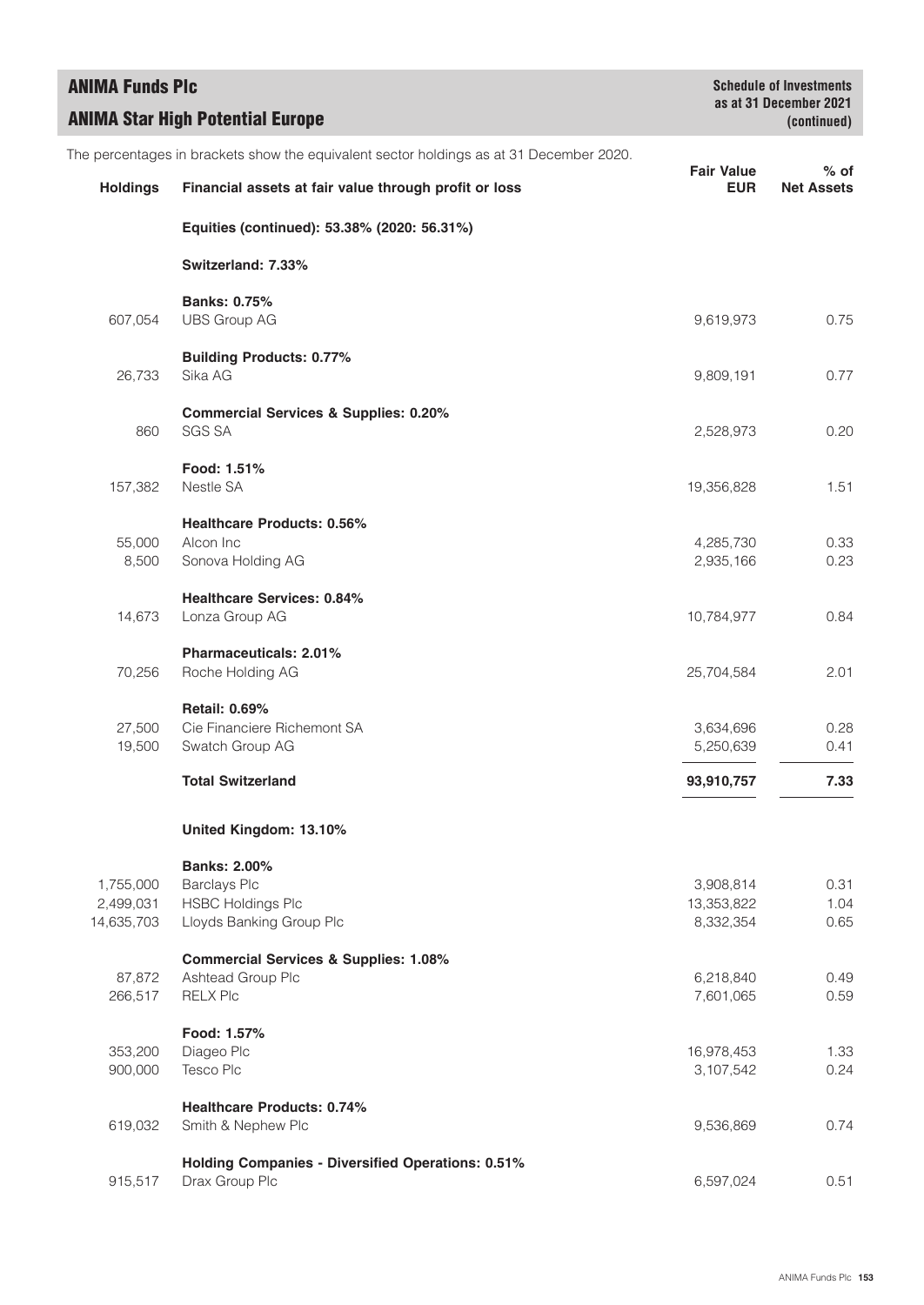| <b>ANIMA Funds PIC</b>                                                                                  | <b>Schedule of Investments</b><br>as at 31 December 2021 |                   |
|---------------------------------------------------------------------------------------------------------|----------------------------------------------------------|-------------------|
| <b>ANIMA Star High Potential Europe</b>                                                                 |                                                          | (continued)       |
| The percentages in brackets show the equivalent sector holdings as at 31 December 2020.                 | <b>Fair Value</b>                                        | $%$ of            |
| <b>Holdings</b><br>Financial assets at fair value through profit or loss                                | <b>EUR</b>                                               | <b>Net Assets</b> |
| Equities (continued): 53.38% (2020: 56.31%)                                                             |                                                          |                   |
| United Kingdom (continued): 13.10%                                                                      |                                                          |                   |
| <b>Household Products/Wares: 0.87%</b><br>147,529<br>Reckitt Benckiser Group Plc                        | 11,143,712                                               | 0.87              |
| Insurance: 0.58%<br>1,533,685<br>Aviva Plc                                                              | 7,496,694                                                | 0.58              |
| <b>Machinery Construction &amp; Mining: 0.20%</b><br>Weir Group Plc<br>125,000                          | 2,548,081                                                | 0.20              |
| Oil & Gas: 1.98%<br>Royal Dutch Shell Plc<br>1,317,641                                                  | 25,443,648                                               | 1.98              |
| <b>Pharmaceuticals: 2.02%</b><br>AstraZeneca Plc<br>125,929<br>669,736<br>GlaxoSmithKline Plc           | 13,015,824<br>12,815,562                                 | 1.02<br>1.00      |
| Software: 0.30%<br>Atlassian Corp Plc<br>11,300                                                         | 3,788,760                                                | 0.30              |
| <b>Telecommunications: 1.25%</b><br><b>BT Group Plc</b><br>2,515,000<br>Vodafone Group Plc<br>8,190,080 | 5,078,811<br>10,950,639                                  | 0.40<br>0.85      |
| <b>Total United Kingdom</b>                                                                             | 167,916,514                                              | 13.10             |
| United States: 3.69%                                                                                    |                                                          |                   |
| Computers & Peripherals: 0.53%<br>43,000<br>Apple Inc                                                   | 6,714,309                                                | 0.53              |
| Internet: 1.84%<br>5,911<br>Amazon.com Inc<br>170,000<br>Uber Technologies Inc                          | 17,331,418<br>6,268,116                                  | 1.35<br>0.49      |
| Semiconductors: 0.32%<br>50,000<br>Micron Technology Inc                                                | 4,095,586                                                | 0.32              |
| Software: 1.00%<br>Digital Turbine Inc<br>170,125<br>70,500<br>Dynatrace Inc                            | 9,124,100<br>3,741,361                                   | 0.71<br>0.29      |
| <b>Total United States</b>                                                                              | 47,274,890                                               | 3.69              |
| <b>Total Equities</b>                                                                                   | 684,350,206                                              | 53.38             |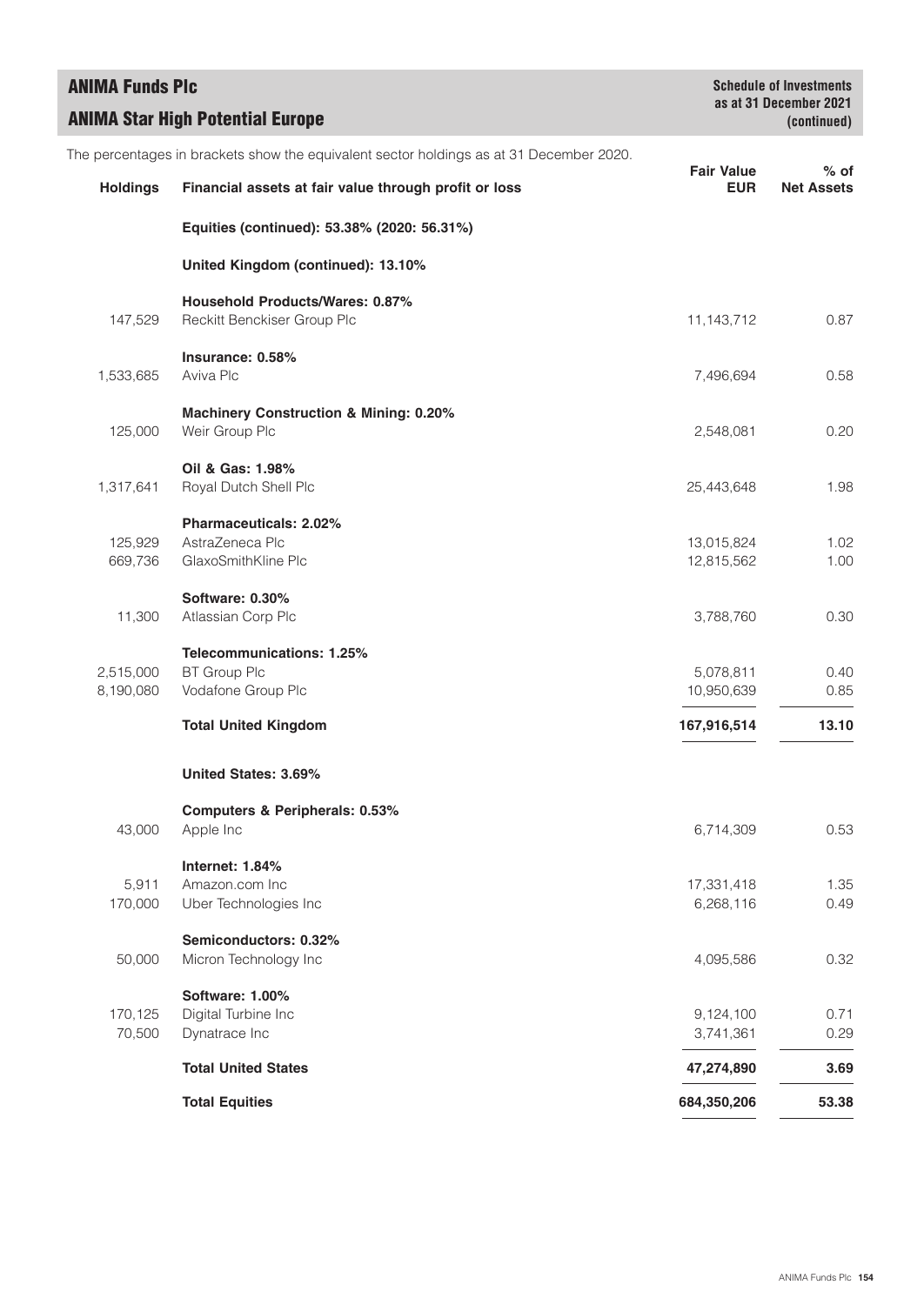| <b>ANIMA Funds PIC</b>                  |                            |                                                                                                                                                                                                            |                                                | <b>Schedule of Investments</b>        |
|-----------------------------------------|----------------------------|------------------------------------------------------------------------------------------------------------------------------------------------------------------------------------------------------------|------------------------------------------------|---------------------------------------|
| <b>ANIMA Star High Potential Europe</b> |                            |                                                                                                                                                                                                            |                                                | as at 31 December 2021<br>(continued) |
|                                         |                            | The percentages in brackets show the equivalent sector holdings as at 31 December 2020.                                                                                                                    | <b>Fair Value</b>                              | $%$ of                                |
| <b>Holdings</b>                         |                            | Financial assets at fair value through profit or loss                                                                                                                                                      | <b>EUR</b>                                     | <b>Net Assets</b>                     |
|                                         |                            | Bonds: 29.07% (2020: 26.08%)                                                                                                                                                                               |                                                |                                       |
|                                         | <b>France: 6.23%</b>       |                                                                                                                                                                                                            |                                                |                                       |
| 79,800,000                              |                            | Government Bonds: 6.23%<br>France Treasury Bill BTF Zero Coupon 12/01/2022                                                                                                                                 | 79,817,556                                     | 6.23                                  |
|                                         | <b>Total France</b>        |                                                                                                                                                                                                            | 79,817,556                                     | 6.23                                  |
|                                         | Italy: 15.47%              |                                                                                                                                                                                                            |                                                |                                       |
| 65,800,000<br>41,000,000<br>90,800,000  |                            | Government Bonds: 15.47%<br>Italy Buoni Ordinari Del Tesoro BOT Zero Coupon 14/03/2022<br>Italy Buoni Ordinari Del Tesoro BOT Zero Coupon 14/07/2022<br>Italy Buoni Poliennali Del Tesoro 1.35% 15/04/2022 | 65,892,120<br>41,139,400<br>91,303,940         | 5.14<br>3.21<br>7.12                  |
|                                         | <b>Total Italy</b>         |                                                                                                                                                                                                            | 198,335,460                                    | 15.47                                 |
|                                         | Spain: 7.37%               |                                                                                                                                                                                                            |                                                |                                       |
| 94,000,000                              |                            | <b>Government Bonds: 7.37%</b><br>Spain Government Bond 5.85% 31/01/2022                                                                                                                                   | 94,462,480                                     | 7.37                                  |
|                                         | <b>Total Spain</b>         |                                                                                                                                                                                                            | 94,462,480                                     | 7.37                                  |
|                                         | <b>Total Bonds</b>         |                                                                                                                                                                                                            | 372,615,496                                    | 29.07                                 |
|                                         |                            | Futures contracts: (0.22%) (2020: (0.15%))                                                                                                                                                                 |                                                |                                       |
| <b>Notional</b><br><b>Amount</b>        | No. of<br><b>Contracts</b> |                                                                                                                                                                                                            | <b>Unrealised</b><br>Gain/(Loss)<br><b>EUR</b> | $%$ of<br><b>Net Assets</b>           |
| 24,784,598                              | 860                        | STOXX 600 Basic Resources Futures March 2022                                                                                                                                                               | 649,902                                        | 0.05                                  |
| 6,289,000                               | 200                        | STOXX 600 Construction & Materials Futures March 2022<br>STOXX 600 Industrial Goods & Services Futures March 2022                                                                                          | 158,000                                        | 0.01                                  |
| 12,712,375<br>6,341,995                 | 325<br>550                 | STOXX 600 Travel & Leisure Futures March 2022                                                                                                                                                              | 212,875<br>51,755                              | 0.02<br>0.00                          |
|                                         |                            | <b>Total Fair Value Gains on Open Futures Contracts</b>                                                                                                                                                    | 1,072,532                                      | 0.08                                  |
| (65, 736, 402)                          | (1,600)                    | EURO STOXX 50 Futures March 2022                                                                                                                                                                           | (2,863,598)                                    | (0.22)                                |
| (13, 441, 773)                          | (245)                      | FTSE 250 Index Futures March 2022                                                                                                                                                                          | (231,030)                                      | (0.02)                                |
| (25, 156, 570)                          | (590)                      | STOXX 600 Food & Beverage Futures March 2022                                                                                                                                                               | (478,930)                                      | (0.03)                                |
| (12,686,400)                            | (240)                      | STOXX 600 Health Care Futures March 2022                                                                                                                                                                   | (225,600)                                      | (0.02)                                |
| (12,631,800)                            | (1, 110)                   | STOXX 600 Telecommunications Futures March 2022                                                                                                                                                            | (122, 100)                                     | (0.01)                                |
|                                         |                            | <b>Total Fair Value Losses on Open Futures Contracts</b>                                                                                                                                                   | (3,921,258)                                    | (0.30)                                |
|                                         |                            | <b>Total Futures Contracts</b>                                                                                                                                                                             | (2,848,726)                                    | (0.22)                                |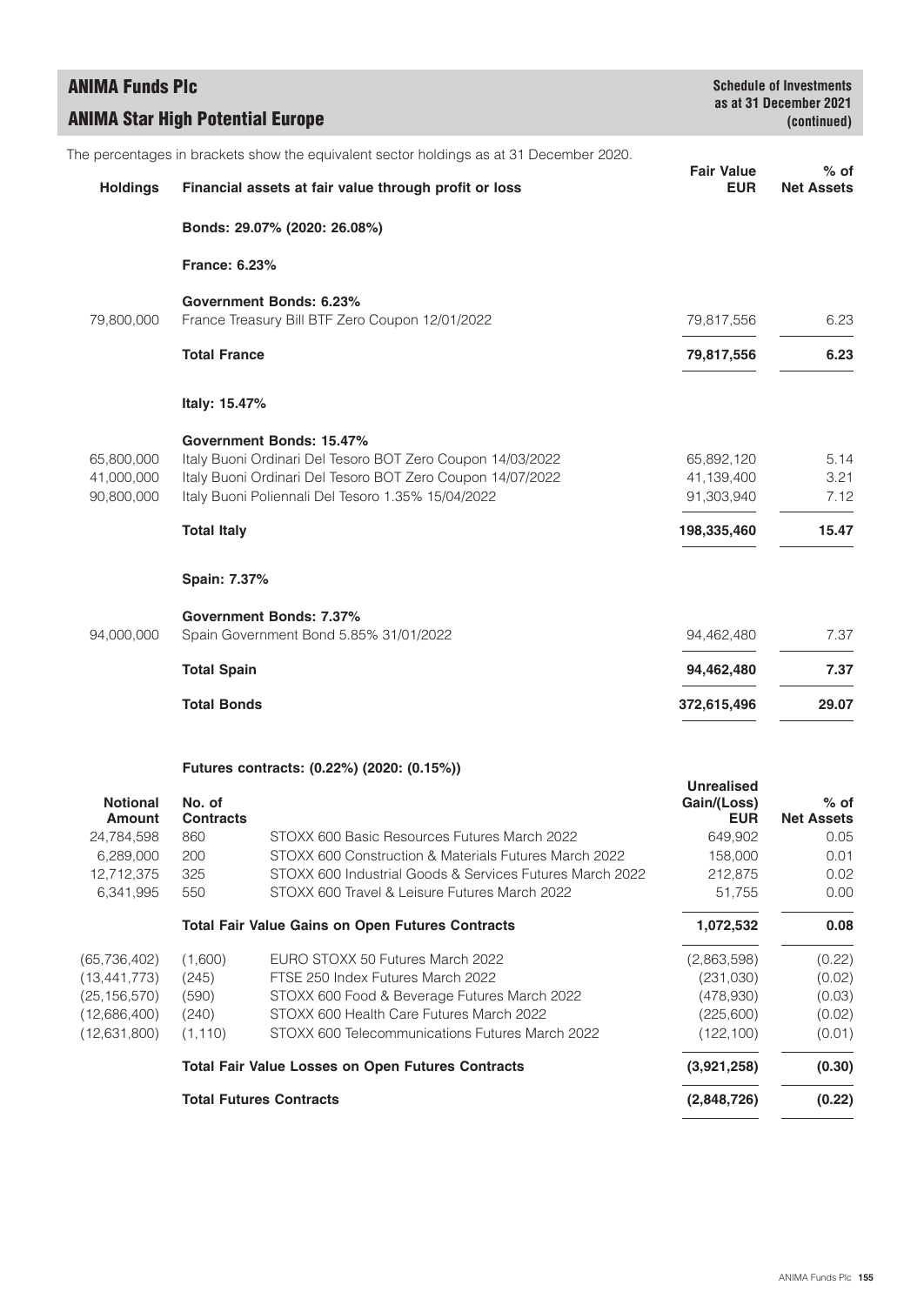## **ANIMA Funds Plc ANIMA Star High Potential Europe**

The percentages in brackets show the equivalent sector holdings as at 31 December 2020.

### **Forward Currency Contracts: (0.50%) (2020: (0.05%))**

| <b>Counterparty</b><br>Goldman              | <b>Currency</b><br><b>EUR</b> | <b>Buys</b><br>2,953,025                      | <b>Currency</b><br><b>SEK</b> | <b>Sells</b><br>30,000,000                                   | <b>Maturity</b><br><b>Date</b><br>28/01/2022                          | <b>Unrealised</b><br>Gain/(Loss)<br><b>EUR</b><br>40,115 | $%$ of<br><b>Net Assets</b><br>0.00 |
|---------------------------------------------|-------------------------------|-----------------------------------------------|-------------------------------|--------------------------------------------------------------|-----------------------------------------------------------------------|----------------------------------------------------------|-------------------------------------|
| Sachs                                       |                               |                                               |                               |                                                              |                                                                       |                                                          |                                     |
| J.P. Morgan                                 | <b>EUR</b>                    | 7,059,937                                     | <b>USD</b>                    | 8,000,000                                                    | 28/01/2022                                                            | 28,468                                                   | 0.00                                |
| Morgan<br>Stanley                           | <b>EUR</b>                    | 15,738,321                                    | <b>SEK</b>                    | 160,000,000                                                  | 28/01/2022                                                            | 202,797                                                  | 0.02                                |
|                                             |                               |                                               |                               | <b>Total Fair Value Gains on Forward Currency Contracts</b>  |                                                                       | 271,380                                                  | 0.02                                |
| Goldman<br>Sachs                            | <b>EUR</b>                    | 45,374,421                                    | <b>CHF</b>                    | 49,000,000                                                   | 28/01/2022                                                            | (1,922,196)                                              | (0.16)                              |
| Goldman<br>Sachs                            | <b>EUR</b>                    | 2,316,395                                     | <b>GBP</b>                    | 2,000,000                                                    | 28/01/2022                                                            | (64, 539)                                                | (0.00)                              |
| Goldman<br>Sachs                            | <b>EUR</b>                    | 14,789,268                                    | <b>NOK</b>                    | 150,000,000                                                  | 28/01/2022                                                            | (154, 937)                                               | (0.01)                              |
| J.P. Morgan                                 | <b>EUR</b>                    | 15,392,050                                    | <b>CHF</b>                    | 16,250,000                                                   | 28/01/2022                                                            | (293, 052)                                               | (0.03)                              |
| J.P. Morgan                                 | <b>EUR</b>                    | 8,274,057                                     | <b>GBP</b>                    | 7,000,000                                                    | 28/01/2022                                                            | (59, 215)                                                | (0.00)                              |
| Morgan<br>Stanley                           | <b>EUR</b>                    | 8,537,358                                     | CHF                           | 9,000,000                                                    | 28/01/2022                                                            | (149, 777)                                               | (0.01)                              |
| Morgan<br>Stanley                           | <b>EUR</b>                    | 53,780                                        | <b>DKK</b>                    | 400,000                                                      | 28/01/2022                                                            | (3)                                                      | 0.00                                |
| Morgan<br>Stanley                           | <b>EUR</b>                    | 119,443,029                                   | <b>GBP</b>                    | 102,500,000                                                  | 28/01/2022                                                            | (2,579,881)                                              | (0.19)                              |
| Morgan<br>Stanley                           | <b>EUR</b>                    | 42,898,403                                    | <b>USD</b>                    | 50,500,000                                                   | 28/01/2022                                                            | (1,487,751)                                              | (0.12)                              |
|                                             |                               |                                               |                               | <b>Total Fair Value Losses on Forward Currency Contracts</b> |                                                                       | (6,711,351)                                              | (0.52)                              |
|                                             |                               | <b>Total Forward Currency Contracts</b>       |                               |                                                              |                                                                       | (6,439,971)                                              | (0.50)                              |
|                                             |                               |                                               |                               |                                                              |                                                                       | <b>Fair Value</b><br><b>EUR</b>                          | $%$ of<br><b>Net Assets</b>         |
|                                             |                               |                                               |                               | Total Value of Investments (Cost: EUR 1,012,120,336)         |                                                                       | 1,047,677,005                                            | 81.73                               |
|                                             |                               | Cash and Cash Equivalents and Due From Broker |                               |                                                              |                                                                       | 239,520,328                                              | 18.69                               |
|                                             | <b>Other Net Liabilities</b>  |                                               |                               |                                                              |                                                                       | (5,340,628)                                              | (0.42)                              |
|                                             |                               |                                               |                               |                                                              | Net Assets Attributable to Holders of Redeemable Participating Shares | 1,281,856,705                                            | 100.00                              |
| <b>Analysis of Gross Assets (Unaudited)</b> |                               |                                               |                               |                                                              |                                                                       |                                                          | % of Gross<br><b>Assets</b>         |

| Alialysis Of Gross Assets (Officiality)                                | ASSELS |
|------------------------------------------------------------------------|--------|
| Transferable securities admitted to an official stock exchange listing | 79.97  |
| Financial derivative instruments dealt in on a regulated market        | 0.08   |
| Over the counter financial derivative instruments                      | 0.02   |
| Other Assets                                                           | 19.93  |
|                                                                        |        |

**100.00**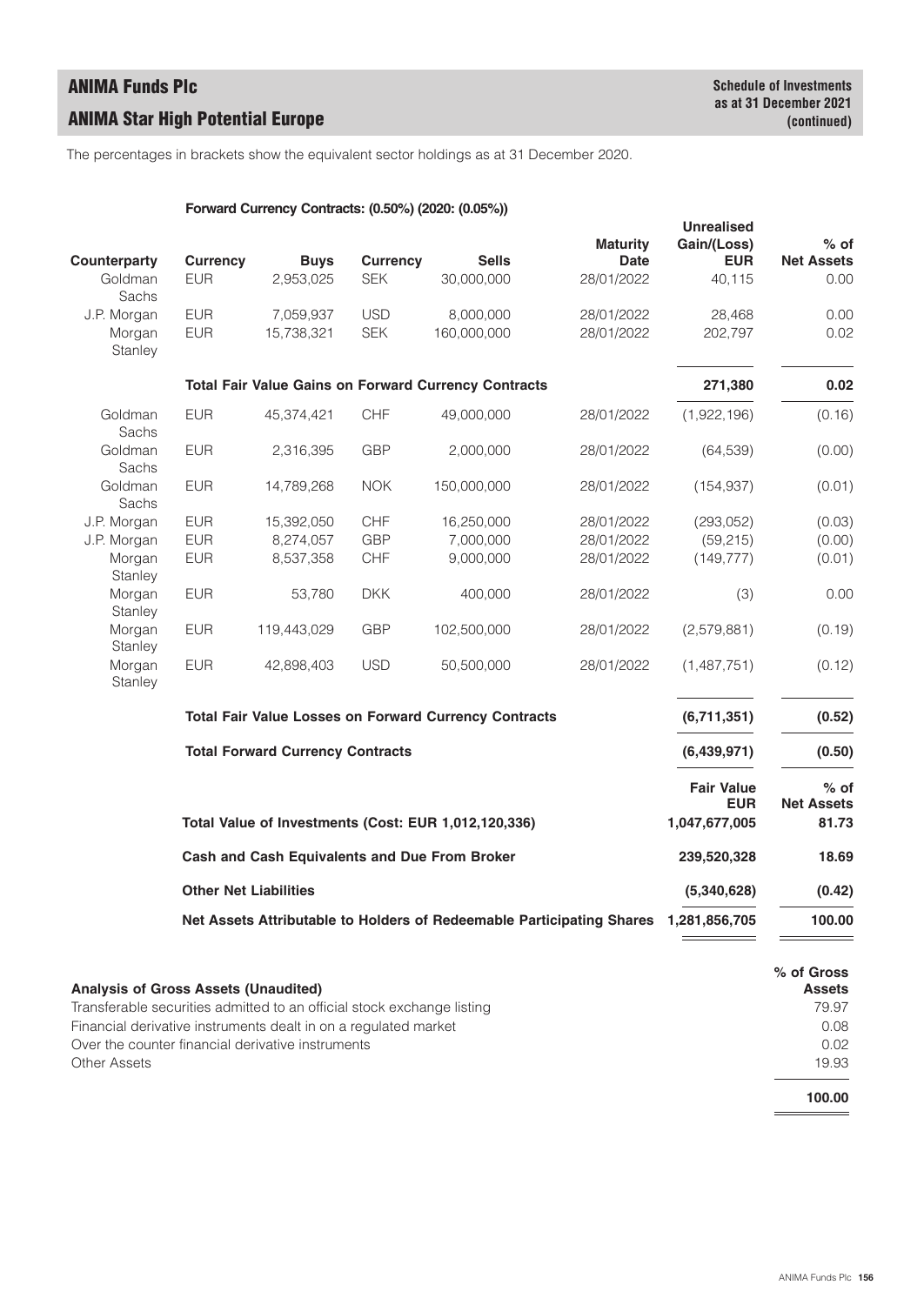| <b>ANIMA Funds PIC</b> |                                                                                         |                   | <b>Schedule of Investments</b> |
|------------------------|-----------------------------------------------------------------------------------------|-------------------|--------------------------------|
|                        | <b>ANIMA Star High Potential Italy</b>                                                  |                   | as at 31 December 2021         |
|                        | The percentages in brackets show the equivalent sector holdings as at 31 December 2020. | <b>Fair Value</b> |                                |
| <b>Holdings</b>        | Financial assets at fair value through profit or loss                                   |                   | $%$ of<br><b>Net Assets</b>    |
|                        | Equities: 35.80% (2020: 40.92%)                                                         |                   |                                |
|                        | <b>France: 1.26%</b>                                                                    |                   |                                |
| 700                    | <b>Commercial Services &amp; Supplies: 0.30%</b><br>Worldline SA                        | 34,307            | 0.30                           |
| 600                    | <b>Healthcare Products: 0.96%</b><br>EssilorLuxottica SA                                | 112,344           | 0.96                           |
|                        | <b>Total France</b>                                                                     | 146,651           | 1.26                           |
|                        | <b>Germany: 1.00%</b>                                                                   |                   |                                |
| 450                    | Insurance: 1.00%<br>Muenchener Rueckversicherungs-Gesellschaft AG in Muenchen           | 117,225           | 1.00                           |
|                        | <b>Total Germany</b>                                                                    | 117,225           | 1.00                           |
|                        | Italy: 26.19%                                                                           |                   |                                |
|                        | <b>Banks: 5.94%</b>                                                                     |                   |                                |
| 37,000                 | Banca Mediolanum SpA                                                                    | 321,160           | 2.76                           |
| 35,000                 | Banco BPM SpA                                                                           | 92,400            | 0.79                           |
| 45,000                 | Intesa Sanpaolo SpA                                                                     | 102,330           | 0.88                           |
| 13,000                 | UniCredit SpA                                                                           | 176,072           | 1.51                           |
|                        | <b>Building Products: 1.63%</b>                                                         |                   |                                |
| 10,000                 | Buzzi Unicem SpA                                                                        | 189,750           | 1.63                           |
|                        | <b>Commercial Services &amp; Supplies: 3.48%</b>                                        |                   |                                |
| 16,000                 | Atlantia SpA                                                                            | 279,280           | 2.40                           |
| 9,000                  | Nexi SpA                                                                                | 125,910           | 1.08                           |
|                        | <b>Construction &amp; Engineering: 1.37%</b>                                            |                   |                                |
| 15,000                 | Infrastrutture Wireless Italiane SpA                                                    | 160,200           | 1.37                           |
|                        | <b>Electric: 8.46%</b>                                                                  |                   |                                |
| 100,921                | Enel SpA                                                                                | 711,089           | 6.10                           |
| 50,000                 | Iren SpA                                                                                | 132,700           | 1.14                           |
| 20,000                 | Terna Rete Elettrica Nazionale SpA                                                      | 142,280           | 1.22                           |
|                        | <b>Energy Sources: 0.49%</b>                                                            |                   |                                |
| 2,000                  | ERG SpA                                                                                 | 56,880            | 0.49                           |
|                        | Insurance: 2.05%                                                                        |                   |                                |
| 5,000                  | Assicurazioni Generali SpA                                                              | 93,150            | 0.80                           |
| 30,457                 | Unipol Gruppo SpA                                                                       | 145,554           | 1.25                           |
|                        | Oil & Gas: 1.47%                                                                        |                   |                                |
| 14,000                 | Eni SpA                                                                                 | 171,080           | 1.47                           |
|                        | <b>Retail: 0.27%</b>                                                                    |                   |                                |
| 500                    | Moncler SpA                                                                             | 32,010            | 0.27                           |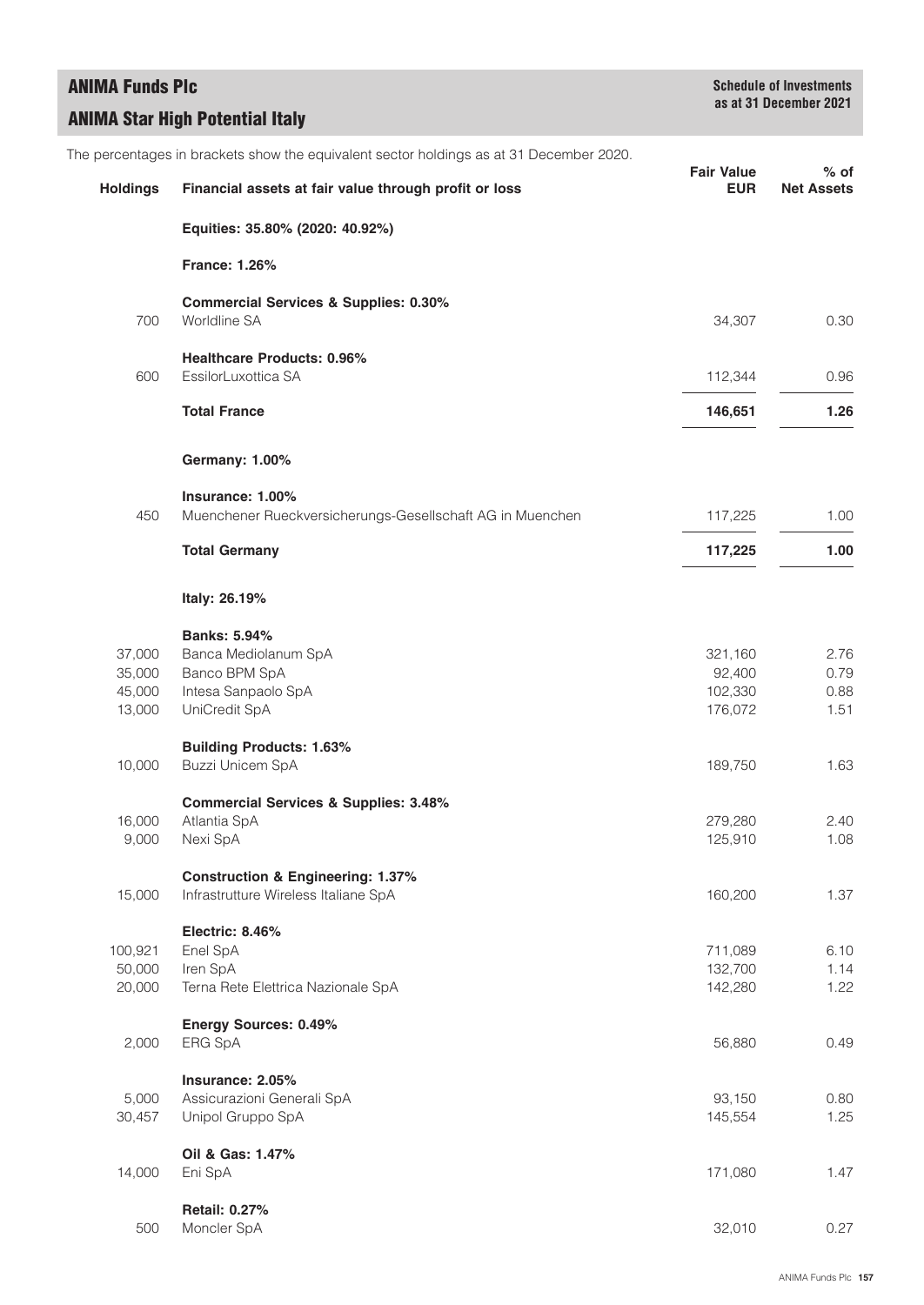| <b>ANIMA Funds PIC</b> |                                                                                                                          |                                 | <b>Schedule of Investments</b><br>as at 31 December 2021 |  |  |
|------------------------|--------------------------------------------------------------------------------------------------------------------------|---------------------------------|----------------------------------------------------------|--|--|
|                        | <b>ANIMA Star High Potential Italy</b>                                                                                   |                                 | (continued)                                              |  |  |
|                        | The percentages in brackets show the equivalent sector holdings as at 31 December 2020.                                  |                                 |                                                          |  |  |
| <b>Holdings</b>        | Financial assets at fair value through profit or loss                                                                    | <b>Fair Value</b><br><b>EUR</b> | $%$ of<br><b>Net Assets</b>                              |  |  |
|                        | Equities (continued): 35.80% (2020: 40.92%)                                                                              |                                 |                                                          |  |  |
|                        | Italy (continued): 26.19%                                                                                                |                                 |                                                          |  |  |
|                        | <b>Telecommunications: 1.03%</b>                                                                                         |                                 |                                                          |  |  |
| 150,000<br>130,000     | Telecom Italia SpA<br>Telecom Italia SpA Pref                                                                            | 65,130<br>54,314                | 0.56<br>0.47                                             |  |  |
|                        | <b>Total Italy</b>                                                                                                       | 3,051,289                       | 26.19                                                    |  |  |
|                        |                                                                                                                          |                                 |                                                          |  |  |
|                        | Luxembourg: 1.98%                                                                                                        |                                 |                                                          |  |  |
| 25,000                 | Metal Fabricate/Hardware: 1.98%<br>Tenaris SA                                                                            | 230,250                         | 1.98                                                     |  |  |
|                        | <b>Total Luxembourg</b>                                                                                                  | 230,250                         | 1.98                                                     |  |  |
|                        | Netherlands: 4.13%                                                                                                       |                                 |                                                          |  |  |
|                        | <b>Automobile Manufacturers: 2.15%</b>                                                                                   |                                 |                                                          |  |  |
| 15,000                 | Stellantis NV                                                                                                            | 250,290                         | 2.15                                                     |  |  |
| 1,500                  | <b>Healthcare Products: 0.63%</b><br><b>QIAGEN NV</b>                                                                    | 73,485                          | 0.63                                                     |  |  |
| 2,000                  | <b>Investment Companies: 1.35%</b><br><b>EXOR NV</b>                                                                     | 157,920                         | 1.35                                                     |  |  |
|                        | <b>Total Netherlands</b>                                                                                                 | 481,695                         | 4.13                                                     |  |  |
|                        | Portugal: 1.24%                                                                                                          |                                 |                                                          |  |  |
|                        | <b>Electric: 1.24%</b>                                                                                                   |                                 |                                                          |  |  |
| 29,913                 | EDP - Energias de Portugal SA                                                                                            | 144,540                         | 1.24                                                     |  |  |
|                        | <b>Total Portugal</b>                                                                                                    | 144,540                         | 1.24                                                     |  |  |
|                        | <b>Total Equities</b>                                                                                                    | 4,171,650                       | 35.80                                                    |  |  |
|                        | Bonds: 43.37% (2020: 43.69%)                                                                                             |                                 |                                                          |  |  |
|                        | Italy: 41.65%                                                                                                            |                                 |                                                          |  |  |
| 185,000                | Corporate Bonds: 1.70%<br>Enel SpA FRN 24/05/2080                                                                        | 198,550                         | 1.70                                                     |  |  |
|                        | Government Bonds: 39.95%                                                                                                 |                                 |                                                          |  |  |
| 250,000                | Italy Buoni Ordinari Del Tesoro BOT Zero Coupon 14/03/2022                                                               | 250,350                         | 2.15                                                     |  |  |
| 1,053,000              | Italy Buoni Ordinari Del Tesoro BOT Zero Coupon 14/04/2022                                                               | 1,055,296                       | 9.06                                                     |  |  |
| 1,000,000<br>700,000   | Italy Buoni Ordinari Del Tesoro BOT Zero Coupon 29/04/2022<br>Italy Buoni Ordinari Del Tesoro BOT Zero Coupon 13/05/2022 | 1,002,040<br>701,568            | 8.60<br>6.02                                             |  |  |
| 136,000                | Italy Buoni Ordinari Del Tesoro BOT Zero Coupon 14/06/2022                                                               | 136,451                         | 1.17                                                     |  |  |
| 1,000,000              | Italy Buoni Poliennali Del Tesoro 1.20% 01/04/2022                                                                       | 1,004,700                       | 8.62                                                     |  |  |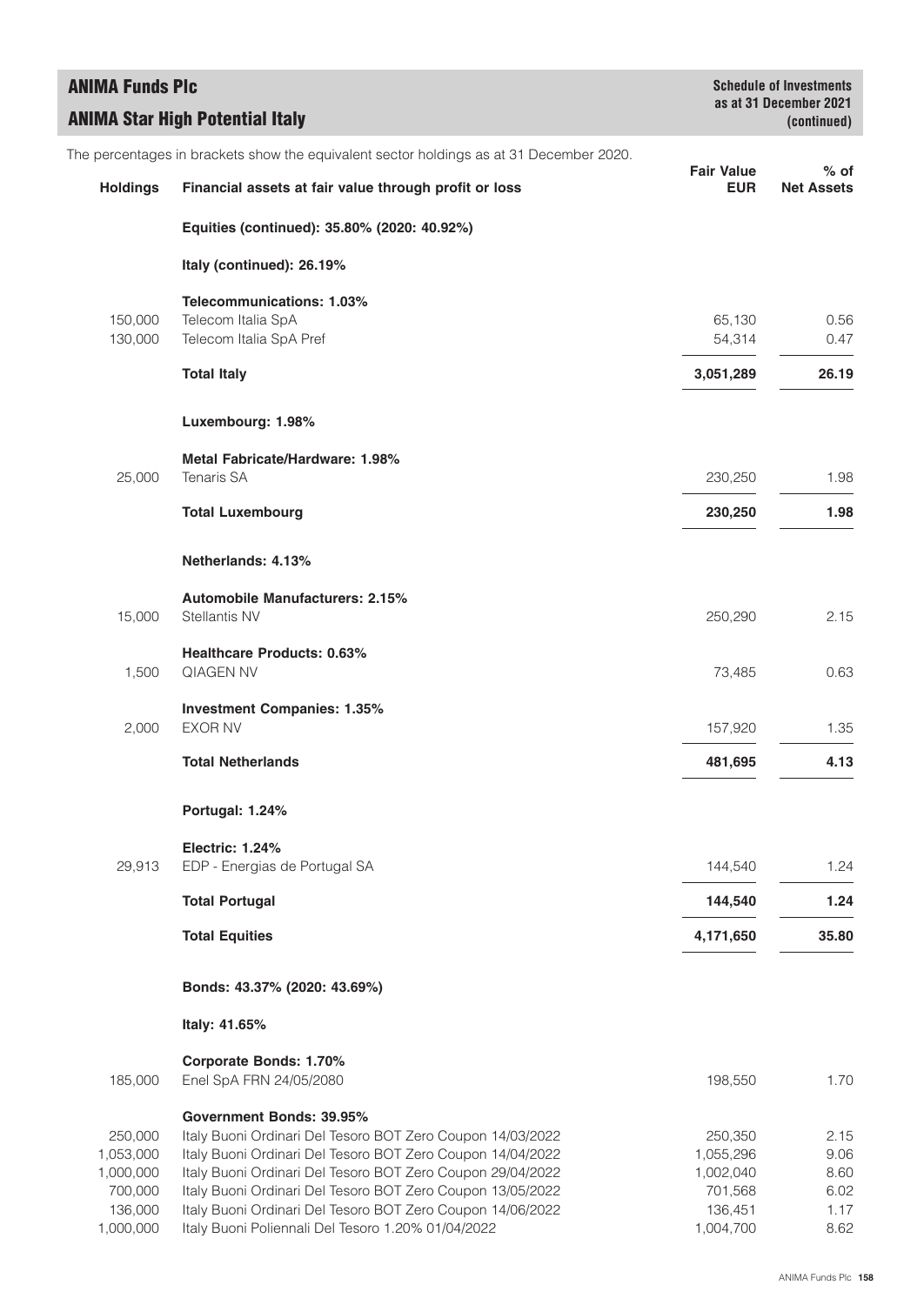| <b>ANIMA Funds PIC</b>                   |                                               |                                                              |                                                                                            |                                                                                         |                                                                       |                                                         | <b>Schedule of Investments</b>        |
|------------------------------------------|-----------------------------------------------|--------------------------------------------------------------|--------------------------------------------------------------------------------------------|-----------------------------------------------------------------------------------------|-----------------------------------------------------------------------|---------------------------------------------------------|---------------------------------------|
| <b>ANIMA Star High Potential Italy</b>   |                                               |                                                              |                                                                                            |                                                                                         |                                                                       |                                                         | as at 31 December 2021<br>(continued) |
|                                          |                                               |                                                              |                                                                                            | The percentages in brackets show the equivalent sector holdings as at 31 December 2020. |                                                                       |                                                         |                                       |
| <b>Holdings</b>                          |                                               |                                                              |                                                                                            | Financial assets at fair value through profit or loss                                   |                                                                       | <b>Fair Value</b><br><b>EUR</b>                         | $%$ of<br><b>Net Assets</b>           |
|                                          |                                               |                                                              | Bonds (continued): 43.37% (2020: 43.69%)                                                   |                                                                                         |                                                                       |                                                         |                                       |
|                                          |                                               | Italy (continued): 41.65%                                    |                                                                                            |                                                                                         |                                                                       |                                                         |                                       |
| 500,000                                  |                                               |                                                              | Government Bonds (continued): 39.95%<br>Italy Buoni Poliennali Del Tesoro 0.90% 01/08/2022 |                                                                                         |                                                                       | 503,980                                                 | 4.33                                  |
|                                          | <b>Total Italy</b>                            |                                                              |                                                                                            |                                                                                         |                                                                       | 4,852,935                                               | 41.65                                 |
|                                          | Luxembourg: 1.72%                             |                                                              |                                                                                            |                                                                                         |                                                                       |                                                         |                                       |
| 200,000                                  |                                               | <b>Corporate Bonds: 1.72%</b><br>Rossini Sarl FRN 30/10/2025 |                                                                                            |                                                                                         |                                                                       | 199,702                                                 | 1.72                                  |
|                                          | <b>Total Luxembourg</b>                       |                                                              |                                                                                            |                                                                                         |                                                                       | 199,702                                                 | 1.72                                  |
|                                          | <b>Total Bonds</b>                            |                                                              |                                                                                            |                                                                                         |                                                                       | 5,052,637                                               | 43.37                                 |
|                                          |                                               |                                                              | Investment Funds: 5.20% (2020:4.94%)                                                       |                                                                                         |                                                                       |                                                         |                                       |
| 53,946                                   | Italy: 5.20%<br>ANIMA Iniziativa Italia PMI** |                                                              |                                                                                            |                                                                                         |                                                                       | 605,599                                                 | 5.20                                  |
|                                          | <b>Total Italy</b>                            |                                                              |                                                                                            |                                                                                         |                                                                       | 605,599                                                 | 5.20                                  |
|                                          | <b>Total Investment Funds</b>                 |                                                              |                                                                                            |                                                                                         |                                                                       | 605,599                                                 | 5.20                                  |
|                                          |                                               |                                                              | Forward Currency Contracts: 0.07% (2020: 0.00%)                                            |                                                                                         |                                                                       |                                                         |                                       |
| <b>Counterparty</b><br>Morgan<br>Stanley | <b>Currency</b><br><b>EUR</b>                 | <b>Buys</b><br>250,443                                       | <b>Currency</b><br><b>SEK</b>                                                              | <b>Sells</b><br>2,500,000                                                               | <b>Maturity</b><br><b>Date</b><br>28/01/2022                          | <b>Unrealised</b><br>Gain/(Loss)<br><b>EUR</b><br>7,701 | $%$ of<br><b>Net Assets</b><br>0.07   |
|                                          |                                               |                                                              |                                                                                            | <b>Total Fair Value Gains on Forward Currency Contracts</b>                             |                                                                       | 7,701                                                   | 0.07                                  |
|                                          |                                               | <b>Total Forward Currency Contracts</b>                      |                                                                                            |                                                                                         |                                                                       | 7,701                                                   | 0.07                                  |
|                                          |                                               |                                                              |                                                                                            |                                                                                         |                                                                       | <b>Fair Value</b><br><b>EUR</b>                         | $%$ of<br><b>Net Assets</b>           |
|                                          |                                               |                                                              | Total Value of Investments (Cost: EUR 9,514,178)                                           |                                                                                         |                                                                       | 9,837,587                                               | 84.44                                 |
|                                          |                                               | <b>Cash and Cash Equivalents</b>                             |                                                                                            |                                                                                         |                                                                       | 1,937,061                                               | 16.62                                 |
|                                          | <b>Other Net Liabilities</b>                  |                                                              |                                                                                            |                                                                                         |                                                                       | (123, 803)                                              | (1.06)<br>100.00                      |
|                                          |                                               |                                                              |                                                                                            |                                                                                         | Net Assets Attributable to Holders of Redeemable Participating Shares | 11,650,845                                              |                                       |

\*\* The indicated holdings are managed by ANIMA SGR S.p.A.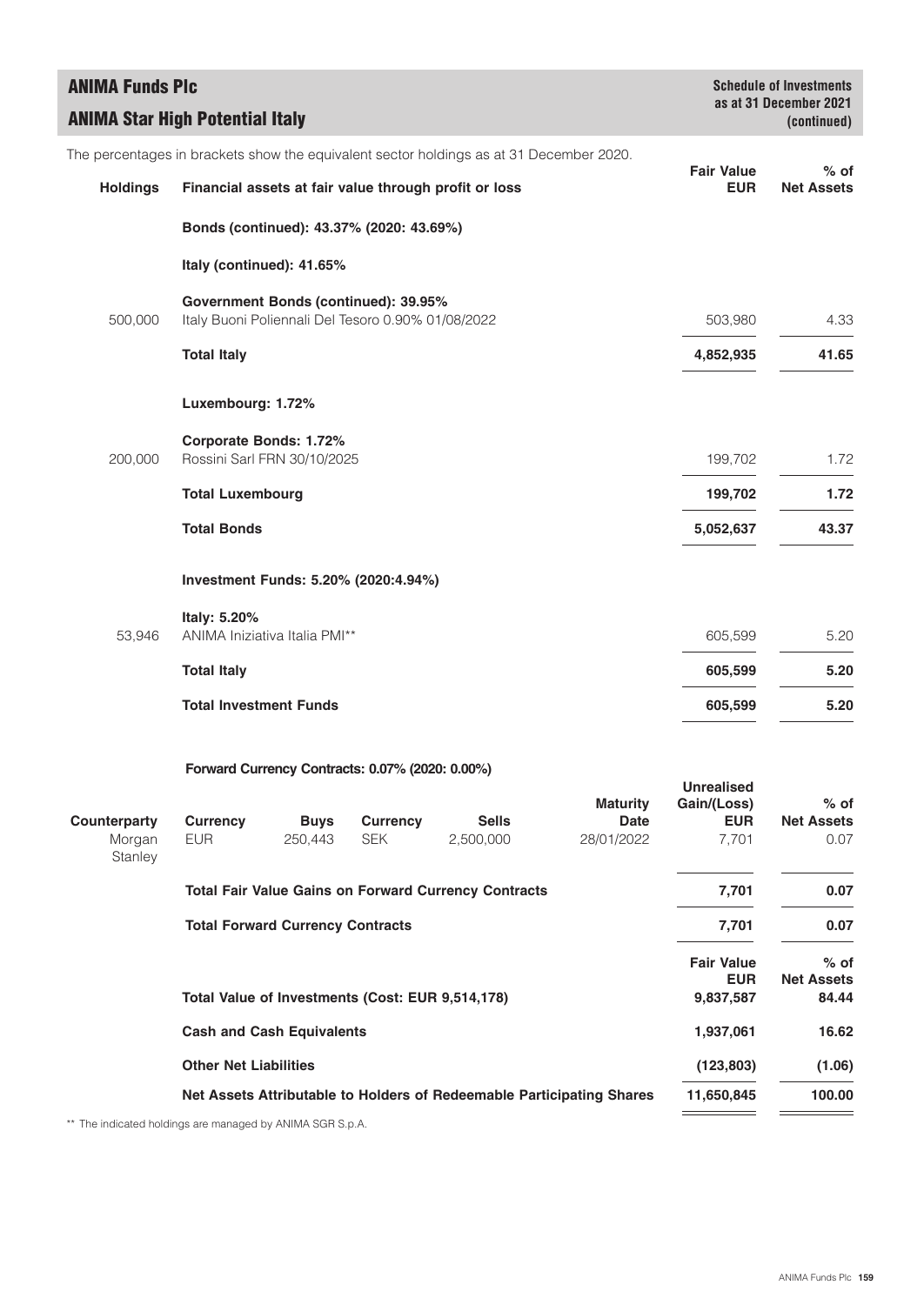| <b>ANIMA Funds PIC</b>                 | <b>Schedule of Investments</b>        |
|----------------------------------------|---------------------------------------|
| <b>ANIMA Star High Potential Italy</b> | as at 31 December 2021<br>(continued) |
|                                        |                                       |

The percentages in brackets show the equivalent sector holdings as at 31 December 2020.

ı

| <b>Analysis of Gross Assets (Unaudited)</b>                            | % of Gross<br><b>Assets</b> |
|------------------------------------------------------------------------|-----------------------------|
| Transferable securities admitted to an official stock exchange listing | 78.26                       |
| UCITS and non-UCITS Investment Funds                                   | 5.14                        |
| Over the counter financial derivative instruments                      | 0.07                        |
| <b>Other Assets</b>                                                    | 16.53                       |
|                                                                        | 100.00                      |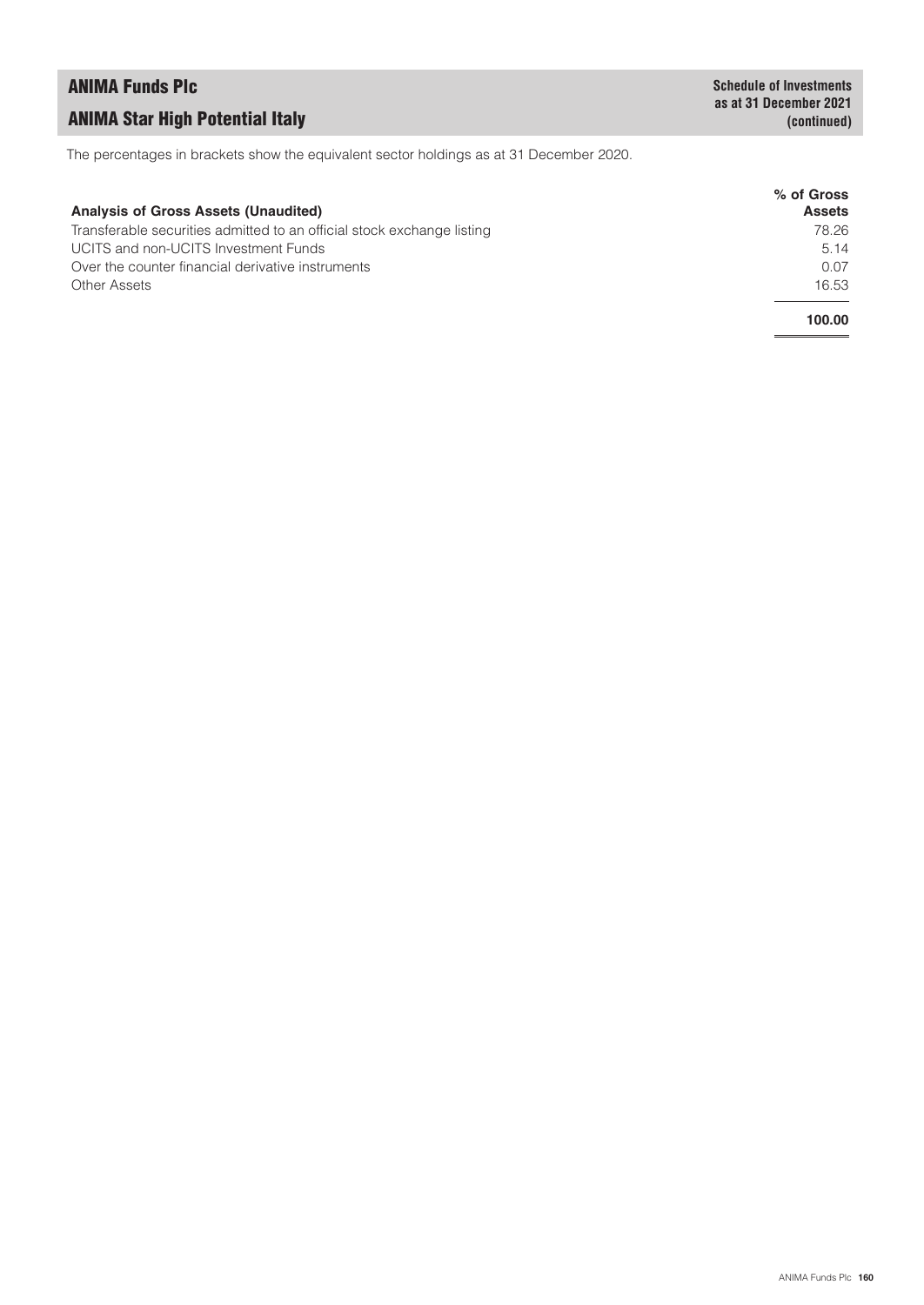| <b>ANIMA Funds PIC</b>   |                                                                                              |                      | <b>Schedule of Investments</b> |
|--------------------------|----------------------------------------------------------------------------------------------|----------------------|--------------------------------|
| <b>ANIMA Hybrid Bond</b> |                                                                                              |                      | as at 31 December 2021         |
|                          | The percentages in brackets show the equivalent sector holdings as at 31 December 2020.      | <b>Fair Value</b>    |                                |
| <b>Holdings</b>          | Financial assets at fair value through profit or loss                                        | <b>EUR</b>           | % of<br><b>Net Assets</b>      |
|                          | Bonds: 83.66% (2020: 86.94%)                                                                 |                      |                                |
|                          | Australia: 1.96%                                                                             |                      |                                |
|                          | Corporate Bonds: 1.96%                                                                       |                      |                                |
| 2,000,000<br>500,000     | Scentre Group Trust 2 FRN 24/09/2080<br>Scentre Group Trust 2 FRN 24/09/2080                 | 1,835,720<br>469,152 | 1.56<br>0.40                   |
|                          | <b>Total Australia</b>                                                                       | 2,304,872            | 1.96                           |
|                          | <b>Austria: 1.75%</b>                                                                        |                      |                                |
|                          | Corporate Bonds: 1.75%                                                                       |                      |                                |
| 700,000                  | AT&S Austria Technologie & Systemtechnik AG FRN 31/12/2099                                   | 709,800              | 0.60                           |
| 300,000                  | Lenzing AG FRN 31/12/2099                                                                    | 314,820              | 0.27                           |
| 1,000,000                | OMV AG FRN 31/12/2099                                                                        | 1,035,030            | 0.88                           |
|                          | <b>Total Austria</b>                                                                         | 2,059,650            | 1.75                           |
|                          | <b>France: 10.42%</b>                                                                        |                      |                                |
|                          | Corporate Bonds: 10.42%                                                                      |                      |                                |
| 400,000                  | Electricite de France SA FRN 31/12/2099                                                      | 409,388              | 0.35                           |
| 1,600,000                | Electricite de France SA FRN 31/12/2099                                                      | 1,649,120            | 1.40                           |
| 2,000,000                | Electricite de France SA FRN 31/12/2099                                                      | 2,113,280            | 1.80                           |
| 2,000,000                | La Poste SA FRN 31/12/2099                                                                   | 2,076,820            | 1.76                           |
| 500,000                  | Solvay Finance SA FRN 29/12/2049                                                             | 550,220              | 0.47                           |
| 1,000,000                | TotalEnergies SE FRN 29/12/2049                                                              | 1,086,590            | 0.92                           |
| 1,000,000                | TotalEnergies SE FRN 31/12/2099                                                              | 989,880              | 0.84                           |
| 500,000<br>500,000       | TotalEnergies SE FRN 31/12/2099<br>Unibail-Rodamco-Westfield SE FRN 31/12/2099               | 481,755<br>493,440   | 0.41                           |
| 500,000                  | Veolia Environnement SA FRN 31/12/2099                                                       | 507,920              | 0.42<br>0.43                   |
| 1,900,000                | Veolia Environnement SA FRN 31/12/2099                                                       | 1,902,014            | 1.62                           |
|                          | <b>Total France</b>                                                                          | 12,260,427           | 10.42                          |
|                          |                                                                                              |                      |                                |
|                          | <b>Germany: 7.83%</b>                                                                        |                      |                                |
|                          | <b>Corporate Bonds: 7.83%</b>                                                                |                      |                                |
| 4,000,000                | Bayer AG FRN % 02/04/2075                                                                    | 4,028,760            | 3.43                           |
| 1,500,000                | Bayer AG FRN 12/11/2079                                                                      | 1,520,925            | 1.29                           |
| 500,000                  | BayWa AG FRN 31/12/2099                                                                      | 503,510              | 0.43                           |
| 500,000                  | EnBW Energie Baden-Wuerttemberg AG FRN 29/06/2080<br>Infineon Technologies AG FRN 31/12/2099 | 510,185              | 0.43                           |
| 1,000,000<br>500,000     | Infineon Technologies AG FRN 31/12/2099                                                      | 1,034,630<br>543,920 | 0.88<br>0.46                   |
| 1,000,000                | Merck KGaA FRN 25/06/2079                                                                    | 1,077,650            | 0.91                           |
|                          | <b>Total Germany</b>                                                                         | 9,219,580            | 7.83                           |
|                          | Italy: 10.47%                                                                                |                      |                                |
|                          | Corporate Bonds: 10.47%                                                                      |                      |                                |
| 3,000,000                | Enel SpA FRN 24/09/2073                                                                      | 2,939,431            | 2.50                           |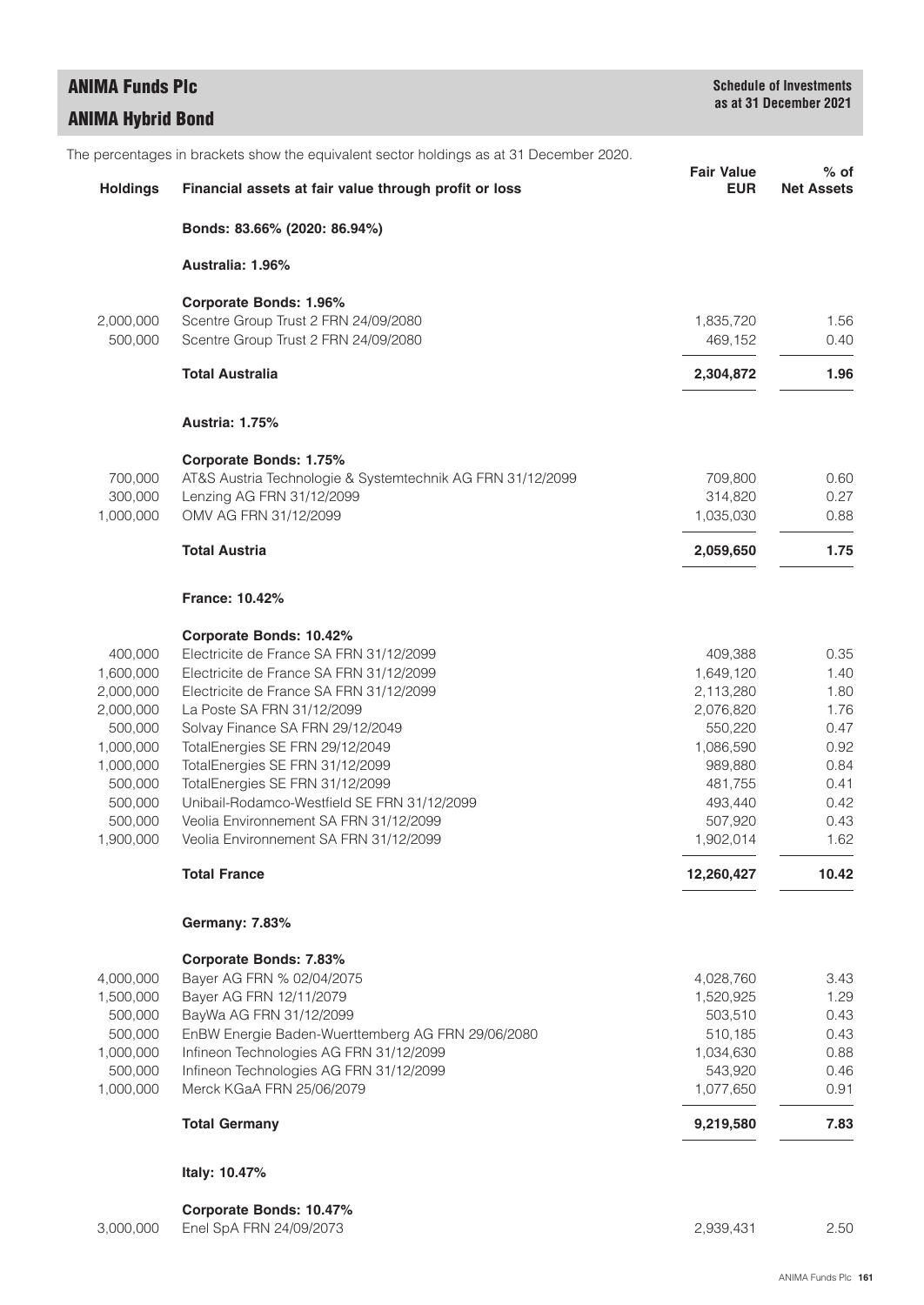| <b>ANIMA Funds PIC</b>   |                                                                                         |                                 | <b>Schedule of Investments</b>        |
|--------------------------|-----------------------------------------------------------------------------------------|---------------------------------|---------------------------------------|
| <b>ANIMA Hybrid Bond</b> |                                                                                         |                                 | as at 31 December 2021<br>(continued) |
|                          | The percentages in brackets show the equivalent sector holdings as at 31 December 2020. |                                 |                                       |
| <b>Holdings</b>          | Financial assets at fair value through profit or loss                                   | <b>Fair Value</b><br><b>EUR</b> | % of<br><b>Net Assets</b>             |
|                          | Bonds (continued): 83.66% (2020: 86.94%)                                                |                                 |                                       |
|                          | Italy (continued): 10.47%                                                               |                                 |                                       |
|                          | Corporate Bonds (continued): 10.47%                                                     |                                 |                                       |
| 1,000,000                | Enel SpA FRN 24/05/2080                                                                 | 1,073,240                       | 0.91                                  |
| 1,500,000                | Eni SpA FRN 31/12/2099                                                                  | 1,490,385                       | 1.26                                  |
| 2,000,000                | Eni SpA FRN 31/12/2099                                                                  | 2,069,560                       | 1.76                                  |
| 1,000,000                | Eni SpA FRN 31/12/2099                                                                  | 997,020                         | 0.85                                  |
| 2,300,000                | Eni SpA FRN 31/12/2099                                                                  | 2,408,836                       | 2.05                                  |
| 1,400,000                | Poste Italiane SpA FRN 31/12/2099                                                       | 1,343,202                       | 1.14                                  |
|                          | <b>Total Italy</b>                                                                      | 12,321,674                      | 10.47                                 |
|                          | Japan: 0.84%                                                                            |                                 |                                       |
|                          | Corporate Bonds: 0.84%                                                                  |                                 |                                       |
| 1,000,000                | Rakuten Group Inc FRN 31/12/2099                                                        | 982,840                         | 0.84                                  |
|                          | <b>Total Japan</b>                                                                      | 982,840                         | 0.84                                  |
|                          | Luxembourg: 1.36%                                                                       |                                 |                                       |
|                          | Corporate Bonds: 1.36%                                                                  |                                 |                                       |
| 600,000                  | Aroundtown SA FRN 31/12/2099                                                            | 572,490                         | 0.48                                  |
| 1,000,000                | Aroundtown SA FRN 31/12/2099                                                            | 1,031,860                       | 0.88                                  |
|                          | <b>Total Luxembourg</b>                                                                 | 1,604,350                       | 1.36                                  |
|                          | Netherlands: 17.77%                                                                     |                                 |                                       |
|                          |                                                                                         |                                 |                                       |
|                          | Corporate Bonds: 17.77%                                                                 |                                 |                                       |
| 500,000                  | AT Securities BV FRN 31/12/2099<br>Ferrovial Netherlands BV FRN 31/12/2099              | 453,971                         | 0.38                                  |
| 1,000,000                |                                                                                         | 995,450                         | 0.85                                  |
| 2,000,000                | JT International Financial Services BV FRN 07/04/2081                                   | 2,084,180                       | 1.77                                  |
| 500,000                  | JT International Financial Services BV FRN 07/10/2083                                   | 542,695                         | 0.46                                  |
| 1,000,000                | Repsol International Finance BV FRN 25/03/2075                                          | 1,070,660                       | 0.91                                  |
| 300,000                  | Repsol International Finance BV FRN 31/12/2099                                          | 316,332                         | 0.27                                  |
| 1,000,000                | Repsol International Finance BV FRN 31/12/2099                                          | 1,079,660                       | 0.92                                  |
| 3,000,000                | Telefonica Europe BV FRN 31/03/2049                                                     | 3,286,380                       | 2.79                                  |
| 1,000,000                | Telefonica Europe BV FRN 31/12/2099                                                     | 1,005,870                       | 0.85                                  |
| 300,000                  | Telefonica Europe BV FRN 31/12/2099                                                     | 301,521                         | 0.26                                  |
| 500,000                  | TenneT Holding BV FRN 31/12/2099                                                        | 518,445                         | 0.44                                  |
| 2,000,000                | Volkswagen International Finance NV FRN 29/09/2049                                      | 2,137,720                       | 1.82                                  |
| 1,000,000                | Volkswagen International Finance NV FRN 31/12/2099                                      | 1,053,180                       | 0.89                                  |
| 2,900,000                | Volkswagen International Finance NV FRN % 31/12/2099                                    | 3,144,110                       | 2.67                                  |
| 1,500,000                | Wintershall Dea Finance 2 BV FRN 31/12/2099                                             | 1,456,455                       | 1.24                                  |
| 1,500,000                | Wintershall Dea Finance BV FRN 31/12/2099                                               | 1,470,585                       | 1.25                                  |
|                          | <b>Total Netherlands</b>                                                                | 20,917,214                      | 17.77                                 |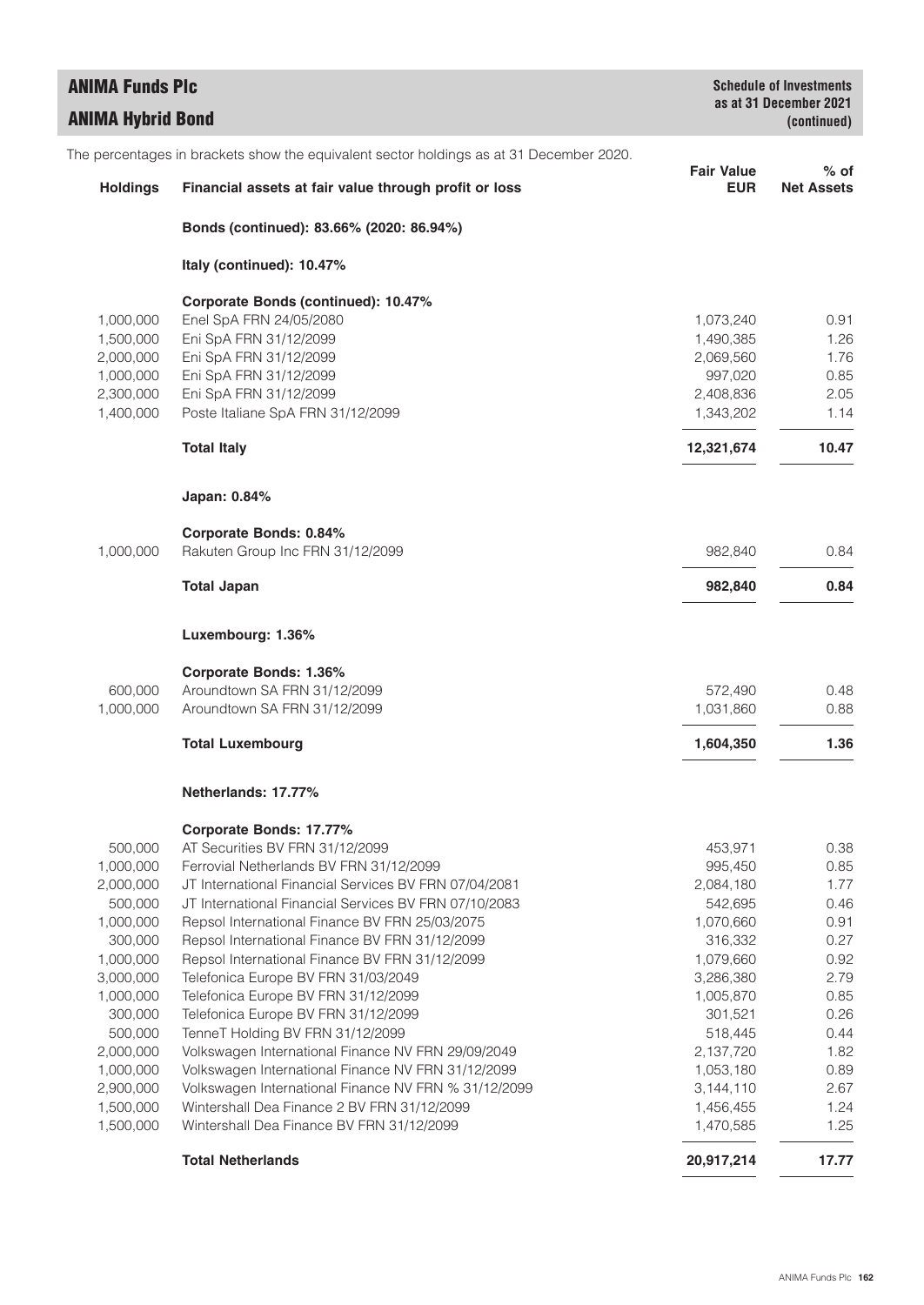| <b>ANIMA Funds PIC</b>   |                                                                                              |                        | <b>Schedule of Investments</b>        |
|--------------------------|----------------------------------------------------------------------------------------------|------------------------|---------------------------------------|
| <b>ANIMA Hybrid Bond</b> |                                                                                              |                        | as at 31 December 2021<br>(continued) |
|                          | The percentages in brackets show the equivalent sector holdings as at 31 December 2020.      | <b>Fair Value</b>      |                                       |
| <b>Holdings</b>          | Financial assets at fair value through profit or loss                                        | <b>EUR</b>             | $%$ of<br><b>Net Assets</b>           |
|                          | Bonds (continued): 83.66% (2020: 86.94%)                                                     |                        |                                       |
|                          | Portugal: 1.26%                                                                              |                        |                                       |
|                          | Corporate Bonds: 1.26%                                                                       |                        |                                       |
| 1,000,000<br>500,000     | EDP - Energias de Portugal SA FRN 20/07/2080<br>EDP - Energias de Portugal SA FRN 02/08/2081 | 990,280<br>494,575     | 0.84<br>0.42                          |
|                          | <b>Total Portugal</b>                                                                        | 1,484,855              | 1.26                                  |
|                          | Spain: 0.84%                                                                                 |                        |                                       |
|                          | Corporate Bonds: 0.84%                                                                       |                        |                                       |
| 1,000,000                | Iberdrola Finanzas SA FRN 31/12/2099                                                         | 994,340                | 0.84                                  |
|                          | <b>Total Spain</b>                                                                           | 994,340                | 0.84                                  |
|                          | <b>Sweden: 9.26%</b>                                                                         |                        |                                       |
|                          | Corporate Bonds: 9.26%                                                                       |                        |                                       |
| 1,000,000                | Akelius Residential Property AB FRN 05/10/2078                                               | 1,043,150              | 0.89                                  |
| 1,000,000                | Akelius Residential Property AB FRN 17/05/2081                                               | 972,170                | 0.83                                  |
| 2,000,000                | Castellum AB FRN 31/12/2099                                                                  | 1,908,900              | 1.62                                  |
| 1,500,000                | Heimstaden Bostad AB FRN 14/10/2027<br>Heimstaden Bostad AB FRN 31/12/2099                   | 1,486,755<br>2,001,080 | 1.26                                  |
| 2,000,000<br>1,000,000   | Heimstaden Bostad AB FRN 31/12/2099                                                          | 990,060                | 1.70<br>0.84                          |
| 1,000,000                | Samhallsbyggnadsbolaget i Norden AB FRN 31/12/2099                                           | 978,880                | 0.83                                  |
| 500,000                  | Samhallsbyggnadsbolaget i Norden AB FRN 31/12/2099                                           | 483,670                | 0.41                                  |
| 500,000                  | Telia Co AB FRN 11/05/2081                                                                   | 505,525                | 0.43                                  |
| 500.000                  | Vattenfall AB FRN 19/03/2077                                                                 | 531,825                | 0.45                                  |
|                          | <b>Total Sweden</b>                                                                          | 10,902,015             | 9.26                                  |
|                          | United Kingdom: 15.29%                                                                       |                        |                                       |
|                          | Corporate Bonds: 15.29%                                                                      |                        |                                       |
| 3,800,000                | BP Capital Markets Plc FRN 31/12/2099                                                        | 4,019,944              | 3.42                                  |
| 2,000,000                | BP Capital Markets Plc FRN 31/12/2099                                                        | 2,145,420              | 1.82                                  |
| 1,500,000                | British American Tobacco Plc FRN 31/12/2099                                                  | 1,470,570              | 1.25                                  |
| 1,500,000                | British American Tobacco Plc FRN 31/12/2099                                                  | 1,468,410              | 1.25                                  |
| 1,500,000                | NGG Finance Plc FRN 05/09/2082                                                               | 1,514,370              | 1.29                                  |
| 1,500,000                | SSE Plc FRN 31/12/2099                                                                       | 1,603,470              | 1.36                                  |
| 1,500,000                | SSE Plc FRN 31/12/2099                                                                       | 1,829,741              | 1.55                                  |
| 2,000,000<br>2,000,000   | Vodafone Group Plc FRN 03/10/2078<br>Vodafone Group Plc FRN 03/01/2079                       | 1,880,584<br>2,062,740 | 1.60<br>1.75                          |
|                          | <b>Total United Kingdom</b>                                                                  | 17,995,249             | 15.29                                 |
|                          | <b>United States: 4.61%</b>                                                                  |                        |                                       |
|                          | Corporate Bonds: 4.61%                                                                       |                        |                                       |
| 3,000,000                | AT&T Inc FRN 31/12/2099                                                                      | 3,001,890              | 2.55                                  |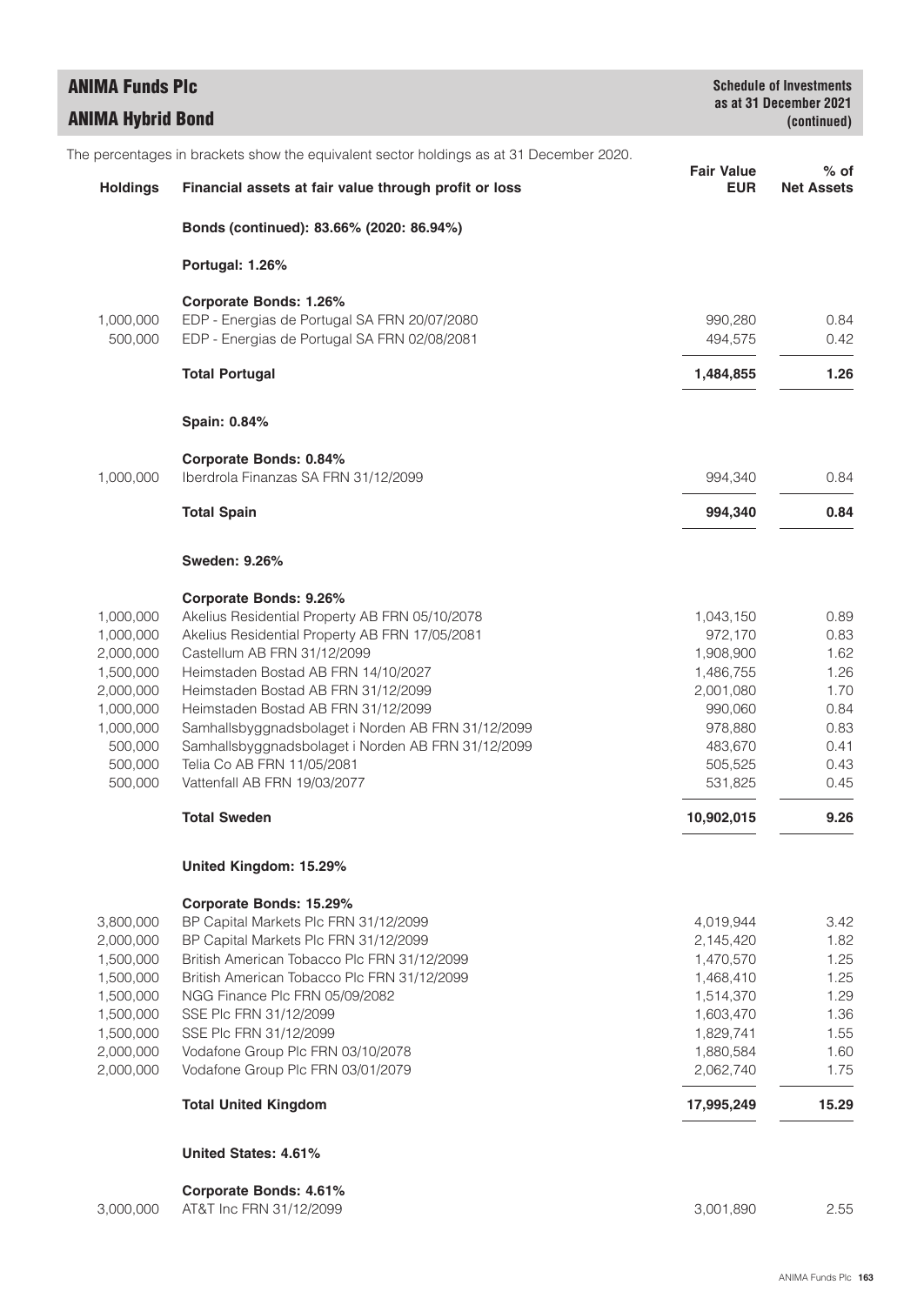| <b>ANIMA Funds PIC</b>                                                                  |                                                   |                                                                         |                 |                                                              |                                |                                  | <b>Schedule of Investments</b><br>as at 31 December 2021 |
|-----------------------------------------------------------------------------------------|---------------------------------------------------|-------------------------------------------------------------------------|-----------------|--------------------------------------------------------------|--------------------------------|----------------------------------|----------------------------------------------------------|
| <b>ANIMA Hybrid Bond</b>                                                                |                                                   |                                                                         |                 |                                                              |                                |                                  | (continued)                                              |
| The percentages in brackets show the equivalent sector holdings as at 31 December 2020. |                                                   |                                                                         |                 |                                                              |                                | <b>Fair Value</b>                | $%$ of                                                   |
| <b>Holdings</b>                                                                         |                                                   | Financial assets at fair value through profit or loss                   |                 |                                                              |                                | <b>EUR</b>                       | <b>Net Assets</b>                                        |
|                                                                                         |                                                   | Bonds (continued): 83.66% (2020: 86.94%)                                |                 |                                                              |                                |                                  |                                                          |
|                                                                                         |                                                   | United States (continued): 4.61%                                        |                 |                                                              |                                |                                  |                                                          |
| 2,500,000                                                                               |                                                   | <b>Corporate Bonds (continued): 4.61%</b><br>Southern Co FRN 15/09/2081 |                 |                                                              |                                | 2,426,775                        | 2.06                                                     |
|                                                                                         | <b>Total United States</b>                        |                                                                         |                 |                                                              |                                | 5,428,665                        | 4.61                                                     |
|                                                                                         | <b>Total Bonds</b>                                |                                                                         |                 |                                                              |                                | 98,475,731                       | 83.66                                                    |
| <b>Notional</b>                                                                         | No. of                                            | Futures contracts: 0.06% (2020: 0.00%)                                  |                 |                                                              |                                | <b>Unrealised</b><br>Gain/(Loss) | $%$ of                                                   |
| <b>Amount</b>                                                                           | <b>Contracts</b>                                  |                                                                         |                 |                                                              |                                | <b>EUR</b>                       | <b>Net Assets</b>                                        |
| (1,518,860)                                                                             | Euro-Buxl 30 Years Bond Futures March 2022<br>(7) |                                                                         |                 |                                                              |                                | 71,680                           | 0.06                                                     |
|                                                                                         |                                                   | <b>Total Fair Value Gains on Open Futures Contracts</b>                 |                 |                                                              |                                | 71,680                           | 0.06                                                     |
|                                                                                         |                                                   | <b>Total Futures Contracts</b>                                          |                 |                                                              |                                | 71,680                           | 0.06                                                     |
|                                                                                         |                                                   | Forward Currency Contracts: (0.37%) (2020: 0.19%)                       |                 |                                                              |                                | <b>Unrealised</b>                |                                                          |
|                                                                                         |                                                   | <b>Buys</b>                                                             | <b>Currency</b> | <b>Sells</b>                                                 | <b>Maturity</b><br><b>Date</b> | Gain/(Loss)<br><b>EUR</b>        | $%$ of<br><b>Net Assets</b>                              |
| Counterparty<br><b>Bofa</b>                                                             | <b>Currency</b><br><b>EUR</b>                     | 7,889,467                                                               | <b>USD</b>      | 9,400,000                                                    | 14/01/2022                     | (374, 828)                       | (0.32)                                                   |
| <b>Securities</b><br>Morgan<br>Stanley                                                  | <b>EUR</b>                                        | 2,325,120                                                               | GBP             | 2,000,000                                                    | 14/01/2022                     | (56, 507)                        | (0.05)                                                   |
|                                                                                         |                                                   |                                                                         |                 | <b>Total Fair Value Losses on Forward Currency Contracts</b> |                                | (431, 335)                       | (0.37)                                                   |
|                                                                                         |                                                   | <b>Total Forward Currency Contracts</b>                                 |                 |                                                              |                                | (431, 335)                       | (0.37)                                                   |
|                                                                                         |                                                   |                                                                         |                 |                                                              |                                | <b>Fair Value</b><br><b>EUR</b>  | $%$ of<br><b>Net Assets</b>                              |
|                                                                                         |                                                   | Total Value of Investments (Cost: EUR 97,512,383)                       |                 |                                                              |                                | 98,116,076                       | 83.35                                                    |
|                                                                                         |                                                   | Cash and Cash Equivalents and Due From Broker                           |                 |                                                              |                                | 17,954,410                       | 15.25                                                    |
|                                                                                         | <b>Other Net Assets</b>                           |                                                                         |                 |                                                              |                                | 1,640,700                        | 1.40                                                     |

| Analysis of Gross Assets (Unaudited)                                   | % of Gross<br><b>Assets</b> |
|------------------------------------------------------------------------|-----------------------------|
| Transferable securities admitted to an official stock exchange listing | 83.25                       |
| Financial derivative instruments dealt in on a regulated market        | 0.06                        |
| Other Assets                                                           | 16.69                       |
|                                                                        | 100.00                      |

Net Assets Attributable to Holders of Redeemable Participating Shares 117,711,186 100.00

 $\overline{a}$ 

 $=$  $\equiv$ 

 $\blacksquare$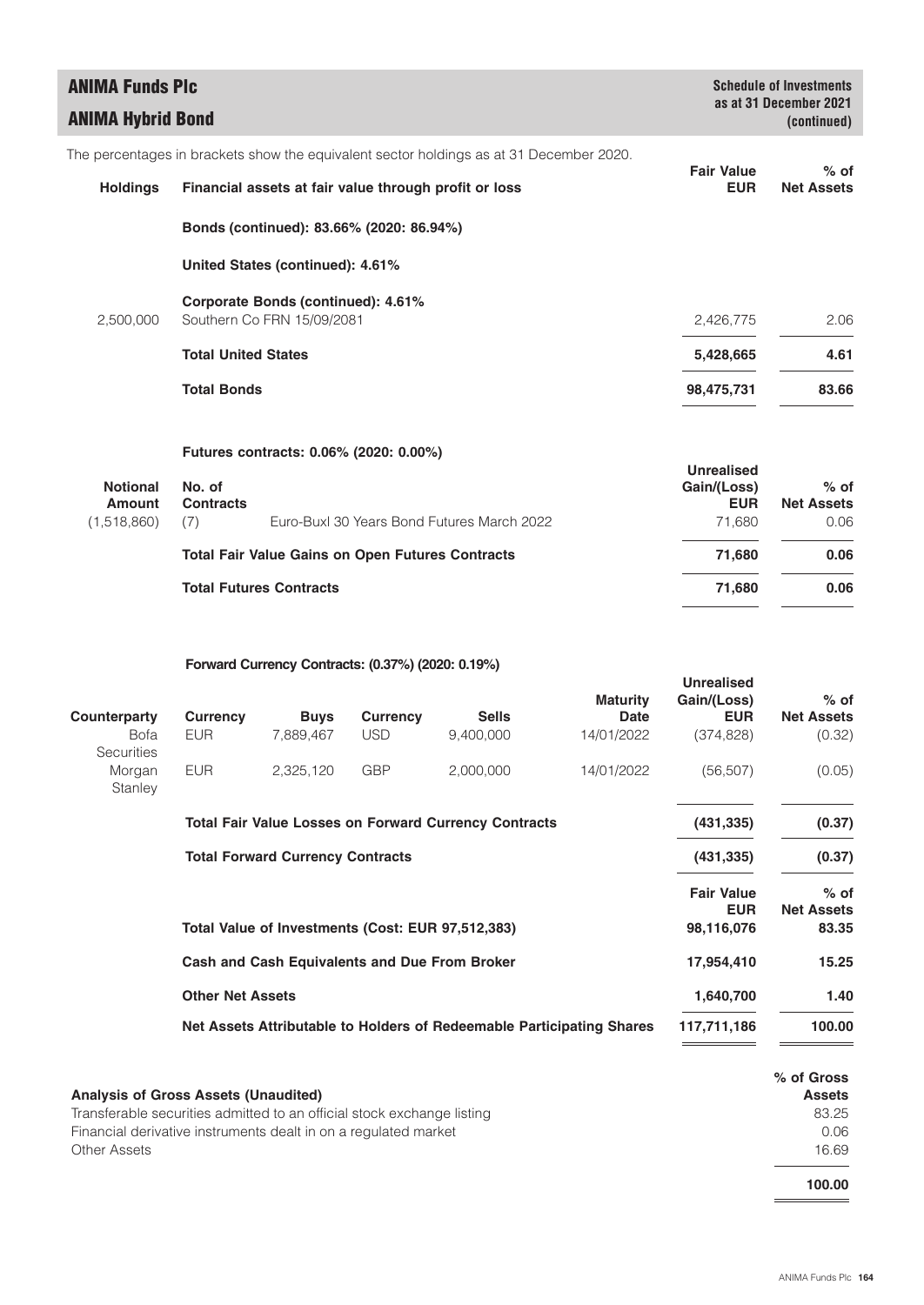| <b>ANIMA Funds PIC</b>              |                                                                                                                                                                                                          |                                     | <b>Schedule of Investments</b> |
|-------------------------------------|----------------------------------------------------------------------------------------------------------------------------------------------------------------------------------------------------------|-------------------------------------|--------------------------------|
| <b>ANIMA Global Macro</b>           |                                                                                                                                                                                                          |                                     | as at 31 December 2021         |
|                                     | The percentages in brackets show the equivalent sector holdings as at 31 December 2020.                                                                                                                  |                                     |                                |
| <b>Holdings</b>                     | Financial assets at fair value through profit or loss                                                                                                                                                    | <b>Fair Value</b><br><b>EUR</b>     | % of<br><b>Net Assets</b>      |
|                                     | Bonds: 79.40% (2020: 72.88%)                                                                                                                                                                             |                                     |                                |
|                                     | Australia: 2.24%                                                                                                                                                                                         |                                     |                                |
| 4,014,000<br>620,000                | <b>Government Bonds: 2.24%</b><br>Australia Government Bond 0.75% 21/11/2027<br>Australia Government Bond 2.75% 21/06/2035                                                                               | 3,050,210<br>436,109                | 1.96<br>0.28                   |
|                                     | <b>Total Australia</b>                                                                                                                                                                                   | 3,486,319                           | 2.24                           |
|                                     | <b>Canada: 1.42%</b>                                                                                                                                                                                     |                                     |                                |
| 605,000<br>1,126,000                | <b>Government Bonds: 1.42%</b><br>Canadian Government Bond 3.50% 01/12/2045<br>Canadian Government Real Return Bond 3.00% 01/12/2036                                                                     | 572,694<br>1,643,609                | 0.37<br>1.05                   |
|                                     | <b>Total Canada</b>                                                                                                                                                                                      | 2,216,303                           | 1.42                           |
|                                     | <b>France: 6.96%</b>                                                                                                                                                                                     |                                     |                                |
| 6,004,000<br>2,786,000              | Government Bonds: 6.96%<br>France Government Bond OAT 0.10% 01/03/2025<br>France Government Bond OAT 1.85% 25/07/2027                                                                                    | 6,846,233<br>4,008,849              | 4.39<br>2.57                   |
|                                     | <b>Total France</b>                                                                                                                                                                                      | 10,855,082                          | 6.96                           |
|                                     | <b>Germany: 4.91%</b>                                                                                                                                                                                    |                                     |                                |
| 4,102,000<br>1,969,000              | <b>Government Bonds: 4.91%</b><br>Deutsche Bundesrepublik Inflation Linked Bond 0.10% 15/04/2026<br>Deutsche Bundesrepublik Inflation Linked Bond 0.50% 15/04/2030                                       | 4,982,317<br>2,679,021              | 3.19<br>1.72                   |
|                                     | <b>Total Germany</b>                                                                                                                                                                                     | 7,661,338                           | 4.91                           |
|                                     | Italy: 8.37%                                                                                                                                                                                             |                                     |                                |
| 4,700,000<br>3,422,000<br>2,844,000 | <b>Government Bonds: 8.37%</b><br>Italy Buoni Ordinari Del Tesoro BOT Zero Coupon 14/02/2022<br>Italy Buoni Poliennali Del Tesoro 3.10% 15/09/2026<br>Italy Buoni Poliennali Del Tesoro 1.30% 15/05/2028 | 4,703,807<br>4,808,829<br>3,539,101 | 3.02<br>3.08<br>2.27           |
|                                     | <b>Total Italy</b>                                                                                                                                                                                       | 13,051,737                          | 8.37                           |
|                                     | Japan: 3.60%                                                                                                                                                                                             |                                     |                                |
| 376,100,000<br>326,000,000          | <b>Government Bonds: 3.60%</b><br>Japanese Government CPI Linked Bond 0.10% 10/03/2028<br>Japanese Government CPI Linked Bond 0.10% 10/03/2029                                                           | 3,010,714<br>2,602,919              | 1.93<br>1.67                   |
|                                     | <b>Total Japan</b>                                                                                                                                                                                       | 5,613,633                           | 3.60                           |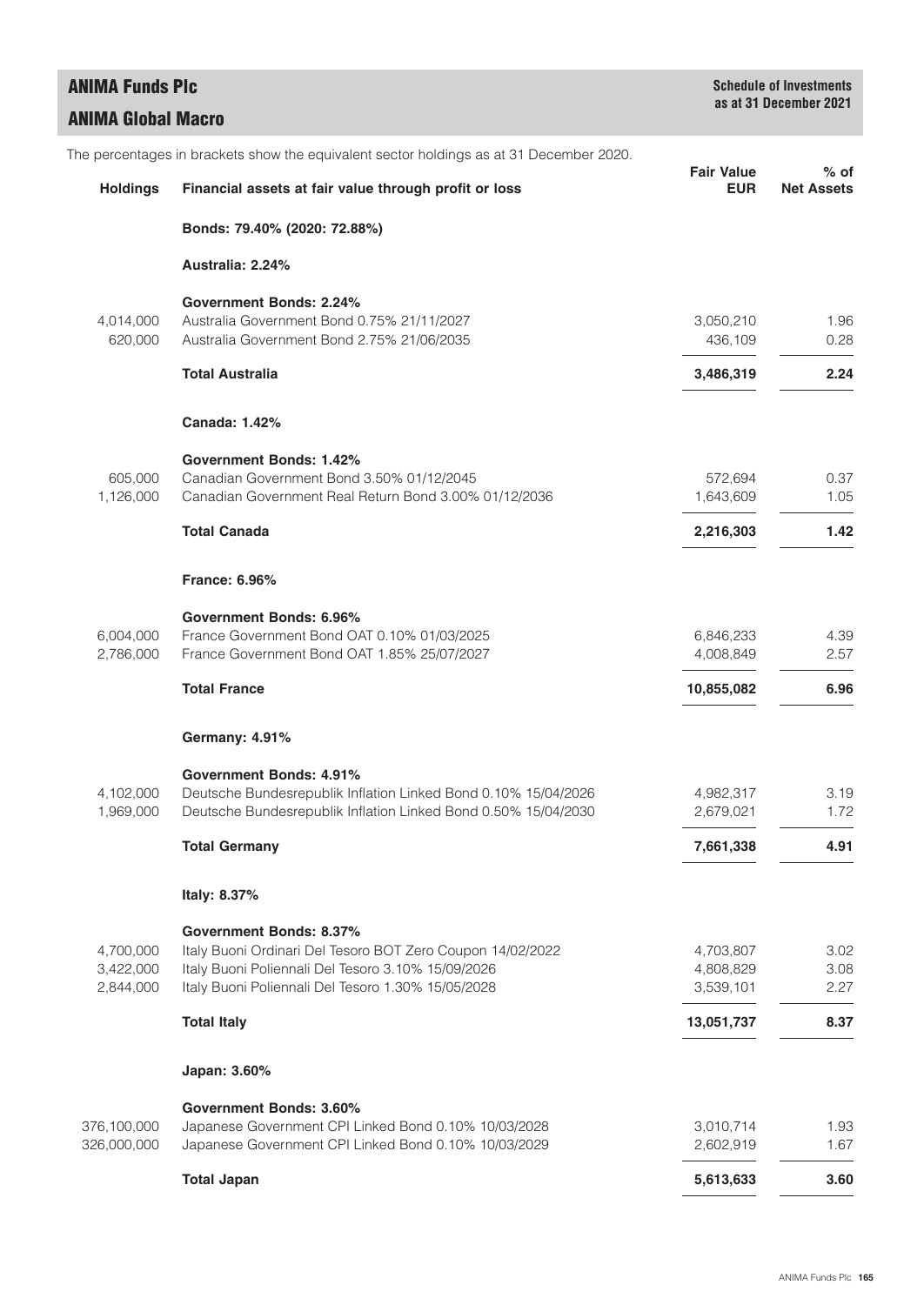| <b>ANIMA Funds PIC</b><br><b>ANIMA Global Macro</b>                                      |                                                                                                                                                                                                                                                                                                                                                                                                                                                                                                 |                                                                                          | <b>Schedule of Investments</b><br>as at 31 December 2021<br>(continued) |  |
|------------------------------------------------------------------------------------------|-------------------------------------------------------------------------------------------------------------------------------------------------------------------------------------------------------------------------------------------------------------------------------------------------------------------------------------------------------------------------------------------------------------------------------------------------------------------------------------------------|------------------------------------------------------------------------------------------|-------------------------------------------------------------------------|--|
|                                                                                          | The percentages in brackets show the equivalent sector holdings as at 31 December 2020.                                                                                                                                                                                                                                                                                                                                                                                                         |                                                                                          |                                                                         |  |
| <b>Holdings</b>                                                                          | Financial assets at fair value through profit or loss                                                                                                                                                                                                                                                                                                                                                                                                                                           | <b>Fair Value</b><br><b>EUR</b>                                                          | % of<br><b>Net Assets</b>                                               |  |
|                                                                                          | Bonds (continued): 79.40% (2020: 72.88%)                                                                                                                                                                                                                                                                                                                                                                                                                                                        |                                                                                          |                                                                         |  |
|                                                                                          | Spain: 11.70%                                                                                                                                                                                                                                                                                                                                                                                                                                                                                   |                                                                                          |                                                                         |  |
| 6,105,000<br>2,981,000<br>7,000,000                                                      | <b>Government Bonds: 11.70%</b><br>Spain Government Inflation Linked Bond 1.80% 30/11/2024<br>Spain Government Inflation Linked Bond 0.65% 30/11/2027<br>Spain Letras Del Tesoro Zero Coupon 11/02/2022                                                                                                                                                                                                                                                                                         | 7,540,557<br>3,710,813<br>7,005,880                                                      | 4.83<br>2.38<br>4.49                                                    |  |
|                                                                                          | <b>Total Spain</b>                                                                                                                                                                                                                                                                                                                                                                                                                                                                              | 18,257,250                                                                               | 11.70                                                                   |  |
|                                                                                          | United Kingdom: 4.97%                                                                                                                                                                                                                                                                                                                                                                                                                                                                           |                                                                                          |                                                                         |  |
| 643,000<br>2,386,000<br>1,191,000                                                        | <b>Government Bonds: 4.97%</b><br>United Kingdom Gilt 1.50% 22/07/2047<br>United Kingdom Gilt Inflation Linked 0.13% 22/03/2026<br>United Kingdom Gilt Inflation Linked 1.25% 22/11/2027                                                                                                                                                                                                                                                                                                        | 821,102<br>3,975,618<br>2,948,857                                                        | 0.53<br>2.55<br>1.89                                                    |  |
|                                                                                          | <b>Total United Kingdom</b>                                                                                                                                                                                                                                                                                                                                                                                                                                                                     | 7,745,577                                                                                | 4.97                                                                    |  |
|                                                                                          | United States: 35.23%                                                                                                                                                                                                                                                                                                                                                                                                                                                                           |                                                                                          |                                                                         |  |
| 6,227,000<br>4,512,000<br>8,279,000<br>6,250,000<br>8,898,000<br>3,326,000<br>12,360,000 | Government Bonds: 35.23%<br>United States Treasury Inflation Indexed Bonds 0.13% 15/07/2026<br>United States Treasury Inflation Indexed Bonds 0.38% 15/01/2027<br>United States Treasury Inflation Indexed Bonds 0.38% 15/07/2027<br>United States Treasury Inflation Indexed Bonds 1.75% 15/01/2028<br>United States Treasury Inflation Indexed Bonds 0.75% 15/07/2028<br>United States Treasury Inflation Indexed Bonds 2.50% 15/01/2029<br>United States Treasury Note/Bond 1.13% 15/02/2031 | 6,866,541<br>5,002,097<br>9,144,497<br>8,704,343<br>9,877,521<br>4,815,204<br>10,549,532 | 4.40<br>3.21<br>5.86<br>5.58<br>6.33<br>3.09<br>6.76                    |  |
|                                                                                          | <b>Total United States</b>                                                                                                                                                                                                                                                                                                                                                                                                                                                                      | 54,959,735                                                                               | 35.23                                                                   |  |
|                                                                                          | <b>Total Bonds</b>                                                                                                                                                                                                                                                                                                                                                                                                                                                                              | 123,846,974                                                                              | 79.40                                                                   |  |
|                                                                                          | Investment Funds: 10.80% (2020:11.08%)                                                                                                                                                                                                                                                                                                                                                                                                                                                          |                                                                                          |                                                                         |  |
| 1,230<br>75,000<br>86,700<br>17,490<br>42,630                                            | Ireland: 6.15%<br>UBS ETFs Plc - CMCI Composite SF UCITS ETF<br>Invesco Bloomberg Commodity UCITS ETF<br>iShares Physical Gold ETC<br>Invesco Physical Gold ETC<br>Amundi Physical Gold ETC                                                                                                                                                                                                                                                                                                     | 94,532<br>1,377,727<br>2,704,801<br>2,706,398<br>2,716,857                               | 0.06<br>0.88<br>1.73<br>1.74<br>1.74                                    |  |
|                                                                                          | <b>Total Ireland</b>                                                                                                                                                                                                                                                                                                                                                                                                                                                                            | 9,600,315                                                                                | 6.15                                                                    |  |
| 316,724                                                                                  | Italy: 1.16%<br>ANIMA Commodities**                                                                                                                                                                                                                                                                                                                                                                                                                                                             | 1,801,845                                                                                | 1.16                                                                    |  |
|                                                                                          | <b>Total Italy</b>                                                                                                                                                                                                                                                                                                                                                                                                                                                                              | 1,801,845                                                                                | 1.16                                                                    |  |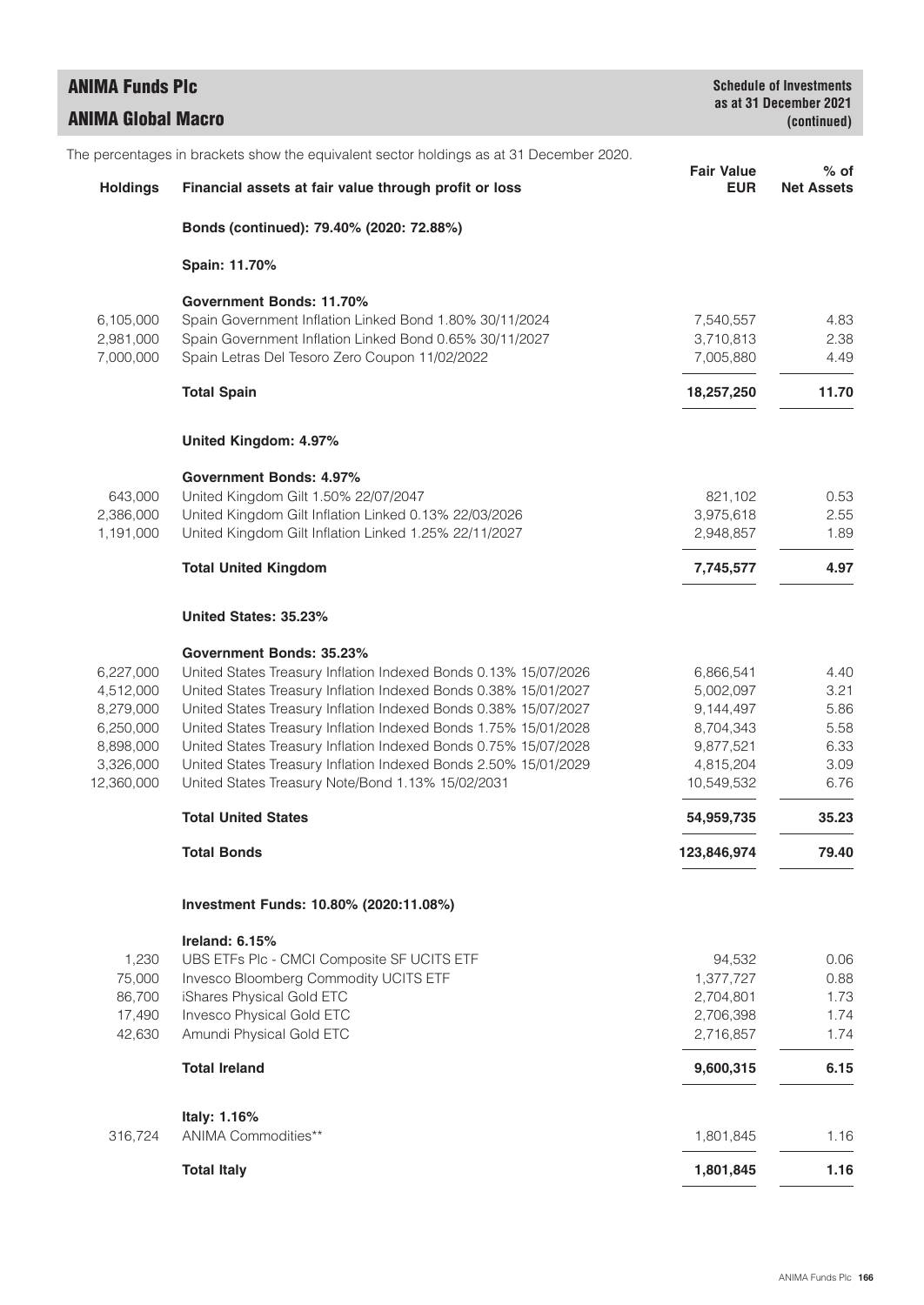| <b>ANIMA Funds PIC</b><br><b>ANIMA Global Macro</b> |                                                                                         |                                 | <b>Schedule of Investments</b><br>as at 31 December 2021<br>(continued) |
|-----------------------------------------------------|-----------------------------------------------------------------------------------------|---------------------------------|-------------------------------------------------------------------------|
|                                                     | The percentages in brackets show the equivalent sector holdings as at 31 December 2020. |                                 |                                                                         |
| <b>Holdings</b>                                     | Financial assets at fair value through profit or loss                                   | <b>Fair Value</b><br><b>EUR</b> | $%$ of<br><b>Net Assets</b>                                             |
|                                                     | Investment Funds (continued): 10.80% (2020:11.08%)                                      |                                 |                                                                         |
|                                                     | Jersey, Channel Islands: 1.18%                                                          |                                 |                                                                         |
| 220,300                                             | WisdomTree Energy                                                                       | 635,891                         | 0.41                                                                    |
| 43,640                                              | WisdomTree Precious Metals                                                              | 820,073                         | 0.52                                                                    |
| 26.020                                              | WisdomTree Industrial Metals                                                            | 385,083                         | 0.25                                                                    |
|                                                     | <b>Total Jersey, Channel Islands</b>                                                    | 1,841,047                       | 1.18                                                                    |
|                                                     | Switzerland: 2.31%                                                                      |                                 |                                                                         |
| 32,470                                              | UBS ETC linked to the UBS Bloomberg CMCI Composite USD Total Return<br>Index            | 3,610,047                       | 2.31                                                                    |
|                                                     | <b>Total Switzerland</b>                                                                | 3,610,047                       | 2.31                                                                    |
|                                                     | <b>Total Investment Funds</b>                                                           | 16,853,254                      | 10.80                                                                   |

### **Futures contracts: 0.26% (2020: 0.61%)**

| <b>Notional</b><br>Amount | No. of<br><b>Contracts</b> |                                                          | <b>Unrealised</b><br>Gain/(Loss)<br><b>EUR</b> | $%$ of<br><b>Net Assets</b> |
|---------------------------|----------------------------|----------------------------------------------------------|------------------------------------------------|-----------------------------|
| 2,259,452                 | 36                         | Australia 10 Years Bond Futures March 2022               | 2,561                                          | 0.00                        |
| 434.395                   | 51                         | Bloomberg Commodity Index March 2022                     | 10.353                                         | 0.01                        |
| 3,800,213                 | 39                         | Canadian 10 Years Bond Futures March 2022                | 71,948                                         | 0.05                        |
| 10,580,277                | 251                        | EURO STOXX 50 Futures March 2022                         | 181,347                                        | 0.12                        |
| 1,377,985                 | 16                         | FSTE 100 Index Futures March 2022                        | 17,723                                         | 0.01                        |
| 16, 131, 230              | 78                         | S&P 500 E Mini Futures March 2022                        | 187,935                                        | 0.12                        |
| 876,638                   | 5                          | S&P/TSX 60 Index Futures March 2022                      | 15,072                                         | 0.01                        |
| 700.262                   | 6                          | SPI 200 Futures March 2022                               | 4,316                                          | 0.00                        |
| 2,220,432                 | 15                         | <b>TOPIX Index Futures March 2022</b>                    | 61.281                                         | 0.04                        |
| 17,198,638                | 151                        | U.S. 10 Years Note Futures March 2022                    | 125,303                                        | 0.08                        |
| 17,985,892                | 142                        | U.S. 10 Years Ultra Futures March 2022                   | 299,484                                        | 0.19                        |
|                           |                            | <b>Total Fair Value Gains on Open Futures Contracts</b>  | 977,323                                        | 0.63                        |
| 6,979,200                 | 40                         | Euro Bund Futures March 2022                             | (124, 400)                                     | (0.08)                      |
| 6,938,479                 | 44                         | Euro-Bono Government Futures March 2022                  | (98, 679)                                      | (0.06)                      |
| 7,170,240                 | 48                         | Euro-BTP Futures March 2022                              | (113,760)                                      | (0.07)                      |
| 6,638,400                 | 40                         | Euro-OAT Futures March 2022                              | (112,400)                                      | (0.07)                      |
| 16,254,228                | 14                         | Japan 10 Years Bond Futures March 2022                   | (48, 108)                                      | (0.03)                      |
| 6,581,781                 | 44                         | Long Gilt Futures March 2022                             | (36, 303)                                      | (0.03)                      |
| 3,923,612                 | 72                         | MSCI Emerging Market Index Futures March 2022            | (41,549)                                       | (0.03)                      |
|                           |                            | <b>Total Fair Value Losses on Open Futures Contracts</b> | (575, 199)                                     | (0.37)                      |
|                           |                            | <b>Total Futures Contracts</b>                           | 402,124                                        | 0.26                        |
|                           |                            |                                                          |                                                |                             |

### **Forward Currency Contracts: (1.45%) (2020: 0.48%)**

|              |                 | $\frac{1}{2}$ of Hall and Salt and Salt and Salt (1116/9) (2020) of 10/9) |                 |              |                   |                    |                   |  |  |
|--------------|-----------------|---------------------------------------------------------------------------|-----------------|--------------|-------------------|--------------------|-------------------|--|--|
|              |                 |                                                                           |                 |              | <b>Unrealised</b> |                    |                   |  |  |
|              |                 |                                                                           |                 |              | <b>Maturity</b>   | <b>Gain/(Loss)</b> | $%$ of            |  |  |
| Counterparty | <b>Currency</b> | <b>Buys</b>                                                               | <b>Currency</b> | <b>Sells</b> | <b>Date</b>       | <b>EUR</b>         | <b>Net Assets</b> |  |  |
| J.P. Morgan  | EUR             | 7.034.699                                                                 | USD.            | 8.000.000    | 18/02/2022        | 6.179              | 0.00              |  |  |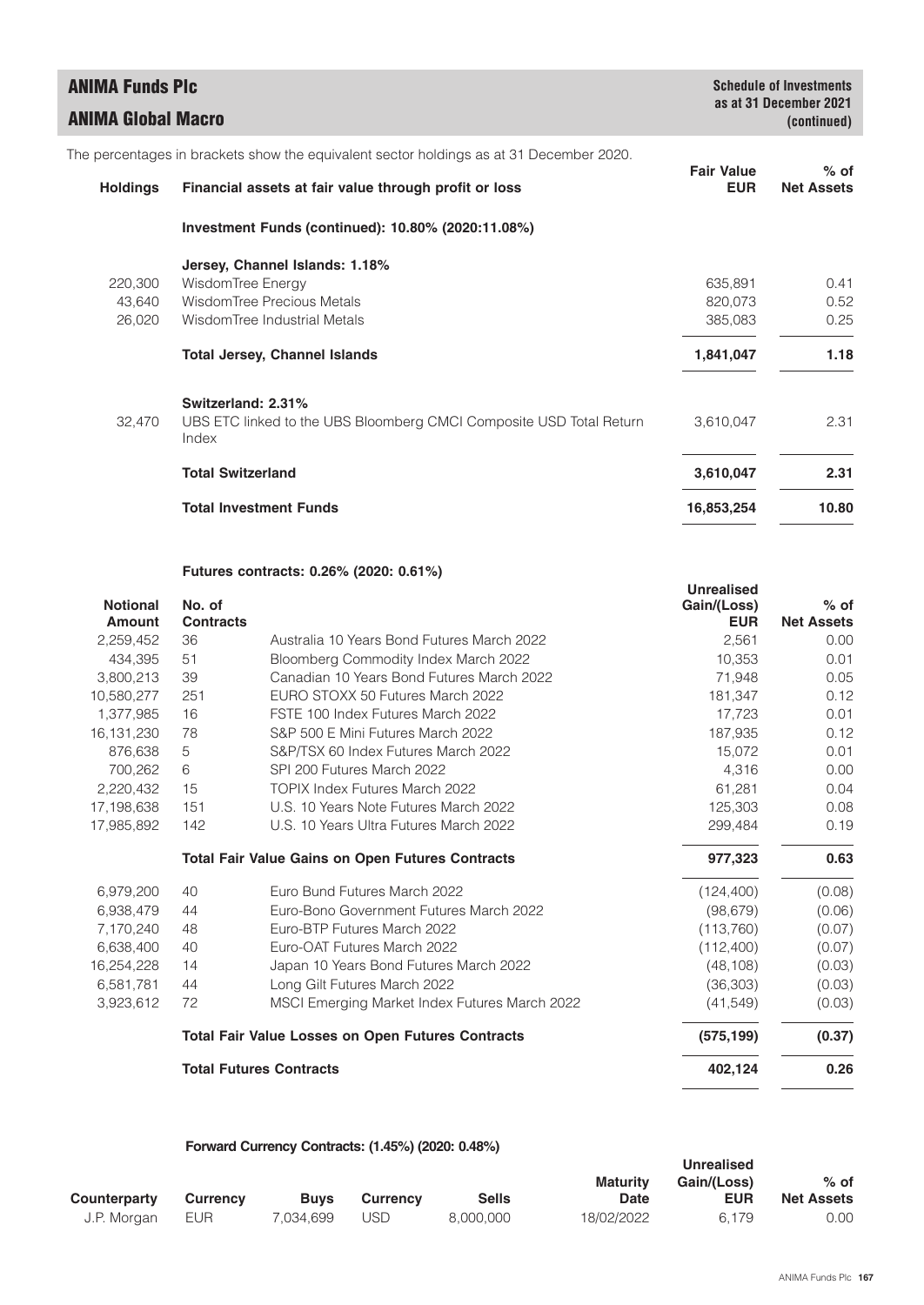## **ANIMA Funds Plc ANIMA Global Macro**

The percentages in brackets show the equivalent sector holdings as at 31 December 2020.

### **Forward Currency Contracts (continued): (1.45%) (2020: 0.48%)**

| Counterparty<br>Nomura<br>International<br>Nomura<br>International | <b>Currency</b><br><b>AUD</b><br>CAD | <b>Buys</b><br>7,300,000<br>9,000,000   | <b>Currency</b><br><b>EUR</b><br><b>EUR</b> | <b>Sells</b><br>4,573,419<br>6,252,171                           | <b>Maturity</b><br><b>Date</b><br>18/02/2022<br>18/02/2022 | <b>Unrealised</b><br>Gain/(Loss)<br><b>EUR</b><br>90,352<br>7,584 | $%$ of<br><b>Net Assets</b><br>0.06<br>0.01 |
|--------------------------------------------------------------------|--------------------------------------|-----------------------------------------|---------------------------------------------|------------------------------------------------------------------|------------------------------------------------------------|-------------------------------------------------------------------|---------------------------------------------|
| Nomura<br>International                                            | <b>JPY</b>                           | 223,600,000                             | <b>EUR</b>                                  | 1,683,735                                                        | 18/02/2022                                                 | 22,853                                                            | 0.01                                        |
|                                                                    |                                      |                                         |                                             | <b>Total Fair Value Gains on Forward Currency Contracts</b>      |                                                            | 126,968                                                           | 0.08                                        |
| Goldman<br>Sachs                                                   | <b>EUR</b>                           | 46,965,010                              | <b>USD</b>                                  | 54,550,000                                                       | 18/02/2022                                                 | (960, 710)                                                        | (0.62)                                      |
| J.P. Morgan                                                        | <b>EUR</b>                           | 345,328                                 | CAD                                         | 500,000                                                          | 18/02/2022                                                 | (2, 436)                                                          | (0.00)                                      |
| J.P. Morgan                                                        | <b>EUR</b>                           | 2,945,348                               | <b>GBP</b>                                  | 2,500,000                                                        | 18/02/2022                                                 | (29, 331)                                                         | (0.02)                                      |
| J.P. Morgan                                                        | <b>EUR</b>                           | 50,148,352                              | <b>USD</b>                                  | 58,250,000                                                       | 18/02/2022                                                 | (1,028,058)                                                       | (0.66)                                      |
| J.P. Morgan                                                        | <b>USD</b>                           | 5,500,000                               | <b>EUR</b>                                  | 4,871,999                                                        | 18/02/2022                                                 | (39, 892)                                                         | (0.03)                                      |
| Nomura<br>International                                            | <b>EUR</b>                           | 6,094,851                               | <b>AUD</b>                                  | 9,600,000                                                        | 18/02/2022                                                 | (38, 328)                                                         | (0.02)                                      |
| Nomura<br>International                                            | <b>EUR</b>                           | 5,408,291                               | CAD                                         | 7,800,000                                                        | 18/02/2022                                                 | (16, 829)                                                         | (0.01)                                      |
| Nomura<br>International                                            | <b>EUR</b>                           | 944,042                                 | <b>GBP</b>                                  | 800,000                                                          | 18/02/2022                                                 | (7, 855)                                                          | (0.00)                                      |
| Nomura<br>International                                            | <b>EUR</b>                           | 12,911,556                              | <b>USD</b>                                  | 15,000,000                                                       | 18/02/2022                                                 | (266, 919)                                                        | (0.17)                                      |
|                                                                    |                                      |                                         |                                             | <b>Total Fair Value Losses on Forward Currency Contracts</b>     |                                                            | (2,390,358)                                                       | (1.53)                                      |
|                                                                    |                                      | <b>Total Forward Currency Contracts</b> |                                             |                                                                  |                                                            | (2, 263, 390)                                                     | (1.45)                                      |
|                                                                    |                                      | Options: 0.03% (2020: 0.00%)            |                                             |                                                                  |                                                            |                                                                   |                                             |
| <b>Holdings</b>                                                    |                                      |                                         |                                             |                                                                  |                                                            | <b>Fair Value</b><br><b>EUR</b>                                   | $%$ of<br><b>Net Assets</b>                 |
| 436,000                                                            |                                      |                                         |                                             | U.S. 10 Years Note Futures Put 127.5 February 2022 (BNP Paribas) |                                                            | 11,981                                                            | 0.01                                        |
| 421,000                                                            |                                      |                                         |                                             | U.S. 10 Years Note Futures Put 128.5 February 2022 (BNP Paribas) |                                                            | 28,923                                                            | 0.02                                        |
|                                                                    |                                      | <b>Total Options Purchased - Gain</b>   |                                             |                                                                  |                                                            | 40.904                                                            | 0.03                                        |

| <b>Total Options</b>                                                  | 40.904      | 0.03   |
|-----------------------------------------------------------------------|-------------|--------|
| Total Value of Investments (Cost: EUR 131,766,188)                    | 138,879,866 | 89.04  |
| <b>Cash and Cash Equivalents and Due From Broker</b>                  | 19,344,317  | 12.40  |
| <b>Other Net Liabilities</b>                                          | (2,242,273) | (1.44) |
| Net Assets Attributable to Holders of Redeemable Participating Shares | 155,981,910 | 100.00 |

\*\* The indicated holdings are managed by ANIMA SGR S.p.A.

 $\overline{\phantom{0}}$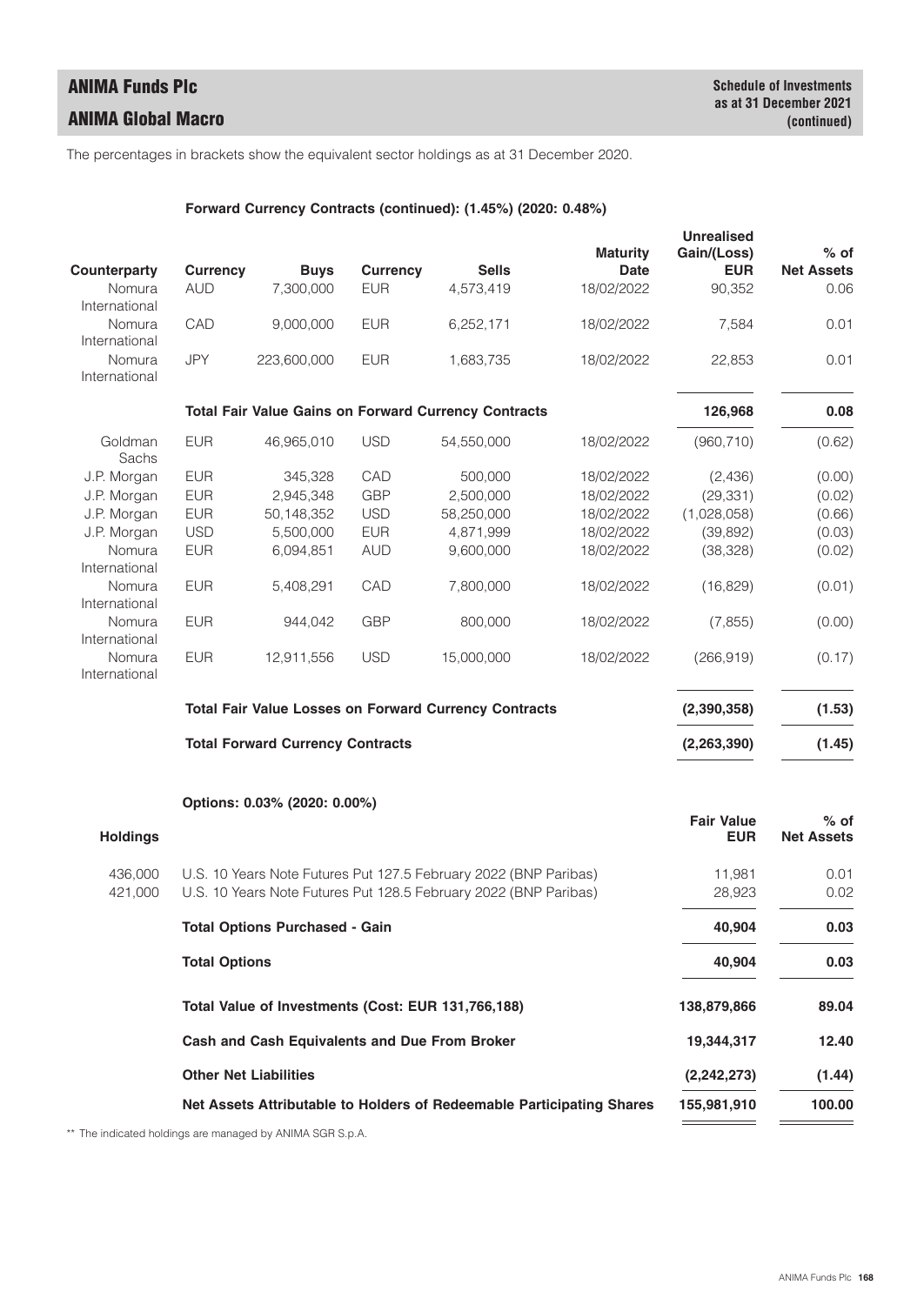| <b>ANIMA Funds PIC</b>    | <b>Schedule of Investments</b>        |
|---------------------------|---------------------------------------|
| <b>ANIMA Global Macro</b> | as at 31 December 2021<br>(continued) |

The percentages in brackets show the equivalent sector holdings as at 31 December 2020.

|                                                                        | % of Gross    |
|------------------------------------------------------------------------|---------------|
| <b>Analysis of Gross Assets (Unaudited)</b>                            | <b>Assets</b> |
| Transferable securities admitted to an official stock exchange listing | 76.52         |
| UCITS and non-UCITS Investment Funds                                   | 10.41         |
| Financial derivative instruments dealt in on a regulated market        | 0.63          |
| Over the counter financial derivative instruments                      | 0.08          |
| <b>Other Assets</b>                                                    | 12.36         |
|                                                                        | 100.00        |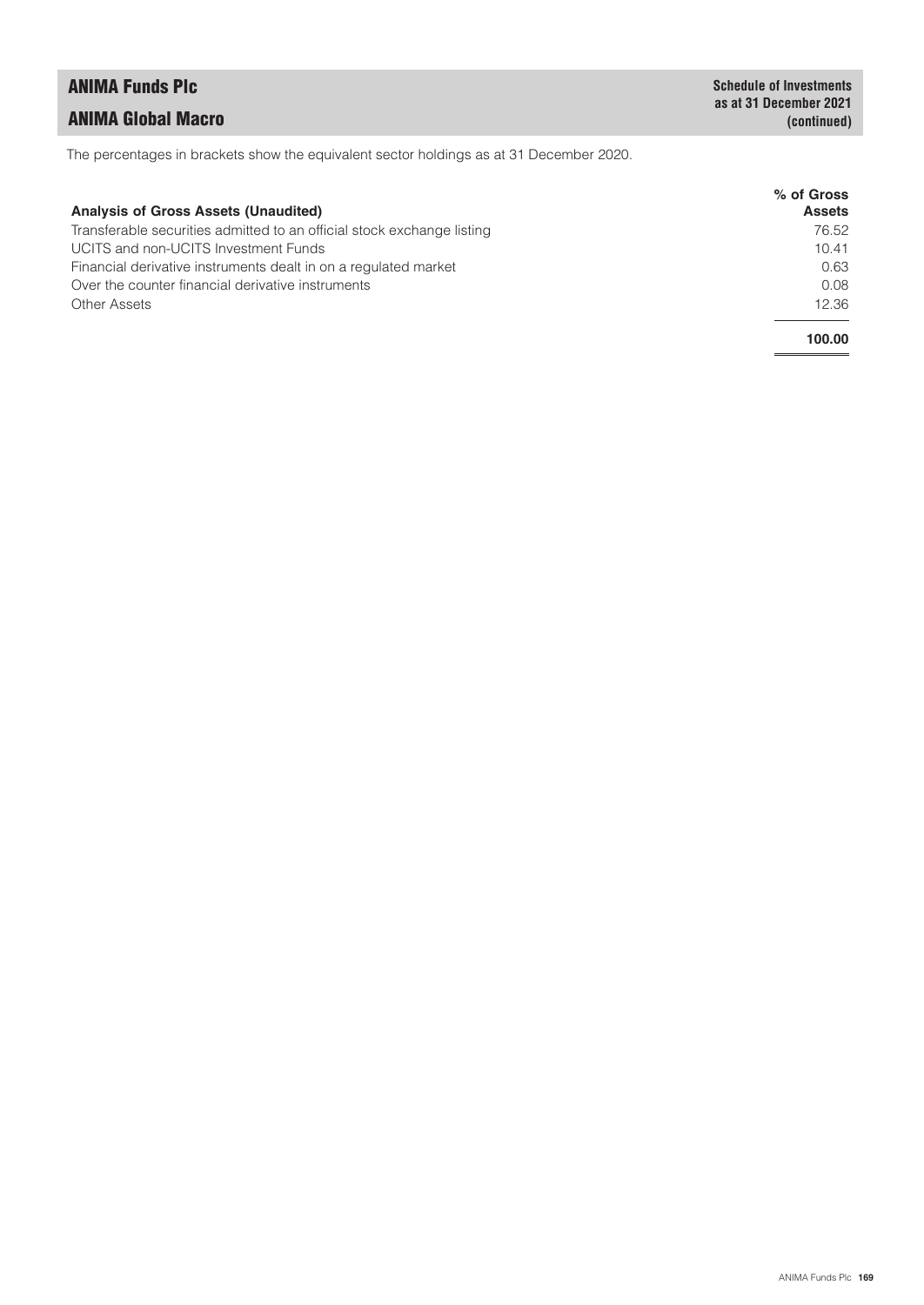## **ANIMA Short Term Corporate Bond**

### **Largest Purchases**

| <b>Principal</b> |                                                                                                   | Cost       |
|------------------|---------------------------------------------------------------------------------------------------|------------|
| <b>Amount</b>    |                                                                                                   | <b>EUR</b> |
| 10,854,000       | Credit Agricole SA FRN 31/12/2099                                                                 | 10,997,152 |
| 7,000,000        | Cassa Depositi e Prestiti SpA 1.50% 20/04/2023                                                    | 7,248,850  |
| 6,508,000        | Global Switch Holdings Ltd 1.50% 31/01/2024                                                       | 6,744,466  |
| 5,000,000        | Heimstaden Bostad Treasury BV 0.25% 13/10/2024                                                    | 4,999,400  |
| 5,150,000        | Barclays Plc FRN 29/12/2049                                                                       | 4,573,381  |
| 4,000,000        | UniCredit SpA 6.95% 31/10/2022                                                                    | 4,416,400  |
| 5,000,000        | HSBC Holdings Plc FRN 29/12/2049                                                                  | 4,265,536  |
| 4,100,000        | FCE Bank Plc 1.13% 10/02/2022                                                                     | 4,110,060  |
| 4,000,000        | Agenzia Nazionale per l'Attrazione degli Investimenti e lo Sviluppo d'Impresa 1.38%<br>20/07/2022 | 4,066,800  |
| 4,000,000        | Bayer AG FRN 02/04/2075                                                                           | 4,056,735  |
| 3,500,000        | BNP Paribas SA FRN 29/12/2049                                                                     | 3,701,625  |
| 3,500,000        | FCE Bank Plc 1.62% 11/05/2023                                                                     | 3,548,550  |
| 3,200,000        | Danske Bank A/S FRN 29/10/2049                                                                    | 3,330,352  |
| 3,100,000        | Banca Monte dei Paschi di Siena SpA 4.00% 10/07/2022                                              | 3,210,360  |
| 3,000,000        | HSBC Holdings Plc FRN 29/12/2049                                                                  | 3,111,300  |
| 3,000,000        | Credito Valtellinese SpA 2.00% 27/11/2022                                                         | 3,082,500  |
| 3,000,000        | ING Bank NV 3.63% 25/02/2026                                                                      | 3,013,350  |
| 2,600,000        | UniCredit SpA FRN 03/01/2027                                                                      | 2,670,880  |
| 2,500,000        | Caixa Geral de Depositos SA 1.25% 25/11/2024                                                      | 2,568,500  |
| 2,000,000        | Barclays Plc FRN 31/12/2099                                                                       | 2,516,320  |
| 2,800,000        | ING Groep NV FRN 29/12/2049                                                                       | 2,382,502  |
| 2,200,000        | Enel SpA FRN 31/12/2099                                                                           | 2,297,240  |
| 2,200,000        | UBS Group AG FRN 29/12/2049                                                                       | 2,273,560  |
| 2,000,000        | Societa' Per LA Gestione DI Attivita' SpA 2.63% 13/02/2024                                        | 2,143,000  |
| 2,000,000        | Dell Bank International DAC 1.63% 24/06/2024                                                      | 2,092,340  |
| 2,000,000        | INEOS Finance Plc 3.38% 31/03/2026                                                                | 2,075,200  |
| 2,000,000        | Alpha Bank AE 2.50% 05/02/2023                                                                    | 2,065,200  |
| 2,000,000        | EnBW Energie Baden-Wuerttemberg AG FRN 05/04/2077                                                 | 2,058,900  |
| 2,000,000        | Vonovia Finance BV FRN 29/12/2049                                                                 | 2,038,600  |
| 2,000,000        | UBS AG 12/02/2026                                                                                 | 2,007,340  |
| 2,000,000        | Suez SA FRN 29/12/2049                                                                            | 2,003,440  |
| 2,000,000        | Barclays Bank Plc 7.63% 21/11/2022                                                                | 1,850,046  |
| 1,600,000        | Engie SA FRN 31/12/2099                                                                           | 1,636,384  |
| 1,500,000        | Naturgy Finance BV FRN 29/11/2049                                                                 | 1,568,400  |
| 1,500,000        | Banco de Sabadell SA 1.75% 10/05/2024                                                             | 1,543,965  |
| 1,500,000        | Natwest Group Plc FRN 29/12/2049                                                                  | 1,298,860  |

| <b>Principal</b><br>Amount |                                                    | <b>Proceeds</b><br><b>EUR</b> |
|----------------------------|----------------------------------------------------|-------------------------------|
| 7.000.000                  | Italy Buoni Poliennali Del Tesoro 2.10% 15/09/2021 | 8.137.761                     |
| 500,000                    | Solvay SA 2.75% 02/12/2027                         | 584.510                       |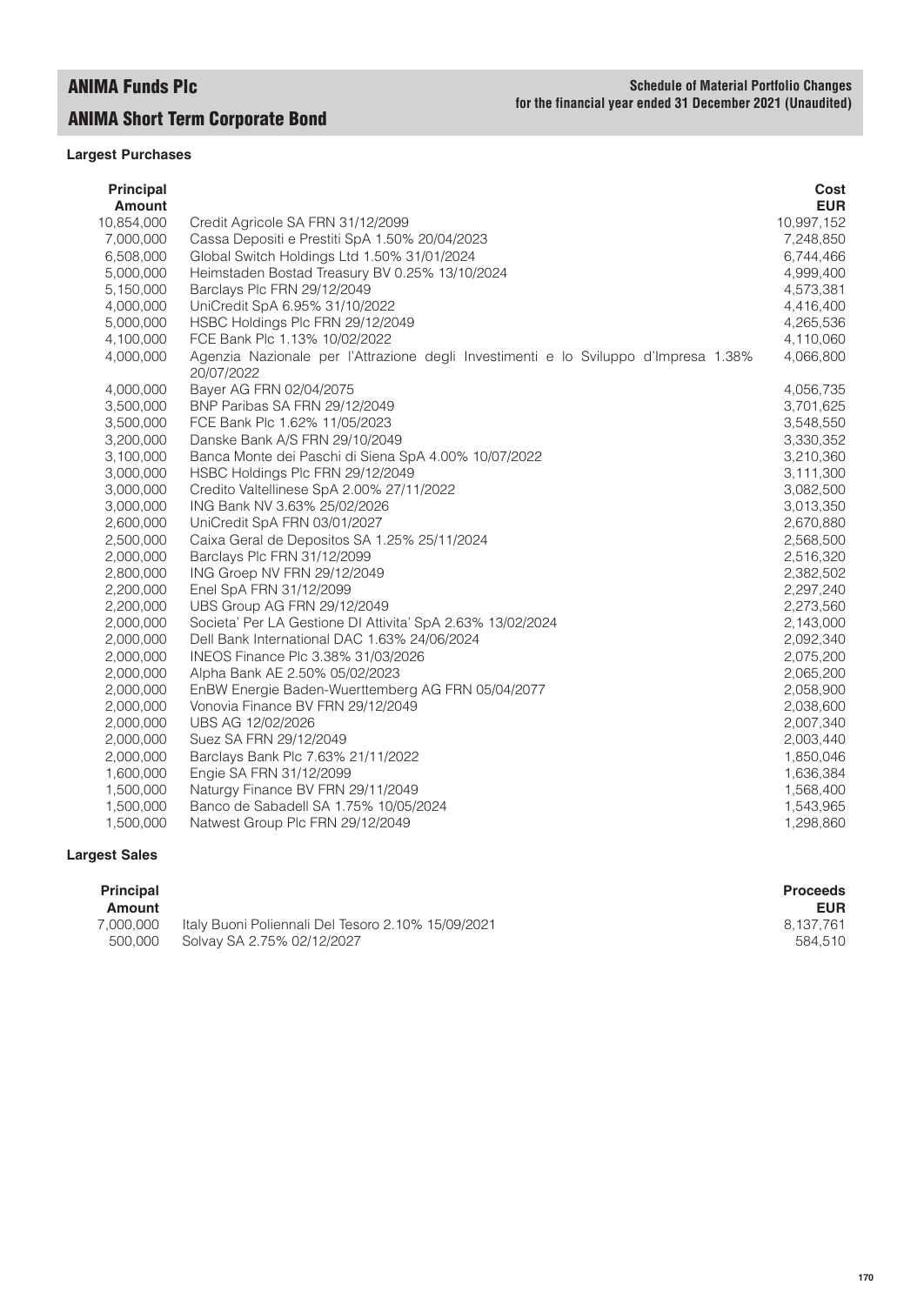| <b>Principal</b><br>Amount<br>15,000,000<br>8,000,000<br>6,000,000 | United States Treasury Note/Bond 0.63% 15/10/2024<br>Italy Buoni Poliennali Del Tesoro Zero Coupon 01/04/2026<br>Italy Buoni Poliennali Del Tesoro 0.35% 01/02/2025 | Cost<br><b>EUR</b><br>13,217,609<br>7,973,760<br>6,096,600 |
|--------------------------------------------------------------------|---------------------------------------------------------------------------------------------------------------------------------------------------------------------|------------------------------------------------------------|
| <b>Largest Sales</b>                                               |                                                                                                                                                                     |                                                            |
| <b>Principal</b><br>Amount                                         |                                                                                                                                                                     | <b>Proceeds</b><br><b>EUR</b>                              |
| 20,000,000                                                         | United States Treasury Note/Bond 1.75% 15/11/2029                                                                                                                   | 18,242,862                                                 |
| 8.000.000                                                          | Italy Certificati di Credito Del Tesoro Zero Coupon 28/09/2022                                                                                                      | 8,028,240                                                  |
| 9.000.000                                                          | United States Treasury Note/Bond 0.63% 31/03/2027                                                                                                                   | 7,749,600                                                  |
| 7,500,000                                                          | Italy Buoni Poliennali Del Tesoro 0.60% 15/06/2023                                                                                                                  | 7,627,275                                                  |
| 8.000.000                                                          | United States Treasury Note/Bond 0.75% 30/04/2026                                                                                                                   | 6,948,007                                                  |
| 4.000.000                                                          | Italy Buoni Poliennali Del Tesoro 1.85% 01/07/2025                                                                                                                  | 4,280,680                                                  |
| 3,000,000                                                          | Bundesrepublik Deutschland Bundesanleihe Zero Coupon 15/05/2035                                                                                                     | 3,091,720                                                  |
| 1,500,000                                                          | Italy Buoni Poliennali Del Tesoro 3.25% 01/09/2046                                                                                                                  | 1,989,600                                                  |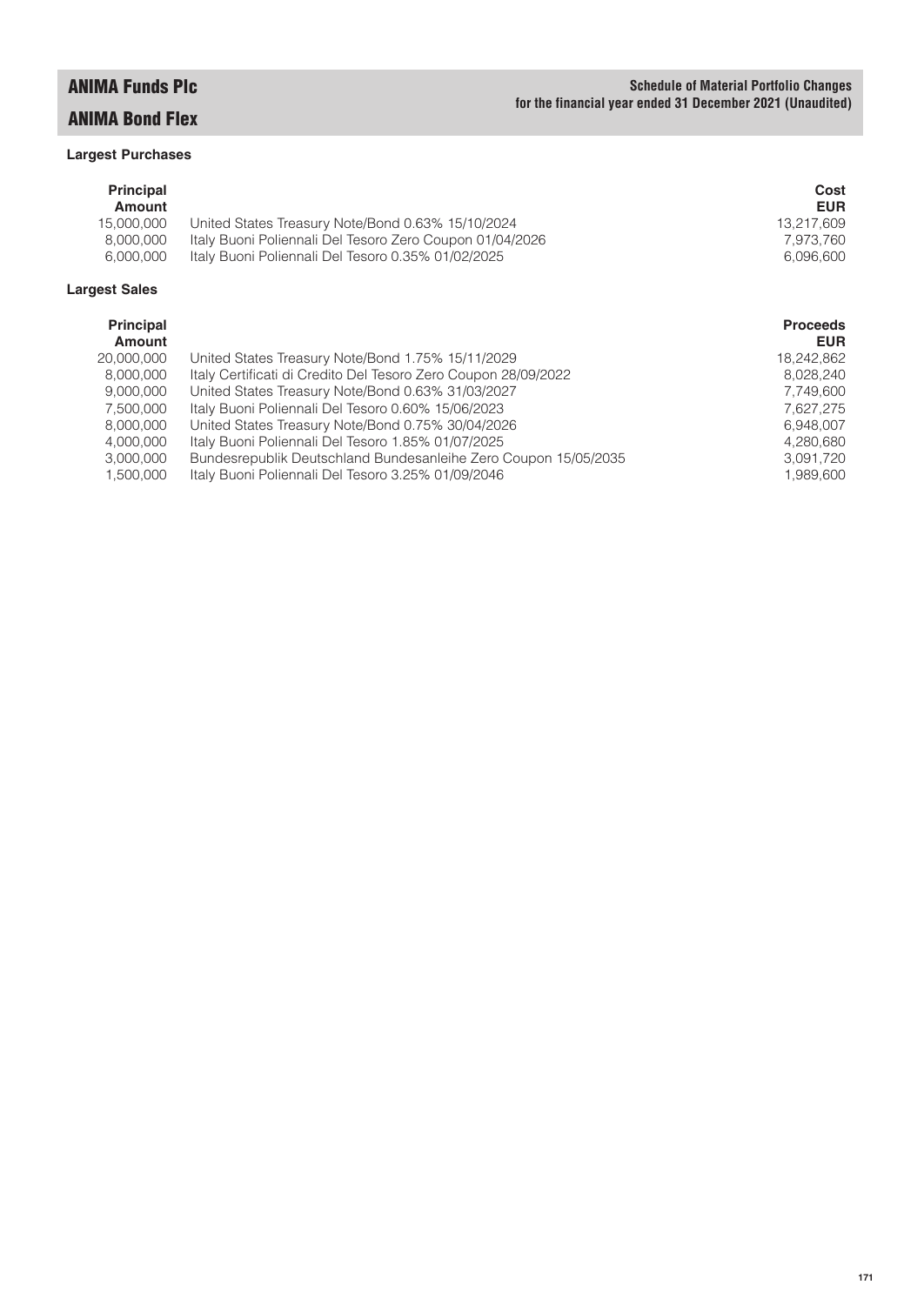| <b>Principal</b><br><b>Amount</b> |                                     | Cost<br><b>EUR</b> |
|-----------------------------------|-------------------------------------|--------------------|
| 31,130                            | ASML Holding NV                     | 18,057,305         |
| 20,217                            | Kering SA                           | 13,557,706         |
| 360,932                           | Infineon Technologies AG            | 12,589,618         |
| 240,715                           | Unilever Plc                        | 11,609,920         |
| 104,914                           | Nestle SA                           | 11,335,605         |
| 123,020                           | Prosus NV                           | 10,146,652         |
| 105,210                           | Heineken NV                         | 10,001,787         |
| 85,451                            | SAP SE                              | 9,875,063          |
| 134,233                           | Reckitt Benckiser Group Plc         | 9,770,218          |
| 636,527                           | Stellantis NV                       | 9,742,741          |
| 376,926                           | <b>Ferrovial SA</b>                 | 9,441,074          |
| 30,473                            | Roche Holding AG                    | 9,277,386          |
| 101,363                           | Vinci SA                            | 9,186,543          |
| 115,658                           | Novo Nordisk A/S                    | 8,853,366          |
| 24,486                            | L'Oreal SA                          | 8,428,477          |
| 497,554                           | Deutsche Telekom AG                 | 8,370,879          |
| 237,355                           | STMicroelectronics NV               | 8,258,021          |
| 93,501                            | Sanofi                              | 8,121,609          |
| 12,173                            | LVMH Moet Hennessy Louis Vuitton SE | 8,045,374          |
| 98,374                            | Novartis AG                         | 7,569,345          |

| <b>Principal</b> |                             | <b>Proceeds</b> |
|------------------|-----------------------------|-----------------|
| <b>Amount</b>    |                             | <b>EUR</b>      |
| 32,283           | <b>ASML Holding NV</b>      | 19,558,537      |
| 196,854          | Novartis AG                 | 14,688,517      |
| 291,563          | Unilever Plc                | 13,769,635      |
| 129,474          | Nestle SA                   | 13,704,518      |
| 317,910          | STMicroelectronics NV       | 11,396,392      |
| 157,414          | Reckitt Benckiser Group Plc | 11, 123, 195    |
| 120,334          | Vinci SA                    | 10,910,366      |
| 429,791          | <b>RELX Plc</b>             | 10,549,924      |
| 281,571          | Infineon Technologies AG    | 9,889,507       |
| 76,389           | SAP SE                      | 9,091,221       |
| 13,176           | Kering SA                   | 9,016,892       |
| 4,083            | Adven NV                    | 8,908,109       |
| 83,445           | Cie Financiere Richemont SA | 8,901,265       |
| 127,563          | Rio Tinto Plc               | 8,424,191       |
| 91,046           | Zalando SE                  | 8,060,099       |
| 105,459          | Prosus NV                   | 7,999,577       |
| 94,636           | Novo Nordisk A/S            | 7,865,151       |
| 678,453          | <b>WPP PIC</b>              | 7,688,350       |
| 52,122           | Coloplast A/S               | 7,601,272       |
| 19,650           | L'Oreal SA                  | 7,325,953       |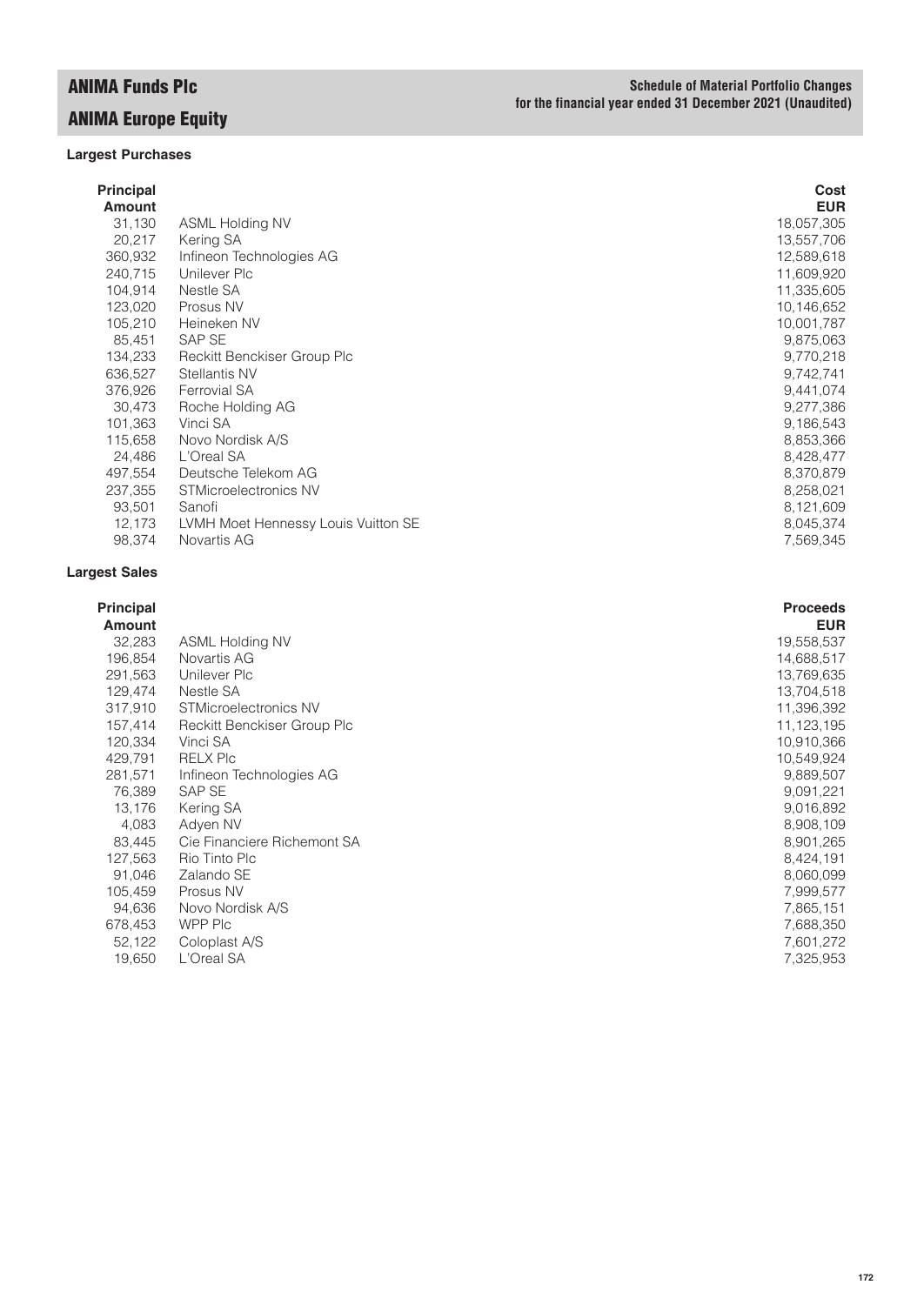| <b>Principal</b><br><b>Amount</b> |                           | Cost<br><b>EUR</b> |
|-----------------------------------|---------------------------|--------------------|
| 67,239                            | Microsoft Corp            | 16,200,869         |
| 5.512                             | Amazon.com Inc            | 15,577,785         |
| 101,008                           | Apple Inc                 | 11,939,567         |
| 14,500                            | Tesla Inc                 | 10,696,960         |
| 27,937                            | <b>NVIDIA Corp</b>        | 8,201,340          |
| 162,375                           | Intel Corp                | 7,697,932          |
| 54,976                            | JPMorgan Chase & Co       | 7,387,812          |
| 45,896                            | Moderna Inc               | 6,855,696          |
| 69,300                            | Boston Properties Inc     | 6,608,739          |
| 15,209                            | Adobe Inc                 | 6,513,890          |
| 179,425                           | Pfizer Inc                | 6,390,390          |
| 2,857                             | Alphabet Inc              | 6,261,357          |
| 181,101                           | Bank of America Corp      | 6,092,928          |
| 38,725                            | T Rowe Price Group Inc    | 5,595,637          |
| 2,510                             | Alphabet Inc              | 5,558,629          |
| 55,581                            | <b>JM Smucker Co</b>      | 5,526,173          |
| 14,221                            | Zebra Technologies Corp   | 5,353,429          |
| 174,730                           | Corsair Gaming Inc        | 5,234,338          |
| 82,123                            | <b>EOG Resources Inc.</b> | 5,119,011          |
| 43.261                            | Procter & Gamble Co       | 4,817,711          |
| 135,100                           | Kraft Heinz Co            | 4,699,103          |
| 13                                | Berkshire Hathaway Inc    | 4,496,325          |
| 156,400                           | Schlumberger NV           | 4,029,610          |
| 32,205                            | Walmart Inc               | 3,830,380          |
| 24,500                            | Duolingo Inc              | 3,708,280          |
| 16,520                            | Berkshire Hathaway Inc    | 3,562,150          |

| <b>Principal</b> |                                       | <b>Proceeds</b> |
|------------------|---------------------------------------|-----------------|
| <b>Amount</b>    |                                       | <b>EUR</b>      |
| 3,530            | Amazon.com Inc                        | 10,084,104      |
| 77,750           | Garmin Ltd                            | 9,133,425       |
| 28,990           | <b>NVIDIA Corp</b>                    | 7,611,492       |
| 42,850           | Aptiv Plc                             | 6,000,761       |
| 91,699           | Activision Blizzard Inc               | 5,867,734       |
| 2,990            | Alphabet Inc                          | 5,471,290       |
| 59,332           | Logitech International SA             | 5,373,246       |
| 20,410           | Microsoft Corp                        | 5,314,202       |
| 41,020           | Advanced Micro Devices Inc            | 4,867,283       |
| 29,520           | Clorox Co                             | 4,671,052       |
| 95,242           | Western Digital Corp                  | 4,641,637       |
| 45,939           | Check Point Software Technologies Ltd | 4,600,994       |
| 67,870           | eBay Inc                              | 4,335,671       |
| 25,830           | <b>Target Corp</b>                    | 4,259,495       |
| 50,798           | Hasbro Inc                            | 4,078,267       |
| 54,340           | Tencent Holdings Ltd ADR              | 4,024,968       |
| 20,160           | PayPal Holdings Inc                   | 3,981,762       |
| 42,893           | Citrix Systems Inc                    | 3,951,091       |
| 8,270            | Adobe Inc                             | 3,904,061       |
| 27,989           | VMware Inc                            | 3,711,436       |
| 1,474            | Alphabet Inc                          | 3,205,937       |
| 12,827           | Wix.com Ltd                           | 3,086,317       |
| 9,610            | Moderna Inc                           | 3,011,330       |
| 23,900           | Walmart Inc                           | 2,820,876       |
| 10.000           | Danaher Corp                          | 2,648,657       |
| 224,910          | Ford Motor Co                         | 2,631,379       |
| 29,320           | Shake Shack Inc                       | 2,629,039       |
| 51,535           | Kellogg Co                            | 2,543,204       |
| 11,780           | <b>Burlington Stores Inc</b>          | 2,478,972       |
| 30,240           | Dolby Laboratories Inc                | 2,347,503       |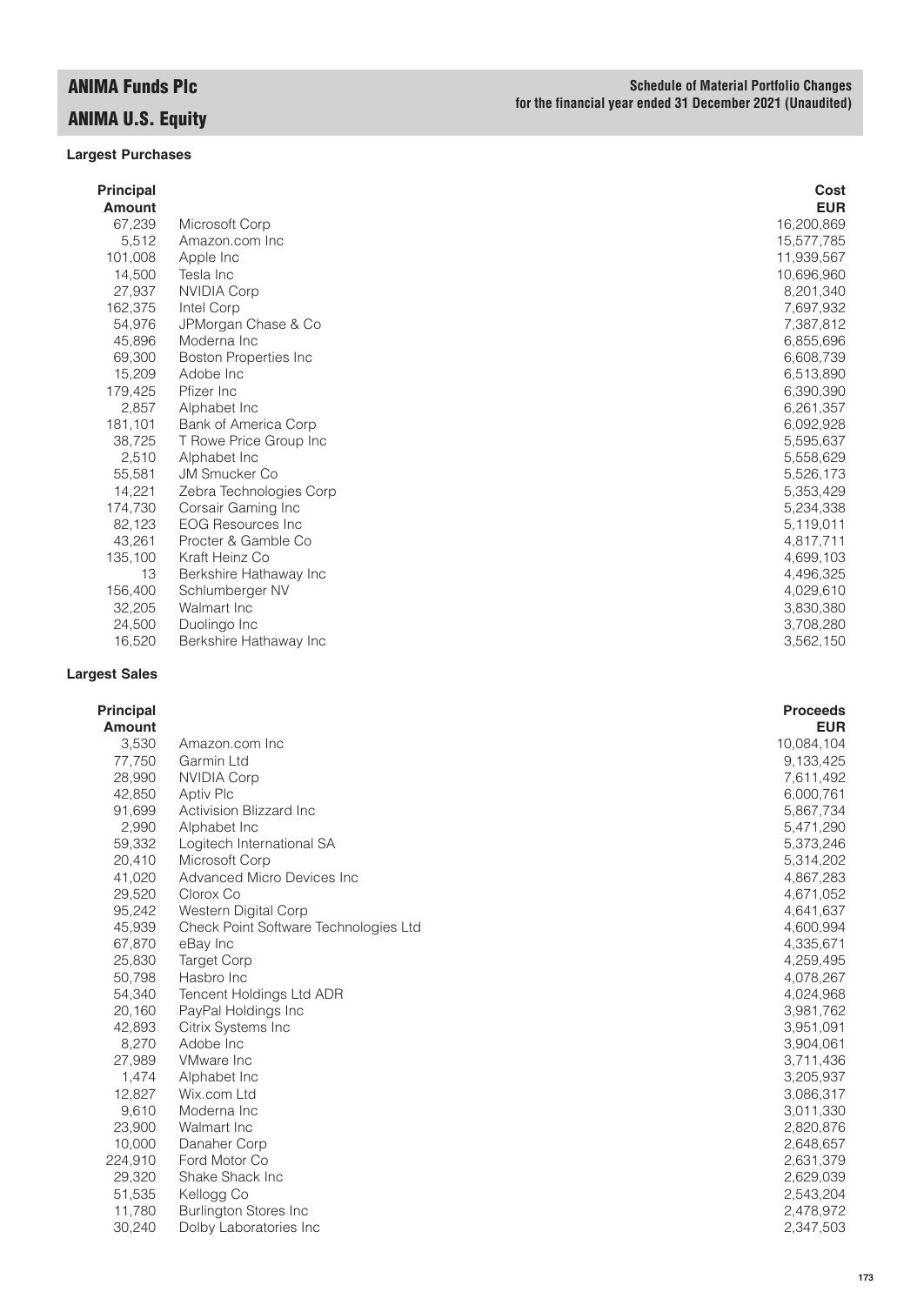## **Principal**

**Amount** 16,960 Apple Inc 2,321,320 12,240 Ecolab Inc 2,122,505

### **Proceeds**

**EUR**<br>2,321,320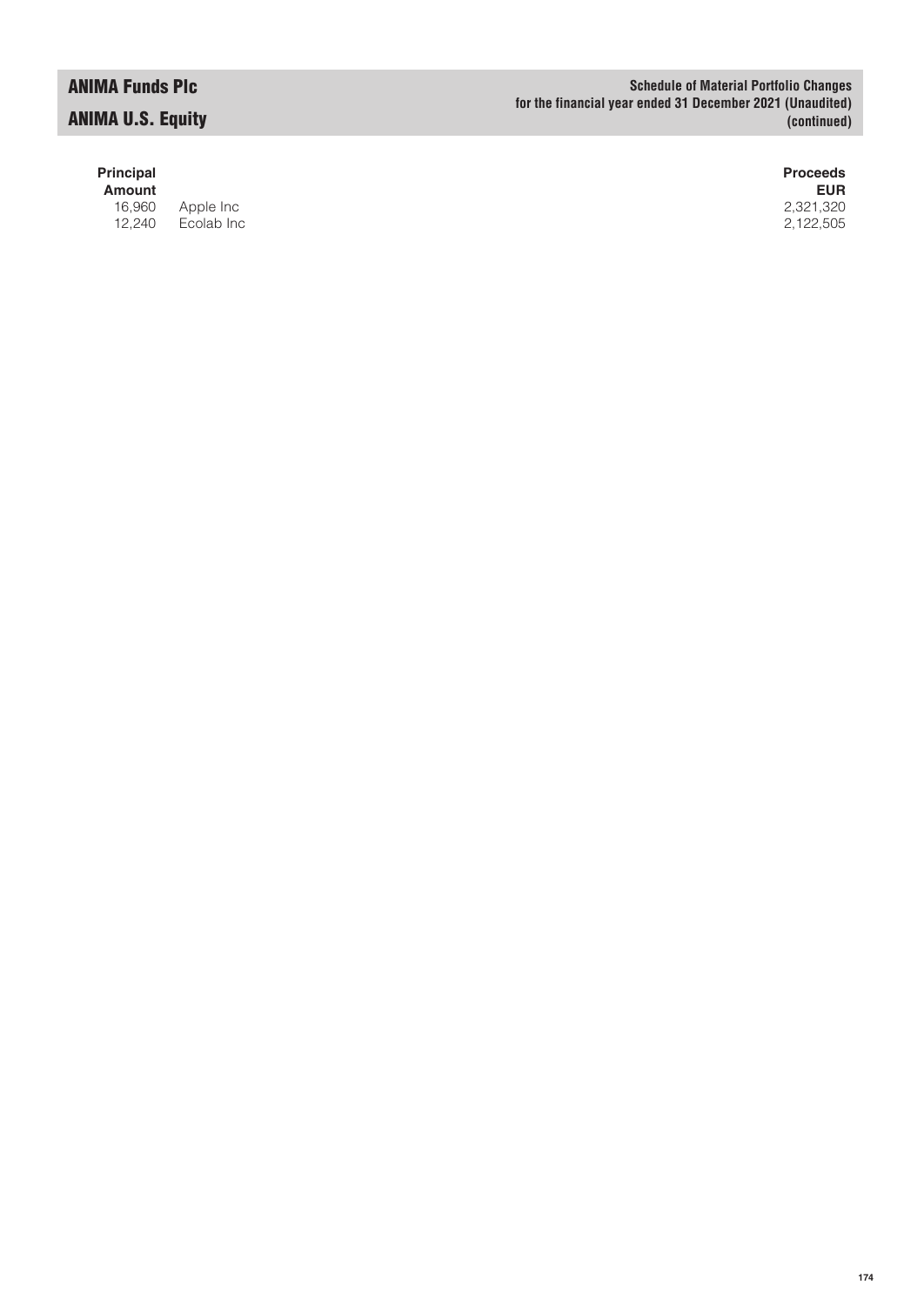# **ANIMA Funds Plc ANIMA Star High Potential Europe**

### **Largest Purchases**

| <b>Principal</b><br>Amount |                                                            | Cost<br><b>EUR</b> |
|----------------------------|------------------------------------------------------------|--------------------|
| 94,000,000                 | Spain Government Bond 5.85% 31/01/2022                     | 97,439,896         |
| 90,800,000                 | Italy Buoni Poliennali Del Tesoro 1.35% 15/04/2022         | 92,260,546         |
| 79,800,000                 | France Treasury Bill BTF Zero Coupon 12/01/2022            | 79,894,344         |
| 4,115,458                  | Royal Dutch Shell Plc                                      | 73,959,039         |
| 65,800,000                 | Italy Buoni Ordinari Del Tesoro BOT Zero Coupon 14/03/2022 | 66,054,383         |
| 92,830                     | <b>ASML Holding NV</b>                                     | 56,417,569         |
| 170,706                    | Roche Holding AG                                           | 55,387,290         |
| 589.397                    | AstraZeneca Plc                                            | 53,724,574         |
| 441,733                    | SAP SE                                                     | 52,680,430         |
| 10,345,717                 | <b>HSBC Holdings Plc</b>                                   | 50,213,379         |
| 48,000,000                 | Belgium Government Bond 4.25% 28/09/2021                   | 49,236,360         |
| 14.875                     | Amazon.com Inc                                             | 43,427,537         |
| 1,071,867                  | <b>Total SA</b>                                            | 43,122,247         |
| 41,000,000                 | Italy Buoni Ordinari Del Tesoro BOT Zero Coupon 14/07/2022 | 41,182,050         |
| 371,694                    | Nestle SA                                                  | 39,826,390         |
| 141,000                    | Facebook Inc                                               | 34,363,926         |
| 218,483                    | Siemens AG                                                 | 32, 104, 102       |
| 46,673                     | LVMH Moet Hennessy Louis Vuitton SE                        | 31,407,850         |
| 56,238,617                 | Lloyds Banking Group Plc                                   | 30,894,307         |
| 410,855                    | Daimler AG                                                 | 30,254,171         |

| <b>Principal</b><br>Amount |                                     | <b>Proceeds</b><br><b>EUR</b> |
|----------------------------|-------------------------------------|-------------------------------|
| 3,481,817                  | Royal Dutch Shell Plc               | 59,975,220                    |
| 73,705                     | <b>ASML Holding NV</b>              | 47,493,930                    |
| 463,468                    | AstraZeneca Plc                     | 44,577,524                    |
| 1,011,331                  | <b>Total SA</b>                     | 41,156,608                    |
| 310,291                    | <b>SAP SE</b>                       | 37,857,796                    |
| 7,846,686                  | <b>HSBC Holdings Plc</b>            | 37,564,692                    |
| 141,000                    | Facebook Inc                        | 36,964,499                    |
| 14,721                     | Adven NV                            | 34, 166, 576                  |
| 100,450                    | Roche Holding AG                    | 33,569,473                    |
| 46,673                     | LVMH Moet Hennessy Louis Vuitton SE | 31,254,571                    |
| 410,855                    | Daimler AG                          | 30,602,941                    |
| 3,834,271                  | Enel SpA                            | 30,369,866                    |
| 746,663                    | Infineon Technologies AG            | 27,282,165                    |
| 7,218,600                  | Glencore Plc                        | 26,762,110                    |
| 93,872                     | adidas AG                           | 26,224,144                    |
| 5,433,970                  | EDP - Energias de Portugal SA       | 25,450,534                    |
| 8,964                      | Amazon.com Inc                      | 25,279,306                    |
| 105,530                    | salesforce.com Inc                  | 25,271,658                    |
| 4,396,367                  | Banco Bilbao Vizcaya Argentaria SA  | 24,898,775                    |
| 477,121                    | Bayer AG                            | 24,667,024                    |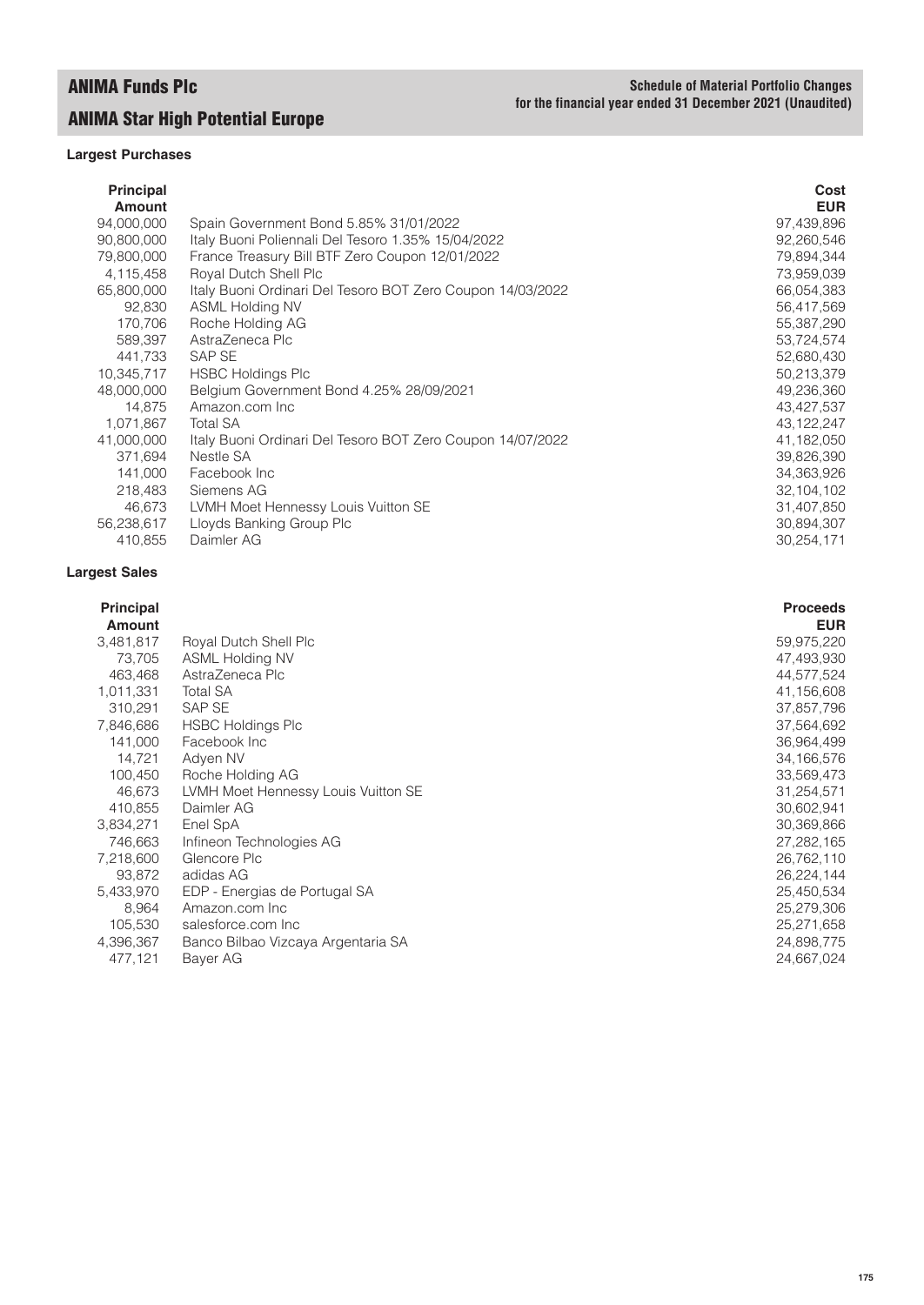| <b>Principal</b><br>Amount |                                                                 | Cost<br><b>EUR</b> |
|----------------------------|-----------------------------------------------------------------|--------------------|
| 15,000,000                 | United States Treasury Note/Bond 0.75% 30/04/2026               | 12,327,532         |
| 10,000,000                 | Italy Buoni Poliennali Del Tesoro 0.35% 01/02/2025              | 10,137,300         |
| 8.000.000                  | Italy Buoni Poliennali Del Tesoro 0.60% 01/08/2031              | 7,989,920          |
| 6,000,000                  | Italy Buoni Poliennali Del Tesoro 0.50% 01/02/2026              | 6,151,740          |
| 5,000,000                  | Italy Buoni Poliennali Del Tesoro Zero Coupon 15/01/2024        | 5,023,200          |
| 2.000.000                  | Bundesrepublik Deutschland Bundesanleihe Zero Coupon 15/05/2035 | 2.107.980          |
| raant Calaa                |                                                                 |                    |

| <b>Principal</b> |                                                                | <b>Proceeds</b> |
|------------------|----------------------------------------------------------------|-----------------|
| Amount           |                                                                | <b>EUR</b>      |
| 18,000,000       | United States Treasury Note/Bond 1.75% 15/11/2029              | 15.286.431      |
| 10,000,000       | Italy Certificati di Credito Del Tesoro Zero Coupon 29/06/2021 | 10.013.500      |
| 9,000,000        | United States Treasury Note/Bond 1.38% 15/08/2050              | 6,003,335       |
| 600,000          | Enel SpA FRN 24/05/2080                                        | 657.600         |
| 500,000          | La Mondiale SAM FRN 31/12/2099                                 | 548,000         |
| 500,000          | EDP - Energias de Portugal SA 4.49% 30/04/2079                 | 546,500         |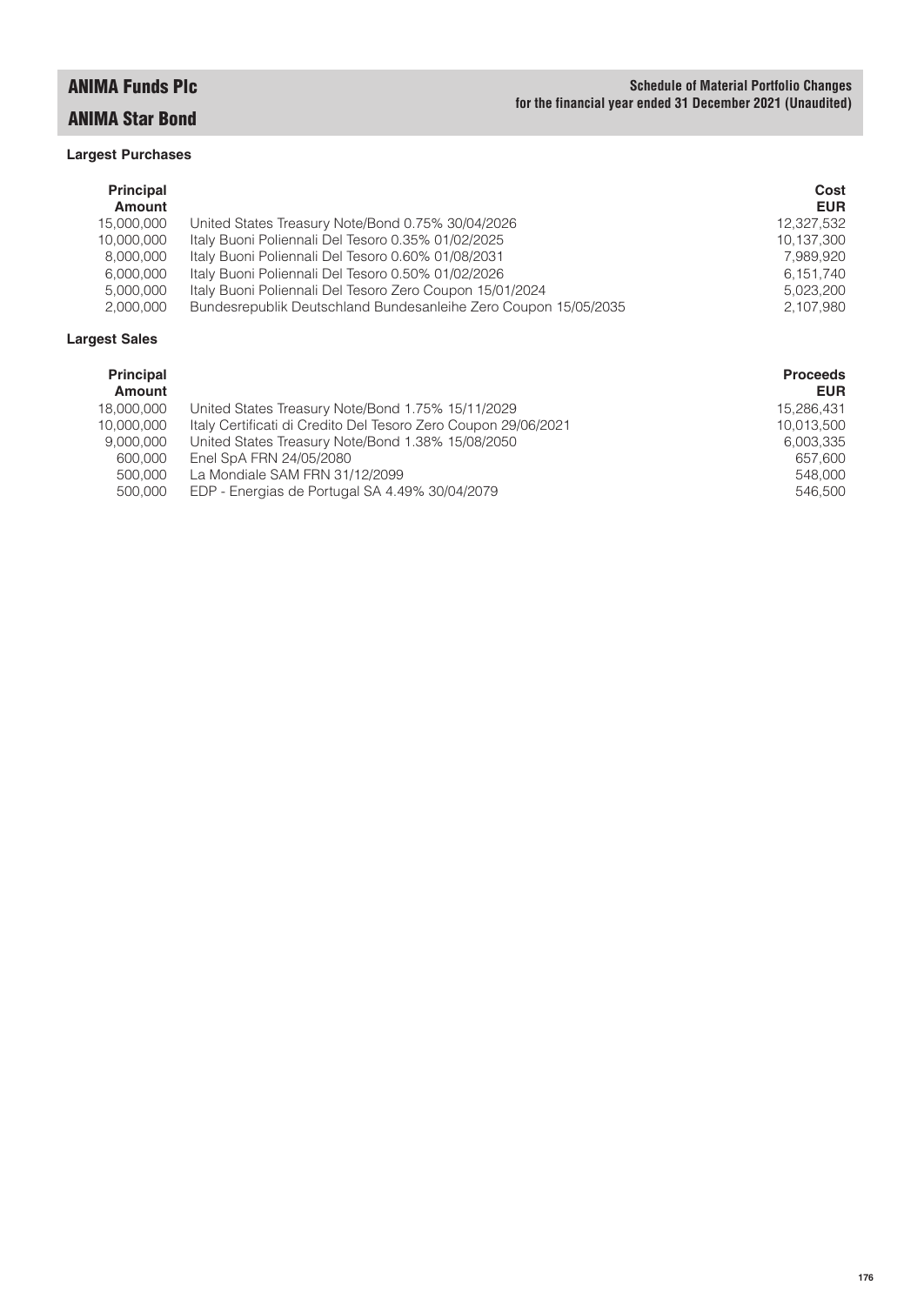# **ANIMA Funds Plc ANIMA Star High Potential Italy**

### **Largest Purchases**

| <b>Principal</b> |                                                            | Cost       |
|------------------|------------------------------------------------------------|------------|
| Amount           |                                                            | <b>EUR</b> |
| 118,640          | UniCredit SpA                                              | 1,088,501  |
| 1,053,000        | Italy Buoni Ordinari Del Tesoro BOT Zero Coupon 14/04/2022 | 1,056,590  |
| 67,456           | Stellantis NV                                              | 1,013,932  |
| 1,000,000        | Italy Buoni Ordinari Del Tesoro BOT Zero Coupon 29/04/2022 | 1,002,653  |
| 900,000          | Italy Buoni Ordinari Del Tesoro BOT Zero Coupon 12/11/2021 | 902,899    |
| 26,850           | STMicroelectronics NV                                      | 872,692    |
| 74,096           | Eni SpA                                                    | 780,103    |
| 700.000          | Italy Buoni Ordinari Del Tesoro BOT Zero Coupon 13/05/2022 | 702,040    |
| 19,779           | Prysmian SpA                                               | 540,271    |
| 500,000          | Italy Buoni Poliennali Del Tesoro 0.90% 01/08/2022         | 508,165    |
| 500.000          | Italy Buoni Poliennali Del Tesoro 1.20% 01/04/2022         | 507,200    |
| 60,921           | Enel SpA                                                   | 469,767    |
| 27,495           | Atlantia SpA                                               | 439,866    |
| 400,000          | Italy Buoni Ordinari Del Tesoro BOT Zero Coupon 14/04/2021 | 400,092    |
| 24,000           | Nexi SpA                                                   | 389,060    |
| 44,928           | Banca Mediolanum SpA                                       | 380,179    |
| 58,369           | Terna Rete Elettrica Nazionale SpA                         | 380,163    |
| 3,124            | <b>SAP SE</b>                                              | 355,501    |
| 20,000           | Assicurazioni Generali SpA                                 | 319,533    |
| 300,000          | Italy Buoni Poliennali Del Tesoro 2.15% 15/12/2021         | 305,277    |
| 29,913           | <b>Tenaris SA</b>                                          | 269,909    |
| 1,558            | Ferrari NV                                                 | 265,254    |
| 1,100            | Muenchener Rueckversicherungs-Gesellschaft AG in Muenchen  | 261,534    |
| 594.468          | Telecom Italia SpA                                         | 251,368    |
| 250,000          | Italy Buoni Ordinari Del Tesoro BOT Zero Coupon 14/03/2022 | 250,395    |
| 5,092            | Recordati SpA                                              | 233,682    |
| 1,645            | EssilorLuxottica SA                                        | 219,631    |
| 10,000           | Buzzi Unicem SpA                                           | 211,103    |

| <b>Principal</b> |                                                                | <b>Proceeds</b> |
|------------------|----------------------------------------------------------------|-----------------|
| Amount           |                                                                | <b>EUR</b>      |
| 1,200,000        | Italy Buoni Ordinari Del Tesoro BOT Zero Coupon 12/11/2021     | 1,202,809       |
| 105,640          | UniCredit SpA                                                  | 1,056,813       |
| 30,450           | STMicroelectronics NV                                          | 1,015,958       |
| 52,456           | Stellantis NV                                                  | 811,055         |
| 36,850           | Buzzi Unicem SpA                                               | 790,528         |
| 45,000           | Assicurazioni Generali SpA                                     | 762,942         |
| 700,000          | Fiat Chrysler Finance Europe SENC 4.75% 15/07/2022             | 742,102         |
| 71,457           | Mediobanca Banca di Credito Finanziario SpA                    | 672,642         |
| 60,096           | Eni SpA                                                        | 652,926         |
| 9,364            | <b>EXOR NV</b>                                                 | 637,565         |
| 19,779           | Prysmian SpA                                                   | 553,622         |
| 65,000           | Enel SpA                                                       | 545,783         |
| 52,000           | ANIMA Iniziativa Italia PMI*                                   | 545,220         |
| 500,000          | Italy Buoni Poliennali Del Tesoro 2.15% 15/12/2021             | 510,180         |
| 500,000          | Italy Buoni Poliennali Del Tesoro 1.20% 01/04/2022             | 508,500         |
| 28,500           | Nexi SpA                                                       | 455,815         |
| 12,874           | Banca Generali SpA                                             | 430,396         |
| 16,000           | <b>ERG SpA</b>                                                 | 420,915         |
| 63,369           | Terna Rete Elettrica Nazionale SpA                             | 412,544         |
| 400,000          | Italy Certificati di Credito Del Tesoro Zero Coupon 29/11/2021 | 401,272         |
| 400,000          | Italy Buoni Ordinari Del Tesoro BOT Zero Coupon 14/05/2021     | 400,425         |
| 152,648          | Iren SpA                                                       | 387,667         |
| 47,928           | Banca Mediolanum SpA                                           | 386,097         |
| 3,124            | <b>SAP SE</b>                                                  | 363,997         |
| 240,000          | A2A SpA                                                        | 356,426         |
| 34,369           | Infrastrutture Wireless Italiane SpA                           | 331,983         |
| 1,558            | Ferrari NV                                                     | 275,032         |
| 5,092            | Recordati SpA                                                  | 257,685         |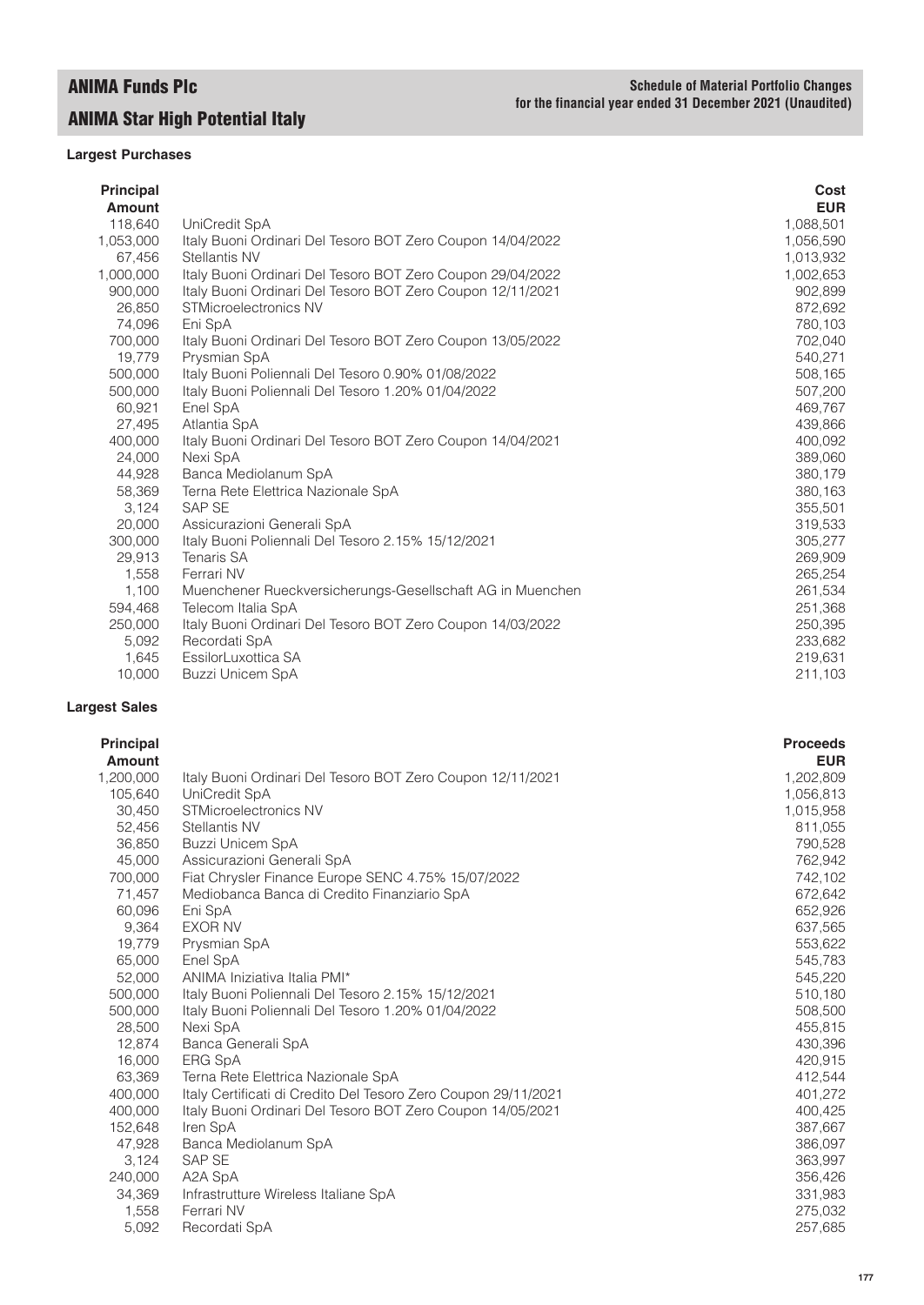# **ANIMA Funds Plc ANIMA Star High Potential Italy**

| <b>Principal</b> |                                                            | <b>Proceeds</b> |
|------------------|------------------------------------------------------------|-----------------|
| <b>Amount</b>    |                                                            | <b>EUR</b>      |
| 55,000           | Snam SpA                                                   | 255.365         |
| 3.164            | Worldline SA                                               | 253.491         |
| 250,000          | Italy Buoni Ordinari Del Tesoro BOT Zero Coupon 14/04/2021 | 250.144         |
| 23.560           | Poste Italiane SpA                                         | 241.948         |
| 18,436           | Danieli & C Officine Meccaniche SpA Pref                   | 238.497         |
| 50.000           | Unipol Gruppo SpA                                          | 235.725         |
| 29.913           | <b>Tenaris SA</b>                                          | 219.461         |
|                  |                                                            |                 |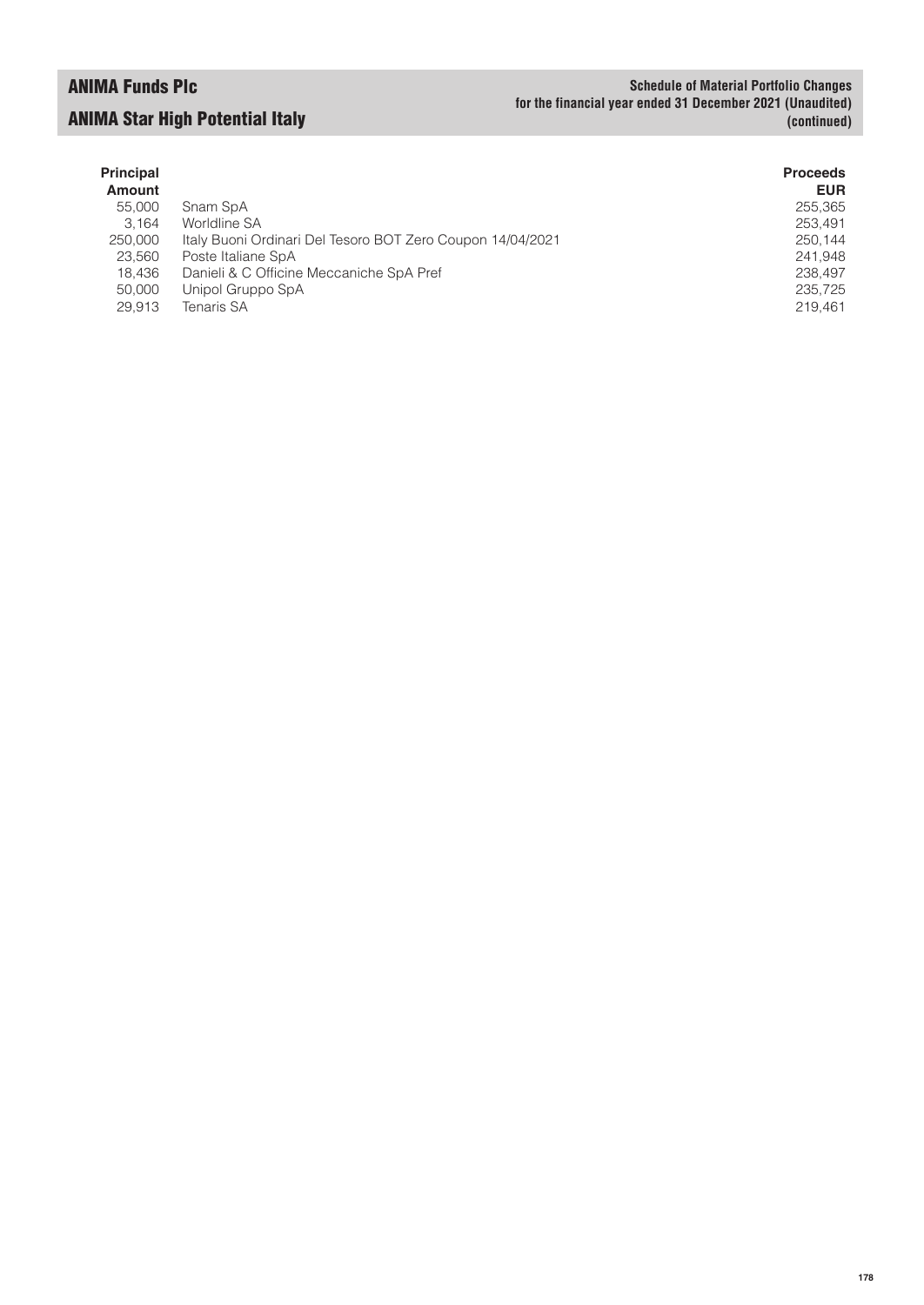| <b>Principal</b>       |                                                            | Cost                   |
|------------------------|------------------------------------------------------------|------------------------|
| Amount                 |                                                            | <b>EUR</b>             |
| 3,000,000              | Korian SA FRN 4.13% 31/12/2099                             | 3,471,343              |
| 2,500,000              | Southern Co FRN 15/09/2081                                 | 2,471,600              |
| 2,000,000              | BP Capital Markets Plc FRN 31/12/2099                      | 2,124,890              |
| 2,000,000              | Castellum AB FRN 31/12/2099                                | 1,965,600              |
| 1,700,000              | Wintershall Dea Finance BV FRN 31/12/2099                  | 1,689,500              |
| 1,500,000              | NGG Finance Plc FRN 05/09/2082                             | 1,521,515              |
| 1,500,000              | Lar Espana Real Estate SOCIMI SA 1.75% 22/07/2026          | 1,500,000              |
| 1,500,000<br>1,500,000 | Rakuten Group Inc FRN 31/12/2099<br>Eni SpA FRN 31/12/2099 | 1,500,000<br>1,498,850 |
| 1.500.000              | Heimstaden Bostad AB FRN 14/10/2027                        | 1,491,390              |
| 1,500,000              | British American Tobacco Plc FRN 31/12/2099                | 1,488,294              |
| 1,500,000              | Wintershall Dea Finance 2 BV FRN 31/12/2099                | 1,486,200              |
| 1,500,000              | British American Tobacco Plc FRN 31/12/2099                | 1,485,681              |
| 1,500,000              | Atrium European Real Estate Ltd FRN 3.63% 31/12/2099       | 1,472,955              |
| 1,400,000              | Poste Italiane SpA FRN 31/12/2099                          | 1,373,850              |
| 1,200,000              | Aroundtown SA FRN 31/12/2099                               | 1,176,840              |
| 1,000,000              | TotalEnergies SE FRN 29/12/2049                            | 1,100,600              |
| 1,000,000              | JT International Financial Services BV FRN 07/04/2081      | 1,056,255              |
| 1,000,000              | Electricite de France SA FRN 31/12/2099                    | 1,036,900              |
| 1,000,000              | Iberdrola Finanzas SA FRN 31/12/2099                       | 1,000,000              |
| 1,000,000              | TotalEnergies SE FRN 31/12/2099                            | 996,250                |
| 1,000,000              | Eni SpA FRN 31/12/2099                                     | 996,070                |
| 900,000                | Volkswagen International Finance NV FRN 31/12/2099         | 952,380                |
| 800,000                | Eni SpA FRN 31/12/2099                                     | 840,952                |
| 500,000                | Repsol International Finance BV FRN 31/12/2099             | 552,500                |
| 500,000                | BP Capital Markets Plc FRN 31/12/2099                      | 545,945                |
| 500,000                | Veolia Environnement SA FRN 31/12/2099                     | 513,750                |
| 500,000                | TotalEnergies SE FRN 31/12/2099                            | 500,000                |
| 500,000                | EDP - Energias de Portugal SA FRN 02/08/2081               | 498,085                |
| 500,000                | Samhallsbyggnadsbolaget i Norden AB FRN 31/12/2099         | 497,250                |

| <b>Principal</b> |                                                     | <b>Proceeds</b> |
|------------------|-----------------------------------------------------|-----------------|
| <b>Amount</b>    |                                                     | <b>EUR</b>      |
| 3,000,000        | Korian SA 4.13% 31/12/2099                          | 3,513,662       |
| 2,000,000        | La Banque Postale SA FRN 31/12/2099                 | 2,100,000       |
| 2,000,000        | Unibail-Rodamco-Westfield SE FRN 31/12/2099         | 1,962,045       |
| 1,500,000        | Lar Espana Real Estate SOCIMI SA 1.75% 22/07/2026   | 1,519,440       |
| 1,500,000        | Atrium European Real Estate Ltd 3.63% 31/12/2099    | 1,482,150       |
| 1,000,000        | Solvay Finance SA FRN 29/12/2049                    | 1,133,400       |
| 1,000,000        | Enel SpA FRN 10/01/2074                             | 1,124,000       |
| 1,000,000        | EDP - Energias de Portugal SA FRN 30/04/2079        | 1,095,300       |
| 1,000,000        | EnBW Energie Baden-Wuerttemberg AG FRN 29/06/2080   | 1,033,750       |
| 1,000,000        | Altice France Holding SA 4.00% 15/02/2028           | 967,400         |
| 1,000,000        | BP Capital Markets Plc FRN 31/12/2099               | 885,479         |
| 1,000,000        | EnBW Energie Baden-Wuerttemberg AG FRN 05/04/2077   | 859,771         |
| 800,000          | CPI Property Group SA FRN 31/12/2099                | 850,000         |
| 800,000          | Unibail-Rodamco-Westfield SE FRN 31/12/2099         | 796,500         |
| 700,000          | Lenzing AG FRN 31/12/2099                           | 748,950         |
| 600,000          | Aroundtown SA FRN 31/12/2099                        | 592,710         |
| 500,000          | Volkswagen International Finance NV FRN 31/12/2099  | 555,000         |
| 500,000          | Infineon Technologies AG FRN 31/12/2099             | 550,200         |
| 500,000          | Naturgy Finance BV FRN 29/11/2049                   | 525,250         |
| 500,000          | Heimstaden Bostad AB FRN 31/12/2099                 | 519,525         |
| 500,000          | Rakuten Group Inc FRN 31/12/2099                    | 510,625         |
| 500,000          | British Telecommunications Plc FRN 1.87% 18/08/2080 | 493,500         |
| 400,000          | America Movil SAB de CV FRN 06/09/2073              | 458,884         |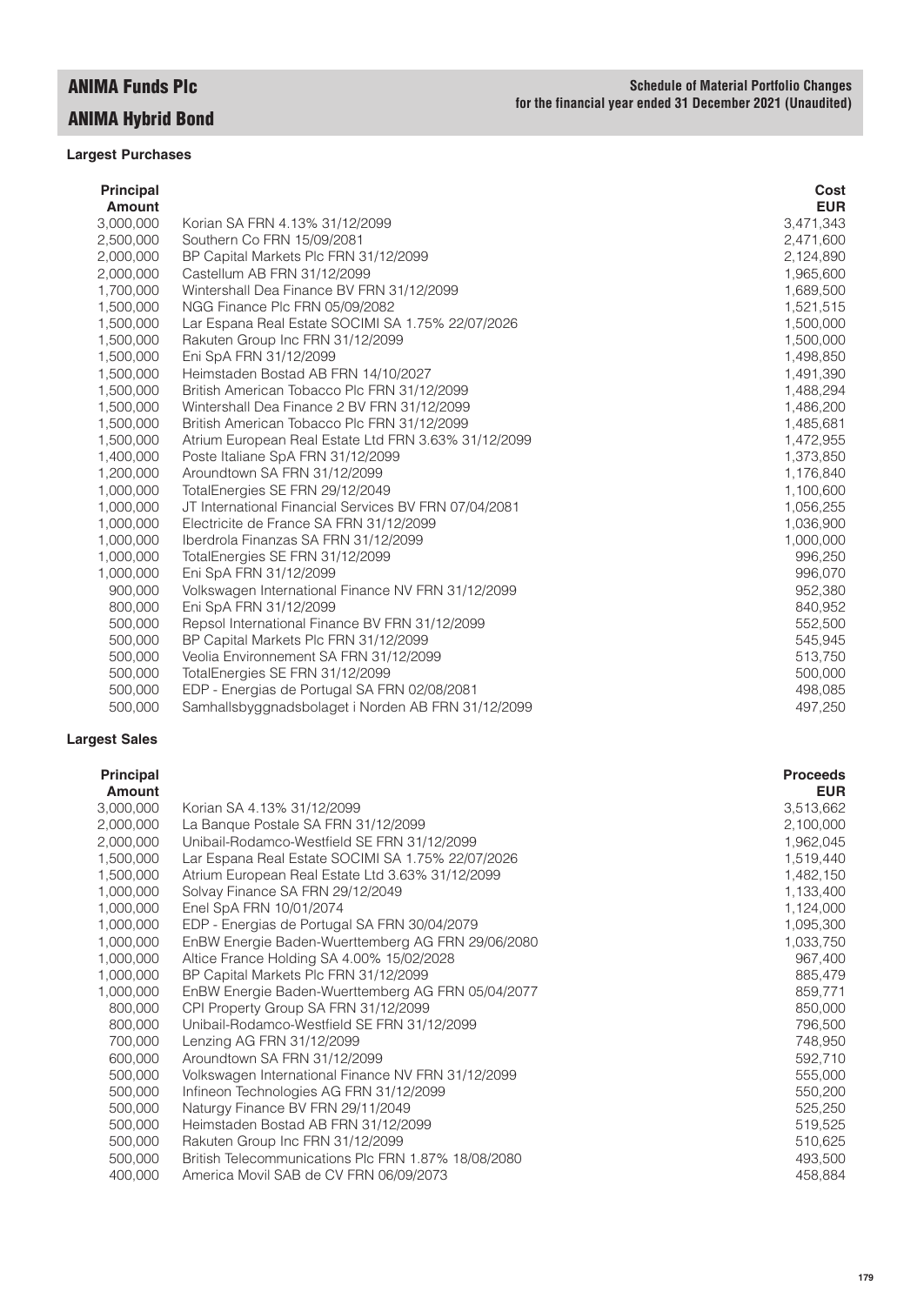# **Largest Purchases**

| <b>Principal</b> |                                                                 | Cost       |
|------------------|-----------------------------------------------------------------|------------|
| <b>Amount</b>    |                                                                 | <b>EUR</b> |
| 46,000,000       | Italy Buoni Ordinari Del Tesoro BOT Zero Coupon 14/02/2022      | 46,150,819 |
| 30,000,000       | Spain Letras Del Tesoro Zero Coupon 11/02/2022                  | 30,117,089 |
| 17,000,000       | Italy Buoni Ordinari Del Tesoro BOT Zero Coupon 14/06/2021      | 17,023,356 |
| 15,410,000       | United States Treasury Note/Bond 1.13% 15/02/2031               | 12,650,677 |
| 11,000,000       | Spain Letras Del Tesoro Zero Coupon 11/06/2021                  | 11,015,610 |
| 6,000,000        | Italy Buoni Ordinari Del Tesoro BOT Zero Coupon 31/03/2021      | 6,001,958  |
| 5,725,000        | United States Treasury Inflation Indexed Bonds 0.75% 15/07/2028 | 5,798,763  |
| 5,297,000        | United States Treasury Inflation Indexed Bonds 0.38% 15/07/2027 | 5,359,485  |
| 4,043,000        | United States Treasury Inflation Indexed Bonds 1.75% 15/01/2028 | 5,175,609  |
| 3,986,000        | Spain Government Inflation Linked Bond 1.80% 30/11/2024         | 4,773,259  |
| 3,742,000        | France Government Bond OAT 0.10% 01/03/2025                     | 4,181,562  |
| 3,939,000        | United States Treasury Inflation Indexed Bonds 0.13% 15/07/2026 | 3,998,603  |
| 2,938,000        | United States Treasury Inflation Indexed Bonds 0.38% 15/01/2027 | 2,990,396  |
| 2,527,000        | Deutsche Bundesrepublik Inflation Linked Bond 0.10% 15/04/2026  | 2,953,140  |
| 2,182,000        | United States Treasury Inflation Indexed Bonds 2.50% 15/01/2029 | 2,899,937  |
| 42,630           | Amundi Physical Gold ETC                                        | 2,794,361  |
| 1,979,000        | Italy Buoni Poliennali Del Tesoro 3.10% 15/09/2026              | 2,723,115  |
| 1,617,000        | France Government Bond OAT 1.85% 25/07/2027                     | 2,251,208  |
| 1,725,000        | Spain Government Inflation Linked Bond 0.65% 30/11/2027         | 2,065,488  |
| 1,575,000        | United Kingdom Gilt 1.50% 22/07/2047                            | 1,943,563  |
|                  |                                                                 |            |

# **Largest Sales**

| <b>Principal</b> |                                                                 | <b>Proceeds</b> |
|------------------|-----------------------------------------------------------------|-----------------|
| <b>Amount</b>    |                                                                 | <b>EUR</b>      |
| 41,300,000       | Italy Buoni Ordinari Del Tesoro BOT Zero Coupon 14/02/2022      | 41,415,684      |
| 23,000,000       | Spain Letras Del Tesoro Zero Coupon 11/02/2022                  | 23,086,947      |
| 9,240,000        | United States Treasury Inflation Indexed Bonds 0.75% 15/07/2028 | 9,349,761       |
| 8,380,000        | United States Treasury Inflation Indexed Bonds 0.38% 15/07/2027 | 8,458,603       |
| 6,410,000        | United States Treasury Inflation Indexed Bonds 1.75% 15/01/2028 | 8,193,349       |
| 7,163,000        | Spain Government Bond 1.40% 30/07/2028                          | 7,890,402       |
| 7,500,000        | Spain Letras Del Tesoro Zero Coupon 11/06/2021                  | 7,500,972       |
| 6,513,000        | Spain Government Bond 1.45% 30/04/2029                          | 7,216,088       |
| 5,290,000        | Spain Government Inflation Linked Bond 1.80% 30/11/2024         | 6,300,742       |
| 8,983,000        | Australia Government Bond 2.25% 21/05/2028                      | 6,195,582       |
| 6,040,000        | United States Treasury Inflation Indexed Bonds 0.13% 15/07/2026 | 6,109,417       |
| 5,130,000        | France Government Bond OAT 0.10% 01/03/2025                     | 5,698,788       |
| 37,470           | Xtrackers Physical Gold ETC                                     | 5,663,738       |
| 73,500           | UBS ETFs Plc - CMCI Composite SF UCITS ETF                      | 4,704,774       |
| 3,500,000        | United States Treasury Inflation Indexed Bonds 2.50% 15/01/2029 | 4,649,814       |
| 3,990,000        | Deutsche Bundesrepublik Inflation Linked Bond 0.10% 15/04/2026  | 4,639,498       |
| 4,550,000        | United States Treasury Inflation Indexed Bonds 0.38% 15/01/2027 | 4,620,244       |
| 3,290,000        | Italy Buoni Poliennali Del Tesoro 3.10% 15/09/2026              | 4,505,989       |
| 2,740,000        | France Government Bond OAT 1.85% 25/07/2027                     | 3,799,746       |
| 2,990,000        | Spain Government Inflation Linked Bond 0.65% 30/11/2027         | 3,559,128       |
| 2,820,000        | Italy Buoni Poliennali Del Tesoro 1.30% 15/05/2028              | 3,377,610       |
| 2,130,000        | United Kingdom Gilt Inflation Linked 0.13% 22/03/2026           | 3,299,481       |
| 383,000,000      | Japanese Government CPI Linked Bond 0.10% 10/03/2028            | 3,024,937       |
| 100,100          | iShares Physical Gold ETC                                       | 2,895,009       |
| 20,100           | <b>Invesco Physical Gold ETC</b>                                | 2,883,333       |
| 340,000,000      | Japanese Government CPI Linked Bond 0.10% 10/03/2029            | 2,667,148       |
| 3,550,000        | Australia Government Bond 0.75% 21/11/2027                      | 2,652,564       |
| 1,131,000        | United Kingdom Gilt Inflation Linked 1.25% 22/11/2027           | 2,613,289       |
| 3,050,000        | United States Treasury Note/Bond 1.13% 15/02/2031               | 2,552,076       |
| 1,910,000        | Deutsche Bundesrepublik Inflation Linked Bond 0.50% 15/04/2030  | 2,453,170       |
|                  |                                                                 |                 |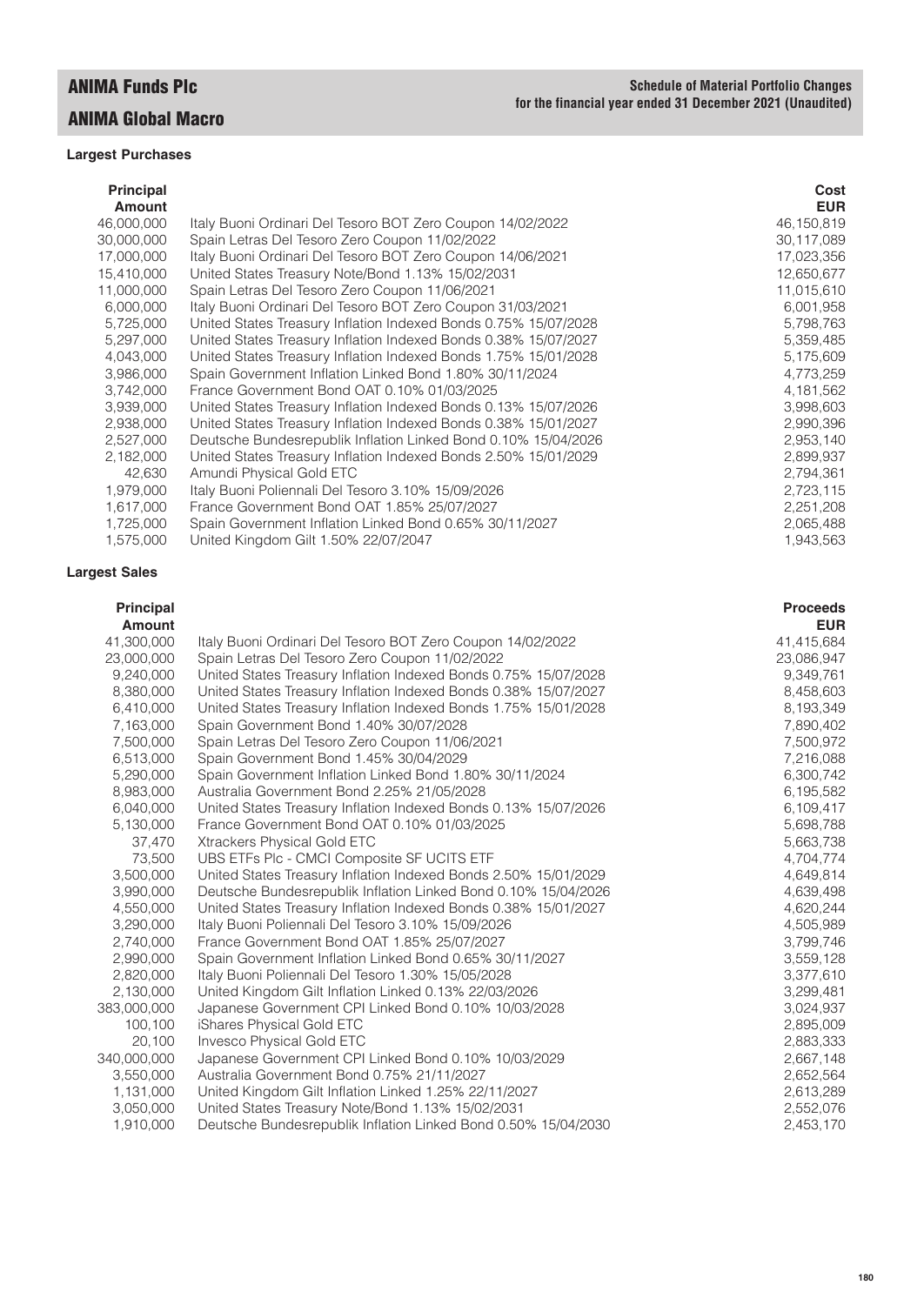# **Remuneration Policy of the Manager**

The Manager has established, implements and maintains an appropriate remuneration policy which is consistent with and promotes sound and effective risk management and does not induce excessive risk-taking which is inconsistent with the risk profile of a Fund. This policy identifies staff members of the Manager involved in the management of each Fund whose professional activities have a material impact on the risk profile of the relevant Fund. The remuneration policy of the Manager shall provide that where it pays its staff performance related pay with respect to the management of any Fund, the following requirements will be applied:

- a) where remuneration relating to the management of the Fund(s) is performance related, the total amount of remuneration is based on a combination of the assessment of the performance of the individual and of the business unit or the relevant Fund(s) and of the overall results of the Manager, and when assessing individual performance, financial as well as non-financial criteria are taken into account;
- b) the assessment of performance is based on longer term performance and takes into account the outstanding risk associated with the performance. The assessment of performance may be set in a multi-year framework in order to ensure that the assessment process is based on longer term performance is spread over the business cycle of the Firm;
- c) the Manager maintains a fully flexible policy on variable remuneration, and variable remuneration may not be paid as a result of negative performance by the relevant individual, the relevant business unit or the Manager itself;
- d) payments related to the early termination of a contract reflect performance achieved over time and are designed in a way that does not reward failure;
- e) the assessment of performance-based components of remuneration takes into account outstanding risks associated with the performance.

The remuneration policy of the Manager describes how remuneration and benefits are determined, the persons responsible for awarding such remuneration and benefits and the controls in place to comply with the provisions of the UCITS Directive in relation to remuneration, further details of which are available on www.animasgr.it or, upon request, free of charge from the Manager.

Total remuneration, broken down into the fixed and variable component, accrued for the year 2021, the number of beneficiaries.

## **ANIMA Short Term Corporate Bond**

Total remuneration, broken down into the fixed and variable component, of the personnel involved in managing the Fund's activities.

| Number of beneficiaries | <b>Fixed remuneration 2021 Euro</b> | Variable remuneration 2021 Euro |
|-------------------------|-------------------------------------|---------------------------------|
|                         | 7.220                               |                                 |

| Number of beneficiaries | Ratio to total fixed<br>remuneration 2021 | Ratio to total variable<br>remuneration 2021 |
|-------------------------|-------------------------------------------|----------------------------------------------|
|                         | 0.04                                      | 0.06                                         |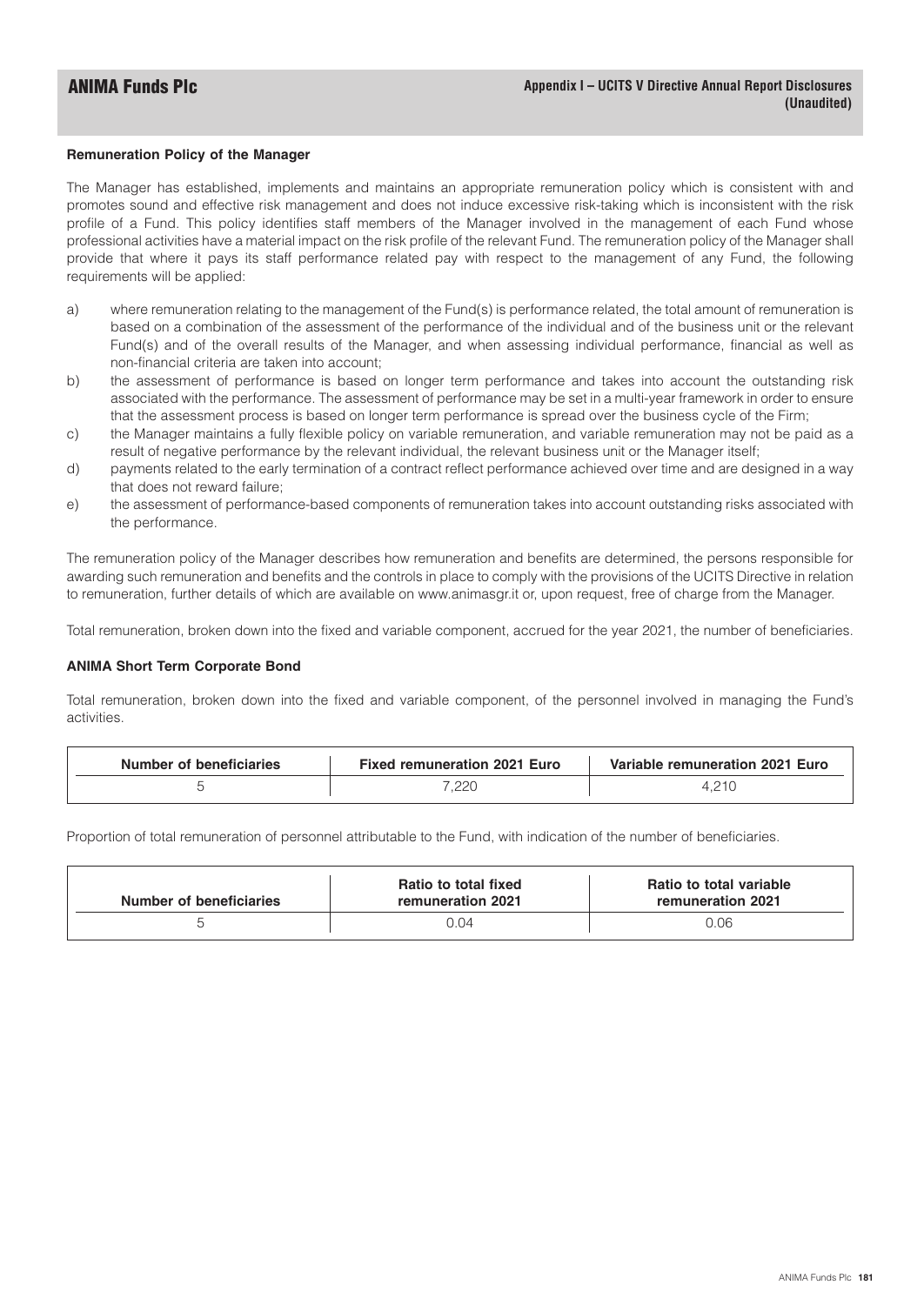# **ANIMA Europe Equity**

Total remuneration, broken down into the fixed and variable component, of the personnel involved in managing the Fund's activities.

| <b>Number of beneficiaries</b> | <b>Fixed remuneration 2021 Euro</b> | Variable remuneration 2021 Euro |
|--------------------------------|-------------------------------------|---------------------------------|
|                                | 23.520                              | 30.595                          |

Proportion of total remuneration of personnel attributable to the Fund, with indication of the number of beneficiaries.

| Number of beneficiaries | Ratio to total fixed<br>remuneration 2021 | Ratio to total variable<br>remuneration 2021 |
|-------------------------|-------------------------------------------|----------------------------------------------|
|                         | J. 14                                     | 0.41                                         |

# **ANIMA U.S. Equity**

Total remuneration, broken down into the fixed and variable component, of the personnel involved in managing the Fund's activities.

| Number of beneficiaries | <b>Fixed remuneration 2021 Euro</b> | Variable remuneration 2021 Euro |
|-------------------------|-------------------------------------|---------------------------------|
|                         |                                     | 40.934                          |

Proportion of total remuneration of personnel attributable to the Fund, with indication of the number of beneficiaries.

| <b>Number of beneficiaries</b> | Ratio to total fixed<br>remuneration 2021 | Ratio to total variable<br>remuneration 2021 |
|--------------------------------|-------------------------------------------|----------------------------------------------|
|                                | ).25                                      | 0.54                                         |

# **ANIMA Star High Potential Europe**

Total remuneration, broken down into the fixed and variable component, of the personnel involved in managing the Fund's activities.

| Number of beneficiaries | <b>Fixed remuneration 2021 Euro</b> | Variable remuneration 2021 Euro |
|-------------------------|-------------------------------------|---------------------------------|
|                         | 06.528                              | 348.515                         |

| Number of beneficiaries | <b>Ratio to total fixed</b><br>remuneration 2021 | Ratio to total variable<br>remuneration 2021 |
|-------------------------|--------------------------------------------------|----------------------------------------------|
|                         | 0.63                                             | 4.62                                         |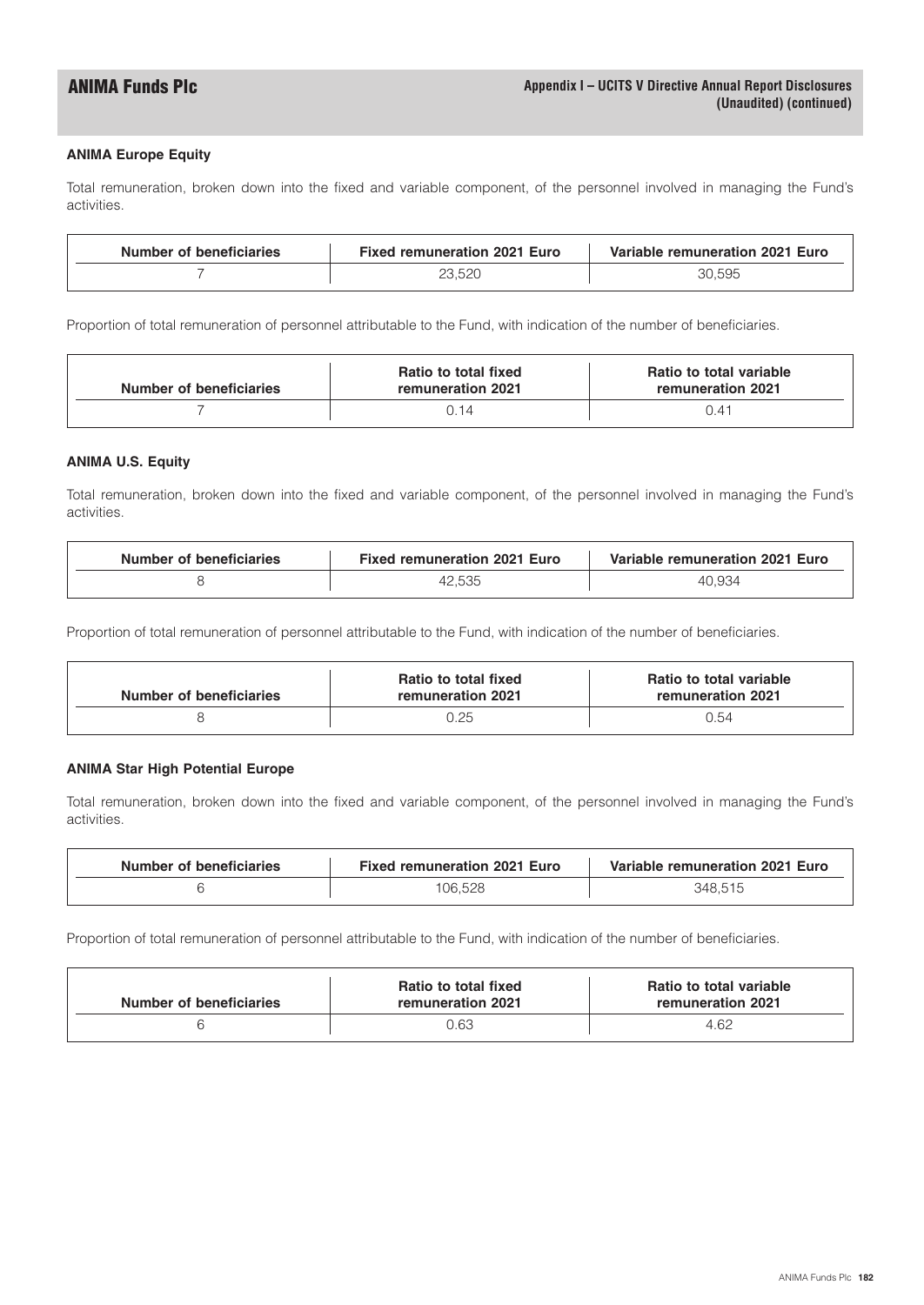# **ANIMA Star Bond**

Total remuneration, broken down into the fixed and variable component, of the personnel involved in managing the Fund's activities.

| Number of beneficiaries | <b>Fixed remuneration 2021 Euro</b> | Variable remuneration 2021 Euro |
|-------------------------|-------------------------------------|---------------------------------|
|                         | 29.462                              | 6.410                           |

Proportion of total remuneration of personnel attributable to the Fund, with indication of the number of beneficiaries.

| Number of beneficiaries | <b>Ratio to total fixed</b><br>remuneration 2021 | <b>Ratio to total variable</b><br>remuneration 2021 |
|-------------------------|--------------------------------------------------|-----------------------------------------------------|
|                         |                                                  | 0.08                                                |

# **ANIMA Star High Potential Italy**

Total remuneration, broken down into the fixed and variable component, of the personnel involved in managing the Fund's activities.

| Number of beneficiaries | <b>Fixed remuneration 2021 Euro</b> | Variable remuneration 2021 Euro |
|-------------------------|-------------------------------------|---------------------------------|
|                         | 24.818                              | 30.810                          |

Proportion of total remuneration of personnel attributable to the Fund, with indication of the number of beneficiaries.

| <b>Number of beneficiaries</b> | <b>Ratio to total fixed</b><br>remuneration 2021 | Ratio to total variable<br>remuneration 2021 |
|--------------------------------|--------------------------------------------------|----------------------------------------------|
|                                | ).15                                             | N 41                                         |

# **ANIMA Hybrid Bond**

Total remuneration, broken down into the fixed and variable component, of the personnel involved in managing the Fund's activities.

| Number of beneficiaries | <b>Fixed remuneration 2021 Euro</b> | Variable remuneration 2021 Euro |
|-------------------------|-------------------------------------|---------------------------------|
|                         |                                     | 6.235                           |

| Number of beneficiaries | <b>Ratio to total fixed</b><br>remuneration 2021 | Ratio to total variable<br>remuneration 2021 |  |
|-------------------------|--------------------------------------------------|----------------------------------------------|--|
|                         | J.O7                                             | 0.08                                         |  |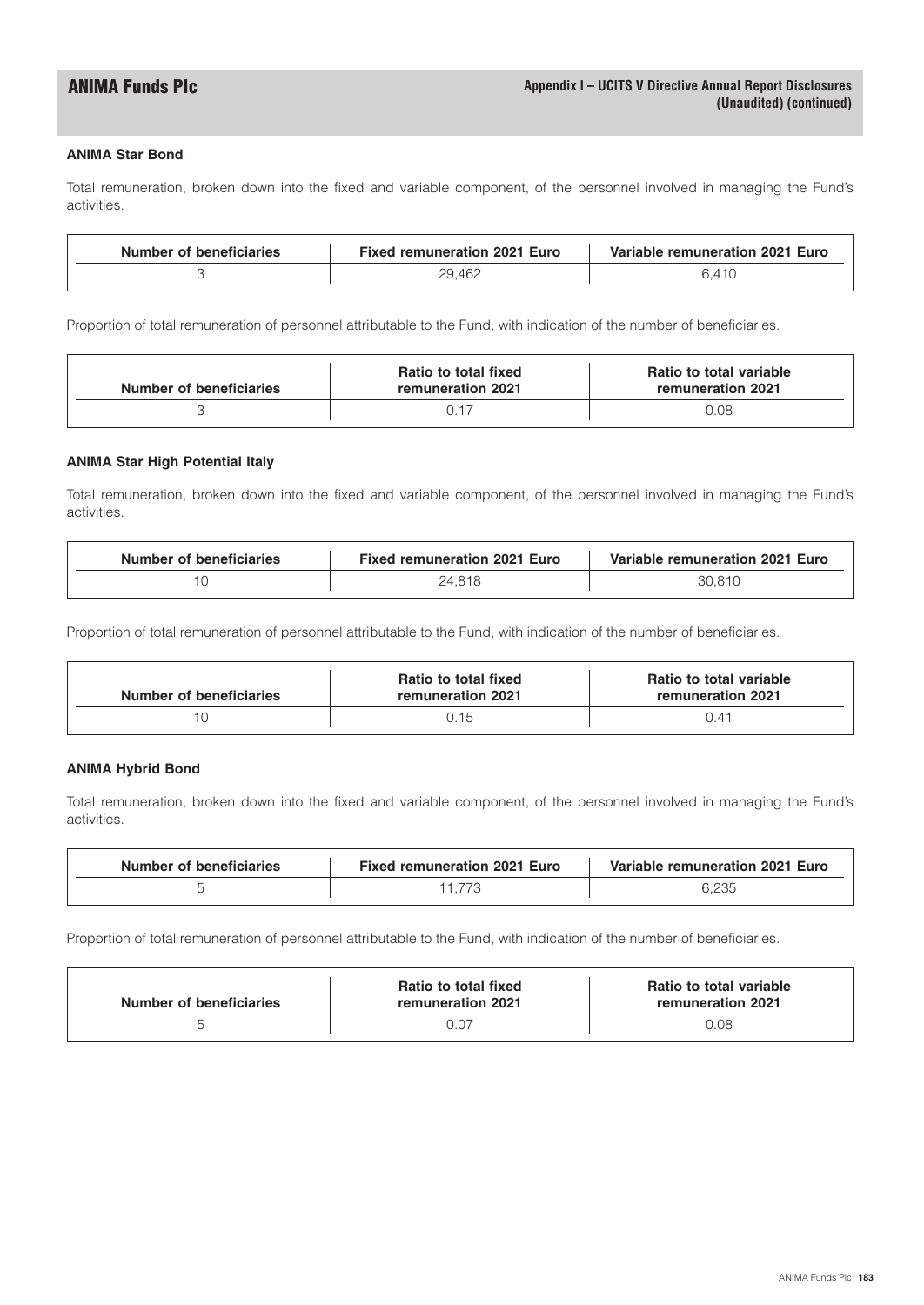# **ANIMA Global Macro**

Total remuneration, broken down into the fixed and variable component, of the personnel involved in managing the Fund's activities.

| <b>Number of beneficiaries</b> | <b>Fixed remuneration 2021 Euro</b> | Variable remuneration 2021 Euro |
|--------------------------------|-------------------------------------|---------------------------------|
|                                | 12.841                              | 13.750                          |

| <b>Number of beneficiaries</b> | <b>Ratio to total fixed</b><br>remuneration 2021 | Ratio to total variable<br>remuneration 2021 |
|--------------------------------|--------------------------------------------------|----------------------------------------------|
|                                | 0.08                                             | D. 18                                        |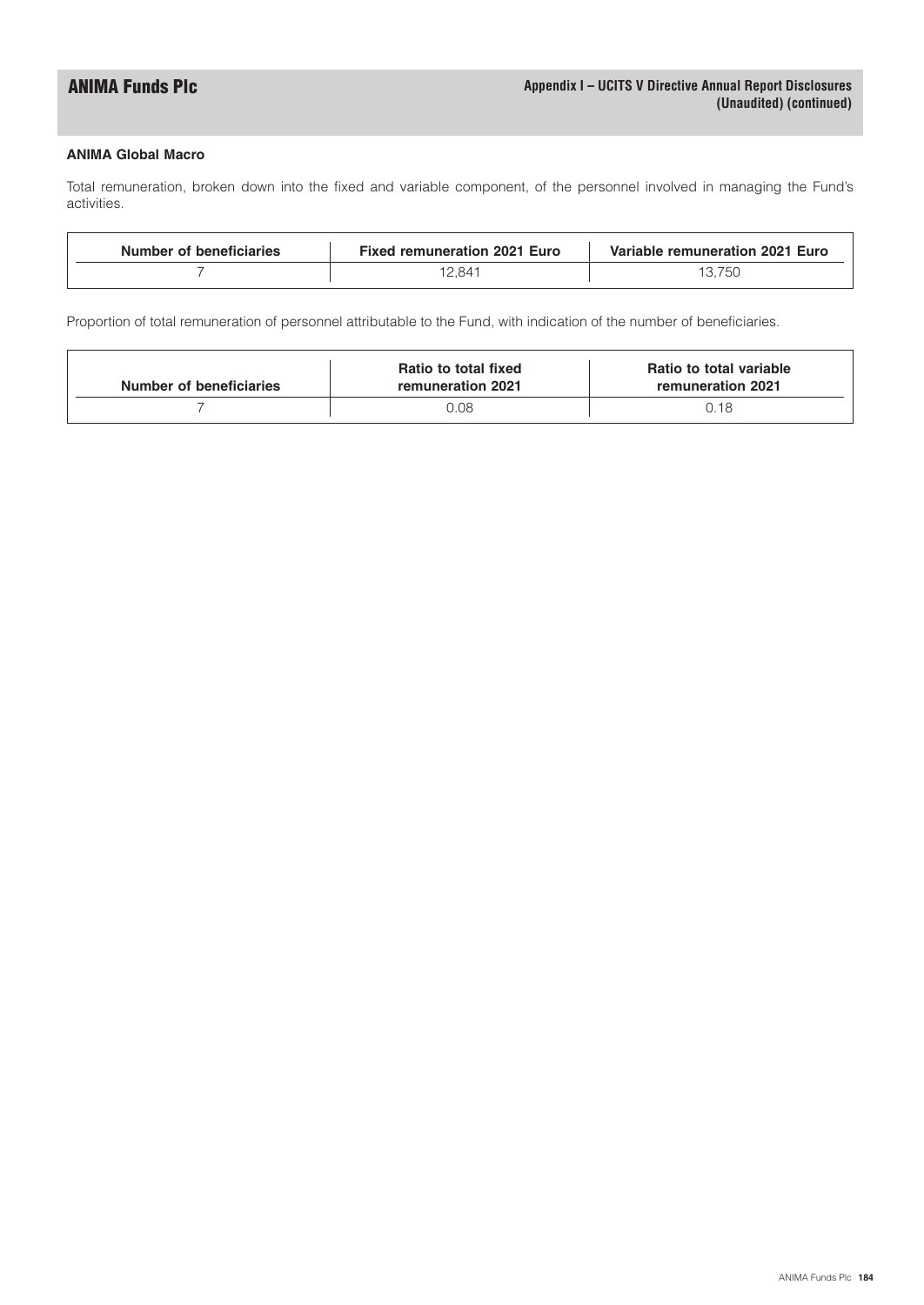# **Securities Financing Transactions Regulations ("SFTR")**

Article 13 of Regulation (EU) 2015/2365 on transparency of securities financing transactions (SFTs) and of reuse and amending Regulation (EU) No 648/2012, requires UCITS management companies/UCITS investment companies/AIFMs to provide the following information on the use made of SFTs and total return swaps (TRSs).

### **1. Market value of assets engaged in securities financing transactions and the market value of securities on loan as at 31 December 2021**

There were no assets engaged in securities financing transactions or securities on loan as at 31 December 2021.

## **2. Top 10 Counterparties used for the SFT held as at 31 December 2021**

There were no SFT held as at 31 December 2021.

# **3. Settlement/clearing for each SFT**

There were no SFT held as at 31 December 2021.

# **4. Maturity tenor of each SFT**

# **Securities lending activities**

For all Funds, the maturity tenor of securities on loan is open, as these are equity positions and are not subject to a contractual maturity date. There was no securities on loan as at 31 December 2021.

## **Total return swaps**

There were no TRS positions as at 31 December 2021.

## **5. Type, Quality and Currency of Collateral received in respect of each SFT as at 31 December 2021**

All TRS positions are collateralised using cash denominated in Euros, the base currency of the Company.

The actual collateral pledged/received for the Company's TRS positions is not separately identifiable.

The Company's collateral management process is to pledge or receive collateral to each relevant counterparty based on the total net exposure to that counterparty which includes exposures from other FDIs such as forward currency contracts. The total collateral pledged/received as at the reporting date is disclosed in Note 8.

There was no TRS positions as at 31 December 2021.

## **6. Ten largest Collateral Issuers (for Collateral received)**

There was no Collateral received in respect of securities lending activities as at 31 December 2021.

### **7. Re-investment of Collateral received in respect of each SFT**

There was no re-hypothecation of Collateral received in respect of reverse repurchase agreements held or securities lending activities during the financial year ended 31 December 2021.

## **8. Safe-keeping of Collateral received in respect of each SFT**

State Street Custodial Services (Ireland) Limited is responsible for the safe-keeping of all collateral received in relation to the SFTs held on the Funds.

# **9. Returns and costs of the SFTs**

## **Total return swaps**

Please refer to Note 13 for details on security lending income/fees.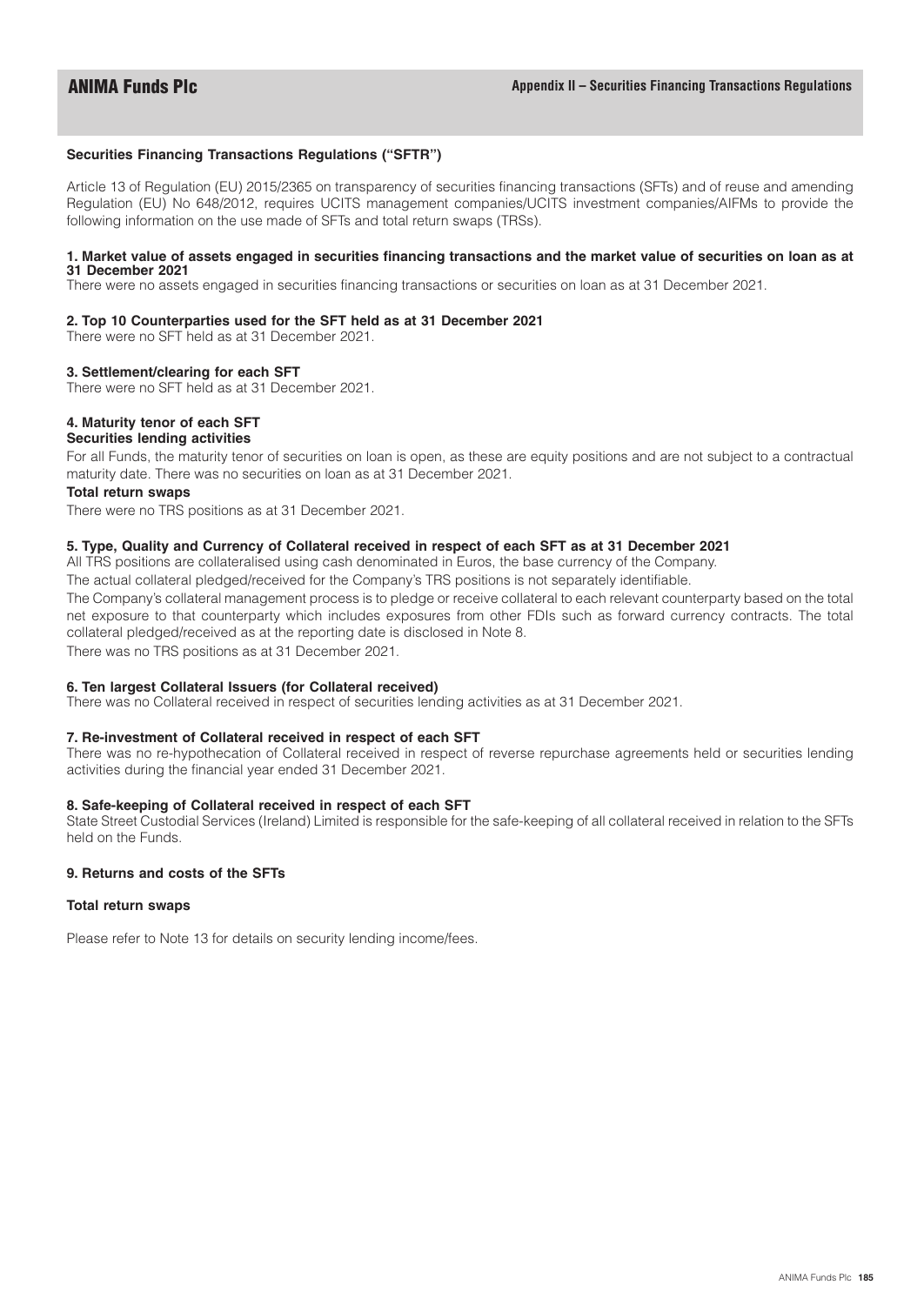The total expense ratio ("TER") shown below expresses the sum of all costs and commissions charged to the Fund's assets as a percentage of the average Fund assets, as applicable as of financial period end.

| . .<br>× | ×<br>. . |
|----------|----------|

| <b>Fund</b>                                             | <b>TER</b> |
|---------------------------------------------------------|------------|
| ANIMA Short Term Corporate Bond - Share Class I         | 0.85%      |
| ANIMA Short Term Corporate Bond - Share Class Silver    | 1.57%      |
| ANIMA Bond Flex - Share Class Classic B                 | 1.01%      |
| <b>ANIMA Bond Flex - Share Class I</b>                  | 0.38%      |
| <b>ANIMA Bond Flex - Share Class R</b>                  | 0.64%      |
| <b>ANIMA Bond Flex - Share Class I Dis</b>              | 0.38%      |
| <b>ANIMA Europe Equity - Share Class I</b>              | 1.03%      |
| <b>ANIMA Europe Equity - Share Class Prestige</b>       | 2.07%      |
| ANIMA Europe Equity - Share Class Silver                | 2.46%      |
| ANIMA U.S. Equity - Share Class I                       | 1.04%      |
| ANIMA U.S. Equity - Share Class Prestige                | 2.04%      |
| ANIMA U.S. Equity - Share Class Silver                  | 2.39%      |
| ANIMA Star High Potential Europe - Share Class A        | 1.43%      |
| ANIMA Star High Potential Europe - Share Classic A      | 8.14%      |
| ANIMA Star High Potential Europe - Share Classic B      | 3.27%      |
| <b>ANIMA Star High Potential Europe - Share Class I</b> | 2.10%      |
| ANIMA Star High Potential Europe - Share Class Prestige | 2.84%      |
| ANIMA Star High Potential Europe - Share Class Silver   | 2.97%      |
| ANIMA Star Bond - Share Classic A                       | 1.82%      |
| <b>ANIMA Star Bond - Share Classic B</b>                | 1.13%      |
| <b>ANIMA Star Bond - Share Class I Dis</b>              | 0.34%      |
| <b>ANIMA Star Bond - Share Class I</b>                  | 0.34%      |
| ANIMA Star Bond - Share Class Prestige                  | 0.75%      |
| <b>ANIMA Star Bond - Share Class Silver</b>             | 0.84%      |
| ANIMA Star High Potential Italy - Share Classic A       | 8.14%      |
| ANIMA Star High Potential Italy - Share Classic B       | 2.35%      |
| ANIMA Star High Potential Italy - Share Class I         | 1.30%      |
| ANIMA Star High Potential Italy - Share Class Prestige  | 2.17%      |
| ANIMA Star High Potential Italy - Share Class Silver    | 2.13%      |
| <b>ANIMA Hybrid Bond - Share Class I</b>                | 0.72%      |
| ANIMA Global Macro - Share Classic A                    | 3.90%      |
| ANIMA Global Macro - Share Classic B                    | 5.06%      |
| <b>ANIMA Global Macro - Share Class I</b>               | 1.82%      |